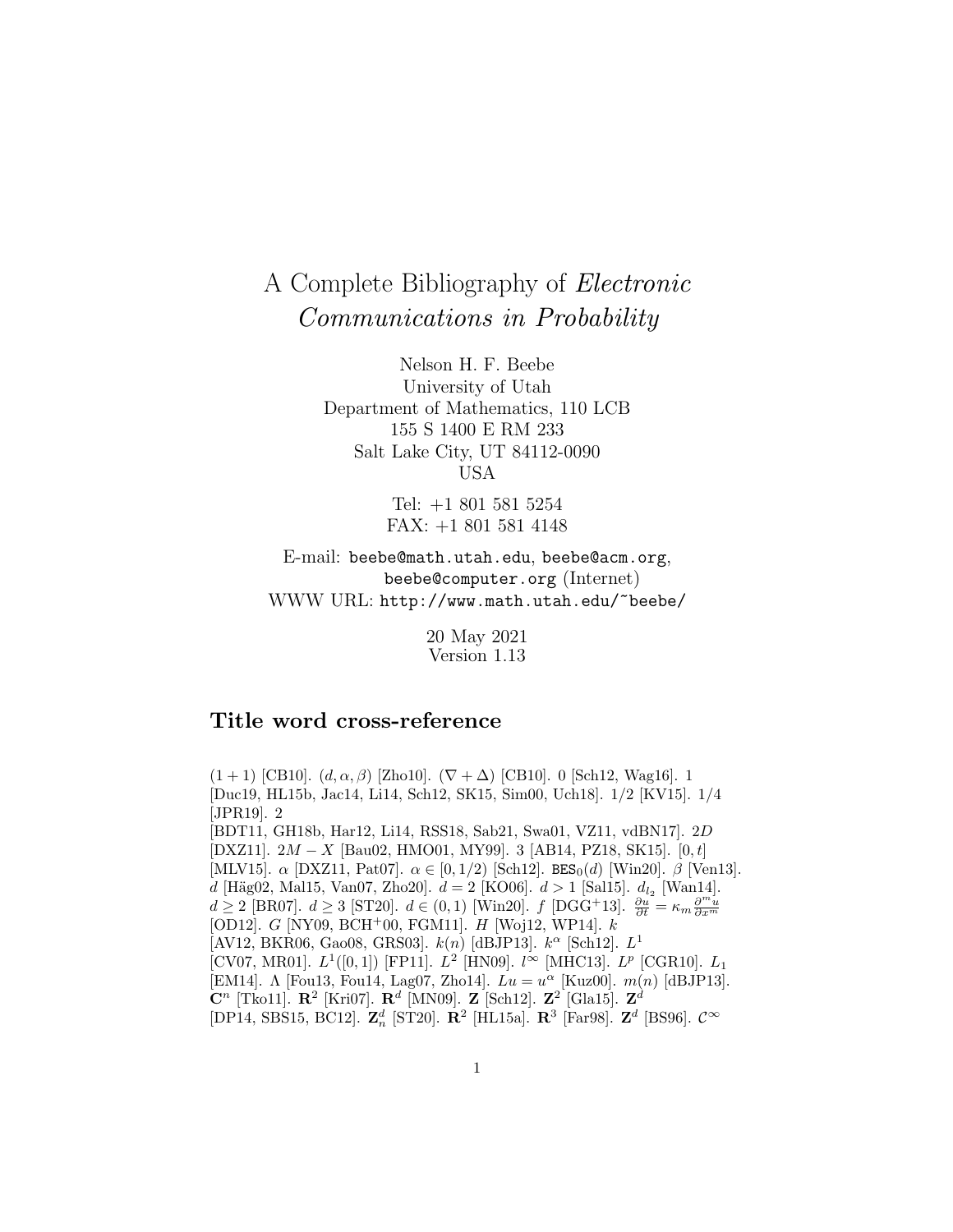[DCF06].  $N \times N \times 2$  [BF11]. p [Eva06, GL14, Man05].  $p_c < p_u$  [NP12a].  $\phi$ [Kie97]. $\Phi_2^{2n}$  [Hua21].  $q$  [Bar14].  $r$  [SC09].  $S$  [RS07].  $S_2(\delta)$  [Ost14]. SU(3) [Ras10]. T [IR10, GG04, Gri02, MLV15]. T<sup>2</sup> [DS06]. U [Arc98, RW02].  $\Box_{\lambda}$ [Loe13]. Ξ [Fre12].  $Z$  [DJ06, RS11a, Sin14].  $Z<sup>d</sup>$  [Pet08, Zer06].  $Z<sup>2</sup>$  [LK08].  $\zeta(2)$  [Wäs09].  $\zeta(2n)$  [BFY07].

**\*** [KNN15].

**-adic** [Eva06]. **-balayages** [SC09]. **-coalescent** [M¨oh18]. **-coalescents** [Fre12, Lag07]. **-connected** [AB14]. **-D** [BDT11]. **-dependent** [HL15b]. **-dimensional** [CB10, H¨ag02, Jac14, Mal15, Van07, Zho20, Swa01]. **-distance** [EM14]. **-divisible** [AV12]. **-Expectation** [BCH<sup>+</sup>00]. **-Hahn** [Bar14]. **-interaction** [CB10]. **-Martin** [IR10]. **-measures** [FGM11]. **-metric** [Wan14, Loe13]. **-mixing** [Kie97]. **-Monotone** [Gao08]. **-Norm** [MR01]. **-selfadjoint** [WP14]. **-selfadjont** [Woj12]. **-smooth** [VZ11]. **-spaces** [CV07]. **-spine** [RSS18]. **-Stable** [Pat07, DXZ11]. **-Statistic** [GG04, Gri02]. **-Statistics** [DS06, Arc98, RW02]. **-step** [GRS03]. **-superprocess** [Zho10]. **-transform** [RS07]. **-valued** [BC12, MHC13]. **-Variation** [Man05]. **-variations** [GL14]. **-vectors** [DGG<sup>+</sup>13]. **-Watanabe** [Cri21]. **-wise** [BKR06].

**10** [MZ05a].

**2D** [Kis14, vdBJV07, vdBC12, vdBC13, GPL08]. **2d-random** [GPL08].

**A.** [KDV17]. **a.k.a.** [Jon13]. **a.s** [KSY06]. **Abelian** [Pri17]. **Above** [Jan97]. **absence** [IS17]. **Absolute** [Arc98, DM18, DGK19, SSS15, SV11b, Wag16]. **Absolutely** [Mac02, Mik02, AF19]. **absorption** [HH07]. **Account** [Ros02]. **accuracy** [MR13]. **achieved** [MLV15]. **Acknowledgement** [PN16]. **Acknowledgment** [MZ05a]. **Activated** [GGA10]. **adaptive** [AA07]. **add** [Tri19]. **add-one** [Tri19]. **additive** [EM14, NX13, Pel20]. **adic** [Eva06]. **adjacency** [BS07a]. **admits** [BT17]. **ageing** [BP10]. **Aggregation** [Hus08, DCLYY13]. **Airy** [BL13, CS14, TW03]. **Aldous** [BP10, War99]. **algebra** [LR16]. **algebraic** [AF06]. **Algebraically** [BFT13]. **Algorithm** [Mac02]. **algorithms** [AA07, RR15, RU13]. **allocation** [Kri07]. **allocations** [HM15]. **Almost** [App02, AN19, BS18a, Fre12, Lin09, Res01, Zho10, HR14, Li20]. **Almost-sure** [BS18a]. **along** [Hil12, KT11, NS13]. **always** [FGM11]. **amenable** [AST14, Hus08, NP12a, Tim19]. **among** [HK16, KSW12, McV08]. **Analysis** [KLS05, Kub11, FLP20]. **analytic** [BT20, DP18a, Unt10]. **Analyticity** [PS20]. **Anchored** [Dem20]. **Andersen** [ES21]. **Anderson** [Duc19, Dun20, GH18b, HL15a, MNX20]. **Animals** [Ham05, MS11]. **Annealed** [CG05, VM13]. **annihilating** [BK11, ST17, TYZ12]. **Anomalous** [Buc13]. **Answers** [BS96]. **anticipated** [YE13]. **Application**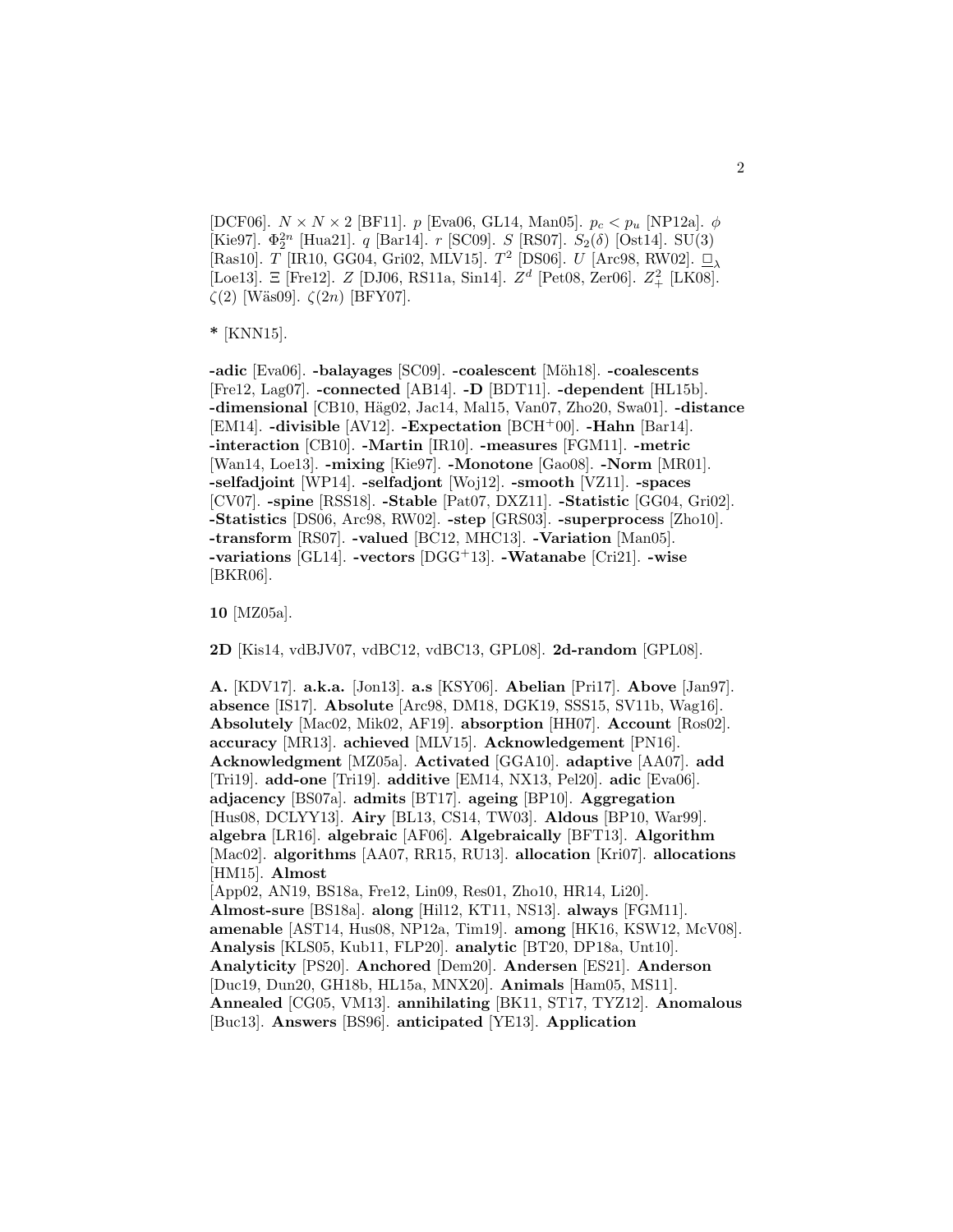[DS10, HCA17, Ruf15b, BP10, CP19b, CK12, Gau16, JK13, Sai07]. **Applications** [GG11, Jan97, Li99, BKS16, MU10, Pri09, TM15, dlPP09]. **Approach** [DZ96, Lon04, BC15, Ber17, DW12, DL09a, GH20, HvdHS08, Lac10, Lau20, Led17, LS13b]. **approaching** [DC13]. **Approximating** [BBF18, YLW15]. **Approximation** [BZ06, DP18b, DL08, KS97, BRT10, BC15, BJ18, BN08, CK12, Dal13, Dal17, FT07, FM12b, JTT18, JPR19, KV13, LY13, MR13, Pri15, SŽ17, Sio14, VM13, WYY13]. **Approximations** [Pec07, CNPP16, Fan16, FM12a, KDV17, MZ18, Sab13]. **Arbitrage** [SV11a]. **Arbitrage-free** [SV11a]. **Arbitrary** [JK04, KK15]. **arc** [VY12a]. **arc-sine** [VY12a]. **arise** [MAPS14]. **arising** [Che21, KNN15]. **Arithmetic** [BYZ07, BYZ12]. **Arrays** [BL10, CK12, MAPS14, Van07]. **asset** [Rok07]. **assignment** [Wäs09]. **Associated** [BL10, Gao03, Mar10, Tan06, FF12, HRKU11, Haj15, HCS08, Ili19, Lab13, MR15a]. **association** [Dal13]. **assumption** [Ose11]. **asymmetric** [GRS03, MPP15]. **Asymptotic** [BB07, BDN10, CY13, DHR18, DHI11, DC15, EM16, GWZ21, Kar08, Rio11, SB07, Spr07, Tuc11, BS07a, GMT15, MP16]. **asymptotically** [GN06, Zha12]. **Asymptotics** [HM14, Jun11b, Li20, RW02, Rev03, Aid10, ADS20, Aou21, BS18a, Che21, DW12, EP17, Fre12, Fuk09, Jac14, Jeg09, Mas18, Mec09, PR15, RRZ11, Thi20, Wat12, Yin15, de 06]. **Atlas** [Tsa18]. **attachment** [CJ13, HJ18, MP14a, Mal20, Tam07]. **Attracted** [PV05, Uch18]. **attracting** [Gau16]. **average** [BL13]. **averaged** [LY16]. **averages** [LPP15]. **averaging** [CD17a, Ruf15b, Wai13]. **Avoid** [ABV03]. **Avoidance** [AHM<sup>+</sup>13]. **avoiding** [BP21, Gla15, Hut18]. **away** [Eri16]. **Axis** [BM05]. **Azéma** [Cet12]. **Azuma** [Rio13a].

**backward** [AED13, Ban15, CD13, Duc19, Owo15, YE13, YRE16]. **Balanced** [BB10, Ste13]. **balancing** [JK13]. **balayages** [SC09]. **Ball** [Gao08, Li99, RZ98, Nua18, Sap10]. ˙ **Ballistic** [AAK01, Zer02, Flu08]. **Balls** [CP20, Jun11b, BBMT09, CP19a]. **Banach** [CK18a, Cha10, Kie97, MN08, VZ11]. **band** [BGP14, Kar09]. **Barbour** [KDV17]. **Barnes** [NY09, Ost13]. **Barrier** [GKH03, BS18b, MV14]. **barycentric** [Hou09]. **based** [BZ16, CL14, Rey15]. **be** [BDKS19, FF12]. **before** [MLV15]. **Behavior** [Lim99, CY13, FJR20, HK17, LM17, Xio04]. **behaviors** [MYZ21]. **behaviour** [Bas20, Buc13, KLL18]. **Behavioural** [RR14]. **belong** [BLL16]. **Benford** [DL08]. **Berg** [Mar10]. **Bergomi** [Gas19]. **Bernoulli** [AST14, Bob08, Cer14, Lat08, MAPS14, NP20, Pal08]. **Bernstein** [DS16]. **Berry** [GS09, NPY19]. **Bertoin** [Win20]. **Bessel** [AM18, Alt20, ESY08, HM14, KR19, KO01, PW18, PZ16]. ˙ **Best** [Mar98]. **bet** [HW19]. **Beta** [MA17, PR15, DS15, LM17, M¨oh18, Ost13]. **Beta-gamma** [PR15]. **between** [BG21, BCW20, HT05, Le 08, Lou04, MW09, MW12, Pin17, SV08, vdBC13]. **Beyond** [BS96, Kov09]. **Bi** [Sau19, BT17]. **bi-infinite** [BT17]. **Bi-log-concavity** [Sau19]. **bias** [LG09]. **biased** [BCNP19, BT20, GG11]. **big** [MHC13]. **Biggin** [BM18]. **Biham** [AHM05]. **binary** [vdBKN12].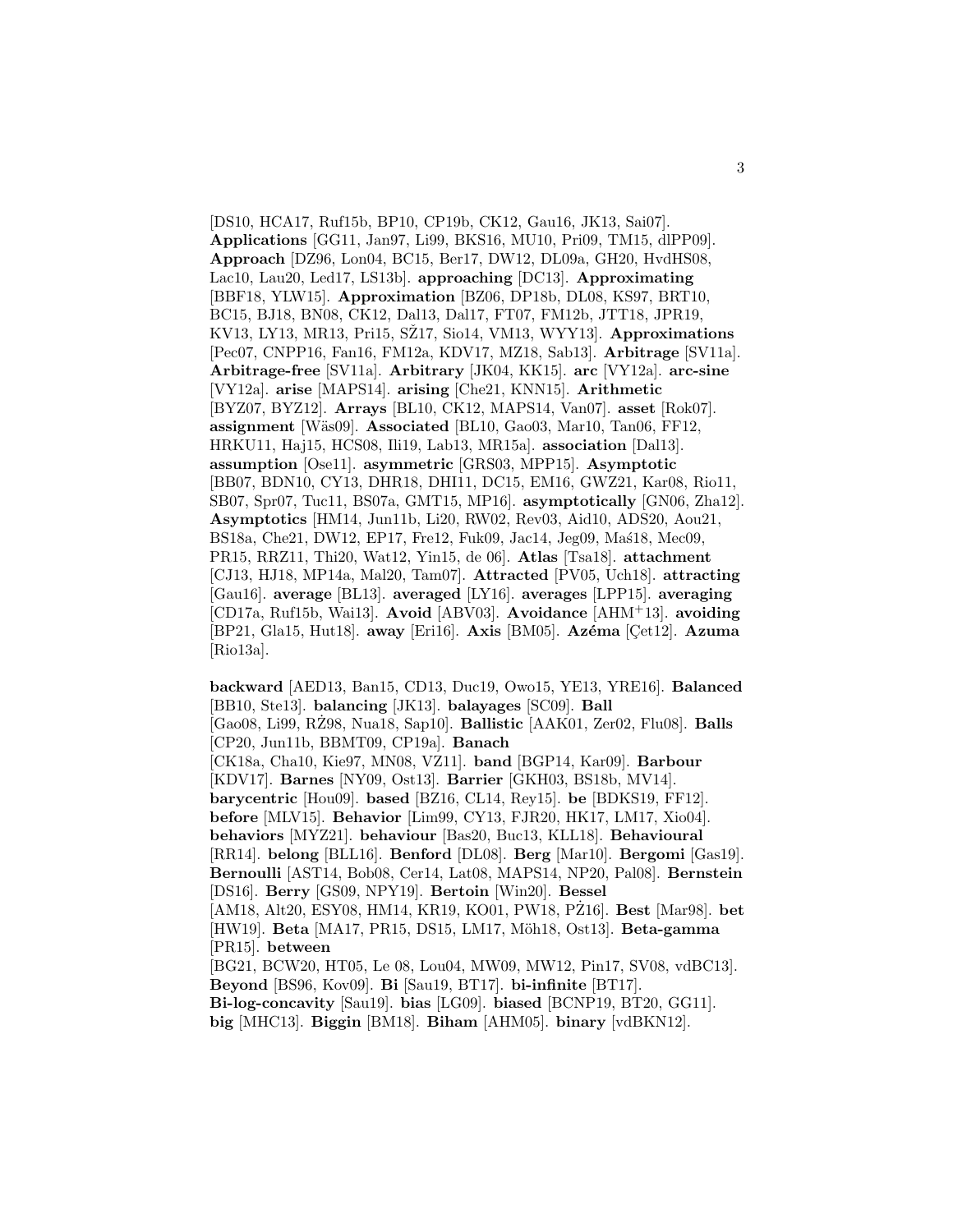**binomial** [Hil12]. **bins** [CP19a, CP20]. **biorthogonal** [But17]. **bisection** [Hua18]. **bivariate** [MAPS14]. **BK** [Jon13]. **BKKKL** [Ros08]. **block** [LM17, LS18b, MP14b, Möh18, Ora07]. **block-matrices** [Ora07]. **blocks** [Ora07]. **blowup** [LX15]. **Bluetooth** [BDL15]. **Bobkov** [KPS96]. **Body** [LW05]. **Bohman** [Sen16]. **Bolthausen** [KP15, MP14b]. **bond** [Ald16, Dem20]. **Boolean** [For20, Pen18, VM13]. **bootstrap** [GP14, dBJP13]. **Borel** [OS16]. **Bouchaud** [Mui15]. **Bougerol** [Ass18]. **Bound** [Han98, JK04, RZ98, CG15, Fan15, Han99, Hut18, IM16, KO06, KF09, PS08, Sap10, vdBD20]. **boundaries** [AM18, BBF18, ESY08, Lyo19]. **Boundary** [CKS99, Has05, MYZ21, Wag16, vdBN17, BA14, BFP<sup>+</sup>09, BJ18, Bur19, Dok15, FJR20, GHJ16, Hon19, IR10, KM17, Kua16]. **Bounded** [Dem96, ESvRS09, RR14, HM15, Mar18, Ose08, Rio15, Ruf17]. **Boundedly** [LR16]. **boundedness** [Lat08]. **Bounding** [Roc05]. **Bounds** [BCG12b, BP20, CG05, DL08, GS09, GP19, Mar98, PR11, SV04, Wer96, BGHK08, BN08, CM13, Cho18, Doh13, FM12a, FM12b, GP14, KM09, Kis14, LR15, NW15, NPY19, Nua18, QM17, RR15, RS06, Tan17, Yas14, Yas15]. **Bovier** [GKS18]. **box** [Cer14, Mor08]. **Branching** [CGP19, FZ10, HN11, KS97, Mor05, Wan02, Aid10, BM18, BK11, BH16, CM18b, CHL21, Cra13, CP11, DGK19, DG17, DP18b, DGH20, EP17, FF12, FJR20, GH18a, GM13, GKS18, HH07, HR14, HK15, Hut11, JL08, KM17, Kri21, LT20, MYZ21, Mai13, Mal15, Mül08, Öz20, PW11, SK15, WH19. **Brascamp** [Har14]. **breaking** [vdBN17]. **Breuer** [NPY19]. **Bridge** [Gao03, Li17, Li16]. **Bridges** [Ali01, CLMR15, Con16, Alt20, BCP03]. **Brownian** [MW12, AG15, Ald98, Ali01, Aur11, Bar05, BBB97, BBKM00, BB06, BA14, BCSW18, BPR99, BDE13, BH16, BGT07, BFP<sup>+</sup>09, Bor10, BZ18, BN20, BM20, BO03, BN08, BC98, Bur19, CM12a, CK18a, CC98, CK08, CHL21, CSS99, DeB07, DM09, Far98, FV21, Gao03, Gao08, GKS18, GL14, GT11, GHJ16, HCA17, HH07, HK15, Has05, HT05, Hon19, Hoo99, HN09, HN10, HLN13, HSY15, IS17, Ist05, Jan19a, Jan13, JV09, KT03, KT13, Ken09, KLS05, Law96, LM06, Li17, Mai13, Mal15, Mar11, MY99, MLV15, MMB18, MS19b, MW09, NP13, NR18, NX15, NX13, NS13, Oça20, Oka14, Olo18, Owo15, Oz20, Par17, PW11, PW18, QR11, Ros20, SV04, SW02, Spi13, ¨ Tan06, Tud09, Unt10, VA06, VY12b, VY12a, Wag16, WYY13]. **Brownian** [Wan15, ZN03]. **BSDEs** [Bah02, BCH<sup>+</sup>00, BDM01, CEK11, FPZ16, JKL17, XFT20]. **buffers** [AS16]. **bullet** [DKJ<sup>+</sup>19]. **BV** [Tre13a]. **BV-regularity** [Tre13a].

**C** [KS10]. **c`adl`ag** [CC18]. **c`adl`aguity** [MX19]. **Calculus** [GKH03, TM15]. **cancellative** [Swa13]. **Cannibal** [Kub11]. **Canonical** [Ali01]. **Cantor** [Mar17, Zhu14]. **Capacity** [CKS99, LLN09]. **caring** [BK11]. **Carlo** [BA01]. **cascades** [DW15, Nik20]. **case** [AN19, BI15, Def12, Gau16, IM16, Mas<sup>18</sup>, RS07, SW10]. **cases** [MYZ21]. **catalytic** [BH16, SS06]. **catastrophes** [FS19]. **Cauchy** [Ber00, BFY07, GN06, LS18a, MZ14a, Rie18]. **Cayley** [Mar17, NP12a, Pri17].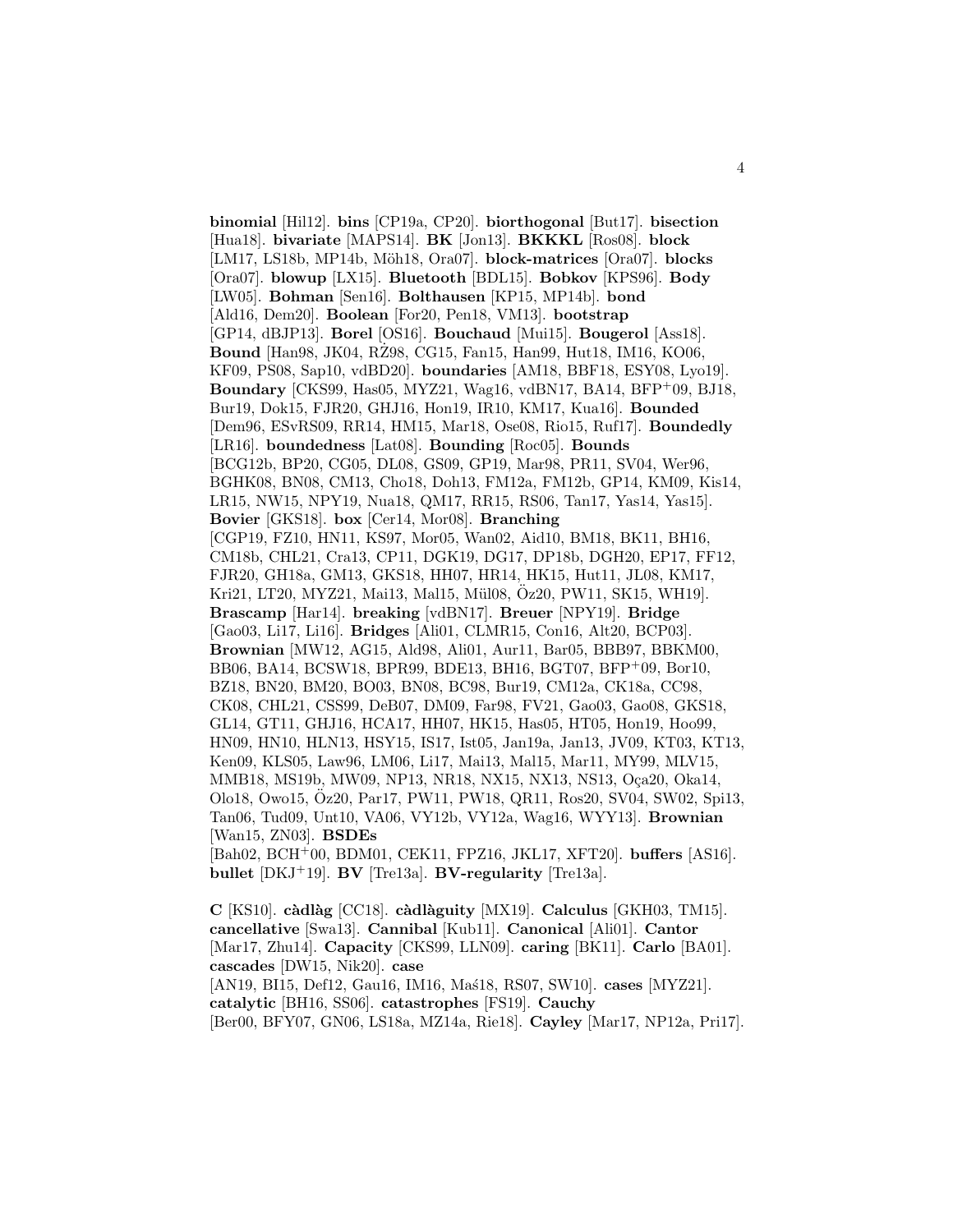**cells** [BDM07, HM15]. **cellular** [BP10]. **censoring** [DM14]. **Center** [JC04]. **Central**

[HN10, NX13, Rok15, RX20, AN19, Fér20, GV14, GMP18, GPPdS14, HN09, Rio11, Tri19, BLL08, BR07, Cha10, DV11, DBGP03, Kar07]. **Certain** [Ali01, H¨ag02, MR01, BB06, JK13, MP16, RR15]. **Chafee** [DHI11]. **Chain** [BA01, Gui99, HR07, Yad09, CD17b, Lac15, LW09, SS21, YRE16]. **Chains** [BLL08, Ros02, Tel00, ADOS11, CP17b, CP14, DG15, Die15, HLMV20, KF09, M¨ul08, NW15, Pel20, Rao19, RR97, SB07]. **chambers** [KS10]. **Chance** [DeB07]. **Chandra** [KT03]. **change** [BY13, GG14]. **changed** [HRKU11]. **Changes** [MY99, AF19]. **Chaos** [GH18b, AN19, Ber17, Bou16, CP19a, GHSS18, Lac18, NP12b, NP12c]. **chaoses** [CNPP16]. **Chaoticity** [Rey15]. **Characterisation** [Die15, JR11]. **Characterising** [BMMU20]. **Characteristic** [K¨os08, BCG12b, Har04]. **characteristics** [vSW19]. **Characterization** [AP16, FJ00, LG09, Arg07, BMV07, DN07, Ejs13, KNN15, Neh14]. **charge** [DHR18]. **chase** [DJT20, HJCW20]. **chase-escape** [HJCW20]. **Cheeger** [Mon07]. **Chen** [ST20]. **Chervonenkis** [Pan02]. **chi** [Jou12]. **choice** [MP14a]. **choices** [Mal20]. **Choquet** [Men14, Men13]. **chordal** [AK08, Doh13]. **Chung** [Hil06]. **CIR** [Aly13]. **circulant** [BHS10]. **circular** [MZ14a]. **claims** [PRT13]. **Clark** [MN08]. **Class** [DCF06, Mor05, NY10, Wan02, Aym21, BBCG08, EN20, Eri16, Kaz18, Kli12a, Kub11, KZ13, Led17, LST15, MYZ21, MG16a, MG16b, O'R12, San13, Swa13, Woj12, WP14]. **classes** [CLMR15, GP11, LMK03, MN09]. **classical** [Li17]. **Classification** [Wan02]. **Close** [BM05, Mar05]. **Closed** [Val19, Jab17]. **Closed-form** [Val19]. **Closeness** [HM16]. **Closure** [Mar10]. **CLT** [Fan15, NPY19, Pel20]. **CLTs** [HR07]. **clumpy** [JM15]. **cluster** [Aou21, BS17, Dem20, GJ09b, Hua19, Kis14, Li14, Mic19, Pet08, PR12b, Sap11, vB15, vdBC12]. **clustering** [FLP20, vdBHH10]. **Clusters** [KS03, PV05, vdBKN12, vdBC13, vdBC16]. **co** [HJ18]. **co-existing** [HJ18]. **coagulation** [Ber10]. **coalescence** [Nic06, Zha20b]. **Coalescent** [Möh11, Sch99, DPS15, GWZ21, KP15, MP14b, Möh18]. **coalescents** [Fre12, Lag07, LM17]. **Coalescing** [FHJ18, HT05, BFGG<sup>+</sup>16, TYZ12]. **Coarsening** [DKNS16]. **coefficient** [Bah02, ES21, MY20]. **coefficients** [AF06, Böt11, Jab17, Owo15, Thi20, Zha20a]. **Coexistence** [DJT20, TT20]. **collector** [Ili19]. **Collide** [KP04]. **Colliding** [KO01, OY01, BFP<sup>+</sup>09]. **Collisions** [HP15, IS17]. **colored** [Fan15, Gri11, HHN16]. **coloring** [HHL18]. **colorings** [HL15b]. **coloured** [BP09]. **colouring** [BMMU20]. **colours** [Jan19b]. **Column** [Men18]. **combinatorics** [WP14]. **Combine** [BA01]. **combined** [MP14a, Mal20]. **Come** [Sch99]. **Comm** [MZ05a]. **Comment** [AB14, Tót13]. **common** [HM16, LW15]. **Commutative** [Kar07, FdM07]. **compact** [BMV07, GZ19, MP13, RX20]. **compactification** [Ras10]. **Comparison** [Ang19, BCH<sup>+</sup>00, Mar18, YRE16, Pin16]. **competing** [IS17]. **competition** [LK08, TT20]. **complementary** [MR15b]. **Complete** [DS16, W¨as08]. **completely** [McV08]. **completion** [LV20]. **Complex**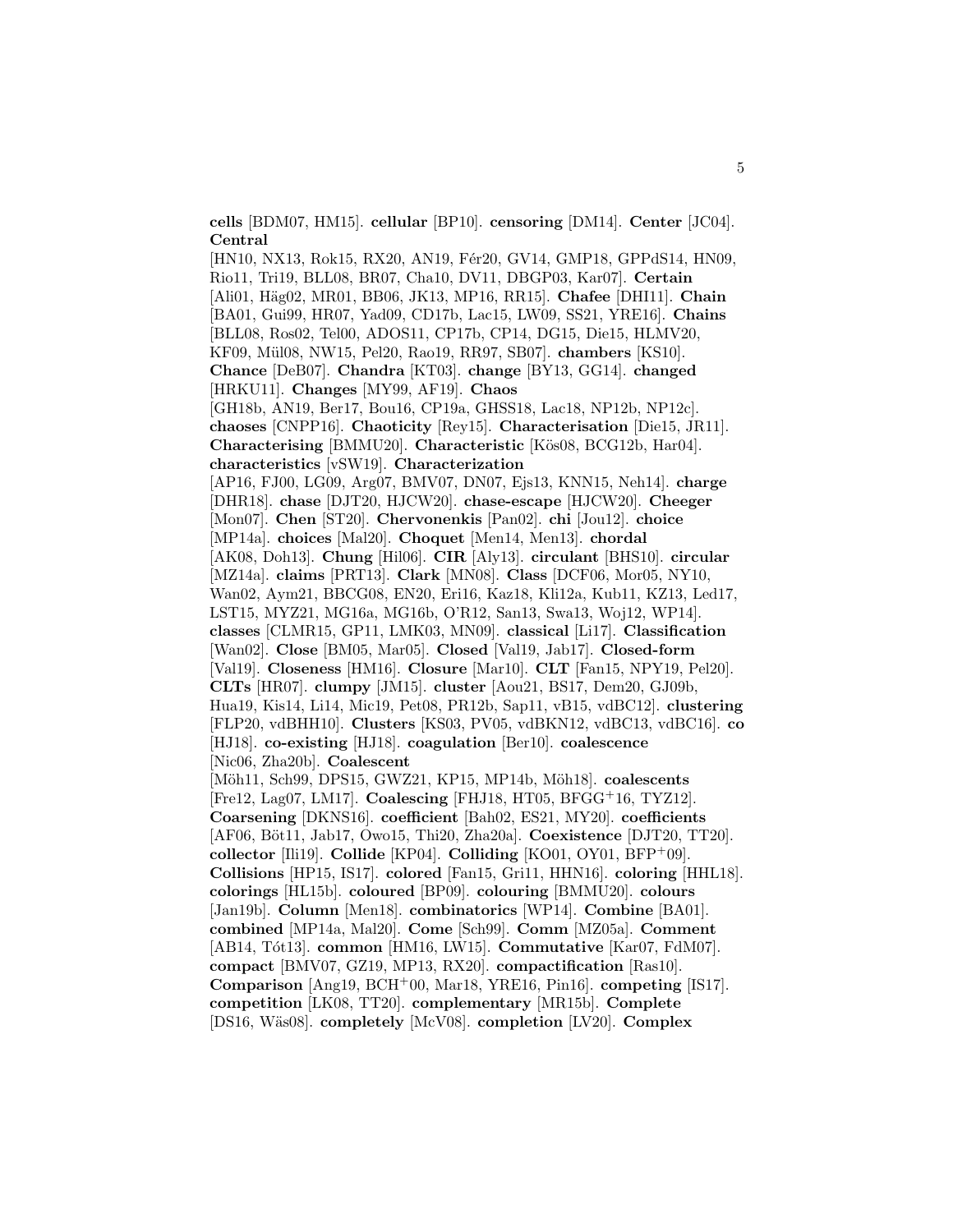[KT13, DM18, HK15, IM16, KM17, LP19, WH19]. **component** [Ald16, DM21, R´at18, Sen16]. **Compositions** [MU10]. **Compound** [CK12, Dal13, KM06, BJ20, Dal17, Möh11]. **Computation** [GKH03]. **concave** [MG16a, MG16b]. **Concavity** [Hil12, Kul16, Sau19]. **Concentration** [BT12, Del10, DZ96, FV14, FM12a, FM12b, GZ19, GLP18, GZ00, GL09, KM06, Mar05, NX15, Pan01, Pol19, PR12b, TM15, Wan14, BT19, BK13, CM12b, DG15, GG11, NW15, Rio13b, RV13]. **Concerning** [War99]. **Condition** [Bir04, CLS05, Sch99, BHS18, BJ18, CPS12, GV14, Hoe09, IS17, KV13, Liu15, LG20, San13, Wan17, Yas15]. **Conditional** [GLY14, HYZ19]. **Conditioned** [Ald98, PR12a, War99, Car18, DJ12, FF12, JL08, Jan21, KS10, Mil08]. **conditioning** [ALW14]. **Conditions** [AAGL19, BL10, BDT11, HR07, Lou04, FV21, JR19, MR15a, Yas16]. **conductance** [Buc13]. **conductances** [ADS19, ADS20, Ave12, HK16, KSW12]. **cone** [VY12b]. **cones** [Dur14]. **configuration** [Cha20]. **confining** [Har12]. **Conformal** [MP20, BM20, Gro19]. **Conjecture** [KPS96, Duq09]. **Conjectures** [PW96]. **Connected** [Kri07, AB14, HM15, LL20, Mar11]. **connection** [Har14, MW09, MW12, PS16, vdBD20]. **connections** [DJ06, Pin17]. **Connective** [Gla15, Mar17]. **Connectivity** [BDL15, FvdHH16]. **consensus** [LL20]. **conservative** [Gou18]. **Consistent** [Cra13, FZ10]. **Constant** [Kes96, AF06, Gla15, JPR19, JL18, Pim06, Pin19, PR12b, Ruf17]. **constants** [LR15, Mar17, MS11, Rio11, Rio17]. **Constrained** [CG05, BC14, CM13, FPZ16, Yin15]. **Constrains** [Lon04]. **constraints** [DGO20, Fra13, Rok14]. **Construction** [CEG11, Böt11, HL15a, Hua21, Nut12, Win20]. **Constructions** [BPR99]. **Contact** [Can15, GMT15, HD20, SV16]. **Containing** [DCLYY13]. **contains** [Mar17]. **context** [Ruf15a]. **Continuity** [DZ19, GMT15, DM18, DGK19, Hon19, LX19, MR15a, MP13, SSS15, SV11b]. **continuou** [Vid14]. **Continuous** [KS05b, Mac02, Mik02, RR14, Vov08, vZ02, AP16, AF19, Ban15, Dem20, DP18b, FF12, FG13, FJR20, FJ21, JR11, KK15, KO06, MYZ21, Owo15, PR19, SZ17, Zha20a]. **continuous-state** [DP18b, FF12, FJR20, MYZ21]. **Continuous-Time** [RR14, Vov08, FJ21, SZ17]. **Continuum** [Stu13, ATT18, AG15, Ang19, Dun20, HL15a, MWW11]. **contour** [HL13]. **contracting** [GLP18]. **contraction** [PS17]. **contractive** [BI15]. **Control** [Mik02, Wee06, GS12, JPR19, Rok14, Sir14]. **Controlled** [Ale13, BLY15, Gor15, GGPZ14]. **Controller** [Wee06]. **Converge** [MZ05a, MZ05b, CD17a]. **Convergence** [AJ14, AR18, BL10, BC98, GG04, Hua18, Ili19, KM08, KM17, MU12, NP12b, Pec04, Ros02, SS21, Tho16, Wan17, WH19, ALW14, BM18, CGR10, Cha15, CL14, DT18, Ern21, GL08, GM16, GM17, HJ18, JPR19, KNN15, Kri14, LR16, MV14, NX15, NS13, O¸ca20, Stu16, NP12c]. **convergent** [HK11]. **Converse** [BCH<sup>+</sup>00, YRE16]. **Convex** [APRB11, ABV03, Ber00, MW16,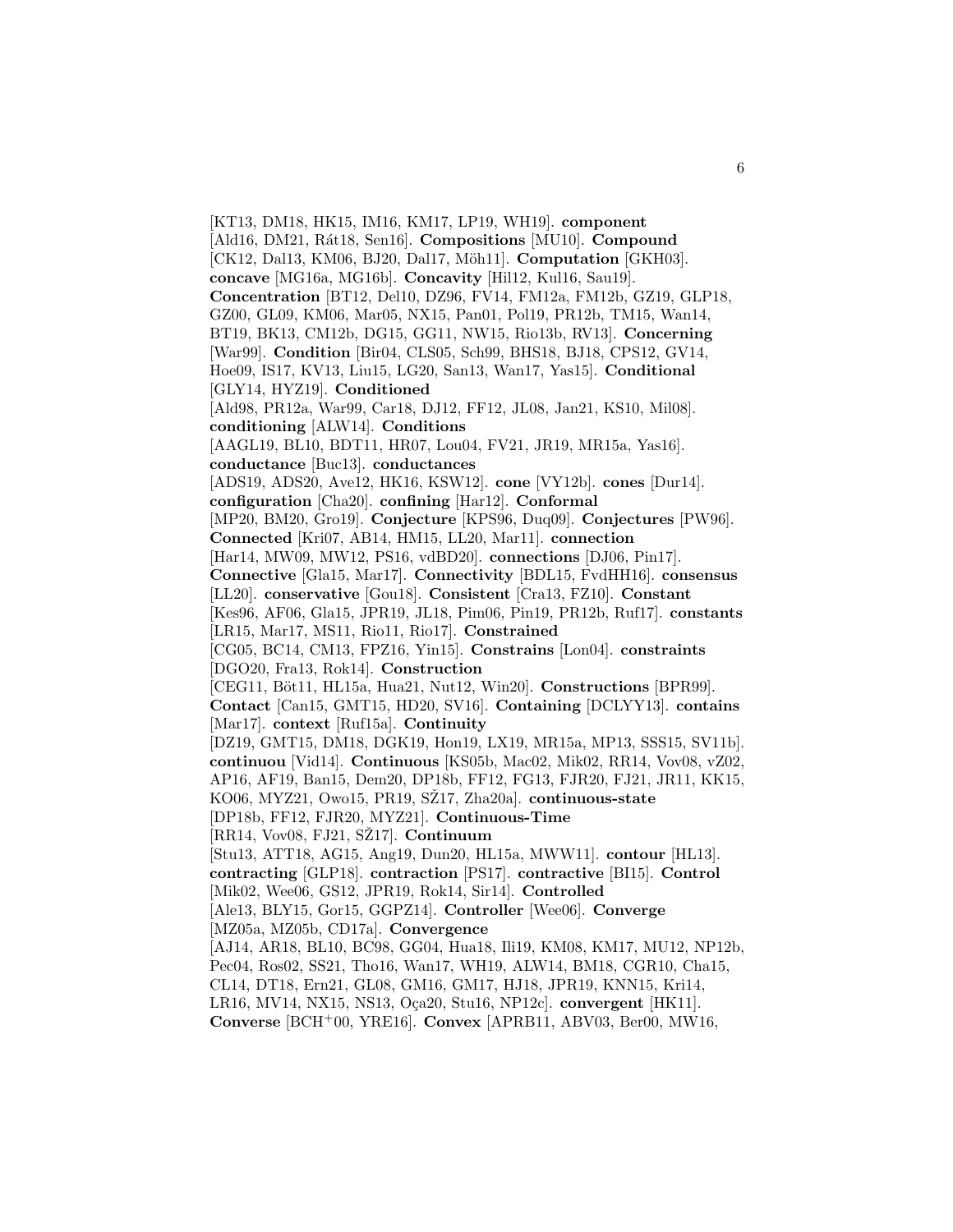BJ20, DJR16, DT18, Dur14, FV14, LMK03, Rei13, Teh17, Tko11]. **Convexity** [Kes96, Lal03, Ken09]. **convolution** [D'O10, DZ19, NY09]. **Convolutions** [AS08, Kar08, Hil12, VZ11]. **cookie** [RS11a]. **cooling** [Xie20]. **Coordinate** [GS09]. **Coordinates** [Spr07]. **core** [H¨ag02]. **corner** [Emr16, GMP18]. **Corners** [Gne08]. **Correction** [Bas11]. **Correlated** [Tuc11, CGP19, Par17, dHP14]. **Correlation** [Han98, Kös08, LP99, Li99, MR11, Aou21, DY21, Han99, Wei03]. **Cosiness** [ST99]. **cost** [AGS14, Goz06, Hue16, KLL18, PS19, Tri19]. **Costs** [SV11a, DGO20]. **Coulomb** [GZ19, Har12]. **Countable** [RW09, LS18a, Owo15]. **counter** [GV14]. **counterexample** [GJ12, KS07, RS16]. **Counting** [DV11, CLMR15, Con16, Fan15, LM17, MP14b, Möh18]. **coupled** [Bur19]. **Coupling** [AHM<sup>+</sup>13, BA14, CK18a, BJ20, FGM10, KS07, NP20, Pos09, Szn19]. **Couplings** [Sch20, GG11, Ken09]. **coupon** [Ili19]. **Covariance** [SP00, Sep03, HCS08, McV08, Yas14]. **Covariation** [DMPARA13]. **Cover** [JS00]. **covering** [PZ18]. **covers** [HS12, Pin17, SHH14]. **Coxeter** [Fér20]. **Cram´er** [BT11, CP17a]. **Cranston** [KS07]. **Credit** [Lon04]. **criteria** [Goz06, Sok13, Zho14]. **criterion** [Ern21, Nou11]. **Critical** [APS19, FXA18, Gra16, Ham05, Kah03, Mic19, Aid10, BCW20, CP17a, Due06, GM13, JJ16, Ker17, Kis14, MYZ21, Mas<sup>18</sup>, Pim06, RSS18, Sub12, Yao14, vdBC12, vdBC13, vdBC16, vdBD20, vdHKM09]. **criticality** [DC13, vdBN17]. **crossing** [AV12, BS17, BB01]. **Crossings** [CKS99, Has05, Gan14]. **Crumbs** [ABP00]. **Crystal** [DC13]. **CSBP** [Lab13]. **Cubes** [ST99]. **cubic** [NS13]. **cumulants** [BHS11, FM21, HS11]. **cup** [Ili19]. **Curie** [CP17a]. **current** [VR10]. **currents** [LW16]. **curves** [LR15]. **Cutoff** [BHP18, Her17, Lac15, Oza20]. **cuts** [IM07]. **cycle** [HHL18, KM20]. **Cycles** [Mar99, Bjö15, MNZ12, NP20, Pin17]. **cylinder** [Sil20]. **cylindrical** [Rie18]. **D** [BDT11, Duc19, GH18b, Har12, KS10, Sab21, vdBN17]. **D-Vertex** [Sab21]. **Damped** [App02]. **data** [Hua17, Zha20a]. **David** [War99]. **dealer** [JM15]. **Dean** [KLvR19]. **Decay** [BLY15, FV21, dBM15]. **decaying** [DZ13]. **decomposition** [Agu18, CJK18, KK15, KP15, MP14b, Möh18, Möh19, MR15b, RSS18]. **Decompositions** [Ali01]. **decreasing** [GRS03]. **Deffuant** [LL20]. **defined** [Fra13]. **deflated** [HJT12]. **degeneracy** [HLN13]. **Degenerate**

[Wee06, ADS19, FMP17, Luo14, Men11]. **Degree**

[Tam07, Her17, JJ16, JL18]. **degrees** [Bac11, DJ06, Dei09]. **Delange** [Aym21]. **Delay** [AK04, CR05, RM16]. **delays** [CY13]. **Delocalization** [JL18]. **Densities** [BBB97, BC14, DOS16, DM09, Jeg09, LT20, Sim11]. **Density** [GJ09b, Sch16, Alt17, FH19, Fun07, GL08, HK13, HKST18, HK11, JJ16, LS13b, PZ16, Stu16, Tho16]. ˙ **Deny** [Men14, Men13]. **depend** [HKZ12a]. **dependence** [Dok15, Zha20a]. **dependencies** [Ada15, Wei03]. **Dependent** [Lin09, Wan02, GPL08, GL09, HCS08, HL15b, HHL18, HK16,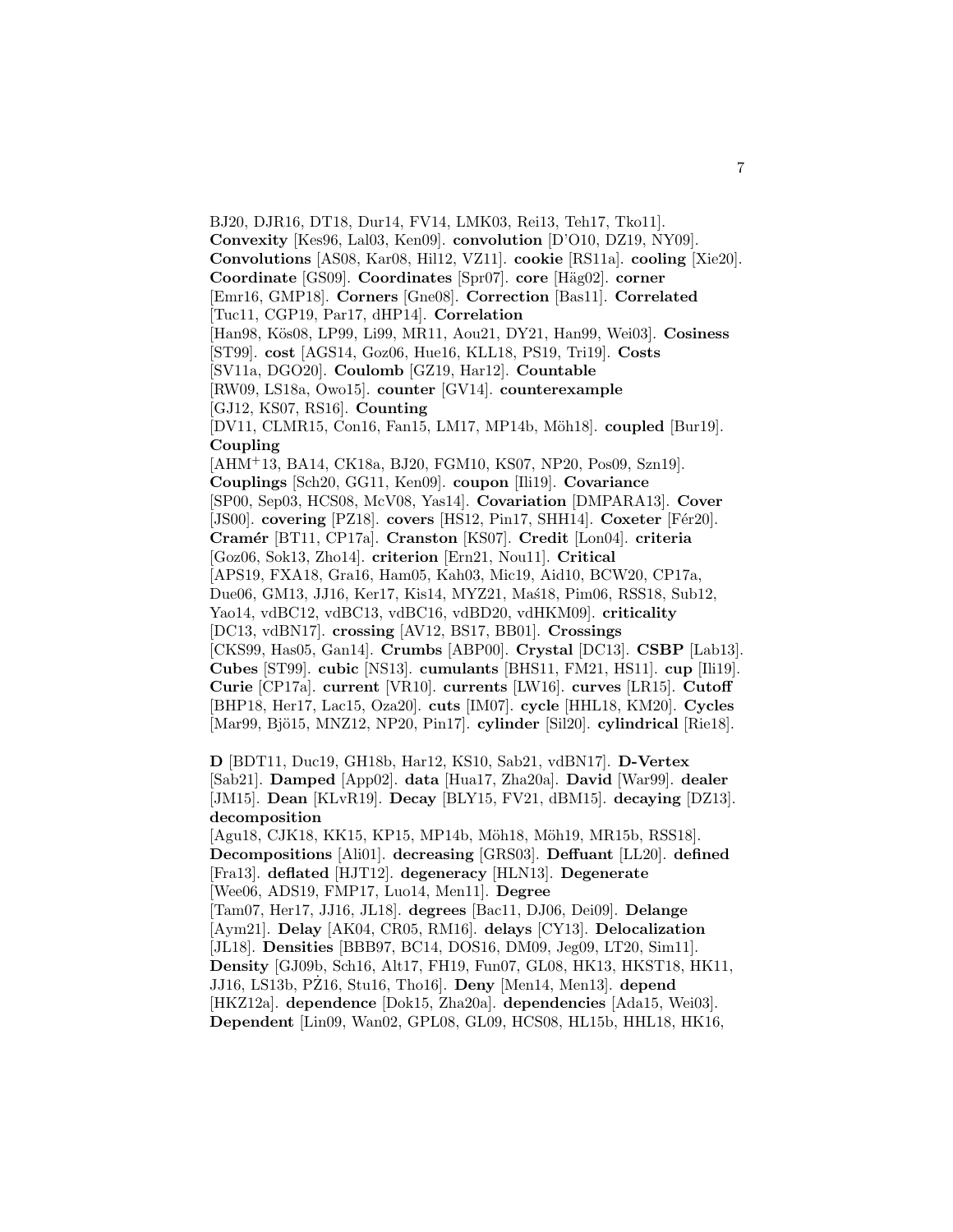O'R12, Oli10b, Pol19, Thi20]. **Deposition** [AAK01]. **Derivative** [Rin98, Tan06, Tre13a, YY18]. **derive** [NW15]. **derived** [Möh11, RW09]. **Derrida** [SK15]. **descent** [F´er20]. **destruction** [Gra16]. **destructive** [AST14]. **detection** [FY15]. **Determinantal** [Pet10, Lyo18]. **determinants** [Har04]. **determined** [PS20]. **Deterministic** [Eri16, Ste08]. **Deviation** [GJ09a, Oli10b, CP17a, DL18, DJ12, Dzi13, FGL12, FJ21, Gan14, Kis14, Rei13, WY08, dHP14]. **Deviations** [Big04, Dem96, DS06, FX02, KS03, BP09, BG20, But17, BZ17, Com08, DF16, DJR16, DPS15, DGH20, ES09, EMR15, GRR14, GH18a, GJ09a, GWZ21, GG20, Har12, HJT20, Jan19a, KLM15, KSW12, LW09, MPY14, Nik20, Puh19, Tsi13, Yin15, Zhu14]. **Diaconis** [Hil06]. **diagonal** [FG13, HM16]. **Diagonals** [Sch16]. **diameter** [Wan15]. **Dichotomy** [Fun07]. **dies** [GM13]. **diffeomorphisms** [Att10]. **Difference** [CP05, CV07]. **different** [BDE13, BP20, NS13]. **differentiability** [AP14, Pan08]. **differentiable** [Luo14]. **Differential** [AK04, Bar05, BLY15, CR05, FW00, TW03, AF06, Ban15, Beg14, CD13, Cri21, CY13, D'O10, DOS16, DC15, FT07, Fra13, Hoe09, Kaz18, Ose08, Ose10, Ose11, Ose20, Owo15, Ruf15a, RM16, Tap13, Tap15, Unt10, YE13, YRE16, Zha20a]. differential-algebraic [AF06]. differentially [Ose16]. Diffusion [Hus08, Jan96, Rin98, Wan09, AS16, BBF18, BR16, CSC13, Cla14, DCLYY13, ES21, Eth14, GG14, GM16, GM17, HLWZ15, KDV17, KTT17, LST15, PW11, RBS15, Sai07]. **Diffusion-Limited** [Hus08]. **Diffusions** [Sam10, Win20, BC14, CK14, DN07, Fan16, Gau16, GG20, Hut11, Jab17, KSY06, Kli12a, MU12, PS19, Pin19, Rey15, Ruf15b, RW09, Tug16]. **Diffusive** [NY10, dBM15]. **dilations** [Gri11, LS18a, Tko11]. **Dimension** [BR07, Sim00, BCSW18, Bor13, Far98, GP19, Hol15, HKZ12a, Hue16, Jou12, Law96, Le 08, PW18, Sal15, SXY18, Yan06, vB15]. **Dimensional** [Spr07, Swa01, Abe15, ADS20, AS11, Att10, BFRH15, BDZ11, BS07b, BR16, Can15, CB10, CEG11, DFK18, DG17, Due06, EK08, GJ18, GPHS13, Häg02, HM09, Har04, Hon19, JTT18, Jac14, Kab19, Kli12b, KTT17, Mal15, MU12, OdS16, Pet15, Pin19, PR19, PZ18, Roi05, RW09, San13, Sau19, ST17, TYZ12, TYZ15, Van07, Wag16, Wan09, Wat12, WZ19, Yuk08, Zha20a, Zho20]. **Dimensions** [Law98, BDKS19, EMR15, MS11, NZ20, Sap11, SZ17]. **Directed** [Bir04, FJ21, HS09, HS12, Jan19a, SHH14, Wat12]. **direction** [Cou11]. **directional** [OdS16]. **Dirichlet** [Arg07, Aym19, AFM20, JK08, MA17, Oui18, RW09, Uem07]. **Disaggregation** [DCF06]. **disconnectedness** [Zho14]. **Disconnection** [PW96, Wer96]. **discontinuities** [BKS16]. **Discontinuity** [Jan97]. **discontinuous** [AP14, Att10, GS12, Lej11, LST15]. **discrepancy** [DY21]. **Discrete** [Fan16, Kaz18, MS19c, SBS15, Van08, Ang19, BDZ11, CF20, Cra13, Dol14, DKJ<sup>+</sup>19, KZ13, Lup16, Mak08, PR18, Rok07, SB07, Win08]. **discrete-time** [SB07]. **discretely** [BZ18]. **discretisation** [Kaz18]. **discretized** [BBMT09]. **Disjoint** [Gan14, Wei03]. **disk** [Ga´a14]. **Disorder** [Bir04, DW15, FJ21, Lac10]. **Disordered** [BD02, CdH13, KO06]. **Displacement** [FZ10, Mal15]. **Dissipative** [LT11]. **distance**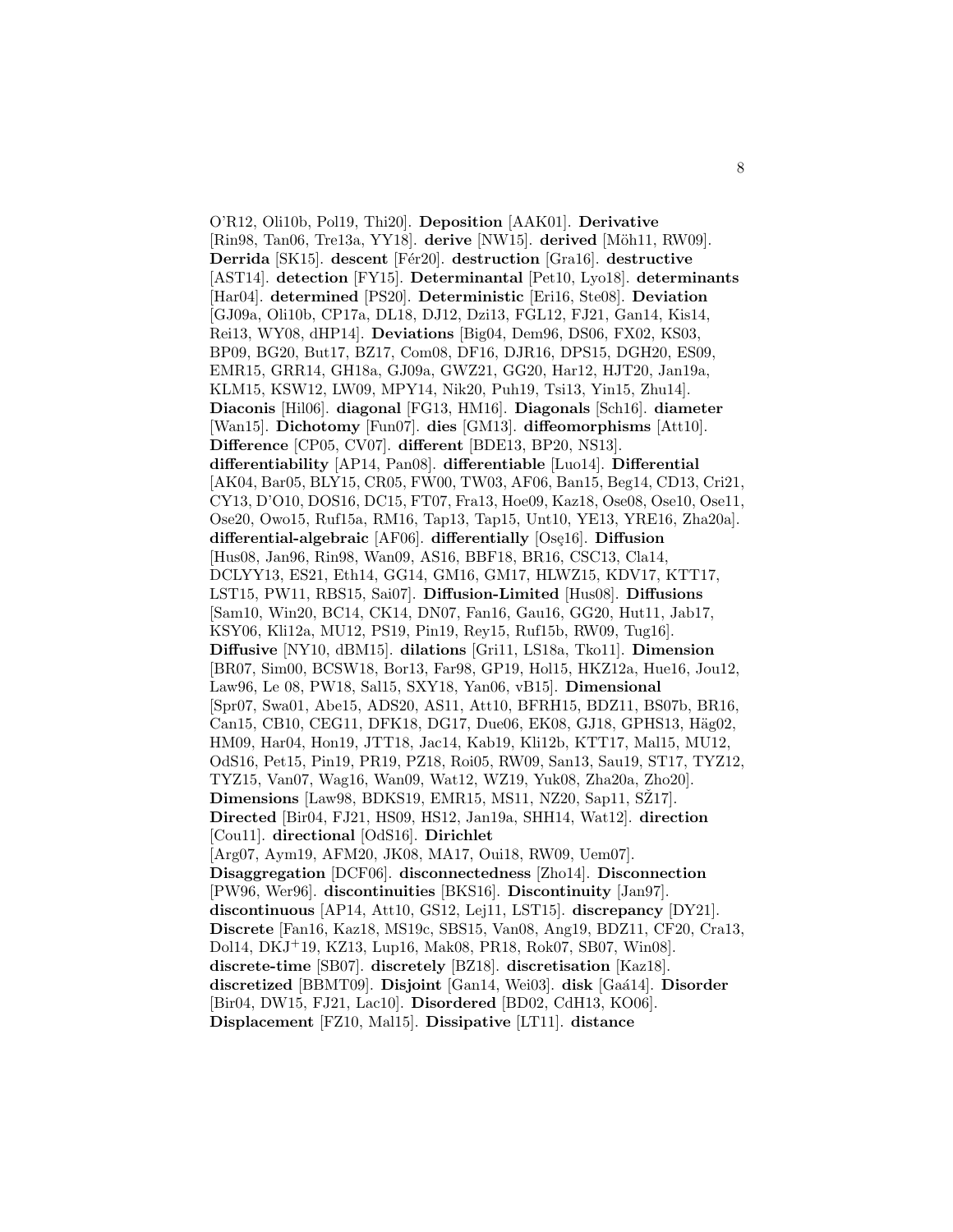[CD20, EM14, Liu15, Rei13, Rio11]. **distances** [GP19]. **distant** [Uch15]. **Distributed** [EZ99, vdBHH10]. **Distribution** [CK08, DFN00, Jan97, JK04, JK08, MZ05a, MZ05b, Ost14, Spr07, Bac11, Bar14, BD13, Bas15, BH16, Bor10, BW08, But17, DR12, Jan15, JL18, Kli12a, KLL18, Led16, MZ14a, Mic13, MPP15, MP16, Péc19, Pol19, Puh19, Rey15, SV11b, Sub12, Tam07, Val19]. **distribution-valued** [Led16]. **Distributional** [FLP20]. **distributionally** [BEK21]. **Distributions** [Jun11b, KM06, Res01, Arg07, ALW14, BC15, BJ20, Bob08, Dem11, DMPARA13, Gra15, GJ18, GPHS13, HRS20, HM14, HK14, KV11, Lab13, LG09, MG16a, MG16b, MN09, MU10, MA17, MAPS14, Mar14, Ost13, PR19, Tan17, Tsa18]. **Divergence** [CP05, Nak19, BD15, Oto09]. **divergent** [BI15]. **diversity** [FPRW20]. **Divisibility** [MR08, AJ14, VY12b]. **Divisible** [MR01, AV12, DMPARA13, MN09, MU10, Wat12]. **Dixie** [Ili19]. **DLA** [RS11a, Sil20]. **do** [EHW15]. **Dobrushin** [MY20, Wan17]. **Does** [MZ05a, MZ05b, BLL16, BS18b, Sap11, Wei03]. **Domain** [DeB07, Dok15]. **domains** [BB06, Fra13, Mar11, MS19c]. **dominate** [Sap11]. **Domination** [Lin99]. **Doney** [PN15, PN16]. **Donsker** [BRT10, BDM01, CD20, Par17]. **Donsker-Type** [BDM01, Par17]. **Doob** [Rio18]. **Double** [Wai13, BK11]. **double-branching** [BK11]. **doubly** [AED13, HRS20, Tre18, Val19]. **doubly-intractable** [HRS20]. **doubly-stochastic** [Val19]. **Dovbysh** [Pan10]. **Down** [Sch99]. **drawdown** [HSY15]. **drawn** [dHP14]. **Drazin** [SB07]. **drift** [AP14, Att10, BFJ<sup>+</sup>19, BO03, DN07, DP14, GN06, GJ09a, GM16, GM17, Jan13, JV09, KSS11, Le 08, LST15, Luo14, Oça20, PW11]. **drifted** [BA14]. **Drifts** [LT11]. **Driven** [AR18, HT05, Ban15, BO03, Cri21, DXZ11, HHN16, KLL18, MNX20, MY13, Owo15, Tap15, Unt10]. **dual** [Cri21]. **dualities** [JK13]. **Duality** [HT05, Jan96, CLMR15, HA07, Lin19]. **dyadic** [Bia13, Sio14]. **Dyck** [KM09]. **Dykema** [But17]. **dynamic** [Buc13, GS12, OdS16]. **Dynamical** [DN07, Arg07, Ave12, BLMZ12]. **dynamics** [CP20, Gor15, KLvR19]. **Dyson** [BFP<sup>+</sup>09, KT13].

**easy** [W¨as09]. **Edge**

[Gui99, MR11, ACT19, Cra13, Geo10, Law14, Mon07, RRZ11, SV16]. **Edge-Reinforced** [MR11, ACT19]. **edges** [Fan15]. **Edgeworth** [MY13, Pri15]. **efficiency** [AA07]. **Eigenfunctions** [AB02]. **Eigenvalue** [DV11, Wan09, SV11b, Woj12, Yas14]. **Eigenvalues** [KO01, Sos04, BGP14, BG20, MS19a, Wan18]. **eigenvector** [CD17b]. **Eigenvectors** [BGZ18, BGP14, BG20]. **elastic** [BBF18]. **Elect.** [MZ05a]. **elementary** [Ber17, Duq09]. **elliptic** [Ave12]. **embedded** [PW18]. **embedding** [BM20, Gro19, Har14, YY13]. **embeddings** [CK14, MP20]. **emergence** [Vov08]. **empirical** [BB07, Mar18, Pol19]. **ended** [GGNS17, Tim19]. **Energy** [Tan17, HM09, HK15, MR13, SK15, Wat12]. **Engel** [Zhu14]. **Ensemble** [BDN10, CS14]. **Ensembles** [Def11, HCS08, But17, DMPARA13, DS15, LT20, Wan18]. **entire** [KN19]. **Entries** [Tuc11, BHS10, FG13, GL09, HCS08, O'R12, PS08, Pol19]. **entropic**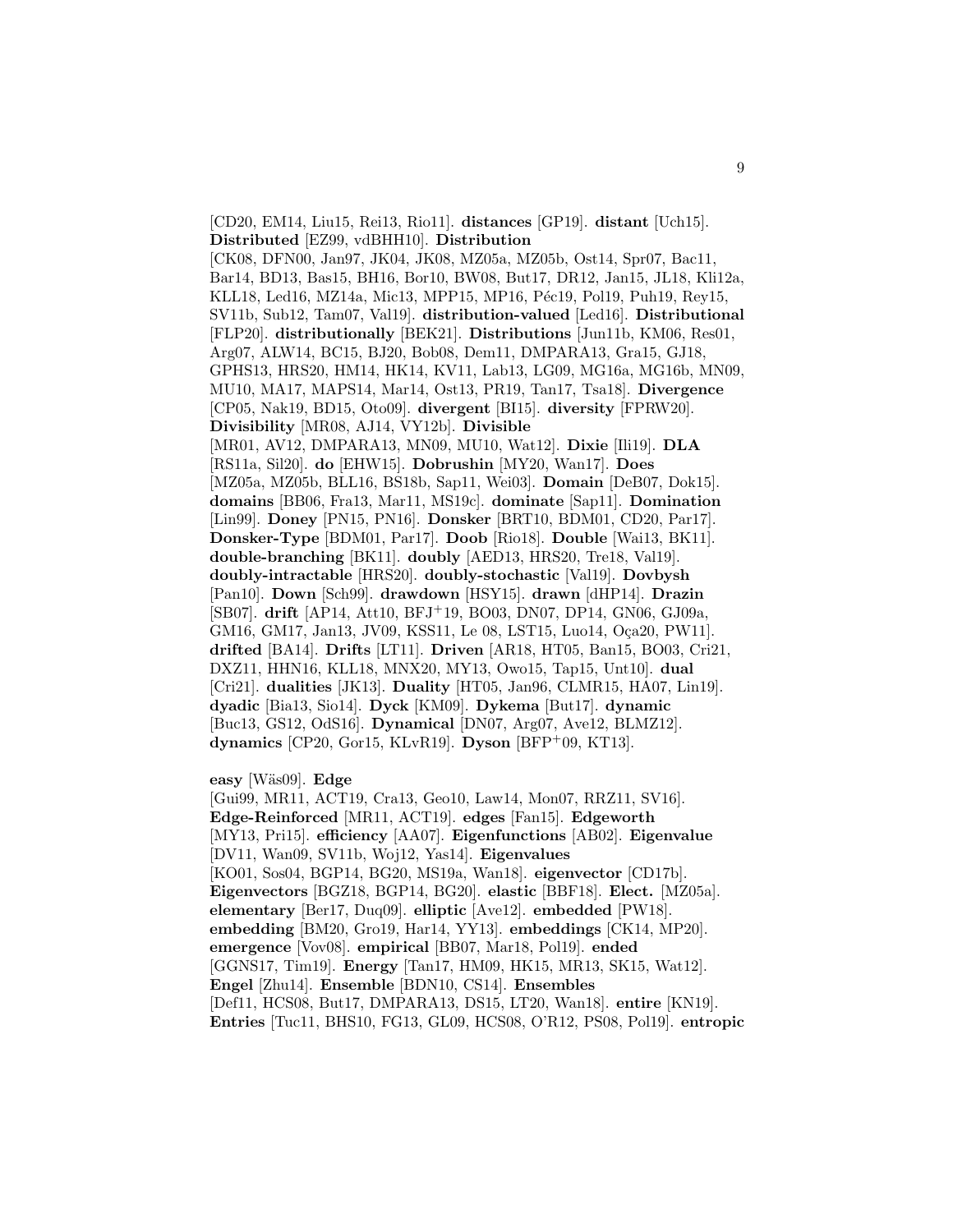[Oza20]. **Entropy**

[Gao08, BCG12b, CG15, DY21, Fat18, Hil12, KF09, Le 08, Rio18]. **envelope** [Agu18]. **Environment** [Bir04, HN11, RA05, Zer02, BKS16, CGP19, DGK19, DFK18, DL09a, ER09, GN14, GM13, Hut11, Jul19, Kri21, Pet15, WH19, Wat12, Xie20, dBM15]. **Environments** [Roi05, BHS18, EP17, HS09, KTT17, LS13a, OdS16, Ste13, Zer07]. **equal** [AS16, Def12]. **Equation** [HT05, TM06, AG15, DHI11, DR12, DXZ11, DT18, FP11, HCA17, HHN16, Hua17, KSS11, LX19, MW09, MW12, QR11, Sal15, Sim00, YY18]. **Equations** [App02, AK04, Bar05, BDT11, BLY15, CR05, CP05, FW00, LT11, TW03, AF06, Ban15, Beg14, CD13, Cri21, CY13, D'O10, DOS16, DM18, DC15, FT07, Fra13, HRKU11, Hoe09, KL14, Kaz18, Lac18, LP12, LY13, Luo14, Men11, Nua18, NZ20, Owo15, Ruf15a, RM16, Tap13, Tap15, Unt10, XFT20, YE13, YRE16, Zha20a]. **Equidistant** [JV09]. **equilibrium** [CPS12, DT18, JF19]. **equiprobable** [BDM07]. **Equivalence** [Jou12, Loe13, Lou04, BG21, vZ08]. **equivalent** [BCG12a]. **Erased** [Law98, Mar99, Law14]. **Erdos** [DL18, JL18, Kif15, Kif16, R´at18]. **Ergodic** [BLL08, DG15, HLMV20, HLWZ15, Jos07, PY17]. **Ergodicity** [CS14, Ken04, Lou04, BLMZ12, BHS18, KS14, NZ20, RR97]. **Erratum** [BYZ12, Fou14, FM12b, GM17, Kif16, KS19, MG16a, Men14, MW12, NP12c, SHH14, TYZ15]. **Error** [BN08, DL08, Fan15, McV08]. **Escape** [Kor05, Yad09, vdBHH10, Cha20, DJT20, HJCW20]. **Esseen** [NPY19, GS09]. **Estimate** [Gao08]. **Estimates** [BLY15, CKS99, Rin98, Tel00, ADS19, AJ14, Con16, DFK18, Gan14, GL08, HK16, Hue16, KZK19, LPP15, LP08, MX19, PR12b, Unt10]. **estimation** [CK12, Mak08]. **Estimator** [Gao03, Stu16]. **Estimators** [PR11, GJ09a]. **Euclidean** [Bor13]. **Euler** [BFY07, GL08, Kaz18, Sab13]. **events** [HR14, Wei03]. **Eventual** [EP98]. **Evolution** [LT11, BLZ18]. **Ewens** [Zha12]. **Exact** [BA01, DZ13, KM08, LX19, NX15, Yin15]. **exactly** [CM18b]. **example** [GV14]. **examples** [DJR16, KMiS06]. **exceptional** [Neu11]. **Exchangeable** [EZ99, PY17]. **Excited** [BW03, BR07, DK12, Hol15, Pil17, Zer06]. **exclusion** [Ave12, Che17, CCGS19, GRS03, VR10, Zho20, KS02]. **Excursion** [Ald98, CH04, Hoo99, Jan97, War99, SW10]. **Excursions** [Jan96, MPY14]. **exist** [EHW15]. **Existence** [ATT18, Bah02, Ban15, Fit06, LT11, AS16, BJT17, CEK11, LST15, OS13, PR19]. **existing** [HJ18]. **Exit** [Lyo19, Aur11, CGPPS13, DHI11, Dok15, Mar11, Pat07, VY12b]. **Expansion** [CSS99, EM16, GH18b, HvdHS08, MY13]. **expansions** [GWZ21, Mar09, Pri15]. **Expectation** [BCH<sup>+</sup>00, HW19]. **expectations** [GHJL17, HLWZ15]. **expected** [EM16, Eva06, FV14, JL18, Mar11, NX15, Sap10, vdBC16]. **Explicit** [BL10, D'O10, DL08, HKST18, Mic13]. **exploding** [KT11]. **explosion** [BS16, Mau20]. **explosive** [Lab13]. **exponent** [KV15, Uch18, Ven13, Zha20b].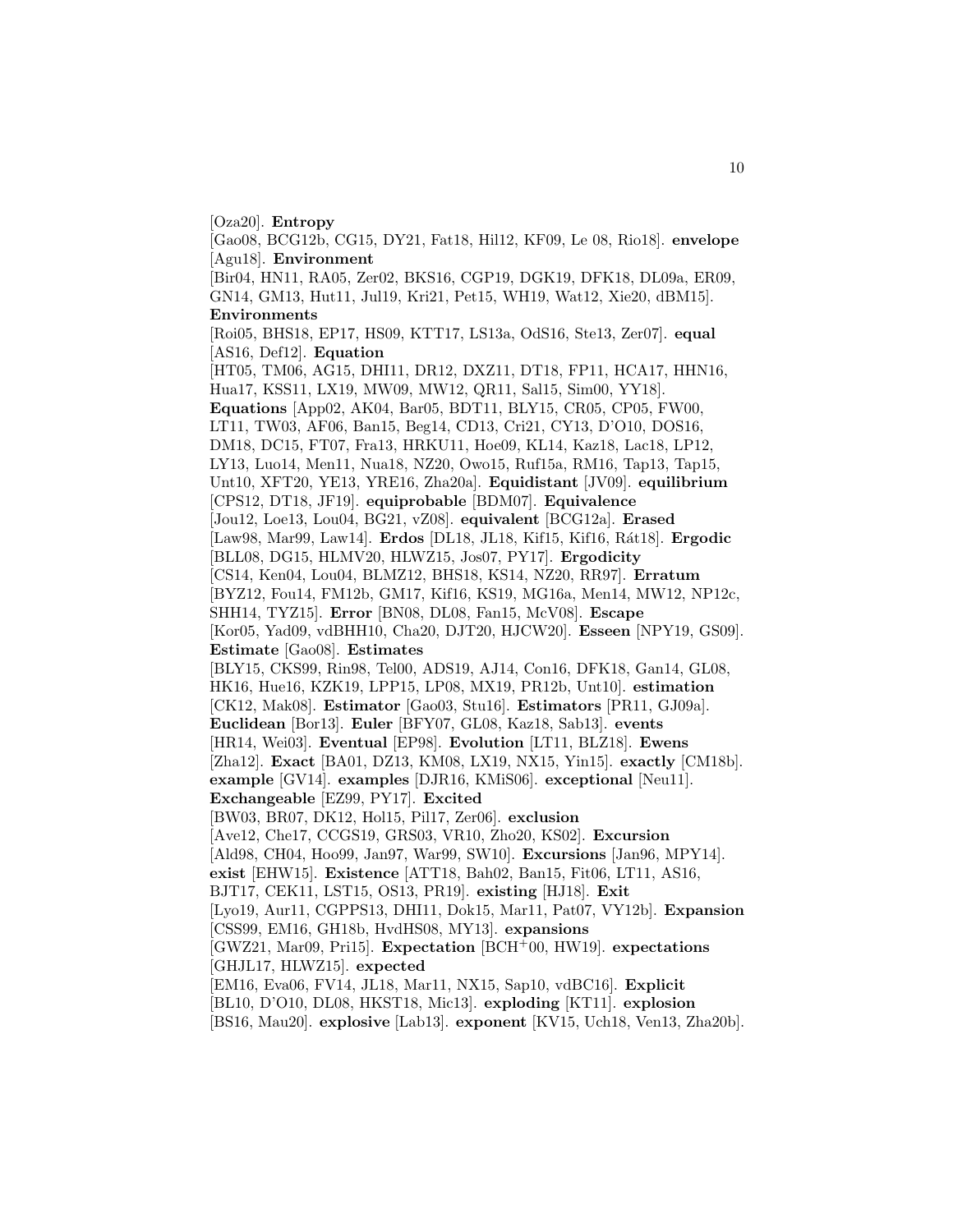**Exponential** [Bau02, BGHK08, BY01, DS10, GM12, IM10, Jun11b, KS14, MY20, PR11, Rio15, RS06, TM06, dlPP09, AI12, BLL16, BHS18, CP19b, CSC13, DM09, DG17, DGH20, Emr16, FGL12, GRR14, KM09, KMiS06, Pet08, Sch09, SC09, Yin15, Zha20b]. **exponentially** [DZ13]. **Exponents** [Ham05, PW96, Wer96, NP12a]. **extended** [TYZ12, TYZ15, VY12a]. **Extension** [MR15b, Hoe09, HvdHS08, Pin16, Pos09, Sau19, Uem07]. **Extensions** [BGT07, BN20, Fit06, Pan02, Rio13a]. **extinct** [FF12]. **extinction** [BK11, JL08, SV16]. **extra** [FLP20]. **extra-clustering** [FLP20]. **extrema** [CM18a]. **Extremal** [CJK18, Dzi13, CCH15, GKS18, MP20]. **Extreme** [KLS05, CHL21]. **Extreme-Value** [KLS05]. **extremes** [Oui18].

**factor** [RR15]. **Factorial** [BLY15]. **Factorizations** [BY01]. **Factors** [Bal05, Cho18, Dal17, MG16a, MG16b, Tim04]. **fail** [CD17a]. **family** [Bac11, BLL16, BN20, Neu11]. **Fast** [BA01, JS18, BR16, CM18c, Wai13]. **Fastest** [Roc05]. **Feller** [Böt11, NP20, PW11, Zha20a]. **Ferguson** [JK08]. **Few** [BS96]. **Feynman** [Bal09, Tak10]. **field** [BZ16, BDE13, BDZ11, CD13, JTT18, LW15, LW16, NP12a, CCH15]. **Fields** [CGXM96, Ist06, BMV07, BCW20, CGXM97, Eis21, ER19, Kli12b, KZ13, LP19, MZ18, MHC13, WZ19]. **Fill** [Mac02]. **filter** [MY20]. **Filtered** [Cet12]. **Filtering** [Mak08, CL06, FMP17]. **filters** [Van08]. **filtrations** [KK15, Lau13]. **finding** [MU10]. **Fine** [Fit00]. **Finite** [Har04, LX15, Ald16, BC15, Cer14, DJ06, Der16, Die15, HM09, JV09, KS14, LL20, LR16, MLV15, Mon07, Rok07, Sio14, Tho16, Zha20b, vdBKN12]. **Finitely** [Gne10, HHL18, KP04]. **finiteness** [AAGL19, DR12, KSY06, Zho10]. **fire** [Due06, Gra16]. **First** [And06, BT17, DG17, IM10, Kes96, Lal03, Sch09, Wan09, Ang19, BCP03, BB01, CSC13, CEG11, DHI11, Dok15, Gan14, Gne21, GP19, HM14, Vid14, Yao14, Nak19]. **First-Passage** [Kes96, Lal03, Sch09, Yao14]. **Fisher** [Fou14, Fou13, HT05]. **Fit** [Sam10]. **fitness** [BLZ18, GMRC16]. **fix** [Pin17]. **Fixation** [GGA10, Möh18]. **Fixed** [FJ00, AG15, ALW14, BKS16, LS13a]. **FK** [LW16]. **FKG** [Bar05]. **flat** [PSY13]. **Flatness** [Tap15]. **Fleming** [Zho14, FX02, LSY99]. **Flow** [Tha98, AP14, Led17, Xio04]. **Flows** [CSS99, Att10, Die15, EMR15, Haj15, HCA17, MR15b, VA06]. **fluctuation** [KO06, Nak19]. **Fluctuations** [ES16, KZ13, LS18b, BGT10, Dok15, GJ09b, Sil20]. **Fokker** [DT18, HRKU11, Luo14]. **foliated** [Ruf15b]. **foliations** [MR15b]. **forced** [Wai13]. **forest** [Due06, Gra16]. **forest-fire** [Due06, Gra16]. **Form** [CP05, BW08, Fat18, Lac18, Val19]. **Forms** [Tha98, HKZ12b, Uem07]. **Formula** [Bal09, Sch01, BY13, EW09, HKST18, KT03, MN08, Mic13, Oto09, Pan08, R´at18, YY18, Yan06]. **Formulae** [Han05, Alt20, BFY07, DP18a]. **formulas** [CLMR15, Def12, Val19]. **formulation** [BZ16, But17, Sir14]. **forward** [CD13, Duc19]. **forward-backward** [CD13, Duc19]. **Four** [Law98]. **Fourth** [DP18a, AJ14, Yas15]. **fractal** [BS18b, BJT17, GHSS18]. **fraction** [AHM06]. **Fractional**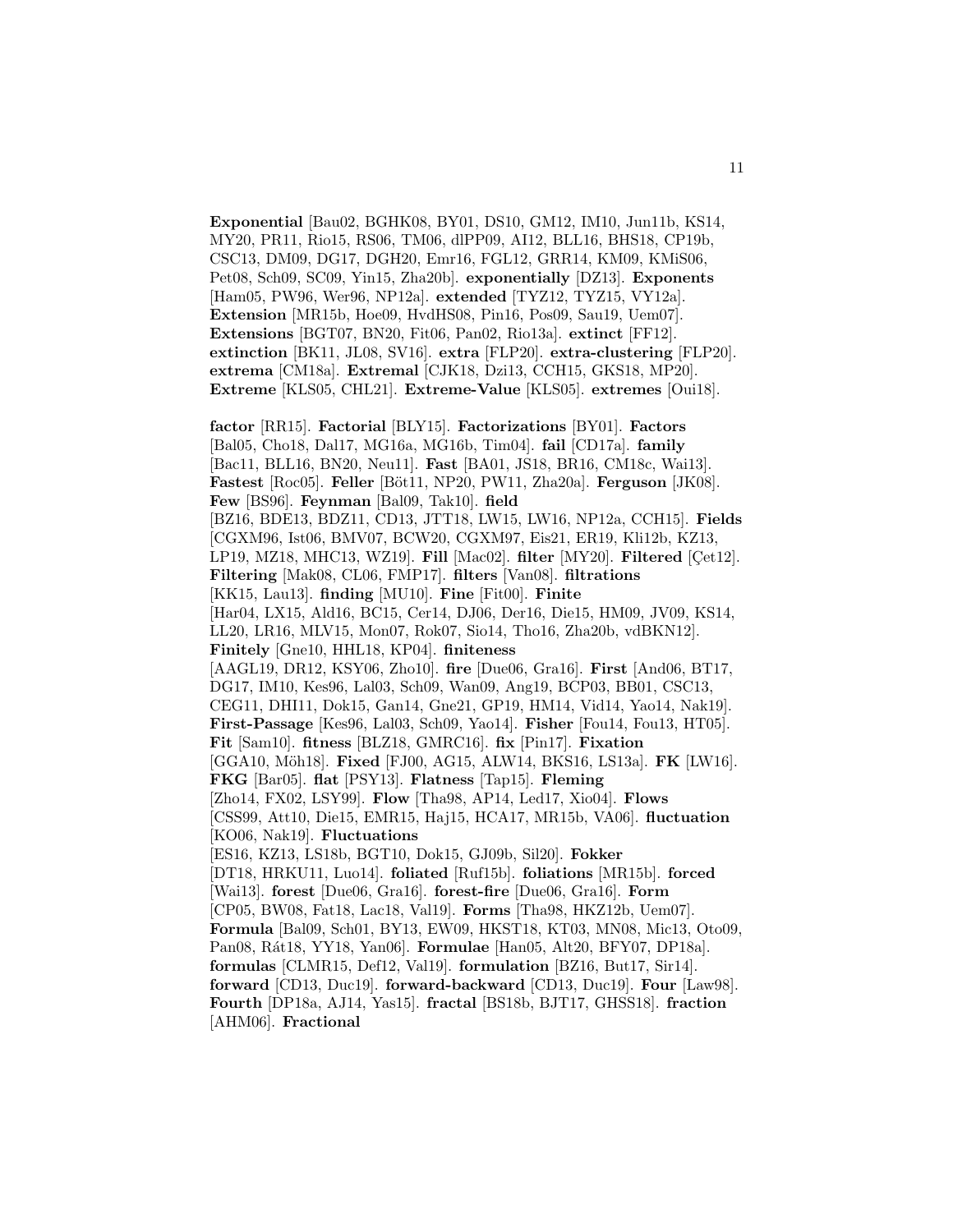[BDE13, BGT07, CC98, GG14, Ist05, Ist06, NR18, Aur11, BRT10, Beg14, BCSW18, BZ18, BO03, BN08, D'O10, DOS16, HLN13, Jun11a, MW09, MW12, NX13, NS13, Nua18, Par17, PS16, Tud09, Unt10, WYY13, YY18, ZN03]. **fragmentation** [Ber10, BS16]. **fragmentation-coagulation** [Ber10]. **Fragmenting** [GMS08]. **Free** [AS08, CCH15, HMO01, Kar08, AV12, ALW14, BDZ11, Bou16, DY21, Dem11, DZ19, DMPARA13, Eis21, Ejs12, Ejs13, HK14, KZ13, LP19, LW16, MR13, RS07, SV11a, Wat12]. **Freedman** [Tro11]. **friendly** [BHS18]. **Frieze** [Sen16]. **fringe** [DJ14]. **Frobenius** [CD17b]. **frog** [BFJ<sup>+</sup>19, DR20, DP14, JJ16, JR19]. **Front** [GJ18, Bjo09, HHN16]. **frontier** [Law96]. **frozen** [DKNS16, vdBKN12, vdBN17]. **Fuk** [Rio17]. **Function** [DV11, Kös08, Ost14, Gri11, Kin08, LR15, LW09, Liu15, NY09, Oui18]. **Functional** [BI15, ESvRS09, Pan05, Tan06, Xie20, DC15, GPL08, GPPdS14, IK18, JK08, Kri14, NX13, Pil17]. **functionals** [CSC13, GG14, Har04, HJT20, KSY06, MU12, MP16, Pel20, SB07, Tri19].

#### **Functions**

[Gao08, SV04, Tha98, Agu18, Alt20, Aou21, Aym21, BCG12b, CC18, CF20, DS16, Dur14, Dzi13, ES16, For20, FJ21, Gal20, Har04, HL13, Jan09, KN19, KNN15, Li20, LR16, MS19c, Nob20, Pat07, PSY13, Ras10, SBS15]. **fundamental** [OD12, SSS15]. **Further** [AM18, Bau02].

**G** [HLWZ15]. **G-diffusion** [HLWZ15]. **Gains** [RR14]. **Galton** [PS20, BT20, Duq09, GP14, HL13, HMSH15, Jan21, KF09, Mic19, PS17, RSS18, Tas10]. **Game** [Wee06, BZ16, Dol14, Jon04]. **games** [LW15, dBJP13]. **Gamma** [AS08, BT11, D'O10, KLL18, Mar14, PR15, NY09]. **gap** [Mor08]. **gaps** [FW17, Jac14, vdBC13]. **gas** [Har12]. **Gases** [Han98, GZ19, Han99]. **Gauss** [Oto09]. **Gaussian** [BMV07, BCW20, Ber17, BDN10, BG20, BDZ11, BW04, CNPP16, CCH15, DS15, Eis21, Fat18, GLY14, GHSS18, Gri11, HRKU11, HJT12, HS09, HK16, HT20, Jos07, KM08, KN19, Kli12b, KZ13, LP19, Li99, Lin09, Liu15, LW16, MR08, Pec07, Pin16, RV13, Sim17, Teh17, Thi20, Tko11, Tuc11, Val17, WCS19, Yor15, vZ08]. **Gaussianity** [MA17]. **Ge** [GJ12]. **Gebelein** [NPY19]. **genealogy** [CM18b]. **General** [CLS05, JL08, Tim04, Ald16, AF14, ADS19, CdH13, CJK18, EK08, Gor15, Jan09, Jan21, Kur14, Sai07, SW10]. **Generalization** [Bar97, Bau02, Bar98, PS16]. **Generalized** [AS08, Ali01, Def11, Nob20, PP20, BN17, CL14, D'O10, DP18b, KLL18, NY09, Pat07, Sch20, YE13]. **generated** [FLP20, RS11a]. **generating** [R´at18]. **generator** [EK08]. **generators** [JKL17, V¨ol20, XFT20]. **genus** [ACCR13]. **geodesic** [BCNP19, GP19]. **geodesic-biased** [BCNP19]. **Geodesics** [BD02, BT17, Cou11, Zha20b]. **Geometric** [Beg14, Ken04, LLN09, MY99, RR97, Emr16, HJT20, Kua16, Par17]. **geometrically** [DG15, HLMV20]. **Geometry** [CR05, PT11, RM16, KTA17, Tri19, VA06]. **germ** [AHM06]. **get** [CM18c]. **giant** [Ald16]. **Gibbs** [CJK18, Der16, MWW11, Stu13, Wan14, Wan17]. **Gibbsian** [FGM11]. **Gierer** [LX15]. **Gilbert** [HJCW20]. **Ginzburg** [WZ19].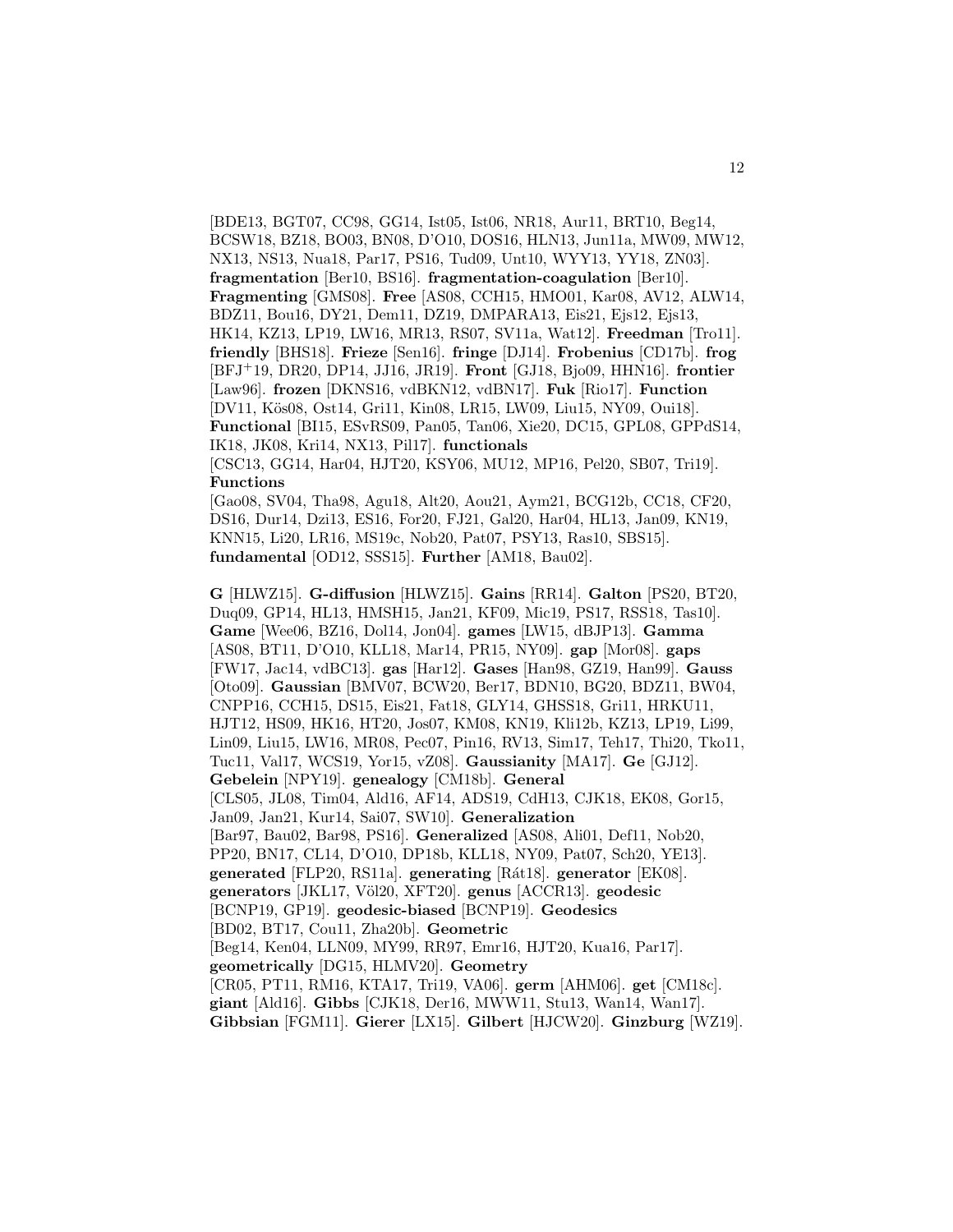**girth** [NP12a]. **Given** [BPR99, Jan97, Kuz00, Kli12a, Law14, Luo14, PR19]. **glasses** [Kli12b]. **glassy** [HK15]. **Global** [VA06]. **Gluing** [BPR15]. **GMS** [GMRC16]. **Godbillon** [Led17]. **Goldie** [Kev16]. **Gorin** [Har16]. **gradient** [DN07, Die15, EMR15, Luo14]. **Graham** [Hil06]. **grain** [AHM06]. **Gram** [Alt17]. **Graph** [AR18, BT17, CL14, Che17, DHS14, DL18, FvdHH16, HJ18, OS16, Pri17, Tam07, W¨as08, vdHKM09]. **Graphical** [HA07, JK13, Mec09]. **Graphs** [JS00, KP04, AST14, Ald16, BCG12a, BP09, BFRH15, CJ13, Che21, DJ06, Dei09, DM21, Doh13, Fan15, FHJ18, Her17, HJCW20, Hua18, Hus08, HS12, HP15, JL18, KZ13, LL20, LP19, Mar17, NP12a, OW13, Oza20, RBS15, SHH14, Sil20, Tim19, Yin15]. **greedy** [GT18]. **Greeks** [GKH03]. **Green** [ADS20, LR15, Ras10, SV04]. **Grid** [Tim04]. **Grincevicius** [Kev16]. **Gromov** [Loe13]. **Gross** [BM20]. **Grounded** [PSY13]. **Group** [Rev03]. **groups** [BMV07, BFT13, CGR10, F´er20, KV15, MP13]. **Growing** [AB14, Hua19, Mal20]. **Growth** [Gou18, Kar08, BS16, DZ19, Emr16, GMP18, Mil08, MS11, PW11, TT20].

**growth-fragmentation** [BS16]. **Grushin** [BN20]. **Grushin-type** [BN20].

**Haagerup** [But17]. **Hahn** [Bar14]. **Half**

[BHS11, LLN09, ACT19, Dun20, Gra16, IR10, KLM15, Lup16]. **half-Laplacian** [Dun20]. **half-line** [ACT19, KLM15]. **Half-Plane** [LLN09, Gra16, Lup16]. **half-space** [IR10]. **Hamiltonian** [Mar99]. **Hammersley** [Hut18]. **Hamming** [FvdHH16]. **Hankel** [BS07b]. **Hanson** [Ada15, RV13]. **Hard** [Häg02, RRZ11, Gaá14]. **Hard-core** [Häg02]. **Harish** [KT03]. **Harish-Chandra** [KT03]. **harmonic** [Dur14, Le 08, MS19c, SBS15]. **harmonics** [FXA18]. **Harnack** [ESvRS09, Wag16, YY18]. **Hartung** [GKS18]. **Hastings** [JS18]. **Hausdorff** [BCSW18, SXY18, Yan06]. **Hawkes** [DZ13, Duq09, RL20]. **heaps** [BS18a]. **Heat** [ADS19, HT05, Rev03, Tha98, Buc13, FP11, HHN16, HK16, Hua17, Led17, MW09, MW12, Nua18, Pri17, YY18]. **Heavy** [FdLS04, Lim99, Sos04, BHS10, But18, Cha10, DHI11]. **heavy-tailed** [DHI11]. **Hedging** [Dol14, Sai07]. **Height** [Wan15]. **Heights** [CH04, Gra16, Uch18]. **Heisenberg** [Bjö15]. **helix** [Kab19]. **Hermite** [BN17, BN08, Law08]. **Hermitian** [Bor11, DMPARA13, Oli10a, Ora07]. **Heuristic** [BA01]. **Hexagone** [AB14]. **High** [GKS18, Kli12b, Spr07, WCS19, ACCR13, Bor13, CEG11, MS11, NP12a]. **High-dimensional** [Kli12b, CEG11]. **Hilbert** [GV14, Jeg09, LG20]. **hit** [BS18b, Cla14, RU13]. **hit-and-run** [RU13]. **Hits** [And06, BR16]. **Hitting** [Cho18, JK04, Pes08, Bas10, Bas11, Bor10, Bur19, CK08, GHJ16, HM14]. **HJB** [XFT20]. **Hoeffding** [IM16, Maj06, Rao19, Rio13a]. **Hölder** [Hon19, Zha20a]. **holding** [DFK18]. **holomorphic** [Kin08]. **Homogeneous** [KS97, Kor05, BMV07, BGT10, EM14, GMW18, Li14, MP13, MPY14]. **Homogenization** [CP05]. **homozygosity** [DF16]. **horizon** [JV09]. **Horn** [DeB07]. **Horn-Shaped** [DeB07]. **Hotelling** [DS06]. **Houdré** [KPS96]. **Hsu** [Tud09]. **Hua** [Ass18]. **Hull** [ABV03, FV14]. **hulls** [LMK03, MW16]. **Hurst**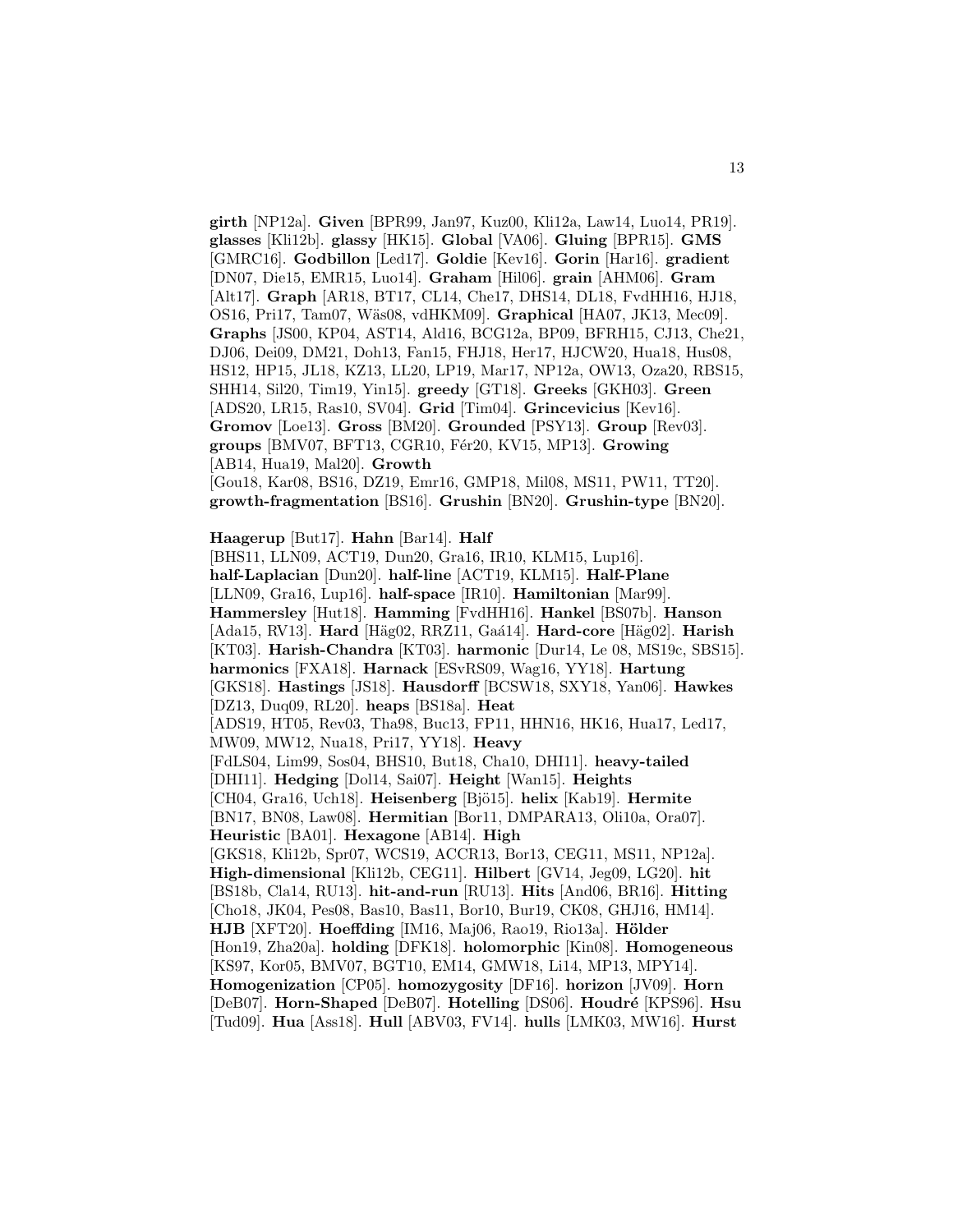[BZ18, NR18]. **hybrid** [RR97]. **Hydrodynamic** [Zho20]. **hyper** [CSC13]. **hyper-exponential** [CSC13]. **Hyperbolic** [BP21, Ist05, BT17, DM21, Le 08, PZ16]. ˙ **Hypercontractivity** [ST99]. **hypercube** [BHP18, KMU16]. **hypergeometric** [Alt20, Pat07]. **hypoelliptic** [GM16, GM17, Li16]. **hypothesis** [JR11].

**i.i.d** [Zer07]. **I.I.D.** [Zer02]. **Identically** [EZ99]. **Identifiability** [EZ99]. **Identification** [LW09]. **identities** [GM12, Pri09]. **identity** [Ass18, Bar14, BB01, Har16]. **IDLA** [Hua19]. **II** [FXA18, NX13, NS13]. **iid** [DJ06, Dei09, EP17]. **ill** [KLvR19]. **ill-posedness** [KLvR19]. **illiquid** [NR21]. **Illustration** [YY13]. **images** [SXY18]. **immigration** [FJR20]. **impact** [Fou13, Fou14]. **impatient** [HPS14]. **implicit** [Kaz18]. **implies** [GKS21, Swa13]. **imply** [Wei03]. **imprimitive** [AEK14]. **Improved** [Hon19, JPR19, QM17]. **improvement** [Tan17]. **impulses** [DC15]. **incipient** [Ald16, BS17, Mic19, Sap11, vB15]. **include** [Völ20]. **Inclusion** [KS02]. **Inclusion-Exclusion** [KS02]. **incomplete** [Olo18]. **Increasing** [RZ13, BY13, FY15, Geo10, Wei03]. **increment** [Glo14]. **increment-stationary** [Glo14]. **Increments** [HMO01, KM08, BKR06, GHJL17, HN10, Kli12b, MV14]. **Independence** [BDN10, BHS11, HS11, Jan20]. **Independent** [KP04, Sch16, Tuc11, BKR06, BB07, CM12b, GHJL17, Jul19, PS08, Yor15]. **Index** [JC04, Mar05]. **indexed** [BH12, CP14, Ist06]. **Indicator** [Jun11a]. **indices** [LL07]. **individual** [GMRC16]. **inductive** [HvdHS08]. **Inequalities** [CHL97, DZ96, MR11, Teh17, BT19, BT12, DG15, Del10, Dzi13, FGL12, GJ09a, GLP18, Goz06, HKZ12a, LS13b, MWW11, MZ14a, Mar18, Mon07, Oli10b, Ose10, Ose11, PS19, Rei13, Rio13a, Rio15, Rio17, TM15, Wan14, WY08, dlPP09]. **Inequality** [Bar05, ESvRS09, Kah03, Li99, Mar10, Pan01, Pan02, Ada15, BBCG08, CdH13, CGR10, CM12b, Fat18, Haj14, Har14, HLMV20, HKZ12b, Jon13, Jou12, Maj06, NPY19, Oli10a, Ose08, Ose09, Ose14, Ose16, Ose20, Pos09, Pri17, Rao19, Rio13b, Rio18, RV13, Tro11, VZ11, YY18]. **Infante** [DHI11]. **Infinite** [BZ06, MR08, AJ14, BS17, BC12, BT17, CY13, DKW14, Dem20, Due06, HJT12, Kab19, Li14, Mic19, RW09, Sap11, SZ17, VY12b, vB15. **infinite-dimensional** [Kab19]. **Infinitely** [Law98, MR01, DMPARA13, Jan19b, MN09, MU10, Wat12]. **infinitesimal** [Cla14]. **Infinity** [Sch99, AP16]. **inflation** [Her17]. **Influence** [CPS12]. **Information** [Val17, LS13b, MWW11, Olo18]. **informational** [BD15]. **informative** [Van08]. **inhibition** [RL20]. **Inhomogeneous** [GP01, RT08, Emr16, GT18, NP20]. **initial** [BGT10, CPS12, DR20, FV21, Hua17, JR19, Zha20a]. **insights** [BT19]. **instability** [HK16]. **integers** [DK12, ER09, HL15b]. **integrability** [Liu15]. **Integral** [Goz06, HN09, KSY06, Luo14, MU12]. **Integrals** [MR01, Pec07, KMiS06, MY12, Nut12, Ose09, Ose14, Pri09, Pri15, YLW15]. **Integrated** [Gao08, MY13]. **Integration** [Alt20, KS09]. **integro** [DC15].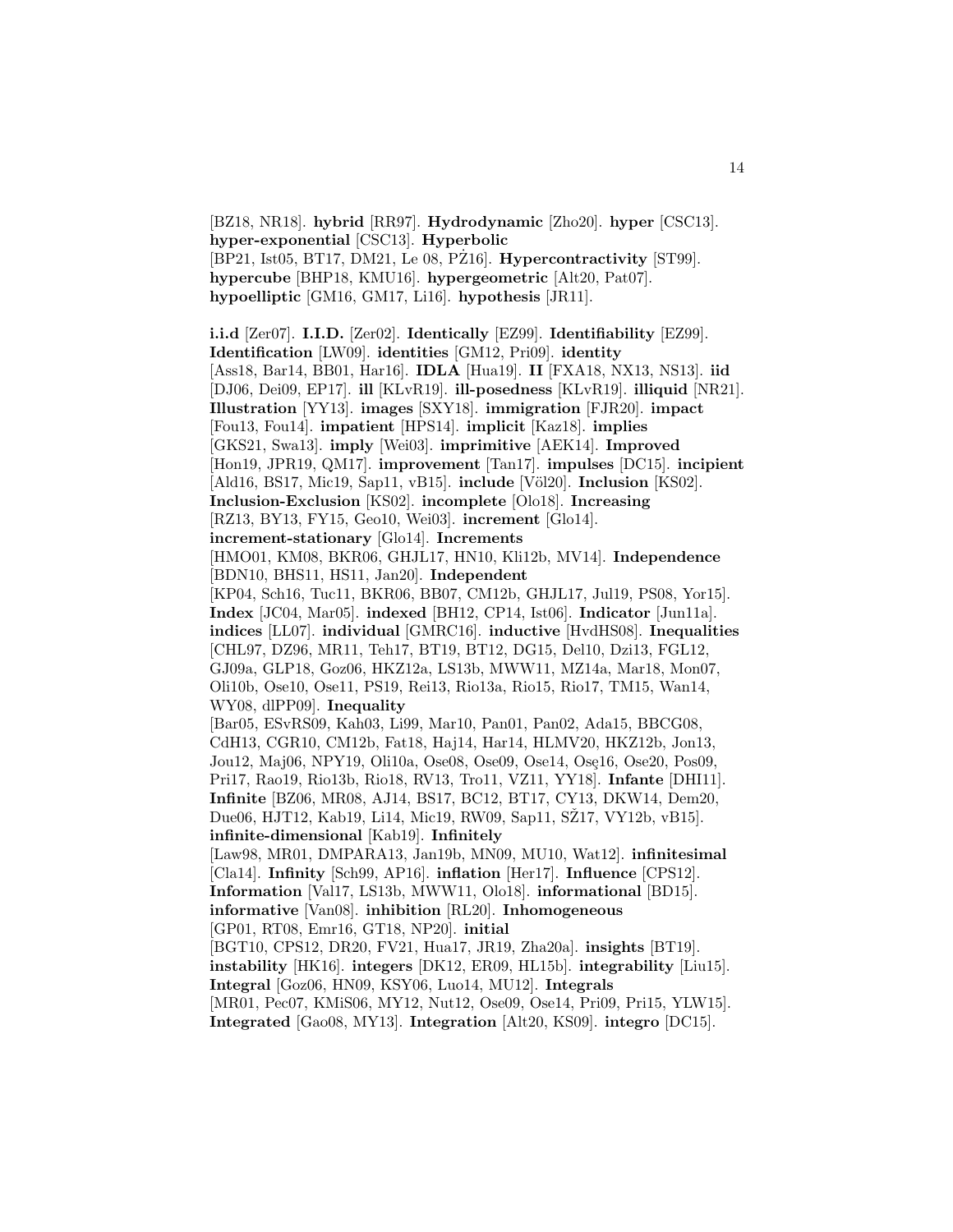**integro-differential** [DC15]. **intensities** [Ern21]. **intensity** [DZ13]. **Interacting** [Def12, Wan02, CP17b, Def11, Kua16, Rey15]. **interaction** [CB10, DHS14, Der16, DP18b]. **interactions** [CL14]. **interchange** [KMU16, Mor08]. **Interface** [AS11]. **interfaces** [SS08]. **interlacement** [PT11]. **interlacements** [RS11b, Rát15, Szn12, Tas10, Win08]. **Intermittency** [MNX20, HHN16]. **Internal** [Hus08, RS11a, Sil20, DCLYY13]. **Interpretation** [LLN09, Har16, XFT20]. **Intersect** [Law98]. **intersecting** [vdBC16]. **Intersection** [AK08, EP98, BCG12a]. **Interval** [Tan06, BA14, FPRW20, KS14, MLV15, Win20]. **intervals** [Eri16]. **intractable** [HRS20]. **Intrinsic** [KTA17, ADS19, HKZ12a, Sap10]. **Invariance** [CH04, DL09b, GMW18, HZ07, Jab17, LS18a]. **Invariant** [DXZ11, GN06, HLWZ15, LT11, Kab19, KM20, LW15, Pin16, Sch20, Tap15]. **invasion** [Sap11, vdBJV07]. **inverse** [SXY18, SB07]. **inverses** [SW10]. **inversion** [CDNX17]. **investment** [NR21]. **Investor** [RR14]. **investors** [Sai07]. **inviscid** [Bia13]. **involving** [Eis21]. **irreducible** [LW09]. **irregular** [SSS15]. **irrelevance** [Lac10]. **irrelevant** [DR20]. **irreversible** [RBS15]. **ISE** [JC04]. **Ising** [GLP18, LS18b, LW16]. **Ising-FK** [LW16]. **isolate** [IM07]. **isomorphism** [Szn12]. **isoperimetric** [Dem20, Pet08, PR12b]. **Isotropic** [CSS99, BMV07, CM12b, Kli12b, Kul16, VA06]. **Itˆo** [App02, BBMT09, EW09, GG20, LY16, Pri15]. **Iterated** [Sep03, AFM20, GG20].

**Jacobi** [DS15]. **Jammed** [AHM05]. **Joint** [HS11, MP16, NS13, GL14]. **Jump** [Sab21, BY13, CSC13, FPZ16, HKST18, Jab17, Kua16, Lau13, LP12, Mak08, MX19, Sai07, Uem07]. **jump-diffusion** [CSC13]. **jump-diffusions** [Jab17]. **jump-type** [LP12, Uem07]. **Jumping** [SV04]. **Jumps** [Dem96, Pes08, Dji18, Hoe09, Mil08, Nob20, Ruf17, RM16, Sok13, Val19].

**Kac** [Bal09, BZ17, But18, Tak10]. **Kac-Type** [Bal09]. **Kanter** [Dem11]. **Kardar** [DDT07]. **Kawasaki** [KLvR19]. **Keller** [JTT18]. **Kemeny** [Pin19]. **Kendall** [BLR17, BB01, KS07]. **Kernel** [Rev03, ADS19, ADS20, Buc13, HK16, Pri17, Stu16]. **Kernels** [Mac02, Mon07, Nic06]. **Kesten** [Men14, And06, BS17, Kev16, Mar10, Men13]. **Killed** [Ros20, Sam10, SV04, Aid10, DW16, Dur14, KS14, Ras10, SV08, Wag16]. **kinetically** [CM13]. **Kingman** [DKW14, DPS15, GWZ21, KP15]. **KKL** [OW13]. **Kob** [ES21]. **Kolmogorov** [HRKU11, Men11]. **KPZ** [FV21, QR11]. **Kramers** [Tug16]. **Krein** [LG20].

**Labouchere** [HW19]. **lace** [HvdHS08]. **ladder** [Uch18]. **l`agl`ad** [KT11]. **Lagrangian** [BJ18]. **Laguerre** [Def11, KO01, Law08]. **Laha** [Ejs12]. **Lambda** [Sch99]. **Lambda-Coalescent** [Sch99]. **laminations** [CP11]. **Lamplighter** [Rev03]. **Landau** [WZ19]. **landscapes** [DT18]. **Langevin**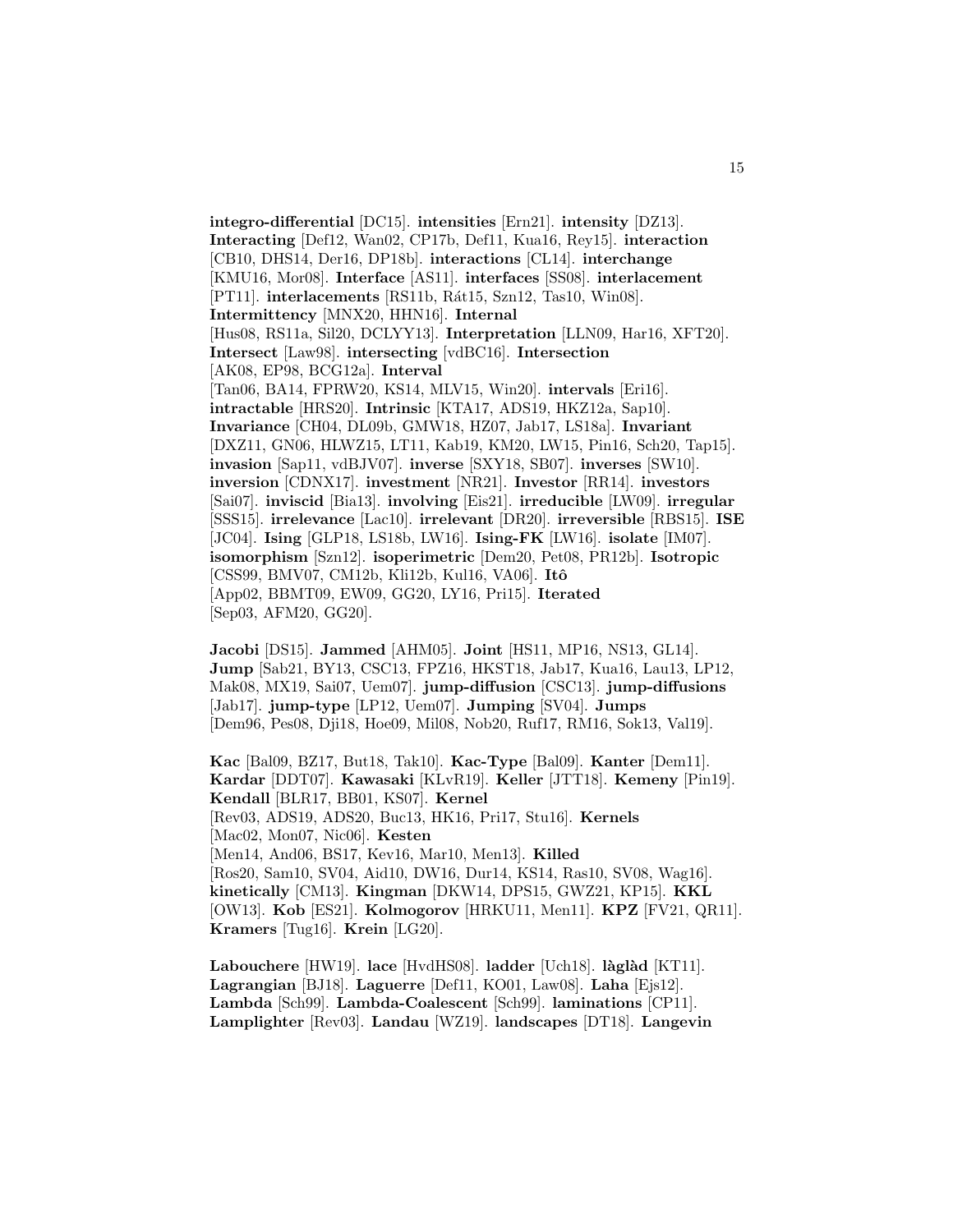[CP17b, RBS15]. **Laplace** [Dji18]. **Laplacian** [Dun20]. **Large** [ABP00, Arc98, Big04, BP09, BG20, Bjö15, But17, CLS05, DF16, DS06, DJ12, DGH20, FGL12, FX02, GRR14, GH18a, GG20, GZ00, Jac14, Kis14, KLM15, KSW12, KS03, MPY14, Puh19, RA05, SP00, WY08, Yin15, Zer02, dHP14, BBCG08, BS07b, BZ17, Che21, Com08, DJR16, DL18, DPS15, EMR15, EW17, FJ21, GL09, Har12, HR14, HJT20, Jan19a, LW09, Ora07, Rei13, Sai07, Tsi13, Van07, Yao14, Zhu14, vdBKN12, vdBC13]. **Largest** [BGP14, Sos04, BG20, But18, DM21, HW19, Kis14, Sen16, vdBC12]. **Last** [BM05, Oka14, RT08, CPS12, MLV15, Zha20b]. **Last-Passage** [BM05, CPS12]. **Lattice** [Ham05, Han98, DC13, Geo10, Han99, LTV18, MS11, Yao14]. **Lattices**  $[Häg02]$ . **Law** [Arc98, AFM20, CLS05, DL08, KDN05, Pes08, RA05, SP00, Sep03, Yao14, Zer02, AEK14, ALW14, BLR17, GG20, HR14, IM07, Kif15, Kif16, NP12b, NP12c, O'R12, OdS16, Sch12, Spi13, Tug16, VY12a, Van07, ZN03, Zer07]. **Laws** [Mar05, Alt20, Kie97, Ora07, Uch18]. **layered** [Lej11]. **lazy** [AH18]. **least** [Yas15]. **leaves** [Ruf15b]. **left** [Ban15]. **lemma** [Che17, FdM07, Men13, Men14]. **lemmas** [BPR15]. **length** [DKW14, LG09]. **length-bias** [LG09]. **Lengths** [CH04, Cha15, Cra13]. **letter** [dHP14]. **Level** [Jan97, AAGL19, CHL21, Szn19]. Levine [AHM05]. Lévy [Cri21, ME21, APRB11, AI12, BM18, CM18a, DHI11, Dji18, DMPARA13, DL09b, EK08, EW09, EM14, EP98, GJ18, KS14, KMiS06, Kul16, Lau17, LP08, Mar09, MR15a, MY13, MPP15, Mil08, MW16, PP20, Pes08, PS16, Rie18, San13, SW10, SC09, SXY18, Tap15, Yan06]. **Lieb** [Har14]. **Lifetime** [DeB07]. **LIFO** [Lim99]. **Lifshitz** [Fuk09]. **liftings** [OS16]. **Likelihood** [Gao03]. **LIL** [KLS05, LL07]. **Limit** [Bac11, BLL08, BFV10, BR07, Cha10, CCGS19, DV11, DFN00, DBGP03, DC13, Emr16, Kar07, KDN05, Lal03, Lin09, NY10, Roi05, Yuk08, ACCR13, APS19, AN19, BN17, BI15, CP14, DGK19, Fér20, Flu08, Fun07, GV14, Gou18, GMP18, GPL08, GPPdS14, Hol09, HN09, HN10, IM07, IK18, JTT18, NX13, Oça20, Pil17, Rio11, Rok15, RX20, Ste08, Ste13, Tri19, VR10, W¨as09, Xie20, Zho20, vdHKM09]. **Limited** [Hus08, DCLYY13]. **Limiting** [BD13, BH16, KLL18, FH19, GPHS13, HYZ19, Jan15, JL18, KNN15, SV11b]. **Limits** [BEK21, Bas15, vZ02, AS16, Bou16, DK12, Gri11, HL13, MU10, Mie08, OS16, Tre13b]. **Lindeberg** [Kar07]. **Lindley** [CK18b]. **line** [ACT19, BVBP20, CS14, KLM15, Möh18, vdBC16]. Linear [AF06, App02, CSS99, KS03, NY10, PR11, Bob08, GJ09a, GIOQ20, GM16, GM17, Unt10]. **linearity** [CL14]. **linearization** [GS12]. **Lines** [AB02]. **link** [Sch09]. **Liouville** [Ang19, APS19, BCG12a, GP19, KV15]. **Lipschitz** [Bah02, BB06, Dem20, DDG<sup>+</sup>10, Dzi13, Jab17, MS19c, PSY13]. **Local** [AEK14, Ald98, BS16, DS10, LX19, PR18, QR11, Abe15, AP16, ACCR13, DW16, ER19, Fan16, HN09, HN10, HK17, HKST18, JR11, KSW12, PW11, PW18, Ruf17, Sok13, Ste13, Tre13b, vdHKM09]. **localisation** [Mui15]. **Localization** [CB10, GGPZ14, HN11, Sab21]. **locally** [Bah02]. **Location**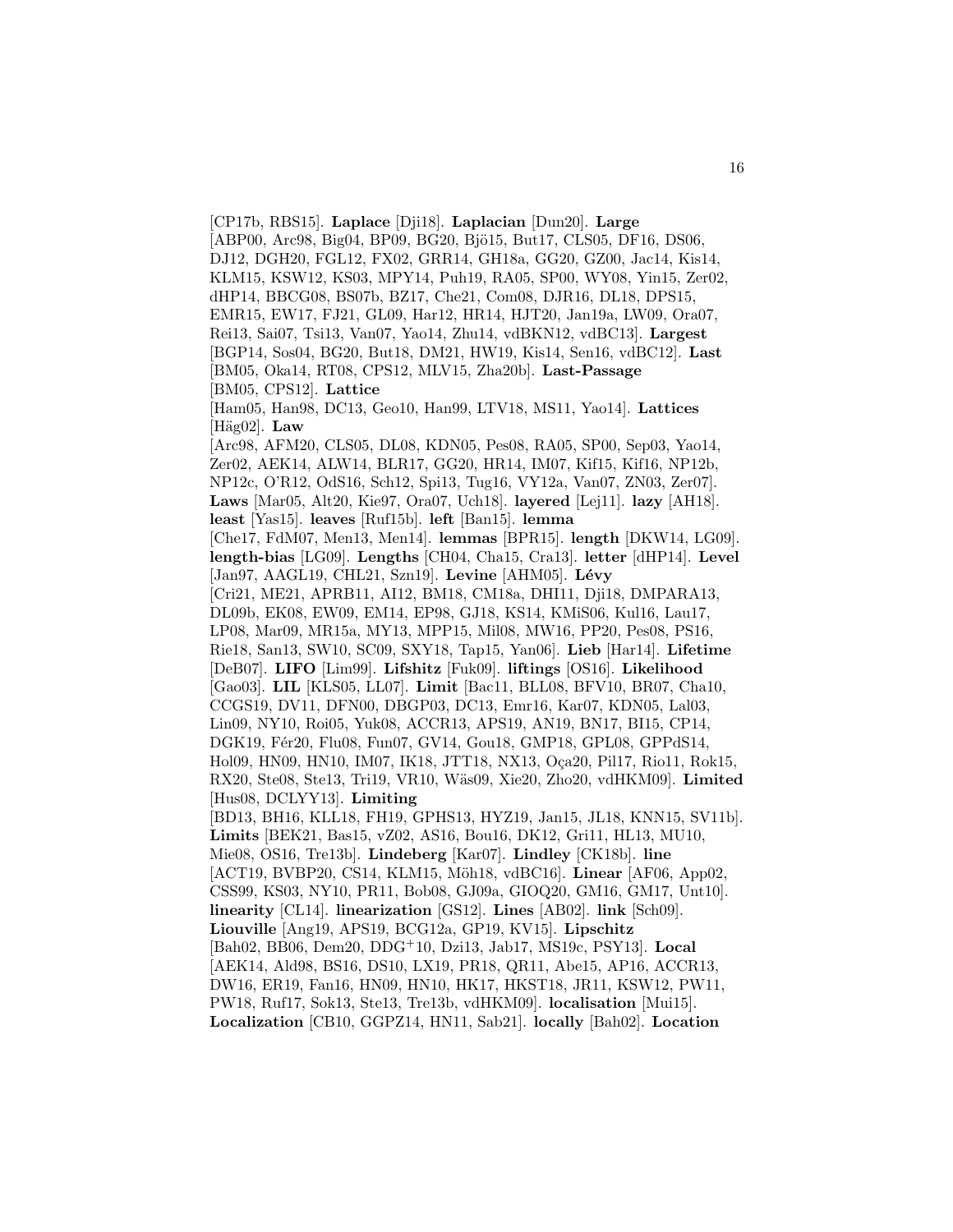[Wan02, Jan13]. **Log** [Roi05, MG16a, MG16b, Sau19]. **log-concave** [MG16a, MG16b]. **Log-scale** [Roi05]. **Logarithm** [Sep03, AFM20, GG20]. **Logarithmic** [CHL97, MZ14a]. **logistic** [PW11]. **lognormal** [Nik20]. **Long** [DCF06, DeB07, FdLS04, Gaá14, Xio04, Aou21, Bas20, Can15, NR21, Puh19]. **Long-range** [Ga´a14, Aou21]. **Long-term** [Xio04, NR21]. **long-time** [Bas20]. **longest** [AS16, Geo10, HM16]. **look** [DR12]. **Lookback** [GKH03]. **Loop** [Law98, Lup16, Mar99, Law14, LW16]. **Loop-Erased** [Law98, Mar99, Law14]. **loop-soups** [LW16]. **loops** [Cha15]. **loss** [Val17]. **Lower** [Doh13, GP14, Han98, HJT20, Yas14, Agu18, CG15, Han99, KO06, PS08, Yas15, vdBD20]. **Lukacs** [Ejs12]. **Lyapunov** [Liu15]. **Lyons** [Mar98].

**M.** [T´ot13]. **M1** [Led16]. **Macroscopically** [RT08]. **magic** [Dal17]. **Major** [NPY19]. **Malliavin** [GKH03, Lau17, Tan06, TM15, Tre13a]. **Mandelbrot** [LL15, Nik20]. **Manhattan** [LTV18, Li21]. **manifolds** [GZ19, KTA17, RM16, Tap15]. **Many** [BS96, Gne10, Jan19b]. **mappings** [MU10]. **maps** [AB14, ACCR13, CM18c, Gou18, SW16]. **Marcenko** [BLR17]. **Marchal** [DS16]. **Marchenko** [O'R12, Yas16]. **Marcus** [Sim00]. **marginals** [GH20, GPL08]. **Marked** [DGP11]. **Markets** [SV11a, NR21]. **Markov** [ADOS11, BA01, BLL08, BY01, BW08, CNPP16, CC98, CD17b, CLMR15, Con16, Cra13, CP14, DG15, Die15, Fit06, Gui99, HR07, HLMV20, HYZ19, HKST18, KF09, Lin19, LW09, MPY14, Mon07, M¨ul08, NW15, Pel20, Puh19, Rao19, RR97, Ros02, SS21, SB07, Tel00, Völ20, WY08, YRE16]. **Markovian** [AGS14, Cha15, DL09a, FPZ16, HMO01, Le 19, Man05]. **Martin** [IR10, Ras10]. **Martingale** [AF19, CHL97, DW12, GKS18, Lac10, MZ18, Rok07, TM06, BM18, CV07, DGK19, FGM10, Gas19, Kin08, KV13, KZK19, Lau20, Men11, Ose11, Ruf15a, WH19, Yor15]. **Martingales** [Dem96, Pec04, vZ02, AP16, BT19, Cet12, DM18, FM21, GGPZ14, JR11, KM17, LL15, Ose09, Ose16, Ose20, PR12a, PR18, Ruf17, Sok13, Tro11. **Maruyama** [Kaz18]. **Mass** [JC04, Mik02, BK13, RS16]. **massless** [KO06]. **matching** [GH20, W¨as08]. **Matchings** [HP03, Sal15]. **Matrices** [DV11, DBGP03, GZ00, Sch16, Sos04, Tuc11, Alt17, BB10, BD13, BGP14, BGZ18, BG20, Bor11, Bor13, BS07b, BHS10, Del10, DS15, EM16, ES16, FG13, GL09, HCS08, HKZ12a, HT20, Kar09, LPP15, MM13, MS19a, O'R12, Oli10a, Ora07, PS08, Pol19, Sim17, Ste08, Tko13, Ven13, Wan18, Woj12, WP14, vSW19]. **Matrix** [K¨os08, Law08, SP00, Sep03, AEK14, Ass18, BS07a, ES09, GKS21, KS18, KS19, Mec07, Men18, SV11b, SC09, Tro11, Yas14, Yas15]. **matrix-exponential** [SC09]. **Matrix-Valued** [Law08]. **Matsumoto** [KV11]. **max** [AP16, RS06]. **max-continuous** [AP16]. **max-recursive** [RS06]. **Maxima** [BDM07, Fit00, Lin09, CP19b, KZ13]. **Maximal** [BYZ07, DY21, Mal15, Ose14, Haj14, HSY15, Kaz18, Ose09, Ose16, VZ11, BYZ12]. **maximizing** [LS13a]. **Maximum** [Abe15, BFP<sup>+</sup>09, Gao03, KM08, AI12, Bob08, BDZ11, BZ18, Car18, Cha20, DGH20, GH18a, GT11, Hua18, Jan13, JV09, KM09, MLV15, Oka14, Tre13a, WZ19]. maximums [Mas<sup>18]</sup>. Maxwell [T´ot13]. **McDiarmid** [Rio13b]. **McDiarmid's** [HLMV20]. **McKean**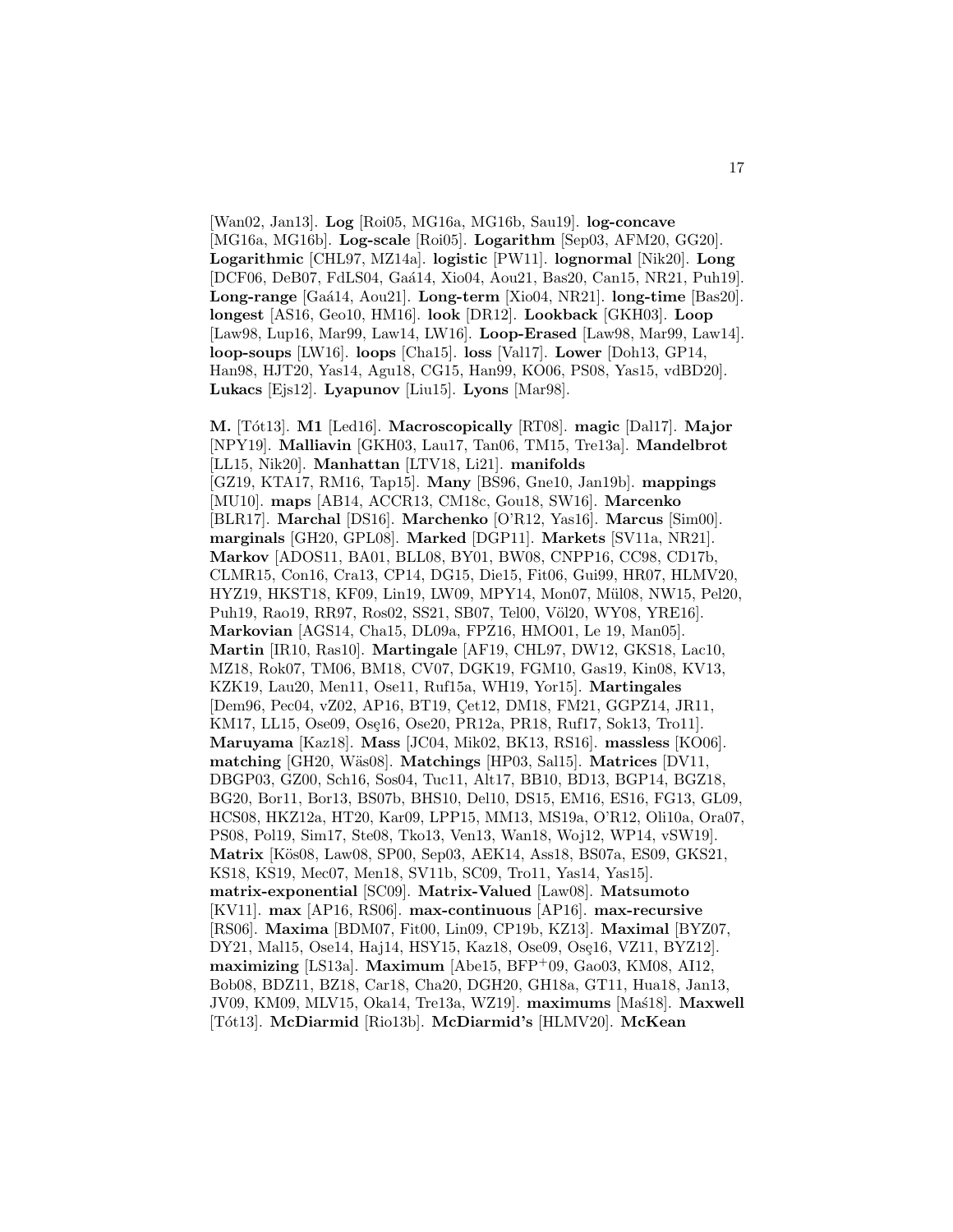[Bas20, Lac18]. **McKean's** [GKS18]. **MCMC** [AA07, RR15]. **Mean** [CD13, Gao03, JTT18, MP13, BZ16, BBMT09, DJ06, DS15, Dzi13, LW15, NP12a, RS07, Thi20, Uch15]. **Mean-field** [JTT18, NP12a]. **Mean-Square** [MP13]. **meander** [HSY15]. **Means** [MR08, CP19b]. **Measurability** [FGM10, Bas10, Bas11]. **measurable** [OS13, PRT13]. **Measure** [Gui99, GZ00, KM06, Mar05, RZ98, ADS19, APS19, Ban15, Del10, DGP11, ER09, EM16, Fat18, Fun07, GG14, GL09, Hua17, LM06, Le 08, Loe13, NW15, SW10, Teh17, Li17]. **measurement** [Men18]. **Measures** [LP99, LT11, Mar10, APS19, Ass18, BBCG08, BB07, CJK18, DXZ11, DS15, EM14, FGM11, FGM10, GN06, GG11, Gho16, Hue16, LS18a, LR16, MWW11, MM13, Neu11, Sch20, Tko11, Zha12]. **mechanics** [Ga´a14]. **Media** [RT08]. **medium** [Lej11]. **meeting** [Che21]. **Meinhardt** [LX15]. **Meixner** [Ejs13]. **membrane** [BDKS19]. **Memory** [DCF06, ESvRS09, NR21]. **Metastability** [FS19]. **metastates** [CJK18]. **Method** [Kar07, Dal13, Dal17, Haf18, KDV17, NW15, Rok14, ST20]. **methods** [GS12, YY13]. **Metric** [Ist06, ADS19, DGP11, Loe13, RX20, Wan14]. **Metrics** [FPRW20, BG21]. **Metropolis** [JS18]. **M´ezard** [Sal15]. **Microscopic** [GRS03]. **Mid** [Kul16]. **Mid-concavity** [Kul16]. **Middleton** [AHM05]. **Mild** [FW00, Tap13]. **Mineka** [Pos09]. **minima** [WCS19]. **Minimal** [FZ10, CK14, Rio11]. **Minimax** [KDN05]. **minimization** [DGO20]. **Minimum** [BPR99, Abe15, BLL16]. **Minorant** [Ber00]. **minorants** [APRB11]. **minus** [GT11]. **missing** [BK13]. **mixed** [Mon07]. **Mixer** [Yad09]. **Mixing** [BZ06, CP20, ČS16, CM13, DM14, Lou04, Ram14, RA05, Roc05, Wil03, Cho18, DP13, ER09, GV14, GJ12, JS18, JM15, Kie97, Kov10, QM17, Sil20]. **Mixtures** [Big04, MAPS14]. **Mod** [KNN15]. **Mod-\*** [KNN15]. **Model** [AHM05, AS11, Gne10, Kor05, MR13, AHM06, Ave12, BFJ<sup>+</sup>19, BAMR11, BLZ18, BP10, Bia13, Bjö15, BDKS19, Buc13, CP17a, CP19a, Che21, DDT07, Def11, DR20, DP14, Dol14, Dun20, ES09, ES21, Fou13, FLP20, Gaá14, Gas19, Gra16, GMRC16, GH18b, HL15a, HK15, JTT18, JF19, JJ16, JR19, KT13, KO06, Lag07, LK08, LL20, Li14, Lin19, MNX20, Möh19, Mui15, Pen18, Ram14, RV17, SK15, Sir14, SS06, SS08, Tsa18, TT20, Fou14]. **Models** [CG05, Häg02, SV11a, Aou21, BJT17, CB10, Car18, CPS12, CM13, DHR18, Def12, Due06, Emr16, FV21, GLP18, HJCW20, HA07, JK13, Kur14, Lac10, LS18b, Möh11, Pim06, BJ18]. Moderate [Dem96, DS06, ES09, CP17a, GJ09a, Tsi13]. **modifications** [OS13]. **modified** [DDT07]. **moduli** [Wan18]. **modulus** [HN09, LX19]. **Moment** [CLS05, LP08, Nua18, PR11, Pri09, Unt10, AJ14, DP18a, HN10, JK13, KM09, MX19, Rát18, Yas15]. **moment-generating** [Rát18]. **Moments** [ADOS11, DS10, IM10, Jan13, MY12, AAGL19, GHSS18, LL15]. **monochromatic** [Fan15]. **Monotone** [Bal05, DHS14, Gao08, Mac02, BVBP20, BO03, CDNX17, DM14, Gal20, McV08]. **Monotonicity** [Häg02, DY21, DGG<sup>+</sup>13, Hol15, RS16]. **Monte** [BA01]. **most** [CM12a, KV15]. **Motion** [Bar05, BBKM00, BGT07, CC98, DeB07, Has05,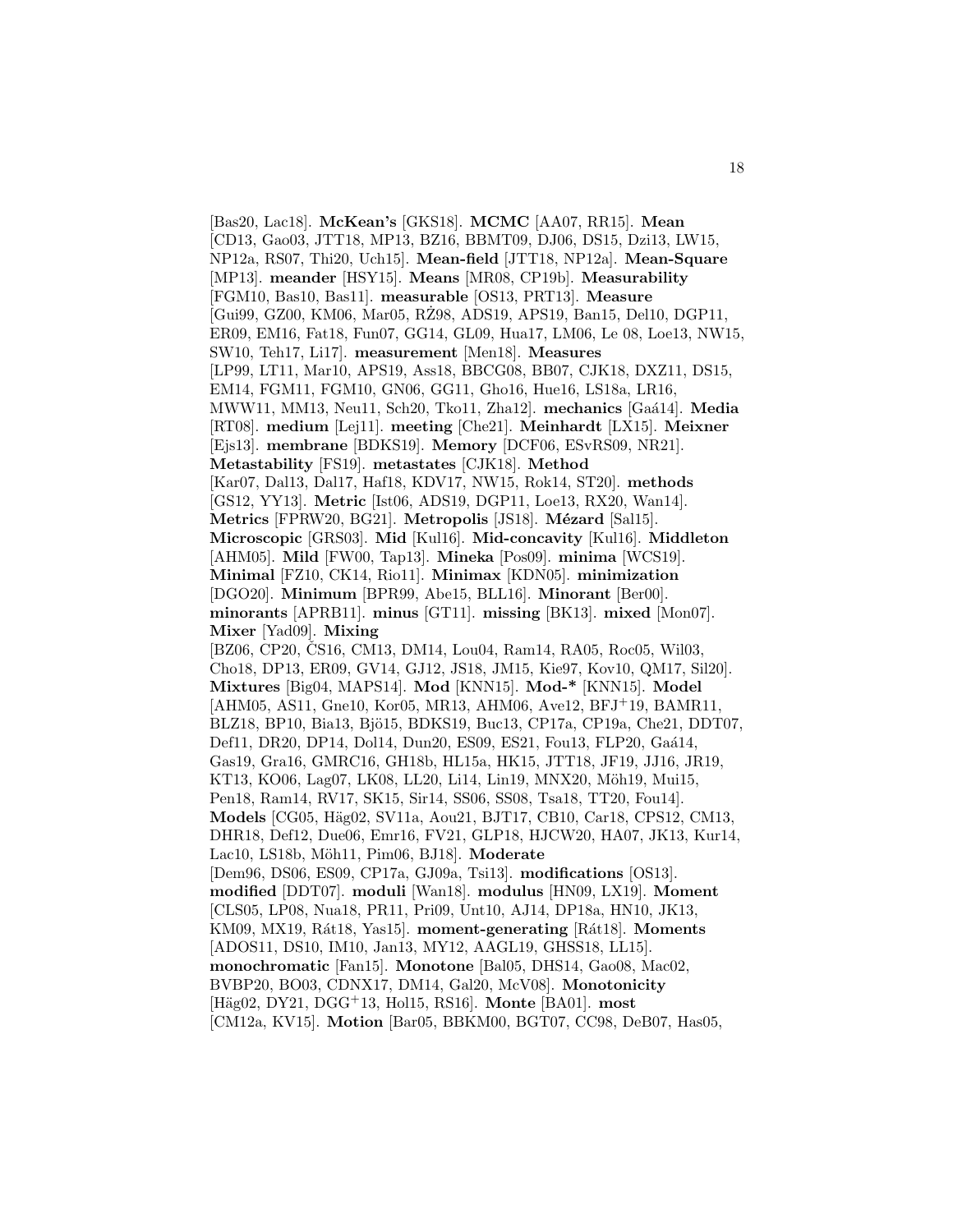Ist05, KLS05, LW05, MY99, Aur11, BB06, BA14, BCSW18, BH16, BFP<sup>+</sup>09, Bor10, BZ18, BN20, BM20, BO03, BN08, CM12a, CK08, CHL21, DM09, Far98, Flu08, GKS18, GT11, HCA17, HH07, HK15, Hon19, HLN13, Jan13, JV09, KT13, Law96, LM06, Mai13, Mal15, Mar11, MLV15, MMB18, MS19b, MW09, MW12, NP13, NR18, NX13, NS13, Oca20, PW11, Ros20, Spi13, Tud09, Unt10, VY12b, VY12a, Wag16, ZN03]. **Motions** [BC98, Gao08, SV04, SW02, Bur19, CK18a, GHJ16, Jun11a, KT03, Oka14, Owo15, Par17]. **moving** [Che17]. **mult** [ES09]. **mult-matrix** [ES09]. **multi** [Due06, FJR20, KTT17, Sau19, Yan07, Yuk08]. **multi-dimensional** [Due06, KTT17, Sau19, Yuk08]. **multi-parameter** [Yan07]. **multi-type** [FJR20]. **multiclass** [AGS14]. **Multidimensional** [JKL17, AP14, CEK11, CK18b, LL07, Lyo19, Nee14, Pin16]. **multifractal** [HK17]. **multinomial** [BDM07]. **multiparameter** [GP11]. **Multiple** [Cou11, Pec07, EMR15, Fra13, YLW15]. **Multiplication** [RS07]. **Multiplicative** [Kar08, Aym21, Ber17, DZ19, DW15, GHSS18, Sim11]. **multiplicativity** [BS17]. **multiply** [GGNS17]. **multiply-ended** [GGNS17]. **multisets** [Pin17]. **multitype** [CP11]. **Multivariate** [CNPP16, GG04, MG16b, Mar14, BGHK08, Jan09, Ker17, LL20, Maj06, MG16a]. **mutation** [Möh19]. **mutations** [Lag07].

**Nagaev** [Rio17]. **narrow** [QR11]. **natural** [HS11]. **Navier** [BDT11, DXZ11]. **near** [Hon19, Jan97, Ker17, Kua16]. **near-critical** [Ker17]. **nearby** [Tam07]. **nearest** [Kov09]. **nearly** [Vid14]. **Necessary** [MR15a, Sch99, Yas16]. **needed** [IM07]. **Negative**

[GHSS18, Pat07, Pes08, Dal13, Mic13, NR21, PW18, Völ20]. **Negatively** [Mar10]. **neighbor** [Kov09]. **ness** [Ken09]. **nested** [DS16, MU10]. **networks** [BDL15, Le 19, VM13]. **Neumann** [AB02]. **neutral** [CY13, DC15, Lag07]. **never** [FF12]. **next** [Lau13]. **next-jump** [Lau13]. **No** [BCW20, Pes08, Mil08, Nob20]. **Nodal** [AB02]. **nodes** [DJ14]. **Noise** [HT05, ST99, BC14, DHI11, Dun20, FMP17, Gal20, LW15, MNX20, Mau20, Nee14, PP20, Tre13b, YY18, YRE16]. **noises** [Gri11, HHN16]. **noisy** [Ram14]. **Non** [AK04, CP05, DL09a, HJ18, HLN13, Kar07, Kes96, KO01, KV15, Man05,

MR08, Mau20, NP12a, OY01, Pen18, Zer02, AST14, AHM06, AV12, AS16, Ave12, AN19, Ban15, BGZ18, Bor11, BFP<sup>+</sup>09, BN08, CF20, DJR16, Def12, DT18, FdM07, FPZ16, GMW18, GIOQ20, HPS14, Hus08, Jab17, Kaz18, KT11, KF09, LS18a, MPY14, Nak19, Neu11, Puh19, RR15, WCS19, Yor15]. **non-** [CF20]. **Non-amenable** [NP12a, AST14, Hus08]. **Non-Ballistic** [Zer02]. **non-central** [AN19]. **Non-Colliding** [KO01, OY01, BFP+09]. **Non-Commutative** [Kar07, FdM07]. **Non-convergence** [HJ18]. **non-convex** [DT18]. **Non-Convexity** [Kes96]. **non-crossing** [AV12]. **Non-degeneracy** [HLN13]. **Non-Divergence** [CP05]. **non-elliptic** [Ave12]. **non-existence** [AS16]. **non-exploding** [KT11]. **Non-explosion** [Mau20]. **non-Hermitian** [Bor11]. **non-homogeneous** [GMW18, MPY14].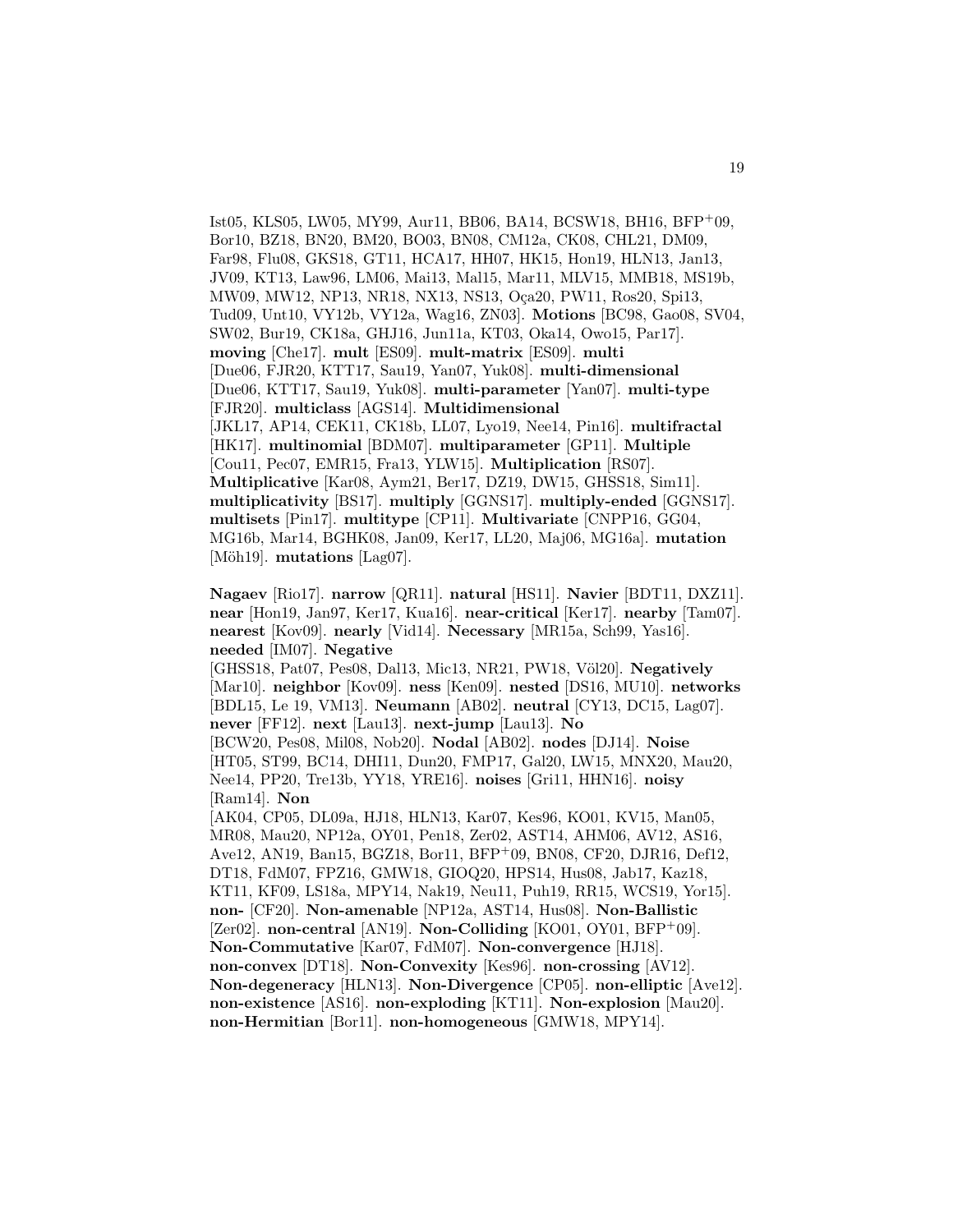**non-linear** [GIOQ20]. **Non-Liouville** [KV15]. **non-Lipschitz** [Jab17]. **Non-Markovian** [Man05, FPZ16]. **non-normal** [BN08]. **Non-oscillation** [AK04]. **non-overlapping** [AHM06]. **Non-perturbative** [DL09a]. **non-random** [Nak19]. **non-reconstruction** [KF09]. **non-reversible** [RR15]. **non-semimartingales** [Yor15]. **non-smooth** [WCS19]. **non-stopping** [HPS14]. **Non-triviality** [Pen18]. **non-uniform** [Kaz18, Neu11]. **non-unitary** [LS18a]. **Non-zero** [MR08]. **Noncentral** [BN17, BS07b]. **noncoexistence** [Swa13]. **Noncolliding** [KT03]. **Noncommutative** [Ejs13]. **Nonconventional** [KS18, Haf18, Kif15, Kif16, KS19]. **nondeterminism** [LX19]. **Noninvadability** [Swa13]. **Nonlinear** [AK04, FMP17, Mor05, GHJL17, HLWZ15, MYZ21, Van08]. **nonnegative** [Ose10, Ose20]. **nonpositive** [Woj12]. **nonstandardness** [Lau13]. **Norm** [MR01, Tan06, BS07b, BHS10, Mec07, PS08]. **Normal** [GG04, BGZ18, BN08, MR13]. **normalization** [Men18]. **normalized** [BT19, BGHK08, CD17b, DW15, MZ05a, MZ05b, Spi13, dlPP09]. **normalizing** [Gou18]. **norms** [HLN13]. **Note** [Bal09, Bjo09, CF20, KDV17, KS05a, NY10, Ost14, Pan01, ST17, SW02, Ada15, AF14, AS16, Bob08, CEK11, CSC13, CCH15, DV11, DS16, DGO20, Flu08, GS12, Gor15, HK13, Har12, HL13, HS09, HZ07, Jos07, Kev16, KSY06, KS09, Lau17, LMK03, LW16, Lyo18, MN09, Mai13, Men13, Men14, O'R12, PS19, Pan07, Péc19, Pet08, Sab13, SZ17, SC09, Sir14, Tko13, Vid14. **Notes** [Car05]. **Novikov** [Sok13, KS05b]. **Novikov-type** [Sok13]. **Nualart** [Nou11]. **number** [BS18a, Eva06, Fre12, IM07, Jan20, Mal20, MNZ12, MV14, Oka14, Thi20, Uch15, vdBC16]. **Numbers** [Arc98, CLS05, RA05, SP00, Zer02, BBMT09, HR14, Ruf17, Van07, Yao14]. **observation** [CL09, FG13]. **observations** [Mak08, Van08]. **obtaining** [BM20]. **Occupation** [Dji18, Gui99, Hoo99, KS05a, LT20, BGT10, LM06, Zho10]. **occurring** [Mai13]. **Ocone** [MN08, Pec04, vZ02]. **ODEs** [Mau20, Mor05]. **Often** [KP04, Law98]. **old** [AC10]. **once** [Ros08]. **One** [AS11, RA05, Roi05, Tim19, TYZ12, Wan09, Att10, Aur11, BFRH15, BR16, Can15, CGPPS13, CM18a, DFK18, EK08, GJ18, GPHS13, Hol15, Hon19,

Hue16, JTT18, Jou12, KSS11, MU12, OdS16, Pet15, Pin19, PR19, San13, ST17, Tri19, Wag16, Woj12, Zer07, Zha20a, TYZ15]. **One-dimensional** [AS11, Roi05, Wan09, Att10, BFRH15, BR16, Can15, DFK18, EK08, GJ18, GPHS13, Hon19, JTT18, MU12, OdS16, Pet15, Pin19, PR19, San13, ST17,

[Aur11, CGPPS13, KSS11]. **open** [Zho20]. **operator** [Jac14]. **operators**

[BD15, GM16, HHZ18, KS05b, Mik02, MS19b, NR21, Sok13, Zha20b, CF20, EW09, FGM10, FPZ16, GIOQ20, Jon04, ME21, Olo18, Rok14, GM17]. **optimality** [KS07]. **Optimisation** [RR14]. **Optimising** [McV08].

Wag16, Zha20a]. **One-ended** [Tim19]. **one-sided**

[Duc19]. **opinions** [BP20]. **Optimal**

20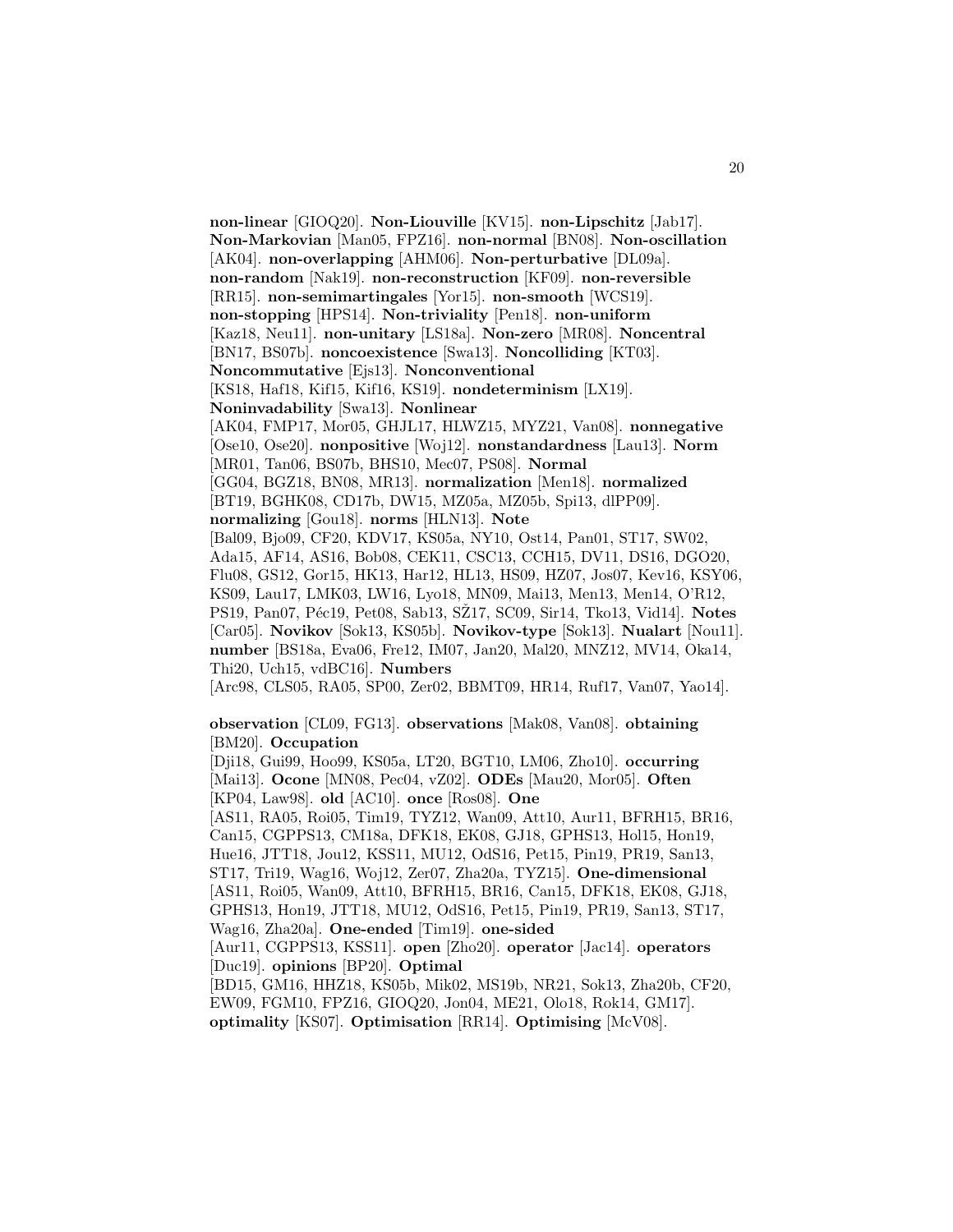**Optimization** [GL14, Tan17]. **Optimizing** [Cla14]. **Option** [Kle02]. **Optional** [KK15, KT11, Agu18, KS09]. **Options** [GKH03, Dol14]. **Order** [K¨os08, Wan18, BT12, Ga´a14, JPR19, LPP15, LM17, Sch12]. **ordered** [FW10]. **ordering** [BJ20]. **ordinary** [FT07]. **organized** [Due06, vdBN17]. **oriented** [CM13, LK08, LTV18]. **origin** [Tam07]. **origins** [Eri16]. **Ornstein** [BH12, CGXM96, CGXM97, CM18b, CKS99, GJ09a, GP11, Jeg09, MY13, Pat07]. **orthant** [SBS15]. **orthogonal** [BD13]. **Orthogonality** [Kov09, Kov10]. **oscillating** [MS19b]. **Oscillation** [AK04]. **Oscillator** [BW04]. **overlapping** [AHM06].

**P.** [DS16]. **Palm** [Gho16]. **paper** [DS16, KDV17]. **parabola** [GT11]. **parabolic** [Dun20, EK08, GH18b, HL15a, HK17, JTT18, Jan13, MNX20]. **parabolic-parabolic** [JTT18]. **Parameter** [Aly13, BZ18, Mak08, NR18, RW09, Yan07]. **parameters** [GJ09a, Neu11]. **parametrises** [Kli12a]. **Parametrix** [Men11]. **paraproducts** [KZK19]. **Parisi** [DDT07, Pan05, Pan08, Sal15]. **Partial** [CP05, EZ99, CY13, Kaz18, Kri14, LL07, Tap13, Tap15, dBJP13]. **Partially** [FW10, Kua16, PY17]. **Particle** [BGT07, BGT10, BJ18, Ven13, BH16, Che17, CCGS19, Def12, JTT18, Kua16, TYZ12, TYZ15, VR10, dBM15]. **Particles** [HT05, Def11, IS17, ST17]. **Partitions** [Pet10, AV12, BMMU20, FPRW20, Li20, PY17, Win20, Zha12]. **partly** [YY13]. **parts** [Alt20]. **Passage** [BM05, IM10, Kes96, Lal03, Nak19, RT08, Ang19, BT17, BBMT09, BCP03, CPS12, CSC13, CEG11, DG17, Gan14, Gne21, GP19, Sch09, Vid14, Yao14, Zha20b]. **Past** [ABV03]. **Pastur** [BLR17, O'R12, Yas16]. **Path** [BPR99, BCP03, CHL97, Tan06, AK08, CEG11, FW17, KM09, MP16, de 06]. **Paths** [BM05, Bas20, CDNX17, Geo10, PZ18, RZ13]. **Pathwise** [BB06, Nut12, CC18, Har16, Hoe09, LY16]. **PCA** [Lou04]. **PDEs** [HK17]. **Peano** [PP20]. **Peccati** [Nou11]. **peeling** [CM18c]. **Penalisations** [Tak10]. **Pennington** [Péc19]. **Percolation** [BS96, BM05, Far98, FdLS04, Ham05, Kah03, Kes96, KS03, Lal03, PV05, RT08, Sch01, AST14, ATT18, Ald16, Ang19, BT17, BFRH15, Can15, CPS12, Cer14, CEG11, Dem20, DG17, DDG<sup>+</sup>10, DC13, Gan14, GJ09b, GP14, GP19, HM09, Jan19a, Kis14, Lup16, Mic19, Pet08, Pim06, PR12b, RV17, Sap11, Sch09, Stu13, Szn19, Yao14, Zha20b, vdBJV07, vdBKN12, vdBC12, vdBC13, vdBC16, vdBN17, vdBD20, Nak19]. **percolations** [Eis21]. **Perfect** [AH18, DFN00, Ken04, Ste08]. **Periodic** [BDT11, Dun20, Gau16, HD20]. **periodically** [Wai13]. **permanental** [MR15a]. **permutation** [MNZ12, Pin17]. **permutations** [Bjö15, GMS08, KM20, NP20, Pin17]. **perpetual** [KSY06]. **perpetuities** [BI15]. **Perron** [CD17b, Rok14]. **persistence** [GLY14]. **persistent** [Eri16]. **Perturbation** [LW05]. **Perturbations** [App02, KL14]. **perturbative** [DL09a]. **perturbed** [DK18]. **Petersburg** [dBJP13]. **Petrov** [Eth14]. **Pfaffian** [TYZ12, TYZ15]. **Phase** [ACT19, AHM05, HJCW20, BJT17, HK15, Pen18, R´at15]. **phenomena**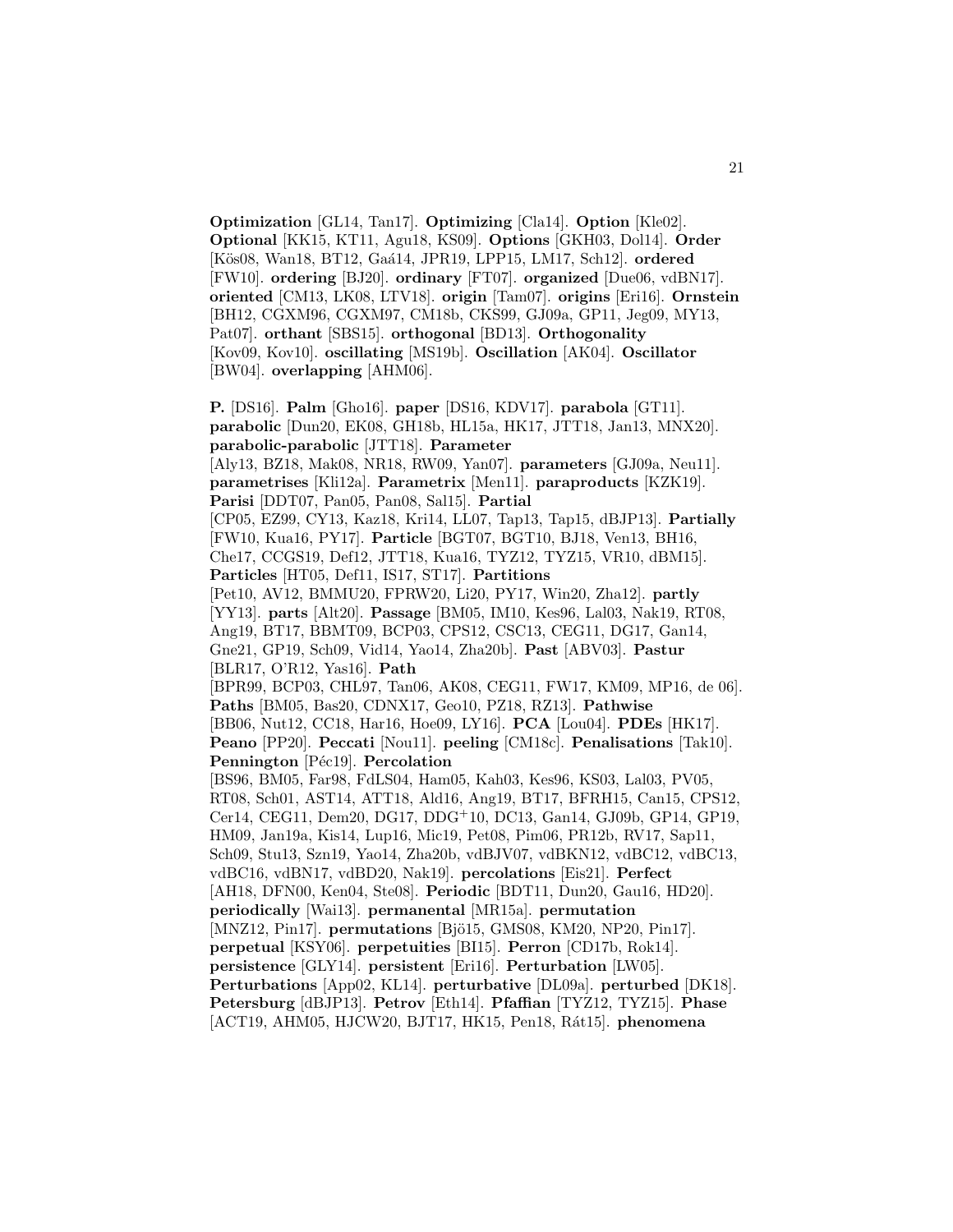[Gho16, Ros08]. **phenomenon** [Ber10]. **Phi** [WY08]. **phylogenetic** [FLP20]. **Pickands** [AC10]. **Pickrell** [Ass18]. **Piecewise** [Ruf17, JPR19]. **Pieri** [Def12]. **Pieri-type** [Def12]. **pinball** [Li21]. **pinned** [Uch15]. **Pinning** [CG05, CB10, Car18, Lac10]. **Pitman** [Bas15, Bau02, HMO01, MY99]. **pivotal** [Jon13]. **Pivotality** [Gal20]. **Planar** [AAK01, JS00, BB06, BCW20, BCG12a, BM20, CM12a, CM18c, Geo10, GPPdS14, GGNS17, Law96, Law14, Mar11, Mie08, SW16, VY12b, Zer07]. **Planck** [HRKU11, DT18, Luo14]. **Plane** [LLN09, Gra16, GHJ16, Lup16]. Poincaré [CGR10, BBCG08, GKS21, Jou12, MZ14a]. Point [BL10, HP03, Pet10, Tim04, AG15, Der16, Ern21, Gho16, Glo14, Ili19, LR15, Lyo18, Mai13, Rei13, Stu13, TYZ12, TYZ15, Uch15, vdBD20]. **point-to-point** [vdBD20]. **Points** [And06, FJ00, Pes08, ALW14, BKS16, BCW20, BR16, GKS18, Kri07, Sub12]. **poisoning** [SS06]. **Poisson** [Arg07, Bal05, BDE13, BFRH15, Bou16, BJT17, CK12, Dal13, Dal17, Dei09, DP18a, GT18, Gne08, Gne21, HJCW20, HM15, KM06, Kri07, MAPS14, Möh11, NP20, Neh14, Oui18, PS20, PS16, Rei13, RW09, Sos04, Val19. **policy** [JPR19]. **P´olya** [CL14, Jan19b, Lau20]. **polymer** [FJ21]. **Polymers** [Bir04, Jan97, CdH13, HS09, Wat12]. **Polynomial** [K¨os08, O¸ca20, Sab21, Sub12, Wan18]. **Polynomials** [Law08, BZ17, But18, Eva06, GLP18, Pin17, Thi20]. **polytopes** [DGG<sup>+</sup>13, FV14]. **pond** [vdBJV07]. **population** [HA07, JK13, Lag07, Möh11]. **Portfolio** [RR14]. **posedness** [KLvR19]. **Positive** [Wei03, BDKS19, Dem11, DJ12, ER09, Gan14, Mil08, Nob20, PW18]. **Positivity** [BBB97, RU13, BC14, Pan07]. **possibly** [Ban15]. **Potential** [FX02, Jan97, Flu08, Har12, Yan07]. **Potts** [Aou21]. **power** [ALW14, BN08, KT11, MP14a]. **powers** [HT20, MM13]. **Precise** [Che21, GWZ21]. **predictable** [Sio14]. **predicting** [AI12]. **prediction** [McV08]. **predictor** [CL06]. **Preemptive** [Lim99]. **preferential** [HJ18, MP14a, Mal20, Tam07]. **prescribed** [DJ06, Dei09]. **Price** [Kle02]. **prices** [NR21]. **pricing** [Rok07]. **Principle** [And06, Sam10, DL18, Der16, GMW18, HZ07, Pan07, Ruf15b, Wag16, Wai13]. **Principles** [CH04, GS12, WY08, dHP14]. **Priority** [MZ05a, AGS14, PN16]. **Probab.** [MZ05a]. **Probabilistic** [OD12, XFT20, Hua21, IM07, RSS18]. **Probabilities** [And06, Kah03, Li99, MY99, AK08, BEK21, BS17, BF11, HH07, Mar09, Pim06, SS21, vdBD20]. **Probability** [BDKS19, Gao08, Jun11b, LL20, MLV15, Tel00, AF19, BBCG08, BP20, CG15, CP19b, Doh13, GHJ16, HM14, Jan09, KV15, Kov09, Kov10, Kul16, Law14, PS17, Spi13]. **Problem** [BDT11, LSY99, Mik02, Aur11, CGPPS13, DKJ<sup>+</sup>19, Fuk09, Gne21, GIOQ20, Li21, Olo18, Pat07, PP20, Rie18, Rok07, Sai07, Wäs09, YY13]. **Problems** [KS05b, FPZ16, GN06, GS12, Ili19, JPR19, MP20, Men11, Rok14, Sir14, W¨as08]. **Process** [Ber00, CKS99, FX02, Gne08, KO01, Man05, Mor05, Pat07, Pes08, Sab21, TW03, de 06, Aly13, BL13, BH12, BN17, BS18b, Ber10,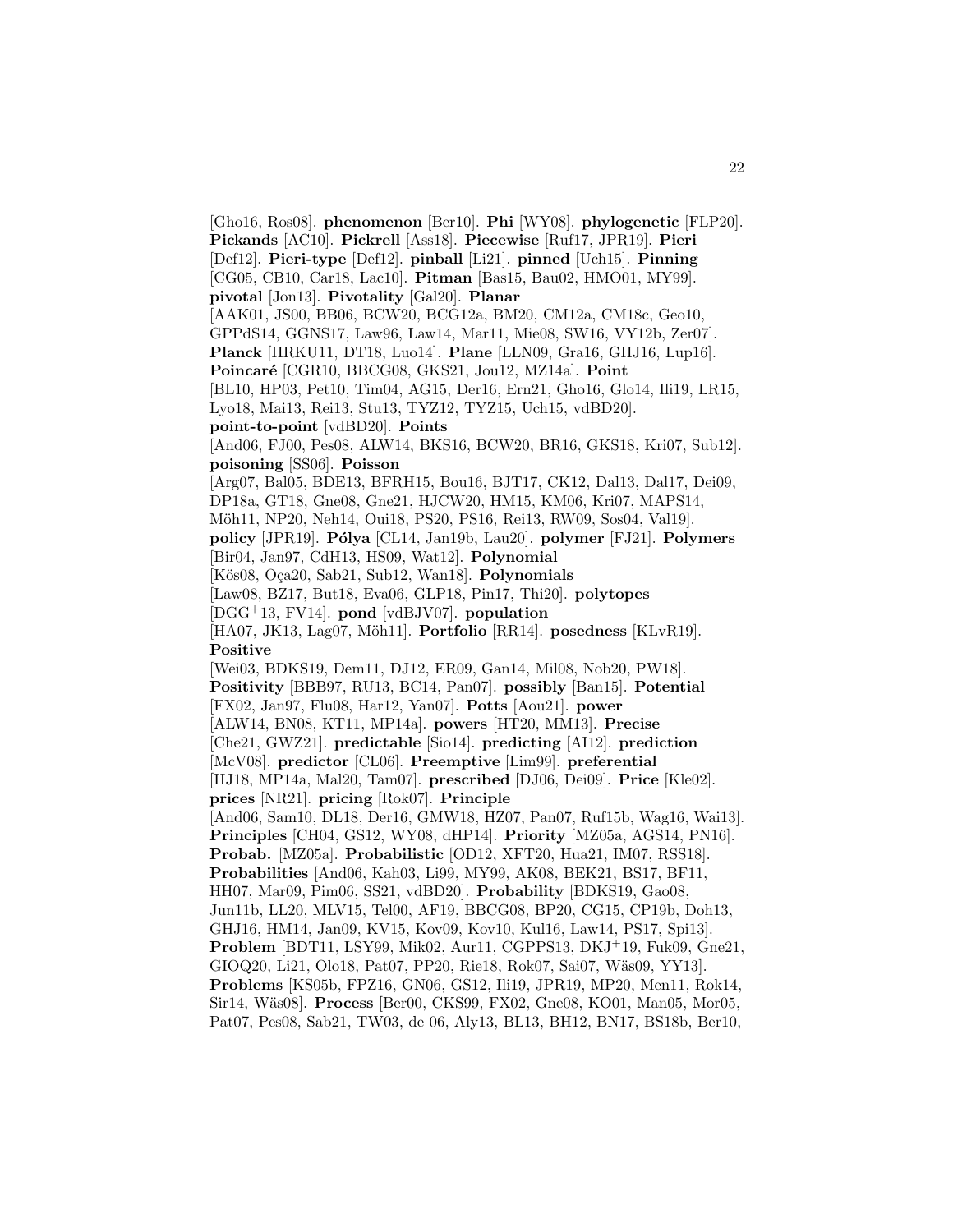Bor10, Can15, Che17, CCH15, CM18b, CM18c, CK18b, DKW14, DZ13, Dei09, DMPARA13, DP18b, Duc19, EK08, GT18, GJ09a, GMT15, GKS18, Gne21, GJ12, GJ09b, GRS03, HK13, Hil06, HD20, HK11, JK08, Jon13, KMU16, KLL18, Lej11, LM17, Mak08, MY13, Mic13, MP16, MP14b, Möh18, Mor08, Neh14, PS16, Puh19, PZ16, RW09, Sen16, SV16, Tre13a, Val17, VR10, V¨ol20, YLW15, Zho20, vdBHH10, vdBKN12]. **Processes** [BL10, BY01, DCF06, EP98, Fit06, HP03, Jan96, KO01, KS05a, Law08, LSY99, LP08, Mik02, Pet10, Tak10, Wan09, APRB11, AM18, AF14, AI12, BKS16, Bas15, Beg14, BBMT09, BY13, BS16, BM18, Bob08, Böt11, BW08, CGPPS13, CM18a, CSC13, CGP19, CCGS19, CLMR15, Con16, CP11, DGK19, Der16, Dji18, DXZ11, EW09, Ejs12, Ejs13, ESY08, EN20, Eri16, Ern21, EM14, FF12, FJR20, GHJL17, GG14, Gho16, GP11, GJ18, HM09, HRKU11, HM14, HR14, HYZ19, HLWZ15, HKST18, Ili19, JL08, Jos07, KR19, Ker17, KLM15, KS14, KMiS06, Kri14, KT11, Kul16, KTT17, Lat08, Lau20, Led16, Lyo18, MYZ21, Mai13, Mar09, Mar18, MR15a, MPP15, MX19, Mil08, MPY14, Möh11, MW16, ME21, Nob20, Par17, PW18, PS16, PR19, Pro18. **processes**

[RL20, Rei13, Rie18, San13, SW10, SC09, Sio14, SV08, SXY18, Stu13, Tap15, Tim04, TYZ12, TYZ15, Tsi13, Val19, WY08, WCS19, Yan06, dlPP09, vZ08]. **Product** [DZ96, GHJL17, Bor11, BW08, DP18a, HZ07, KM20, Lac15, Ros08, Sim17, Tko13, Wan18]. **product-form** [BW08]. **Products** [AV12, DBGP03, RW02, Tuc11, BFY07, EHW15, HJT12, KS18, LS18a, NY09, Pro18, Ste08, Zhu14, KS19]. **profile** [Dem20, IK18, Pet08]. **progeny** [Aid10]. **programming** [GS12]. **Progressions** [BYZ07, BYZ12]. **progressively** [OS13]. **Prohorov** [Loe13]. **Prohorov-** [Loe13]. **projection** [Mec09]. **Projections** [GS09, KR19, MMB18, Kab19]. **Proof** [And06, BLL08, CHL97, Kar07, KPS96, AC10, BBCG08, Bar14, BJ20, Duq09, IM07, MW09, MW12, Nou11, Oza20, Rát15, RSS18, Sim11, Tug16, VY12a, Wäs09, Yan06]. **proofs** [CM18a]. **Propagation** [CP19a, GJ18, Lac18]. **Properties** [BCH<sup>+</sup>00, Mar10, BCG12a, BS07a, DN07, Ejs12, KMiS06, KTT17, PS20, Sau19, VY12b, WP14, YE13]. **Property** [BM05, CC98, DL09b, Eth14, Gas19, HYZ19, KV11, LG09, QR11, Ruf15a, Zha20a]. **prophets** [HPS14]. **proportions** [HJ18]. **Protected** [DJ14]. **Prudent** [BFV10]. **Pseudo** [HLN13, Sal15]. **pseudo-dimension** [Sal15]. **Pseudo-norms** [HLN13]. **Pure** [BY13, NP13]. **pursuit** [Mec09].

**quadrangulations** [Mie08]. **Quadrant** [Gne08]. **Quadratic** [Tan06, CC18, DKW14, Har04, HKZ12b, JKL17]. **quantiles** [BCG12b]. **Quantitative** [BLMZ12, Mec09, Ros02, AJ14, Con16, HLMV20]. **Quantities** [IM10]. **Quantization** [Jun11b]. **quantizers** [Yuk08]. **Quantum** [FW00, NP13]. **Quasi** [FX02, Lab13, LS18a, Ban15, BS17, BC15, BGT10, GJ18]. **quasi-homogeneous** [BGT10]. **Quasi-invariance** [LS18a]. **quasi-left** [Ban15]. **quasi-multiplicativity** [BS17]. **Quasi-Potential** [FX02].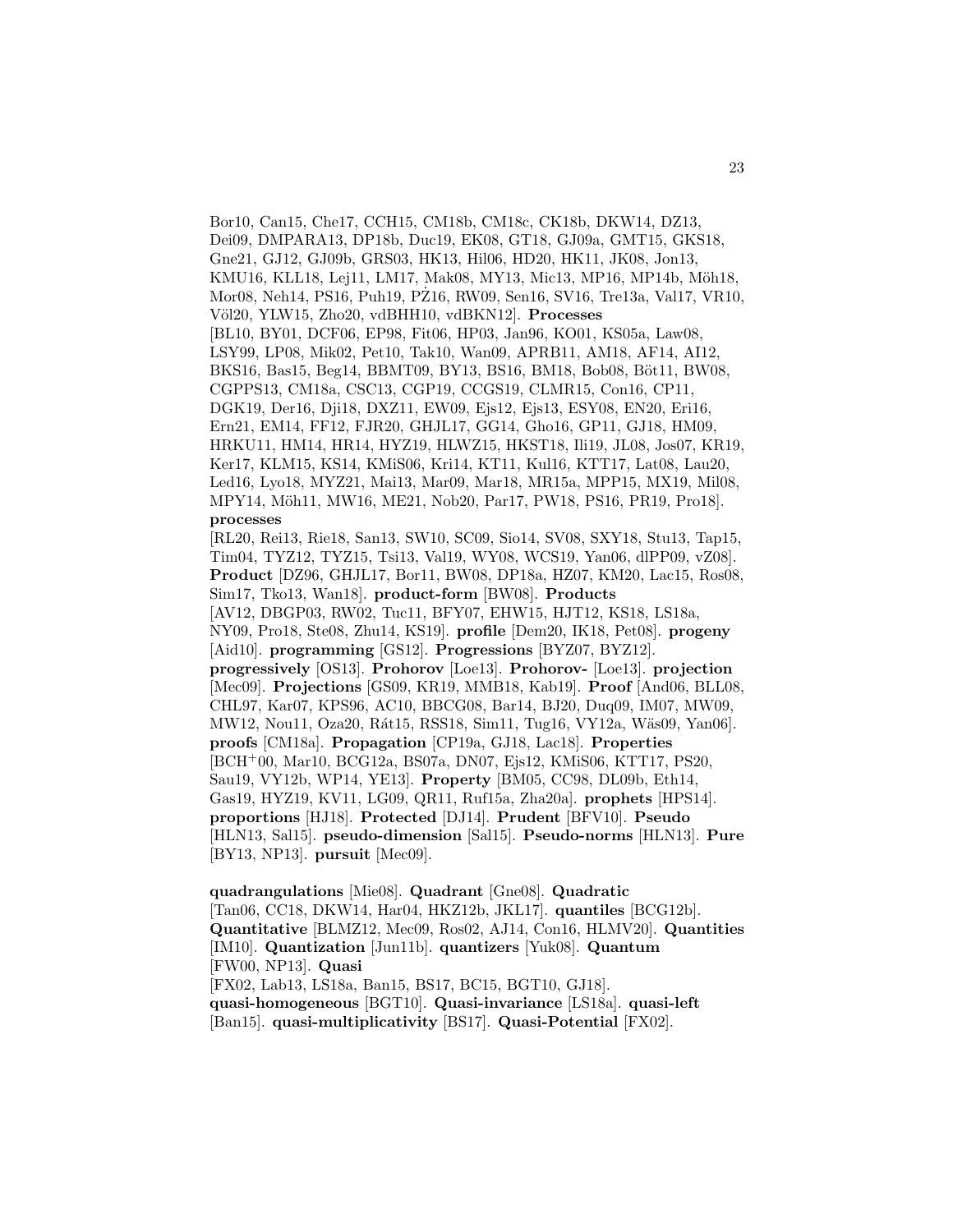**Quasi-stationary** [Lab13, BC15, GJ18]. **Quenched** [GMP18, Fuk09, GPHS13, GPPdS14]. **Question** [Pan05]. **Questions** [BS96]. **queue** [AGS14, AS16]. **Queues** [Lim99]. **QuickSort** [FH19, DFN00, FJ00, Jan15].

**Rademacher** [Pin16]. **Radial** [Jun11b, GMW18]. **radically** [BP20]. **Radii** [Jun11b]. **radius** [FXA18]. **Radix** [EW17]. **Ramanujan** [Her17, Oza20]. **Random** [ABV03, Aym21, BW03, BKR06, BYZ07, BR07, Bir04, Bjo09, BD02, CJ13, CP11, DBGP03, FZ10, GP01, GG04, GS09, GGA10, HMO01, HN11, IM10, Jan19b, JK04, Jul19, KS10, KP04, LTV18, LW05, Mar99, MR01, MR13, MR11, NP13, OY01, Pet10, PV05, RA05, Roi05, Sch16, Sos04, Tas10, Tre18, Tuc11, Wäs08, Win08, Zer02, vSW19, Abe15, APRB11, Ada15, AB14, Aid10, ACT19, AG15, Ale13, Alt17, ADS19, ADS20, Aou21, AV12, Ave12, Aym19, AFM20, Bac11, Ban15, BEK21, BB10, BS18a, BCW20, BCNP19, BHP18, BGP14, BGZ18, BYZ12, BFT13, BFGG<sup>+</sup>16, BS18b, BB07, BF11, BLZ18, BP09, BG20, Bjö15, BMMU20, BK11, Bor11, Bor13, BS07a, BS07b, BT11, BT20, BJT17, Buc13, But18, Car18]. **random** [CGPPS13, ČS16, Cha10, CGP19, Che21, CJK18, DK18, DGK19, DJ06, Dei09, Del10, DL18, DFK18, Dem11, DW12, DW16, DGG<sup>+</sup>13, DJ14, DM21, DG17, DL09a, DK12, DJ12, Duc19, Dur14, DS15, DGH20, ER09, EP17, Eva06, ER19, FvdHH16, FXA18, Flu08, FS19, FHJ18, FV14, FG13, FY15, GRR14, GH18a, GLY14, GM13, GMW18, Glo14, GMS08, Gri11, GPL08, GPHS13, GPPdS14, GGPZ14, Hil06, HCS08, Hol09, Hol15, HM16, HKZ12b, HKZ12a, HZ07, HK16, Hua18, Hue16, HP15, Hut11, IR10, IM07, IK18, Jac14, Jan20, JK08, Jon04, KM20, Kar09, Kie97, KS18, KS19, Kli12a, KM17, KSW12, KMU16, Kri21, KTA17, KO06, KTT17, LT20, LS13a, Law14, Le 19, Le 08, LW16, MZ18, MNZ12, MV14, Mec07, MM13, MS19a]. **random** [Men18, Mie08, MHC13, Nak19, O'R12, Oli10a, Ora07, OdS16, PS08, Pet15, Pil17, PY17, Pol19, PT11, PZ18, QM17, RS11a, RS07, Ras10, RS11b, Rát15, RS16, Rio15, Sch12, SK15, SV11b, Sin14, ST20, Ste13, SW16, Szn12, Thi20, Tko13, TT20, Uch15, Uch18, Van07, Ven13, Vid14, WYY13, Wan17, Wan18, WH19, Wäs09, Woj12, WP14, Xie20, Yas15, Yin15, Yuk08, Zer06, Zer07, vdHKM09]. **random-cluster** [Aou21]. **Random-to-front** [Bjo09]. **random-to-random** [QM17]. **randomized** [HHZ18, Oui18]. **Randomly** [MZ05a, MZ05b, BHS18, BP09, LTV18]. **randomly-oriented** [LTV18]. **Range** [FdLS04, Aou21, Can15, ČS16, Der16, Gaá14, GJ09b, Sav14, Spi13]. **ranges** [DS16]. **Rank** [BF11, BZ16, BS07a, Rey15]. **rank-based** [BZ16, Rey15]. **Ranked** [CH04]. **Rapid** [JM15, GJ12]. **rapidly** [PS20]. **Rate** [KM08, Yad09, Cha20, Cla14, CP17b, FJ21, LW09, Mil08, Oça20]. **Rates** [Ros02, Kua16, NX15, V¨ol20, Wan17]. **ratio** [Hua18, Ose20]. **rational** [Dji18]. **re** [DL09b]. **re-rooting** [DL09b]. **Real** [Aym19, Kös08, BF11, Sim17]. **Realized** [FM21, KT11]. **rearrangement** [BVBP20]. **Reciprocal** [CLMR15, VY12b]. **Reconstructing** [GN14]. **Reconstruction** [PR11, KF09]. **record** [BCSW18]. **Records** [Gne08, GM12]. **Recovering**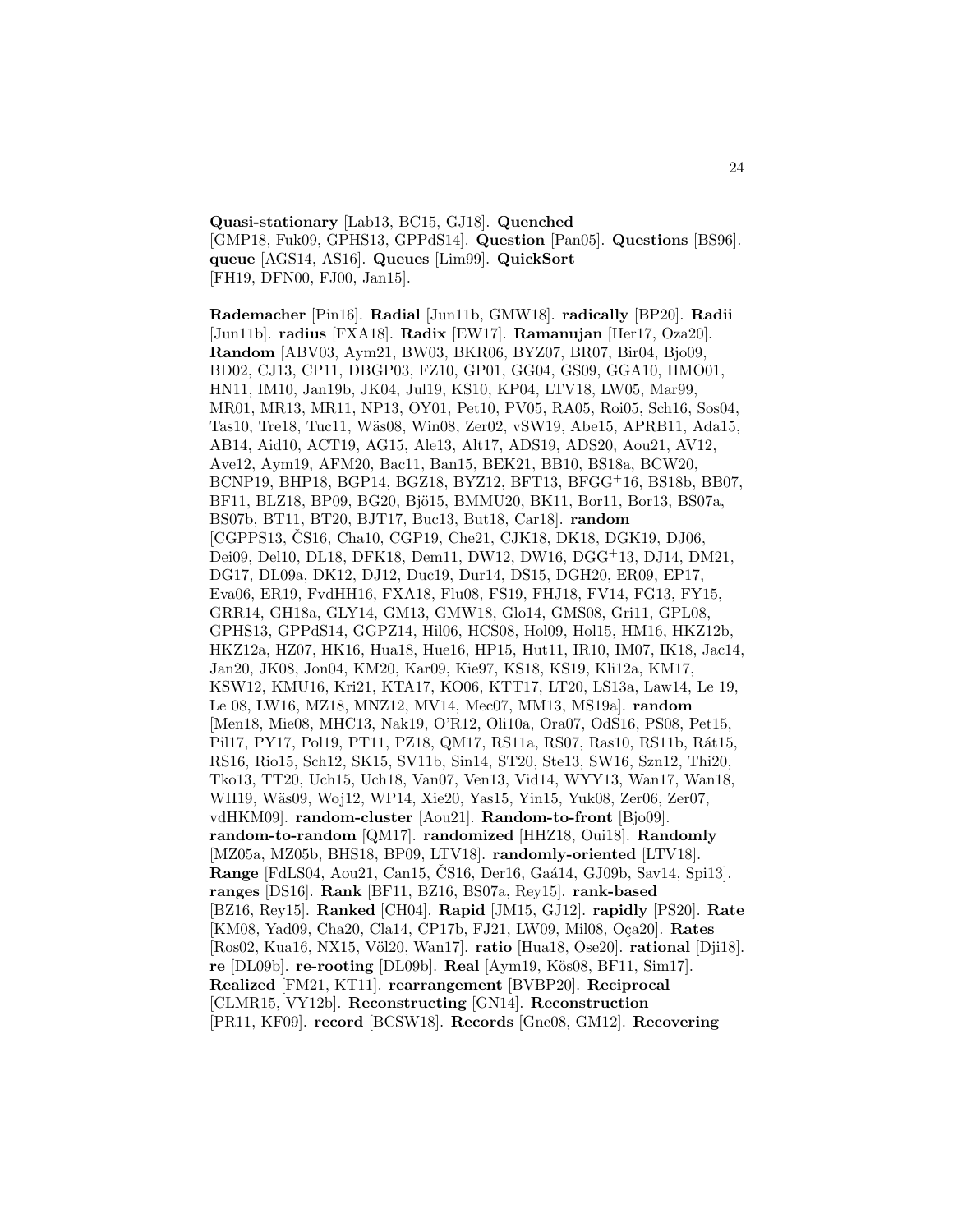[LY16]. **Recurrence** [BC12, BD02, Car05, DP14, GGNS17, KTT17, Mül08, Sin14, Zer06, ADOS11, BFGG<sup>+</sup>16, CK18b, DHS14, HS12, Ker17, SHH14]. **Recurrent** [Fit06, GP01, KP04, BFT13, DK12, Hua19, KZ13]. **Recursions** [BDZ11]. **recursive** [IM07, IK18, RS06]. **redistribution** [BA14]. **reduction** [RBS15]. **Redux** [KS02]. **Reflected** [DM09, Owo15, Bur19, CEK11, DW16, Fan16, IR10, MLV15, MP16]. **Reflecting** [BC98, SW02, BB06, Kua16]. **Reflection** [BDT11]. **reflections** [BBF18, PS19]. **Regeneration** [BLL08]. **regime** [KF09, Sen16]. **Regular** [FGM11, CCGS19, Che21, RZ13]. **Regularity** [Arc98, Kaz18, Tre13a]. **Reinforced** [MR11, Sab21, ACT19, Hol09, Sch12, Sin14]. **reinforcements** [Sin14]. **Related** [BGT07, BCH+00, IM10, MY99, Beg14, Bjö15, DOS16, DS15, GG20, GM12, Gra15, Haj15, MP20, Par17, Ras10, RU13]. **Relation** [Jan96, Le 08]. **relations** [HA07, NY09]. **relationship** [SV08]. **relative** [CG15, RS16]. **relaxation** [CP17b]. **relaxing** [Ose11]. **remainder** [Don20]. **Remark** [HN11, Pec04, HT20, vZ08]. **Remarks** [BM20, FW17, Tha98, CV07, Sau19]. **removal** [SV16]. **Renewal** [DS10, ESY08, Bas15, DK18, Don20, EN20, MZ14b, Tsi13]. **renewal-reward** [Tsi13]. **R´enyi** [BD15, DL18, JL18, Kif15, Kif16, R´at18]. **repeated** [Hou09, CP20]. **replacements** [Jan19b]. **Representation** [AED13, CHL97, FPZ16, Mor05, OY01, BPR13, CD17b, HK13, HN09, HK11, HA07, JK13, Jan09, KT13, OD12, Pan10, RW09, Tho16, Völ20, XFT20]. **Representations** [GP11, AF19, BPR15, DMPARA13]. **repulsion** [BCW20, Pet08, Ven13]. **Rescaled** [vZ02]. **resembling** [BDE13]. **resources** [vdBHH10]. **respect** [CG15, KS09]. **Respondent** [AR18]. **Respondent-Driven** [AR18]. **Result** [And06, Häg02, War99, AC10, Cha15, MW09, MW12, Pan10, PN15, PN16, SXY18]. **results** [BB07, CP14, DHR18, DJ12, Geo10, Gor15, LL07, SS06]. **Resume** [Lim99]. **Resummed** [Mor05]. **return** [KV15]. **reversal** [BL13]. **Reversibility** [LSY99]. **Reversible** [Gui99, Tel00, HP15, RR15]. **Revisited** [AS11, BP10, BB01, Hut18, Neh14, Ros08, Zer07]. **reward** [Tsi13]. **rewards** [HPS14]. **richness** [LMK03]. **Riemann** [Ost14, Oui18]. **Riemannian** [FW17]. **Right** [SW10, Vid14]. **right-continuou** [Vid14]. **rightmost** [BH16]. **Rigid** [LW05]. **Rigidity** [KN19, Gho16]. **Ring** [Jan97]. **risk** [AGS14]. **risk-sensitive** [AGS14]. **Robbins** [Tud09]. **robust** [BEK21, PRT13]. **role** [CL06]. **Root** [KDN05, AM18, But18, ESY08, IM07]. **rooting** [DL09b]. **Rosenblatt** [YLW15]. **Rotatable** [ER19]. **rotationally** [Tko11]. **Rotor** [HMSH15, Cha20, HS12, SHH14]. **rotor-router** [HS12, SHH14]. **Rotor-routing** [HMSH15]. **rotors** [CP17b]. **rough** [Gas19, MNX20, NR18, Ros20]. **router** [HS12, SHH14]. **routing** [HMSH15]. **Rowlinson** [H¨ag02]. **Rudelson** [Oli10a]. **Rudvalis** [Wil03]. **ruin** [CP19b]. **rules** [vdBN17]. **Rumor** [FY15]. **run** [RU13]. **runs** [MAPS14]. **Russell** [Mar98]. **RWRE** [GN14].

**SABR** [GHJ16]. **same** [Cou11, KM20]. **Sample**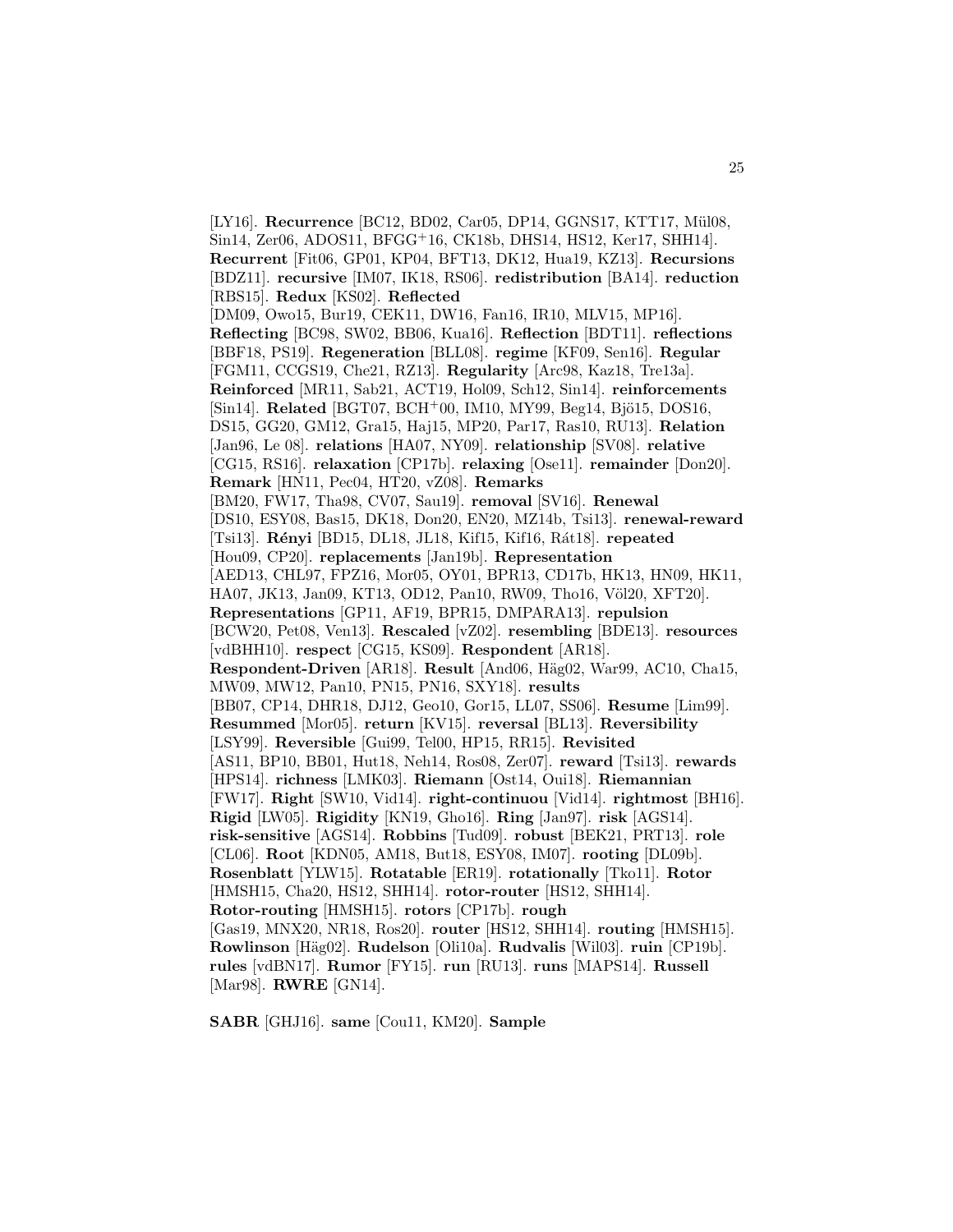[SP00, Sep03, Tan06, BLL16, CP19b, HCS08, Yas14, de 06]. **Sampled** [DBGP03, BZ18]. **sampler** [Wan17]. **samplers** [RBS15]. **Sampling** [AR18, BA01, Gne10, Han05, JV09, Jon13, Ste08, Wan14]. **Sandpiles** [SW16]. **Sanov** [MZ14b]. **Sasamoto** [JF19]. **Sasamoto-Spohn** [JF19]. **Sausage** [ABP00, Oz20]. ¨ **Scalar** [GKS21]. **Scale** [ALW14, Ber10, Nob20, Roi05]. **Scale-free** [ALW14]. **scaled** [KR19]. **Scaling** [BFV10, DK12, JF19, NY10, Fun07, HL13, Hol09, LG09, Mie08, VY12a]. **scan** [Wan17]. **sceneries** [GPPdS14]. **scenery** [CGPPS13, GPHS13, Tre18]. **scheme** [FT07, GL08, Kaz18, LY13]. **Schreier** [OW13]. **Schrödinger** [Jac14]. **Schur** [Li20]. **SDE** [AP14, Att10, BO03, FF12, Haj15, Swa01]. **SDEs** [BRT10, ESvRS09, LST15, Lyo19]. **search** [KLL18]. **Second** [K¨os08, LM17, NP12b, NP12c]. **Second-Order** [K¨os08]. **secretaries** [FW10]. **seen** [GN14, Kli12b]. **Segel** [JTT18]. **segment** [vdBC16]. **Selberg** [Aym21]. **Selection** [Han05, CM18b, Fou13, Fou14, Gne21, JK13, Rok07]. **Self** [BY01, CD17a, ES21, Fit06, Gau16, MZ05a, MZ05b, AST14, BP21, BT19, BGHK08, BS16, Due06, Gla15, Hut18, Jos07, Neu11, Tug16, dlPP09, vdBN17]. **Self-averaging** [CD17a]. **self-avoiding** [Gla15, Hut18]. **self-destructive** [AST14]. **Self-diffusion** [ES21]. **Self-normalized** [MZ05a, MZ05b, BT19, BGHK08, dlPP09]. **self-organized** [Due06, vdBN17]. **Self-Similar** [BY01, Fit06, BS16, Jos07, Neu11]. **self-stabilizing** [Tug16]. **selfadjoint** [WP14]. **selfadjont** [Woj12]. **selfsimilar** [KTT17]. **Semi** [Li17, CGR10, KTT17]. **Semi-classical** [Li17]. **semi-groups** [CGR10]. **semi-selfsimilar** [KTT17]. **semicircle** [AEK14, AK08]. **semicircular** [Bou16]. **semigroup** [GN06]. **Semigroups** [Rin98, DZ19, Völ20]. **Semimartingale** [Kle02]. **semimartingales** [GL14, KK15, KS09, Yor15]. **s'enfuir** [AB14]. **senile** [Hol09]. **sensitive** [AGS14]. **Sensitivity** [DP13, JR19, Aly13]. **separability** [BPR13]. **separated** [JKL17]. **separation** [LR16]. **sequence** [BS18a, For20]. **Sequences** [BZ06, EP98, EZ99, Lin09, CD17a, CV07, ER19, Gou18, Kie97, McV08, RS06, dHP14]. **sequential** [CP19b, Gne21]. **series** [Aym19, AFM20, ESY08, HK13, HK11, Oli10b, Zhu14]. **serve** [AS16]. **serve-the-longest-queue** [AS16]. **Set** [FJ00, ATT18, BH12, BCSW18, Cla14, DR20, Kin08, Mar17, Pin17, R´at15, ST20, Szn19]. **set-indexed** [BH12]. **Sets** [GP01, JK04, AAGL19, CHL21, FPRW20, GHSS18, Glo14, Jab17, KN19, Lat08, Teh17, Tko11]. **setting** [BRT10, GMP18]. **sewing** [FdM07]. **shadow** [LX15]. **Shape** [Lal03, GMT15]. **Shaped** [DeB07]. **shapes** [Emr16]. **Sharp** [Aou21, GL08, Mon07, Ose08, Ose09, Ose10, SV04, Wat12, Yas15, Fat18]. **Sharpness** [OW13]. **sheet** [WYY13]. **Shields** [BP10]. **Shiryaev** [KS05b]. **Shkolnikov** [Har16]. **shock** [GRS03]. **Short** [CM18a, Bar14, CEG11, CP17b, Rát15, Sim11, Yan06]. **shrinking** [Öz20]. **Shuffle** [Wil03, QM17]. **shuffles** [Bjo09, JM15]. **shuffling** [AH18]. **shy** [Ken09]. **shy-ness** [Ken09]. **sided** [Aur11, CGPPS13, CM18a, F´er20, KSS11, ME21, Pat07]. **Signature**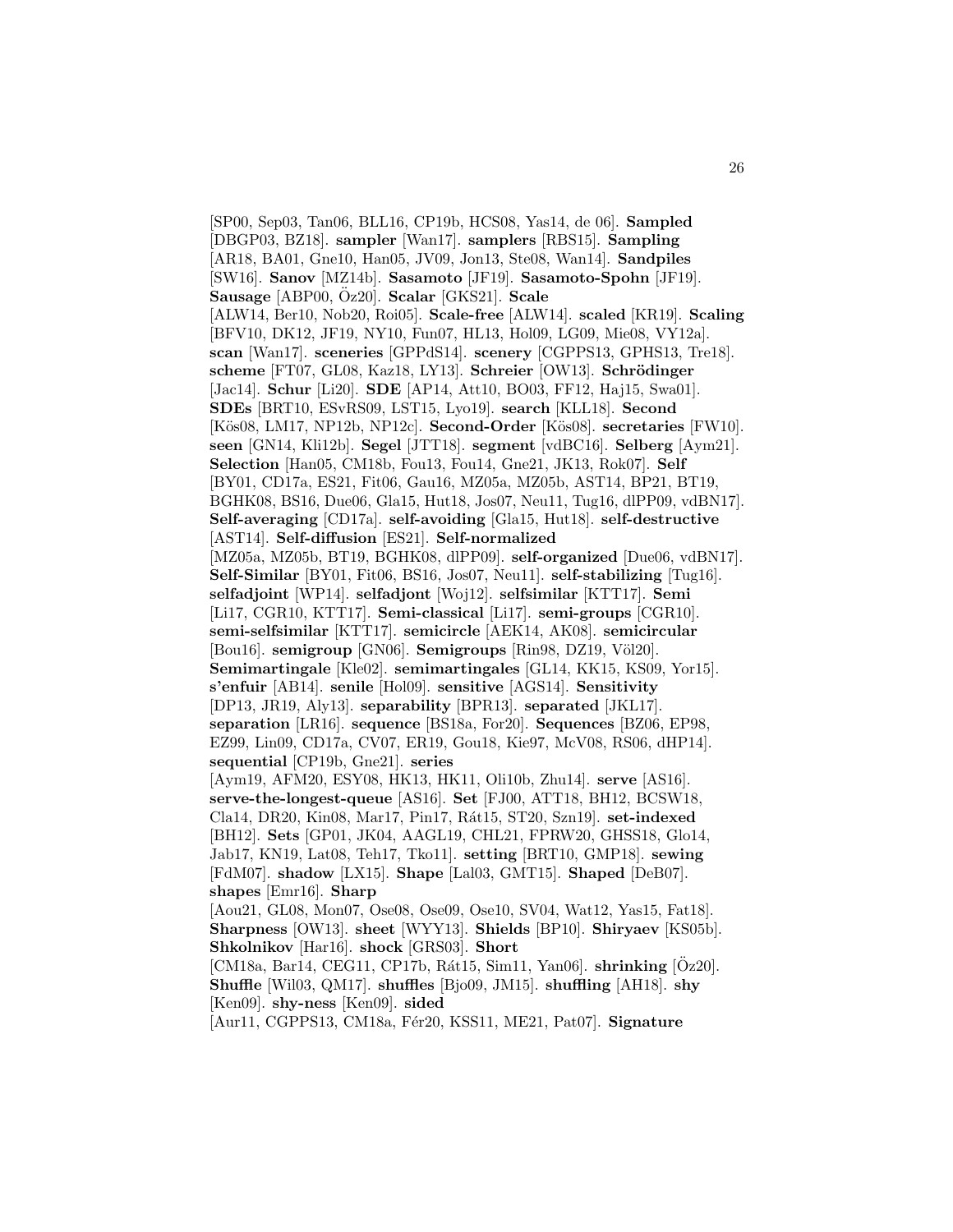[CDNX17]. **signatures** [NX15]. **signed** [NS13]. **Similar** [BY01, BS16, Fit06, Jos07, Neu11]. **Simple** [CHL97, Ros02, BBCG08, Fre12, FG13, HL15a, KO06, M¨oh19, MW09, MW12, Tug16]. **simply** [Mar11]. **Simulation** [DFN00, Ken04, Lej11, DZ13]. **Simulations** [PW96]. **Simultaneous** [Bur19]. **sine** [VY12a]. **single** [FPZ16, Gri11, SV16]. **singular** [HT20, LST15, Luo14, Yas15]. **Singularities** [Alt17, BN20]. **Site** [BFGG<sup>+</sup>16, Ale13, DC13, Mui15]. **sites** [CM12a, Uch15]. **six** [Lin19]. **size** [AS16, GG11, HW19, Sap10, vdBJV07, vdBC12]. **sizes** [Rát18, vdBC13]. **Skew** [Sch16, EHW15]. **Skew-Diagonals** [Sch16]. **skew-products** [EHW15]. **Skewed** [BBKM00]. **Skip** [HMO01]. **Skip-Free** [HMO01]. **Skorohod** [BPR13, BPR15, BM20, MNX20, Pri09, Pri15, Tho16]. **Skorokhod** [Gro19, Har14, Led16, LV20, MP20, YY13]. **SLE** [AK08, Dub03, LR15]. **sliding** [AF14]. **Slow** [BA01, Wai13]. **slow-fast** [Wai13]. **Slowdown** [BCNP19, DFK18]. **slowly** [Mui15]. **Small** [Gao08, Jeg09, Li99, Mar09, Nik20, RZ98, BBMT09, BZ18, BC14, DHI11, GL08, KM20]. ˙ **smallest** [HT20, Yas14]. **Smooth** [Sam10, Agu18, VZ11, WCS19]. **smoothing** [CdH13, DM18, JTT18]. **Smoothness** [ZN03, CF20, GG14, Lau17]. **snake** [BC12]. **Snell** [Agu18]. **Sobolev** [CHL97, HLN13, MZ14a, WY08]. **Soccer** [Bar97, Bar98]. **Soft** [Geo10]. **Solution** [Kuz00, AG15, LY16, QR11, SSS15]. **Solutions** [AK04, FW00, Swa01, Bah02, CEK11, D'O10, DM18, Kur14, LST15, LP12, LY16, OD12, Tap13, Unt10]. **solvable** [CM18b, DHR18, EN20]. **solving** [YY13]. **Some** [BY01, BGT07, Car05, CV07, CP14, DZ96, DPS15, Eis21, HM09, HYZ19, KMiS06, LL07, MY99, Pan02, Pin17, SS06, Tha98, VY12b, YE13, BLMZ12, Che21, DOS16, DJ14, Ejs12, HLN13, HA07, Jan20, KTA17, MU10, Mar09, Men11, MX19, Möh11, Nua18, Ose11, PS16, Sau19]. **sort** [EW17]. **soups** [LW16]. **source** [FY15]. **Space** [CKS99, DP18a, FW17, GHJL17, HN10, IR10, Jan09, Lau17, Le 08, LV20, Loe13, Mar17, PS16, Pri09, Win20]. **space-fractional** [PS16]. **Spaces** [CHL97, DZ96, Ist06, AF19, BMV07, BC15, CK18a, CV07, DGP11, GV14, HCS08, Jeg09, Kie97, Loe13, MN08, MP13, MR15b, Oto09, RX20, Ros08, VZ11]. **spacings** [NP20]. **Spanning** [Mar99, Tim19]. **Sparse** [AR18, BGP14, BDL15, Hua18]. **Spatial** [Lou04, NZ20, Dei09]. **Spatially** [KS97]. **SPDEs** [AED13, SSS15]. **special** [BS07a]. **Species** [Gne10, BAMR11, BLZ18]. **Spectral** [BS07b, BHS10, DOS16, GZ00, MM13, Mor08, RR15, Sch16, BD13, Del10, DS15, EM16, FW17, GL09, JL18, KP15, Mec07, MP14b, Möh18, Möh19, Ora07, PS08, Pol19, WP14]. **Spectrally** [Pat07, CM18a, Mic13, MPP15]. **Spectrum** [BDN10, Kar09, Bor11, Duc19, Sim17]. **specular** [BJ18]. **Speed** [KS03, ADS19, BT20, Gan14, GM16, GM17, Hol15, LS13a]. **speeds** [DKJ<sup>+</sup>19]. **Spent** [Jan97]. **sphere** [Gau16, JK08, Tan17]. **Spheres** [Spr07]. **Spherical** [Ist05, FXA18, Kab19, MMB18]. **spherically** [Pin16]. **sphericity** [Mie08]. **spiked** [BG20]. **spin** [CM13, Kli12b, KO06, LS18b]. **spine** [HR14, RSS18]. **Spitzer** [Tud09]. **Spohn** [JF19]. **spread** [RV17]. **spread-out** [RV17]. **spreading** [FY15]. **Square** [MP13, Tan06, AM18, ESY08, Jou12].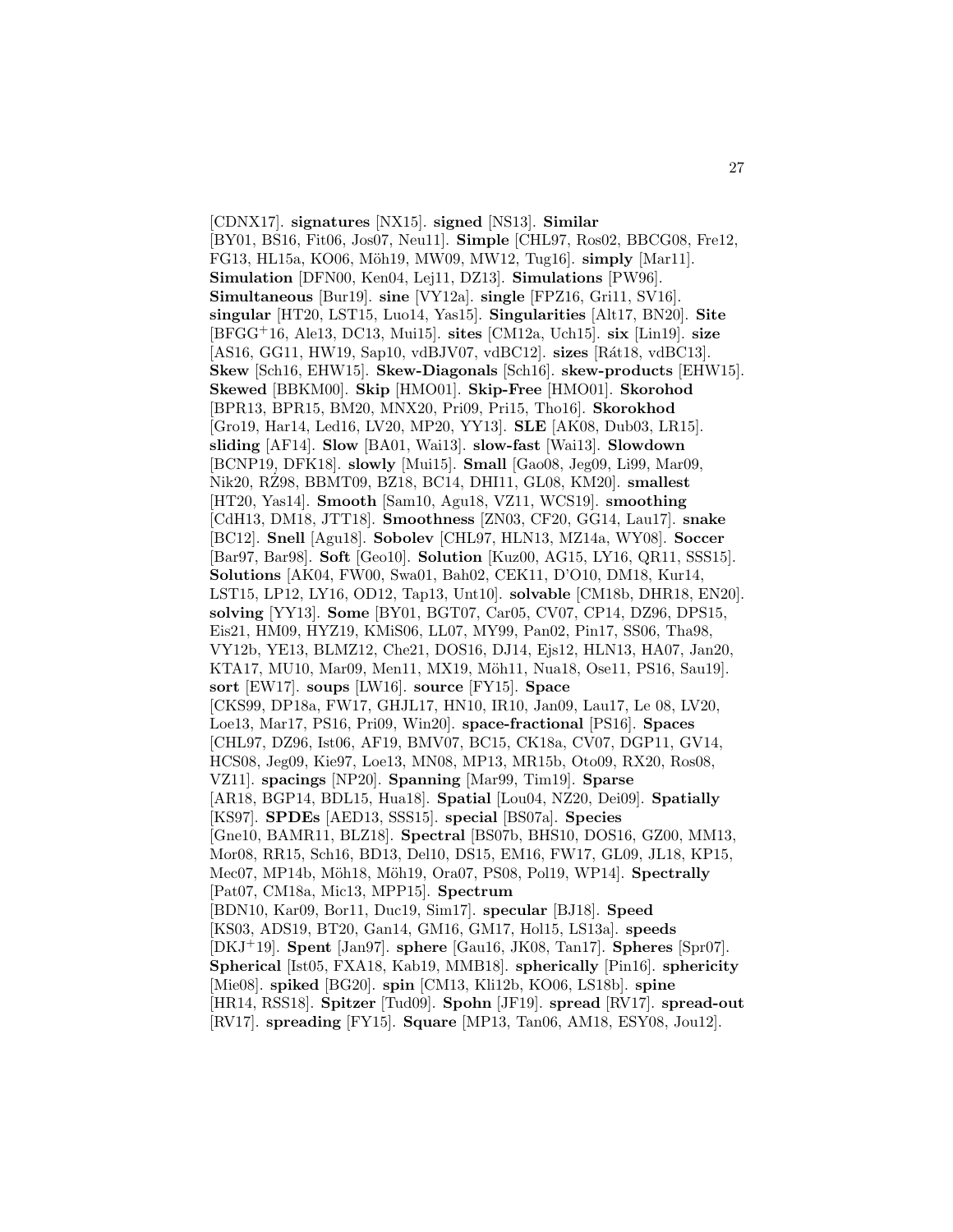**square-root** [AM18, ESY08]. **Squared** [KO01, PW18]. **Squares** [MR08]. **Srinivasan** [Jon13]. **St.** [dBJP13]. **Stability** [App02, FP11, HRS20, HK16, RL20, ST99, CL06, DC15, Gal20, MY20, Nee14]. **stabilizing** [Tri19, Tug16]. **Stable** [Mar05, Pat07, Pes08, Rie18, RZ98, Tak10, Beg14, BFRH15, CGPPS13, Dem11, DXZ11, Gra15, HK13, HK14, HK11, Jun11a, Mai13, Mic13, Pro18, Sim11, SXY18, Uch18, Van08]. **staircase** [Li20]. **Standard** [GG04, Jan09, Jan97, Nic06, Nob20]. **Standardized** [KM08]. **Standardness** [Lau13]. **State** [Lon04, Wan02, Die15, DP18b, FF12, FJR20, MYZ21, Rok14]. **statements** [DP18a]. **states** [Alt17, BGT10, NP13]. **Stationary** [BL10, DJ06, Dei09, KS05a, Tsa18, BC15, BW08, DM09, Glo14, GJ18, KLL18, Lab13, Rey15]. **Statistic** [GG04, Gri02]. **statistical** [DR12, Ga´a14]. **Statistics** [DS06, Sos04, Arc98, BT12, Fér20, LPP15, Oui18, RW02, Wan18]. **stay** [DJ12, KS10, Mil08]. **Stefankovic** [GJ12]. **Stein** [Cho18, DY21, Dal13, Dal17, Haf18, KDV17, LS13b, MG16a, MG16b, Pri15, ST20]. **step** [GRS03]. **sticky** [HCA17]. **still** [JL08]. **Stochastic** [App02, AK04, Att10, Bar05, BDT11, BJ18, CR05, FW00, Fra13, HN09, Jab17, KL14, Law08, Lin99, LT11, MR01, Mik02, Rok14, AF06, AP14, Ban15, BC15, BLZ18, Bia13, CD13, Cri21, CY13, DOS16, DC15, DGO20, DXZ11, Ern21, FT07, FP11, FM12a, FM12b, GN06, GS12, Gor15, HCA17, Hoe09, HHN16, HK17, Hua17, HA07, JPR19, Kaz18, Ker17, KS09, Kur14, LX19, Lej11, LP12, LX15, Lin19, LY13, Mak08, MX19, MR15b, MW09, MW12, Nic06, Nua18, NZ20, Nut12, Ose09, Ose14, Owo15, Rie18, Ruf15a, RM16, Sai07, SZ17, Sir14, Ste08, Tap13, Tap15, Tri19, Unt10, Val19, VZ11, Wai13, Xio04, YY18, YE13, YRE16, Zha20a]. **Stochastically** [Mac02, Sap11]. **Stock** [Kle02]. **Stokes** [BDT11, DXZ11, LY13]. **Stone** [Com08]. **Stopper** [Wee06]. **Stopping** [KS05b, CF20, FPZ16, GIOQ20, HHZ18, HPS14, KT11, MS19b, ME21]. **Strassen** [Lin99]. **strategies** [HHZ18]. **strategy** [Jon04]. **stratified** [BHP18, Jul19]. **Stratonovich** [LY16, Mau20]. **stretched** [DGH20, GRR14]. **stretches** [Sch09]. **Stretching** [CGXM96, CGXM97]. **Strict** [Fit00, Lal03, Pet10, GIOQ20, Hol15]. **strictly** [DJR16]. **Strip** [AAK01]. **strips** [Zer06]. **Strong** [BZ06, BG21, CLS05, Kie97, LP12, Pet15, Zha20a, BZ16, DW15, FGM10, GV14, HR14, Kur14, Lac18, Ose10, Sir14, Van07]. **strongest** [GMRC16]. **Strongly** [Lin09, MG16a, MG16b, Thi20]. **structure** [CHL21, GRS03, KM20, Kar09]. **Student** [GG04, Gri02]. **studies** [AM18]. **Sub** [BGT07, MA17, RV13]. **Sub-Fractional** [BGT07]. **sub-Gaussian** [RV13]. **sub-Gaussianity** [MA17]. **subclasses** [MU10]. **subcritical** [ATT18, Aou21, APS19, DM21, GMRC16, Sen16]. **Subdiagonal** [Res01]. **subdivision** [Hou09]. **subexponential** [DW12]. **Subgaussian** [DG15, HKZ12b]. **subgraphs** [FvdHH16]. **Sublinear** [Mal20]. **submartingales** [Ose08, Ose10]. **submatrices** [CL09]. **Subordinate** [SV04, Ose16, SV08, Wag16]. **subordinates** [Ose08, Ose10, Ose20]. **subordination** [Ose11]. **Subordinator** [And06]. **Subordinators** [BY01, DS16, MY12, Sav14]. **subsequences** [HM16, NS13]. **Subsequential**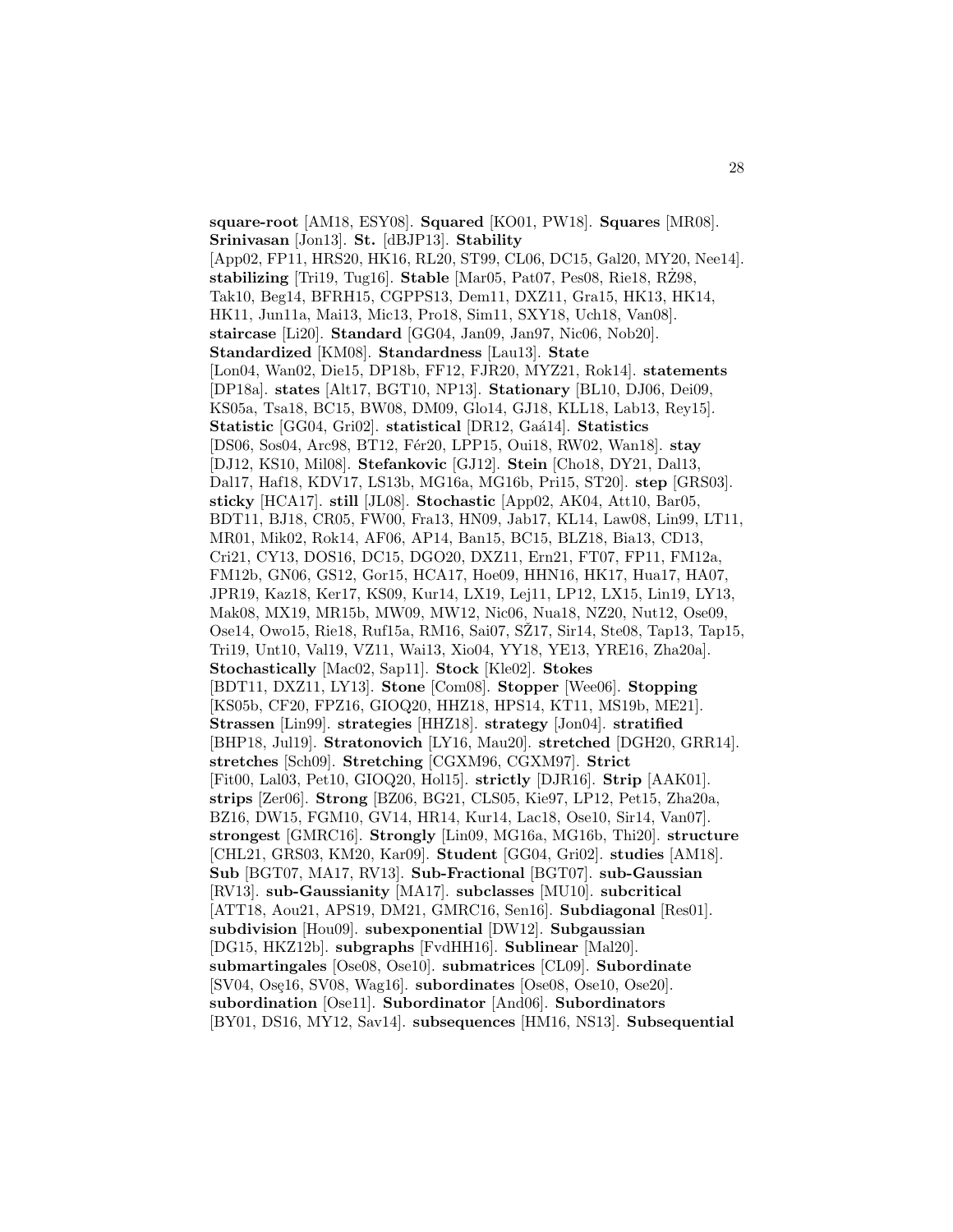[Kri21, WZ19]. **Subsets** [BYZ07, BYZ12]. **subtrees** [DJ14, Jan21]. **Sudakov** [Pan10]. **sufficiency** [HHZ18]. **Sufficient** [Sch99, MR15a, Yas16]. **Sum** [MZ05a, MZ05b, BD13, Bor11, DM09, Kri14, Nic06, Yor15]. **sum-of-exponential** [DM09]. **summability** [Kie97]. **Sums** [EZ99, Oli10a, RW02, BB07, BGHK08, CM12b, GRR14, GH20, Gri11, Haf18, HJT12, HKZ12a, HZ07, Kif15, Kif16, LL07, NY09, Oli10b, Rio15, dBJP13]. **super** [Hon19, LM06, Ros20]. **super-Brownian** [Hon19, LM06, Ros20]. **Supercritical** [Hut11, Cer14, CCH15, Dem20, GMT15, PR12b]. **Supercriticality** [VM13]. **superhedging** [PRT13]. **supermartingales** [FGL12, Haj14]. **Superprocess** [KS97, Zho10]. **Superprocesses** [Wan02, Xio04]. **Support** [Kar08, Sim00, DR12, Zho14]. **suprema** [Mar18]. **supremum** [DK18, FXA18, HK13, HK11, Mic13, MPP15, Pro18, ZN03]. **Sure** [App02, Lin09, AN19, BS18a, Fre12, HR14, Zho10]. **Surface** [CGXM96, CGXM97]. **Survival** [BK11, EP17, HH07, BAMR11, Fuk09, Kul16, SV16]. **swallowed** [CM18c]. **swaps** [AH18]. **switched** [BLMZ12, BHS18]. **switching** [Olo18]. **Sylvester** [Zhu14]. **Symmetric** [Ave12, GP01, GG04, GS09, Han05, HL15b, Kös08, Tak10, CG15, HYZ19, HCS08, KF09, PS08, Pro18, San13, Tko11, Uem07, VR10, Zho20]. **Symmetrization** [Pal08]. **symmetrized** [Fat18]. **symmetry** [Bar14]. **symplectic** [Def12]. **System** [LX15, TW03, Eva06, HW19, Kua16, ST17]. **Systems** [BD02, BGT07, NY10, BLMZ12, BGT10, BFP<sup>+</sup>09, Ern21, Swa13, TYZ12, TYZ15, Ven13, Wai13]. **Sznitman** [KP15, MP14b]. **tagged** [CCGS19]. **Tail** [Aid10, HKZ12a, Mas<sup>18</sup>, FV21, Fuk09, GT11, HKZ12b, Jan19a, Lyo18, Ose10, PR15, RRZ11, RS06]. **tailed** [BHS10, But18, Cha10, DHI11]. **Tails** [FdLS04, Jun11b, Sos04, DGH20, FH19, Jan15]. **Talagrand** [MW12, Fat18, MW09, Pan01, Pan07]. **tame** [For20]. **tamed** [Sab13].

**Tameness** [Lon04]. **Tanaka** [Haj15, KSS11]. **tangent** [CV07]. **target** [Ale13, Cla14, DGO20, Sai07]. **targets** [JS18]. **tau** [BLR17]. **Tauberian** [Gor15]. **Tauberian-type** [Gor15]. **Tchebichef** [Rio18]. **technique** [BM20]. **techniques** [Men11]. **tempered** [Gra15]. **Temporal** [Lou04]. **tensor** [Tko13]. **tensors** [BF11]. **term** [NR21, Puh19, Xio04]. **terms** [BCG12b]. **Tesselation** [Hou09]. **test** [JR11]. **Testing** [DR12]. **Their** [ABV03, BGT10, Eri16, Ern21, HRKU11, Ose08, Ose10, Ose20]. **Theorem** [Bau02, BCH<sup>+</sup>00, BDM01, HMO01, Lin09, Lin99, Mar98, MY99, Roi05, BN17, BPR13, BT11, CP17a, CD20, Cri21, DK18, Don20, Fér20, GV14, GMP18, GPL08, GPPdS14, HN09, HN10, IK18, Kev16, MZ14b, NX13, Pil17, PY17, RSS18, Rio11, Rok15, Ste13, Szn12, Tap13, Tót13, Tsi13, VR10, XFT20, Yan07, Yas16, vdHKM09, BLL08, BR07, Cha10, DV11, Kar07]. **Theorems** [DS10, AED13, AN19, BI15, CCGS19, Com08, DP18a, Gou18, HYZ19, HCS08, Par17, RX20, Tri19, Tud09, YRE16, Yuk08, DBGP03]. **Theory** [Ost13, Yan07]. **thermostats** [CP17b]. **thin** [Lat08]. **Thinning**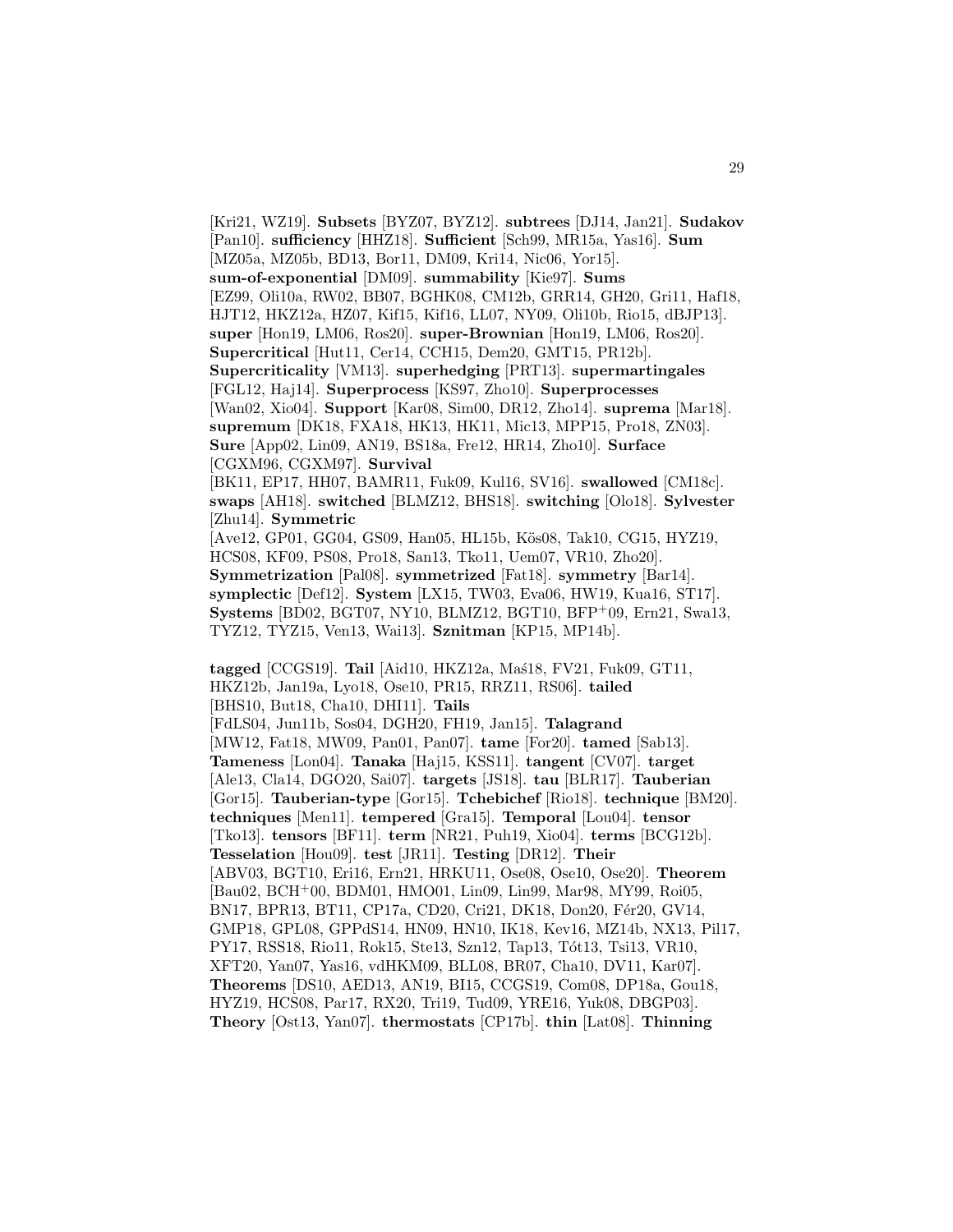[Bal05, ALW14]. **third** [HN10]. **Three** [Gra15, HJ18]. **Threshold** [Ros08, CK12, FvdHH16, HHZ18, RV17]. **Tightness** [BKS16, Gri02, SS08, BDZ11, Car18, HYZ19, Kri21, WZ19]. **Time** [Ald98, Han98, Hoo99, Jan97, JK04, JS00, Kes96, KS05b, RR14, Wil03, BL13, Bas20, Ber10, BGT10, BB01, CP20, Cer14, CS16, CM13, Cho18, CF20, Cla14, Dji18, Dol14, Eri16, EM14, FJ21, GL08, HRKU11, Han99, HN09, HN10, HK16, Hua19, Jeg09, Kaz18, Kli12a, Lau13, LX15, Mar09, Mar11, MR15b, Oka14, Oli10b, PW11, Pim06, PR18, QM17, Rok07, SŽ17, SB07, Tho16, VY12b, Van08, Vov08, WH19, Zho10]. **time-changed** [HRKU11]. **time-dependent** [HK16]. **time-homogeneous** [EM14]. **Times** [DS10, IM10, KS05a, Pes08, Abe15, ADOS11, Bas10, Bas11, BBMT09, Che21, DHI11, DFK18, DW16, DP13, Dok15, Fan16, HM14, HPS14, HKST18, KSW12, Kov10, KT11, PW18, Tre13b, Vid14]. **Toeplitz** [BB10, BS07b, Kar09, Mec07, SV11b]. **Topological** [Car05]. **topology** [Led16, Ruf15b, Stu16]. **tori** [CS16]. **torus** [Win08]. **total** [Aid10, Zho10]. **Touchard** [Pin17]. **Trace** [Kuz00]. **traces** [ES09]. **trading** [Vov08]. **Traffic** [AHM05, Lim99]. **Transaction** [SV11a]. **transform** [LG20, RS07]. **Transformation** [FJ00]. **transformations** [ALW14, BCP03, Jos07]. **transforms** [Dji18, Gra15]. **Transience** [HS12, SHH14, DHS14, Ker17, KTT17, OdS16, Pet15, RS11b, San13, Zer06]. **Transient** [GP01, MR15a]. **Transition** [BBB97, PZ16, Tel00, BEK21, BJT17, BC14, Mar09, Pen18, Rát15, SS21]. **transitions** [ACT19, HJCW20, Kov09]. **transitive** [For20, Gal20]. **Translation** [LW15]. **translations** [Gri11]. **Transport** [Hue16, BD15, Fat18, Jou12]. **transport-chi-square** [Jou12]. **transport-entropy** [Fat18]. **Transportation** [DZ96, MWW11, Mik02, FGM10, Goz06, PS19]. **Transportation-information** [MWW11]. **trap** [Mui15]. **trapping** [Fuk09]. **traps** [Mui15]. **travel** [Cer14]. **Tree** [Kor05, Tim04, AG15, Bia13, BT20, DKW14, IM07, Jan21, JJ16, RSS18, Wan15, vdBKN12]. **Trees** [HP03, JC04, KDN05, Mar99, PR11, ST99, Tas10, War99, Bac11, BFJ<sup>+</sup>19, Bjo09, CCGS19, Cra13, CP14, DJ14, Duq09, DL09b, EW17, FY15, FLP20, GP14, HL13, HD20, HMSH15, IK18, Jan20, KF09, Ma´s18, Mic19, MS11, PSY13, PS20, RZ13, Tim19]. **trials** [NP20]. **triangle** [Hou09]. **Triangles** [Dub03]. **triangular** [CK12, DC13, Yao14]. **triangulations** [GGNS17]. **trigonometric** [Thi20]. **trimmed** [LL07]. **triviality** [KLvR19, Lyo18, Pen18]. **truncated** [Cha10]. **truncations** [MS19a]. **Tsirelson** [DR12]. **Two** [DJR16, Kah03, KP04, ME21, Mui15, Pat07, Abe15, ADS20, Ber10, BDZ11, BJT17, DHR18, DG17, Fér20, GHJL17, HM09, LR15, RR15, RW09, Sap11, Sch09, Tko13, WZ19, Yor15]. **two-charge** [DHR18]. **two-dimensional** [Abe15, ADS20, DG17, HM09]. **two-factor** [RR15]. **two-parameter** [RW09]. **two-point** [LR15]. **Two-sided** [ME21, Pat07, Fér20]. **Two-site** [Mui15]. **two-time-scale** [Ber10]. **Type** [Bal09, BDT11, BDM01, BG21, BN20, BHS10, CP17a, Com08, CM18b,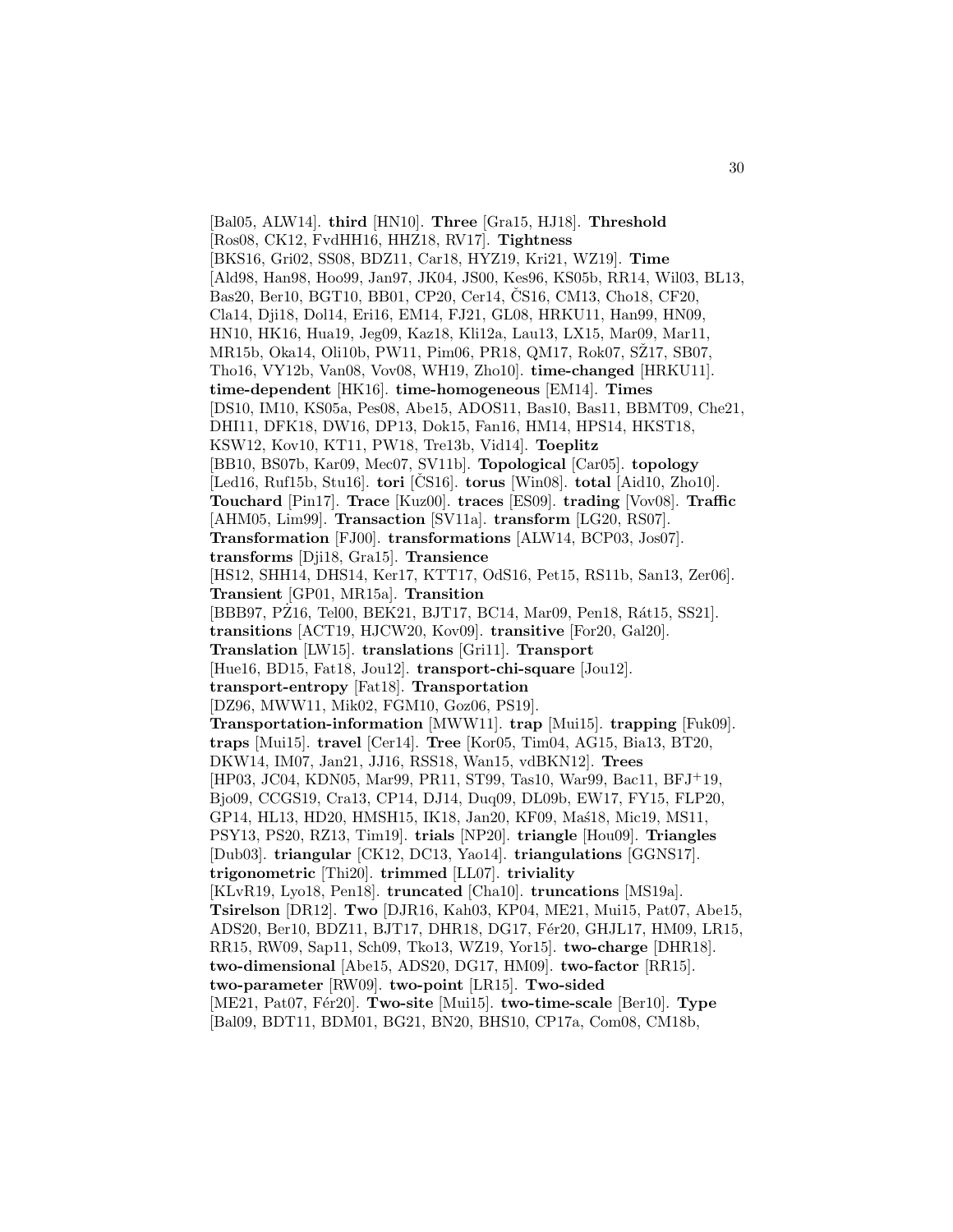Def12, FJR20, Gor15, KS10, LP12, LL07, MNX20, Mon07, Ose14, Oto09, Par17, Pri15, Sok13, Tug16, Uem07, Woj12, dBJP13]. **Types** [Gne10, Fre12, HJ18]. **typically** [PSY13].

**Uhlenbeck** [BH12, CGXM96, CGXM97, CM18b, CKS99, GJ09a, GP11, Jeg09, MY13, Pat07]. **ultimate** [AI12]. **UMD** [MN08]. **Unbounded** [Man05, ATT18, Böt11]. **uncertainty** [Dol14, Rok15, Sir14]. **uncovered** [ST20]. **underlying** [WP14]. **unicellular** [ACCR13]. **unicycles** [SW16]. **Uniform** [BLY15, KM09, LPP15, Res01, RZ98, SXY18, BC14, DL18, GM12, KM20, Kaz18, Neu11, Stu16, Tsi13]. **Uniformly** [BLL08, Fan15, FLP20]. **unimodal** [JS18]. **unimodality** [Sim11]. **unimodular** [FHJ18, Tim19]. **unimodularity** [BC12]. **union** [Doh13]. **Unique** [Swa01, AG15]. **Uniqueness** [Bia13, Due06, ER09, Kuz00, Li14, LT11, Luo14, Bah02, Ban15, BB06, CEK11, Hoe09, Sch20, Wan17]. **unit** [JK08]. **Unitary** [BDN10, Def11, BD13, LS18a, MS19a, NP13, Tko13]. **Universal** [BZ17, Fan15, GH20]. **Universality** [BM05, DW16, Zha12]. **unstable** [GN06]. **Up-to-constants** [LR15]. **Upper** [FV21, Jan19a, RZ98, Sap10]. **upsilon** [Gra15]. **Urbanik** [GP11]. **urn** [CL14, Lau20]. **urns** [Jan19b, Kub11]. **user** [BHS18]. **user-friendly** [BHS18]. **uses** [Law14]. **Using** [GKH03, Tre13b]. **Utility** [RR14].

**vacancy** [Pen18]. **vacant** [ATT18, R´at15, Szn19]. **Value** [KDN05, KLS05, CF20, GIOQ20, HT20, Wag16, Yas15]. **Valued** [Law08, BC12, Bou16, Cha10, Led16, MHC13]. **vanishing** [AP16, RS07]. **Vapnik** [Pan02]. **Variable** [BY01, Cla14, Dem11]. **variable-rate** [Cla14]. **variables** [AV12, BB07, BY13, BFY07, BT11, GRR14, HZ07, Kie97, NY09, RS07, Rio15, Van07]. **Variably** [BBKM00]. **Variance** [BZ06, HR07, RBS15, Wee06, AEK14, Rok15, SB07]. **Variation** [Man05, CC18, DKW14, KT11, NS13, Sio14]. **Variational** [Der16, KZK19, But17]. **variations** [BN08, GL14, Tud09]. **various** [YY13]. **varying** [BKS16, Mui15]. **VC** [LMK03]. **Vector** [Bou16]. **Vector-valued** [Bou16]. **Vectors** [GG04, GS09, MR01, Ada15, Cha10, CM12b, DGG<sup>+</sup>13, HKZ12b]. **Velocity** [CGXM96, CGXM97]. **Version** [MY99, Maj06, MZ14b, Nee14]. **versus** [DHS14, Gal20]. **Vertex** [Sab21, DKNS16, Lin19, Mon07, Sch12, Sin14]. **vertex-reinforced** [Sch12, Sin14]. **Vey** [Led17]. **via** [Alt20, AED13, ALW14, BC12, D'O10, Dal13, DP18a, Doh13, Gao08, Ham05, Her17, MY20, NP13, Pet08, SB07, TM15, WY08]. **viewed** [dBM15]. **viewpoint** [NR18]. **violating** [Mar10]. **Viot** [FX02, LSY99, Zho14]. **visited** [CM12a, Uch15]. **Vlasov** [Bas20, DT18, Lac18]. **volatility** [NR18, Vov08]. **Volterra** [App02, Jos07, KL14, Val17]. **volume** [AHM06, AAGL19, Due06, Kis14, Öz20]. **Voter** [AS11, Che21, Ram14, RV17, SS08]. **vs** [KLvR19].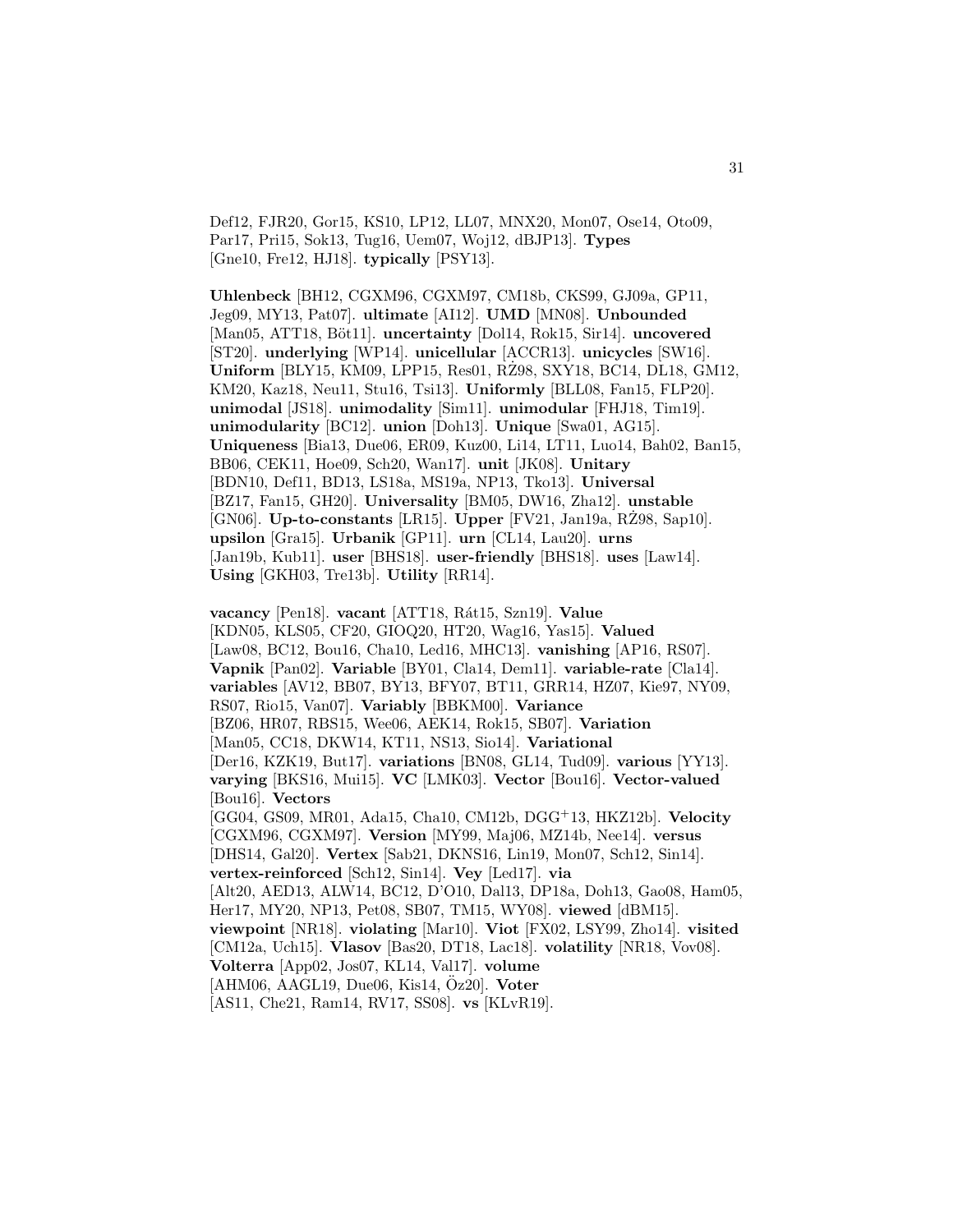**Wald** [HPS14]. **Walk** [BFV10, BW03, BR07, DBGP03, JK04, KS97, MR11, PV05, RA05, Abe15, Aid10, Ale13, BCNP19, BHP18, BFGG<sup>+</sup>16, BP21, BK11, BT20, CJ13, CS16, DK18, DHS14, DG17, DL09a, DGH20, ER09, FS19, FHJ18, GT18, GH18a, GM13, Gla15, GPL08, GPHS13, Hol09, Hut18, Jul19, KM17, KSW12, Kri21, LS13a, Law14, Le 08, LTV18, MV14, Pet15, PZ18, ST20, Uch15, WH19, Win08]. **Walks** [ABV03, BD02, FZ10, GP01, GGA10, HMO01, HN11, IM10, KP04, Law98, Mar99, OY01, Roi05, Zer02, APRB11, ACT19, ADS19, ADS20, BEK21, BKR06, BFT13, Car18, DFK18, DW12, DW16, DK12, DJ12, Dur14, EP17, GLY14, GMW18, GPPdS14, GGPZ14, Hol15, HK16, HS12, HP15, IR10, KS10, LT20, OdS16, Pil17, RS11a, Ras10, RS16, SHH14, Sch12, SK15, Sin14, Ste13, Tre18, Uch18, Vid14, WYY13, Xie20, Zer06, Zer07]. **wall** [Def11]. **Walsh** [VY12a]. **Wasserstein** [BG21, CD20, EMR15]. **Wasserstein-1** [CD20]. **Watanabe** [Cri21, Hoe09, Tap13]. **Watson** [BT20, Duq09, GP14, HL13, HMSH15, Jan21, KF09, Mic19, PS20, PS17, RSS18, Tas10]. **wave** [LX19, NZ20]. **way** [Bor10, CK08]. **Weak** [BVBP20, BRT10, Bir04, BC98, Kur14, MV14, Pec04, SP00, WYY13, vZ02, FJ21, IM07, Kri14, Ose14, Sin14, Stu16, Xie20]. **weak-type** [Ose14]. **Weakly** [LT11, Har12, Luo14, Oli10b]. **wedge** [DM09, QR11]. **Weierstrass** [Com08]. weight [Sch12]. Weighted [LP19, LL15, MZ05a, MZ05b, Osę16, Ald16, BB07, Che17, GRR14, Gla15, Rio15]. **weights** [Def12, Emr16, Sch09]. **Weiss** [CP17a]. **Welch** [Tan17]. **Welsh** [Hut18]. **Wetting** [CG05]. **Weyl** [KS10]. **Where** [BS18b, KP04, vdBKN12]. **Which** [KV11, And06, CD17a, Eri16, Yor15]. **White** [Gri11]. **Whose** [Swa01, Luo14, V¨ol20]. **Widom** [H¨ag02]. **width** [Sch09]. **width-two** [Sch09]. **Wiener** [NP12c, ABP00, AN19, Bar97, Bar98, CKS99, Fun07, Har04, JC04, MY12, NP12b, Oto09, Pri09, Tan06, Tre13a, YLW15]. **Wiener/Wigner** [NP12c, NP12b]. **Wigner** [NP12c, DV11, EM16, ES16, HCS08, Kös08, NP12b, Sos04, vSW19]. **winding** [Oka14]. **window** [AF14]. **windows** [Tho16]. **wise** [BKR06]. **Wishart** [GL09]. **without** [BPR13, JTT18, Lac15, Yas15]. **Woodroofe** [KV13, Tót13]. Worah [Péc19]. words [ES09, HM16, dHP14]. works [Haj15]. **Wright** [Fou13, Fou14, Ada15, HT05, Pat07, RV13]. **Wronskian** [Kli12a]. **Wulff** [DC13].

**Xi** [Ost14].

**Yaglom** [O¸ca20, RSS18]. **Yamada** [Cri21, Hoe09, Tap13]. **Yor** [Bas15, KV11]. **Yule** [de 06].

**Zero** [OdS16, RA05, Tre13b, Bor10, CK08, GJ09b, Kin08, KN19, MR08, MV14, MLV15, NR18, Oka14, Zer07]. **Zero-one** [OdS16, Zer07]. **zero-range** [GJ09b]. **zero-set** [Kin08]. **zeros** [Aym19, Eva06, Thi20]. **zeta** [Oui18]. **Zhang** [DDT07]. **Zhao** [KV13].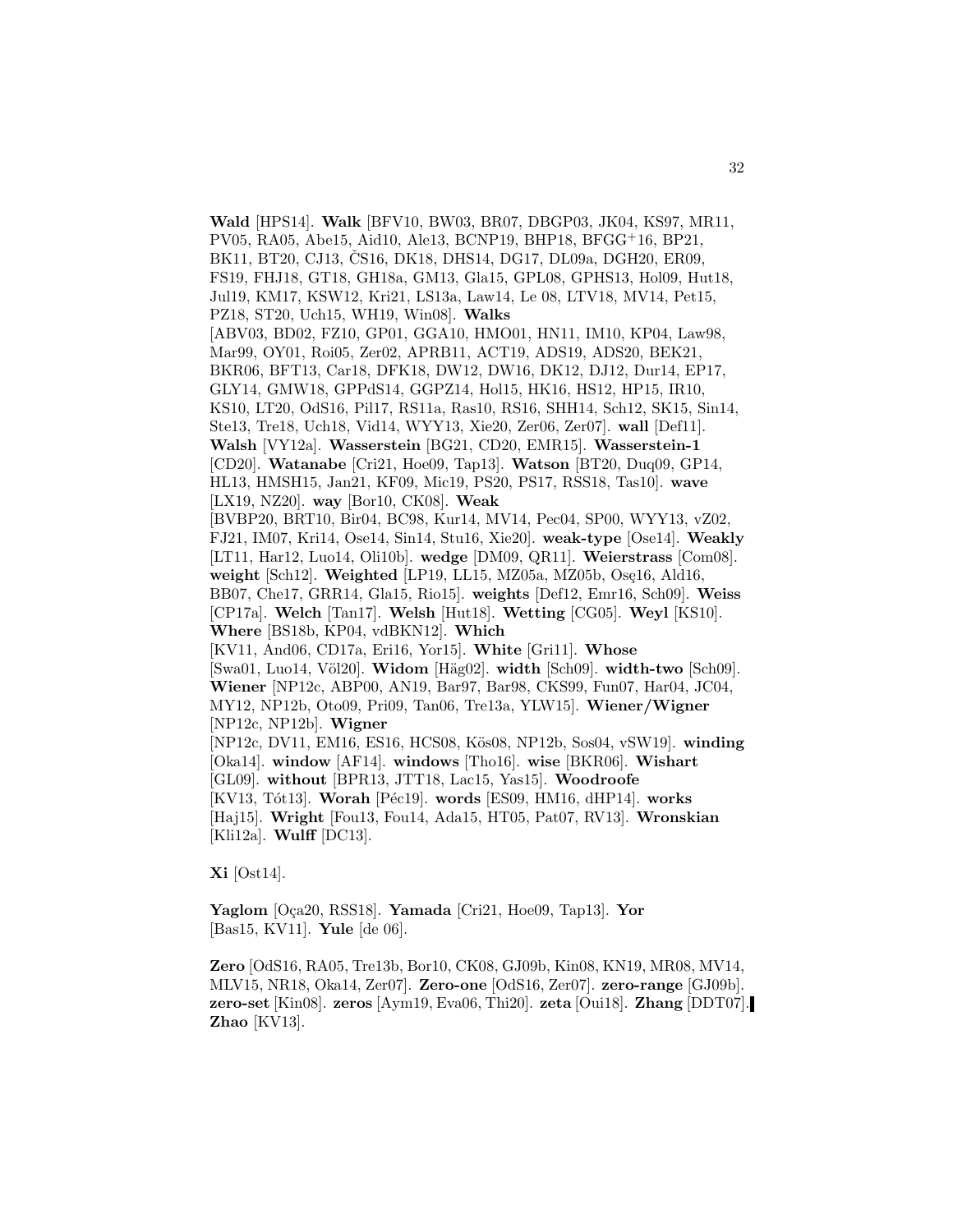## **References**

#### **Andrieu:2007:EAM**

[AA07] Christophe Andrieu and Yves Atchade. On the efficiency of adaptive MCMC algorithms. Electronic Communications in Probability, 12:33:336–33:349, 2007. CODEN ???? ISSN 1083-589X. URL http://ecp.ejpecp.org/article/view/1320.

#### **Armentano:2019:CFM**

[AAGL19] D. Armentano, J-M. Azaïs, D. Ginsbourger, and J. R. León. Conditions for the finiteness of the moments of the volume of level sets. Electronic Communications in Probability, 24(??): 17:1–17:8, ???? 2019. CODEN ???? ISSN 1083-589X. URL https://projecteuclid.org/euclid.ecp/1553220033.

#### **Atar:2001:BDP**

[AAK01] Rami Atar, Siva Athreya, and Min Kang. Ballistic deposition on a planar strip. Electronic Communications in Probability, 6: 3:31–3:38, 2001. CODEN ???? ISSN 1083-589X. URL http:// ecp.ejpecp.org/article/view/1032.

#### **Atar:2002:NLN**

[AB02] Rami Atar and Krzysztof Burdzy. On nodal lines of Neumann eigenfunctions. Electronic Communications in Probability, 7: 14:129–14:139, 2002. CODEN ???? ISSN 1083-589X. URL http://ecp.ejpecp.org/article/view/1055.

#### **Addario-Berry:2014:GRC**

[AB14] Louigi Addario-Berry. Growing random 3-connected maps or, comment s'enfuir de l'hexagone. Electronic Communications in Probability, 19:54:1–54:12, 2014. CODEN ???? ISSN 1083-589X. URL http://ecp.ejpecp.org/article/view/3314.

#### **Abe:2015:MML**

[Abe15] Yoshihiro Abe. Maximum and minimum of local times for twodimensional random walk. Electronic Communications in Probability, 20(??):22:1–22:14, ???? 2015. CODEN ???? ISSN 1083- 589X. URL http://ecp.ejpecp.org/article/view/3877.

#### **Angel:2000:LWS**

[ABP00] Omer Angel, Itai Benjamini, and Yuval Peres. A large Wiener sausage from crumbs. Electronic Communications in Probability,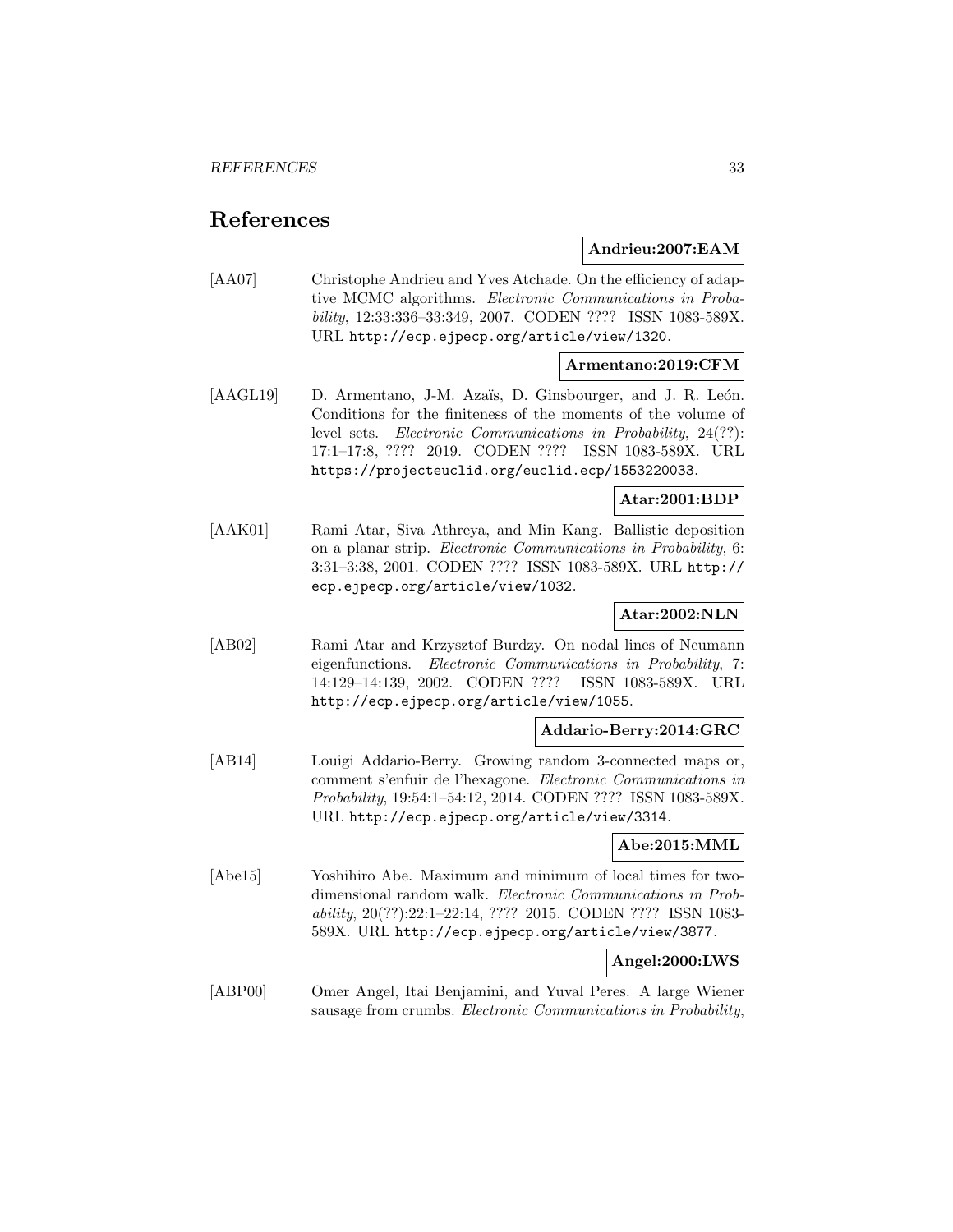5:7:67–7:71, 2000. CODEN ???? ISSN 1083-589X. URL http: //ecp.ejpecp.org/article/view/1019.

#### **Angel:2003:RWA**

[ABV03] Omer Angel, Itai Benjamini, and Bálint Virág. Random walks that avoid their past convex hull. Electronic Communications in Probability, 8:2:6–2:16, 2003. CODEN ???? ISSN 1083-589X. URL http://ecp.ejpecp.org/article/view/1065.

#### **Albin:2010:NPO**

[AC10] J. M. P. Albin and Hyemi Choi. A new proof of an old result by Pickands. Electronic Communications in Probability, 15:32:339– 32:345, 2010. CODEN ???? ISSN 1083-589X. URL http:// ecp.ejpecp.org/article/view/1566.

#### **Angel:2013:LLU**

[ACCR13] Omer Angel, Guillaume Chapuy, Nicolas Curien, and Gourab Ray. The local limit of unicellular maps in high genus. Electronic Communications in Probability, 18:86:1–86:8, 2013. CO-DEN ???? ISSN 1083-589X. URL http://ecp.ejpecp.org/ article/view/3037.

### **Akahori:2019:PTE**

[ACT19] Jiro Akahori, Andrea Collevecchio, and Masato Takei. Phase transitions for edge-reinforced random walks on the half-line. Electronic Communications in Probability, 24(??):39:1–39:12, ???? 2019. CODEN ???? ISSN 1083-589X. URL https:// projecteuclid.org/euclid.ecp/1561169055.

#### **Adamczak:2015:NHW**

[Ada15] Radoslaw Adamczak. A note on the Hanson–Wright inequality for random vectors with dependencies. Electronic Communications in Probability, 20(??):72:1-72:13, ???? 2015. CO-DEN ???? ISSN 1083-589X. URL http://ecp.ejpecp.org/ article/view/3829.

#### **Aurzada:2011:MRT**

[ADOS11] Frank Aurzada, Hanna Döring, Marcel Ortgiese, and Michael Scheutzow. Moments of recurrence times for Markov chains. Electronic Communications in Probability, 16:28:296–28:303, 2011. CODEN ???? ISSN 1083-589X. URL http://ecp. ejpecp.org/article/view/1632.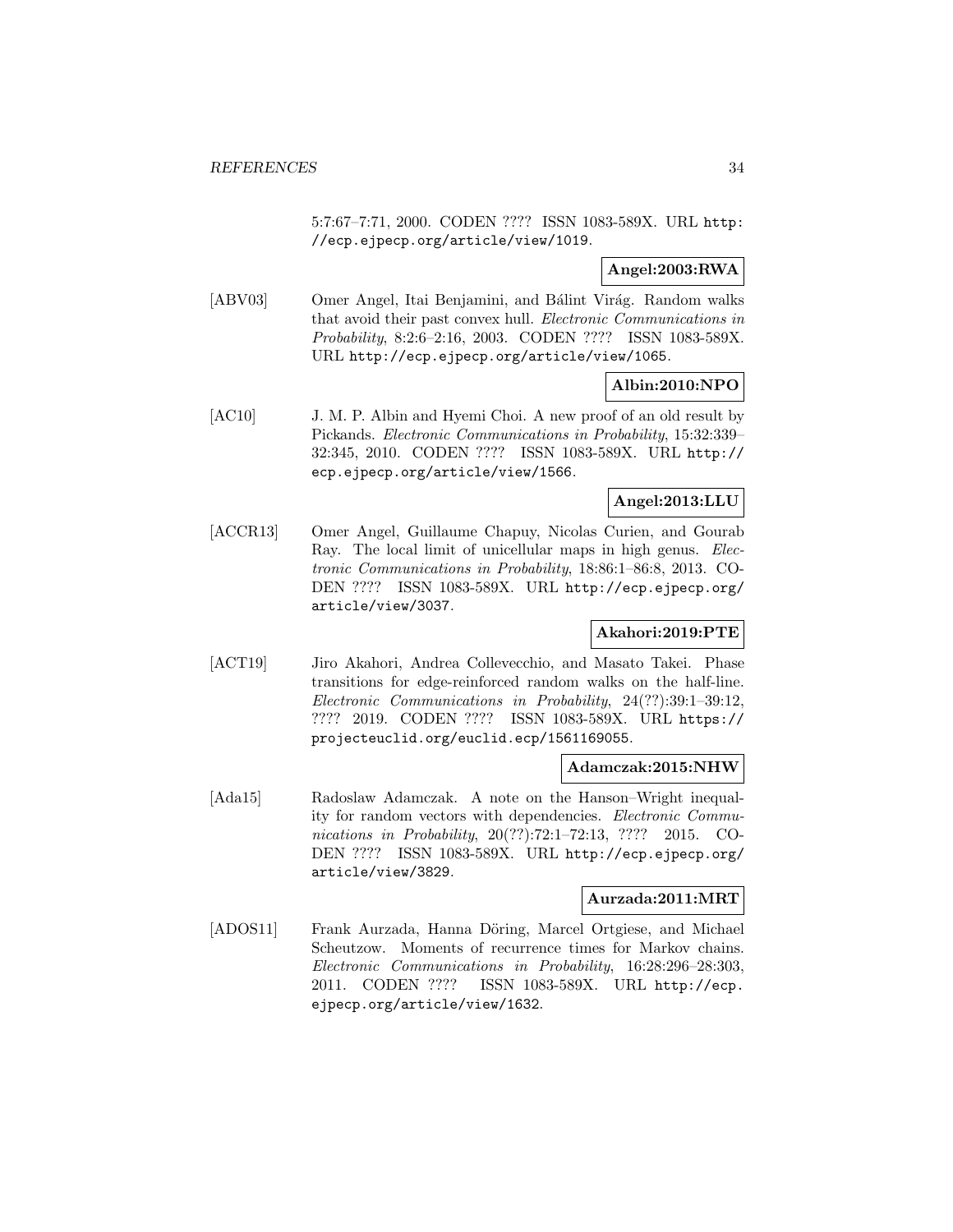#### **Andres:2019:HKE**

[ADS19] Sebastian Andres, Jean-Dominique Deuschel, and Martin Slowik. Heat kernel estimates and intrinsic metric for random walks with general speed measure under degenerate conductances. Electronic Communications in Probability, 24(??):5:1–5:17, ???? 2019. CODEN ???? ISSN 1083-589X. URL https:// projecteuclid.org/euclid.ecp/1549357292.

#### **Andres:2020:GKA**

[ADS20] Sebastian Andres, Jean-Dominique Deuschel, and Martin Slowik. Green kernel asymptotics for two-dimensional random walks under random conductances. Electronic Communications in Probability, 25(??):1–14, 2020. CODEN ???? ISSN 1083-589X. URL https://projecteuclid.org/journals/ electronic-communications-in-probability/volume-25/issuenone/Green-kernel-asymptotics-for-two-dimensional-randomwalks-under-random/10.1214/20-ECP337.full.

#### **Aman:2013:RTS**

[AED13] Auguste Aman, Abouo Elouaflin, and Mamadou Diop. Representation theorems for SPDEs via backward doubly. Electronic Communications in Probability, 18:64:1–64:15, 2013. CO-DEN ???? ISSN 1083-589X. URL http://ecp.ejpecp.org/ article/view/2223.

#### **Ajanki:2014:LSL**

[AEK14] Oskari Ajanki, Lászlo Erdős, and Torben Krüger. Local semicircle law with imprimitive variance matrix. Electronic Communications in Probability, 19:32:1-32:9, 2014. CODEN ???? ISSN 1083-589X. URL http://ecp.ejpecp.org/article/ view/3121.

#### **Alabert:2006:LSD**

[AF06] Aureli Alabert and Marco Ferrante. Linear stochastic differential-algebraic equations with constant coefficients. Electronic Communications in Probability, 11:32:316–32:335, 2006. CODEN ???? ISSN 1083-589X. URL http://ecp.ejpecp. org/article/view/1236.

#### **Alon:2014:NGS**

[AF14] Noga Alon and Ohad Noy Feldheim. A note on general sliding window processes. *Electronic Communications in Probability*, 19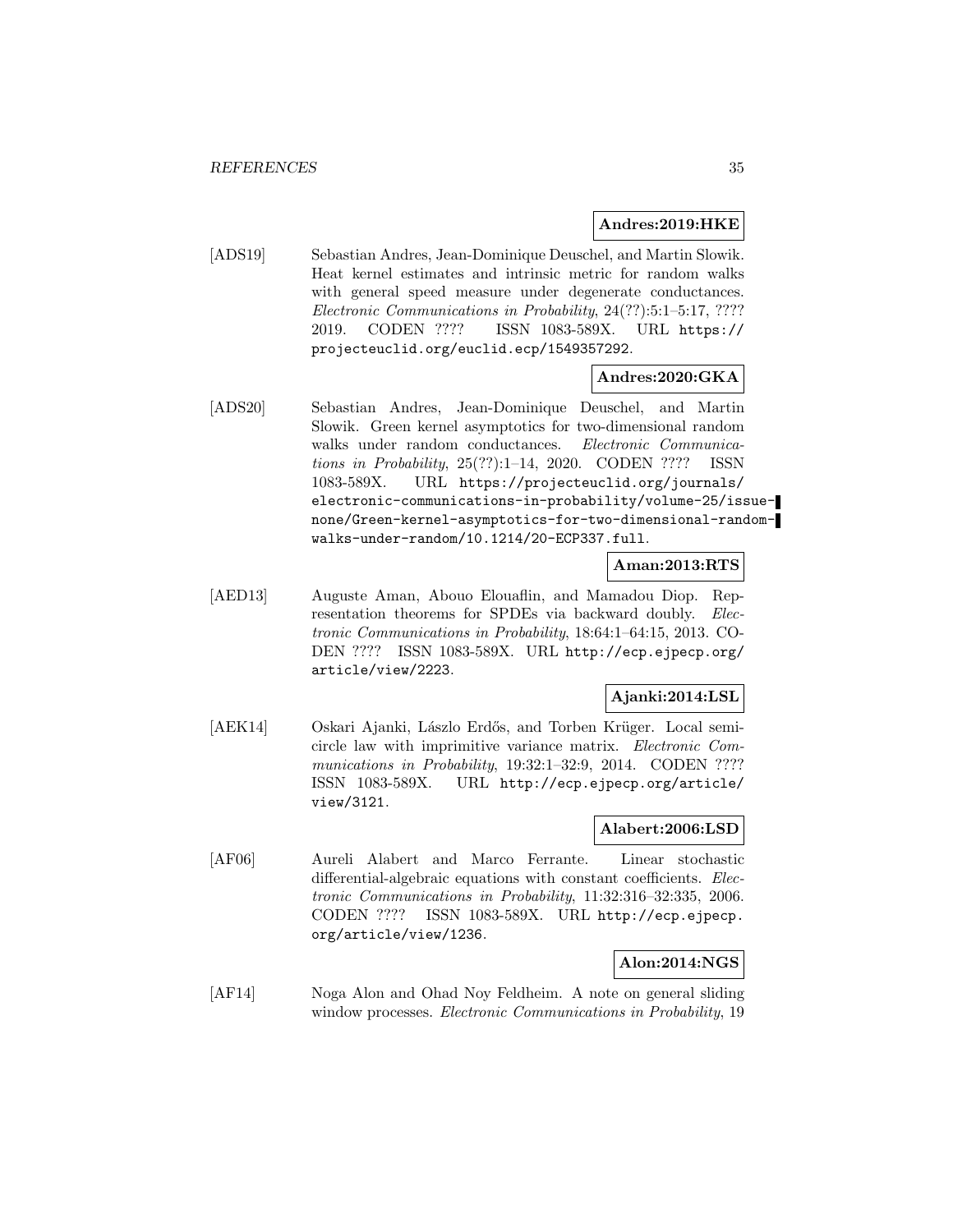(??):66:1–66:7, ???? 2014. CODEN ???? ISSN 1083-589X. URL http://ecp.ejpecp.org/article/view/3341.

#### **Aksamit:2019:MSR**

[AF19] Anna Aksamit and Claudio Fontana. Martingale spaces and representations under absolutely continuous changes of probability. *Electronic Communications in Probability*, 24(??):62:1-62:13, ???? 2019. CODEN ???? ISSN 1083-589X. URL https: //projecteuclid.org/euclid.ecp/1570500302.

#### **Aymone:2020:LIL**

[AFM20] Marco Aymone, Susana Frómeta, and Ricardo Misturini. Law of the iterated logarithm for a random Dirichlet series. Electronic Communications in Probability, 25(??):1–14, 2020. CODEN ???? ISSN 1083-589X. URL https:// projecteuclid.org/journals/electronic-communicationsin-probability/volume-25/issue-none/Law-of-the-iteratedlogarithm-for-a-random-Dirichlet-series/10.1214/20-ECP340. full.

#### **Albenque:2015:BCR**

[AG15] Marie Albenque and Christina Goldschmidt. The Brownian continuum random tree as the unique solution to a fixed point equation. Electronic Communications in Probability, 20(??):61:1– 61:14, ???? 2015. CODEN ???? ISSN 1083-589X. URL http:/ /ecp.ejpecp.org/article/view/4250.

#### **Atar:2014:RSC**

[AGS14] Rami Atar, Anindya Goswami, and Adam Shwartz. On the risksensitive cost for a Markovian multiclass queue with priority. Electronic Communications in Probability, 19:11:1–11:13, 2014. CODEN ???? ISSN 1083-589X. URL http://ecp.ejpecp.org/ article/view/2905.

#### **Aguilar:2018:LSE**

[Agu18] Erick Trevino Aguilar. The lower Snell envelope of smooth functions: an optional decomposition. Electronic Communications in Probability, 23(??):12:1–12:10, ???? 2018. CODEN ???? ISSN 1083-589X. URL https://projecteuclid.org/euclid.ecp/ 1519722242.

#### **Angel:2018:PSL**

[AH18] Omer Angel and Alexander E. Holroyd. Perfect shuffling by lazy swaps. *Electronic Communications in Probability*, 23(??):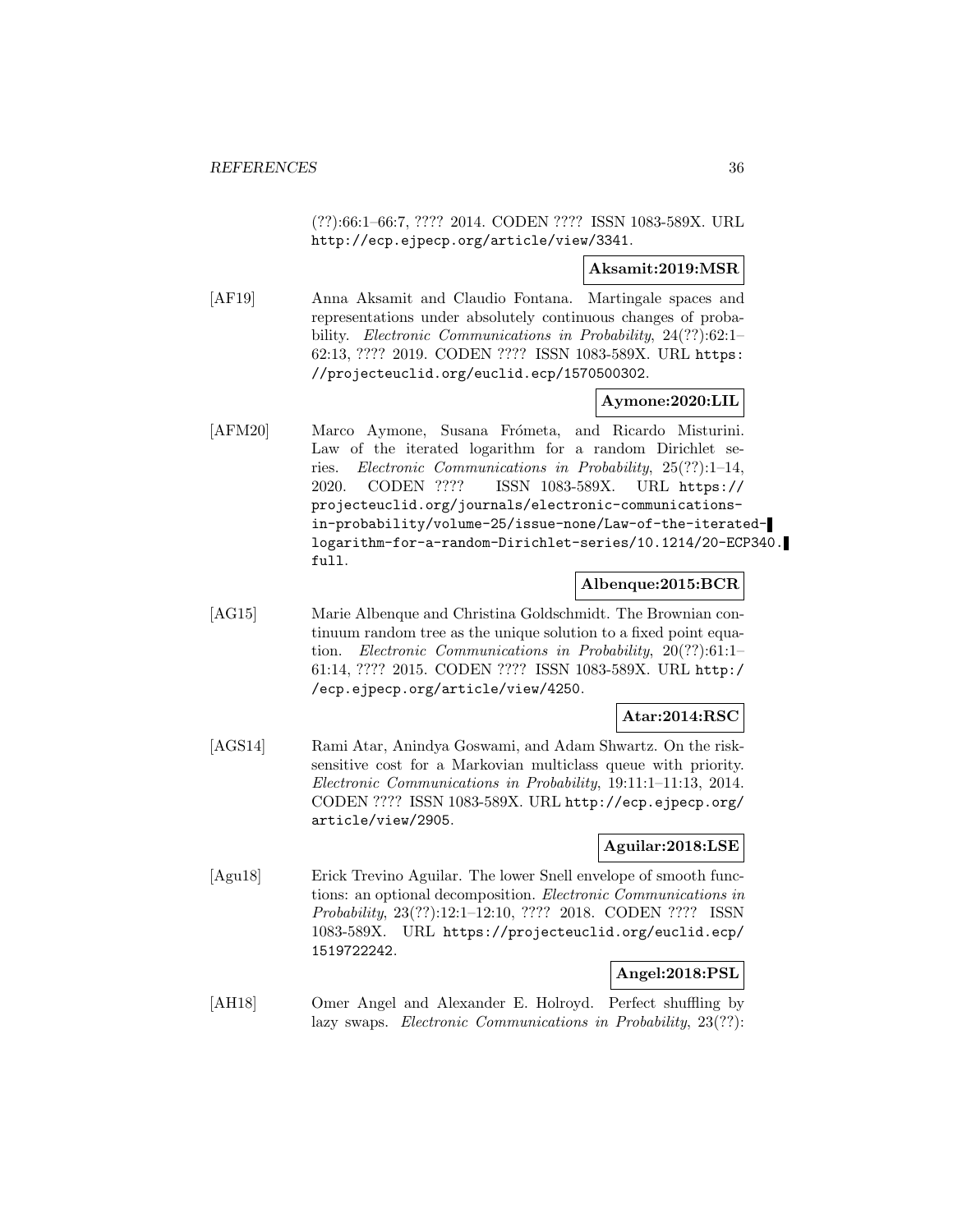47:1–47:11, ???? 2018. CODEN ???? ISSN 1083-589X. URL https://projecteuclid.org/euclid.ecp/1532657019.

### **Angel:2005:JPB**

[AHM05] Omer Angel, Alexander Holroyd, and James Martin. The jammed phase of the Biham–Middleton–Levine traffic model. Electronic Communications in Probability, 10:17:167–17:178, 2005. CODEN ???? ISSN 1083-589X. URL http://ecp. ejpecp.org/article/view/1148.

#### **Andersson:2006:VFN**

[AHM06] Jenny Andersson, Olle Häggström, and Marianne Månsson. The volume fraction of a non-overlapping germ–grain model. Electronic Communications in Probability, 11:8:78–8:88, 2006. CO-DEN ???? ISSN 1083-589X. URL http://ecp.ejpecp.org/ article/view/1197.

# **Angel:2013:AC**

[AHM<sup>+</sup>13] Omer Angel, Alexander Holroyd, James Martin, Peter Winkler, and David Wilson. Avoidance coupling. Electronic Communications in Probability, 18:58:1–58:13, 2013. CODEN ???? ISSN 1083-589X. URL http://ecp.ejpecp.org/article/ view/2275.

# **Ano:2012:PUM**

[AI12] Katsunori Ano and Roman Ivanov. On predicting the ultimate maximum for exponential Lévy processes. Electronic Communications in Probability, 17:46:1-46:9, 2012. CODEN ???? ISSN 1083-589X. URL http://ecp.ejpecp.org/article/ view/1805.

# **Aidekon:2010:TAT**

[Aid10] Elie Aidekon. Tail asymptotics for the total progeny of the critical killed branching random walk. Electronic Communications in Probability, 15:47:522–47:533, 2010. CODEN ???? ISSN 1083- 589X. URL http://ecp.ejpecp.org/article/view/1583.

### **Arizmendi:2014:CFM**

[AJ14] Octavio Arizmendi and Arturo Jaramillo. Convergence of the fourth moment and infinite divisibility: quantitative estimates. Electronic Communications in Probability, 19:25:1–25:12, 2014. CODEN ???? ISSN 1083-589X. URL http://ecp.ejpecp.org/ article/view/3354.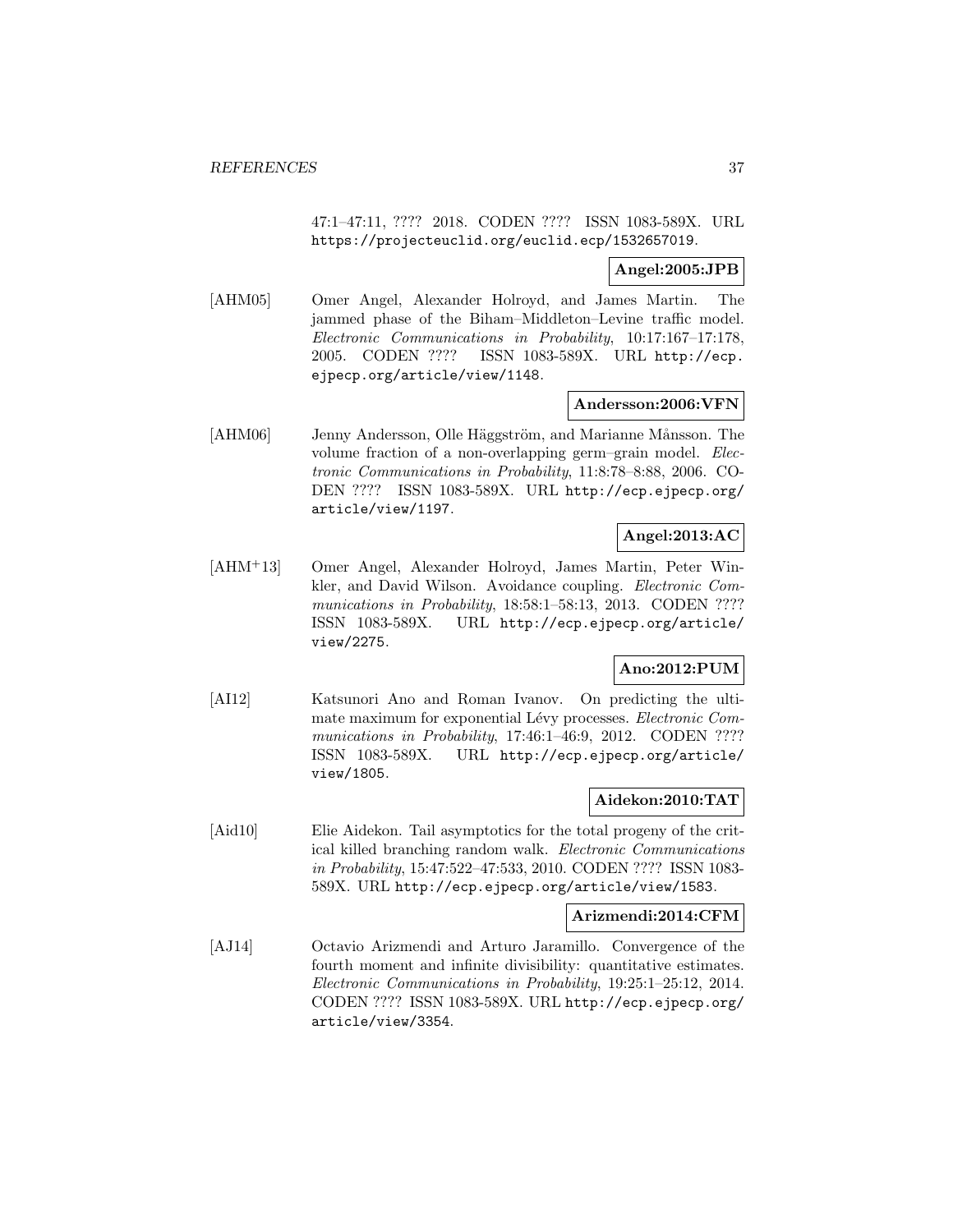### **Appleby:2004:ONO**

[AK04] John Appleby and Conall Kelly. Oscillation and non-oscillation in solutions of nonlinear stochastic delay differential equations. Electronic Communications in Probability, 9:12:106– 12:118, 2004. CODEN ???? ISSN 1083-589X. URL http:// ecp.ejpecp.org/article/view/1115.

# **Alberts:2008:IPC**

[AK08] Tom Alberts and Michael Kozdron. Intersection probabilities for a chordal SLE path and a semicircle. Electronic Communications in Probability, 13:43:448–43:460, 2008. CODEN ???? ISSN 1083- 589X. URL http://ecp.ejpecp.org/article/view/1399.

### **Aldous:1998:BEC**

[Ald98] David J. Aldous. Brownian excursion conditioned on its local time. Electronic Communications in Probability, 3:10:79–10:90, 1998. CODEN ???? ISSN 1083-589X. URL http://ecp. ejpecp.org/article/view/996.

## **Aldous:2016:IGC**

[Ald16] David Aldous. The incipient giant component in bond percolation on general finite weighted graphs. Electronic Communications in Probability, 21(??):68:1-68:9, ???? 2016. CODEN ???? ISSN 1083-589X. URL https://projecteuclid.org/euclid. ecp/1474462208.

### **Alexander:2013:CRW**

[Ale13] Kenneth Alexander. Controlled random walk with a target site. Electronic Communications in Probability, 18:43:1–43:6, 2013. CODEN ???? ISSN 1083-589X. URL http://ecp.ejpecp. org/article/view/2763.

### **Alili:2001:CDC**

[Ali01] Larbi Alili. Canonical decompositions of certain generalized Brownian bridges. Electronic Communications in Probability, 7:3:27–3:35, 2001. CODEN ???? ISSN 1083-589X. URL http: //ecp.ejpecp.org/article/view/1044.

### **Alt:2017:SDS**

[Alt17] Johannes Alt. Singularities of the density of states of random Gram matrices. Electronic Communications in Probability, 22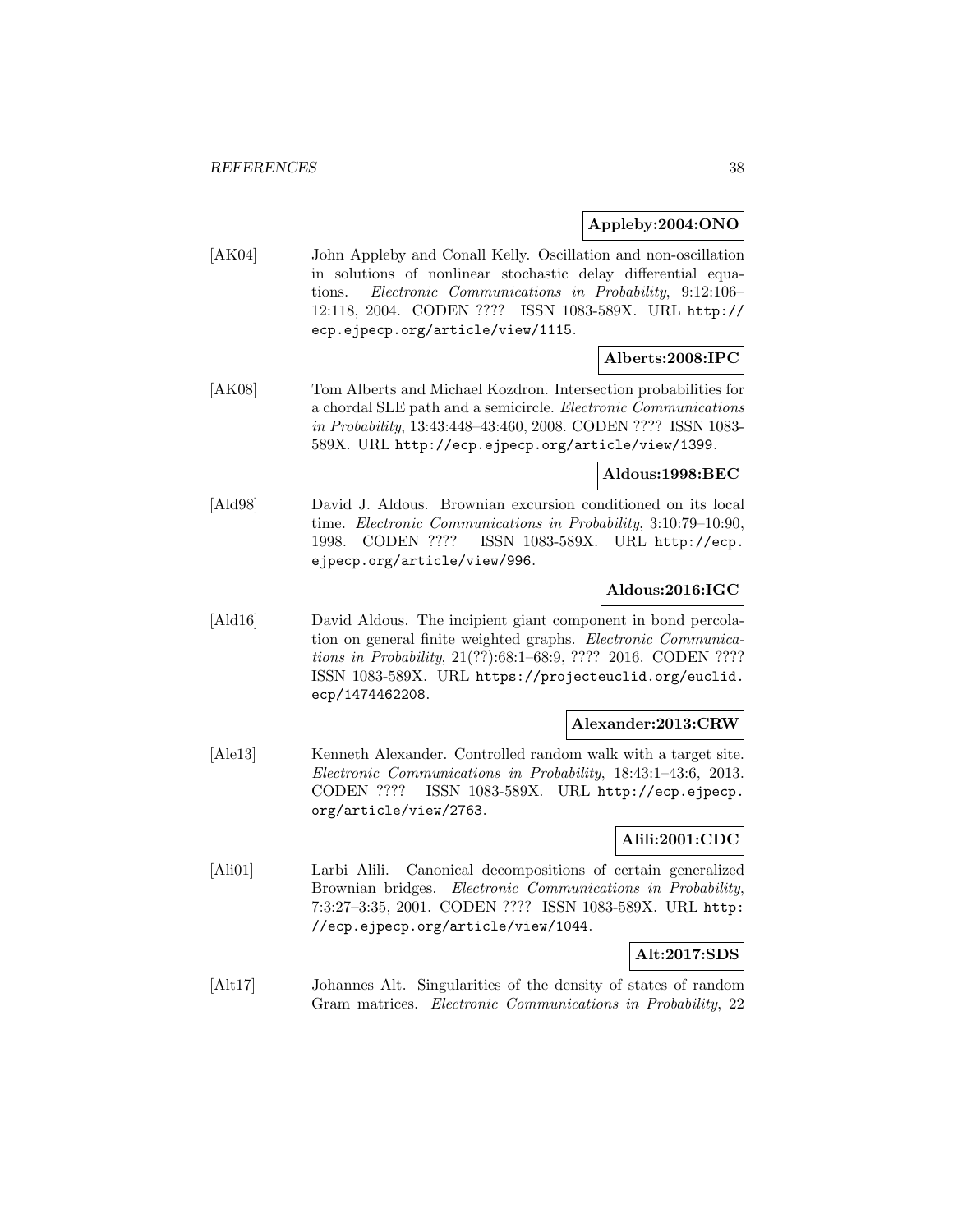(??):63:1–63:13, ???? 2017. CODEN ???? ISSN 1083-589X. URL https://projecteuclid.org/euclid.ecp/1511233247.

### **Altman:2020:IPF**

[Alt20] Henri Elad Altman. Integration by parts formulae for the laws of Bessel bridges via hypergeometric functions. Electronic Communications in Probability, 25(??):46:1-46:11, ???? 2020. CODEN ???? ISSN 1083-589X. URL https://projecteuclid.org/ euclid.ecp/1593569166.

## **Arratia:2014:SFP**

[ALW14] Richard Arratia, Thomas Liggett, and Malcolm Williamson. Scale-free and power law distributions via fixed points and convergence of (thinning and conditioning) transformations. Electronic Communications in Probability, 19:38:1–38:10, 2014. CO-DEN ???? ISSN 1083-589X. URL http://ecp.ejpecp.org/ article/view/2923.

## **Aly:2013:PSC**

[Aly13] Sidi Mohamed Ould Aly. Parameter sensitivity of CIR process. Electronic Communications in Probability, 18:34:1–34:6, 2013. CODEN ???? ISSN 1083-589X. URL http://ecp.ejpecp. org/article/view/2035.

## **Alili:2018:FSS**

[AM18] Larbi Alili and Hiroyuki Matsumoto. Further studies on squareroot boundaries for Bessel processes. Electronic Communications in Probability, 23(??):39:1–39:9, ???? 2018. CODEN ???? ISSN 1083-589X. URL https://projecteuclid.org/euclid. ecp/1529460064.

## **Azmoodeh:2019:ASL**

[AN19] Ehsan Azmoodeh and Ivan Nourdin. Almost sure limit theorems on Wiener chaos: the non-central case. Electronic Communications in Probability, 24(??):9:1–9:12, ???? 2019. CODEN ???? ISSN 1083-589X. URL https://projecteuclid.org/euclid. ecp/1550199821.

### **Andrew:2006:PFP**

[And06] Peter Andrew. A proof from 'first principles' of Kesten's result for the probabilities with which a subordinator hits points. *Elec*tronic Communications in Probability, 11:6:58–6:63, 2006. CO-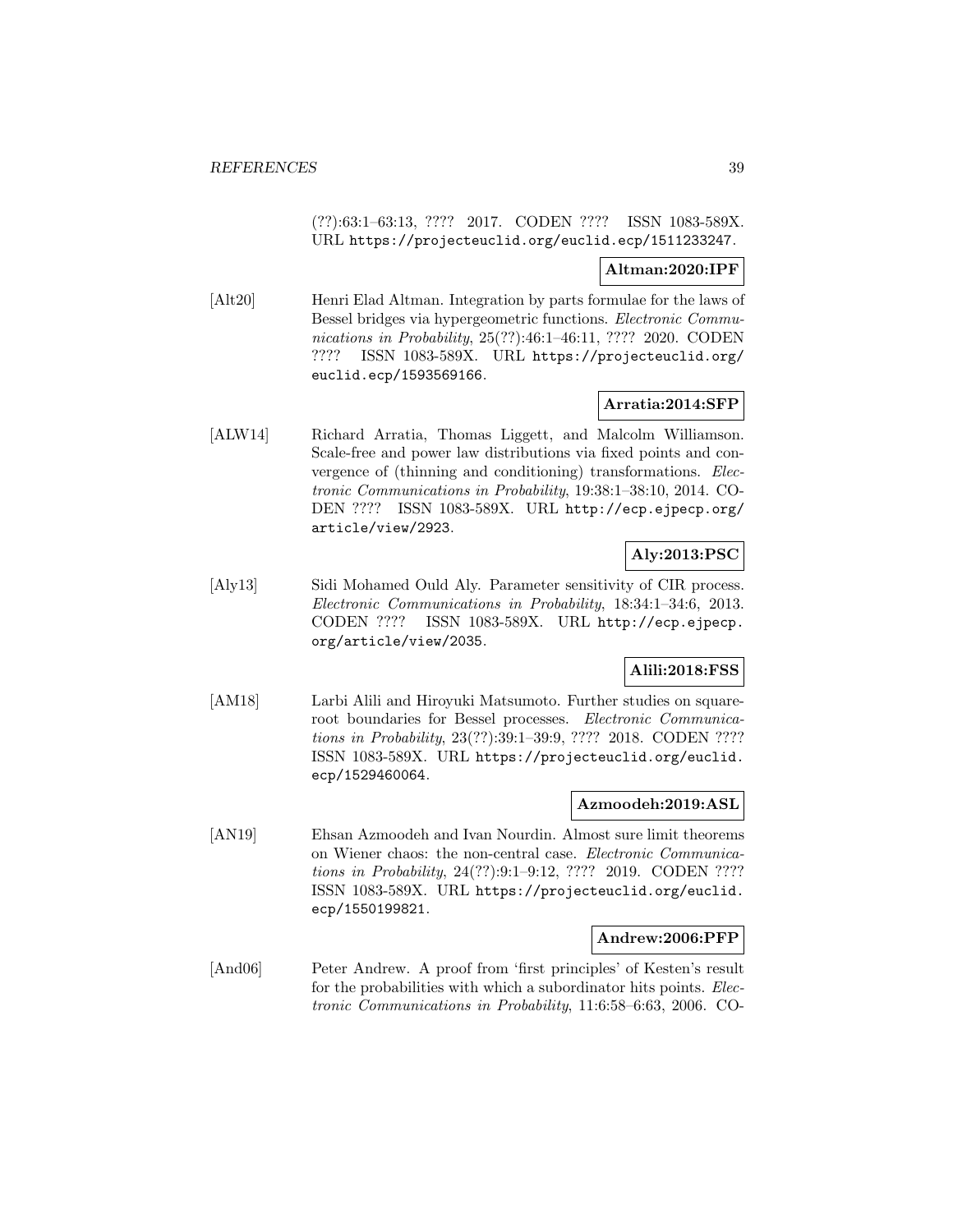DEN ???? ISSN 1083-589X. URL http://ecp.ejpecp.org/ article/view/1193.

# **Ang:2019:CDC**

[Ang19] Morris Ang. Comparison of discrete and continuum Liouville first passage percolation. Electronic Communications in Probability, 24(??):64:1–64:12, ???? 2019. CODEN ???? ISSN 1083-589X. URL https://projecteuclid.org/euclid.ecp/1572509098.

### **Aoun:2021:SAC**

[Aou21] Yacine Aoun. Sharp asymptotics of correlation functions in the subcritical long-range random-cluster and Potts models. Electronic Communications in Probability, 26(??):1–9, 2021. CODEN ???? ISSN 1083-589X. URL https:// projecteuclid.org/journals/electronic-communicationsin-probability/volume-26/issue-none/Sharp-asymptoticsof-correlation-functions-in-the-subcritical-long-range/ 10.1214/21-ECP390.full.

#### **Aryasova:2014:DSF**

[AP14] Olga Aryasova and Andrey Pilipenko. On differentiability of stochastic flow for a multidimensional SDE with discontinuous drift. Electronic Communications in Probability, 19:44:1–44:17, 2014. CODEN ???? ISSN 1083-589X. URL http://ecp. ejpecp.org/article/view/2886.

#### **Acciaio:2016:CMC**

[AP16] Beatrice Acciaio and Irina Penner. Characterization of maxcontinuous local martingales vanishing at infinity. Electronic Communications in Probability, 21(??):71:1–71:10, ???? 2016. CODEN ???? ISSN 1083-589X. URL https://projecteuclid. org/euclid.ecp/1476368439.

### **Appleby:2002:ASS**

[App02] John Appleby. Almost sure stability of linear Itô-Volterra equations with damped stochastic perturbations. Electronic Communications in Probability, 7:22:223–22:234, 2002. CO-DEN ???? ISSN 1083-589X. URL http://ecp.ejpecp.org/ article/view/1063.

### **Abramson:2011:CMR**

[APRB11] Josh Abramson, Jim Pitman, Nathan Ross, and Geronimo Uribe Bravo. Convex minorants of random walks and Lévy pro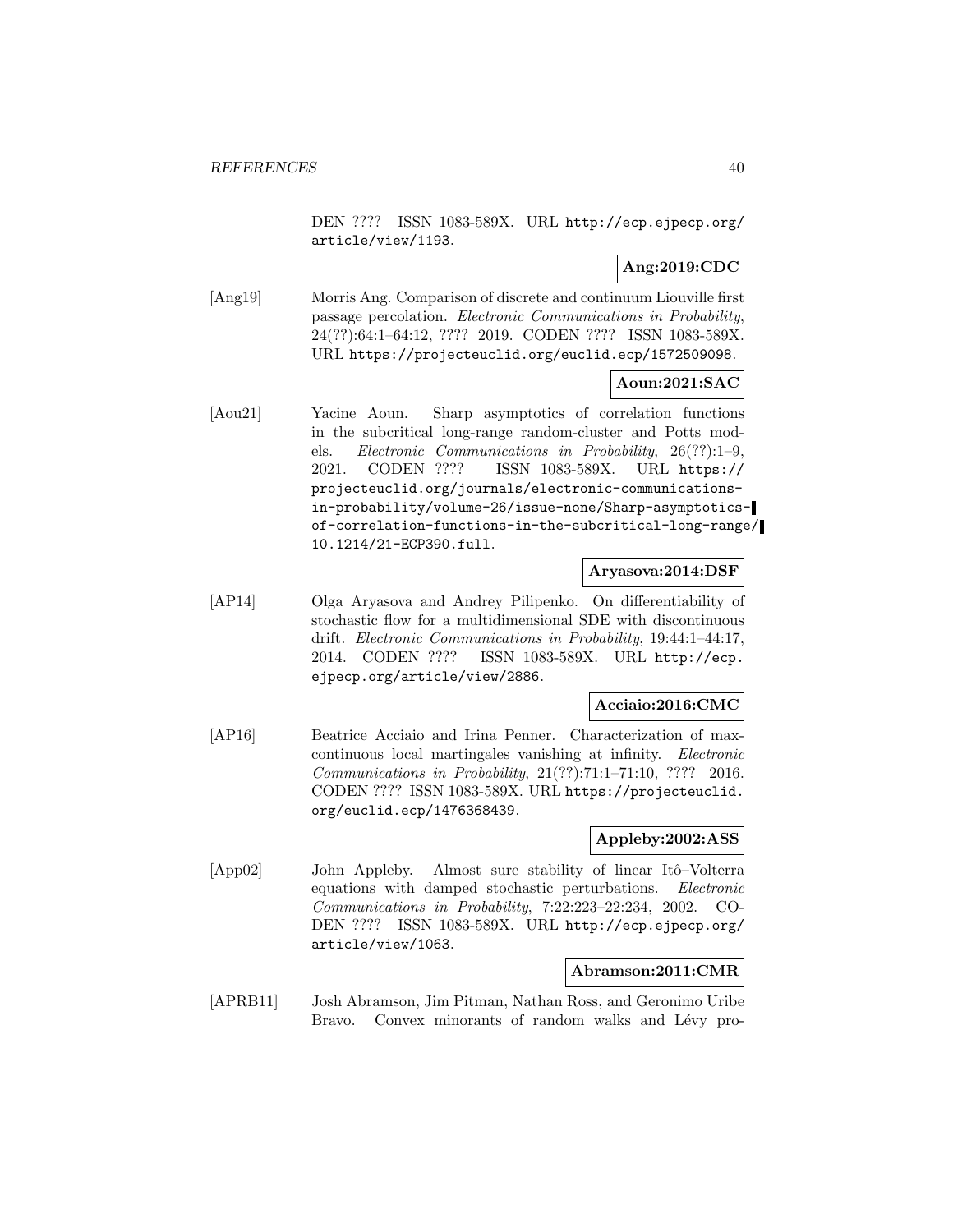cesses. Electronic Communications in Probability, 16:38:423– 38:434, 2011. CODEN ???? ISSN 1083-589X. URL http:// ecp.ejpecp.org/article/view/1648.

## **Aru:2019:CLM**

[APS19] Juhan Aru, Ellen Powell, and Avelio Sepúlveda. Critical Liouville measure as a limit of subcritical measures. Electronic Communications in Probability, 24(??):18:1-18:16, ???? 2019. CODEN ???? ISSN 1083-589X. URL https://projecteuclid.org/ euclid.ecp/1553306557.

# **Athreya:2018:RDS**

[AR18] Siva Athreya and Adrian Röllin. Respondent-driven sampling and sparse graph convergence. Electronic Communications in Probability, 23(??):3:1–3:12, ???? 2018. CODEN ???? ISSN 1083-589X. URL https://projecteuclid.org/euclid.ecp/ 1517626933.

### **Arcones:1998:LLN**

[Arc98] Miguel A. Arcones. The law of large numbers for U-statistics under absolute regularity. Electronic Communications in Probability, 3:2:13–2:19, 1998. CODEN ???? ISSN 1083-589X. URL http://ecp.ejpecp.org/article/view/988.

## **Arguin:2007:DCP**

[Arg07] Louis-Pierre Arguin. A dynamical characterization of Poisson– Dirichlet distributions. Electronic Communications in Probability, 12:28:283–28:290, 2007. CODEN ???? ISSN 1083-589X. URL http://ecp.ejpecp.org/article/view/1300.

## **Abreu:2008:FGG**

[AS08] Victor Perez Abreu and Noriyoshi Sakuma. Free generalized gamma convolutions. Electronic Communications in Probability, 13:50:526–50:539, 2008. CODEN ???? ISSN 1083-589X. URL http://ecp.ejpecp.org/article/view/1413.

### **Athreya:2011:ODV**

[AS11] Siva Athreya and Rongfeng Sun. One-dimensional voter model interface revisited. Electronic Communications in Probability, 16:70:792–70:800, 2011. CODEN ???? ISSN 1083-589X. URL http://ecp.ejpecp.org/article/view/1688.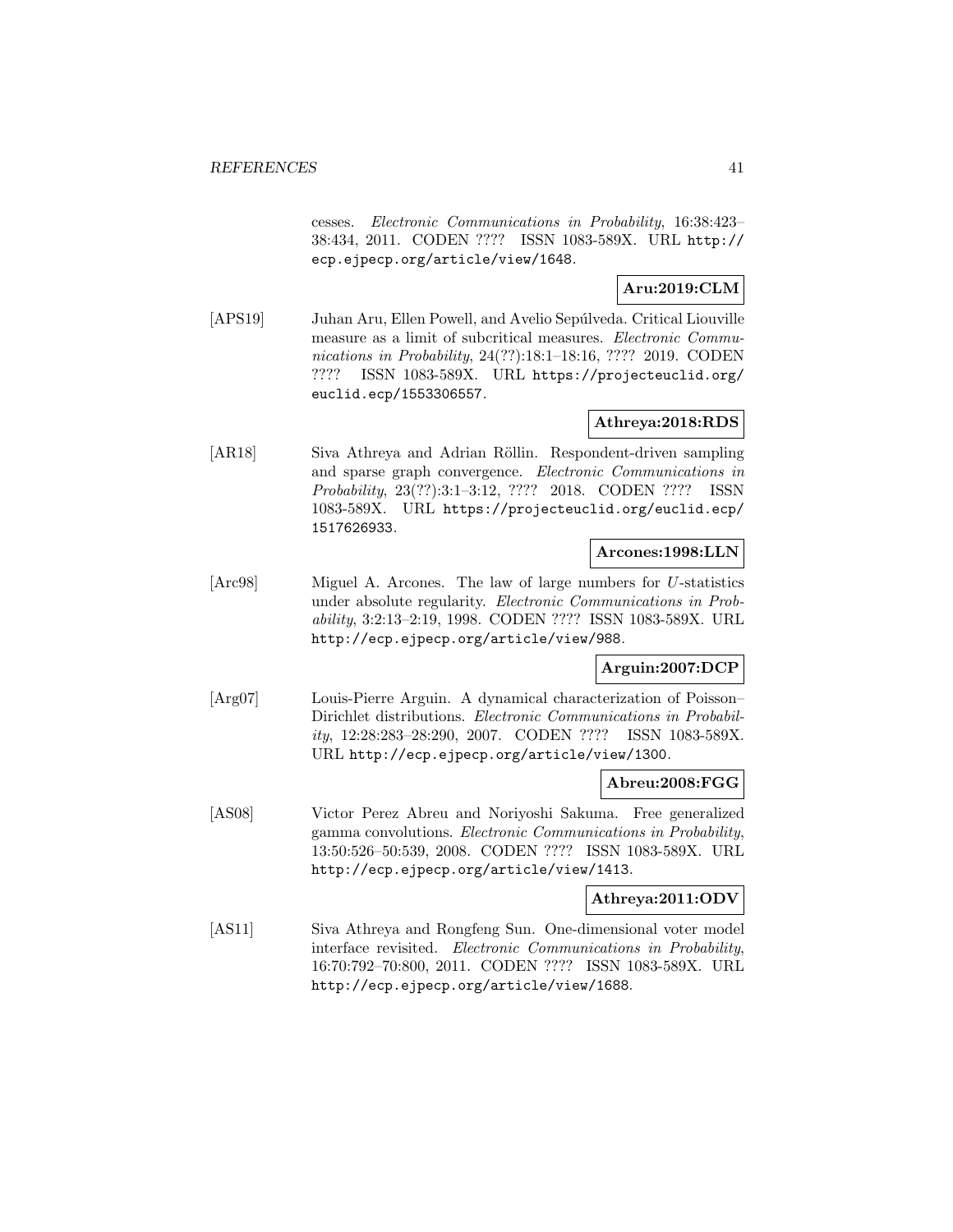#### **Atar:2016:NNE**

[AS16] Rami Atar and Subhamay Saha. A note on non-existence of diffusion limits for serve-the-longest-queue when the buffers are equal in size. Electronic Communications in Probability, 21(??): 2:1–2:10, ???? 2016. CODEN ???? ISSN 1083-589X. URL https://projecteuclid.org/euclid.ecp/1454514622.

## **Assiotis:2018:MBI**

[Ass18] Theodoros Assiotis. A matrix Bougerol identity and the Hua– Pickrell measures. Electronic Communications in Probability, 23 (??):7:1–7:11, ???? 2018. CODEN ???? ISSN 1083-589X. URL https://projecteuclid.org/euclid.ecp/1519182082.

## **Ahlberg:2014:BSD**

[AST14] Daniel Ahlberg, Vladas Sidoravicius, and Johan Tikesson. Bernoulli and self-destructive percolation on non-amenable graphs. Electronic Communications in Probability, 19:39:1–39:6, 2014. CODEN ???? ISSN 1083-589X. URL http://ecp. ejpecp.org/article/view/2611.

### **Attanasio:2010:SFD**

[Att10] Stefano Attanasio. Stochastic flows of diffeomorphisms for onedimensional SDE with discontinuous drift. Electronic Communications in Probability, 15:20:213–20:226, 2010. CODEN ???? ISSN 1083-589X. URL http://ecp.ejpecp.org/ article/view/1545.

## **Ahlberg:2018:EUV**

[ATT18] Daniel Ahlberg, Vincent Tassion, and Augusto Teixeira. Existence of an unbounded vacant set for subcritical continuum percolation. Electronic Communications in Probability, 23(??): 63:1–63:8, ???? 2018. CODEN ???? ISSN 1083-589X. URL https://projecteuclid.org/euclid.ecp/1536977436.

#### **Aurzada:2011:OSE**

[Aur11] Frank Aurzada. On the one-sided exit problem for fractional Brownian motion. *Electronic Communications in Probability*, 16: 36:392–36:404, 2011. CODEN ???? ISSN 1083-589X. URL http: //ecp.ejpecp.org/article/view/1640.

#### **Arizmendi:2012:PFR**

[AV12] Octavio Arizmendi and Carlos Vargas. Products of free random variables and k-divisible non-crossing partitions. *Elec*-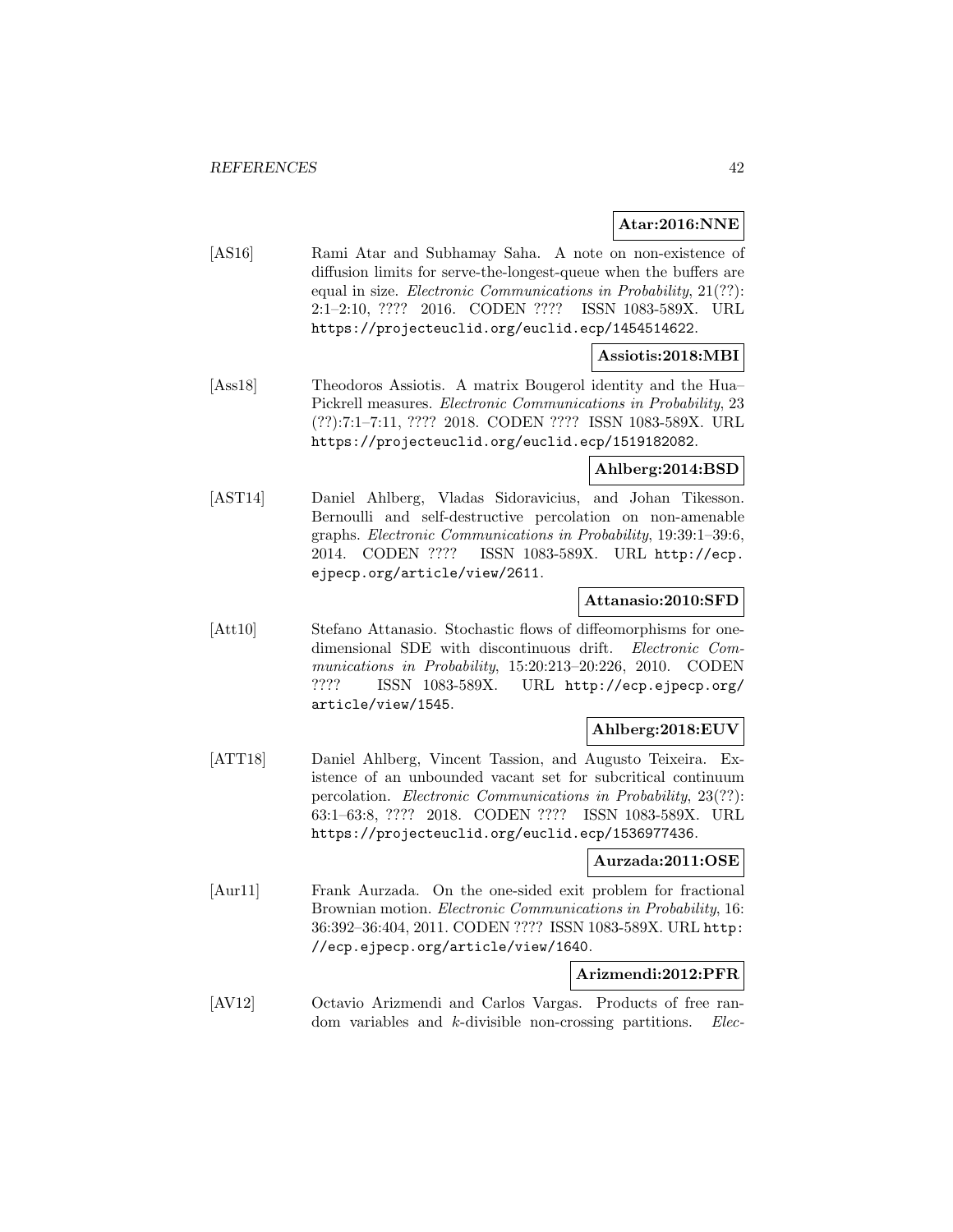tronic Communications in Probability, 17:11:1–11:13, 2012. CO-DEN ???? ISSN 1083-589X. URL http://ecp.ejpecp.org/ article/view/1773.

### **Avena:2012:SEM**

[Ave12] Luca Avena. Symmetric exclusion as a model of non-elliptic dynamical random conductances. Electronic Communications in Probability, 17:44:1–44:8, 2012. CODEN ???? ISSN 1083-589X. URL http://ecp.ejpecp.org/article/view/2081.

### **Aymone:2019:RZR**

[Aym19] Marco Aymone. Real zeros of random Dirichlet series. Electronic Communications in Probability, 24(??):54:1–54:8, ???? 2019. CODEN ???? ISSN 1083-589X. URL https://projecteuclid. org/euclid.ecp/1568253716.

# **Aymone:2021:RMF**

[Aym21] Marco Aymone. Random multiplicative functions: the Selberg– Delange class. Electronic Communications in Probability, 26 (??):1–8, 2021. CODEN ???? ISSN 1083-589X. URL https:// projecteuclid.org/journals/electronic-communicationsin-probability/volume-26/issue-none/Random-multiplicativefunctions-the-Selberg-Delange-class/10.1214/21-ECP396. full.

### **Bandyopadhyay:2001:HCF**

[BA01] Antar Bandyopadhyay and David Aldous. How to combine fast heuristic Markov chain Monte Carlo with slow exact sampling. Electronic Communications in Probability, 6:8:79–8:89, 2001. CODEN ???? ISSN 1083-589X. URL http://ecp. ejpecp.org/article/view/1037.

### **Ben-Ari:2014:CDB**

[BA14] Iddo Ben-Ari. Coupling for drifted Brownian motion on an interval with redistribution from the boundary. Electronic Communications in Probability, 19:16:1-16:11, 2014. CODEN ???? ISSN 1083-589X. URL http://ecp.ejpecp.org/article/ view/2756.

#### **Backhausz:2011:LDD**

[Bac11] Agnes Backhausz. Limit distribution of degrees in random family trees. Electronic Communications in Probability, 16:4:29–4:37, 2011. CODEN ???? ISSN 1083-589X. URL http://ecp. ejpecp.org/article/view/1598.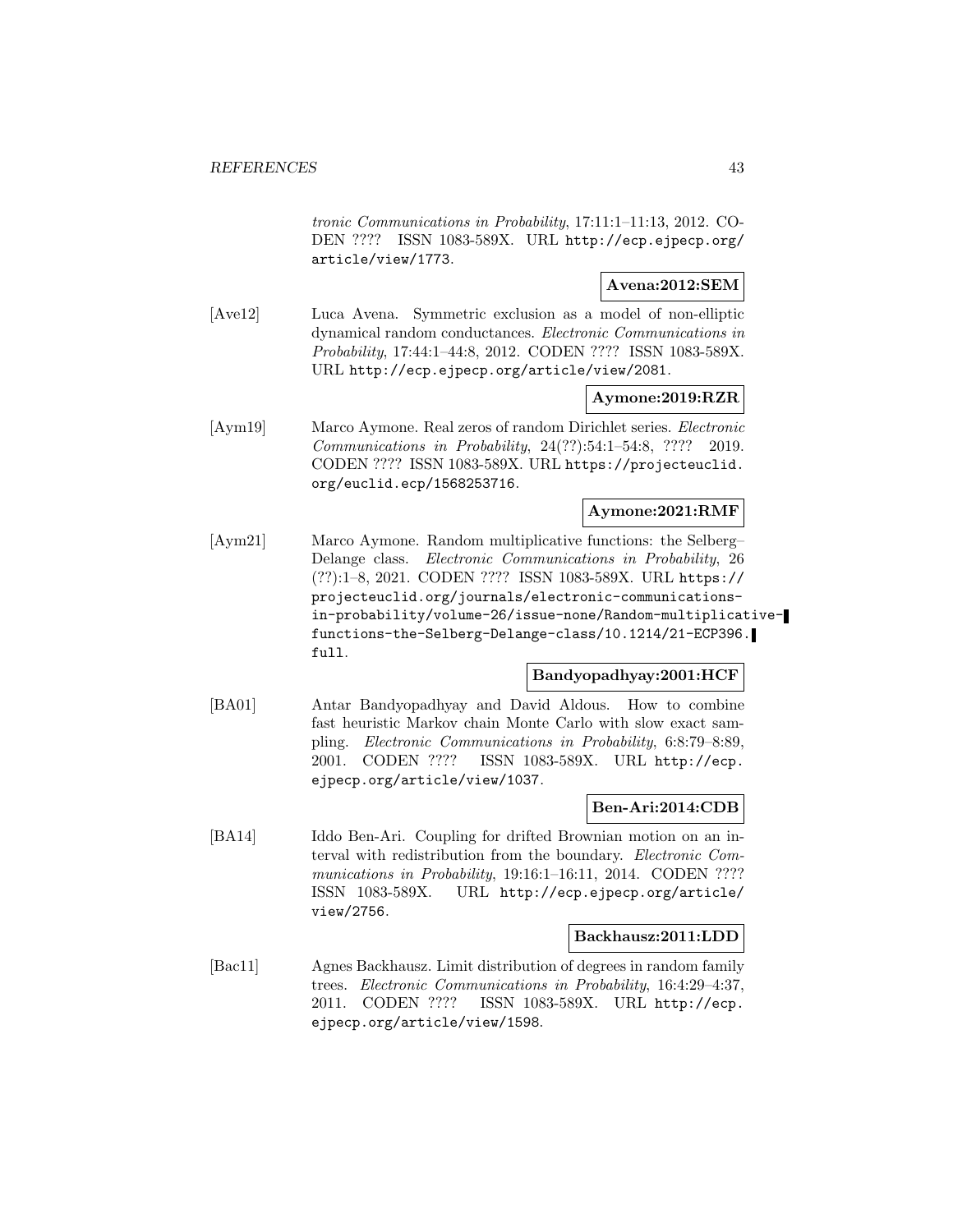#### **Bahlali:2002:EUS**

[Bah02] Khaled Bahlali. Existence and uniqueness of solutions for BSDEs with locally Lipschitz coefficient. *Electronic Communications in* Probability, 7:17:169–17:179, 2002. CODEN ???? ISSN 1083- 589X. URL http://ecp.ejpecp.org/article/view/1058.

#### **Ball:2005:PTM**

[Bal05] Karen Ball. Poisson thinning by monotone factors. Electronic Communications in Probability, 10:7:60–7:69, 2005. CO-DEN ???? ISSN 1083-589X. URL http://ecp.ejpecp.org/ article/view/1134.

### **Balan:2009:NFK**

[Bal09] Raluca Balan. A note on a Feynman–Kac-type formula. Electronic Communications in Probability, 14:25:252–25:260, 2009. CODEN ???? ISSN 1083-589X. URL http://ecp.ejpecp. org/article/view/1468.

### **Ben-Ari:2011:SSM**

[BAMR11] Iddo Ben-Ari, Anastasios Matzavinos, and Alexander Roitershtein. On a species survival model. *Electronic Communications* in Probability, 16:22:226–22:233, 2011. CODEN ???? ISSN 1083- 589X. URL http://ecp.ejpecp.org/article/view/1625.

### **Bandini:2015:EUB**

[Ban15] Elena Bandini. Existence and uniqueness for backward stochastic differential equations driven by a random measure, possibly non quasi-left continuous. Electronic Communications in Probability, 20(??):71:1–71:13, ???? 2015. CODEN ???? ISSN 1083-589X. URL http://ecp.ejpecp.org/article/view/4348.

### **Baryshnikov:1997:WSG**

[Bar97] Yuliy Baryshnikov. Wiener soccer and its generalization. Electronic Communications in Probability, 3:1:1–1:11, 1997. CO-DEN ???? ISSN 1083-589X. URL http://ecp.ejpecp.org/ article/view/987.

#### **Baryshnikov:1998:WSG**

[Bar98] Yuliy Baryshnikov. Wiener soccer and its generalization. Electronic Communications in Probability, 3:1–11, 1998. CODEN ???? ISSN 1083-589X.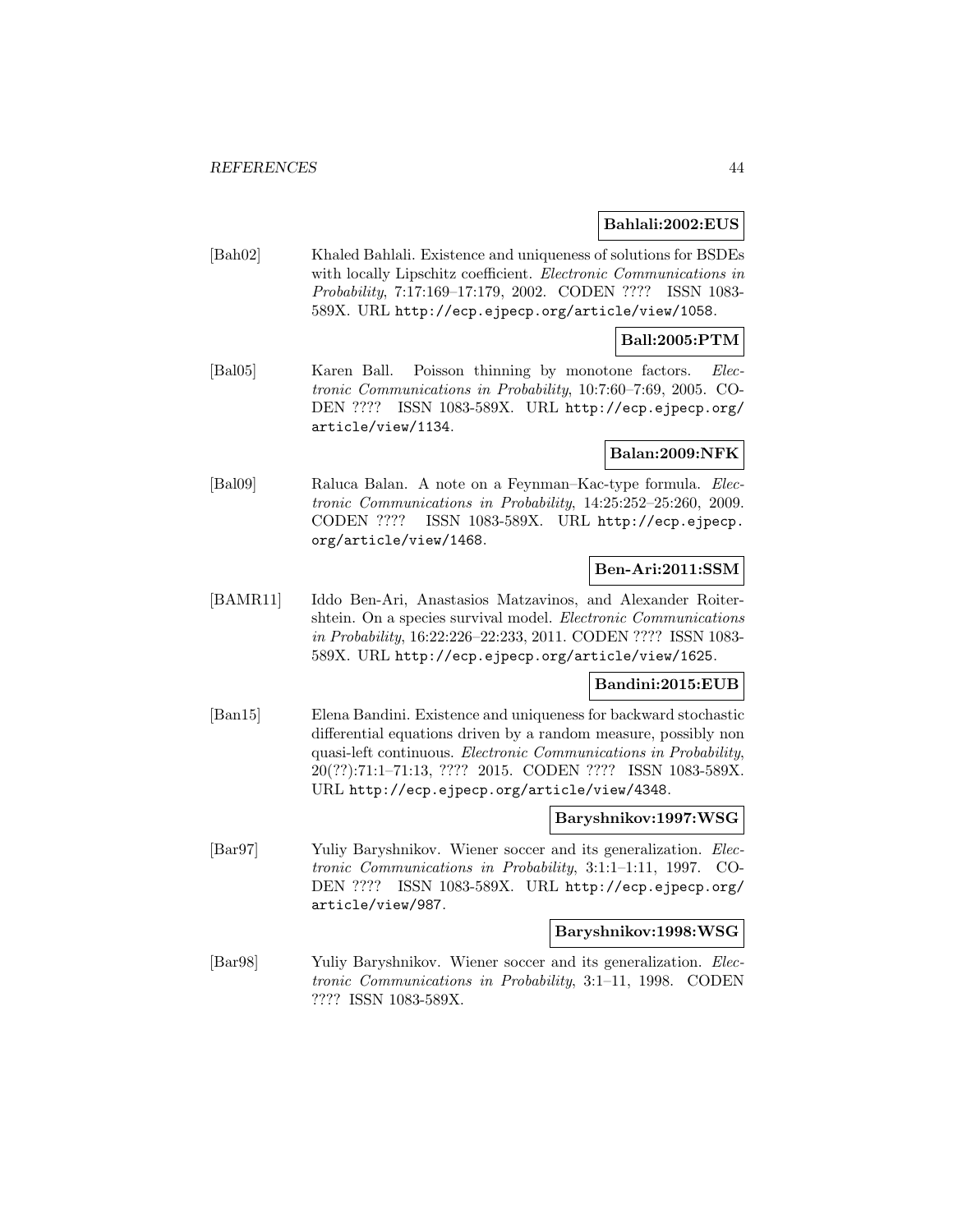#### **Barbato:2005:FIB**

[Bar05] David Barbato. FKG inequality for Brownian motion and stochastic differential equations. Electronic Communications in Probability, 10:2:7–2:16, 2005. CODEN ???? ISSN 1083-589X. URL http://ecp.ejpecp.org/article/view/1127.

### **Barraquand:2014:SPS**

[Bar14] Guillaume Barraquand. A short proof of a symmetry identity for the q-Hahn distribution. Electronic Communications in Probability, 19:50:1–50:3, 2014. CODEN ???? ISSN 1083-589X. URL http://ecp.ejpecp.org/article/view/3674.

### **Bass:2010:MHT**

[Bas10] Richard Bass. The measurability of hitting times. Electronic Communications in Probability, 15:10:99–10:105, 2010. CO-DEN ???? ISSN 1083-589X. URL http://ecp.ejpecp.org/ article/view/1535. See correction [Bas11].

### **Bass:2011:CMH**

[Bas11] Richard Bass. Correction to "The measurability of hitting times". Electronic Communications in Probability, 16:18:189– 18:191, 2011. CODEN ???? ISSN 1083-589X. URL http:// ecp.ejpecp.org/article/view/1627. See [Bas10].

### **Basrak:2015:LRP**

[Bas15] Bojan Basrak. Limits of renewal processes and Pitman–Yor distribution. *Electronic Communications in Probability*, 20(??): 51:1–51:13, ???? 2015. CODEN ???? ISSN 1083-589X. URL http://ecp.ejpecp.org/article/view/4080.

#### **Bashiri:2020:LTB**

[Bas20] K. Bashiri. On the long-time behaviour of McKean–Vlasov paths. Electronic Communications in Probability, 25(??):1– 14, 2020. CODEN ???? ISSN 1083-589X. URL https:// projecteuclid.org/journals/electronic-communicationsin-probability/volume-25/issue-none/On-the-long-timebehaviour-of-McKean-Vlasov-paths/10.1214/20-ECP330.full.

### **Baudoin:2002:FEG**

[Bau02] Fabrice Baudoin. Further exponential generalization of Pitman's  $2M - X$  theorem. *Electronic Communications in Probability*, 7: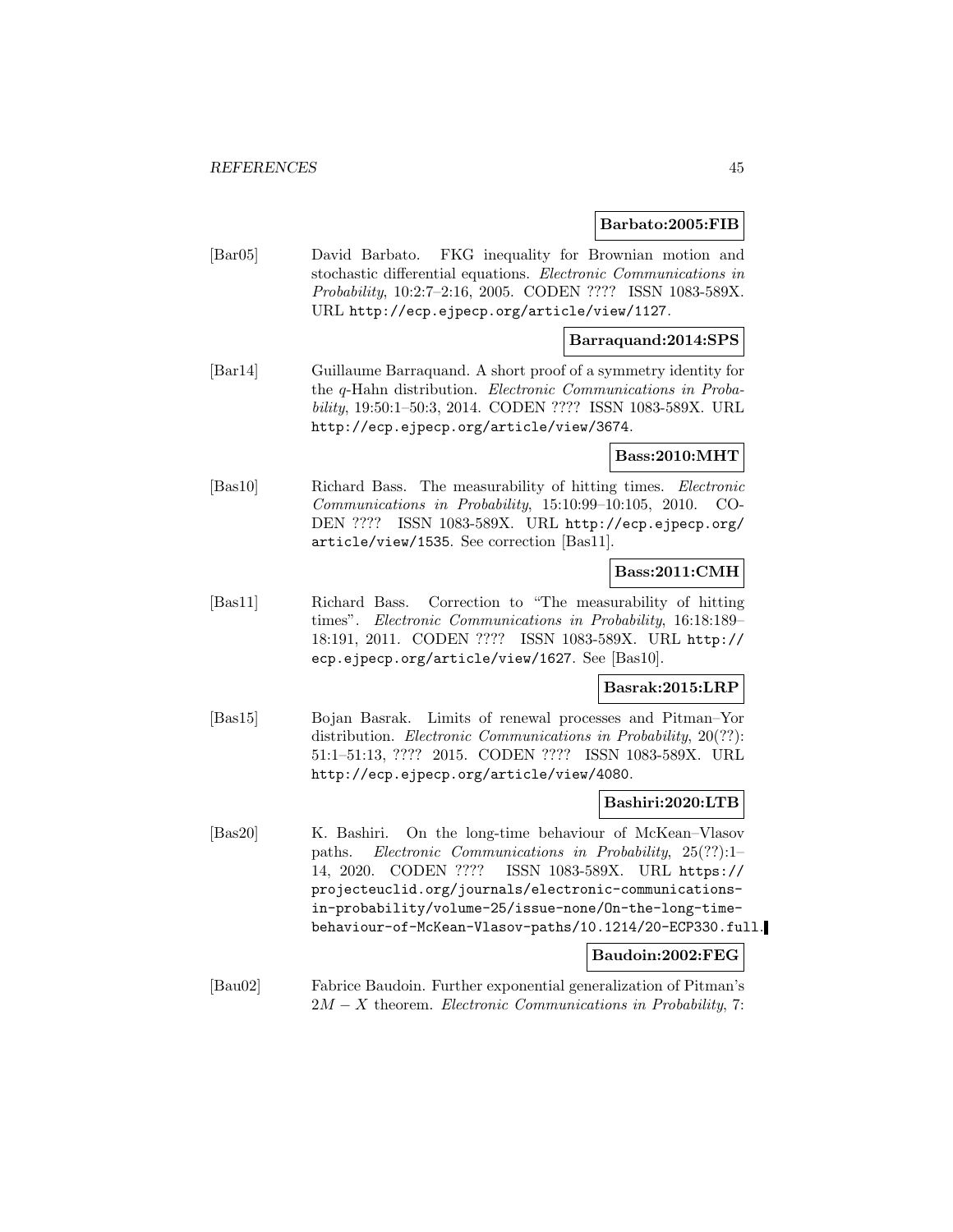4:37–4:46, 2002. CODEN ???? ISSN 1083-589X. URL http:// ecp.ejpecp.org/article/view/1045.

### **Borovkov:2001:KIF**

[BB01] Konstantin Borovkov and Zaeem Burq. Kendall's identity for the first crossing time revisited. Electronic Communications in Probability, 6:9:91–9:94, 2001. CODEN ???? ISSN 1083-589X. URL http://ecp.ejpecp.org/article/view/1038.

#### **Bass:2006:PUR**

[BB06] Richard Bass and Krzysztof Burdzy. Pathwise uniqueness for reflecting Brownian motion in certain planar Lipschitz domains. Electronic Communications in Probability, 11:18:178– 18:181, 2006. CODEN ???? ISSN 1083-589X. URL http:// ecp.ejpecp.org/article/view/1213.

### **Bercu:2007:ARE**

[BB07] Bernard Bercu and Włodek Bryc. Asymptotic results for empirical measures of weighted sums of independent random variables. Electronic Communications in Probability, 12:19:184– 19:199, 2007. CODEN ???? ISSN 1083-589X. URL http:// ecp.ejpecp.org/article/view/1273.

### **Basak:2010:BRT**

[BB10] Aniran Basak and Arup Bose. Balanced random and Toeplitz matrices. Electronic Communications in Probability, 15:14:134– 14:148, 2010. CODEN ???? ISSN 1083-589X. URL http:// ecp.ejpecp.org/article/view/1537.

## **Barlow:1997:PBT**

[BBB97] Martin T. Barlow, Richard F. Bass, and Krzysztof Burdzy. Positivity of Brownian transition densities. Electronic Communications in Probability, 2:4:43–4:51, 1997. CODEN ???? ISSN 1083-589X. URL http://ecp.ejpecp.org/article/view/983.

### **Bakry:2008:SPP**

[BBCG08] Dominique Bakry, Franck Barthe, Patrick Cattiaux, and Arnaud Guillin. A simple proof of the Poincaré inequality for a large class of probability measures. Electronic Communications in Probability, 13:7:60–7:66, 2008. CODEN ???? ISSN 1083-589X. URL http://ecp.ejpecp.org/article/view/1352.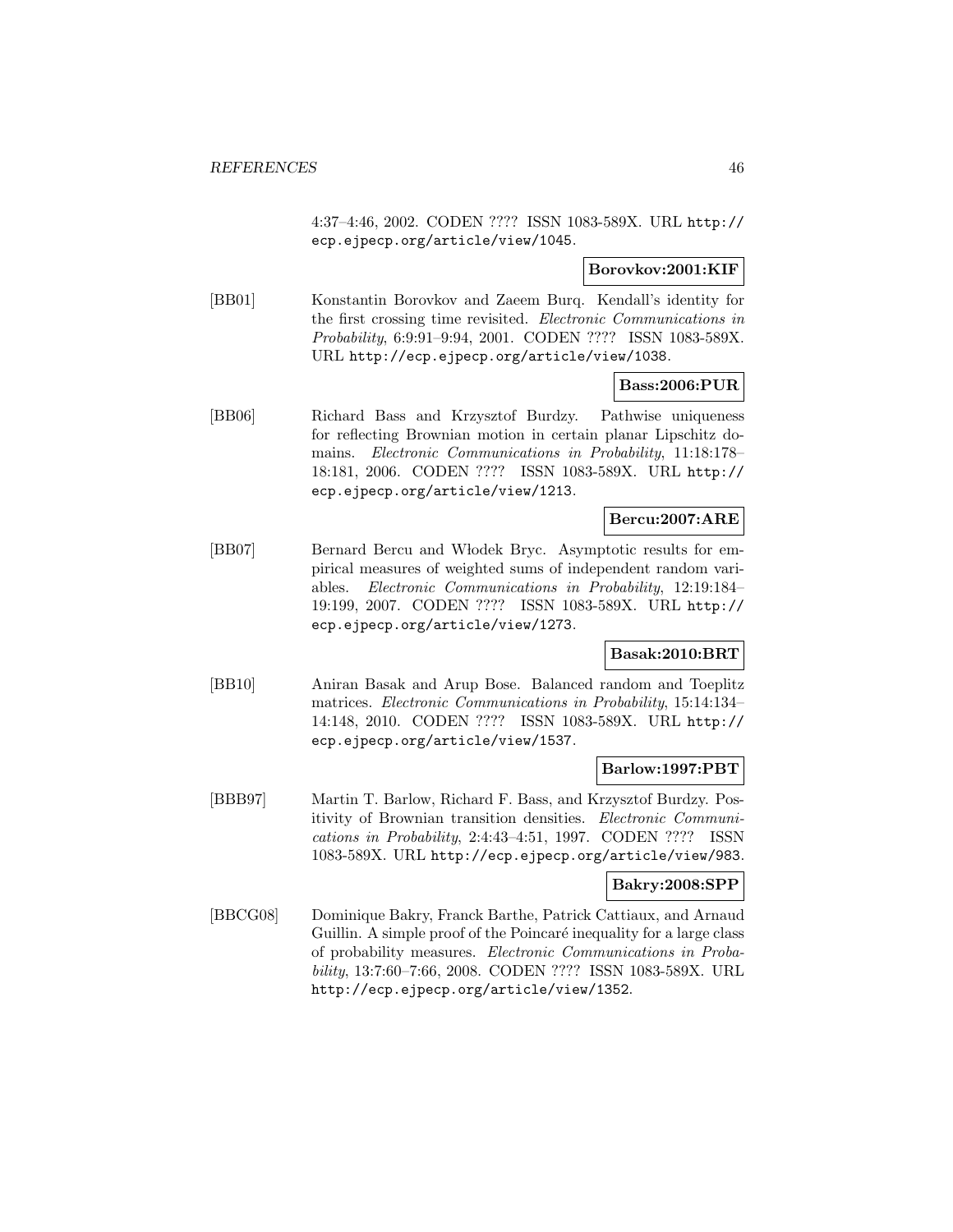#### **Becherer:2018:ADR**

[BBF18] Dirk Becherer, Todor Bilarev, and Peter Frentrup. Approximating diffusion reflections at elastic boundaries. Electronic Communications in Probability, 23(??):40:1-40:12, ???? 2018. CODEN ???? ISSN 1083-589X. URL https://projecteuclid.org/ euclid.ecp/1529546623.

### **Barlow:2000:VSB**

[BBKM00] Martin Barlow, Krzysztof Burdzy, Haya Kaspi, and Avi Mandelbaum. Variably skewed Brownian motion. Electronic Communications in Probability, 5:6:57-6:66, 2000. CODEN ???? ISSN 1083-589X. URL http://ecp.ejpecp.org/article/ view/1018.

## **Bernardin:2009:MNP**

[BBMT09] Frédéric Bernardin, Mireille Bossy, Miguel Martinez, and Denis Talay. On mean numbers of passage times in small balls of discretized Itô processes. *Electronic Communications in Proba*bility, 14:30:302–30:316, 2009. CODEN ???? ISSN 1083-589X. URL http://ecp.ejpecp.org/article/view/1479.

## **Burdzy:1998:WCR**

[BC98] Krzysztof Burdzy and Zhen-Qing Chen. Weak convergence of reflecting Brownian motions. Electronic Communications in Probability, 3:4:29–4:33, 1998. CODEN ???? ISSN 1083-589X. URL http://ecp.ejpecp.org/article/view/990.

### **Benjamini:2012:RVI**

[BC12] Itai Benjamini and Nicolas Curien. Recurrence of the **Z**<sup>d</sup>-valued infinite snake via unimodularity. Electronic Communications in Probability, 17:1:1–1:10, 2012. CODEN ???? ISSN 1083-589X. URL http://ecp.ejpecp.org/article/view/1700.

### **Budhiraja:2014:UPT**

[BC14] Amarjit Budhiraja and Zhen-Qing Chen. On uniform positivity of transition densities of small noise constrained diffusions. Electronic Communications in Probability, 19:1:1–1:9, 2014. CO-DEN ???? ISSN 1083-589X. URL http://ecp.ejpecp.org/ article/view/2967.

### **Benaim:2015:SAA**

[BC15] Michel Benaïm and Bertrand Cloez. A stochastic approximation approach to quasi-stationary distributions on finite spaces. Elec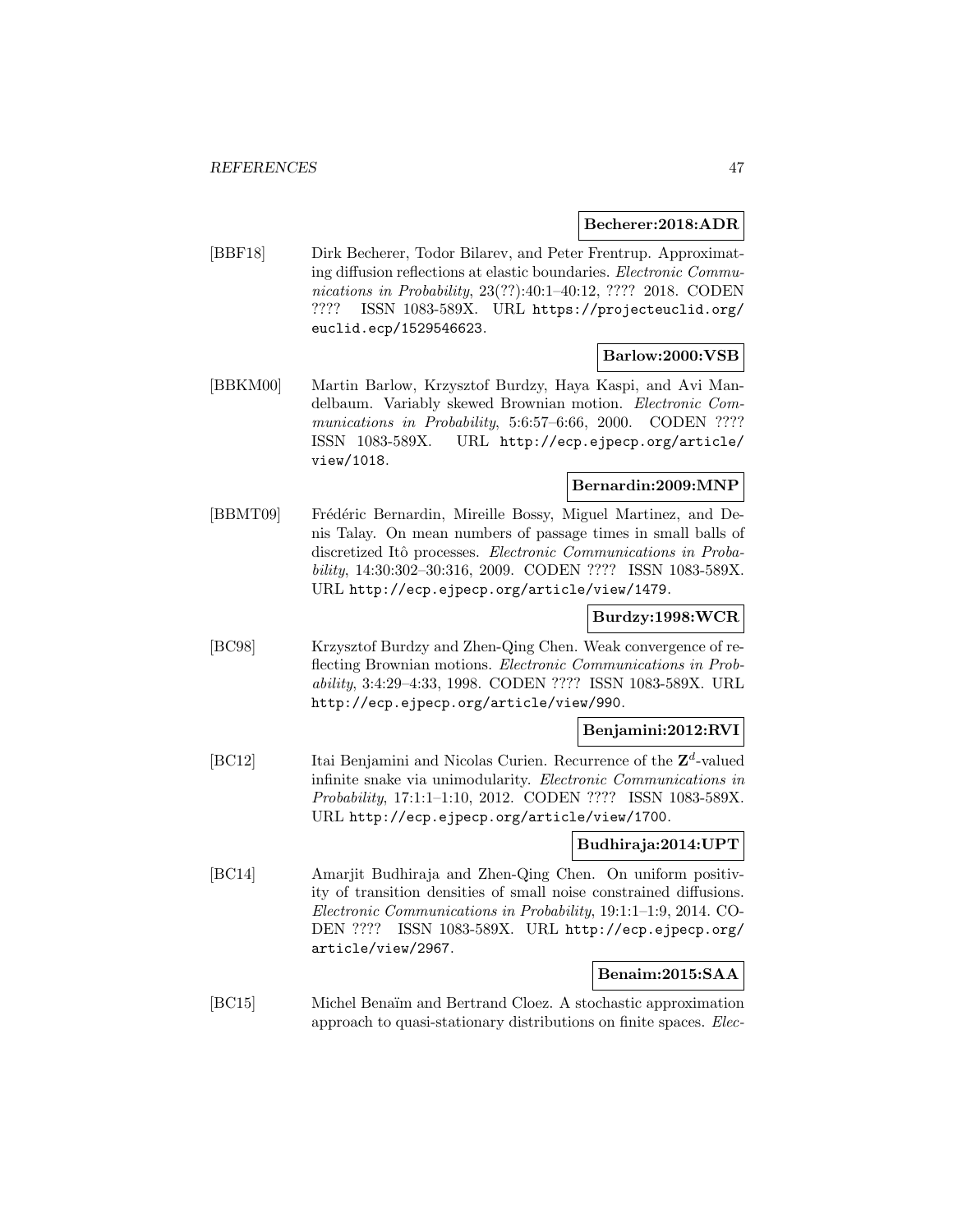tronic Communications in Probability, 20(??):37:1–37:13, ???? 2015. CODEN ???? ISSN 1083-589X. URL http://ecp. ejpecp.org/article/view/3956.

## **Benjamini:2012:LIP**

[BCG12a] Itai Benjamini, Nicolas Curien, and Agelos Georgakopoulos. The Liouville and the intersection properties are equivalent for planar graphs. Electronic Communications in Probability, 17:42:1– 42:5, 2012. CODEN ???? ISSN 1083-589X. URL http://ecp. ejpecp.org/article/view/1913.

### **Bobkov:2012:BCF**

[BCG12b] Sergey Bobkov, Gennadiy Chistyakov, and Friedrich Götze. Bounds for characteristic functions in terms of quantiles and entropy. Electronic Communications in Probability, 17:21:1–21:9, 2012. CODEN ???? ISSN 1083-589X. URL http://ecp. ejpecp.org/article/view/2053.

#### **Briand:2000:CCT**

[BCH<sup>+</sup>00] Philippe Briand, François Coquet, Ying Hu, Jean Mémin, and Shige Peng. A converse comparison theorem for BSDEs and related properties of g-expectation. Electronic Communications in Probability, 5:13:101–13:117, 2000. CODEN ???? ISSN 1083- 589X. URL http://ecp.ejpecp.org/article/view/1025.

## **Beliayeu:2019:SGB**

[BCNP19] Mikhail Beliayeu, Petr Chmel, Bhargav Narayanan, and Jan Petr. Slowdown for the geodesic-biased random walk. *Electronic* Communications in Probability, 24(??):73:1–73:8, ???? 2019. CODEN ???? ISSN 1083-589X. URL https://projecteuclid. org/euclid.ecp/1573722086.

## **Bertoin:2003:PTF**

[BCP03] Jean Bertoin, Loic Chaumont, and Jim Pitman. Path transformations of first passage bridges. Electronic Communications in Probability, 8:17:155–17:166, 2003. CODEN ???? ISSN 1083- 589X. URL http://ecp.ejpecp.org/article/view/1096.

### **Benigni:2018:HDR**

[BCSW18] Lucas Benigni, Clément Cosco, Assaf Shapira, and Kay Jörg Wiese. Hausdorff dimension of the record set of a fractional Brownian motion. Electronic Communications in Probability, 23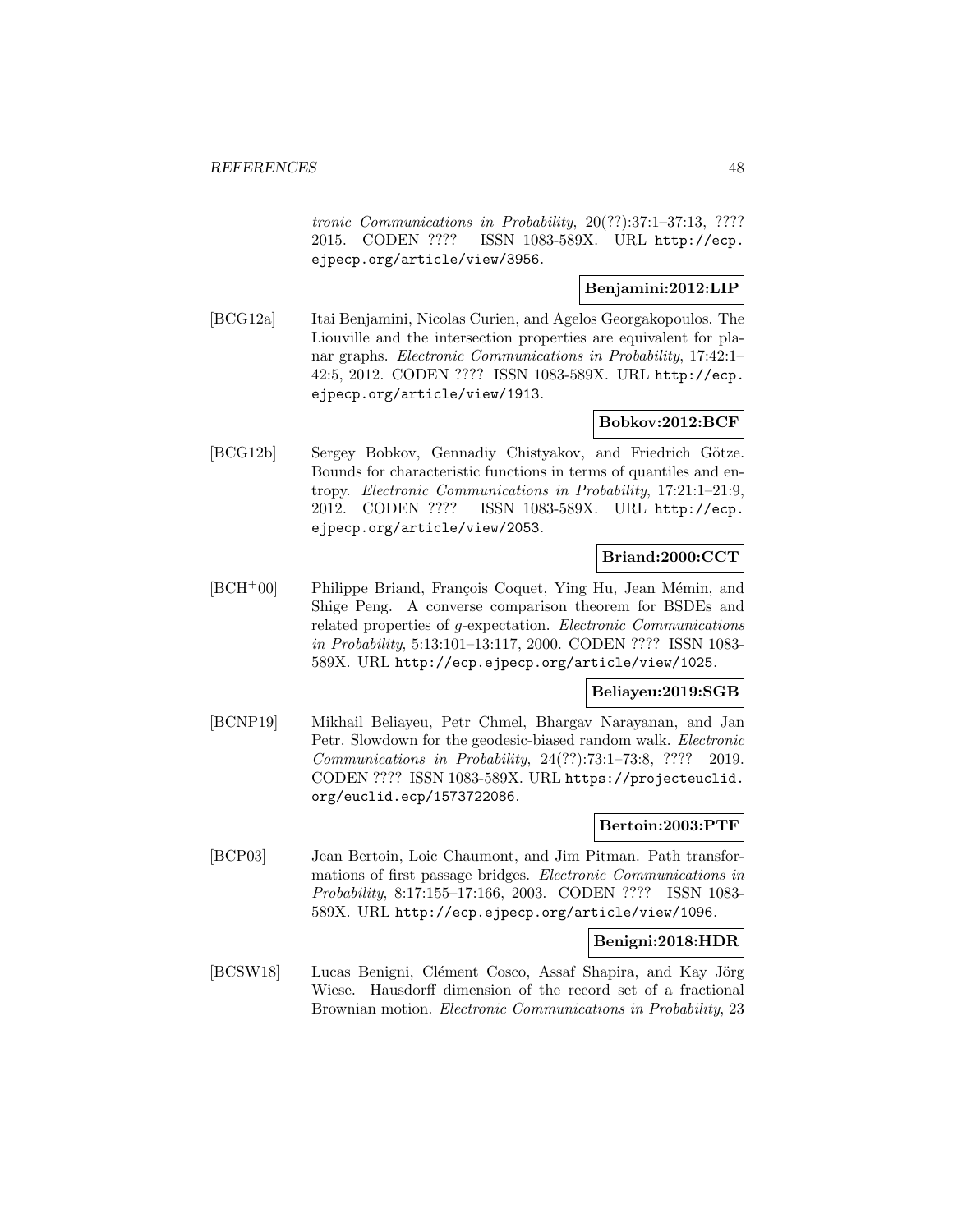(??):22:1–22:8, ???? 2018. CODEN ???? ISSN 1083-589X. URL https://projecteuclid.org/euclid.ecp/1522375381.

#### **Beliaev:2020:NRB**

[BCW20] Dmitry Beliaev, Valentina Cammarota, and Igor Wigman. No repulsion between critical points for planar Gaussian random fields. Electronic Communications in Probability, 25(??):1– 13, 2020. CODEN ???? ISSN 1083-589X. URL https:// projecteuclid.org/journals/electronic-communicationsin-probability/volume-25/issue-none/No-repulsion-betweencritical-points-for-planar-Gaussian-random-fields/10. 1214/20-ECP362.full.

### **Boivin:2002:GRR**

[BD02] Daniel Boivin and Jean-Marc Derrien. Geodesics and recurrence of random walks in disordered systems. Electronic Communications in Probability, 7:11:101–11:115, 2002. CO-DEN ???? ISSN 1083-589X. URL http://ecp.ejpecp.org/ article/view/1052.

### **Basak:2013:LSD**

[BD13] Anirban Basak and Amir Dembo. Limiting spectral distribution of sum of unitary and orthogonal matrices. Electronic Communications in Probability, 18:69:1–69:19, 2013. CO-DEN ???? ISSN 1083-589X. URL http://ecp.ejpecp.org/ article/view/2466.

### **Bobkov:2015:OTR**

[BD15] Sergey G. Bobkov and Ying Ding. Optimal transport and Rényi informational divergence. Electronic Communications in Probability, 20(??):4:1–4:12, ???? 2015. CODEN ???? ISSN 1083- 589X. URL http://ecp.ejpecp.org/article/view/3431.

#### **Bierme:2013:FPF**

[BDE13] Hermine Biermé, Yann Demichel, and Anne Estrade. Fractional Poisson field and fractional Brownian field: why are they resembling but different? Electronic Communications in Probability, 18:11:1–11:13, 2013. CODEN ???? ISSN 1083-589X. URL http: //ecp.ejpecp.org/article/view/1939.

#### **Buchholz:2019:PPM**

[BDKS19] Simon Buchholz, Jean-Dominique Deuschel, Noemi Kurt, and Florian Schweiger. Probability to be positive for the membrane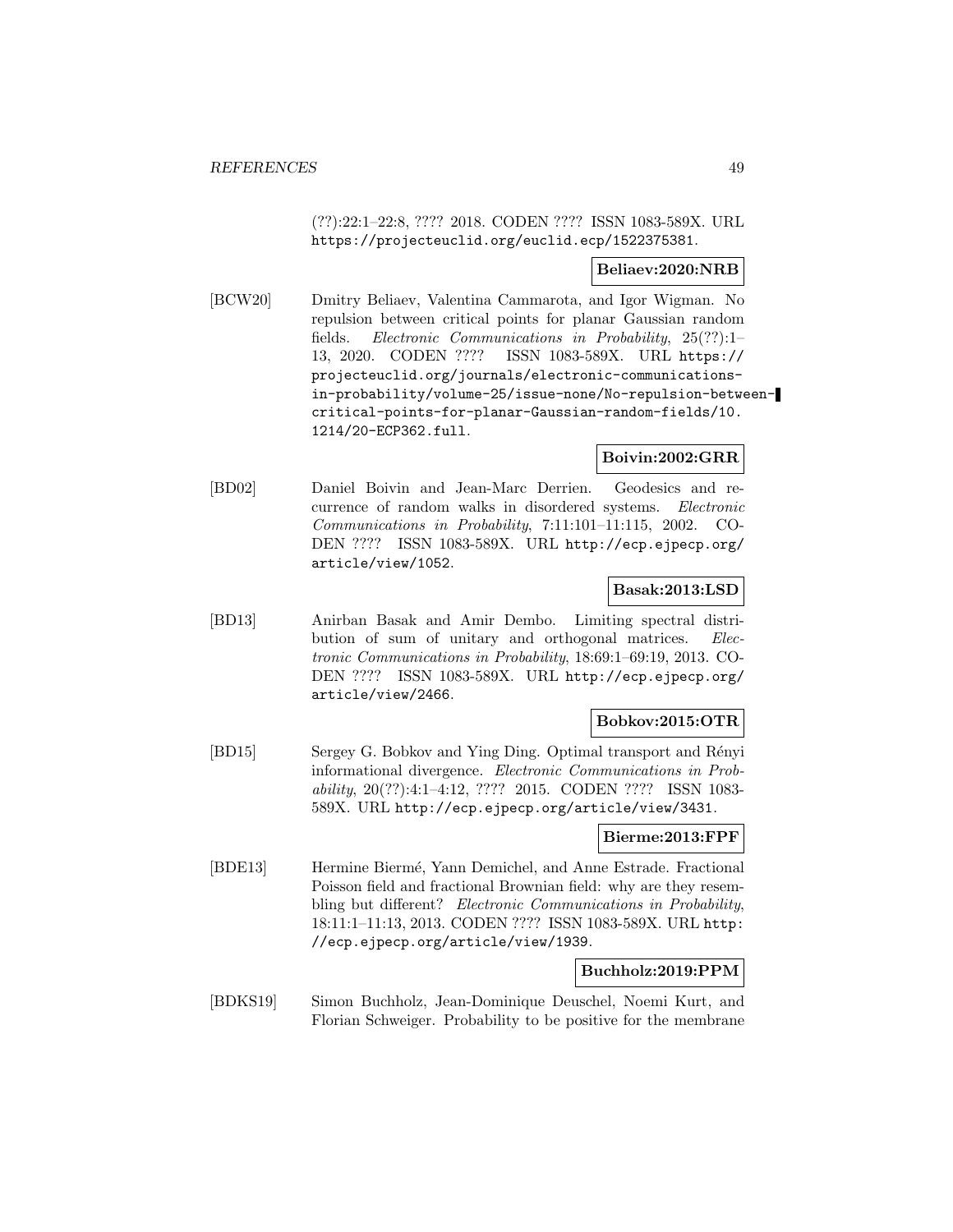model in dimensions 2 and 3. Electronic Communications in Probability, 24(??):44:1–44:14, ???? 2019. CODEN ???? ISSN 1083-589X. URL https://projecteuclid.org/euclid.ecp/ 1562292105.

#### **Broutin:2015:CSB**

[BDL15] Nicolas Broutin, Luc Devroye, and Gabor Lugosi. Connectivity of sparse Bluetooth networks. Electronic Communications in Probability, 20(??):48:1–48:10, ???? 2015. CO-DEN ???? ISSN 1083-589X. URL http://ecp.ejpecp.org/ article/view/3644.

### **Briand:2001:DTT**

[BDM01] Philippe Briand, Bernard Delyon, and Jean Mémin. Donskertype theorem for BSDEs. Electronic Communications in Probability, 6:1:1–1:14, 2001. CODEN ???? ISSN 1083-589X. URL http://ecp.ejpecp.org/article/view/1030.

### **Bose:2007:MCE**

[BDM07] Arup Bose, Amites Dasgupta, and Krishanu Maulik. Maxima of the cells of an equiprobable multinomial. Electronic Communications in Probability, 12:11:93–11:105, 2007. CO-DEN ???? ISSN 1083-589X. URL http://ecp.ejpecp.org/ article/view/1260.

# **Bianchi:2010:AIS**

[BDN10] Pascal Bianchi, Mérouane Debbah, and Jamal Najim. Asymptotic independence in the spectrum of the Gaussian unitary ensemble. Electronic Communications in Probability, 15:35:376– 35:395, 2010. CODEN ???? ISSN 1083-589X. URL http:// ecp.ejpecp.org/article/view/1568.

### **Barbu:2011:RTP**

[BDT11] Viorel Barbu, Giuseppe Da Prato, and Luciano Tubaro. A reflection type problem for the stochastic 2-D Navier–Stokes equations with periodic conditions. Electronic Communications in Probability, 16:29:304–29:313, 2011. CODEN ???? ISSN 1083-589X. URL http://ecp.ejpecp.org/article/view/1633.

### **Bolthausen:2011:RTM**

[BDZ11] Erwin Bolthausen, Jean-Dominique Deuschel, and Ofer Zeitouni. Recursions and tightness for the maximum of the discrete, two dimensional Gaussian free field. Electronic Communications in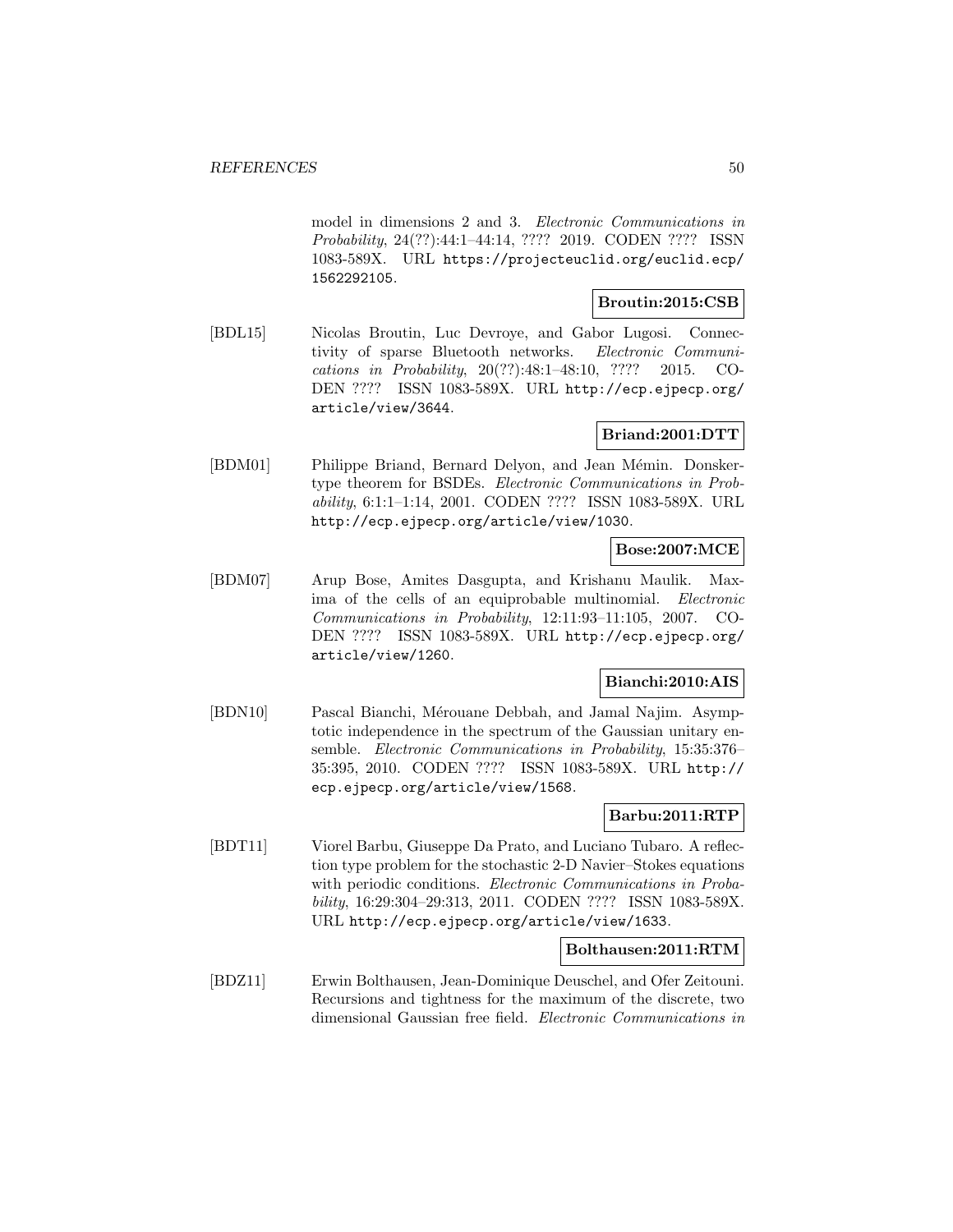Probability, 16:11:114–11:119, 2011. CODEN ???? ISSN 1083- 589X. URL http://ecp.ejpecp.org/article/view/1610.

### **Beghin:2014:GSP**

[Beg14] Luisa Beghin. Geometric stable processes and related fractional differential equations. Electronic Communications in Probability, 19:13:1–13:14, 2014. CODEN ???? ISSN 1083-589X. URL http: //ecp.ejpecp.org/article/view/2771.

# **Bartl:2021:LRW**

[BEK21] Daniel Bartl, Stephan Eckstein, and Michael Kupper. Limits of random walks with distributionally robust transition probabilities. Electronic Communications in Probability, 26(??):1– 13, 2021. CODEN ???? ISSN 1083-589X. URL https:// projecteuclid.org/journals/electronic-communicationsin-probability/volume-26/issue-none/Limits-of-randomwalks-with-distributionally-robust-transition-probabilities/ 10.1214/21-ECP393.full.

### **Bertoin:2000:CMC**

[Ber00] Jean Bertoin. The convex minorant of the Cauchy process. *Elec*tronic Communications in Probability, 5:5:51–5:55, 2000. CO-DEN ???? ISSN 1083-589X. URL http://ecp.ejpecp.org/ article/view/1017.

## **Bertoin:2010:TTS**

[Ber10] Jean Bertoin. A two-time-scale phenomenon in a fragmentationcoagulation process. Electronic Communications in Probability, 15:23:253–23:262, 2010. CODEN ???? ISSN 1083-589X. URL http://ecp.ejpecp.org/article/view/1552.

#### **Berestycki:2017:EAG**

[Ber17] Nathanaël Berestycki. An elementary approach to Gaussian multiplicative chaos. Electronic Communications in Probability, 22 (??):27:1–27:12, ???? 2017. CODEN ???? ISSN 1083-589X. URL https://projecteuclid.org/euclid.ecp/1494554429.

### **Bergqvist:2011:RPR**

[BF11] Göran Bergqvist and Peter Forrester. Rank probabilities for real random  $N \times N \times 2$  tensors. Electronic Communications in Probability, 16:55:630–55:637, 2011. CODEN ???? ISSN 1083-589X. URL http://ecp.ejpecp.org/article/view/1655.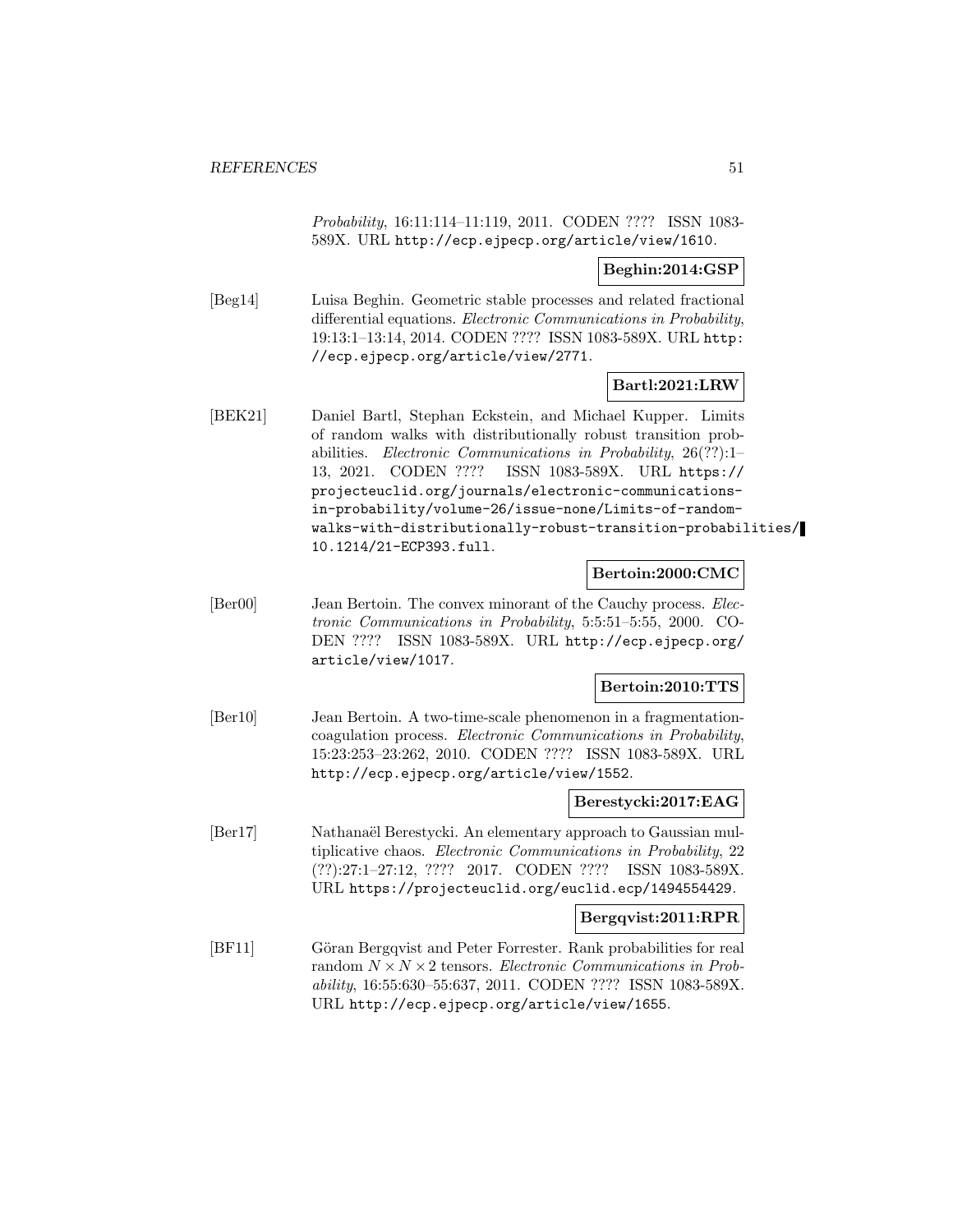#### **Benjamini:2016:SRC**

[BFGG<sup>+</sup>16] Itai Benjamini, Eric Foxall, Ori Gurel-Gurevich, Matthew Junge, and Harry Kesten. Site recurrence for coalescing random walk. Electronic Communications in Probability, 21(??):47:1–47:12, ???? 2016. CODEN ???? ISSN 1083-589X. URL https:// projecteuclid.org/euclid.ecp/1466450523.

### **Beckman:2019:FMT**

[BFJ<sup>+</sup>19] Erin Beckman, Natalie Frank, Yufeng Jiang, Matthew Junge, and Si Tang. The frog model on trees with drift. Electronic Communications in Probability, 24(??):26:1–26:10, ???? 2019. CODEN ???? ISSN 1083-589X. URL https://projecteuclid. org/euclid.ecp/1559354659.

## **Borodin:2009:MDB**

[BFP<sup>+</sup>09] Alexei Borodin, Patrik Ferrari, Michael Prahofer, Tomohiro Sasamoto, and Jon Warren. Maximum of Dyson Brownian motion and non-colliding systems with a boundary. Electronic Communications in Probability, 14:47:486–47:494, 2009. CO-DEN ???? ISSN 1083-589X. URL http://ecp.ejpecp.org/ article/view/1503.

## **Bjorklund:2015:POD**

[BFRH15] Johan Björklund, Victor Falgas-Ravry, and Cecilia Holmgren. On percolation in one-dimensional stable Poisson graphs. Electronic Communications in Probability, 20(??):50:1–50:6, ???? 2015. CODEN ???? ISSN 1083-589X. URL http://ecp. ejpecp.org/article/view/3958.

#### **Benjamini:2013:ARR**

[BFT13] Itai Benjamini, Hilary Finucane, and Romain Tessera. Algebraically recurrent random walks on groups. Electronic Communications in Probability, 18:28:1-28:8, 2013. CODEN ???? ISSN 1083-589X. URL http://ecp.ejpecp.org/article/ view/2519.

#### **Beffara:2010:SLP**

[BFV10] Vincent Beffara, Sacha Friedli, and Yvan Velenik. Scaling limit of the prudent walk. Electronic Communications in Probability, 15:5:44–5:58, 2010. CODEN ???? ISSN 1083-589X. URL http: //ecp.ejpecp.org/article/view/1527.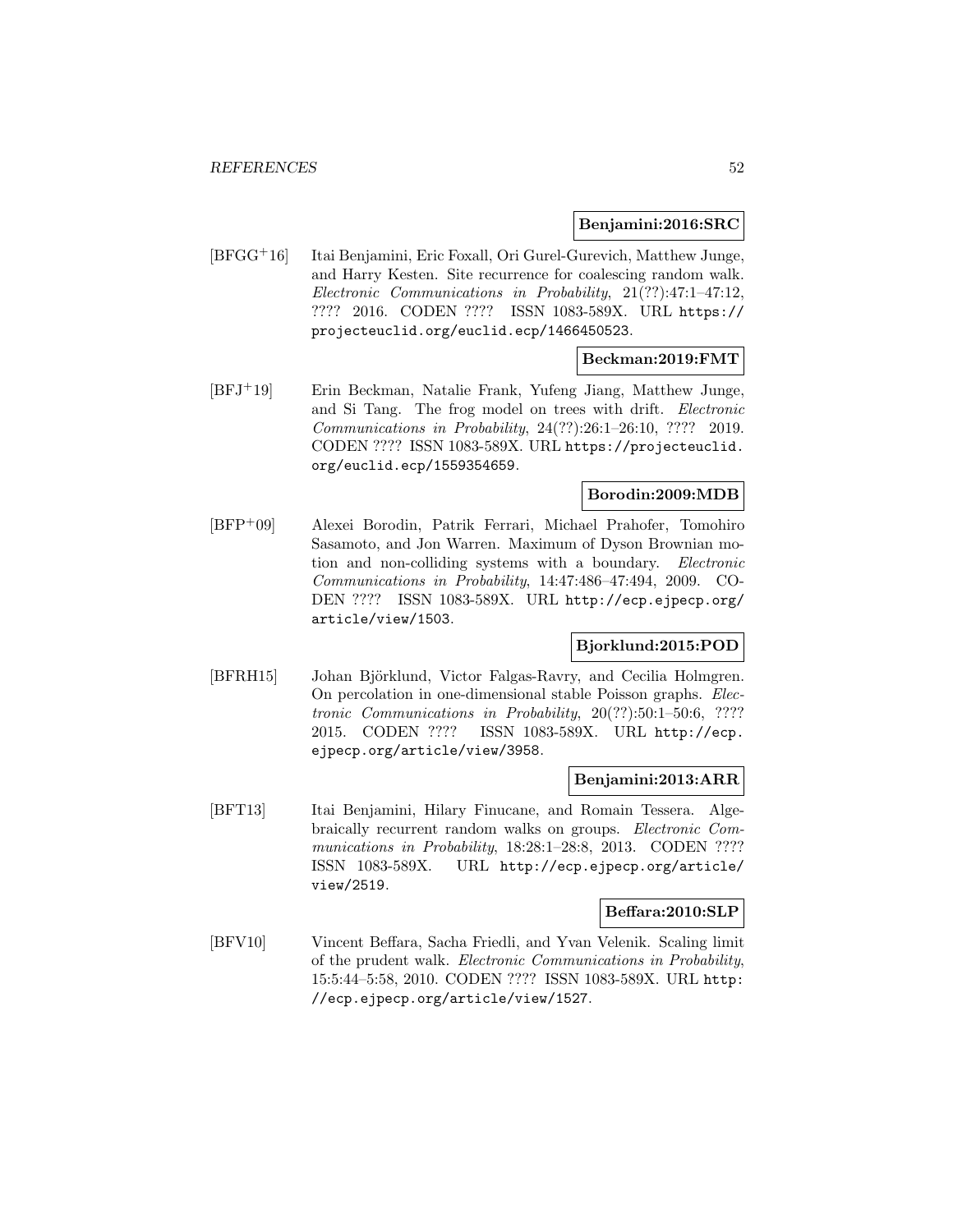#### **Bourgade:2007:EFP**

[BFY07] Paul Bourgade, Takahiko Fujita, and Marc Yor. Euler's formulae for  $\zeta(2n)$  and products of Cauchy variables. Electronic Communications in Probability, 12:9:73–9:80, 2007. CO-DEN ???? ISSN 1083-589X. URL http://ecp.ejpecp.org/ article/view/1244.

## **Biroli:2020:LDL**

[BG20] Giulio Biroli and Alice Guionnet. Large deviations for the largest eigenvalues and eigenvectors of spiked Gaussian random matrices. Electronic Communications in Probability, 25(??):1– 13, 2020. CODEN ???? ISSN 1083-589X. URL https:// projecteuclid.org/journals/electronic-communicationsin-probability/volume-25/issue-none/Large-deviationsfor-the-largest-eigenvalues-and-eigenvectors-of-spiked/ 10.1214/20-ECP343.full.

### **Bayraktar:2021:SEB**

[BG21] Erhan Bayraktar and Gaoyue Guo. Strong equivalence between metrics of Wasserstein type. Electronic Communications in Probability, 26(??):1–13, 2021. CODEN ???? ISSN 1083-589X. URL https://projecteuclid.org/journals/ electronic-communications-in-probability/volume-26/issuenone/Strong-equivalence-between-metrics-of-Wassersteintype/10.1214/21-ECP383.full.

### **Bertail:2008:EBM**

[BGHK08] Patrice Bertail, Emmanuelle Gautherat, and Hugo Harari-Kermadec. Exponential bounds for multivariate self-normalized sums. Electronic Communications in Probability, 13:57:628– 57:640, 2008. CODEN ???? ISSN 1083-589X. URL http:// ecp.ejpecp.org/article/view/1430.

### **Benaych-Georges:2014:LEE**

[BGP14] Florent Benaych-Georges and Sandrine Péché. Largest eigenvalues and eigenvectors of band or sparse random matrices. Electronic Communications in Probability, 19:4:1–4:9, 2014. CO-DEN ???? ISSN 1083-589X. URL http://ecp.ejpecp.org/ article/view/3027.

### **Bojdecki:2007:SEF**

[BGT07] Tomasz Bojdecki, Luis Gorostiza, and Anna Talarczyk. Some extensions of fractional Brownian motion and sub-fractional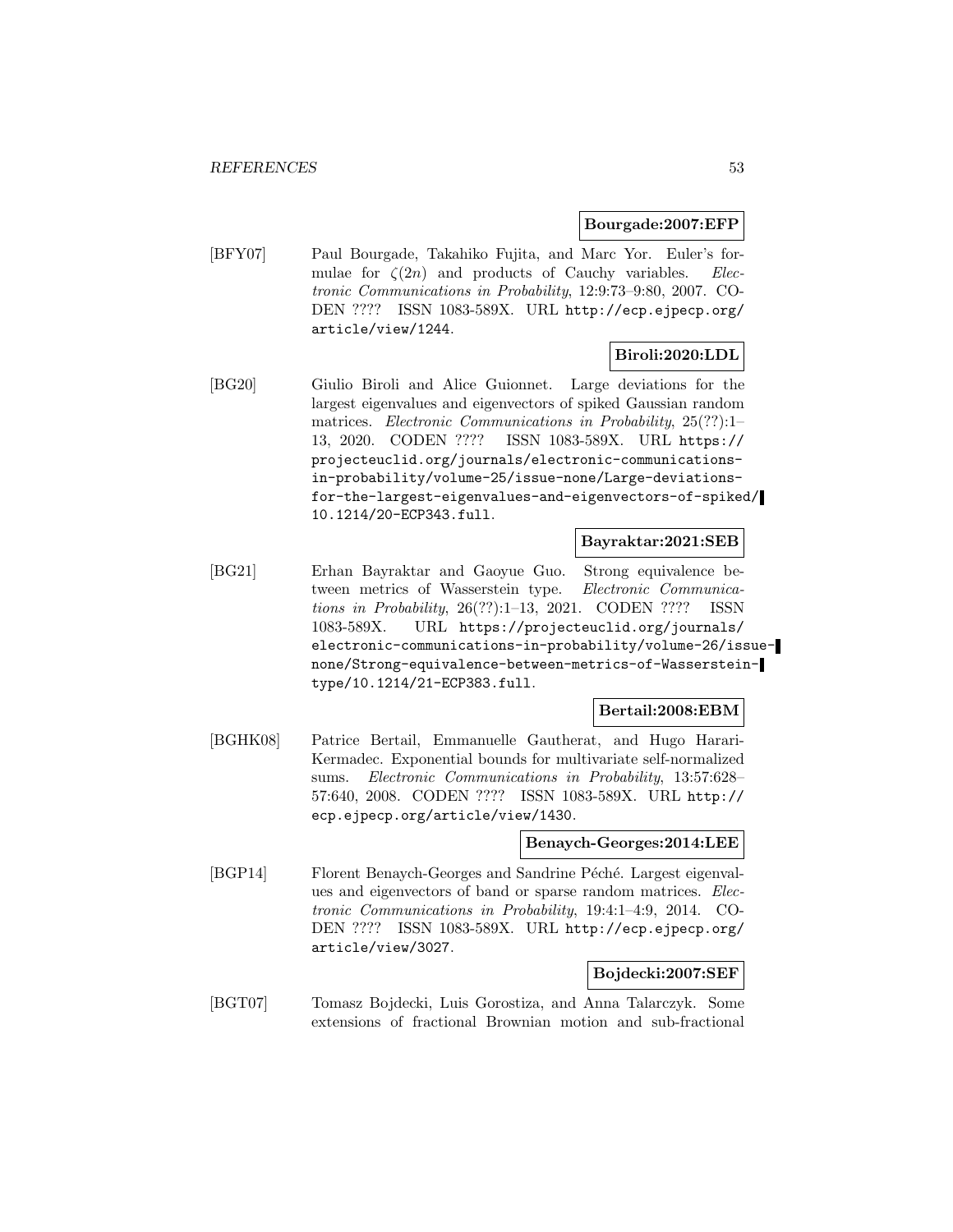Brownian motion related to particle systems. Electronic Communications in Probability, 12:17:161–17:172, 2007. CODEN ???? ISSN 1083-589X. URL http://ecp.ejpecp.org/ article/view/1272.

## **Bojdecki:2010:PSQ**

[BGT10] Tomasz Bojdecki, Luis Gorostiza, and Anna Talarczyk. Particle systems with quasi-homogeneous initial states and their occupation time fluctuations. Electronic Communications in Probability, 15:18:191–18:202, 2010. CODEN ???? ISSN 1083-589X. URL http://ecp.ejpecp.org/article/view/1547.

### **Benaych-Georges:2018:ENN**

[BGZ18] Florent Benaych-Georges and Ofer Zeitouni. Eigenvectors of non normal random matrices. Electronic Communications in Probability, 23(??):70:1–70:12, ???? 2018. CODEN ???? ISSN 1083-589X. URL https://projecteuclid.org/euclid.ecp/ 1539309734.

### **Balanca:2012:SIO**

[BH12] Paul Balança and Erick Herbin. A set-indexed Ornstein– Uhlenbeck process. Electronic Communications in Probability, 17:39:1–39:14, 2012. CODEN ???? ISSN 1083-589X. URL http://ecp.ejpecp.org/article/view/1903.

### **Bocharov:2016:LDR**

[BH16] Sergey Bocharov and Simon C. Harris. Limiting distribution of the rightmost particle in catalytic branching Brownian motion. Electronic Communications in Probability, 21(??):70:1– 70:12, ???? 2016. CODEN ???? ISSN 1083-589X. URL https: //projecteuclid.org/euclid.ecp/1475601101.

### **Ben-Hamou:2018:CSR**

[BHP18] Anna Ben-Hamou and Yuval Peres. Cutoff for a stratified random walk on the hypercube. Electronic Communications in Probability, 23(??):32:1–32:10, ???? 2018. CODEN ???? ISSN 1083-589X. URL https://projecteuclid.org/euclid.ecp/ 1527300061.

### **Bose:2010:SNC**

[BHS10] Arup Bose, Rajat Hazra, and Koushik Saha. Spectral norm of circulant type matrices with heavy tailed entries. Electronic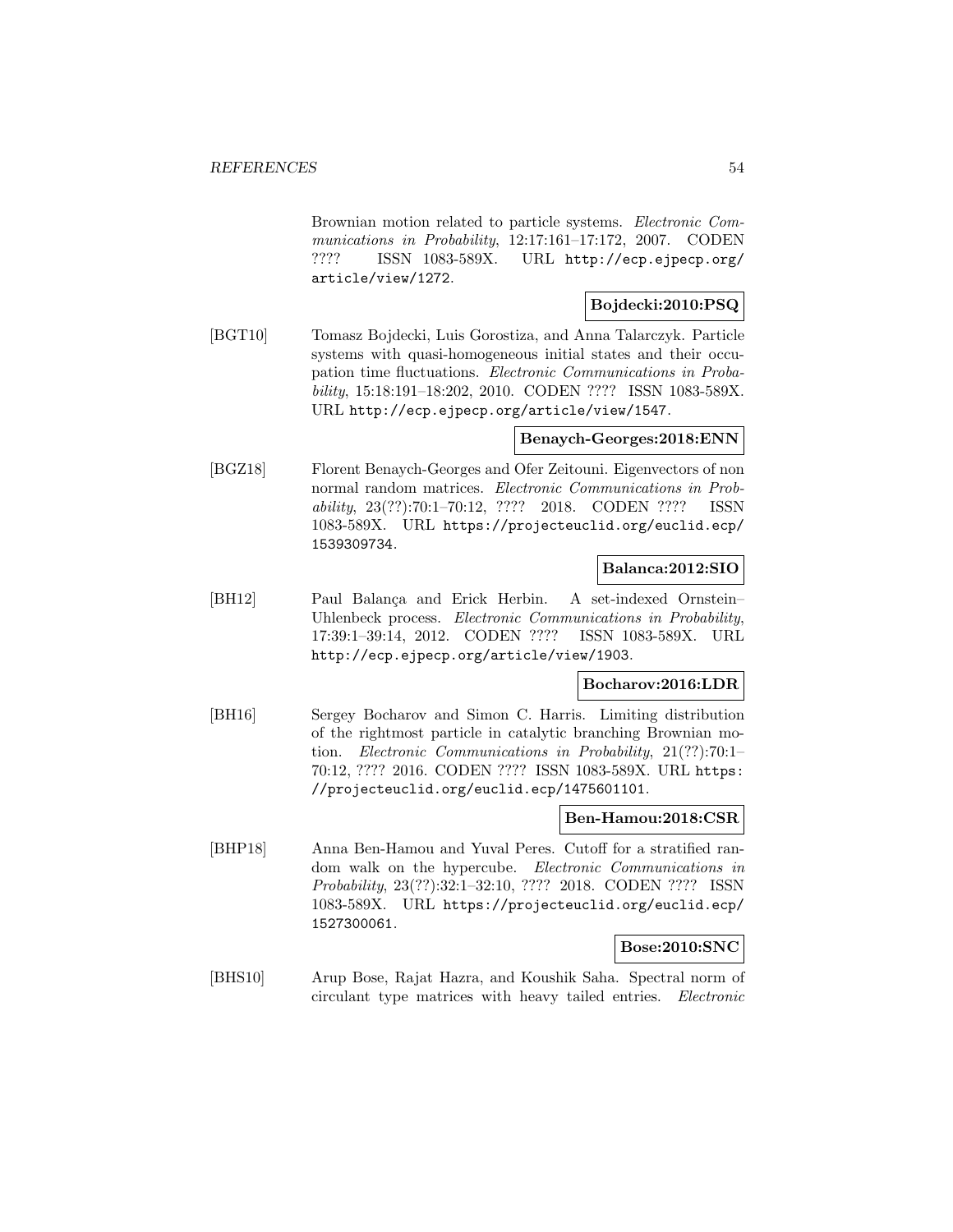Communications in Probability, 15:29:299–29:313, 2010. CO-DEN ???? ISSN 1083-589X. URL http://ecp.ejpecp.org/ article/view/1554.

### **Bose:2011:HIH**

[BHS11] Arup Bose, Rajat Hazra, and Koushik Saha. Half independence and half cumulants. Electronic Communications in Probability, 16:37:405–37:422, 2011. CODEN ???? ISSN 1083-589X. URL http://ecp.ejpecp.org/article/view/1651.

## **Benaim:2018:UFC**

[BHS18] Michel Bena¨ım, Tobias Hurth, and Edouard Strickler. A user-friendly condition for exponential ergodicity in randomly switched environments. Electronic Communications in Probability, 23(??):44:1–44:12, ???? 2018. CODEN ???? ISSN 1083-589X. URL https://projecteuclid.org/euclid.ecp/ 1532505675.

### **Buraczewski:2015:FLT**

[BI15] Dariusz Buraczewski and Alexander Iksanov. Functional limit theorems for divergent perpetuities in the contractive case. Electronic Communications in Probability, 20(??):10:1–10:14, ???? 2015. CODEN ???? ISSN 1083-589X. URL http://ecp. ejpecp.org/article/view/3915.

### **Bianchi:2013:UIS**

[Bia13] Luigi Bianchi. Uniqueness for an inviscid stochastic dyadic model on a tree. Electronic Communications in Probability, 18:8:1– 8:12, 2013. CODEN ???? ISSN 1083-589X. URL http://ecp. ejpecp.org/article/view/2382.

### **Biggins:2004:LDM**

[Big04] J. D. Biggins. Large deviations for mixtures. Electronic Communications in Probability, 9:7:60-7:71, 2004. CODEN ???? ISSN 1083-589X. URL http://ecp.ejpecp.org/article/ view/1106.

#### **Birkner:2004:CWD**

[Bir04] Matthias Birkner. A condition for weak disorder for directed polymers in random environment. Electronic Communications in Probability, 9:3:22–3:25, 2004. CODEN ???? ISSN 1083-589X. URL http://ecp.ejpecp.org/article/view/1104.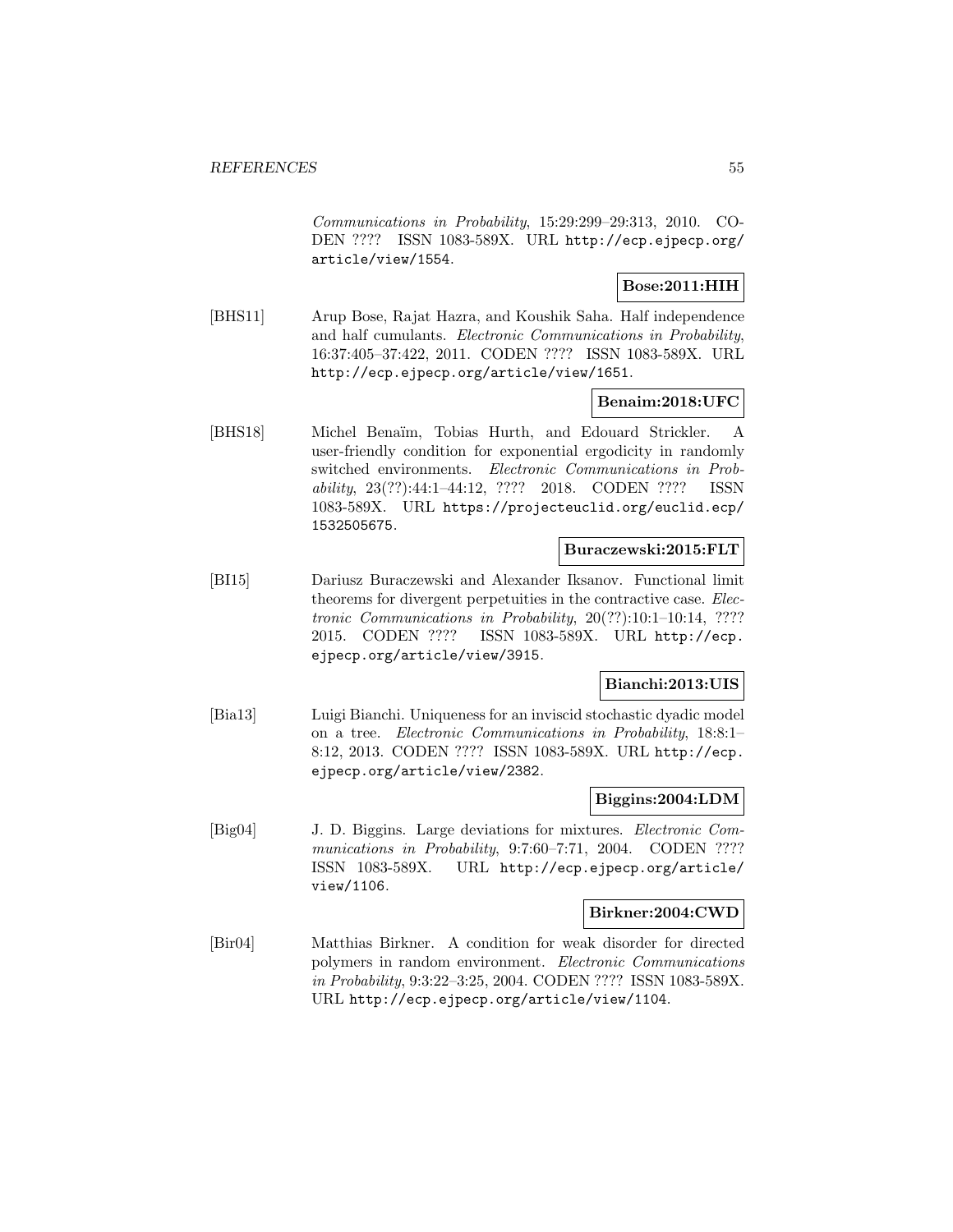### **Bossy:2018:PAL**

[BJ18] Mireille Bossy and Jean-François Jabir. Particle approximation for Lagrangian Stochastic Models with specular boundary condition. Electronic Communications in Probability, 23(??):15:1– 15:14, ???? 2018. CODEN ???? ISSN 1083-589X. URL https: //projecteuclid.org/euclid.ecp/1519722245.

### **Berard:2020:CPC**

[BJ20] Jean Bérard and Nicolas Juillet. A coupling proof of convex ordering for compound distributions. Electronic Communications in Probability, 25(??):45:1–45:9, ???? 2020. CODEN ???? ISSN 1083-589X. URL https://projecteuclid.org/euclid. ecp/1593569165.

## **Bjorner:2009:NRF**

[Bjo09] Anders Bjorner. Note: Random-to-front shuffles on trees. Electronic Communications in Probability, 14:4:36–4:41, 2009. CO-DEN ???? ISSN 1083-589X. URL http://ecp.ejpecp.org/ article/view/1445.

## **Bjornberg:2015:LCR**

[Bjö15] Jakob E. Björnberg. Large cycles in random permutations related to the Heisenberg model. Electronic Communications in Probability, 20(??):55:1–55:11, ???? 2015. CODEN ???? ISSN 1083- 589X. URL http://ecp.ejpecp.org/article/view/4328.

## **Broman:2017:EPT**

[BJT17] Erik I. Broman, Johan Jonasson, and Johan Tykesson. The existence phase transition for two Poisson random fractal models. Electronic Communications in Probability, 22(??):21:1–21:8, ???? 2017. CODEN ???? ISSN 1083-589X. URL http:// projecteuclid.org/euclid.ecp/1490839345.

## **Blath:2011:SEC**

[BK11] Jochen Blath and Noemi Kurt. Survival and extinction of caring double-branching annihilating random walk. Electronic Communications in Probability, 16:26:271–26:282, 2011. CO-DEN ???? ISSN 1083-589X. URL http://ecp.ejpecp.org/ article/view/1631.

## **Berend:2013:CMM**

[BK13] Daniel Berend and Aryeh Kontorovich. On the concentration of the missing mass. Electronic Communications in Probability, 18: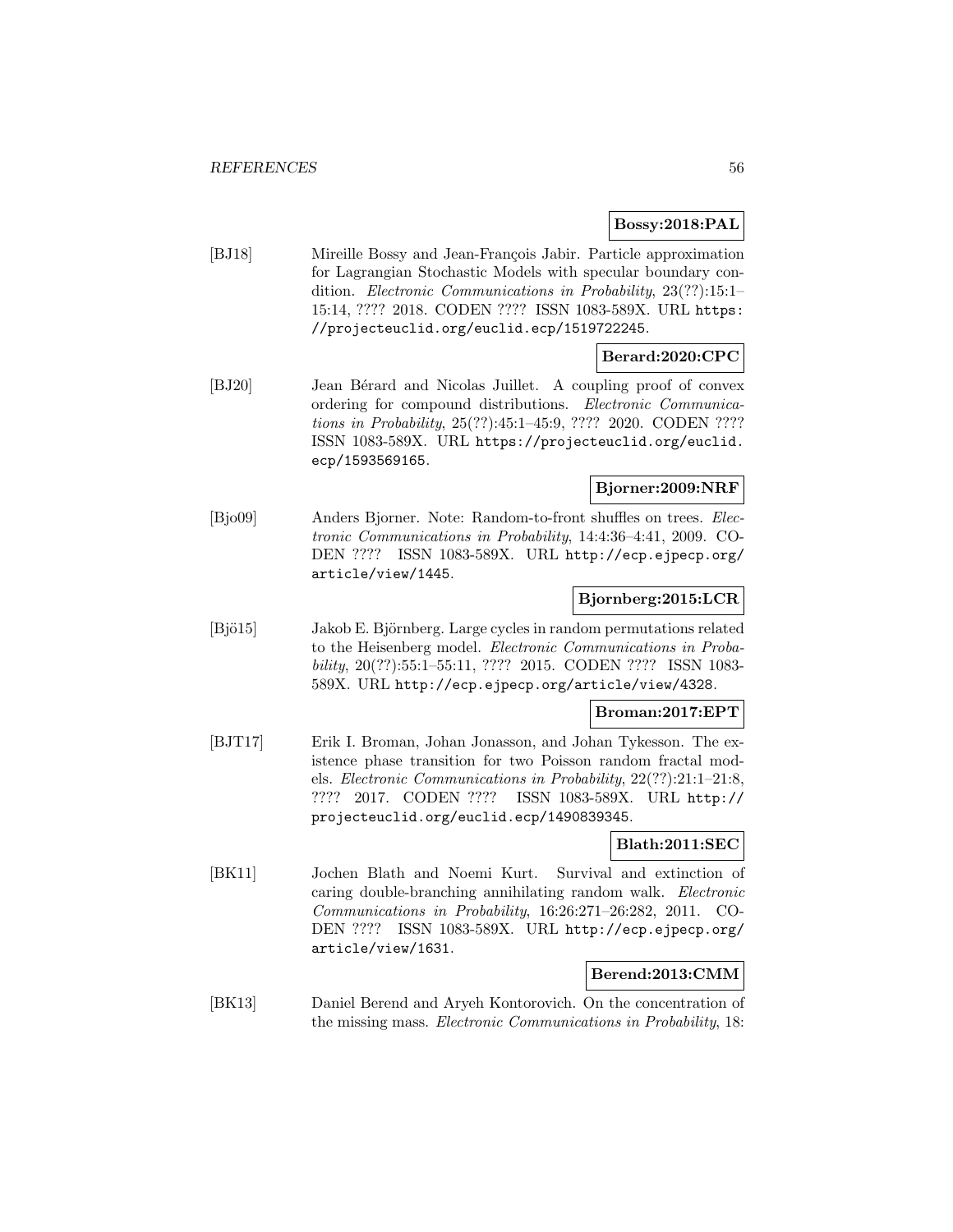3:1–3:7, 2013. CODEN ???? ISSN 1083-589X. URL http:// ecp.ejpecp.org/article/view/2359.

### **Benjamini:2006:RWW**

[BKR06] Itai Benjamini, Gady Kozma, and Dan Romik. Random walks with k-wise independent increments. Electronic Communications in Probability, 11:10:100–10:107, 2006. CODEN ???? ISSN 1083- 589X. URL http://ecp.ejpecp.org/article/view/1201.

### **Bansaye:2016:TPF**

[BKS16] Vincent Bansaye, Thomas G. Kurtz, and Florian Simatos. Tightness for processes with fixed points of discontinuities and applications in varying environment. Electronic Communications in Probability, 21(??):81:1–81:9, ???? 2016. CODEN ???? ISSN 1083-589X. URL http://projecteuclid.org/euclid. ecp/1480647626.

## **Balan:2010:ECC**

[BL10] Raluca Balan and Sana Louhichi. Explicit conditions for the convergence of point processes associated to stationary arrays. Electronic Communications in Probability, 15:39:428–39:441, 2010. CODEN ???? ISSN 1083-589X. URL http://ecp.ejpecp. org/article/view/1563.

## **Baik:2013:AAP**

[BL13] Jinho Baik and Zhipeng Liu. On the average of the Airy process and its time reversal. Electronic Communications in Probability, 18:89:1–89:10, 2013. CODEN ???? ISSN 1083-589X. URL http: //ecp.ejpecp.org/article/view/2952.

### **Bednorz:2008:RPC**

[BLL08] Witold Bednorz, Krzysztof Latuszynski, and Rafal Latala. A regeneration proof of the Central Limit Theorem for uniformly ergodic Markov chains. Electronic Communications in Probability, 13:9:85–9:98, 2008. CODEN ???? ISSN 1083-589X. URL http://ecp.ejpecp.org/article/view/1354.

#### **Bar-Lev:2016:WDM**

[BLL16] Shaul K. Bar-Lev and Gérard Letac. When does the minimum of a sample of an exponential family belong to an exponential family? Electronic Communications in Probability, 21(??):6:1-6:8, ???? 2016. CODEN ???? ISSN 1083-589X. URL https:// projecteuclid.org/euclid.ecp/1454514626.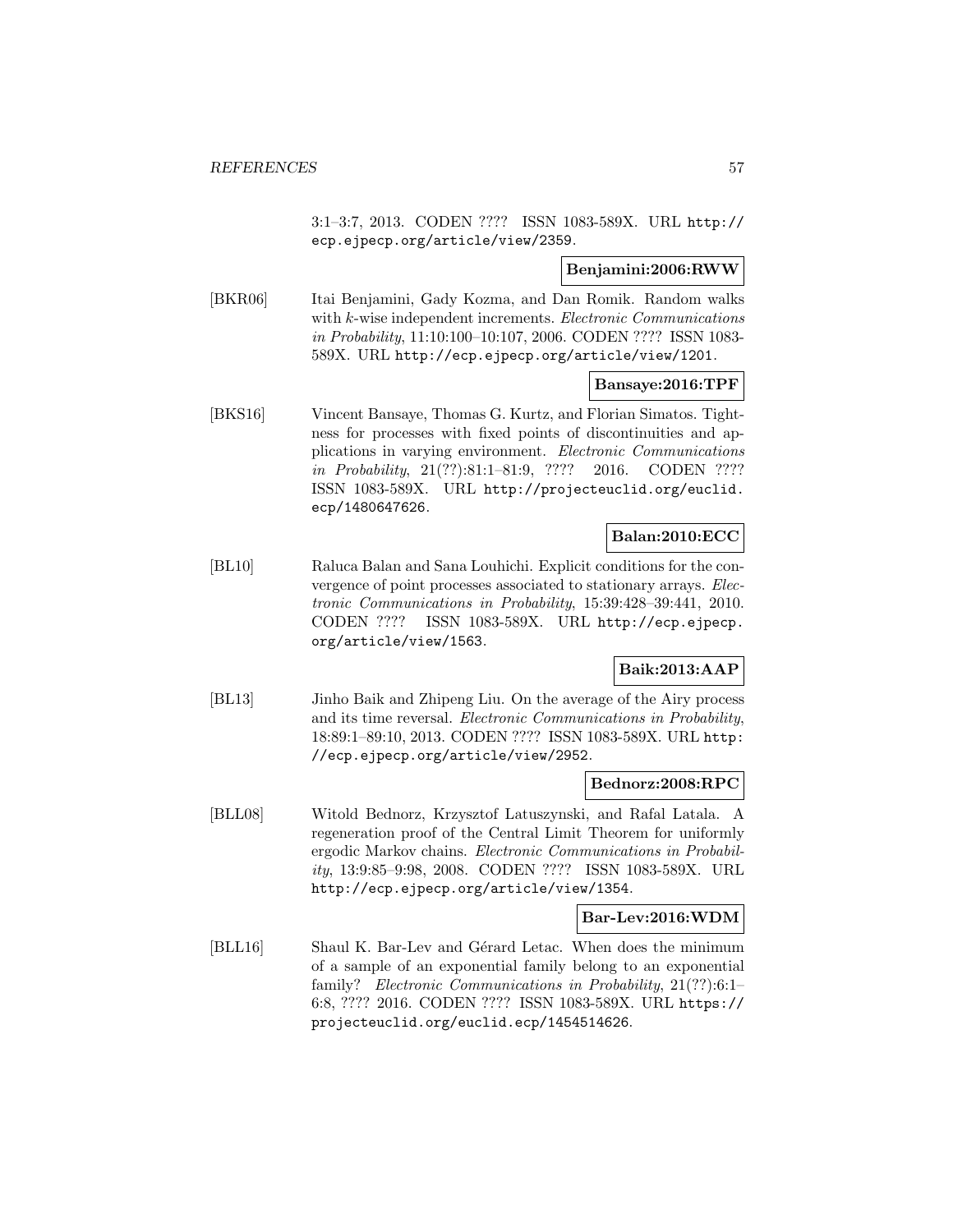#### **Benaim:2012:QES**

[BLMZ12] Michel Benaïm, Stéphane Le Borgne, Florent Malrieu, and Pierre-André Zitt. Quantitative ergodicity for some switched dynamical systems. Electronic Communications in Probability, 17: 56:1–56:14, 2012. CODEN ???? ISSN 1083-589X. URL http:/ /ecp.ejpecp.org/article/view/1932.

## **Bandeira:2017:MPL**

[BLR17] Afonso S. Bandeira, Asad Lodhia, and Philippe Rigollet. Marčenko–Pastur law for Kendall's tau. Electronic Communications in Probability, 22(??):32:1–32:7, ???? 2017. CODEN ???? ISSN 1083-589X. URL https://projecteuclid.org/euclid. ecp/1496455233.

## **Boedihardjo:2015:UFD**

[BLY15] Horatio Boedihardjo, Terry Lyons, and Danyu Yang. Uniform factorial decay estimates for controlled differential equations. Electronic Communications in Probability, 20(??):94:1– 94:11, ???? 2015. CODEN ???? ISSN 1083-589X. URL http:/ /ecp.ejpecp.org/article/view/4124.

### **Bertacchi:2018:SME**

[BLZ18] Daniela Bertacchi, Jüri Lember, and Fabio Zucca. A stochastic model for the evolution of species with random fitness. *Electronic* Communications in Probability, 23(??):88:1–88:13, ???? 2018. CODEN ???? ISSN 1083-589X. URL https://projecteuclid. org/euclid.ecp/1543028983.

#### **Bodineau:2005:UPL**

[BM05] Thierry Bodineau and James Martin. A universality property for last-passage percolation paths close to the axis. Electronic Communications in Probability, 10:11:105–11:112, 2005. CO-DEN ???? ISSN 1083-589X. URL http://ecp.ejpecp.org/ article/view/1139.

### **Bertoin:2018:BMC**

[BM18] Jean Bertoin and Bastien Mallein. Biggins' martingale convergence for branching Lévy processes. Electronic Communications in Probability, 23(??):83:1–83:12, ???? 2018. CODEN ???? ISSN 1083-589X. URL https://projecteuclid.org/euclid.ecp/ 1540433049.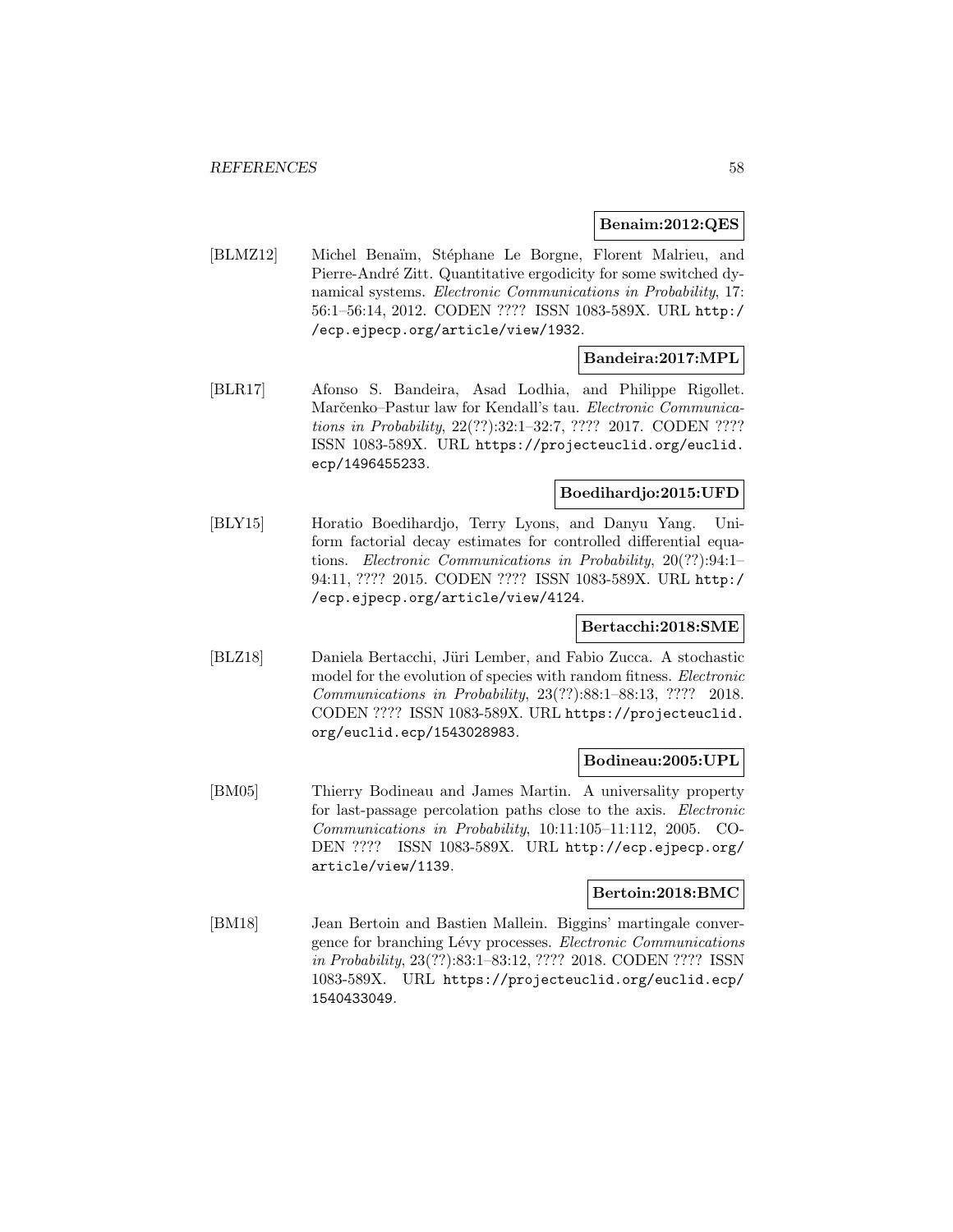#### **Boudabra:2020:RGT**

[BM20] Maher Boudabra and Greg Markowsky. Remarks on Gross' technique for obtaining a conformal Skorohod embedding of planar Brownian motion. Electronic Communications in Probability, 25 (??):20:1–20:13, ???? 2020. CODEN ???? ISSN 1083-589X. URL https://projecteuclid.org/euclid.ecp/1582945213.

### **Bjornberg:2020:CRP**

[BMMU20] Jakob E. Björnberg, Cécile Mailler, Peter Mörters, and Daniel Ueltschi. Characterising random partitions by random colouring. Electronic Communications in Probability, 25(??):4:1–4:12, ???? 2020. CODEN ???? ISSN 1083-589X. URL https:// projecteuclid.org/euclid.ecp/1578906086.

# **Baldi:2007:CIG**

[BMV07] Paolo Baldi, Domenico Marinucci, and Veeravalli Varadarajan. On the characterization of isotropic Gaussian fields on homogeneous spaces of compact groups. Electronic Communications in Probability, 12:29:291–29:302, 2007. CODEN ???? ISSN 1083- 589X. URL http://ecp.ejpecp.org/article/view/1316.

### **Breton:2008:EBN**

[BN08] Jean-Christophe Breton and Ivan Nourdin. Error bounds on the non-normal approximation of Hermite power variations of fractional Brownian motion. Electronic Communications in Probability, 13:46:482–46:493, 2008. CODEN ???? ISSN 1083-589X. URL http://ecp.ejpecp.org/article/view/1415.

## **Bell:2017:NLT**

[BN17] Denis Bell and David Nualart. Noncentral limit theorem for the generalized Hermite process. Electronic Communications in Probability, 22(??):66:1–66:13, ???? 2017. CODEN ???? ISSN 1083-589X. URL https://projecteuclid.org/euclid.ecp/ 1511427621.

### **Boscain:2020:EBM**

[BN20] Ugo Boscain and Robert W. Neel. Extensions of Brownian motion to a family of grushin-type singularities. Electronic Communications in Probability, 25(??):29:1–29:12, ???? 2020. CODEN ???? ISSN 1083-589X. URL https://projecteuclid.org/ euclid.ecp/1586332822.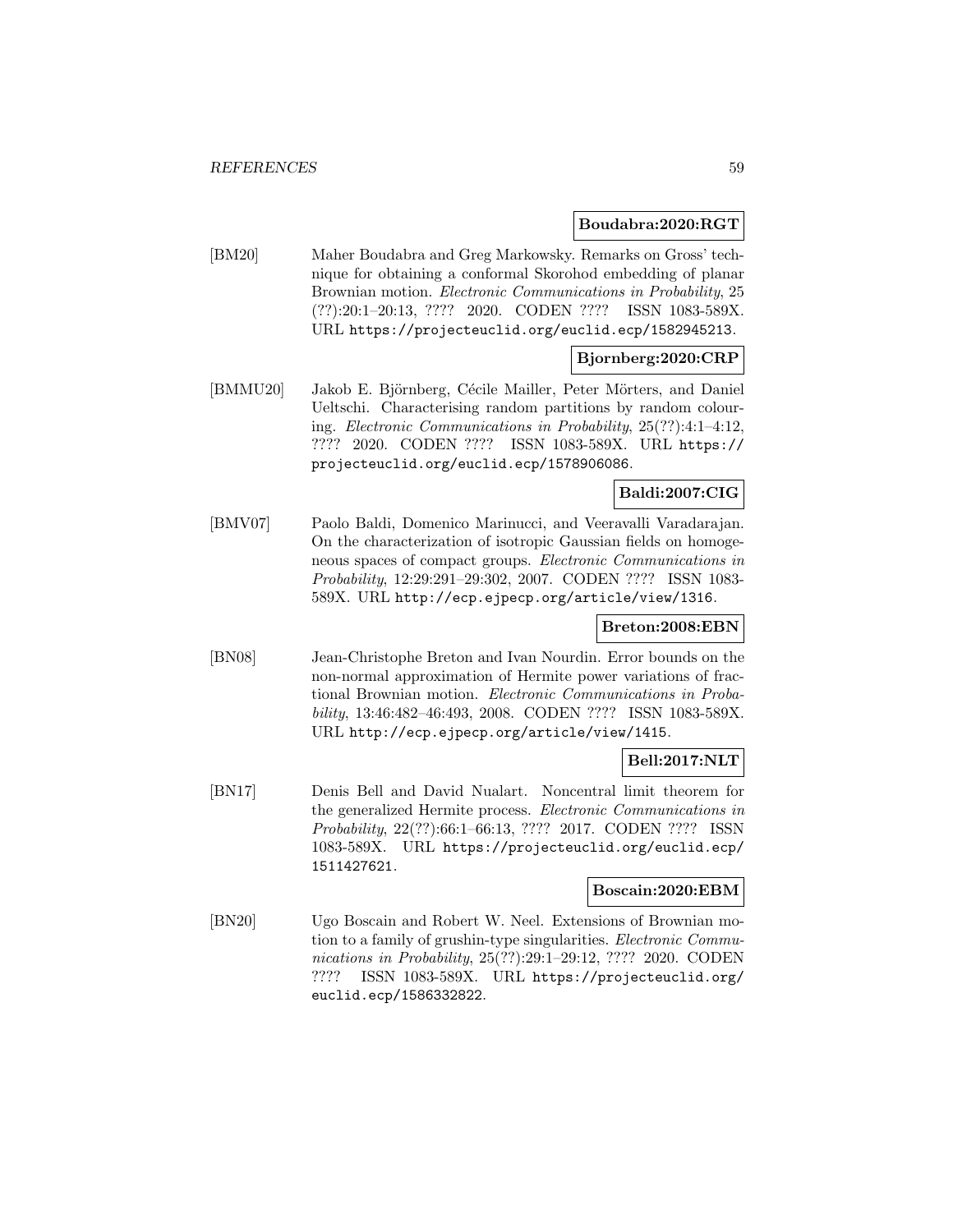#### **Boufoussi:2003:SDF**

[BO03] Brahim Boufoussi and Youssef Ouknine. On a SDE driven by a fractional Brownian motion and with monotone drift. Electronic Communications in Probability, 8:14:122–14:134, 2003. CODEN ???? ISSN 1083-589X. URL http://ecp.ejpecp. org/article/view/1084.

### **Bobkov:2008:NDM**

[Bob08] Sergey Bobkov. A note on the distributions of the maximum of linear Bernoulli processes. Electronic Communications in Probability, 13:26:266–26:271, 2008. CODEN ???? ISSN 1083-589X. URL http://ecp.ejpecp.org/article/view/1375.

# **Borovkov:2010:DBM**

[Bor10] Konstantin Borovkov. On the distribution of the Brownian motion process on its way to hitting zero. Electronic Communications in Probability, 15:26:281–26:285, 2010. CO-DEN ???? ISSN 1083-589X. URL http://ecp.ejpecp.org/ article/view/1555.

### **Bordenave:2011:SSP**

[Bor11] Charles Bordenave. On the spectrum of sum and product of non-Hermitian random matrices. Electronic Communications in Probability, 16:10:104–10:113, 2011. CODEN ???? ISSN 1083- 589X. URL http://ecp.ejpecp.org/article/view/1606.

### **Bordenave:2013:ERM**

[Bor13] Charles Bordenave. On Euclidean random matrices in high dimension. Electronic Communications in Probability, 18:25:1– 25:8, 2013. CODEN ???? ISSN 1083-589X. URL http:// ecp.ejpecp.org/article/view/2340.

### **Bottcher:2011:CFP**

[Böt11] Björn Böttcher. On the construction of Feller processes with unbounded coefficients. Electronic Communications in Probability, 16:48:545–48:555, 2011. CODEN ???? ISSN 1083-589X. URL http://ecp.ejpecp.org/article/view/1652.

### **Bourguin:2016:VVS**

[Bou16] Solesne Bourguin. Vector-valued semicircular limits on the free Poisson chaos. Electronic Communications in Probability, 21(??): 55:1–55:11, ???? 2016. CODEN ???? ISSN 1083-589X. URL https://projecteuclid.org/euclid.ecp/1472830237.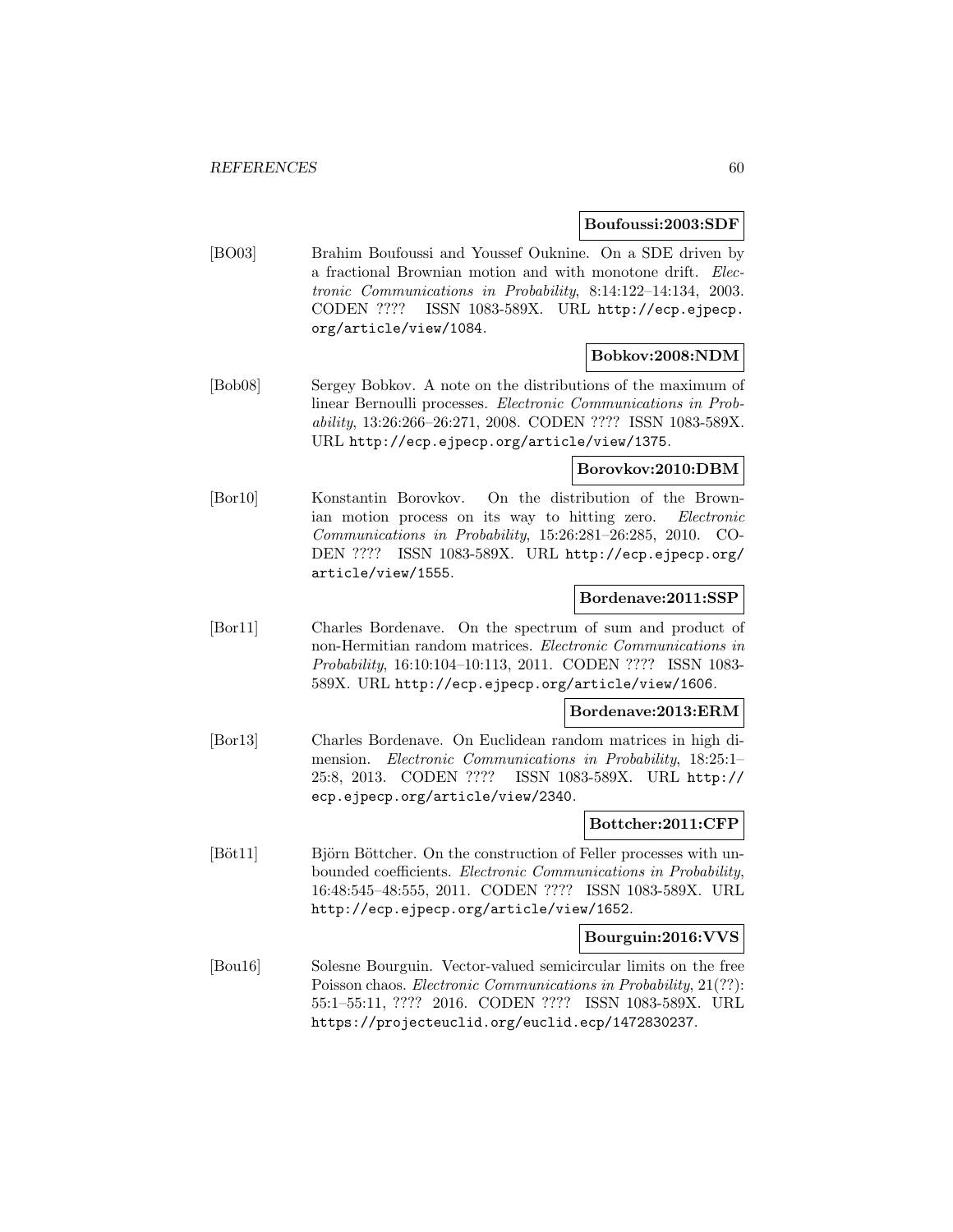#### **Biggins:2009:LDR**

[BP09] J. D. Biggins and D. B. Penman. Large deviations in randomly coloured random graphs. Electronic Communications in Probability, 14:29:290–29:301, 2009. CODEN ???? ISSN 1083-589X. URL http://ecp.ejpecp.org/article/view/1478.

### **Best:2010:ASM**

[BP10] Katharina Best and Peter Pfaffelhuber. The Aldous–Shields model revisited with application to cellular ageing. *Electronic* Communications in Probability, 15:43:475–43:488, 2010. CO-DEN ???? ISSN 1083-589X. URL http://ecp.ejpecp.org/ article/view/1581.

### **Burdzy:2020:BPR**

[BP20] Krzysztof Burdzy and Jim Pitman. Bounds on the probability of radically different opinions. Electronic Communications in Probability, 25(??):14:1–14:12, ???? 2020. CODEN ???? ISSN 1083-589X. URL https://projecteuclid.org/euclid.ecp/ 1581325211.

### **Benjamini:2021:HSA**

[BP21] Itai Benjamini and Christoforos Panagiotis. Hyperbolic self avoiding walk. Electronic Communications in Probability, 26 (??):1–5, 2021. CODEN ???? ISSN 1083-589X. URL https:// projecteuclid.org/journals/electronic-communicationsin-probability/volume-26/issue-none/Hyperbolic-selfavoiding-walk/10.1214/21-ECP388.full.

#### **Bertoin:1999:CBP**

[BPR99] Jean Bertoin, Jim Pitman, and Juan Ruiz de Chavez. Constructions of a Brownian path with a given minimum. Electronic Communications in Probability, 4:5:31–5:37, 1999. CO-DEN ???? ISSN 1083-589X. URL http://ecp.ejpecp.org/ article/view/1003.

#### **Berti:2013:SRT**

[BPR13] Patrizia Berti, Luca Pratelli, and Pietro Rigo. A Skorohod representation theorem without separability. Electronic Communications in Probability, 18:80:1-80:12, 2013. CODEN ???? ISSN 1083-589X. URL http://ecp.ejpecp.org/article/ view/2793.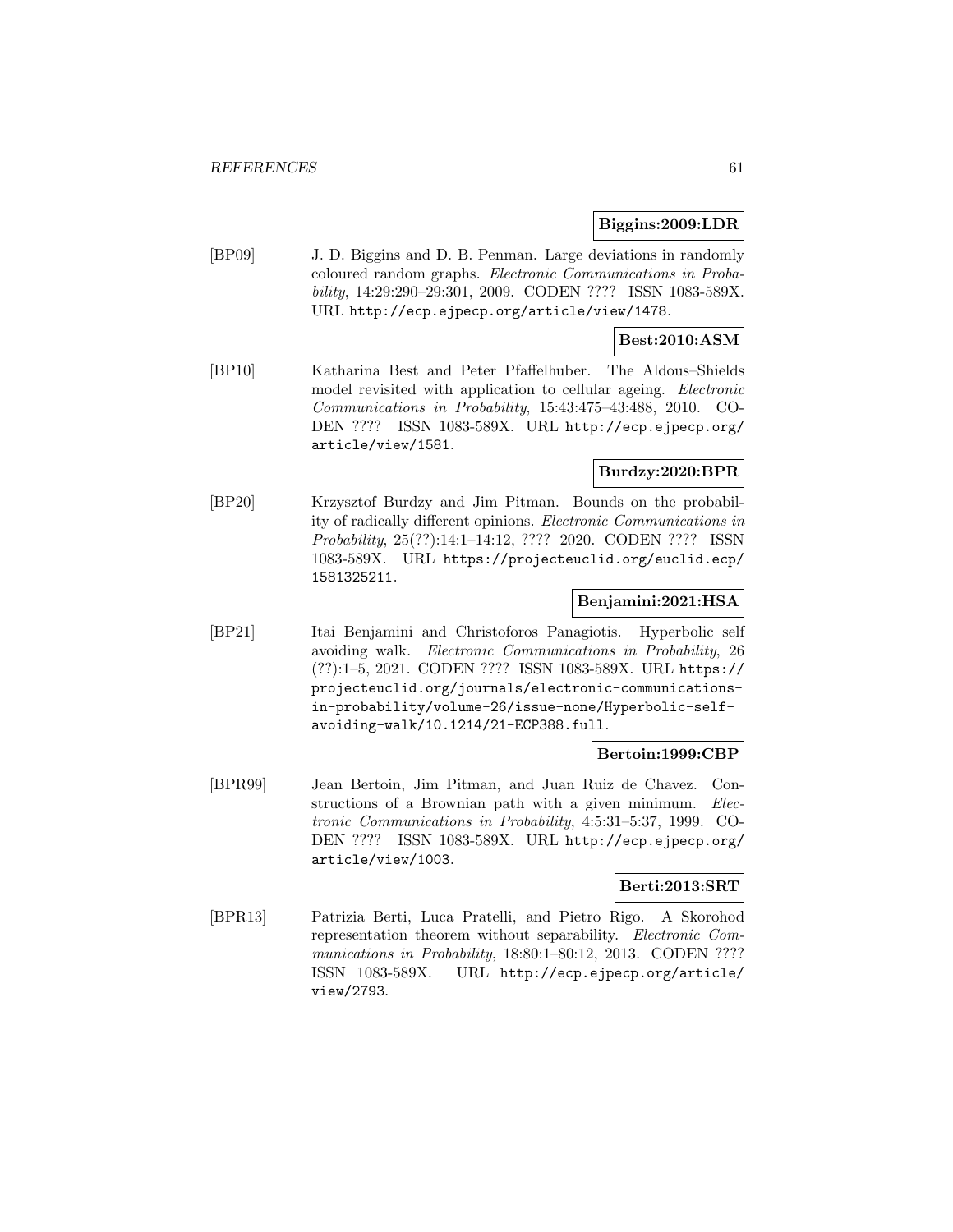### **Berti:2015:GLS**

[BPR15] Patrizia Berti, Luca Pratelli, and Pietro Rigo. Gluing lemmas and Skorohod representations. Electronic Communications in Probability, 20(??):53:1–53:11, ???? 2015. CODEN ???? ISSN 1083-589X. URL http://ecp.ejpecp.org/ article/view/3870.

## **Berard:2007:CLT**

[BR07] Jean Berard and Alejandro Ramirez. Central Limit Theorem for the excited random walk in dimension  $d \geq 2$ . Electronic Communications in Probability, 12:30:303–30:314, 2007. CO-DEN ???? ISSN 1083-589X. URL http://ecp.ejpecp.org/ article/view/1317.

## **Bruggeman:2016:ODD**

[BR16] Cameron Bruggeman and Johannes Ruf. A one-dimensional diffusion hits points fast. Electronic Communications in Probability, 21(??):22:1–22:7, ???? 2016. CODEN ???? ISSN 1083-589X. URL https://projecteuclid.org/euclid.ecp/1457617913.

### **Bardina:2010:WAF**

[BRT10] Xavier Bardina, Carles Rovira, and Samy Tindel. Weak approximation of fractional SDEs: the Donsker setting. Electronic Communications in Probability, 15:30:314–30:329, 2010. CO-DEN ???? ISSN 1083-589X. URL http://ecp.ejpecp.org/ article/view/1561.

### **Benjamini:1996:PBM**

[BS96] Itai Benjamini and Oded Schramm. Percolation beyond **Z**<sup>d</sup>, many questions and a few answers. Electronic Communications in Probability, 1:8:71–8:82, 1996. CODEN ???? ISSN 1083-589X. URL http://ecp.ejpecp.org/article/view/978.

### **Bose:2007:APR**

[BS07a] Arup Bose and Arnab Sen. On asymptotic properties of the rank of a special random adjacency matrix. Electronic Communications in Probability, 12:20:200–20:205, 2007. CO-DEN ???? ISSN 1083-589X. URL http://ecp.ejpecp.org/ article/view/1266.

### **Bose:2007:SNR**

[BS07b] Arup Bose and Arnab Sen. Spectral norm of random large dimensional noncentral Toeplitz and Hankel matrices. Elec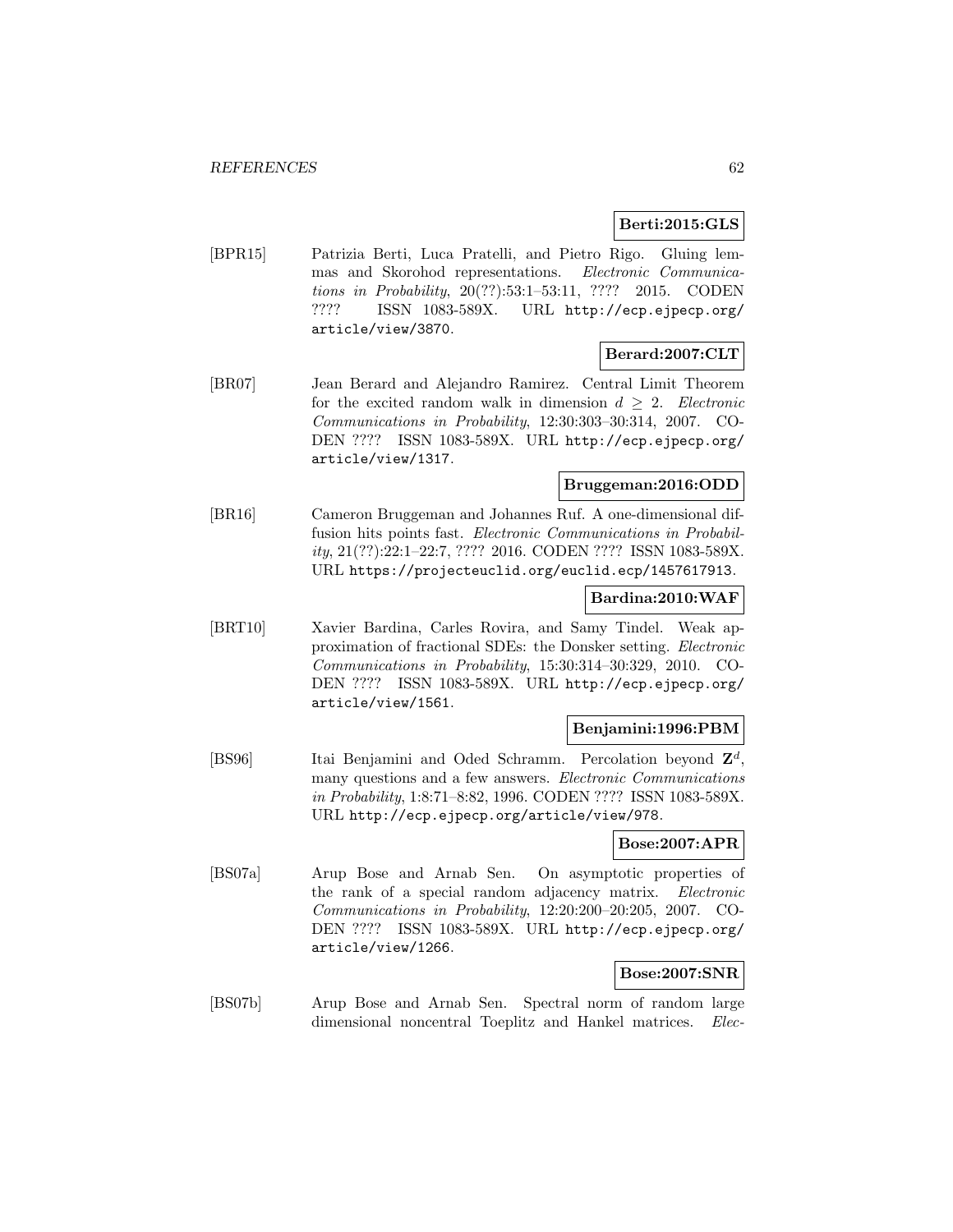tronic Communications in Probability, 12:3:21–3:27, 2007. CO-DEN ???? ISSN 1083-589X. URL http://ecp.ejpecp.org/ article/view/1243.

### **Bertoin:2016:LES**

[BS16] Jean Bertoin and Robin Stephenson. Local explosion in selfsimilar growth-fragmentation processes. *Electronic Communica*tions in Probability, 21(??):66:1–66:12, ???? 2016. CODEN ???? ISSN 1083-589X. URL https://projecteuclid.org/euclid. ecp/1473854582.

## **Basu:2017:KII**

[BS17] Deepan Basu and Artem Sapozhnikov. Kesten's incipient infinite cluster and quasi-multiplicativity of crossing probabilities. Electronic Communications in Probability, 22(??):26:1– 26:12, ???? 2017. CODEN ???? ISSN 1083-589X. URL https: //projecteuclid.org/euclid.ecp/1494036081.

#### **Basdevant:2018:ASA**

[BS18a] A.-L. Basdevant and A. Singh. Almost-sure asymptotics for the number of heaps inside a random sequence. Electronic Communications in Probability, 23(??):17:1–17:8, ???? 2018. CODEN ???? ISSN 1083-589X. URL https://projecteuclid.org/ euclid.ecp/1520391724.

### **Benjamini:2018:WDR**

[BS18b] Itai Benjamini and Alexander Shamov. Where does a random process hit a fractal barrier? Electronic Communications in Probability, 23(??):25:1–25:5, ???? 2018. CODEN ???? ISSN 1083-589X. URL https://projecteuclid.org/euclid.ecp/ 1524881133.

### **Bourguin:2011:CTG**

[BT11] Solesne Bourguin and Ciprian Tudor. Cramér theorem for gamma random variables. Electronic Communications in Probability, 16:34:365–34:378, 2011. CODEN ???? ISSN 1083-589X. URL http://ecp.ejpecp.org/article/view/1639.

### **Boucheron:2012:CIO**

[BT12] Stéphane Boucheron and Maud Thomas. Concentration inequalities for order statistics. Electronic Communications in Probability, 17:51:1–51:12, 2012. CODEN ???? ISSN 1083-589X. URL http://ecp.ejpecp.org/article/view/2210.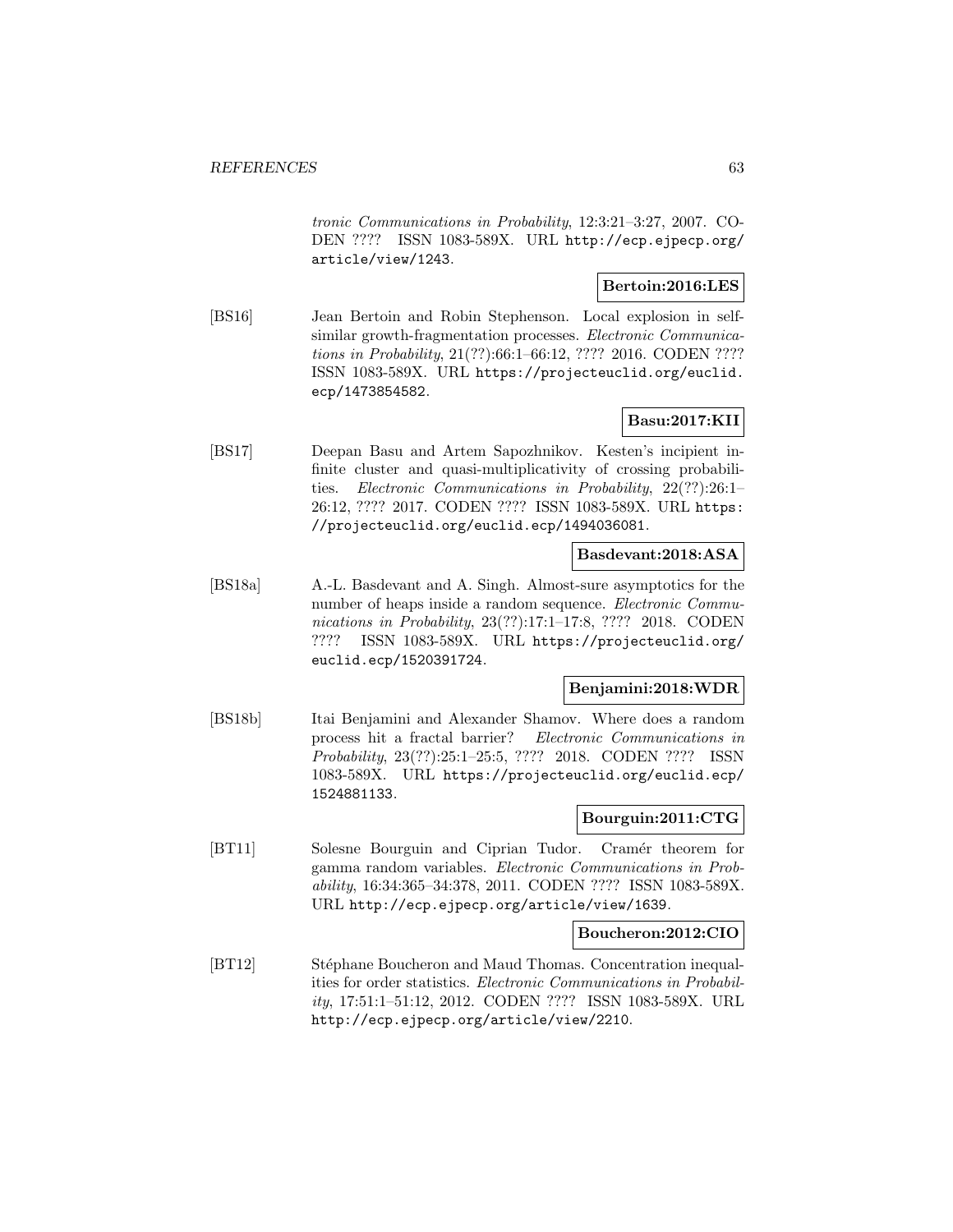#### **Benjamini:2017:FPP**

[BT17] Itai Benjamini and Romain Tessera. First passage percolation on a hyperbolic graph admits bi-infinite geodesics. Electronic Communications in Probability, 22(??):14:1–14:8, ???? 2017. CO-DEN ???? ISSN 1083-589X. URL http://projecteuclid. org/euclid.ecp/1487062816.

# **Bercu:2019:NIC**

[BT19] Bernard Bercu and Taieb Touati. New insights on concentration inequalities for self-normalized martingales. Electronic Communications in Probability, 24(??):63:1-63:12, ???? 2019. CODEN ???? ISSN 1083-589X. URL https://projecteuclid.org/ euclid.ecp/1570845629.

## **Bowditch:2020:SBR**

[BT20] Adam Bowditch and Yuki Tokushige. The speed of a biased random walk on a Galton–Watson tree is analytic. Electronic Communications in Probability, 25(??):1–11, 2020. CODEN ???? ISSN 1083-589X. URL https://projecteuclid.org/ journals/electronic-communications-in-probability/volume-25/issue-none/The-speed-of-a-biased-random-walk-on-a-Galton/10.1214/20-ECP344.full.

### **Buckley:2013:AHK**

[Buc13] Stephen Buckley. Anomalous heat kernel behaviour for the dynamic random conductance model. Electronic Communications in Probability, 18:1:1–1:11, 2013. CODEN ???? ISSN 1083-589X. URL http://ecp.ejpecp.org/article/view/2525.

### **Burdzy:2019:SBH**

[Bur19] Krzysztof Burdzy. Simultaneous boundary hitting by coupled reflected Brownian motions. Electronic Communications in Probability, 24(??):22:1–22:12, ???? 2019. CODEN ???? ISSN 1083-589X. URL https://projecteuclid.org/euclid.ecp/ 1555034600.

### **Butez:2017:LDB**

[But17] Raphaël Butez. Large deviations for biorthogonal ensembles and variational formulation for the Dykema–Haagerup distribution. Electronic Communications in Probability, 22(??):37:1– 37:11, ???? 2017. CODEN ???? ISSN 1083-589X. URL https: //projecteuclid.org/euclid.ecp/1499068820.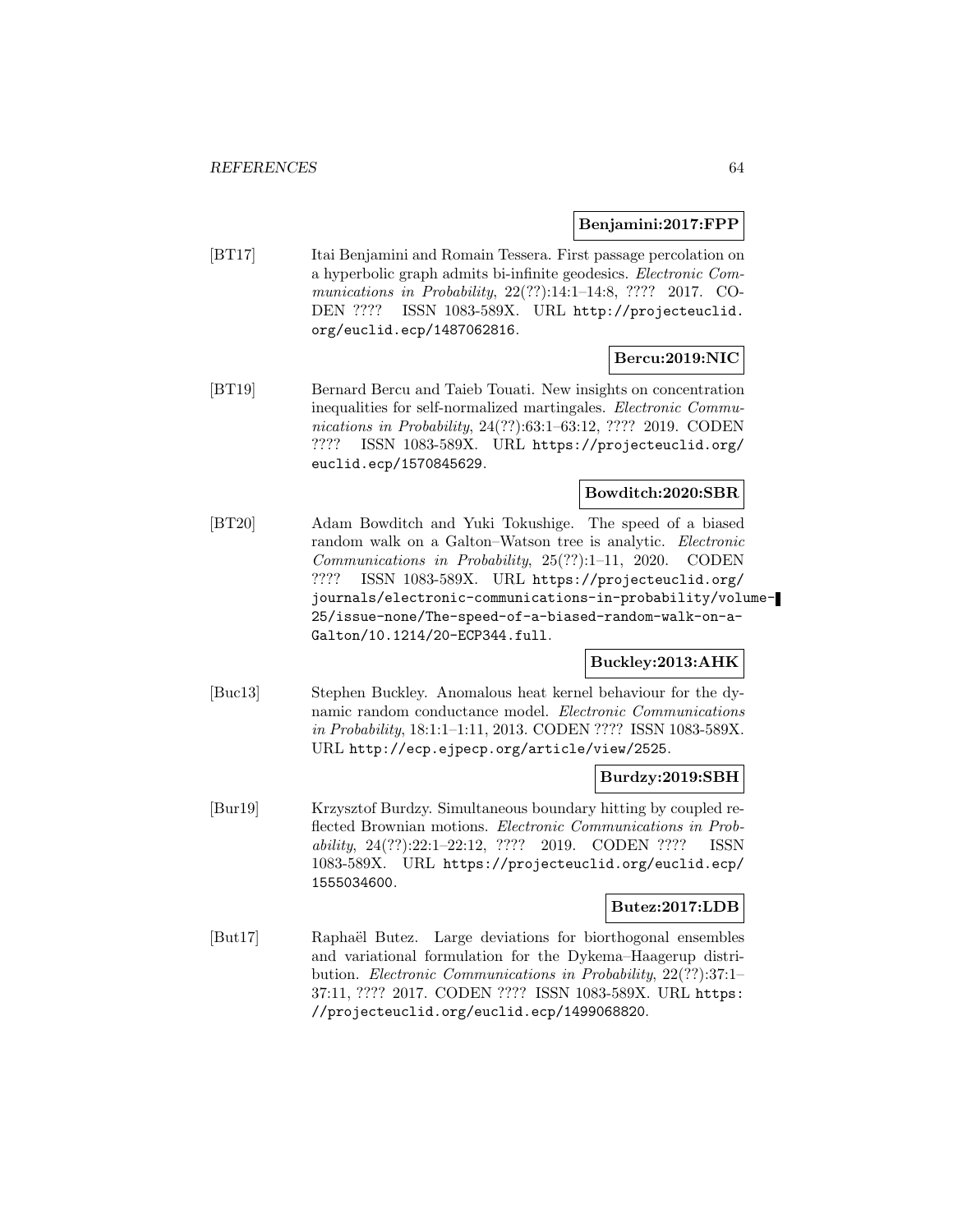#### **Butez:2018:LRR**

[But18] Raphaël Butez. The largest root of random Kac polynomials is heavy tailed. *Electronic Communications in Probability*, 23(??): 20:1–20:9, ???? 2018. CODEN ???? ISSN 1083-589X. URL https://projecteuclid.org/euclid.ecp/1521079421.

#### **Backhoff-Veraguas:2020:WMR**

[BVBP20] Julio Backhoff-Veraguas, Mathias Beiglböck, and Gudmund Pammer. Weak monotone rearrangement on the line. Electronic Communications in Probability, 25(??):18:1–18:16, ???? 2020. CODEN ???? ISSN 1083-589X. URL https://projecteuclid. org/euclid.ecp/1582254306.

#### **Benjamini:2003:ERW**

[BW03] Itai Benjamini and David Wilson. Excited random walk. Electronic Communications in Probability, 8:9:86–9:92, 2003. CO-DEN ???? ISSN 1083-589X. URL http://ecp.ejpecp.org/ article/view/1072.

## **Burdzy:2004:GO**

[BW04] Krzysztof Burdzy and David White. A Gaussian oscillator. Electronic Communications in Probability, 9:10:92–10:95, 2004. CO-DEN ???? ISSN 1083-589X. URL http://ecp.ejpecp.org/ article/view/1113.

### **Burdzy:2008:MPP**

[BW08] Krzysztof Burdzy and David White. Markov processes with product-form stationary distribution. Electronic Communications in Probability, 13:56:614–56:627, 2008. CODEN ???? ISSN 1083-589X. URL http://ecp.ejpecp.org/article/ view/1428.

#### **Bertoin:2001:SSS**

[BY01] Jean Bertoin and Marc Yor. On subordinators, self-similar Markov processes and some factorizations of the exponential variable. Electronic Communications in Probability, 6:10:95–10:106, 2001. CODEN ???? ISSN 1083-589X. URL http://ecp. ejpecp.org/article/view/1039.

### **Bertoin:2013:PJI**

[BY13] Jean Bertoin and Marc Yor. Pure jump increasing processes and the change of variables formula. Electronic Communications in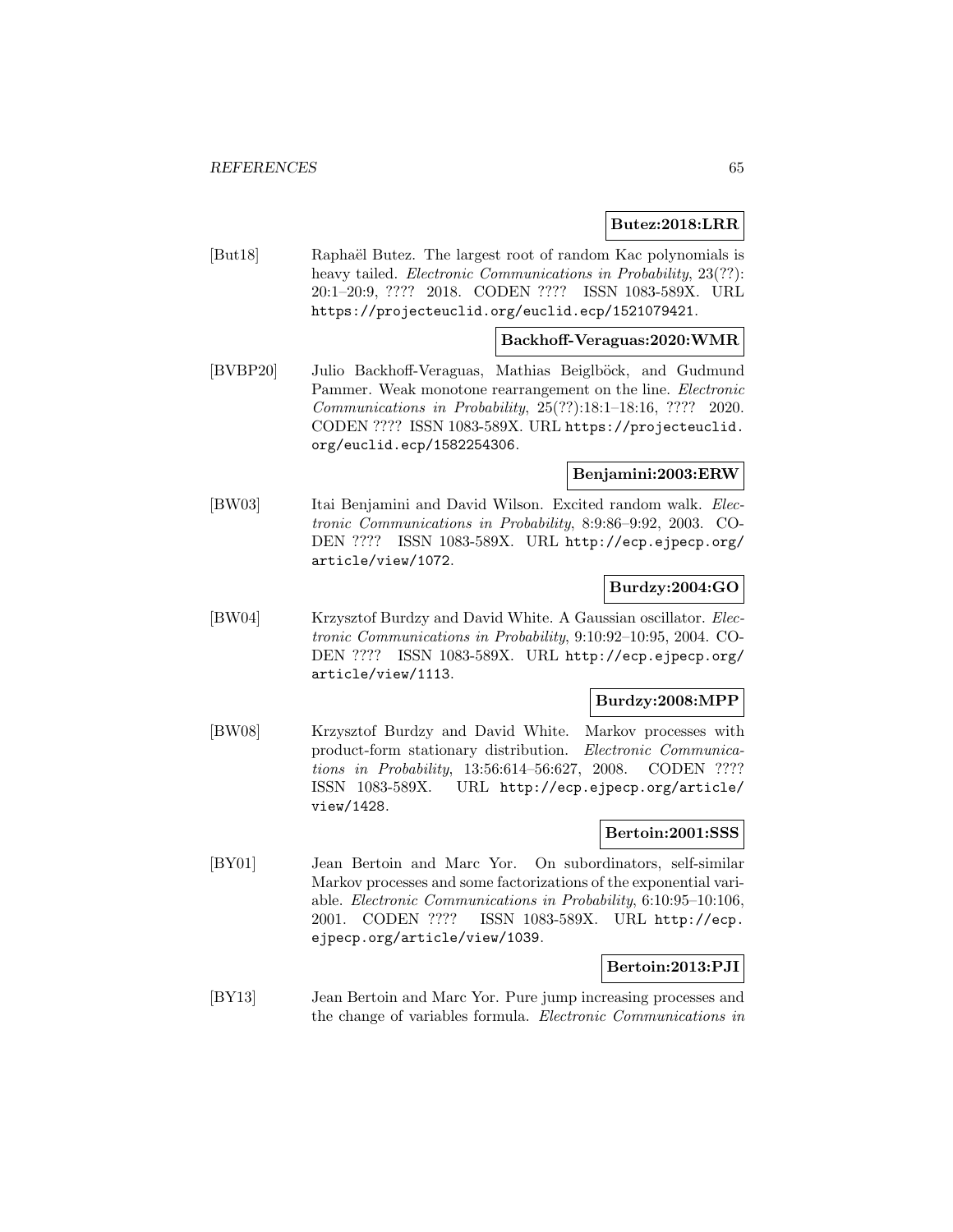Probability, 18:41:1–41:7, 2013. CODEN ???? ISSN 1083-589X. URL http://ecp.ejpecp.org/article/view/2700.

### **Benjamini:2007:MAP**

[BYZ07] Itai Benjamini, Ariel Yadin, and Ofer Zeitouni. Maximal arithmetic progressions in random subsets. Electronic Communications in Probability, 12:35:365–35:376, 2007. CODEN ???? ISSN 1083-589X. URL http://ecp.ejpecp.org/article/ view/1321. See erratum [BYZ12].

### **Benjamini:2012:EMA**

[BYZ12] Itai Benjamini, Ariel Yadin, and Ofer Zeitouni. Erratum: Maximal arithmetic progressions in random subsets. Electronic Communications in Probability, 17:18:1, 2012. CO-DEN ???? ISSN 1083-589X. URL http://ecp.ejpecp.org/ article/view/2014. See [BYZ07].

## **Balan:2006:SAM**

[BZ06] Raluca Balan and Ingrid-Mona Zamfirescu. Strong approximation for mixing sequences with infinite variance. Electronic Communications in Probability, 11:2:11–2:23, 2006. CO-DEN ???? ISSN 1083-589X. URL http://ecp.ejpecp.org/ article/view/1175.

### **Bayraktar:2016:RBM**

[BZ16] Erhan Bayraktar and Yuchong Zhang. A rank-based mean field game in the strong formulation. Electronic Communications in Probability, 21(??):72:1–72:12, ???? 2016. CODEN ???? ISSN 1083-589X. URL https://projecteuclid.org/euclid.ecp/ 1476841494.

## **Butez:2017:ULD**

[BZ17] Raphaël Butez and Ofer Zeitouni. Universal large deviations for Kac polynomials. Electronic Communications in Probability, 22 (??):6:1–6:10, ???? 2017. CODEN ???? ISSN 1083-589X. URL http://projecteuclid.org/euclid.ecp/1483952415.

#### **Borovkov:2018:MDS**

[BZ18] Konstantin Borovkov and Mikhail Zhitlukhin. On the maximum of the discretely sampled fractional Brownian motion with small Hurst parameter. Electronic Communications in Probability, 23 (??):65:1–65:8, ???? 2018. CODEN ???? ISSN 1083-589X. URL https://projecteuclid.org/euclid.ecp/1537257726.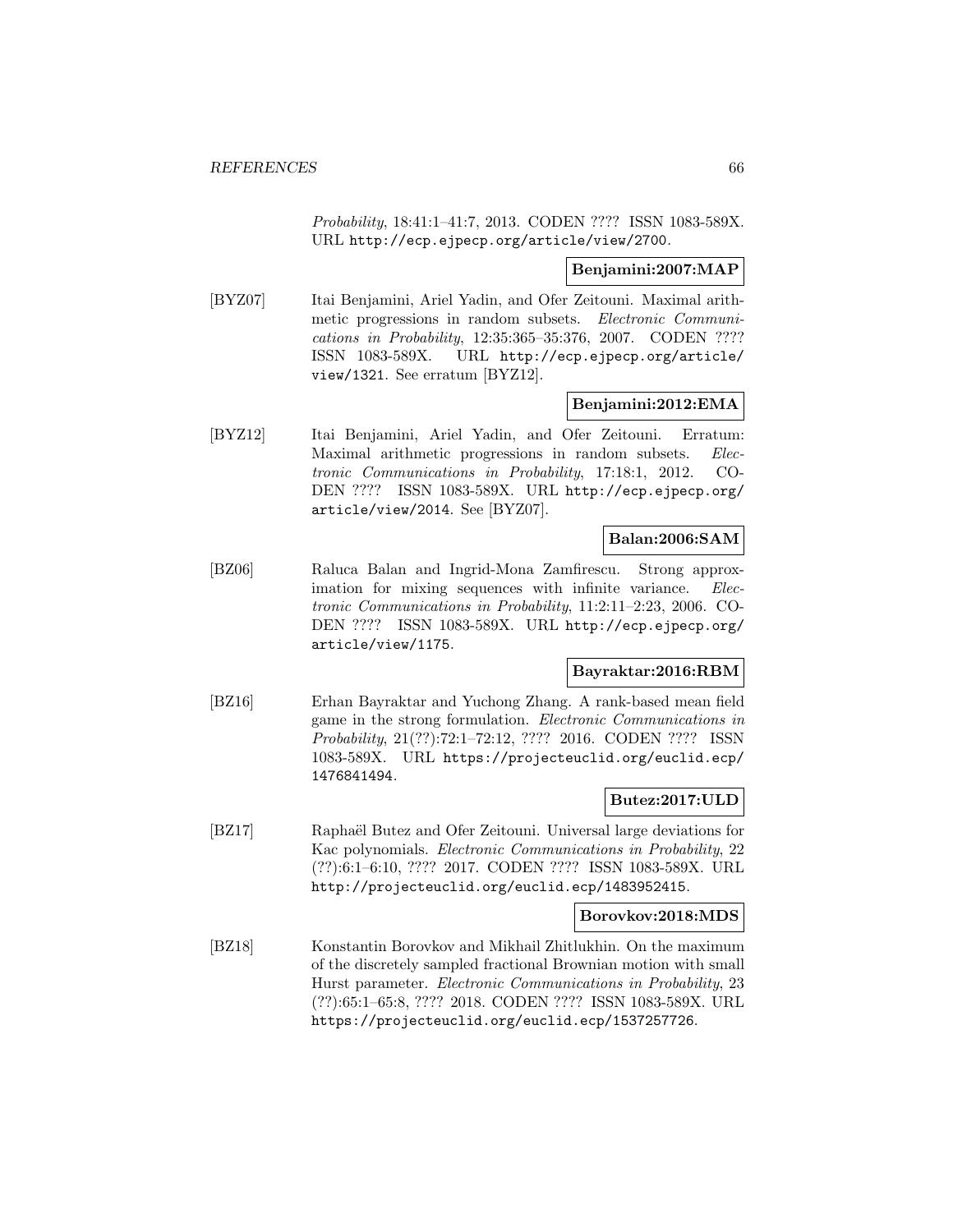## **Can:2015:CPO**

[Can15] Van Hao Can. Contact process on one-dimensional long range percolation. Electronic Communications in Probability, 20(??): 93:1–93:11, ???? 2015. CODEN ???? ISSN 1083-589X. URL http://ecp.ejpecp.org/article/view/4461.

#### **Carlsson:2005:SNT**

[Car05] Niclas Carlsson. Some notes on topological recurrence. Electronic Communications in Probability, 10:9:82–9:93, 2005. CO-DEN ???? ISSN 1083-589X. URL http://ecp.ejpecp.org/ article/view/1137.

#### **Caravenna:2018:MCR**

[Car18] Francesco Caravenna. On the maximum of conditioned random walks and tightness for pinning models. Electronic Communications in Probability, 23(??):69:1–69:13, ???? 2018. CODEN ???? ISSN 1083-589X. URL https://projecteuclid.org/euclid. ecp/1539309733.

#### **Caravenna:2010:LDP**

[CB10] Francesco Caravenna and Martin Borecki. Localization for (1 + 1)-dimensional pinning models with  $(\nabla + \Delta)$ -interaction. Electronic Communications in Probability, 15:48:534–48:548, 2010. CODEN ???? ISSN 1083-589X. URL http://ecp.ejpecp. org/article/view/1584.

#### **Carmona:1998:FBM**

[CC98] Philippe Carmona and Laure Coutin. Fractional Brownian motion and the Markov property. Electronic Communications in Probability, 3:12:95–12:107, 1998. CODEN ???? ISSN 1083- 589X. URL http://ecp.ejpecp.org/article/view/998.

### **Chiu:2018:PQV**

[CC18] Henry Chiu and Rama Cont. On pathwise quadratic variation for càdlàg functions. Electronic Communications in Probability, 23(??):85:1–85:12, ???? 2018. CODEN ???? ISSN 1083-589X. URL https://projecteuclid.org/euclid.ecp/1542942174.

### **Chen:2019:LTT**

[CCGS19] Dayue Chen, Peng Chen, Nina Gantert, and Dominik Schmid. Limit theorems for the tagged particle in exclusion processes on regular trees. Electronic Communications in Probability, 24(??):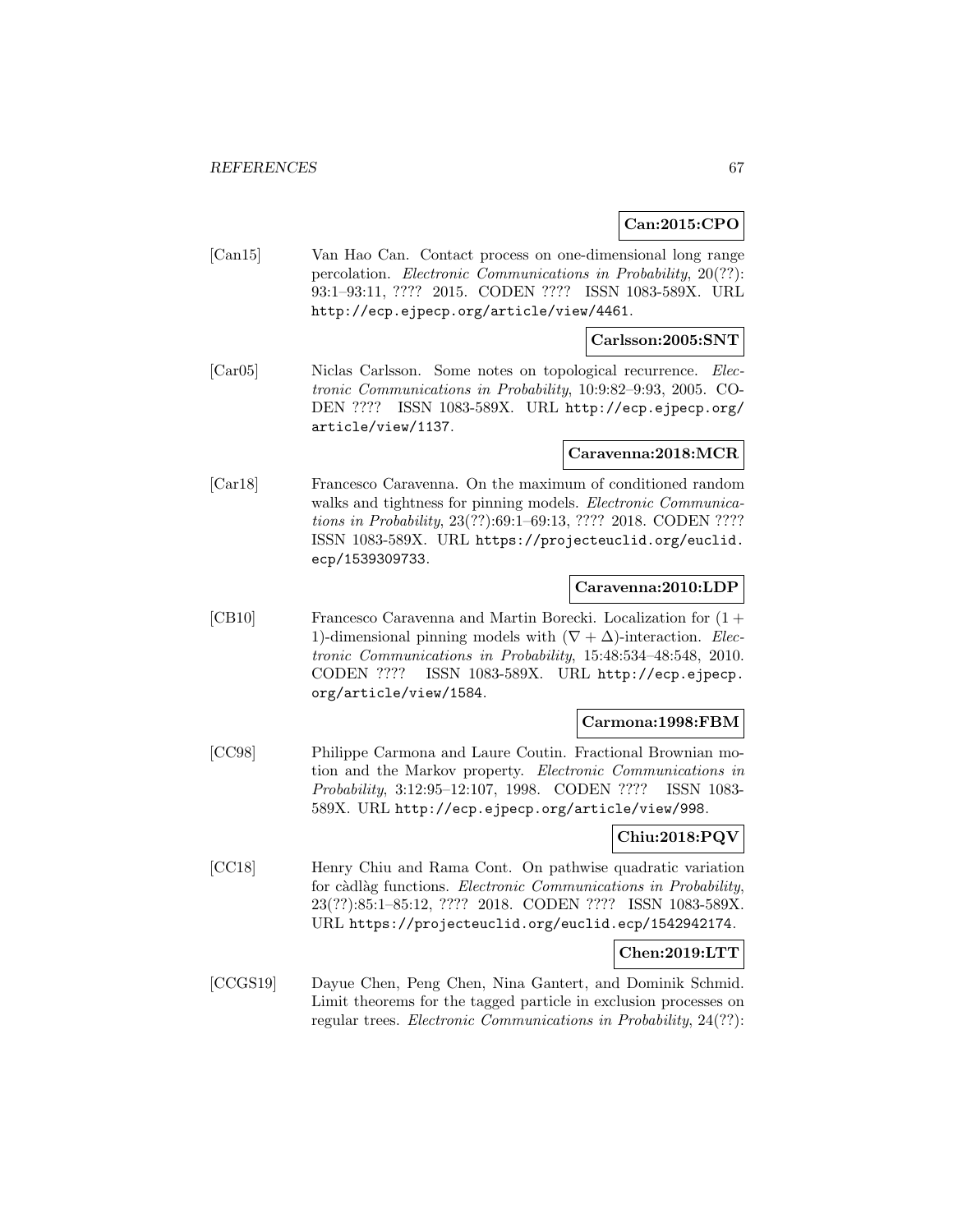2:1–2:10, ???? 2019. CODEN ???? ISSN 1083-589X. URL https://projecteuclid.org/euclid.ecp/1548299047.

### **Chiarini:2015:NEP**

[CCH15] Alberto Chiarini, Alessandra Cipriani, and Rajat Subhra Hazra. A note on the extremal process of the supercritical Gaussian Free Field. *Electronic Communications in Probability*, 20(??): 74:1–74:10, ???? 2015. CODEN ???? ISSN 1083-589X. URL http://ecp.ejpecp.org/article/view/4332.

### **Carmona:2013:MFF**

[CD13] René Carmona and François Delarue. Mean field forwardbackward stochastic differential equations. Electronic Communications in Probability, 18:68:1-68:15, 2013. CODEN ???? ISSN 1083-589X. URL http://ecp.ejpecp.org/article/ view/2446.

### **Cator:2017:SAS**

[CD17a] Eric Cator and Henk Don. Self-averaging sequences which fail to converge. Electronic Communications in Probability, 22(??): 16:1–16:12, ???? 2017. CODEN ???? ISSN 1083-589X. URL http://projecteuclid.org/euclid.ecp/1487386904.

### **Cerf:2017:MCR**

[CD17b] Raphaël Cerf and Joseba Dalmau. A Markov chain representation of the normalized Perron–Frobenius eigenvector. Electronic Communications in Probability, 22(??):52:1–52:6, ???? 2017. CODEN ???? ISSN 1083-589X. URL https://projecteuclid. org/euclid.ecp/1507860209.

## **Coutin:2020:DTW**

[CD20] Laure Coutin and Laurent Decreusefond. Donsker's theorem in Wasserstein-1 distance. Electronic Communications in Probability, 25(??):27:1–27:13, ???? 2020. CODEN ???? ISSN 1083-589X. URL https://projecteuclid.org/euclid.ecp/ 1585620027.

### **Caravenna:2013:GSI**

[CdH13] Francesco Caravenna and Frank den Hollander. A general smoothing inequality for disordered polymers. *Electronic Com*munications in Probability, 18:76:1-76:15, 2013. CODEN ???? ISSN 1083-589X. URL http://ecp.ejpecp.org/article/ view/2874.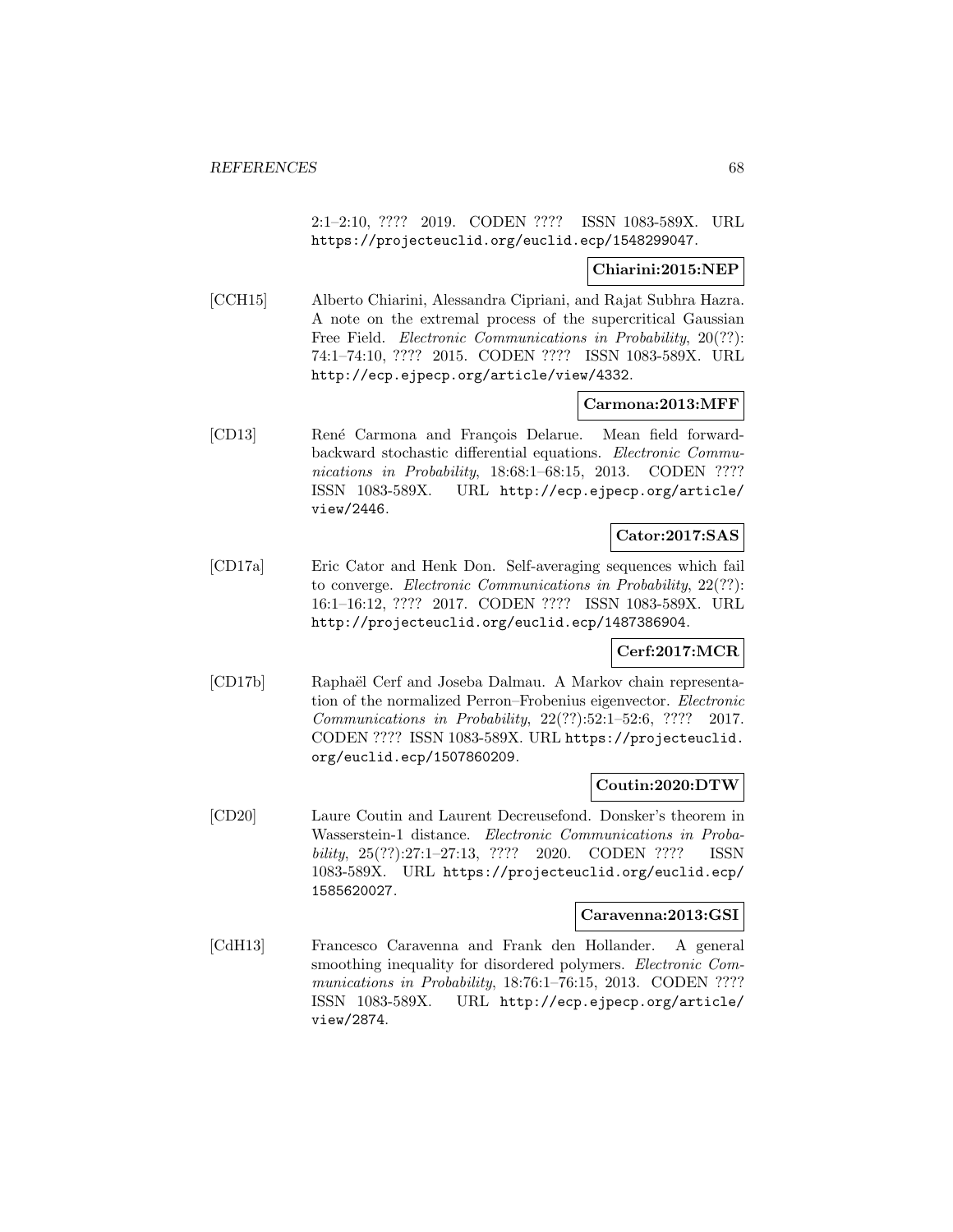## **Chang:2017:SIM**

[CDNX17] Jiawei Chang, Nick Duffield, Hao Ni, and Weijun Xu. Signature inversion for monotone paths. Electronic Communications in Probability, 22(??):42:1–42:11, ???? 2017. CODEN ???? ISSN 1083-589X. URL https://projecteuclid.org/euclid.ecp/ 1502762748.

### **Couronne:2011:CSP**

[CEG11] Olivier Couronné, Nathanaël Enriquez, and Lucas Gerin. Construction of a short path in high-dimensional first passage percolation. Electronic Communications in Probability, 16:3:22–3:28, 2011. CODEN ???? ISSN 1083-589X. URL http://ecp. ejpecp.org/article/view/1595.

## **Chassagneux:2011:NEU**

[CEK11] Jean François Chassagneux, Romuald Elie, and Idris Kharroubi. A note on existence and uniqueness for solutions of multidimensional reflected BSDEs. Electronic Communications in Probability, 16:12:120–12:128, 2011. CODEN ???? ISSN 1083-589X. URL http://ecp.ejpecp.org/article/view/1614.

### **Cerf:2014:TTF**

[Cer<sub>14</sub>] Raphaël Cerf. The travel time in a finite box in supercritical Bernoulli percolation. Electronic Communications in Probability, 19:20:1–20:9, 2014. CODEN ???? ISSN 1083-589X. URL http: //ecp.ejpecp.org/article/view/3015.

### **Cetin:2012:FAM**

[Cet12] Umut Cetin. Filtered Azéma martingales. Electronic Communications in Probability, 17:62:1-62:13, 2012. CODEN ???? ISSN 1083-589X. URL http://ecp.ejpecp.org/article/ view/2310.

### **Christensen:2020:NNS**

[CF20] Sören Christensen and Simon Fischer. Note on the (non-)smoothness of discrete time value functions in optimal stopping. Electronic Communications in Probability, 25(??):1–10, 2020. CODEN ???? ISSN 1083-589X. URL https:// projecteuclid.org/journals/electronic-communicationsin-probability/volume-25/issue-none/Note-on-the-nonsmoothness-of-discrete-time-value-functions/10.1214/ 20-ECP335.full.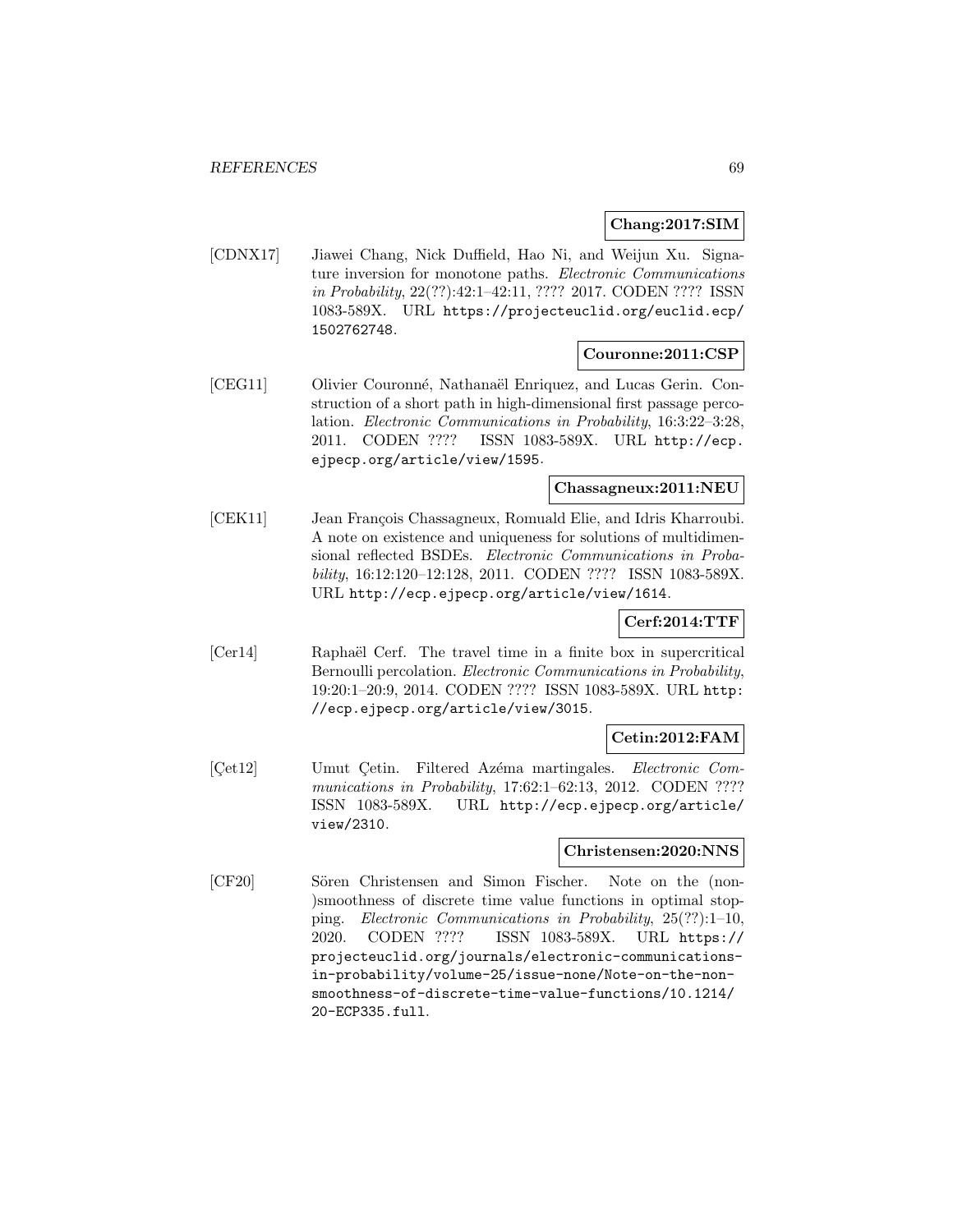#### **Caravenna:2005:CAB**

[CG05] Francesco Caravenna and Giambattista Giacomin. On constrained annealed bounds for pinning and wetting models. Electronic Communications in Probability, 10:18:179–18:189, 2005. CODEN ???? ISSN 1083-589X. URL http://ecp.ejpecp. org/article/view/1150.

# **Cerf:2015:LBR**

[CG15] Raphaël Cerf and Matthias Gorny. A lower bound on the relative entropy with respect to a symmetric probability. Electronic Communications in Probability, 20(??):5:1–5:5, ???? 2015. CO-DEN ???? ISSN 1083-589X. URL http://ecp.ejpecp.org/ article/view/3920.

## **Chen:2019:BPC**

[CGP19] Xinxin Chen and Nadine Guillotin-Plantard. Branching processes in correlated random environment. Electronic Communications in Probability, 24(??):71:1–71:13, ???? 2019. CODEN ???? ISSN 1083-589X. URL https://projecteuclid.org/ euclid.ecp/1573528176.

### **Castell:2013:OSE**

[CGPPS13] Fabienne Castell, Nadine Guillotin-Plantard, Françoise Pène, and Bruno Schapira. On the one-sided exit problem for stable processes in random scenery. *Electronic Communications in* Probability, 18:33:1–33:7, 2013. CODEN ???? ISSN 1083-589X. URL http://ecp.ejpecp.org/article/view/2444.

### **Cattiaux:2010:PIC**

[CGR10] Patrick Cattiaux, Arnaud Guillin, and Cyril Roberto. Poincaré inequality and the  $L^p$  convergence of semi-groups. *Electronic* Communications in Probability, 15:25:270–25:280, 2010. CO-DEN ???? ISSN 1083-589X. URL http://ecp.ejpecp.org/ article/view/1559.

#### **Carmona:1996:SSO**

[CGXM96] Rene Carmona, Stanislav Grishin, Lin Xu, and Stanislav Molchanov. Surface stretching for Ornstein–Uhlenbeck velocity fields. Electronic Communications in Probability, 2:1:1–1:11, 1996. CODEN ???? ISSN 1083-589X. URL http://ecp. ejpecp.org/article/view/980.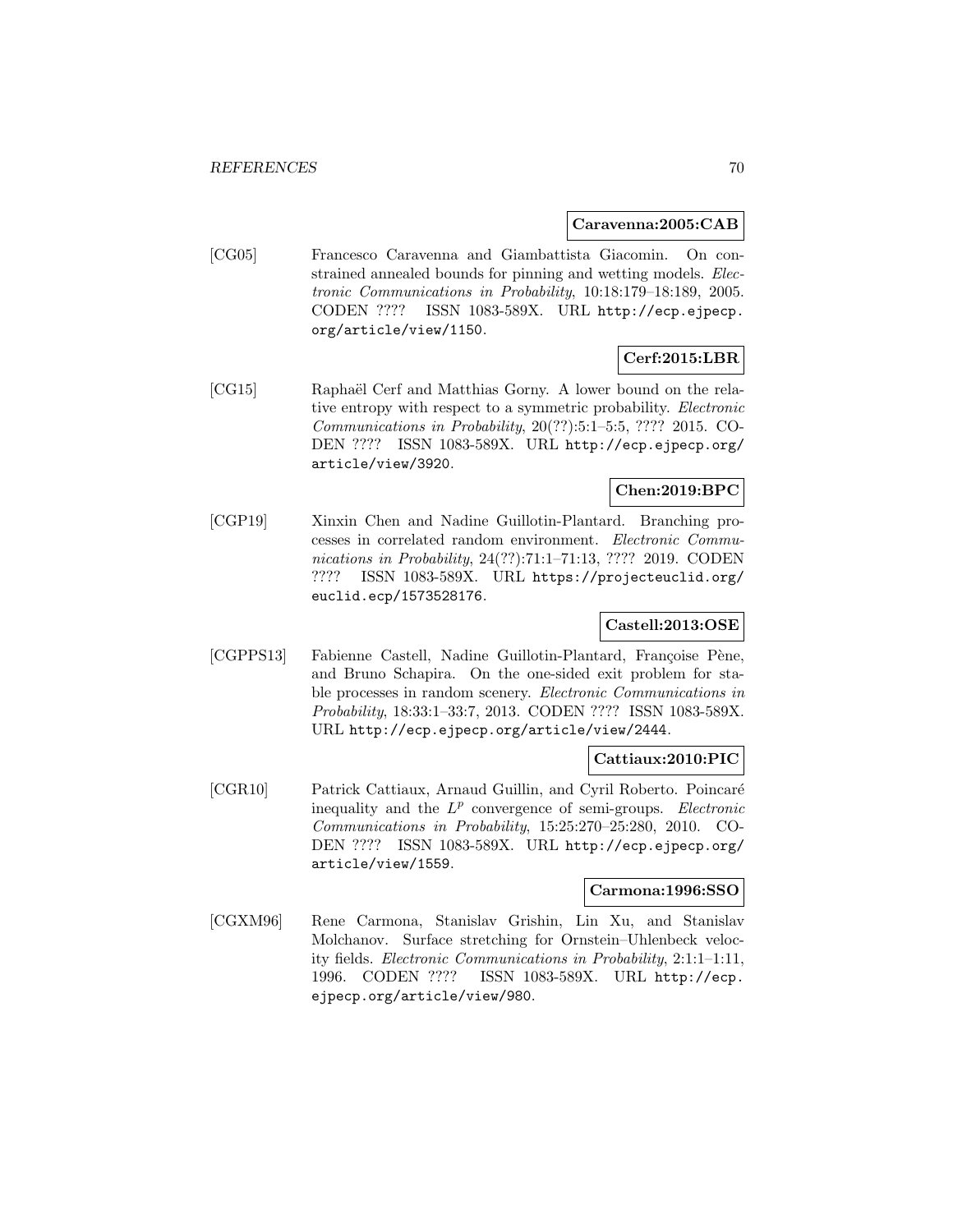#### **Carmona:1997:SSO**

[CGXM97] Rene A. Carmona, Stanislav Grishin, Lin Xu, and Stanislav Molchanov. Surface stretching for Ornstein Uhlenbeck velocity fields. Electronic Communications in Probability, 2:1:1–1:11, 1997. CODEN ???? ISSN 1083-589X.

### **Csaki:2004:IPR**

[CH04] Endre Csaki and Yueyun Hu. Invariance principles for ranked excursion lengths and heights. Electronic Communications in Probability, 9:2:14–2:21, 2004. CODEN ???? ISSN 1083-589X. URL http://ecp.ejpecp.org/article/view/1103.

### **Chakrabarty:2010:CLT**

[Cha10] Arijit Chakrabarty. Central Limit Theorem for truncated heavy tailed Banach valued random vectors. Electronic Communications in Probability, 15:33:346–33:364, 2010. CODEN ???? ISSN 1083-589X. URL http://ecp.ejpecp.org/article/ view/1564.

### **Chang:2015:CRL**

[Cha15] Yinshan Chang. A convergence result on the lengths of Markovian loops. Electronic Communications in Probability, 20(??): 73:1–73:11, ???? 2015. CODEN ???? ISSN 1083-589X. URL http://ecp.ejpecp.org/article/view/4263.

### **Chan:2020:RCM**

[Cha20] Swee Hong Chan. A rotor configuration with maximum escape rate. Electronic Communications in Probability, 25(??): 19:1–19:5, ???? 2020. CODEN ???? ISSN 1083-589X. URL https://projecteuclid.org/euclid.ecp/1582686118.

### **Chen:2017:MPL**

[Che17] Joe P. Chen. The moving particle lemma for the exclusion process on a weighted graph. Electronic Communications in Probability, 22(??):47:1–47:13, ???? 2017. CODEN ???? ISSN 1083-589X. URL https://projecteuclid.org/euclid.ecp/ 1506931447.

### **Chen:2021:PAS**

[Che21] Yu-Ting Chen. Precise asymptotics of some meeting times arising from the voter model on large random regular graphs. Electronic Communications in Probability, 26(??):1–13, 2021. CODEN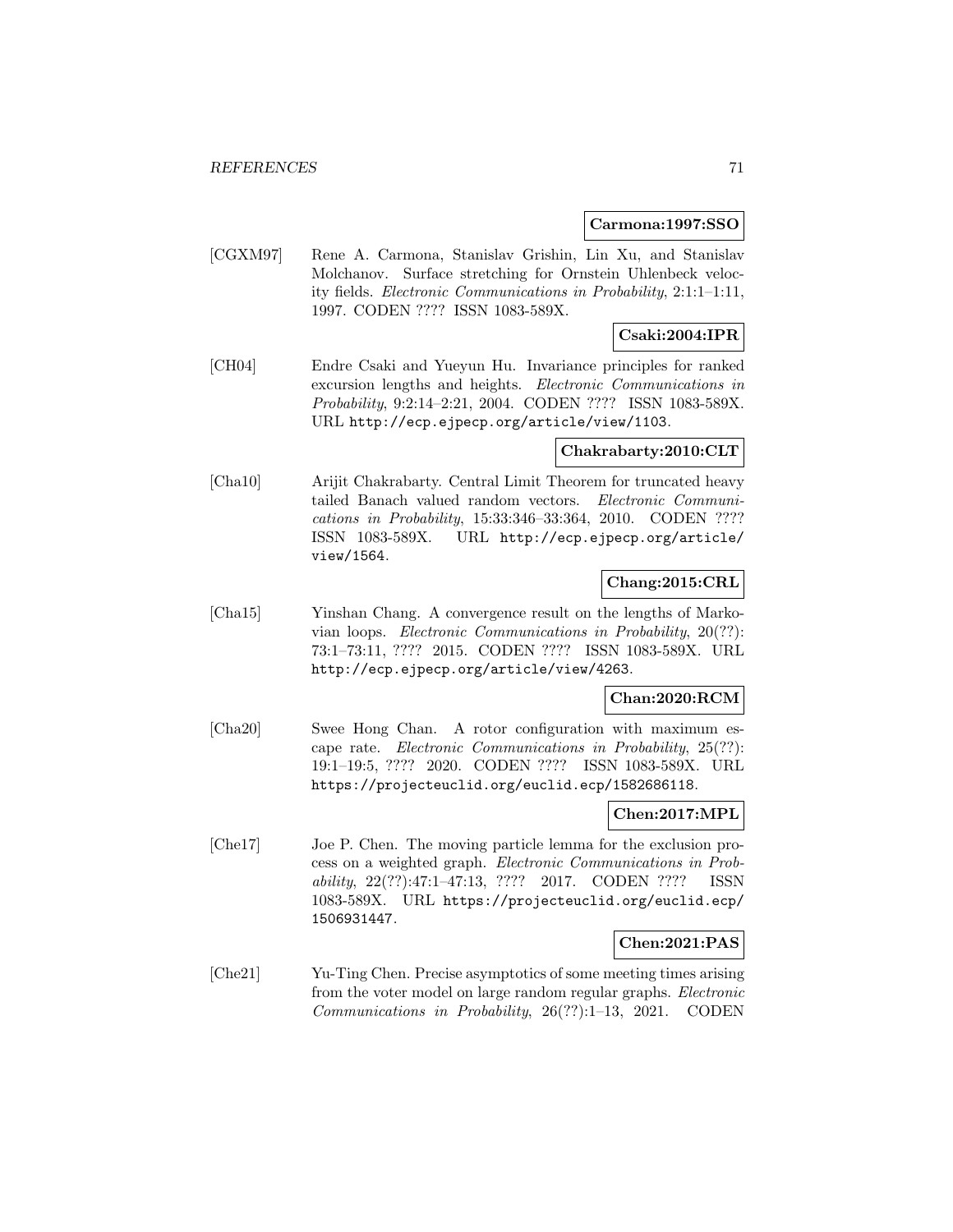???? ISSN 1083-589X. URL https://projecteuclid.org/ journals/electronic-communications-in-probability/volume-26/issue-none/Precise-asymptotics-of-some-meeting-timesarising-from-the-voter/10.1214/21-ECP373.full.

### **Capitaine:1997:MRS**

[CHL97] Mireille Capitaine, Elton P. Hsu, and Michel Ledoux. Martingale representation and a simple proof of logarithmic Sobolev inequalities on path spaces. Electronic Communications in Probability, 2:7:71–7:81, 1997. CODEN ???? ISSN 1083-589X. URL http: //ecp.ejpecp.org/article/view/986.

### **Cortines:2021:MSE**

[CHL21] Aser Cortines, Lisa Hartung, and Oren Louidor. More on the structure of extreme level sets in branching Brownian motion. Electronic Communications in Probability, 26(??):1–14, 2021. CODEN ???? ISSN 1083-589X. URL https:// projecteuclid.org/journals/electronic-communicationsin-probability/volume-26/issue-none/More-on-the-structureof-extreme-level-sets-in-branching/10.1214/20-ECP369. full.

## **Choi:2018:HTM**

[Cho18] Michael C. H. Choi. Hitting time and mixing time bounds of Stein's factors. Electronic Communications in Probability, 23 (??):6:1–6:10, ???? 2018. CODEN ???? ISSN 1083-589X. URL https://projecteuclid.org/euclid.ecp/1518663615.

### **Cannings:2013:RWA**

[CJ13] Chris Cannings and Jonathan Jordan. Random walk attachment graphs. Electronic Communications in Probability, 18:77:1– 77:5, 2013. CODEN ???? ISSN 1083-589X. URL http://ecp. ejpecp.org/article/view/2518.

### **Cotar:2018:EDR**

[CJK18] Codina Cotar, Benedikt Jahnel, and Christof Külske. Extremal decomposition for random Gibbs measures: from general metastates to metastates on extremal random Gibbs measures. Electronic Communications in Probability, 23(??):95:1– 95:12, ???? 2018. CODEN ???? ISSN 1083-589X. URL https: //projecteuclid.org/euclid.ecp/1545102491.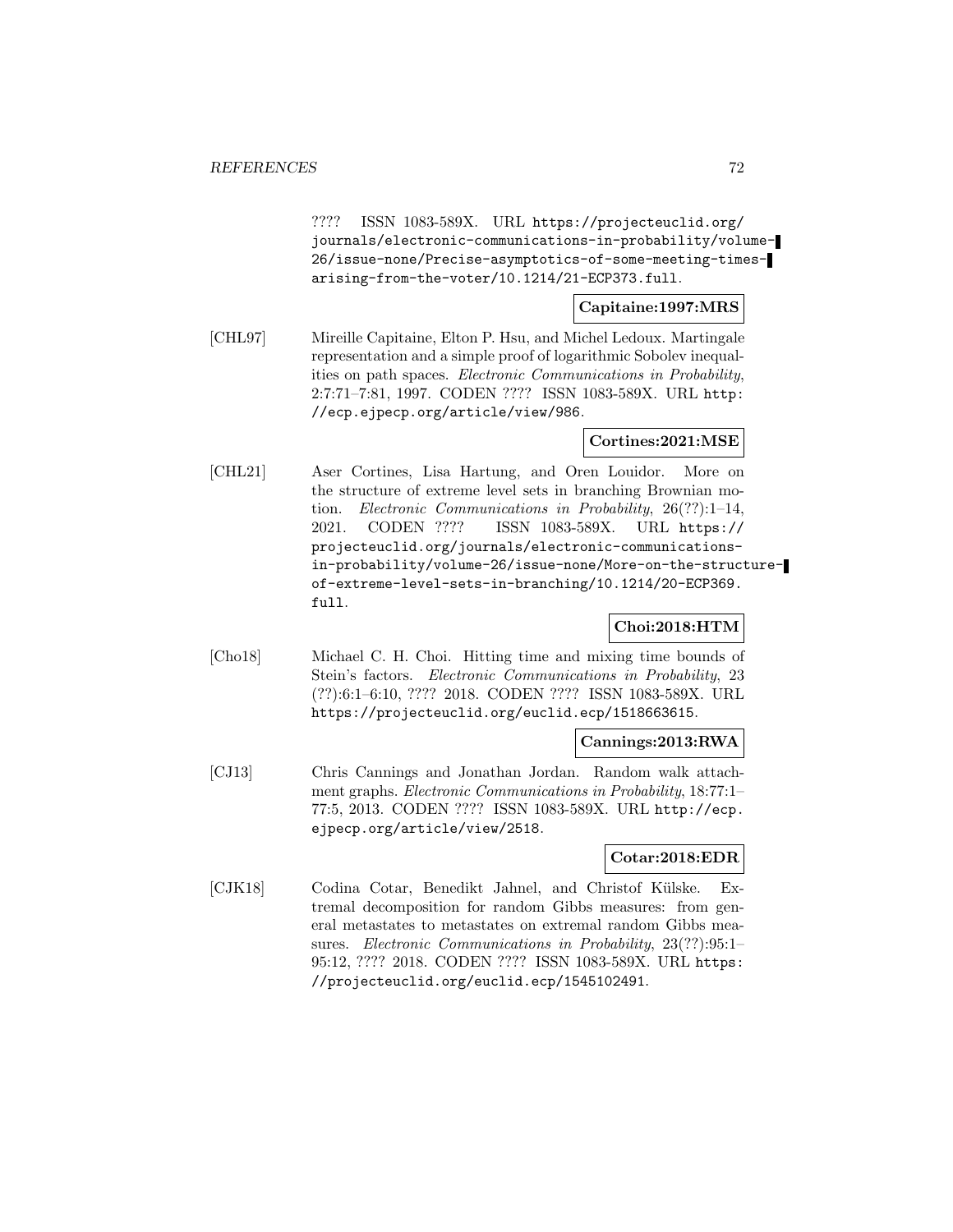### **Chigansky:2008:DBM**

[CK08] Pavel Chigansky and Fima Klebaner. Distribution of the Brownian motion on its way to hitting zero. Electronic Communications in Probability, 13:58:641–58:648, 2008. CODEN ???? ISSN 1083- 589X. URL http://ecp.ejpecp.org/article/view/1432.

## **Chigansky:2012:CPA**

[CK12] Pavel Chigansky and Fima Klebaner. Compound Poisson approximation for triangular arrays with application to threshold estimation. Electronic Communications in Probability, 17:29:1– 29:10, 2012. CODEN ???? ISSN 1083-589X. URL http://ecp. ejpecp.org/article/view/2009.

# **Cox:2014:MEM**

[CK14] Alexander Cox and Martin Klimmek. From minimal embeddings to minimal diffusions. Electronic Communications in Probability, 19:46:1–46:13, 2014. CODEN ???? ISSN 1083-589X. URL http: //ecp.ejpecp.org/article/view/2889.

#### **Candellero:2018:CBM**

[CK18a] Elisabetta Candellero and Wilfrid S. Kendall. Coupling of Brownian motions in Banach spaces. Electronic Communications in Probability, 23(??):9:1–9:13, ???? 2018. CODEN ???? ISSN 1083-589X. URL https://projecteuclid.org/euclid.ecp/ 1519182084.

## **Cygan:2018:RML**

[CK18b] Wojciech Cygan and Judith Kloas. On recurrence of the multidimensional Lindley process. Electronic Communications in Probability, 23(??):4:1–4:14, ???? 2018. CODEN ???? ISSN 1083-589X. URL https://projecteuclid.org/euclid.ecp/ 1518426010.

## **Csaki:1999:CEB**

[CKS99] Endre Csáki, Davar Khoshnevisan, and Zhan Shi. Capacity estimates, boundary crossings and the Ornstein–Uhlenbeck process in Wiener space. Electronic Communications in Probability, 4: 13:103–13:109, 1999. CODEN ???? ISSN 1083-589X. URL http://ecp.ejpecp.org/article/view/1011.

## **Chigansky:2006:RPF**

[CL06] Pavel Chigansky and Robert Liptser. On a role of predictor in the filtering stability. Electronic Communications in Probability,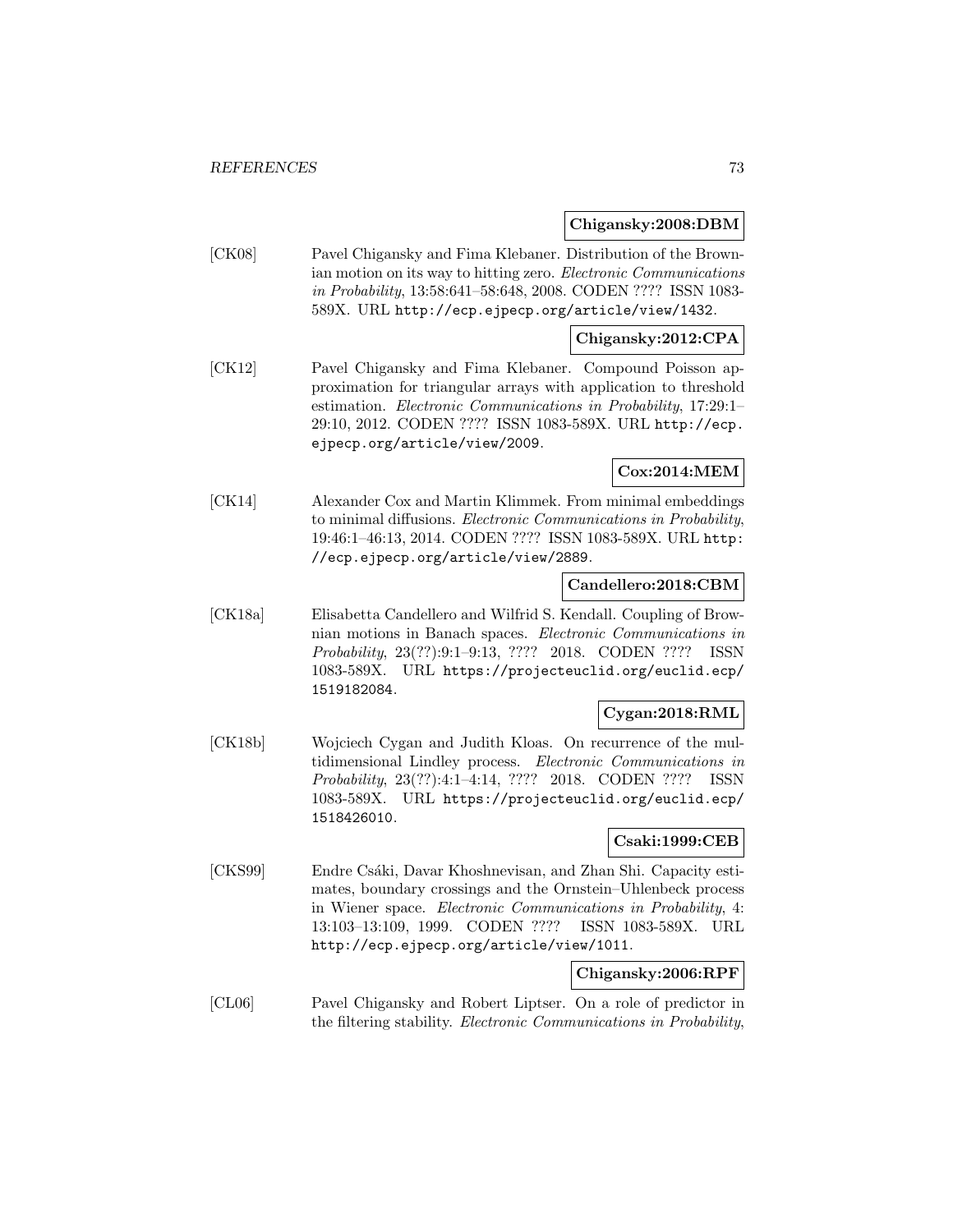11:13:129–13:140, 2006. CODEN ???? ISSN 1083-589X. URL http://ecp.ejpecp.org/article/view/1205.

### **Chatterjee:2009:OAS**

[CL09] Sourav Chatterjee and Michel Ledoux. An observation about submatrices. Electronic Communications in Probability, 14: 48:495–48:500, 2009. CODEN ???? ISSN 1083-589X. URL http://ecp.ejpecp.org/article/view/1504.

# **Chen:2014:GPU**

[CL14] Jun Chen and Cyrille Lucas. A generalized Pólya's urn with graph based interactions: convergence at linearity. Electronic Communications in Probability, 19(??):67:1–67:13, ???? 2014. CODEN ???? ISSN 1083-589X. URL http://ecp.ejpecp. org/article/view/3094.

## **Clark:2014:OVR**

[Cla14] Jeremy Clark. Optimizing a variable-rate diffusion to hit an infinitesimal target at a set time. Electronic Communications in Probability, 19:48:1–48:19, 2014. CODEN ???? ISSN 1083-589X. URL http://ecp.ejpecp.org/article/view/2846.

#### **Conforti:2015:BMC**

[CLMR15] Giovanni Conforti, Christian Léonard, Rüdiger Murr, and Sylvie Rœlly. Bridges of Markov counting processes. reciprocal classes and duality formulas. Electronic Communications in Probability, 20(??):18:1–18:12, ???? 2015. CODEN ???? ISSN 1083-589X. URL http://ecp.ejpecp.org/article/view/3697.

# **Chobanyan:2005:SLL**

[CLS05] Sergei Chobanyan, Shlomo Levental, and Habib Salehi. Strong law of large numbers under a general moment condition. Electronic Communications in Probability, 10:22:218–22:222, 2005. CODEN ???? ISSN 1083-589X. URL http://ecp.ejpecp. org/article/view/1156.

# **Cammarota:2012:MVS**

[CM12a] Valentina Cammarota and Peter Mörters. On the most visited sites of planar Brownian motion. Electronic Communications in Probability, 17:15:1–15:9, 2012. CODEN ???? ISSN 1083-589X. URL http://ecp.ejpecp.org/article/view/1809.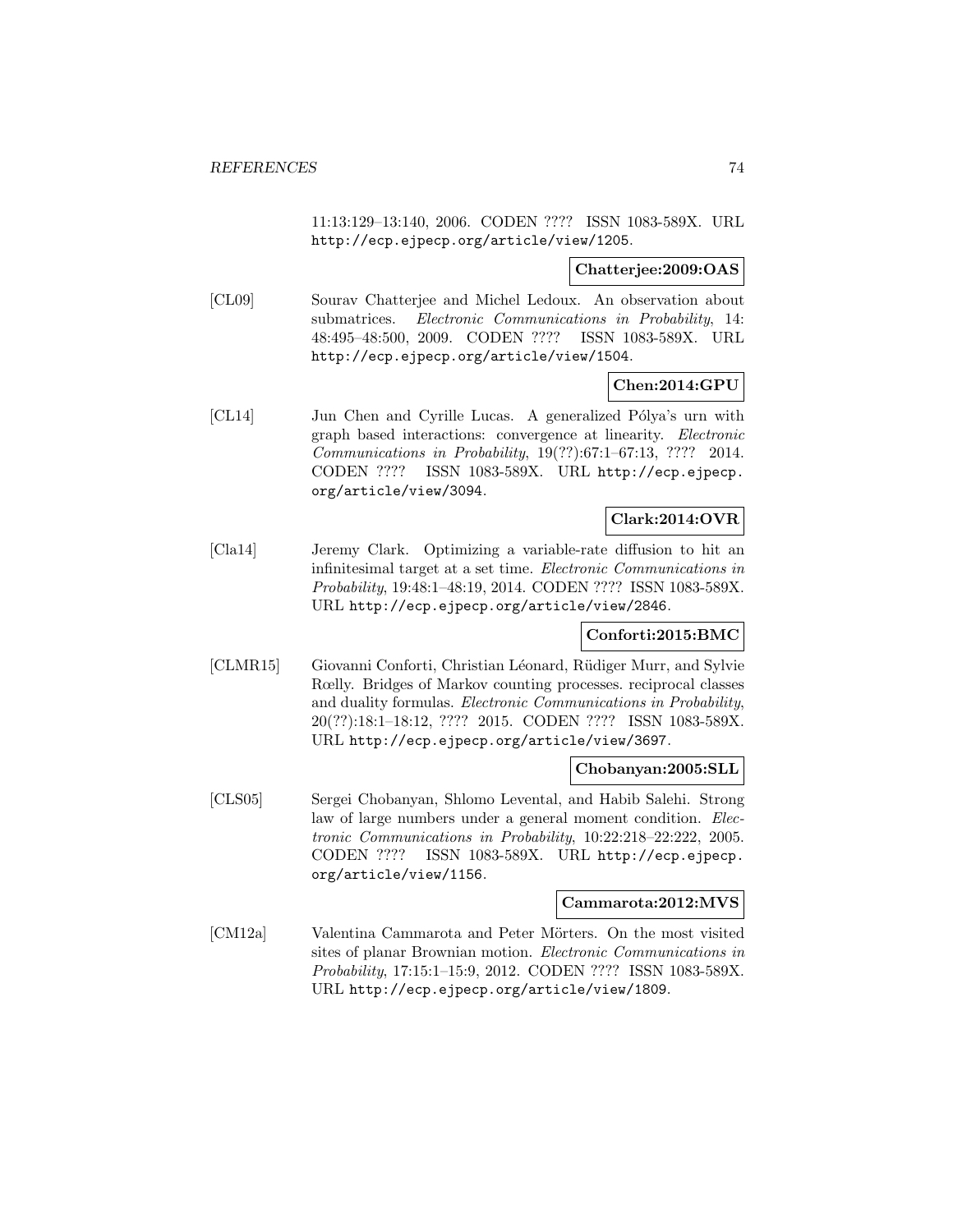### **Cranston:2012:CIS**

[CM12b] Michael Cranston and Stanislav Molchanov. On a concentration inequality for sums of independent isotropic vectors. Electronic Communications in Probability, 17:27:1–27:8, 2012. CO-DEN ???? ISSN 1083-589X. URL http://ecp.ejpecp.org/ article/view/2063.

## **Chleboun:2013:MTB**

[CM13] Paul Chleboun and Fabio Martinelli. Mixing time bounds for oriented kinetically constrained spin models. Electronic Communications in Probability, 18:60:1-60:9, 2013. CODEN ???? ISSN 1083-589X. URL http://ecp.ejpecp.org/article/ view/2516.

# **Chaumont:2018:SPE**

[CM18a] Loïc Chaumont and Jacek Malecki. Short proofs in extrema of spectrally one sided Lévy processes. Electronic Communications in Probability, 23(??):55:1–55:12, ???? 2018. CODEN ???? ISSN 1083-589X. URL https://projecteuclid.org/euclid. ecp/1535767266.

# **Cortines:2018:GES**

[CM18b] Aser Cortines and Bastien Mallein. The genealogy of an exactly solvable Ornstein–Uhlenbeck type branching process with selection. Electronic Communications in Probability, 23(??):98:1– 98:13, ???? 2018. CODEN ???? ISSN 1083-589X. URL https: //projecteuclid.org/euclid.ecp/1545102494.

# **Curien:2018:HFP**

[CM18c] Nicolas Curien and Cyril Marzouk. How fast planar maps get swallowed by a peeling process. Electronic Communications in Probability, 23(??):18:1–18:11, ???? 2018. CODEN ???? ISSN 1083-589X. URL https://projecteuclid.org/euclid.ecp/ 1520391725.

## **Campese:2016:MGA**

[CNPP16] Simon Campese, Ivan Nourdin, Giovanni Peccati, and Guillaume Poly. Multivariate Gaussian approximations on Markov chaoses. Electronic Communications in Probability, 21(??):48:1– 48:9, ???? 2016. CODEN ???? ISSN 1083-589X. URL https:/ /projecteuclid.org/euclid.ecp/1467399737.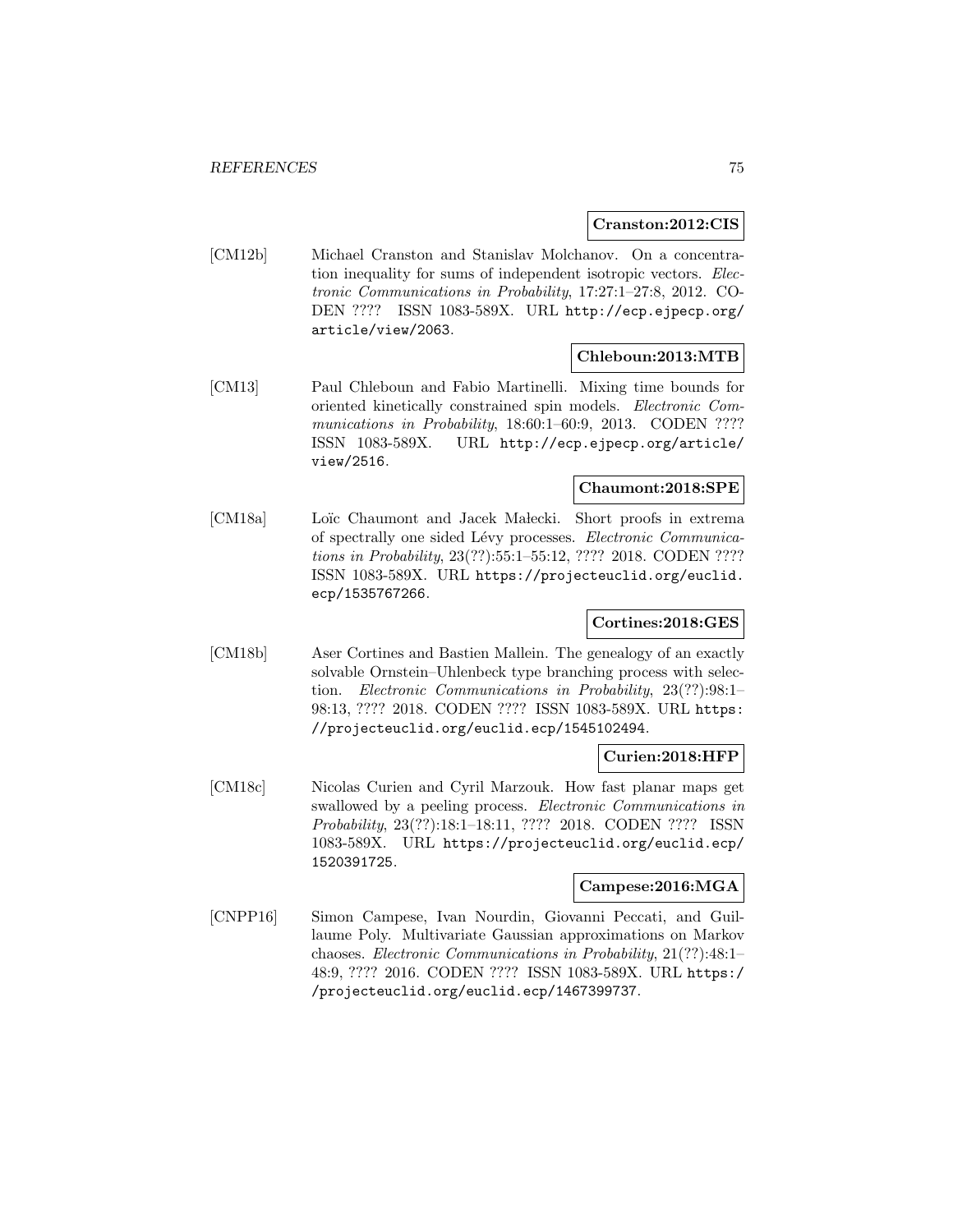#### **Comman:2008:SWT**

[Com08] Henri Comman. Stone–Weierstrass type theorems for large deviations. Electronic Communications in Probability, 13:22:225– 22:240, 2008. CODEN ???? ISSN 1083-589X. URL http:// ecp.ejpecp.org/article/view/1370.

# **Conforti:2016:BMC**

[Con16] Giovanni Conforti. Bridges of Markov counting processes: quantitative estimates. Electronic Communications in Probability, 21 (??):19:1–19:13, ???? 2016. CODEN ???? ISSN 1083-589X. URL https://projecteuclid.org/euclid.ecp/1456499563.

### **Coupier:2011:MGS**

[Cou11] David Coupier. Multiple geodesics with the same direction. *Elec*tronic Communications in Probability, 16:46:517–46:527, 2011. CODEN ???? ISSN 1083-589X. URL http://ecp.ejpecp. org/article/view/1656.

# **Conlon:2005:HND**

[CP05] Joseph Conlon and Ian Pilizzotto. On homogenization of non-divergence form partial difference equations. Electronic Communications in Probability, 10:13:125–13:135, 2005. CO-DEN ???? ISSN 1083-589X. URL http://ecp.ejpecp.org/ article/view/1141.

## **Curien:2011:RLM**

[CP11] Nicolas Curien and Yuval Peres. Random laminations and multitype branching processes. Electronic Communications in Probability, 16:39:435–39:446, 2011. CODEN ???? ISSN 1083-589X. URL http://ecp.ejpecp.org/article/view/1641.

# **Czuppon:2014:SLR**

[CP14] Peter Czuppon and Peter Pfaffelhuber. Some limit results for Markov chains indexed by trees. Electronic Communications in Probability, 19(??):77:1–77:11, ???? 2014. CO-DEN ???? ISSN 1083-589X. URL http://ecp.ejpecp.org/ article/view/3601.

## **Can:2017:CTM**

[CP17a] Van Hao Can and Viet-Hung Pham. A Cramér type moderate deviation theorem for the critical Curie–Weiss model. Electronic Communications in Probability, 22(??):62:1–62:12, ???? 2017.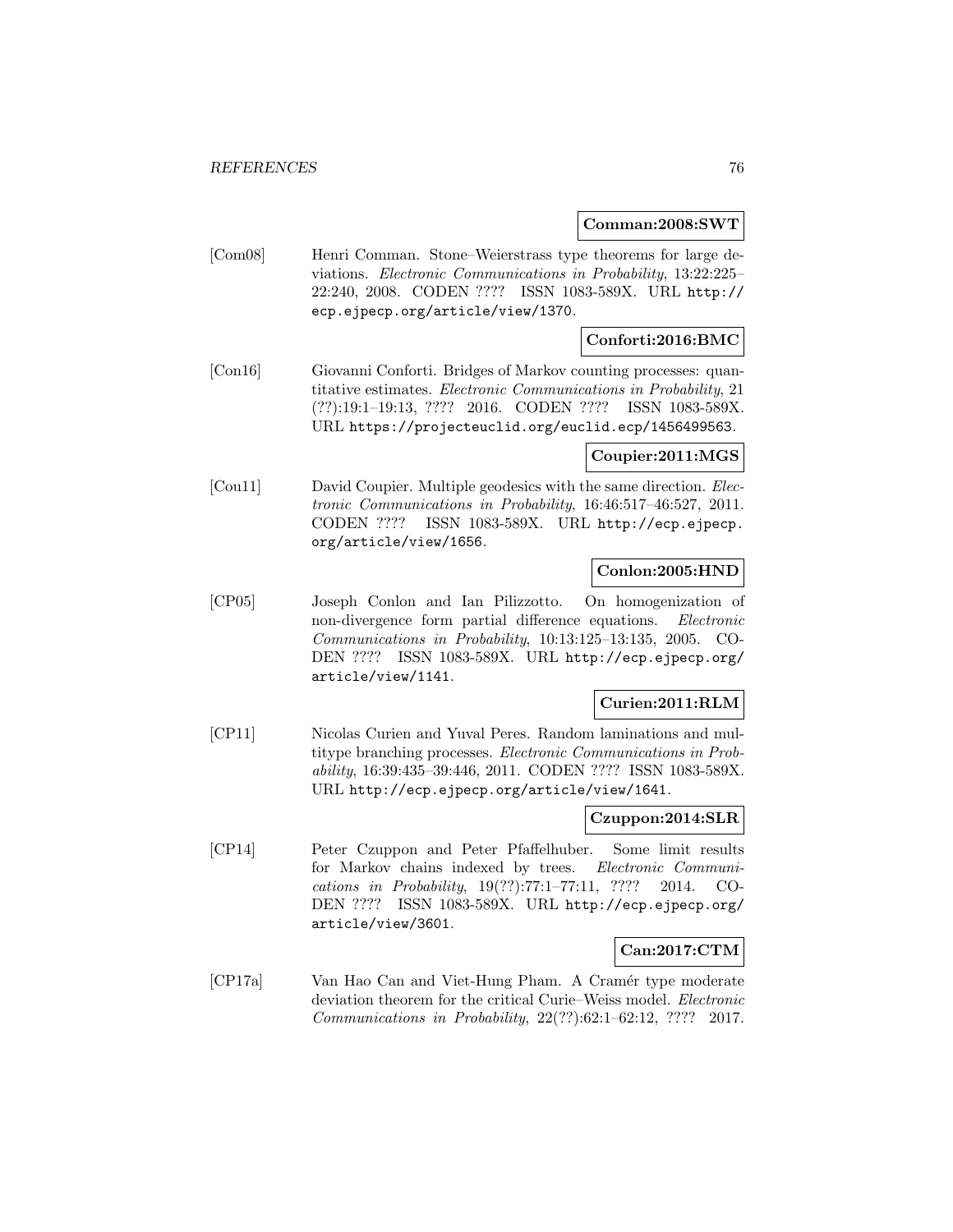CODEN ???? ISSN 1083-589X. URL https://projecteuclid. org/euclid.ecp/1510736419.

**Cuneo:2017:RRS**

[CP17b] Noé Cuneo and Christophe Poquet. On the relaxation rate of short chains of rotors interacting with Langevin thermostats. Electronic Communications in Probability, 22(??):35:1–35:8, ???? 2017. CODEN ???? ISSN 1083-589X. URL https:// projecteuclid.org/euclid.ecp/1498010648.

## **Cancrini:2019:PCB**

[CP19a] Nicoletta Cancrini and Gustavo Posta. Propagation of chaos for a balls into bins model. Electronic Communications in Probability, 24(??):1:1–1:9, ???? 2019. CODEN ???? ISSN 1083-589X. URL https://projecteuclid.org/euclid.ecp/1546571102.

#### **Cheliotis:2019:SME**

[CP19b] Dimitris Cheliotis and Nickos Papadatos. On sequential maxima of exponential sample means, with an application to ruin probability. Electronic Communications in Probability, 24(??): 74:1–74:7, ???? 2019. CODEN ???? ISSN 1083-589X. URL https://projecteuclid.org/euclid.ecp/1575363644.

#### **Cancrini:2020:MTR**

[CP20] Nicoletta Cancrini and Gustavo Posta. Mixing time for the Repeated Balls into Bins dynamics. Electronic Communications in Probability, 25(??):1–14, 2020. CODEN ???? ISSN 1083-589X. URL https://projecteuclid.org/journals/ electronic-communications-in-probability/volume-25/issuenone/Mixing-time-for-the-Repeated-Balls-into-Bins-dynamics/ 10.1214/20-ECP338.full.

# **Cator:2012:IIC**

[CPS12] Eric Cator, Leandro Pimentel, and Marcio Souza. Influence of the initial condition in equilibrium last-passage percolation models. Electronic Communications in Probability, 17:7:1–7:7, 2012. CODEN ???? ISSN 1083-589X. URL http://ecp.ejpecp.org/ article/view/1727.

#### **Catuogno:2005:GSD**

[CR05] Pedro Catuogno and Paulo Ruffino. Geometry of stochastic delay differential equations. Electronic Communications in Probability,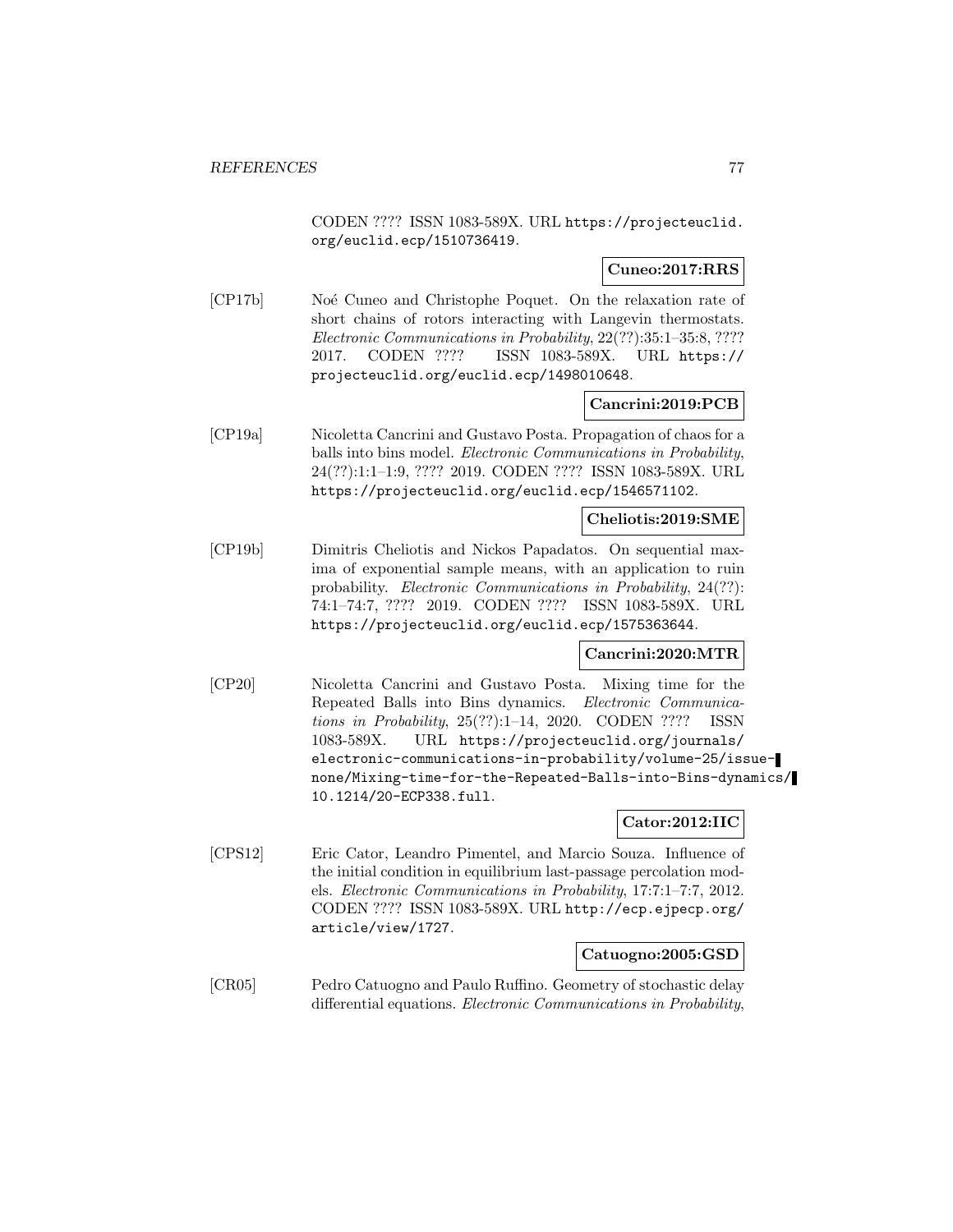10:19:190–19:195, 2005. CODEN ???? ISSN 1083-589X. URL http://ecp.ejpecp.org/article/view/1151.

## **Crane:2013:CMB**

[Cra13] Harry Crane. Consistent Markov branching trees with discrete edge lengths. Electronic Communications in Probability, 18:73:1– 73:14, 2013. CODEN ???? ISSN 1083-589X. URL http://ecp. ejpecp.org/article/view/2872.

## **Criens:2021:DYW**

[Cri21] David Criens. A dual Yamada -Watanabe theorem for lévy driven stochastic differential equations. Electronic Communications in Probability, 26(??):1–10, 2021. CODEN ???? ISSN 1083-589X. URL https://projecteuclid.org/journals/ electronic-communications-in-probability/volume-26/issuenone/A-dual-YamadaWatanabe-theorem-for-L%c3%a9vy-drivenstochastic-differential-equations/10.1214/21-ECP384. full.

## **Corwin:2014:EAL**

[CS14] Ivan Corwin and Xin Sun. Ergodicity of the Airy line ensemble. Electronic Communications in Probability, 19:49:1–49:11, 2014. CODEN ???? ISSN 1083-589X. URL http://ecp.ejpecp.org/ article/view/3504.

# **Cerny:2016:MTR**

[CS16] Jiří Černý and Artem Sapozhnikov. Mixing time for the random walk on the range of the random walk on tori. Electronic Communications in Probability, 21(??):26:1–26:10, ???? 2016. CODEN ???? ISSN 1083-589X. URL https://projecteuclid. org/euclid.ecp/1457617917.

# **Chen:2013:NFP**

[CSC13] Yu-Ting Chen, Yuan-Chung Sheu, and Ming-Chi Chang. A note on first passage functionals for hyper-exponential jump-diffusion processes. Electronic Communications in Probability, 18:2:1–2:8, 2013. CODEN ???? ISSN 1083-589X. URL http://ecp. ejpecp.org/article/view/2017.

## **Cranston:1999:LEI**

[CSS99] Michael Cranston, Michael Scheutzow, and David Steinsaltz. Linear expansion of isotropic Brownian flows. Electronic Communications in Probability, 4:12:91–12:101, 1999. CODEN ????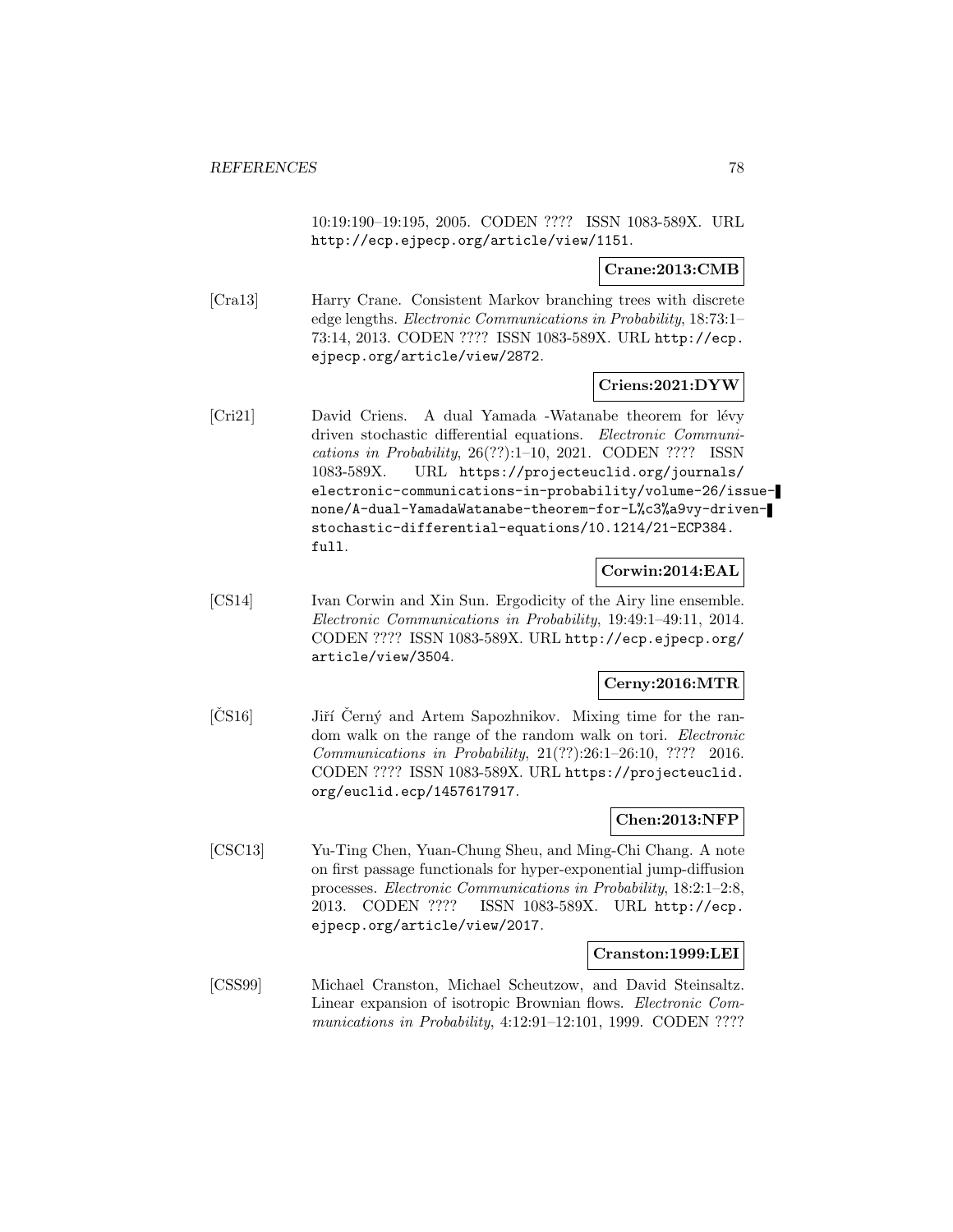ISSN 1083-589X. URL http://ecp.ejpecp.org/article/ view/1010.

# **Cox:2007:SRT**

[CV07] Sonja Cox and Mark Veraar. Some remarks on tangent martingale difference sequences in  $L^1$ -spaces. *Electronic Commu*nications in Probability, 12:40:421–40:433, 2007. CODEN ???? ISSN 1083-589X. URL http://ecp.ejpecp.org/article/ view/1328.

# **Cui:2013:ABN**

[CY13] Jing Cui and Litan Yan. Asymptotic behavior for neutral stochastic partial differential equations with infinite delays. Electronic Communications in Probability, 18:45:1–45:12, 2013. CO-DEN ???? ISSN 1083-589X. URL http://ecp.ejpecp.org/ article/view/2858.

# **Daly:2013:CPA**

[Dal13] Fraser Daly. Compound Poisson approximation with association or negative association via Stein's method. Electronic Communications in Probability, 18:30:1–30:12, 2013. CODEN ???? ISSN 1083-589X. URL http://ecp.ejpecp.org/ article/view/2751.

# **Daly:2017:MFS**

[Dal17] Fraser Daly. On magic factors in Stein's method for compound Poisson approximation. Electronic Communications in Probability, 22(??):67:1–67:10, ???? 2017. CODEN ???? ISSN 1083-589X. URL https://projecteuclid.org/euclid.ecp/ 1511427622.

## **Duheille-Bienvenue:2003:CLT**

[DBGP03] Frédérique Duheille-Bienvenue and Nadine Guillotin-Plantard. Central Limit Theorems for the products of random matrices sampled by a random walk. *Electronic Communications in Prob*ability, 8:5:43–5:50, 2003. CODEN ???? ISSN 1083-589X. URL http://ecp.ejpecp.org/article/view/1068.

# **delBarrio:2013:BPS**

[dBJP13] Eustasio del Barrio, Arnold Janssen, and Markus Pauly. The  $m(n)$  out of  $k(n)$  bootstrap for partial sums of St. Petersburg type games. Electronic Communications in Probability, 18:91:1– 91:10, 2013. CODEN ???? ISSN 1083-589X. URL http://ecp. ejpecp.org/article/view/2772.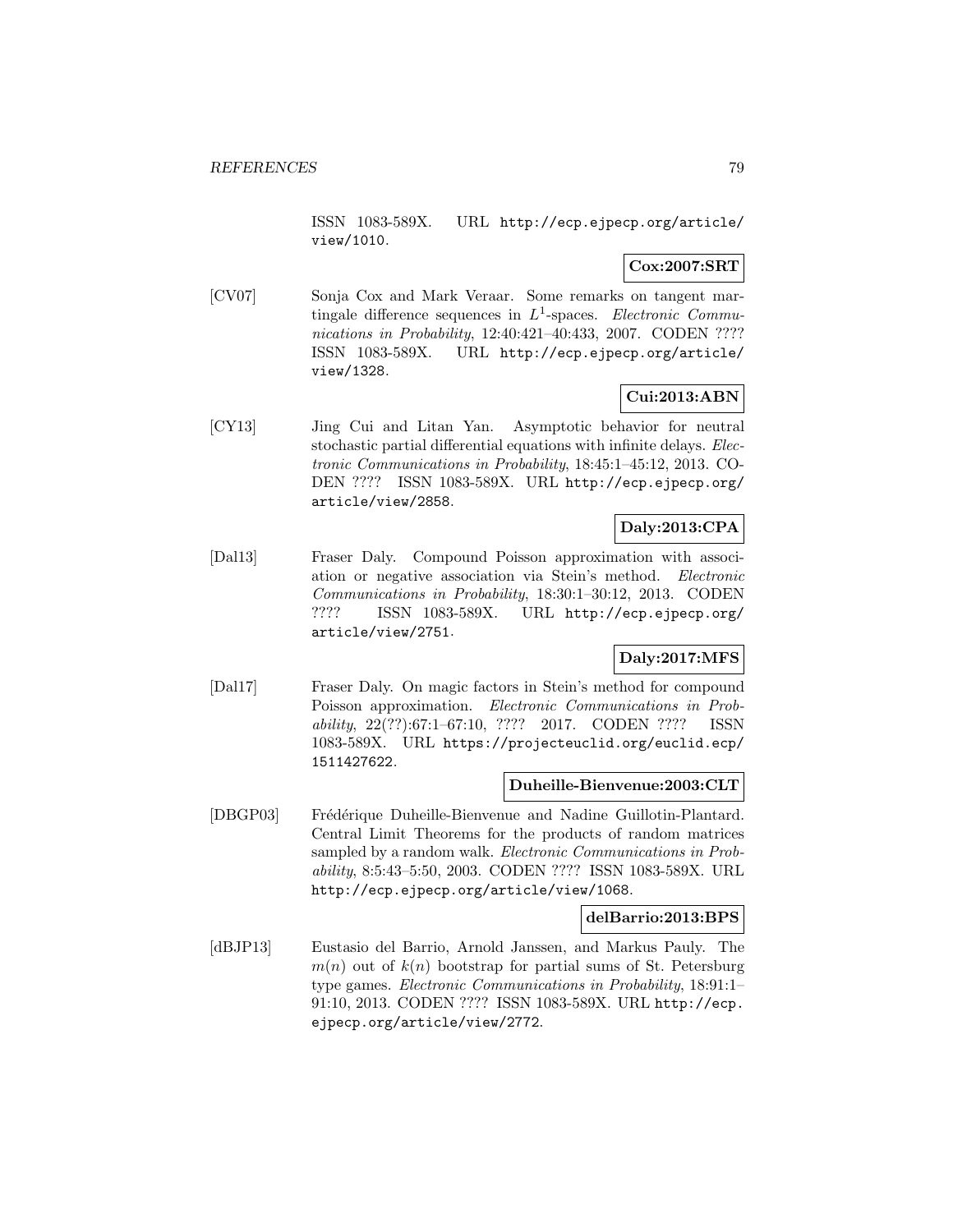#### **deBuyer:2015:DDE**

[dBM15] Paul de Buyer and Jean-Christophe Mourrat. Diffusive decay of the environment viewed by the particle. Electronic Communications in Probability, 20(??):23:1–23:12, ???? 2015. CO-DEN ???? ISSN 1083-589X. URL http://ecp.ejpecp.org/ article/view/3998.

## **Duminil-Copin:2013:LWC**

[DC13] Hugo Duminil-Copin. Limit of the Wulff Crystal when approaching criticality for site percolation on the triangular lattice. Electronic Communications in Probability, 18:93:1–93:9, 2013. CO-DEN ???? ISSN 1083-589X. URL http://ecp.ejpecp.org/ article/view/3163.

# **Diop:2015:ASN**

[DC15] Mamadou Abdoul Diop and Tomàs Caraballo. Asymptotic stability of neutral stochastic functional integro-differential equations with impulses. Electronic Communications in Probability, 20(??):1:1–1:13, ???? 2015. CODEN ???? ISSN 1083-589X. URL http://ecp.ejpecp.org/article/view/3036.

## **Dacunha-Castelle:2006:DLM**

[DCF06] Didier Dacunha-Castelle and Lisandro Fermin. Disaggregation of long memory processes on  $\mathcal{C}^{\infty}$  class. Electronic Communications in Probability, 11:4:35–4:44, 2006. CODEN ???? ISSN 1083- 589X. URL http://ecp.ejpecp.org/article/view/1133.

## **Duminil-Copin:2013:CID**

[DCLYY13] Hugo Duminil-Copin, Cyrille Lucas, Ariel Yadin, and Amir Yehudayoff. Containing internal diffusion limited aggregation. Electronic Communications in Probability, 18:50:1–50:8, 2013. CODEN ???? ISSN 1083-589X. URL http://ecp.ejpecp. org/article/view/2862.

# **Dirr:2010:LP**

[DDG<sup>+</sup>10] Nicolas Dirr, Patrick Dondl, Geoffrey Grimmett, Alexander Holroyd, and Michael Scheutzow. Lipschitz percolation. Electronic Communications in Probability, 15:2:14–2:21, 2010. CO-DEN ???? ISSN 1083-589X. URL http://ecp.ejpecp.org/ article/view/1521.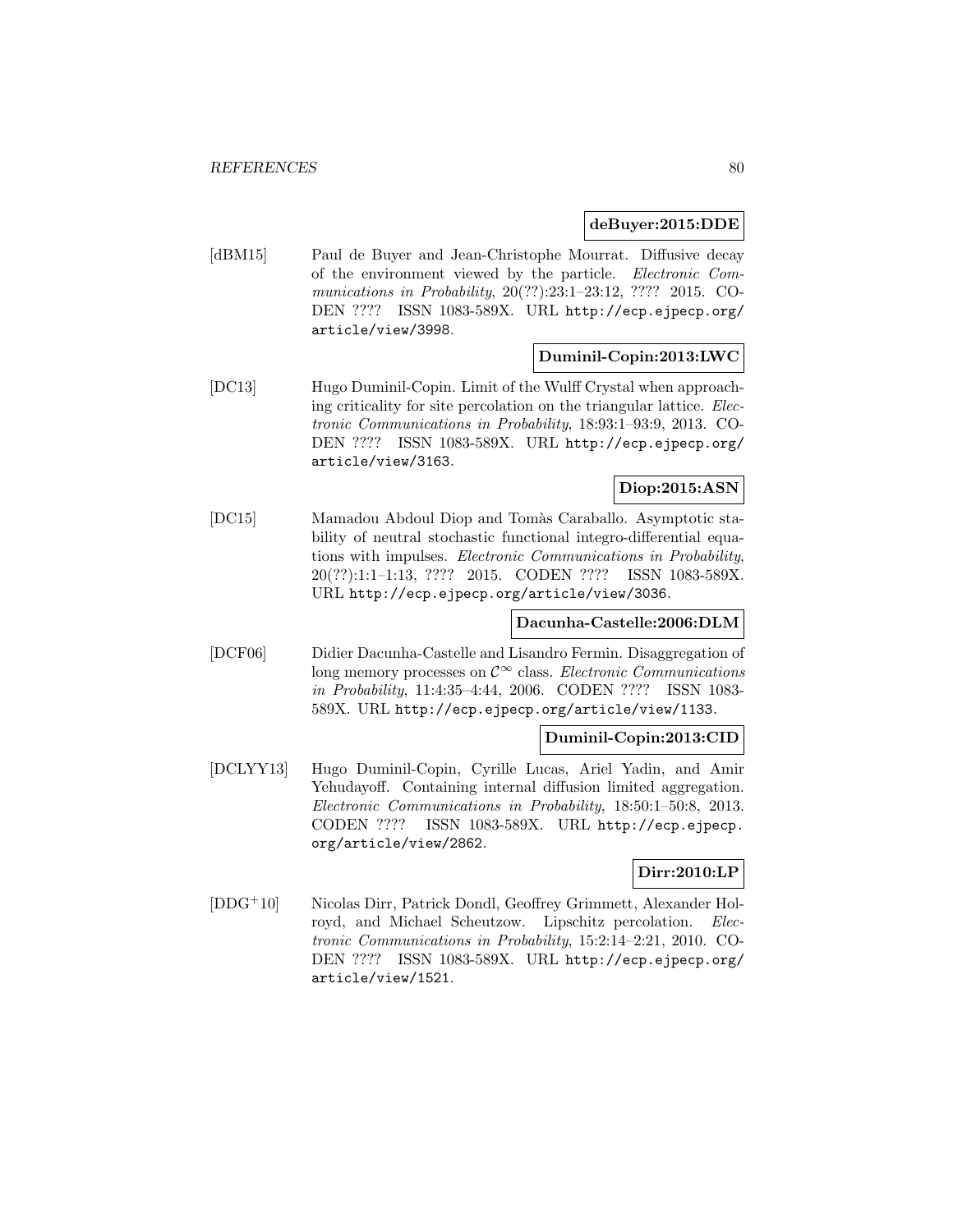### **DaPrato:2007:MKP**

[DDT07] Giuseppe Da Prato, Arnaud Debussche, and Luciano Tubaro. A modified Kardar–Parisi–Zhang model. Electronic Communications in Probability, 12:42:442–42:453, 2007. CODEN ???? ISSN 1083-589X. URL http://ecp.ejpecp.org/article/ view/1333.

### **deLaFortelle:2006:SFL**

[de 06] Arnaud de La Fortelle. Yule process sample path asymptotics. Electronic Communications in Probability, 11:20:193– 20:199, 2006. CODEN ???? ISSN 1083-589X. URL http:// ecp.ejpecp.org/article/view/1215.

# **DeBlassie:2007:CLL**

[DeB07] Dante DeBlassie. The chance of a long lifetime for Brownian motion in a horn-shaped domain. Electronic Communications in Probability, 12:14:134–14:139, 2007. CODEN ???? ISSN 1083- 589X. URL http://ecp.ejpecp.org/article/view/1263.

# **Defosseux:2011:GLU**

[Def11] Manon Defosseux. Generalized Laguerre unitary ensembles and an interacting particles model with a wall. Electronic Communications in Probability, 16:6:59–6:69, 2011. CODEN ???? ISSN 1083-589X. URL http://ecp.ejpecp.org/article/ view/1602.

# **Defosseux:2012:IPM**

[Def12] Manon Defosseux. Interacting particle models and the Pieri-type formulas : the symplectic case with non equal weights. Electronic Communications in Probability, 17:32:1–32:12, 2012. CO-DEN ???? ISSN 1083-589X. URL http://ecp.ejpecp.org/ article/view/2193.

# **Deijfen:2009:SRG**

[Dei09] Maria Deijfen. Stationary random graphs with prescribed iid degrees on a spatial Poisson process. Electronic Communications in Probability, 14:8:81–8:89, 2009. CODEN ???? ISSN 1083- 589X. URL http://ecp.ejpecp.org/article/view/1448.

## **Delyon:2010:CIS**

[Del10] Bernard Delyon. Concentration inequalities for the spectral measure of random matrices. Electronic Communications in Proba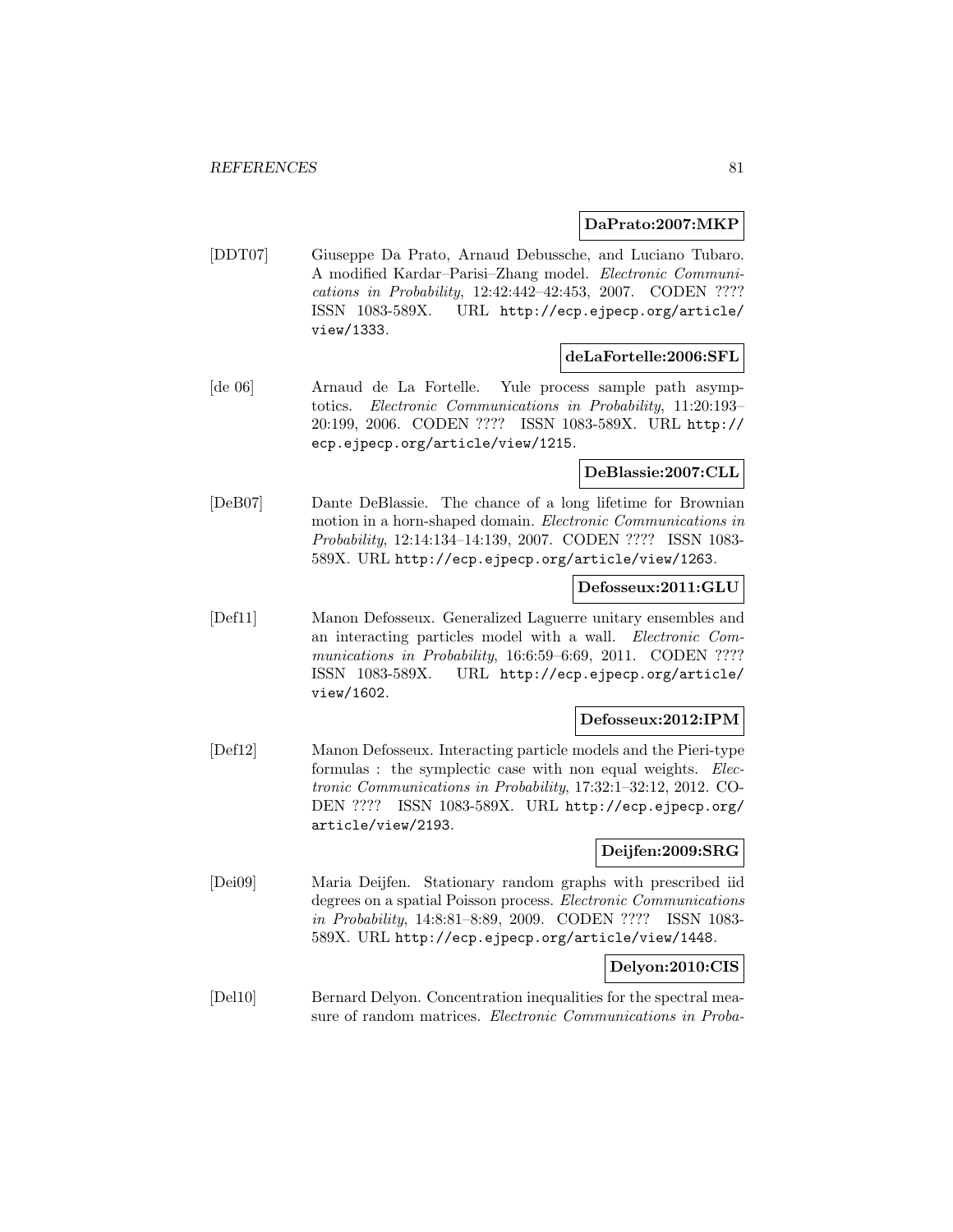bility, 15:49:549–49:562, 2010. CODEN ???? ISSN 1083-589X. URL http://ecp.ejpecp.org/article/view/1585.

# **Dembo:1996:MDM**

[Dem96] Amir Dembo. Moderate deviations for martingales with bounded jumps. Electronic Communications in Probability, 1:3:11–3:17, 1996. CODEN ???? ISSN 1083-589X. URL http://ecp. ejpecp.org/article/view/973.

# **Demni:2011:KRV**

[Dem11] Nizar Demni. Kanter random variable and positive free stable distributions. *Electronic Communications in Probability*, 16: 14:137–14:149, 2011. CODEN ???? ISSN 1083-589X. URL http://ecp.ejpecp.org/article/view/1608.

# **Dembin:2020:AIP**

[Dem20] Barbara Dembin. Anchored isoperimetric profile of the infinite cluster in supercritical bond percolation is Lipschitz continuous. Electronic Communications in Probability, 25(??):34:1– 34:13, ???? 2020. CODEN ???? ISSN 1083-589X. URL https: //projecteuclid.org/euclid.ecp/1588125634.

## **Dereudre:2016:VPG**

[Der16] David Dereudre. Variational principle for Gibbs point processes with finite range interaction. *Electronic Communications in* Probability, 21(??):10:1–10:11, ???? 2016. CODEN ???? ISSN 1083-589X. URL https://projecteuclid.org/euclid.ecp/ 1455560034.

## **Dawson:2016:LDH**

[DF16] Donald A. Dawson and Shui Feng. Large deviations for homozygosity. Electronic Communications in Probability, 21(??): 83:1–83:8, ???? 2016. CODEN ???? ISSN 1083-589X. URL http://projecteuclid.org/euclid.ecp/1481187621.

## **Dembo:2018:SEO**

[DFK18] Amir Dembo, Ryoki Fukushima, and Naoki Kubota. Slowdown estimates for one-dimensional random walks in random environment with holding times. Electronic Communications in Probability, 23(??):89:1–89:12, ???? 2018. CODEN ???? ISSN 1083-589X. URL https://projecteuclid.org/euclid.ecp/ 1543028986.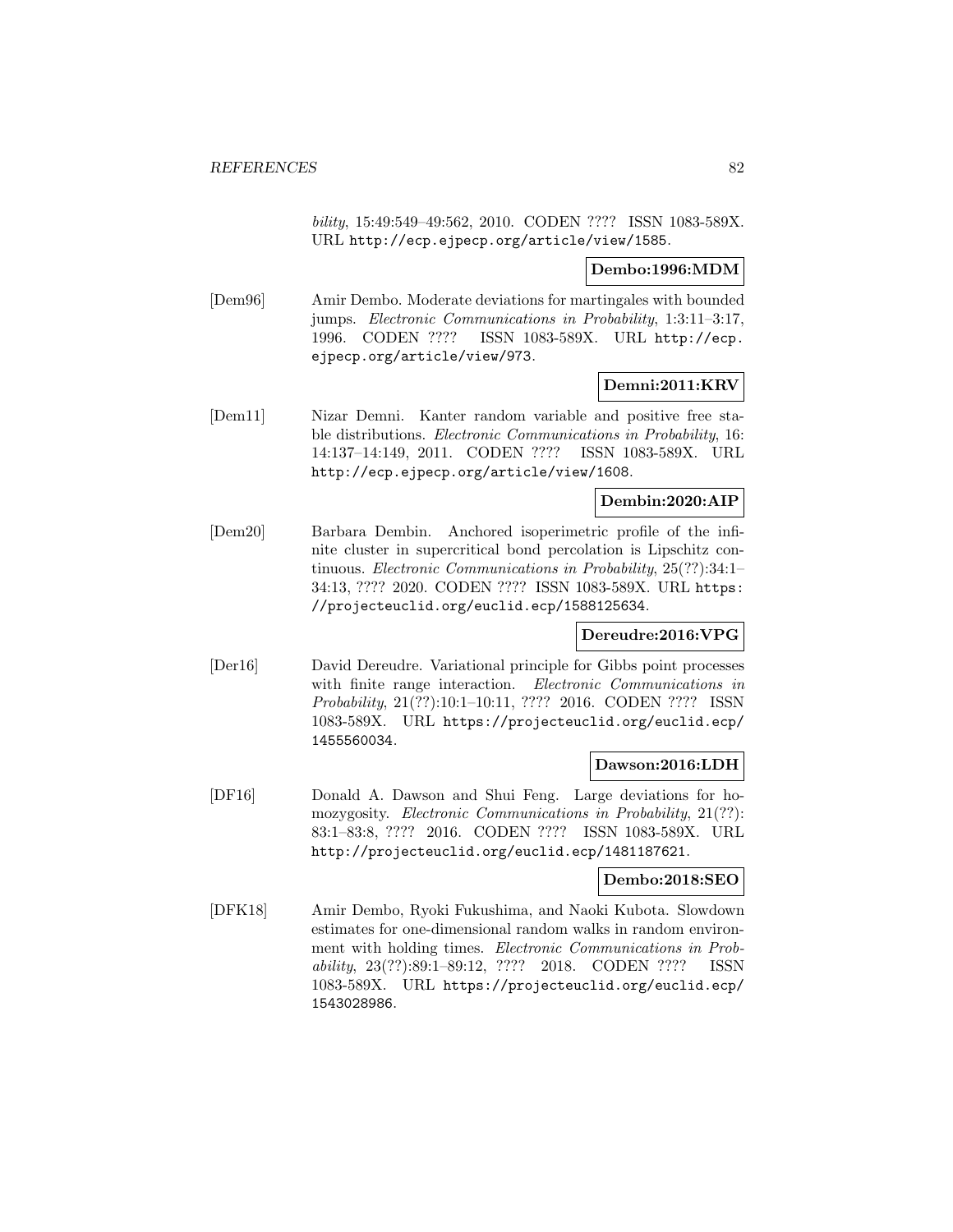### **Devroye:2000:PSQ**

[DFN00] Luc Devroye, James Fill, and Ralph Neininger. Perfect simulation from the Quicksort limit distribution. Electronic Communications in Probability, 5:12:95-12:99, 2000. CODEN ???? ISSN 1083-589X. URL http://ecp.ejpecp.org/article/ view/1024.

# **Dedecker:2015:SCI**

[DG15] Jérôme Dedecker and Sébastien Gouëzel. Subgaussian concentration inequalities for geometrically ergodic Markov chains. Electronic Communications in Probability, 20(??):64:1–64:12, ???? 2015. CODEN ???? ISSN 1083-589X. URL http://ecp. ejpecp.org/article/view/3966.

# **Ding:2017:FPP**

[DG17] Jian Ding and Subhajit Goswami. First passage percolation on the exponential of two-dimensional branching random walk. Electronic Communications in Probability, 22(??):69:1–69:14, ???? 2017. CODEN ???? ISSN 1083-589X. URL https:// projecteuclid.org/euclid.ecp/1514451624.

# **Devillers:2013:MVR**

[DGG<sup>+</sup>13] Olivier Devillers, Marc Glisse, Xavier Goaoc, Guillaume Moroz, and Matthias Reitzner. The monotonicity of f-vectors of random polytopes. Electronic Communications in Probability, 18:23:1– 23:8, 2013. CODEN ???? ISSN 1083-589X. URL http://ecp. ejpecp.org/article/view/2469.

#### **Dyszewski:2020:LDM**

[DGH20] Piotr Dyszewski, Nina Gantert, and Thomas Höfelsauer. Large deviations for the maximum of a branching random walk with stretched exponential tails. Electronic Communications in Probability, 25(??):1–13, 2020. CODEN ???? ISSN 1083-589X. URL https://projecteuclid.org/journals/ electronic-communications-in-probability/volume-25/issuenone/Large-deviations-for-the-maximum-of-a-branchingrandom-walk/10.1214/20-ECP353.full.

# **Damek:2019:ACM**

[DGK19] Ewa Damek, Nina Gantert, and Konrad Kolesko. Absolute continuity of the martingale limit in branching processes in random environment. *Electronic Communications in Probability*, 24(??):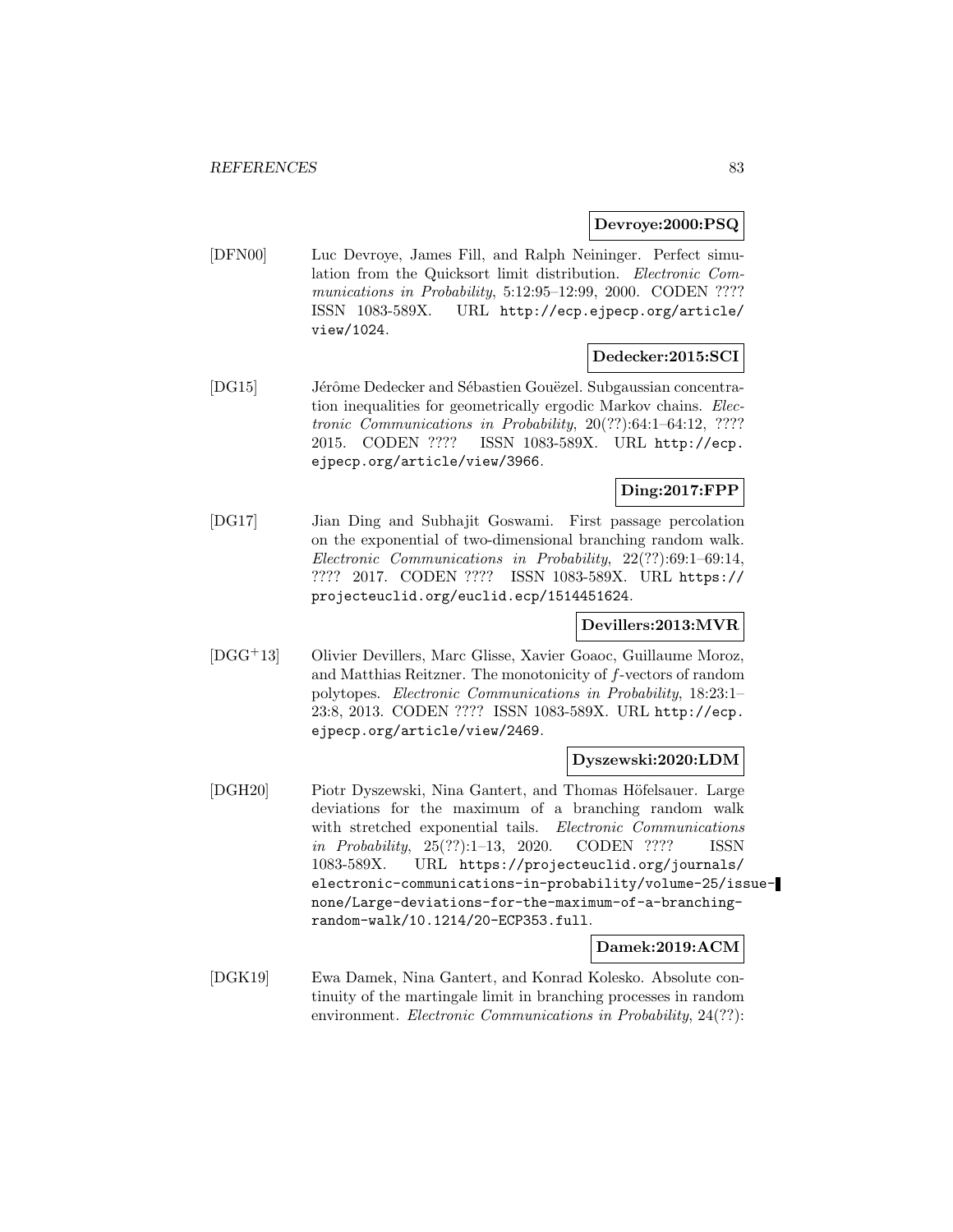42:1–42:13, ???? 2019. CODEN ???? ISSN 1083-589X. URL https://projecteuclid.org/euclid.ecp/1562119370.

#### **Dolinsky:2020:NCM**

[DGO20] Yan Dolinsky, Benjamin Gottesman, and Gurel-Gurevich Ori. A note on costs minimization with stochastic target constraints. Electronic Communications in Probability, 25(??):11:1–11:12, ???? 2020. CODEN ???? ISSN 1083-589X. URL https:// projecteuclid.org/euclid.ecp/1580353229.

### **Depperschmidt:2011:MMM**

[DGP11] Andrej Depperschmidt, Andreas Greven, and Peter Pfaffelhuber. Marked metric measure spaces. Electronic Communications in Probability, 16:17:174–17:188, 2011. CODEN ???? ISSN 1083- 589X. URL http://ecp.ejpecp.org/article/view/1615.

#### **Debussche:2011:AFE**

[DHI11] Arnaud Debussche, Michael Hoegele, and Peter Imkeller. Asymptotic first exit times of the Chafee–Infante equation with small heavy-tailed Lévy noise. Electronic Communications in Probability, 16:21:213–21:225, 2011. CODEN ???? ISSN 1083- 589X. URL http://ecp.ejpecp.org/article/view/1622.

# **denHollander:2014:LDP**

[dHP14] Frank den Hollander and Julien Poisat. Large deviation principles for words drawn from correlated letter sequences. Electronic Communications in Probability, 19:12:1–12:16, 2014. CO-DEN ???? ISSN 1083-589X. URL http://ecp.ejpecp.org/ article/view/2681.

## **DalBorgo:2018:ARS**

[DHR18] Martina Dal Borgo, Emma Hovhannisyan, and Alain Rouault. Asymptotic results in solvable two-charge models. Electronic Communications in Probability, 23(??):16:1–16:12, ???? 2018. CODEN ???? ISSN 1083-589X. URL https://projecteuclid. org/euclid.ecp/1519722246.

#### **Dembo:2014:MIW**

[DHS14] Amir Dembo, Ruojun Huang, and Vladas Sidoravicius. Monotone interaction of walk and graph: recurrence versus transience. Electronic Communications in Probability, 19(??):76:1-76:12, ???? 2014. CODEN ???? ISSN 1083-589X. URL http:/ /ecp.ejpecp.org/article/view/3607.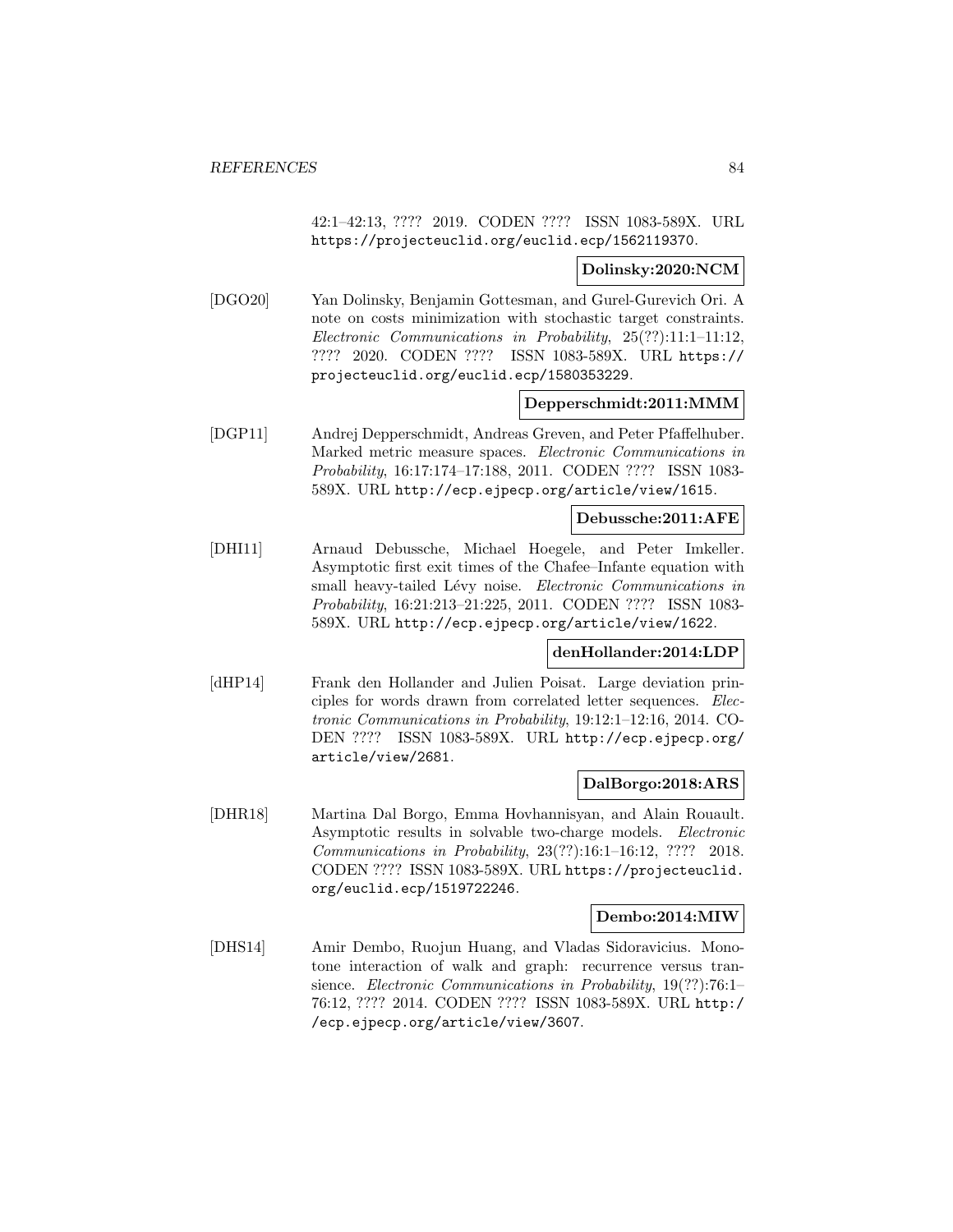## **Dietert:2015:CGF**

[Die15] Helge Dietert. Characterisation of gradient flows on finite state Markov chains. Electronic Communications in Probability, 20 (??):29:1–29:8, ???? 2015. CODEN ???? ISSN 1083-589X. URL http://ecp.ejpecp.org/article/view/3521.

# **Deijfen:2006:SRG**

[DJ06] Maria Deijfen and Johan Jonasson. Stationary random graphs on Z with prescribed iid degrees and finite mean connections. Electronic Communications in Probability, 11:33:336–33:346, 2006. CODEN ???? ISSN 1083-589X. URL http://ecp.ejpecp. org/article/view/1239.

# **Doney:2012:LDR**

[DJ12] Ronald Doney and Elinor Jones. Large deviation results for random walks conditioned to stay positive. Electronic Communications in Probability, 17:38:1-38:11, 2012. CODEN ???? ISSN 1083-589X. URL http://ecp.ejpecp.org/article/ view/2282.

# **Devroye:2014:PNF**

[DJ14] Luc Devroye and Svante Janson. Protected nodes and fringe subtrees in some random trees. Electronic Communications in Probability, 19:6:1–6:10, 2014. CODEN ???? ISSN 1083-589X. URL http://ecp.ejpecp.org/article/view/3048.

## **Djilali:2018:OTL**

[Dji18] Ait-Aoudia Djilali. Occupation time of Lévy processes with jumps rational Laplace transforms. Electronic Communications in Probability, 23(??):68:1–68:13, ???? 2018. CODEN ???? ISSN 1083-589X. URL https://projecteuclid.org/euclid.ecp/ 1539137386.

### **DeMarco:2016:TEN**

[DJR16] Stefano De Marco, Antoine Jacquier, and Patrick Roome. Two examples of non strictly convex large deviations. Electronic Communications in Probability, 21(??):38:1–38:12, ???? 2016. CO-DEN ???? ISSN 1083-589X. URL https://projecteuclid. org/euclid.ecp/1462368222.

# **Durrett:2020:CCE**

[DJT20] Rick Durrett, Matthew Junge, and Si Tang. Coexistence in chase–escape. Electronic Communications in Probability, 25(??):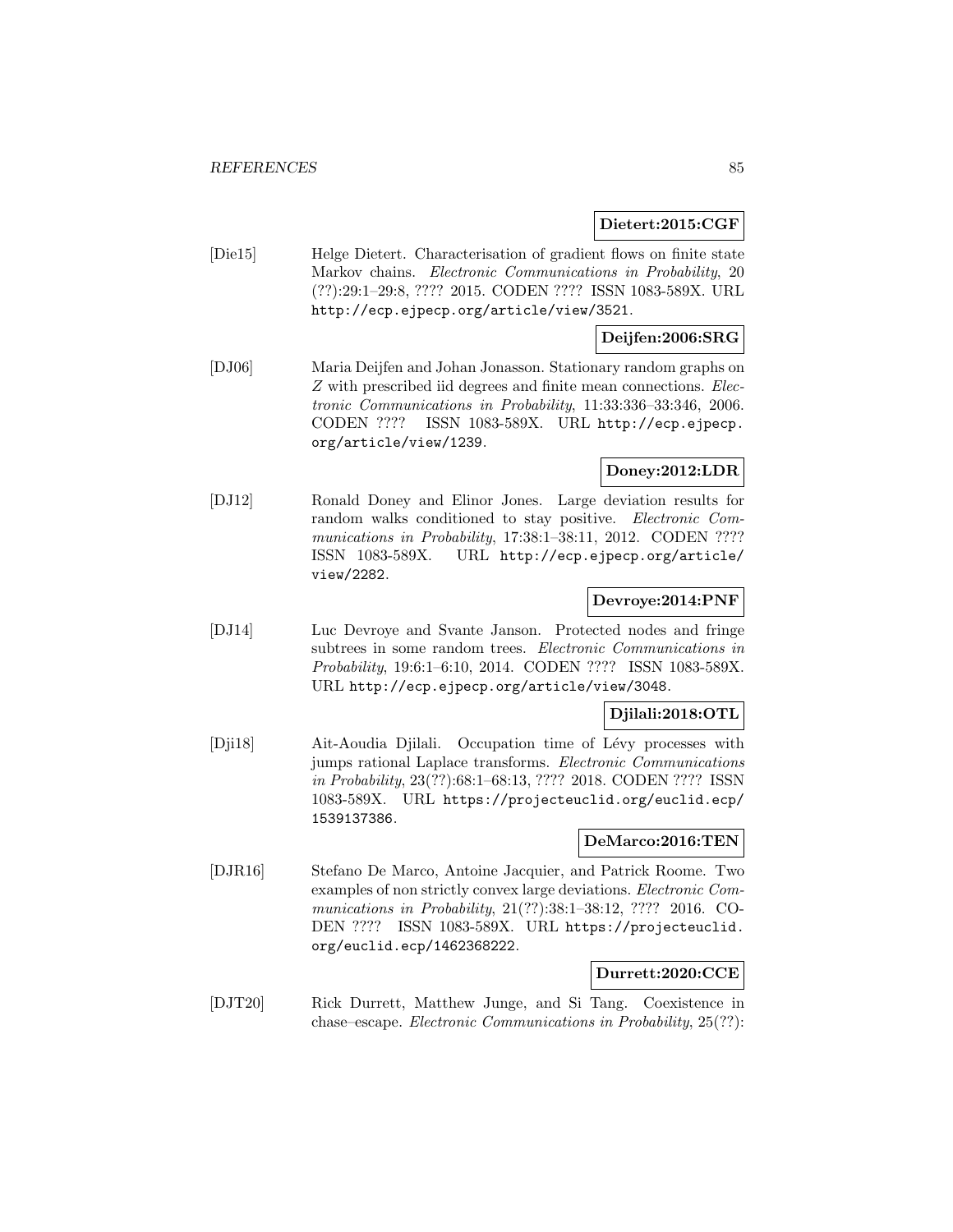22:1–22:14, ???? 2020. CODEN ???? ISSN 1083-589X. URL https://projecteuclid.org/euclid.ecp/1583290992.

### **Dolgopyat:2012:SLR**

[DK12] Dmitry Dolgopyat and Elena Kosygina. Scaling limits of recurrent excited random walks on integers. Electronic Communications in Probability, 17:35:1-35:14, 2012. CODEN ???? ISSN 1083-589X. URL http://ecp.ejpecp.org/article/ view/2213.

## **Damek:2018:RTS**

[DK18] Ewa Damek and Bartosz Kołodziejek. A renewal theorem and supremum of a perturbed random walk. Electronic Communications in Probability, 23(??):82:1–82:13, ???? 2018. CODEN ???? ISSN 1083-589X. URL https://projecteuclid.org/euclid. ecp/1540346606.

# **Dygert:2019:BPD**

[DKJ<sup>+</sup>19] Brittany Dygert, Christoph Kinzel, Matthew Junge, Annie Raymond, Erik Slivken, and Jennifer Zhu. The bullet problem with discrete speeds. Electronic Communications in Probability, 24 (??):27:1–27:11, ???? 2019. CODEN ???? ISSN 1083-589X. URL https://projecteuclid.org/euclid.ecp/1559700463.

## **Damron:2016:CFV**

[DKNS16] Michael Damron, Hana Kogan, Charles M. Newman, and Vladas Sidoravicius. Coarsening with a frozen vertex. Electronic Communications in Probability, 21(??):9:1–9:4, ???? 2016. CODEN ???? ISSN 1083-589X. URL https://projecteuclid.org/ euclid.ecp/1455560033.

## **Dahmer:2014:KTL**

[DKW14] Iulia Dahmer, Robert Knobloch, and Anton Wakolbinger. The Kingman tree length process has infinite quadratic variation. Electronic Communications in Probability, 19(??):87:1–87:12, ???? 2014. CODEN ???? ISSN 1083-589X. URL http:// ecp.ejpecp.org/article/view/3318.

## **Dumbgen:2008:EBA**

[DL08] Lutz D¨umbgen and Christoph Leuenberger. Explicit bounds for the approximation error in Benford's law. Electronic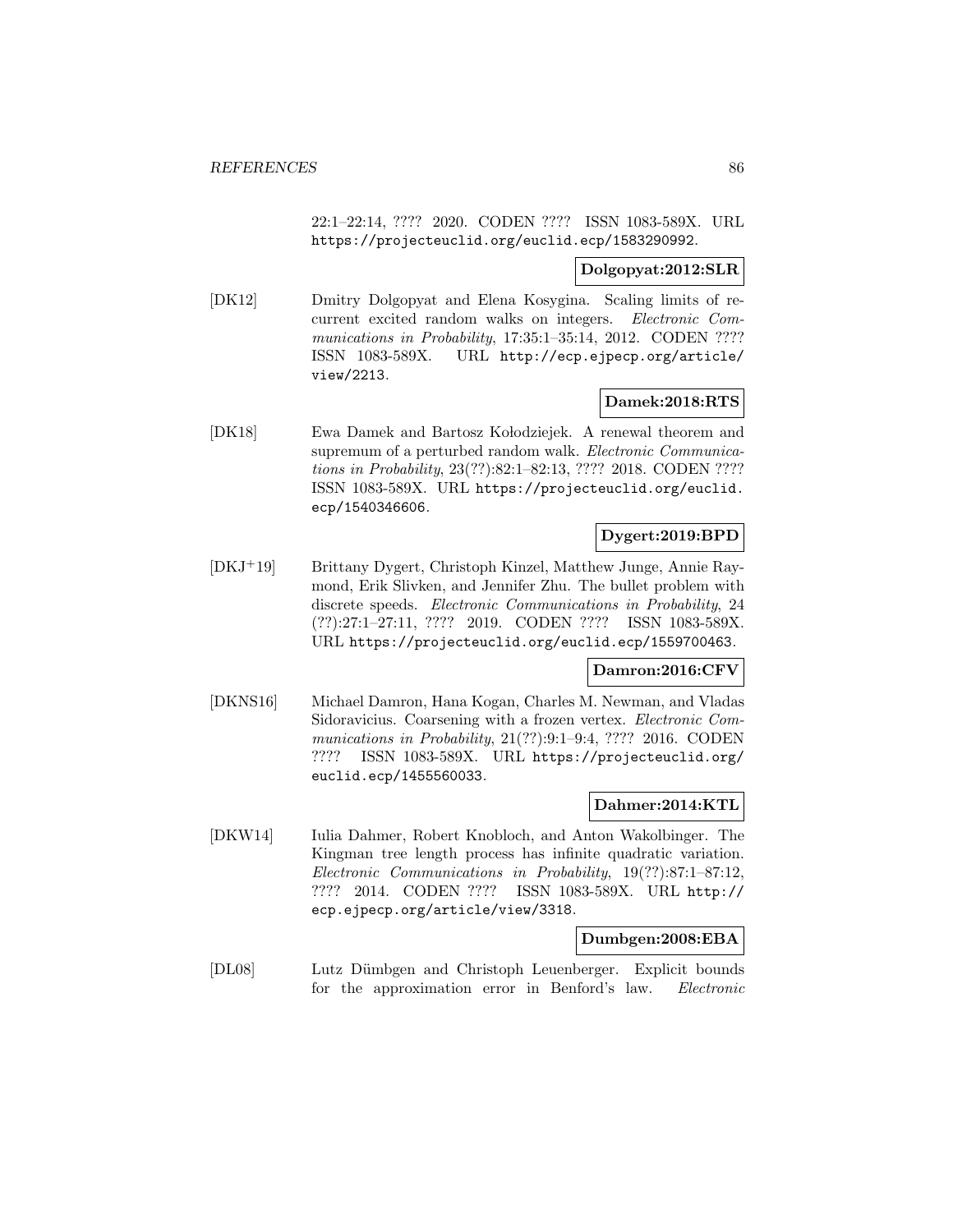Communications in Probability, 13:10:99–10:112, 2008. CO-DEN ???? ISSN 1083-589X. URL http://arxiv.org/abs/ 0705.4488; http://ecp.ejpecp.org/article/view/1358; http://weber.math.washington.edu/~ejpecp/ECP/index. php.

# **Dolgopyat:2009:NPA**

[DL09a] Dmitry Dolgopyat and Carlangelo Liverani. Non-perturbative approach to random walk in Markovian environment. Electronic Communications in Probability, 14:24:245–24:251, 2009. CO-DEN ???? ISSN 1083-589X. URL http://ecp.ejpecp.org/ article/view/1467.

## **Duquesne:2009:RRI**

[DL09b] Thomas Duquesne and Jean-François Le Gall. On the re-rooting invariance property of Lévy trees. Electronic Communications in Probability, 14:31:317–31:326, 2009. CODEN ???? ISSN 1083- 589X. URL http://ecp.ejpecp.org/article/view/1484.

# **Dembo:2018:LDP**

[DL18] Amir Dembo and Eyal Lubetzky. A large deviation principle for the Erdős–Rényi uniform random graph. Electronic Communications in Probability, 23(??):79:1–79:13, ???? 2018. CODEN ???? ISSN 1083-589X. URL https://projecteuclid.org/euclid. ecp/1540346603.

### **delaPena:2009:EIS**

[dlPP09] Victor de la Peña and Guodong Pang. Exponential inequalities for self-normalized processes with applications. Electronic Communications in Probability, 14:37:372–37:381, 2009. CO-DEN ???? ISSN 1083-589X. URL http://ecp.ejpecp.org/ article/view/1490.

#### **Dieker:2009:RBM**

[DM09] A. B. Dieker and J. Moriarty. Reflected Brownian motion in a wedge: sum-of-exponential stationary densities. Electronic Communications in Probability, 14:1:1–1:16, 2009. CO-DEN ???? ISSN 1083-589X. URL http://ecp.ejpecp.org/ article/view/1437.

# **Ding:2014:MUM**

[DM14] Jian Ding and Elchanan Mossel. Mixing under monotone censoring. Electronic Communications in Probability, 19:45:1–45:6,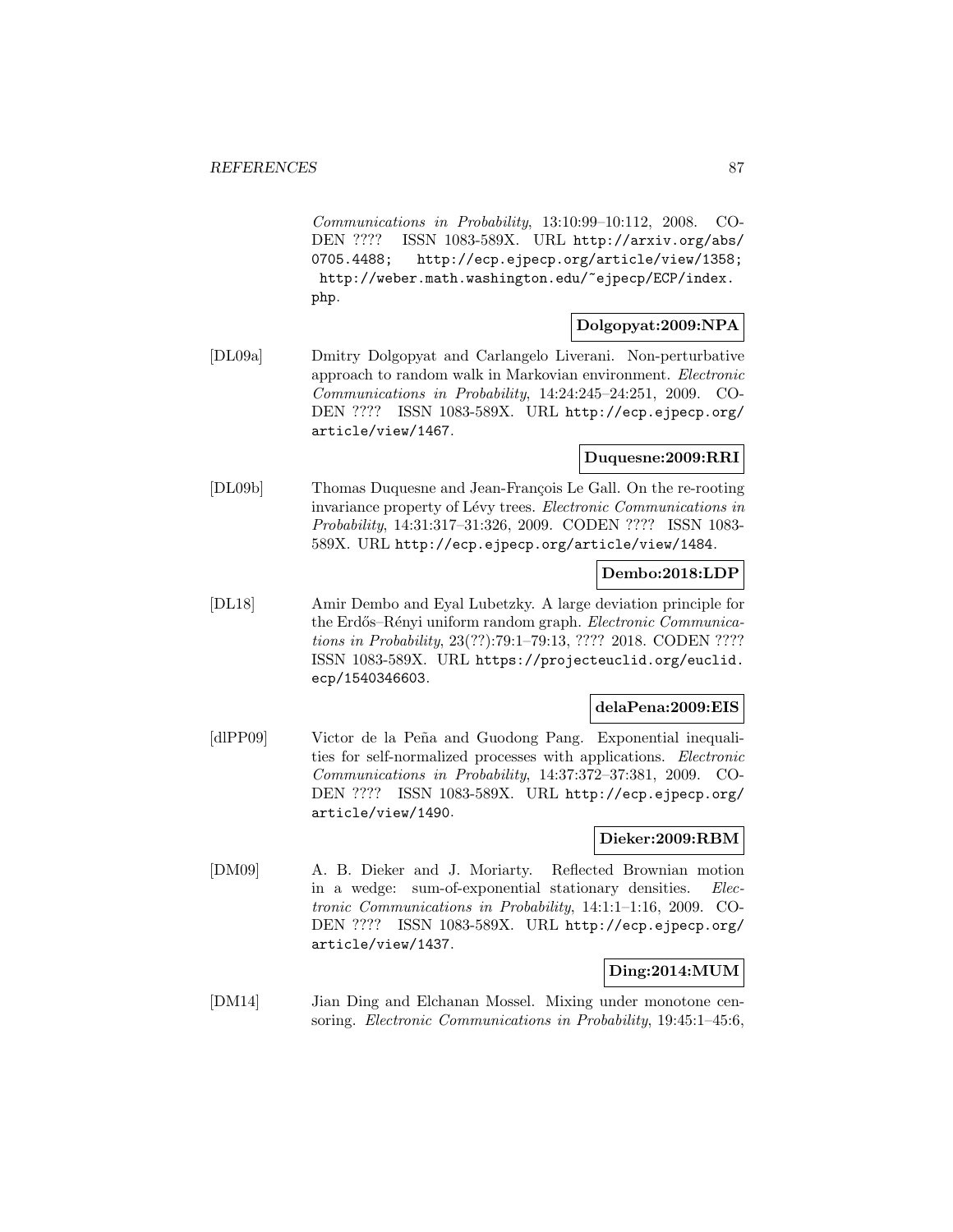2014. CODEN ???? ISSN 1083-589X. URL http://ecp. ejpecp.org/article/view/3157.

#### **Damek:2018:ACC**

[DM18] Ewa Damek and Sebastian Mentemeier. Absolute continuity of complex martingales and of solutions to complex smoothing equations. Electronic Communications in Probability, 23(??): 60:1–60:12, ???? 2018. CODEN ???? ISSN 1083-589X. URL https://projecteuclid.org/euclid.ecp/1536718013.

# **Diel:2021:LCS**

[DM21] Roland Diel and Dieter Mitsche. On the largest component of subcritical random hyperbolic graphs. Electronic Communications in Probability, 26(??):1–14, 2021. CODEN ???? ISSN 1083-589X. URL https://projecteuclid.org/journals/ electronic-communications-in-probability/volume-26/issuenone/On-the-largest-component-of-subcritical-randomhyperbolic-graphs/10.1214/21-ECP380.full.

#### **Dominguez-Molina:2013:CRH**

[DMPARA13] J. Armando Dominguez-Molina, Víctor Pérez-Abreu, and Alfonso Rocha-Arteaga. Covariation representations for Hermitian Lévy process ensembles of free infinitely divisible distributions. Electronic Communications in Probability, 18:6:1–6:14, 2013. CODEN ???? ISSN 1083-589X. URL http://ecp. ejpecp.org/article/view/2113.

# **Darses:2007:DPC**

[DN07] Sébastien Darses and Ivan Nourdin. Dynamical properties and characterization of gradient drift diffusions. Electronic Communications in Probability, 12:37:390–37:400, 2007. CO-DEN ???? ISSN 1083-589X. URL http://ecp.ejpecp.org/ article/view/1324.

## **DOvidio:2010:ESF**

[D'O10] Mirko D'Ovidio. Explicit solutions to fractional differential equations via generalized gamma convolution. Electronic Communications in Probability, 15:42:457–42:474, 2010. CODEN ???? ISSN 1083-589X. URL http://ecp.ejpecp.org/ article/view/1570.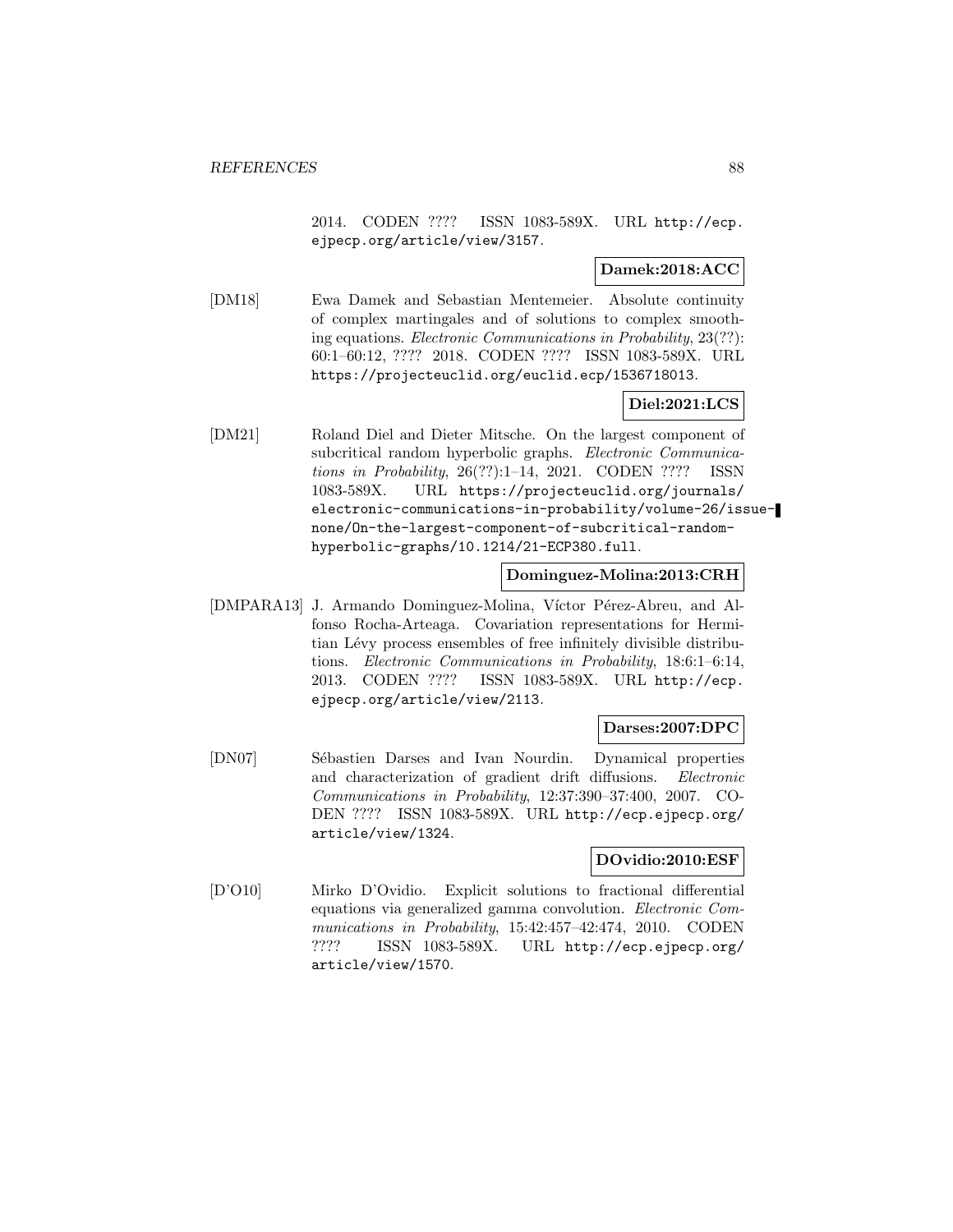## **Dohmen:2013:LBP**

[Doh13] Klaus Dohmen. Lower bounds for the probability of a union via chordal graphs. Electronic Communications in Probability, 18: 70:1–70:4, 2013. CODEN ???? ISSN 1083-589X. URL http:// ecp.ejpecp.org/article/view/2357.

# **Dokuchaev:2015:DFE**

[Dok15] Nikolai Dokuchaev. On the dependence of the first exit times on the fluctuations of the domain boundary. Electronic Communications in Probability, 20(??):80:1-80:3, ???? 2015. CO-DEN ???? ISSN 1083-589X. URL http://ecp.ejpecp.org/ article/view/4531.

# **Dolinsky:2014:HGO**

[Dol14] Yan Dolinsky. Hedging of game options under model uncertainty in discrete time. Electronic Communications in Probability, 19: 19:1–19:11, 2014. CODEN ???? ISSN 1083-589X. URL http:/ /ecp.ejpecp.org/article/view/2714.

## **Doney:2020:RRT**

[Don20] Ron Doney. The remainder in the renewal theorem. Electronic Communications in Probability, 25(??):5:1–5:8, ???? 2020. CO-DEN ???? ISSN 1083-589X. URL https://projecteuclid. org/euclid.ecp/1580180423.

# **DOvidio:2016:SDR**

[DOS16] Mirko D'Ovidio, Enzo Orsingher, and Ludmila Sakhno. Spectral densities related to some fractional stochastic differential equations. Electronic Communications in Probability, 21(??):18:1– 18:15, ???? 2016. CODEN ???? ISSN 1083-589X. URL https: //projecteuclid.org/euclid.ecp/1456412898.

## **Ding:2013:SMT**

[DP13] Jian Ding and Yuval Peres. Sensitivity of mixing times. Electronic Communications in Probability, 18:88:1–88:6, 2013. CO-DEN ???? ISSN 1083-589X. URL http://ecp.ejpecp.org/ article/view/2765.

## **Dobler:2014:RFM**

[DP14] Christian Döbler and Lorenz Pfeifroth. Recurrence for the frog model with drift on **Z**<sup>d</sup>. Electronic Communications in Probability, 19(??):79:1–79:13, ???? 2014. CODEN ???? ISSN 1083- 589X. URL http://ecp.ejpecp.org/article/view/3740.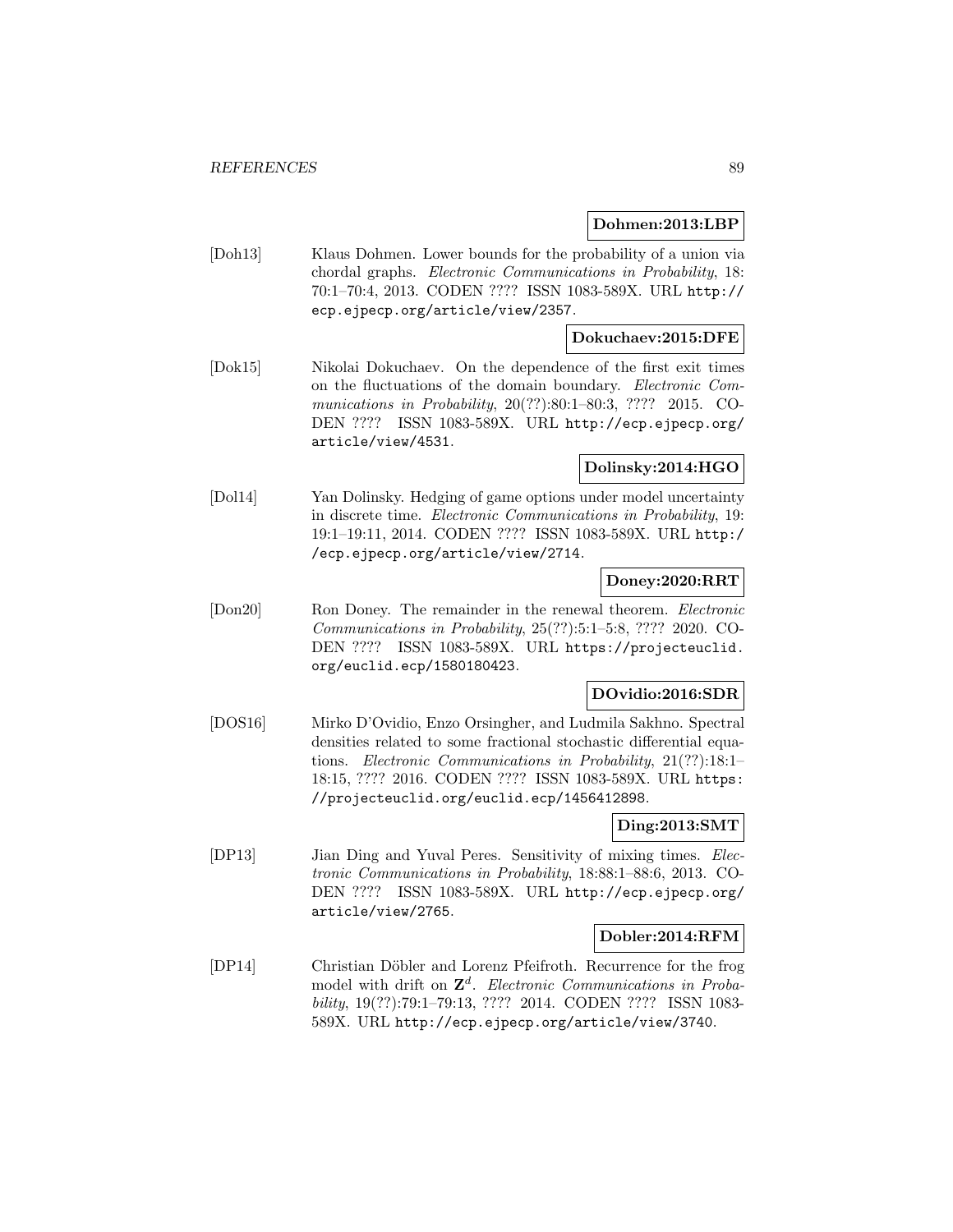#### **Dobler:2018:FMT**

[DP18a] Christian Döbler and Giovanni Peccati. Fourth moment theorems on the Poisson space: analytic statements via product formulae. Electronic Communications in Probability, 23(??):91:1– 91:12, ???? 2018. CODEN ???? ISSN 1083-589X. URL https: //projecteuclid.org/euclid.ecp/1544843114.

# **Drame:2018:AGC**

[DP18b] Ibrahima Dram´e and Etienne Pardoux. Approximation of a ´ generalized continuous-state branching process with interaction. Electronic Communications in Probability, 23(??):73:1–73:14, ???? 2018. CODEN ???? ISSN 1083-589X. URL https:// projecteuclid.org/euclid.ecp/1539763346.

# **Depperschmidt:2015:SLD**

[DPS15] Andrej Depperschmidt, Peter Pfaffelhuber, and Annika Scheuringer. Some large deviations in Kingman's coalescent. Electronic Communications in Probability, 20(??):7:1–7:14, ???? 2015. CO-DEN ???? ISSN 1083-589X. URL http://ecp.ejpecp.org/ article/view/3107.

## **Delattre:2012:TFS**

[DR12] Sylvain Delattre and Mathieu Rosenbaum. Testing the finiteness of the support of a distribution: a statistical look at Tsirelson's equation. Electronic Communications in Probability, 17:25:1– 25:7, 2012. CODEN ???? ISSN 1083-589X. URL http://ecp. ejpecp.org/article/view/1834.

## **Deijfen:2020:ISF**

[DR20] Maria Deijfen and Sebastian Rosengren¨ı. The initial set in the frog model is irrelevant. Electronic Communications in Probability, 25(??):1–7, 2020. CODEN ???? ISSN 1083-589X. URL https://projecteuclid.org/journals/ electronic-communications-in-probability/volume-25/issuenone/The-initial-set-in-the-frog-model-is-irrelevant/ 10.1214/20-ECP329.full.

## **Dembo:2006:LMD**

[DS06] Amir Dembo and Qi-Man Shao. Large and moderate deviations for Hotelling's  $T^2$ -statistics. Electronic Communications in Probability, 11:15:149–15:159, 2006. CODEN ???? ISSN 1083-589X. URL http://ecp.ejpecp.org/article/view/1209.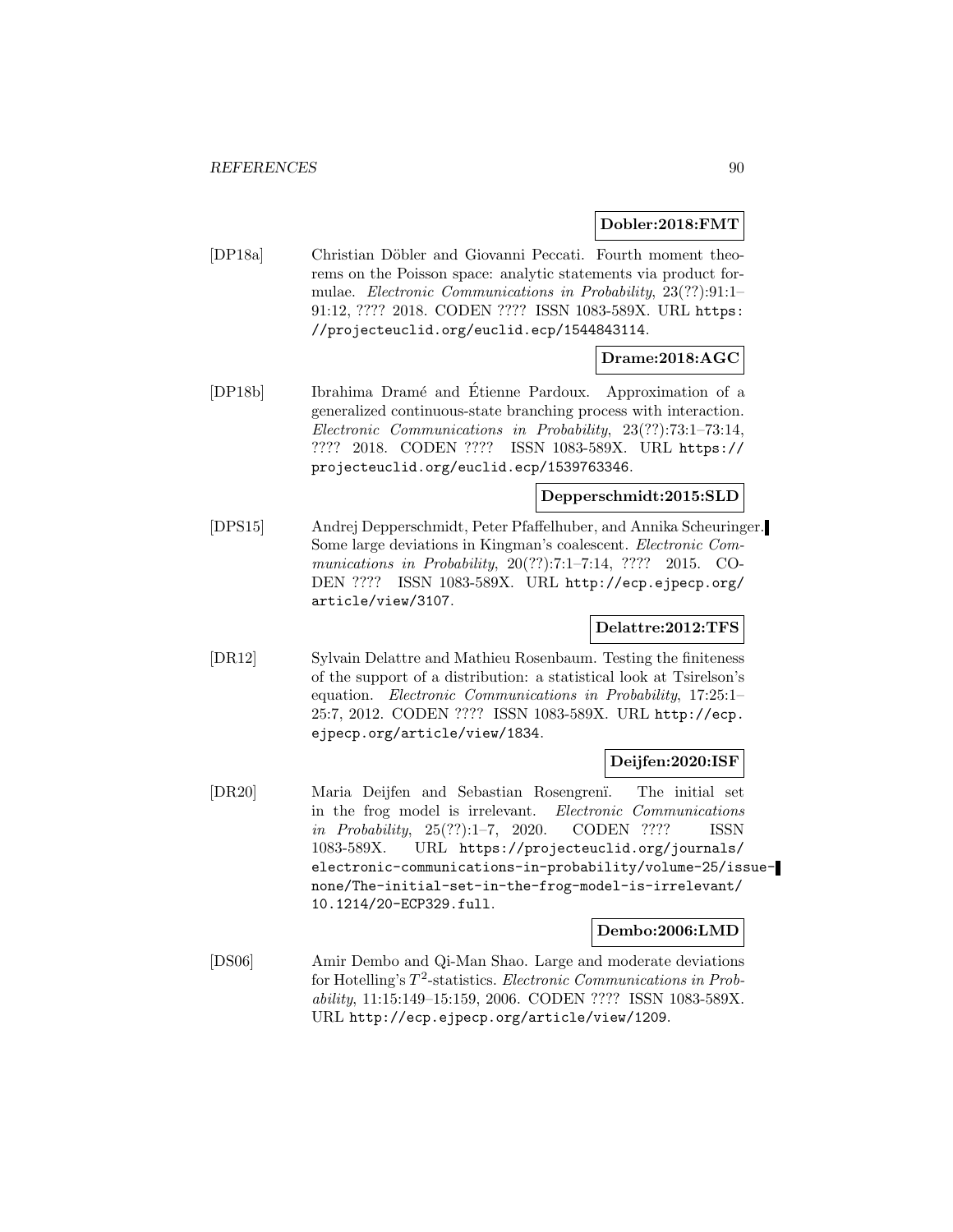### **Doring:2010:ART**

[DS10] Leif Döring and Mladen Savov. An application of renewal theorems to exponential moments of local times. Electronic Communications in Probability, 15:24:263–24:269, 2010. CO-DEN ???? ISSN 1083-589X. URL http://ecp.ejpecp.org/ article/view/1558.

## **Duy:2015:MSM**

[DS15] Khanh Trinh Duy and Tomoyuki Shirai. The mean spectral measures of random Jacobi matrices related to Gaussian beta ensembles. *Electronic Communications in Probability*, 20(??): 68:1–68:13, ???? 2015. CODEN ???? ISSN 1083-589X. URL http://ecp.ejpecp.org/article/view/4252.

# **Deng:2016:CBF**

[DS16] Chang-Song Deng and René L. Schilling. Complete Bernstein functions and subordinators with nested ranges. A note on a paper by P. Marchal. Electronic Communications in Probability, 21(??):78:1–78:5, ???? 2016. CODEN ???? ISSN 1083-589X. URL http://projecteuclid.org/euclid.ecp/1480388671.

# **Duong:2018:VFP**

[DT18] Manh Hong Duong and Julian Tugaut. The Vlasov–Fokker– Planck equation in non-convex landscapes: convergence to equilibrium. Electronic Communications in Probability, 23(??):19:1– 19:10, ???? 2018. CODEN ???? ISSN 1083-589X. URL https: //projecteuclid.org/euclid.ecp/1521079417.

## **Dubedat:2003:ST**

[Dub03] Julien Dubédat. SLE and triangles. *Electronic Communications* in Probability, 8:4:28–4:42, 2003. CODEN ???? ISSN 1083-589X. URL http://ecp.ejpecp.org/article/view/1067.

# **Ducatez:2019:FBR**

[Duc19] Raphael Ducatez. A forward-backward random process for the spectrum of 1D Anderson operators. Electronic Communications in Probability, 24(??):69:1–69:13, ???? 2019. CODEN ???? ISSN 1083-589X. URL https://projecteuclid.org/euclid. ecp/1573095648.

# **Duerre:2006:UMD**

[Due06] Maximilian Duerre. Uniqueness of multi-dimensional infinite volume self-organized critical forest-fire models. Electronic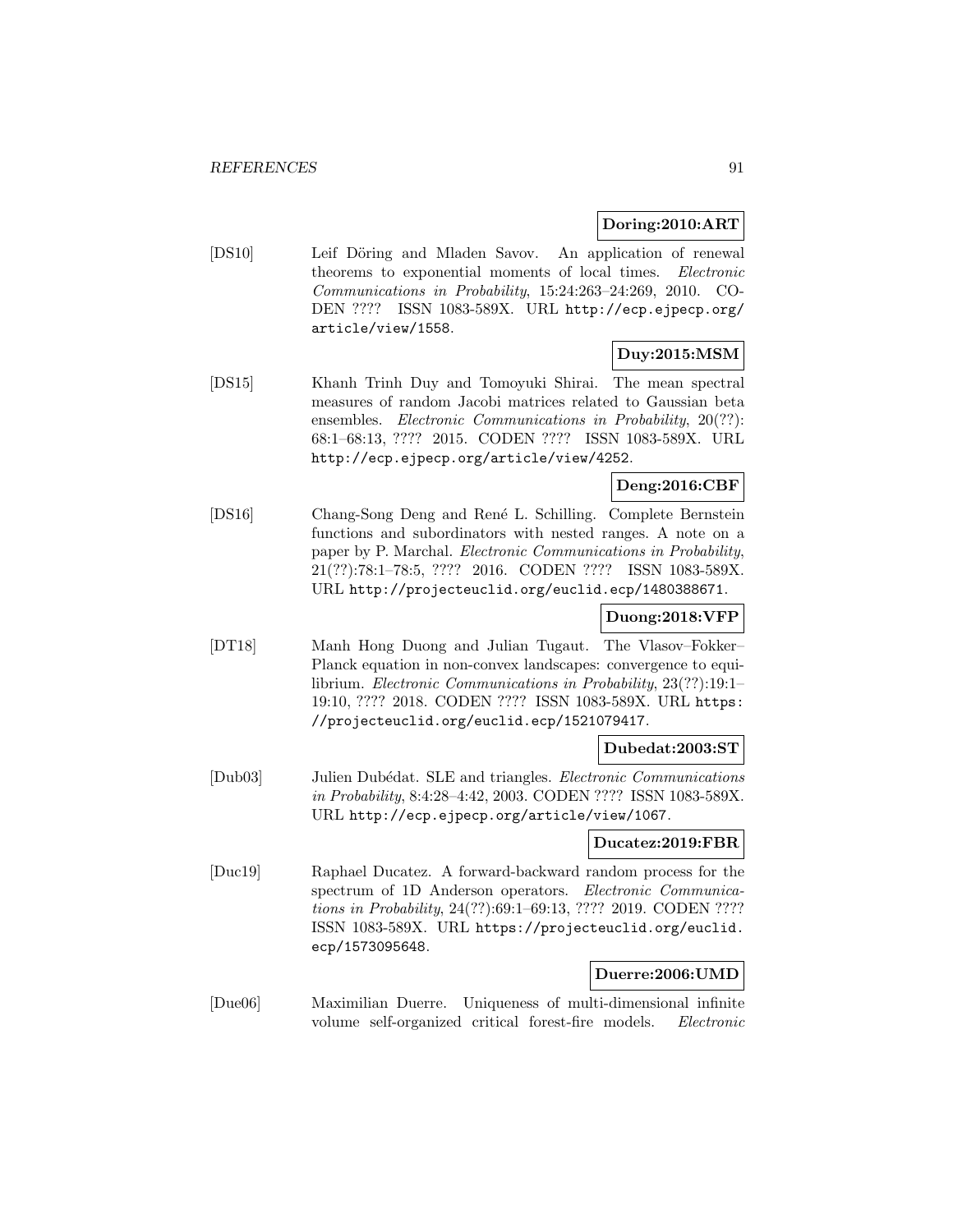Communications in Probability, 11:31:304–31:315, 2006. CO-DEN ???? ISSN 1083-589X. URL http://ecp.ejpecp.org/ article/view/1229.

# **Dunlap:2020:CPA**

[Dun20] Alexander Dunlap. The continuum parabolic Anderson model with a half-laplacian and periodic noise. *Electronic Communica*tions in Probability, 25(??):1–14, 2020. CODEN ???? ISSN 1083-589X. URL https://projecteuclid.org/journals/ electronic-communications-in-probability/volume-25/issuenone/The-continuum-parabolic-Anderson-model-with-a-half-Laplacian-and/10.1214/20-ECP342.full.

### **Duquesne:2009:EPH**

[Duq09] Thomas Duquesne. An elementary proof of Hawkes's conjecture on Galton–Watson trees. Electronic Communications in Probability, 14:15:151–15:164, 2009. CODEN ???? ISSN 1083-589X. URL http://ecp.ejpecp.org/article/view/1454.

# **Duraj:2014:HFK**

[Dur14] Jetlir Duraj. On harmonic functions of killed random walks in convex cones. Electronic Communications in Probability, 19(??): 80:1–80:10, ???? 2014. CODEN ???? ISSN 1083-589X. URL http://ecp.ejpecp.org/article/view/3219.

## **Dallaporta:2011:NCL**

[DV11] Sandrine Dallaporta and Van Vu. A note on the Central Limit Theorem for the eigenvalue counting function of Wigner matrices. Electronic Communications in Probability, 16:30:214–30:322, 2011. CODEN ???? ISSN 1083-589X. URL http://ecp. ejpecp.org/article/view/1634.

# **Denisov:2012:MAS**

[DW12] Denis Denisov and Vitali Wachtel. Martingale approach to subexponential asymptotics for random walks. Electronic Communications in Probability, 17:6:1-6:9, 2012. CODEN ???? ISSN 1083-589X. URL http://ecp.ejpecp.org/article/ view/1757.

## **Dey:2015:NMC**

[DW15] Partha S Dey and Edward C Waymire. On normalized multiplicative cascades under strong disorder. Electronic Communications in Probability, 20(??):32:1-32:13, ???? 2015. CO-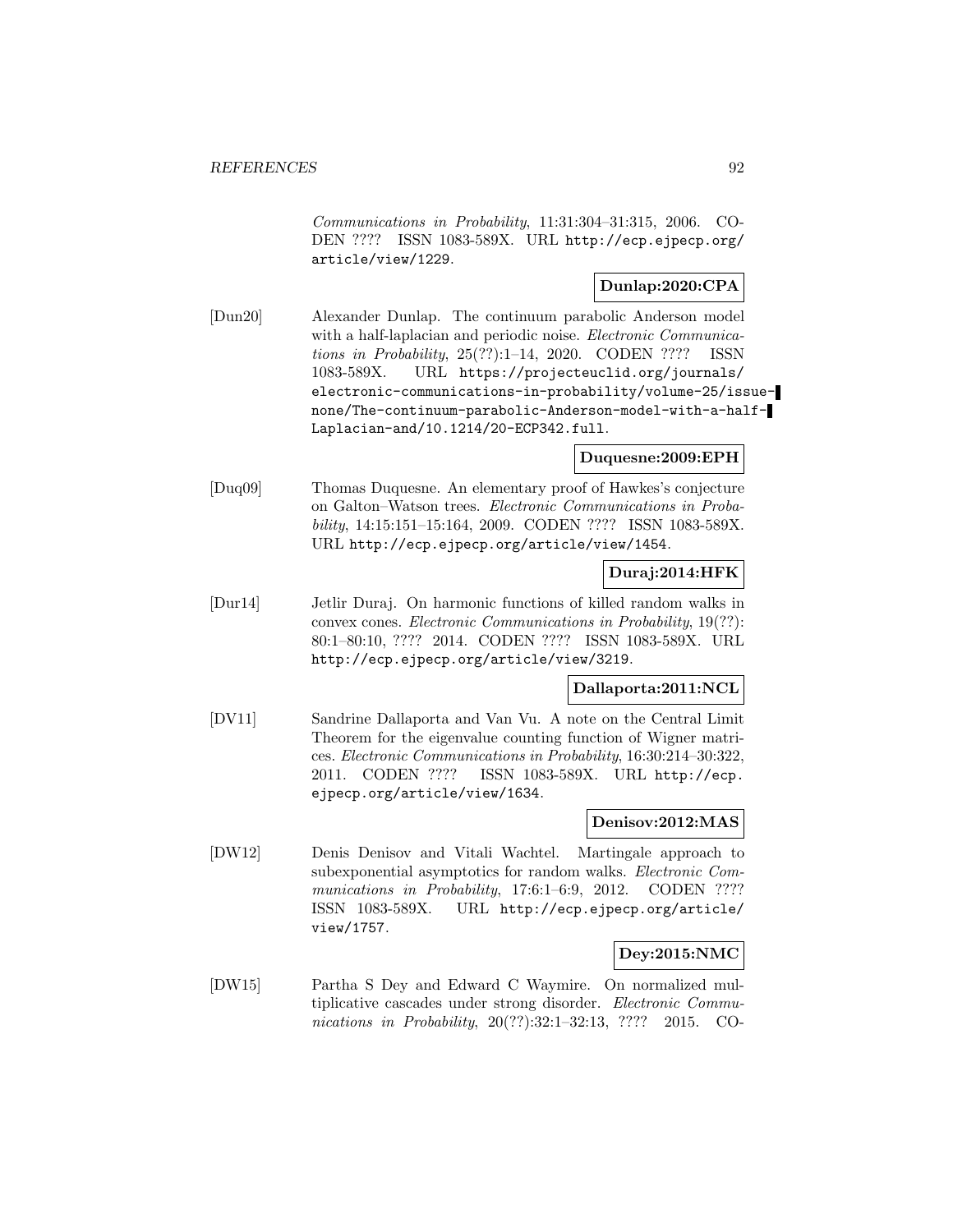DEN ???? ISSN 1083-589X. URL http://ecp.ejpecp.org/ article/view/3936.

# **Denisov:2016:ULT**

[DW16] Denis Denisov and Vitali Wachtel. Universality of local times of killed and reflected random walks. Electronic Communications in Probability, 21(??):1:1–1:11, ???? 2016. CODEN ???? ISSN 1083-589X. URL https://projecteuclid.org/euclid. ecp/1454514621.

# **Dong:2011:IMS**

[DXZ11] Zhao Dong, Lihu Xu, and Xicheng Zhang. Invariant measures of stochastic 2D Navier–Stokes equation driven by  $\alpha$ -stable processes. Electronic Communications in Probability, 16:59:678– 59:688, 2011. CODEN ???? ISSN 1083-589X. URL http:// ecp.ejpecp.org/article/view/1664.

## **Dadoun:2021:MCM**

[DY21] Benjamin Dadoun and Pierre Youssef. Maximal correlation and monotonicity of free entropy and of Stein discrepancy. Electronic Communications in Probability, 26(??):1–10, 2021. CODEN ???? ISSN 1083-589X. URL https:// projecteuclid.org/journals/electronic-communicationsin-probability/volume-26/issue-none/Maximal-correlationand-monotonicity-of-free-entropy-and-of-Stein/10.1214/ 21-ECP391.full.

# **Dembo:1996:TAS**

[DZ96] Amir Dembo and Ofer Zeitouni. Transportation approach to some concentration inequalities in product spaces. Electronic Communications in Probability, 1:9:83–9:90, 1996. CO-DEN ???? ISSN 1083-589X. URL http://ecp.ejpecp.org/ article/view/979.

#### **Dassios:2013:ESH**

[DZ13] Angelos Dassios and Hongbiao Zhao. Exact simulation of Hawkes process with exponentially decaying intensity. Electronic Communications in Probability, 18:62:1–62:13, 2013. CO-DEN ???? ISSN 1083-589X. URL http://ecp.ejpecp.org/ article/view/2717.

# **Deng:2019:CGF**

[DZ19] Xiaoxue Deng and Ping Zhong. Continuity and growth of free multiplicative convolution semigroups. Electronic Communica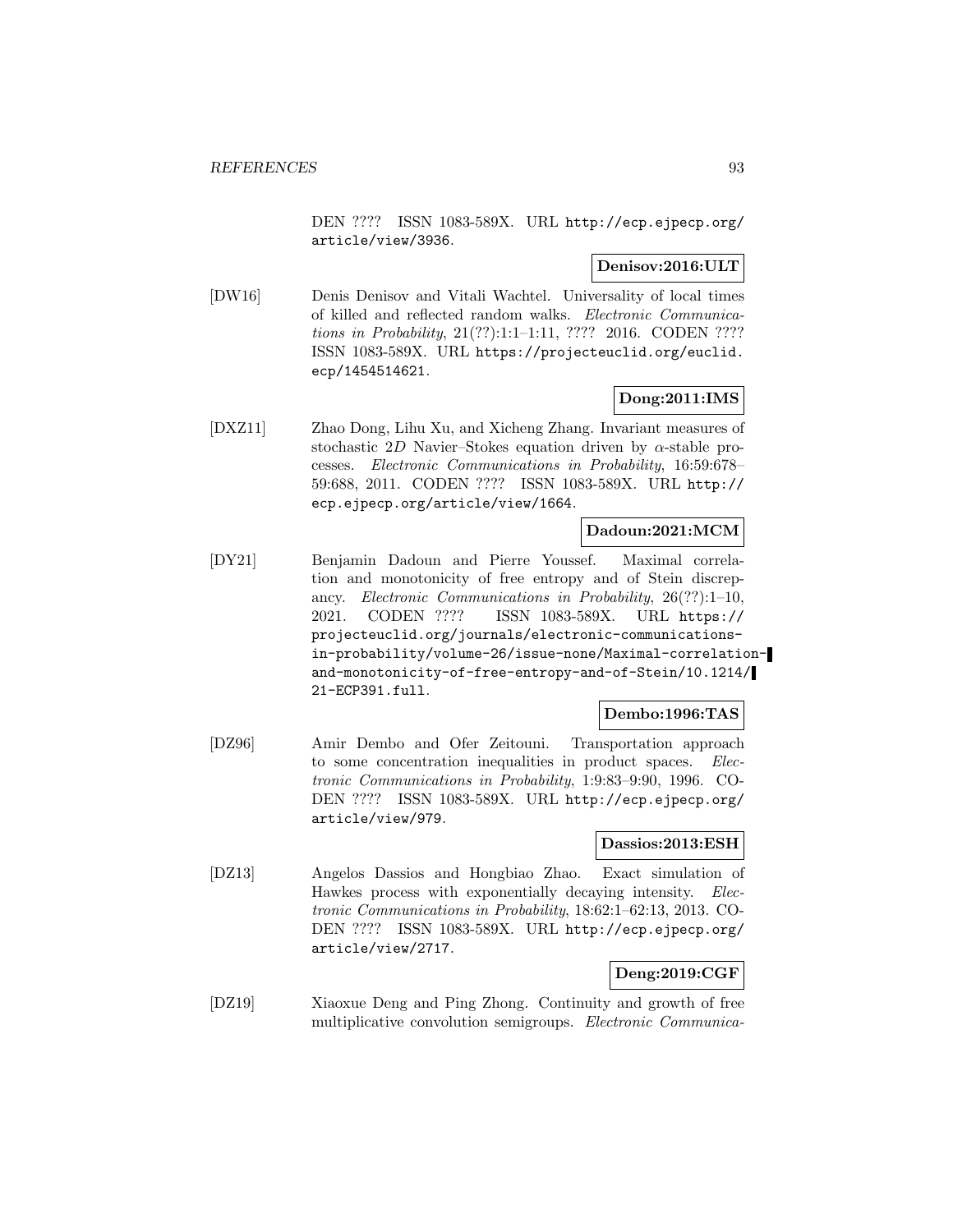tions in Probability, 24(??):4:1–4:11, ???? 2019. CODEN ???? ISSN 1083-589X. URL https://projecteuclid.org/euclid. ecp/1548817631.

# **Dzindzalieta:2013:ELF**

[Dzi13] Dainius Dzindzalieta. Extremal Lipschitz functions in the deviation inequalities from the mean. Electronic Communications in Probability, 18:66:1–66:5, 2013. CODEN ???? ISSN 1083-589X. URL http://ecp.ejpecp.org/article/view/2814.

#### **Evans:2015:WDS**

[EHW15] Steven N. Evans, Alexandru Hening, and Eric S. Wayman. When do skew-products exist? Electronic Communications in Probability, 20(??):54:1–54:14, ???? 2015. CODEN ???? ISSN 1083- 589X. URL http://ecp.ejpecp.org/article/view/4040.

#### **Eisenbaum:2021:SPI**

[Eis21] Nathalie Eisenbaum. Some percolations involving the Gaussian free fields. Electronic Communications in Probability, 26(??): 1–8, 2021. CODEN ???? ISSN 1083-589X. URL https:// projecteuclid.org/journals/electronic-communicationsin-probability/volume-26/issue-none/Some-percolationsinvolving-the-Gaussian-free-fields/10.1214/21-ECP379. full.

## **Ejsmont:2012:LLP**

[Ejs12] Wiktor Ejsmont. Laha–Lukacs properties of some free processes. Electronic Communications in Probability, 17:13:1–13:8, 2012. CODEN ???? ISSN 1083-589X. URL http://ecp.ejpecp. org/article/view/1865.

## **Ejsmont:2013:NCF**

[Ejs13] Wiktor Ejsmont. Noncommutative characterization of free Meixner processes. Electronic Communications in Probability, 18:22:1–22:12, 2013. CODEN ???? ISSN 1083-589X. URL http://ecp.ejpecp.org/article/view/2356.

#### **Eisenbaum:2008:PGG**

[EK08] Nathalie Eisenbaum and Andreas Kyprianou. On the parabolic generator of a general one-dimensional Lévy process. Electronic Communications in Probability, 13:20:198–20:209, 2008. CO-DEN ???? ISSN 1083-589X. URL http://ecp.ejpecp.org/ article/view/1366.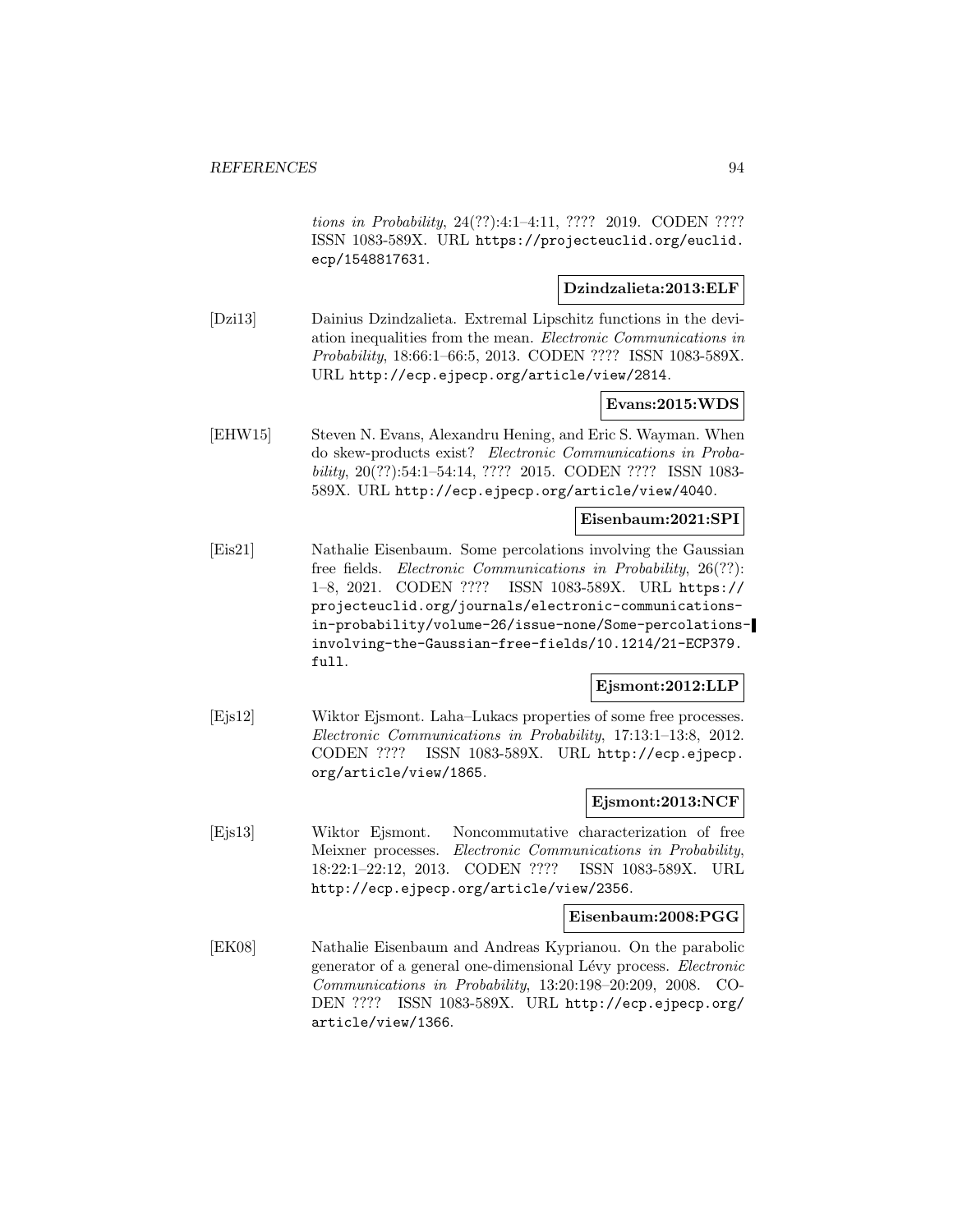**Etore:2014:DAP**

[EM14] Pierre Etoré and Ester Mariucci.  $L_1$ -distance for additive processes with time-homogeneous Lévy measures. Electronic Communications in Probability, 19:57:1-57:10, 2014. CODEN ???? ISSN 1083-589X. URL http://ecp.ejpecp.org/article/ view/3678.

# **Enriquez:2016:AEE**

[EM16] Nathanaël Enriquez and Laurent Ménard. Asymptotic expansion of the expected spectral measure of Wigner matrices. Electronic Communications in Probability, 21(??):58:1–58:11, ???? 2016. CODEN ???? ISSN 1083-589X. URL https://projecteuclid. org/euclid.ecp/1473186615.

## **Erbar:2015:LDW**

[EMR15] Matthias Erbar, Jan Maas, and Michiel Renger. From large deviations to Wasserstein gradient flows in multiple dimensions. Electronic Communications in Probability, 20(??):89:1–89:12, ???? 2015. CODEN ???? ISSN 1083-589X. URL http://ecp. ejpecp.org/article/view/4315.

## **Emrah:2016:LSI**

[Emr16] Elnur Emrah. Limit shapes for inhomogeneous corner growth models with exponential and geometric weights. Electronic Communications in Probability, 21(??):42:1–42:16, ???? 2016. CO-DEN ???? ISSN 1083-589X. URL https://projecteuclid. org/euclid.ecp/1463683990.

## **Enriquez:2020:SCR**

[EN20] Nathanaël Enriquez and Nathan Noiry. A solvable class of renewal processes. Electronic Communications in Probability, 25 (??):1–14, 2020. CODEN ???? ISSN 1083-589X. URL https:// projecteuclid.org/journals/electronic-communicationsin-probability/volume-25/issue-none/A-solvable-classof-renewal-processes/10.1214/20-ECP348.full.

**Evans:1998:EIS**

[EP98] Steven N. Evans and Yuval Peres. Eventual intersection for sequences of Lévy processes. Electronic Communications in Probability, 3:3:21–3:27, 1998. CODEN ???? ISSN 1083-589X. URL http://ecp.ejpecp.org/article/view/989.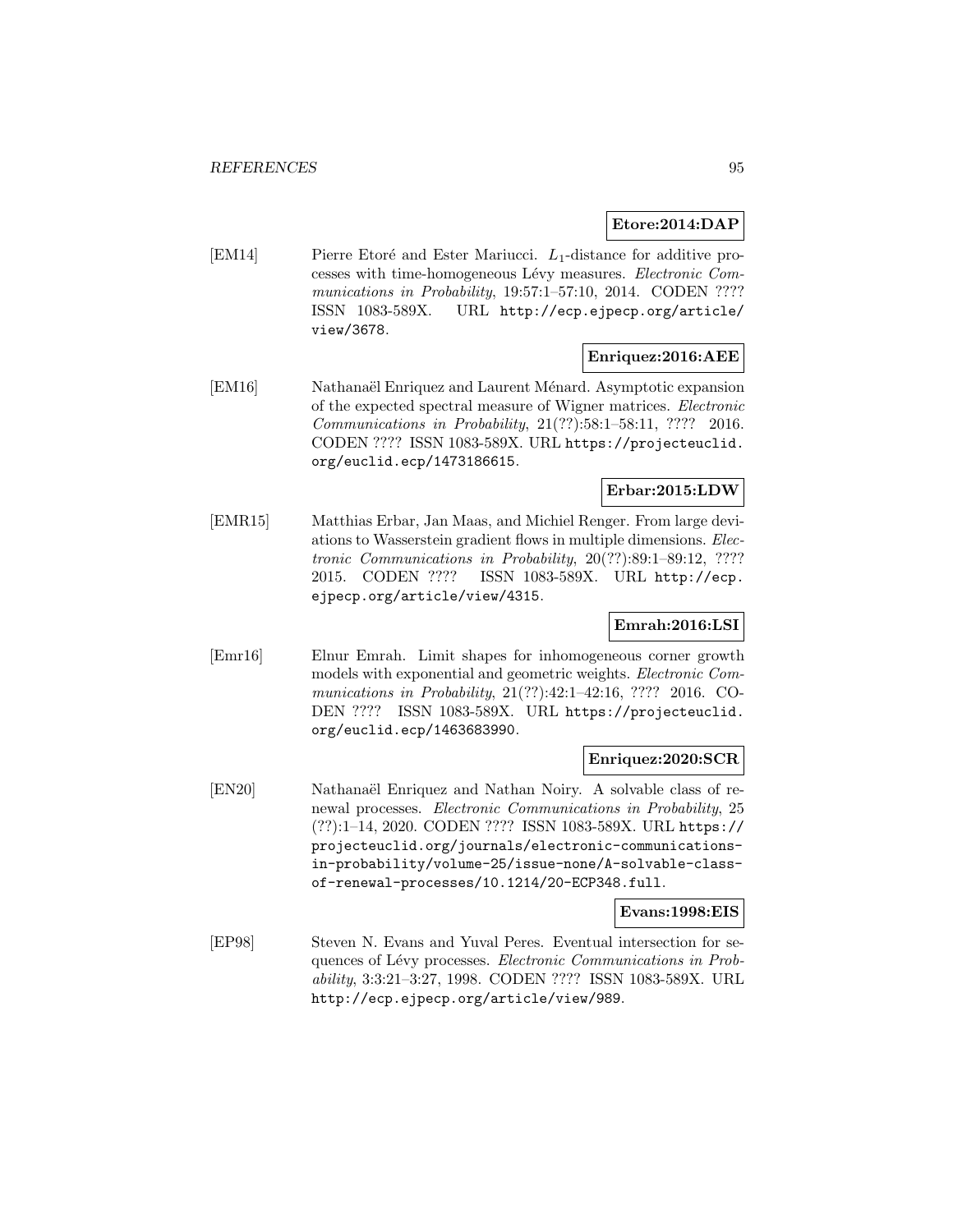**Englander:2017:SAB**

[EP17] János Engländer and Yuval Peres. Survival asymptotics for branching random walks in IID environments. Electronic Communications in Probability, 22(??):29:1–29:12, ???? 2017. CO-DEN ???? ISSN 1083-589X. URL https://projecteuclid. org/euclid.ecp/1495677741.

# **Eckhoff:2009:UMM**

[ER09] Maren Eckhoff and Silke Rolles. Uniqueness of the mixing measure for a random walk in a random environment on the positive integers. Electronic Communications in Probability, 14:3:31– 3:35, 2009. CODEN ???? ISSN 1083-589X. URL http://ecp. ejpecp.org/article/view/1441.

# **Evans:2019:RRS**

[ER19] Steven N. Evans and Daniel Raban. Rotatable random sequences in local fields. Electronic Communications in Probability, 24(??): 37:1–37:12, ???? 2019. CODEN ???? ISSN 1083-589X. URL https://projecteuclid.org/euclid.ecp/1561169053.

#### **Erickson:2016:DTI**

[Eri16] K. Bruce Erickson. Deterministic time intervals on which a class of persistent processes are away from their origins. Electronic Communications in Probability, 21(??):62:1–62:12, ???? 2016. CODEN ???? ISSN 1083-589X. URL https://projecteuclid. org/euclid.ecp/1473685926.

# **Erny:2021:CCS**

[Ern21] Xavier Erny. A convergence criterion for systems of point processes from the convergence of their stochastic intensities. Electronic Communications in Probability, 26(??):1–10, 2021. CODEN ???? ISSN 1083-589X. URL https:// projecteuclid.org/journals/electronic-communicationsin-probability/volume-26/issue-none/A-convergence-criterionfor-systems-of-point-processes-from-the/10.1214/21-ECP372. full.

## **Eichelsbacher:2009:MDT**

[ES09] Peter Eichelsbacher and Jens Sommerauer. Moderate deviations for traces of words in a mult-matrix model. Electronic Communications in Probability, 14:56:572–56:586, 2009. CO-DEN ???? ISSN 1083-589X. URL http://ecp.ejpecp.org/ article/view/1515.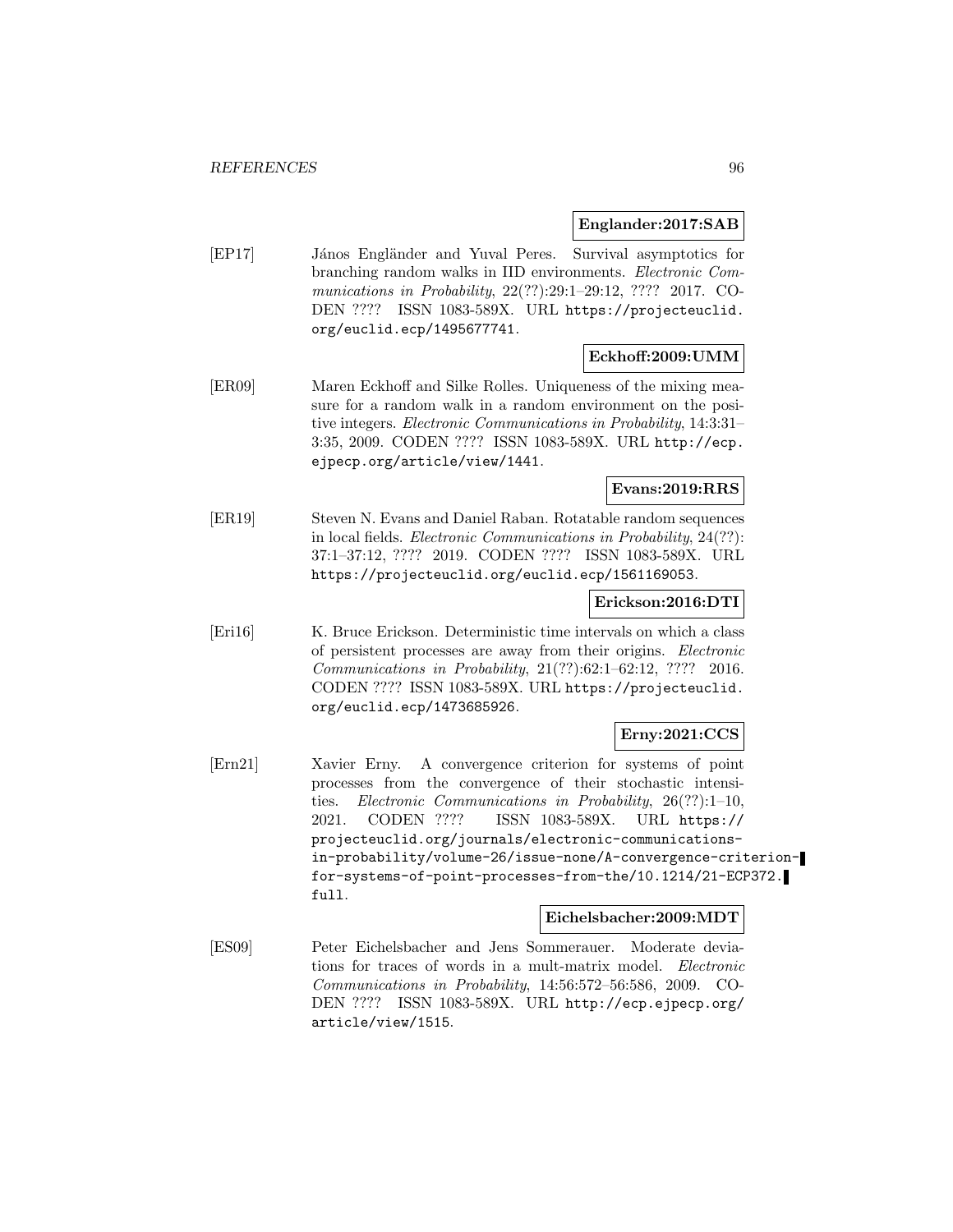## **Erdos:2016:FFW**

[ES16] László Erdős and Dominik Schröder. Fluctuations of functions of Wigner matrices. Electronic Communications in Probability, 21(??):86:1–86:15, ???? 2016. CODEN ???? ISSN 1083-589X. URL http://projecteuclid.org/euclid.ecp/1483347665.

## **Ertul:2021:SDC**

[ES21] Anatole Ertul and Assaf Shapira. Self-diffusion coefficient in the Kob–Andersen model. Electronic Communications in Probability, 26(??):1–12, 2021. CODEN ???? ISSN 1083-589X. URL https://projecteuclid.org/journals/ electronic-communications-in-probability/volume-26/issuenone/Self-diffusion-coefficient-in-the-Kob-Andersenmodel/10.1214/20-ECP370.full.

# **Es-Sarhir:2009:HIF**

[ESvRS09] Abdelhadi Es-Sarhir, Max-K. von Renesse, and Michael Scheutzow. Harnack inequality for functional SDEs with bounded memory. Electronic Communications in Probability, 14:54:560–54:565, 2009. CODEN ???? ISSN 1083-589X. URL http://ecp. ejpecp.org/article/view/1513.

## **Enriquez:2008:RSS**

[ESY08] Nathanael Enriquez, Christophe Sabot, and Marc Yor. Renewal series and square-root boundaries for Bessel processes. Electronic Communications in Probability, 13:59:649–59:652, 2008. CODEN ???? ISSN 1083-589X. URL http://ecp.ejpecp. org/article/view/1436.

## **Ethier:2014:PPD**

[Eth14] Stewart N. Ethier. A property of Petrov's diffusion. Electronic Communications in Probability, 19(??):65:1–65:4, ???? 2014. CODEN ???? ISSN 1083-589X. URL http://ecp.ejpecp. org/article/view/3684.

## **Evans:2006:ENZ**

[Eva06] Steven Evans. The expected number of zeros of a random system of p-adic polynomials. Electronic Communications in Probability, 11:29:278–29:290, 2006. CODEN ???? ISSN 1083-589X. URL http://ecp.ejpecp.org/article/view/1230.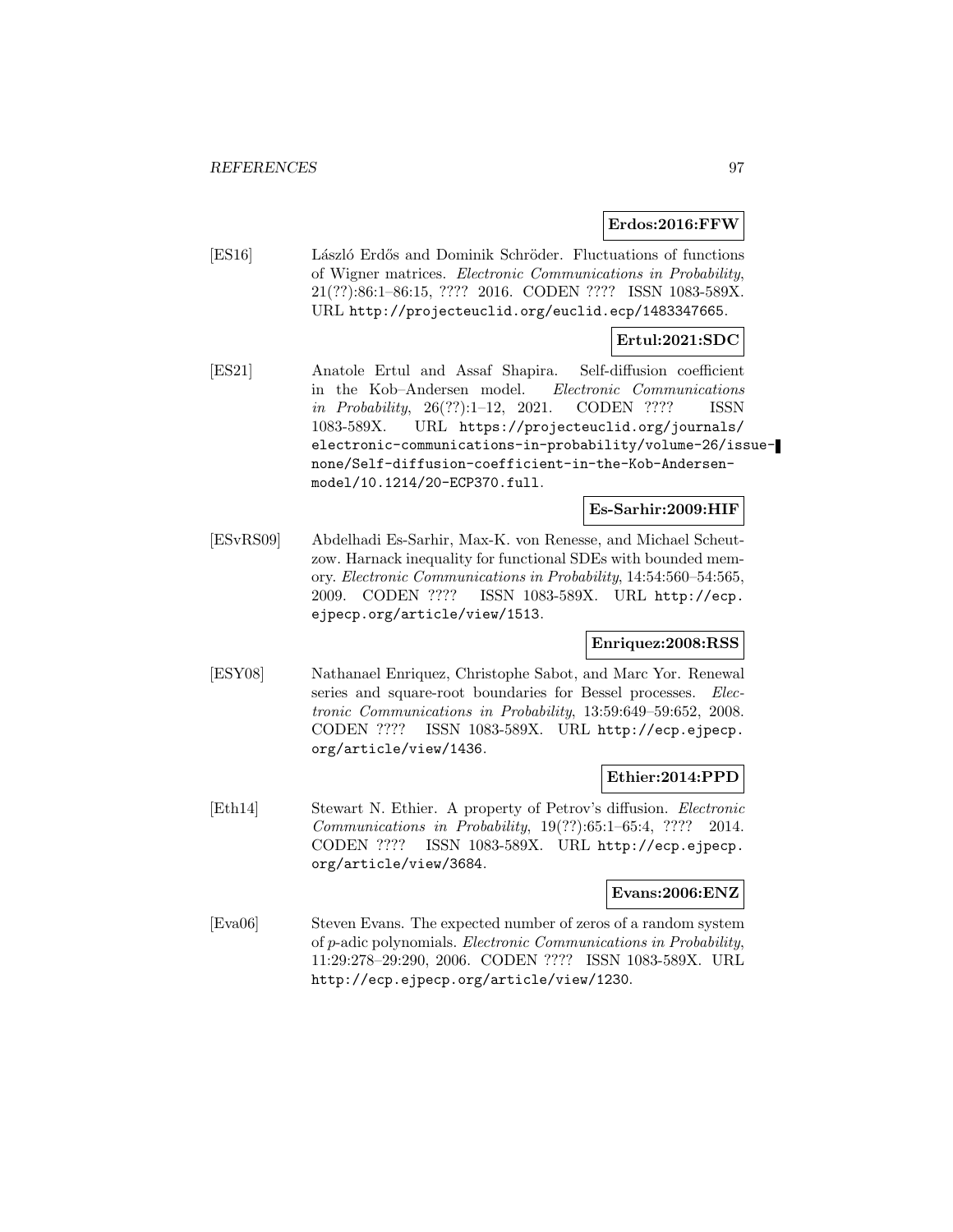#### **Eisenbaum:2009:OIF**

[EW09] Nathalie Eisenbaum and Alexander Walsh. An optimal Itô formula for Lévy processes. Electronic Communications in Probability, 14:20:202–20:209, 2009. CODEN ???? ISSN 1083-589X. URL http://ecp.ejpecp.org/article/view/1469.

# **Evans:2017:RST**

[EW17] Steven N. Evans and Anton Wakolbinger. Radix sort trees in the large. Electronic Communications in Probability, 22(??):68:1– 68:13, ???? 2017. CODEN ???? ISSN 1083-589X. URL https: //projecteuclid.org/euclid.ecp/1512097482.

#### **Evans:1999:IES**

[EZ99] Steven N. Evans and Xiaowen Zhou. Identifiability of exchangeable sequences with identically distributed partial sums. Electronic Communications in Probability, 4:2:9–2:13, 1999. CO-DEN ???? ISSN 1083-589X. URL http://ecp.ejpecp.org/ article/view/1000.

# **Fang:2015:UEB**

[Fan15] Xiao Fang. A universal error bound in the CLT for counting monochromatic edges in uniformly colored graphs. Electronic Communications in Probability, 20(??):21:1–21:6, ???? 2015. CODEN ???? ISSN 1083-589X. URL http://ecp.ejpecp. org/article/view/3707.

# **Fan:2016:DAL**

[Fan16] Wai-Tong Louis Fan. Discrete approximations to local times for reflected diffusions. Electronic Communications in Probability, 21(??):16:1–16:12, ???? 2016. CODEN ???? ISSN 1083-589X. URL https://projecteuclid.org/euclid.ecp/1456238572.

#### **Fargason:1998:PDB**

[Far98] Chad Fargason. Percolation dimension of Brownian motion in **R**<sup>3</sup>. Electronic Communications in Probability, 3:7:51–7:63, 1998. CODEN ???? ISSN 1083-589X. URL http://ecp.ejpecp.org/ article/view/993.

## **Fathi:2018:SSF**

[Fat18] Max Fathi. A sharp symmetrized form of Talagrand's transportentropy inequality for the Gaussian measure. Electronic Communications in Probability, 23(??):81:1–81:9, ???? 2018. CODEN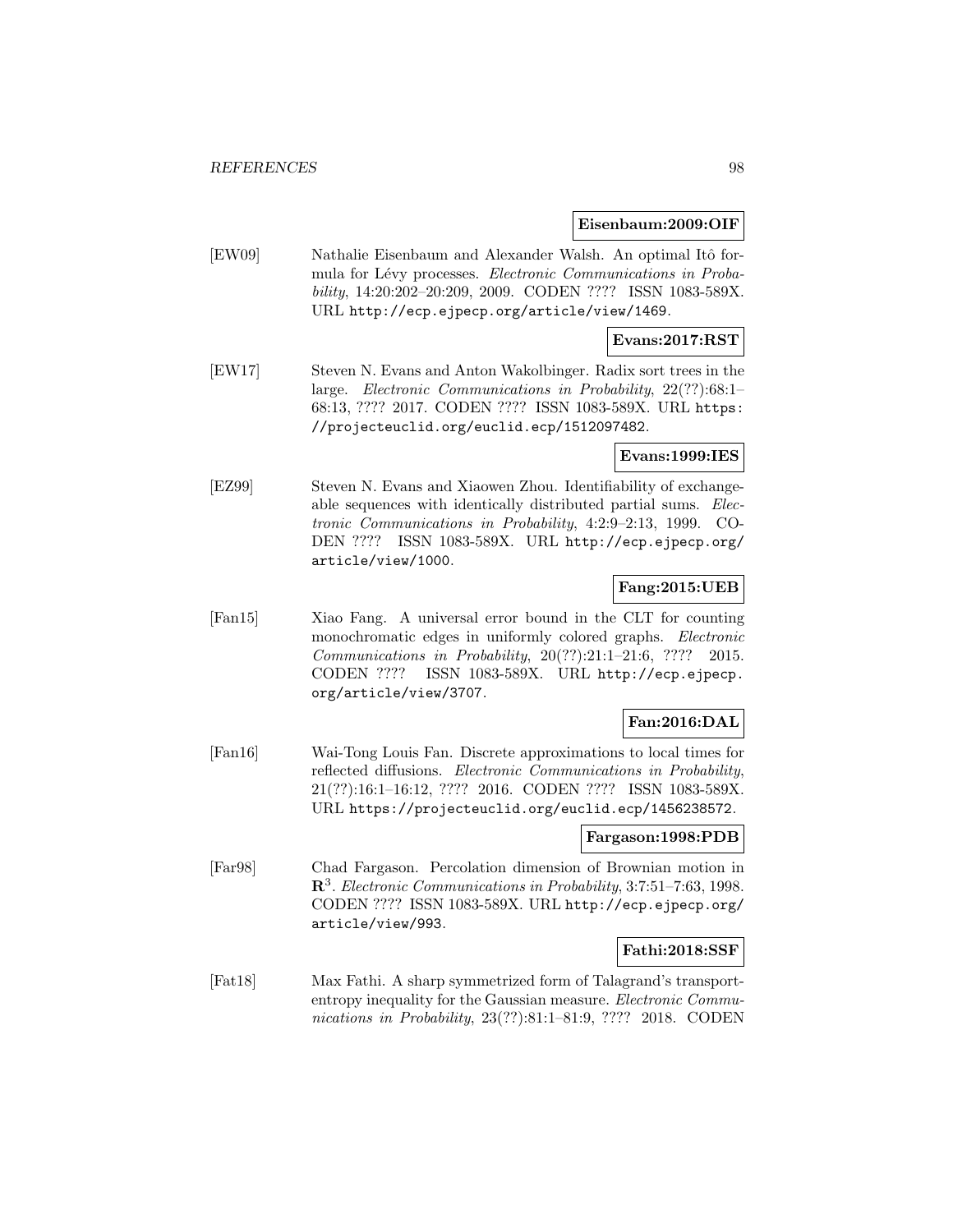???? ISSN 1083-589X. URL https://projecteuclid.org/ euclid.ecp/1540346605.

# **Friedli:2004:LRP**

[FdLS04] Sacha Friedli, Benoîte Borge de Lima, and Vladas Sidoravicius. On long range percolation with heavy tails. Electronic Communications in Probability, 9:19:175–19:177, 2004. CO-DEN ???? ISSN 1083-589X. URL http://ecp.ejpecp.org/ article/view/1122.

# **Feyel:2007:NCS**

[FdM07] Denis Feyel, Arnaud de La Pradelle, and Gabriel Mokobodzki. A non-commutative sewing lemma. Electronic Communications in Probability, 13:3:24–3:34, 2007. CODEN ???? ISSN 1083-589X. URL http://ecp.ejpecp.org/article/view/1345.

# **Feray:2020:CLT**

[Fér20] Valentin Féray. On the central limit theorem for the two-sided descent statistics in Coxeter groups. Electronic Communications in Probability, 25(??):28:1–28:6, ???? 2020. CODEN ???? ISSN 1083-589X. URL https://projecteuclid.org/euclid. ecp/1585620028.

# **Fittipaldi:2012:SAC**

[FF12] Maria Fittipaldi and Joaquin Fontbona T. On SDE associated with continuous-state branching processes conditioned to never be extinct. Electronic Communications in Probability, 17:49:1– 49:13, 2012. CODEN ???? ISSN 1083-589X. URL http://ecp. ejpecp.org/article/view/1972.

## **Friedland:2013:SOR**

[FG13] Omer Friedland and Ohad Giladi. A simple observation on random matrices with continuous diagonal entries. Electronic Communications in Probability, 18:53:1–53:7, 2013. CODEN ???? ISSN 1083-589X. URL http://ecp.ejpecp.org/ article/view/2633.

#### **Fan:2012:LDE**

[FGL12] Xiequan Fan, Ion Grama, and Quansheng Liu. Large deviation exponential inequalities for supermartingales. Electronic Communications in Probability, 17:59:1–59:8, 2012. CO-DEN ???? ISSN 1083-589X. URL http://ecp.ejpecp.org/ article/view/2318.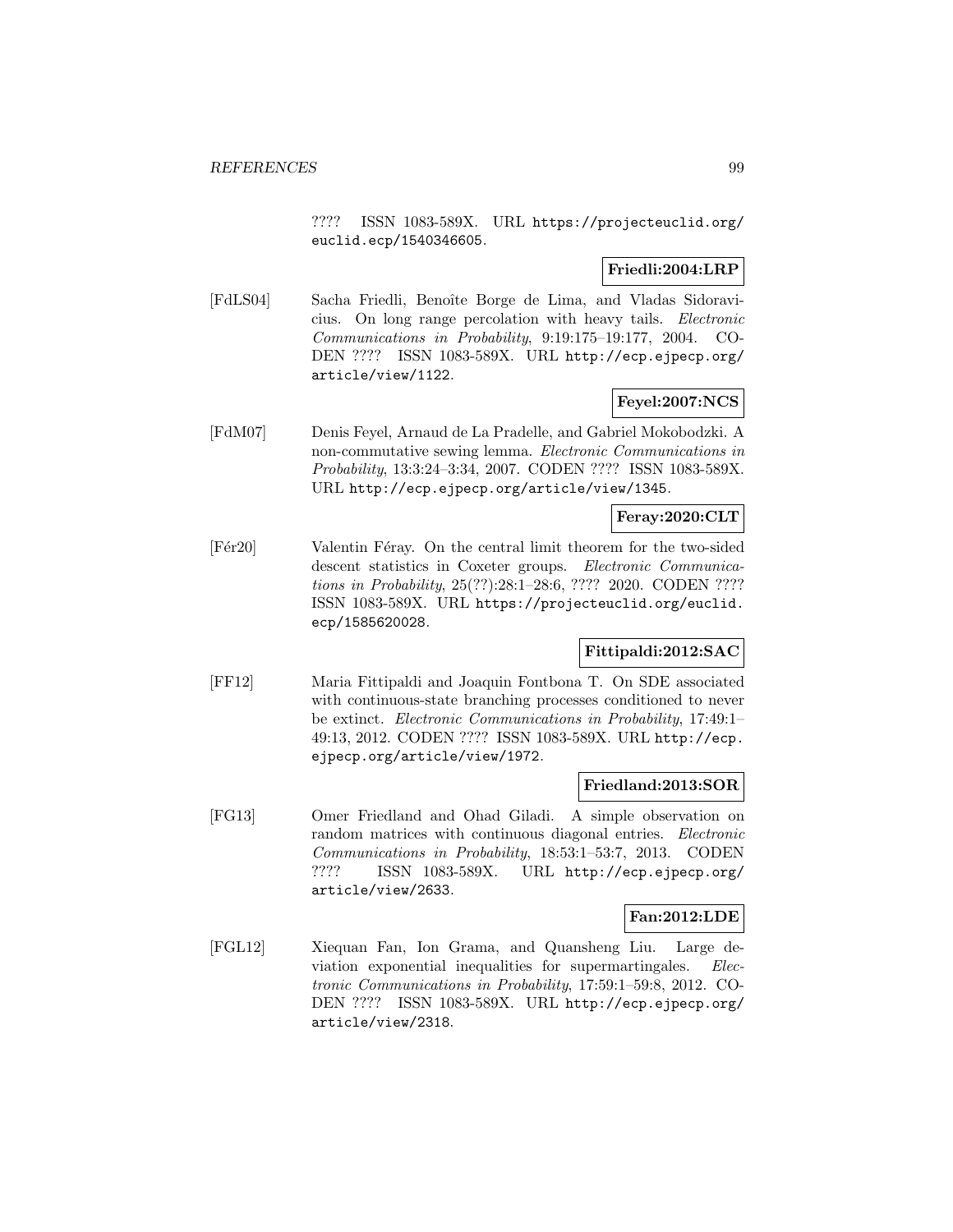#### **Fontbona:2010:MOT**

[FGM10] Joaquin Fontbona, Hélène Guérin, and Sylvie Méléard. Measurability of optimal transportation and strong coupling of martingale measures. Electronic Communications in Probability, 15: 13:124–13:133, 2010. CODEN ???? ISSN 1083-589X. URL http://ecp.ejpecp.org/article/view/1534.

# **Fernandez:2011:RMA**

[FGM11] Roberto Fernandez, Sandro Gallo, and Gregory Maillard. Regular g-measures are not always Gibbsian. Electronic Communications in Probability, 16:64:732–64:740, 2011. CODEN ???? ISSN 1083-589X. URL http://ecp.ejpecp.org/ article/view/1681.

# **Fill:2019:TLQ**

[FH19] James Allen Fill and Wei-Chun Hung. On the tails of the limiting QuickSort density. Electronic Communications in Probability, 24 (??):7:1–7:11, ???? 2019. CODEN ???? ISSN 1083-589X. URL https://projecteuclid.org/euclid.ecp/1550113298.

#### **Foxall:2018:CRW**

[FHJ18] Eric Foxall, Tom Hutchcroft, and Matthew Junge. Coalescing random walk on unimodular graphs. Electronic Communications in Probability, 23(??):62:1–62:10, ???? 2018. CODEN ???? ISSN 1083-589X. URL https://projecteuclid.org/euclid. ecp/1536804170.

#### **Fitzsimmons:2000:SFM**

[Fit00] P. Fitzsimmons. Strict fine maxima. Electronic Communications in Probability, 5:11:91–11:94, 2000. CODEN ???? ISSN 1083- 589X. URL http://ecp.ejpecp.org/article/view/1023.

#### **Fitzsimmons:2006:ERE**

[Fit06] Patrick Fitzsimmons. On the existence of recurrent extensions of self-similar Markov processes. Electronic Communications in Probability, 11:25:230–25:241, 2006. CODEN ???? ISSN 1083- 589X. URL http://ecp.ejpecp.org/article/view/1222.

# **Fill:2000:CSF**

[FJ00] James Fill and Svante Janson. A characterization of the set of fixed points of the Quicksort transformation. Electronic Communications in Probability, 5:9:77–9:84, 2000. CO-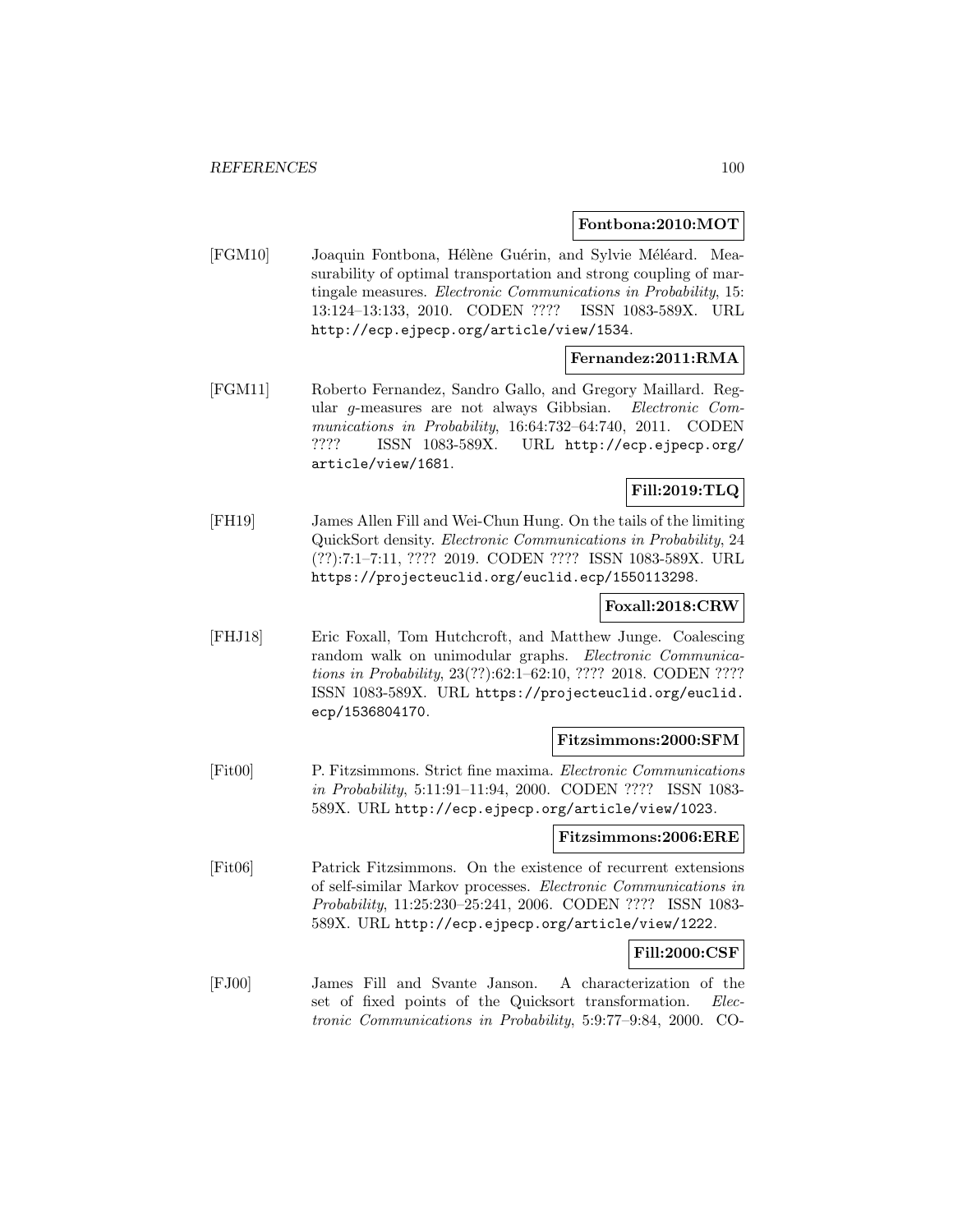DEN ???? ISSN 1083-589X. URL http://ecp.ejpecp.org/ article/view/1021.

## **Fukushima:2021:LDR**

[FJ21] Ryoki Fukushima and Stefan Junk. On large deviation rate functions for a continuous-time directed polymer in weak disorder. Electronic Communications in Probability, 26(??):1– 10, 2021. CODEN ???? ISSN 1083-589X. URL https:// projecteuclid.org/journals/electronic-communicationsin-probability/volume-26/issue-none/On-large-deviationrate-functions-for-a-continuous-time-directed/10.1214/ 21-ECP378.full.

## **Friesen:2020:BBM**

[FJR20] Martin Friesen, Peng Jin, and Barbara R¨udiger. On the boundary behavior of multi-type continuous-state branching processes with immigration. *Electronic Communications in Probability*, 25 (??):1–14, 2020. CODEN ???? ISSN 1083-589X. URL https:// projecteuclid.org/journals/electronic-communicationsin-probability/volume-25/issue-none/On-the-boundarybehavior-of-multi-type-continuous-state-branching/10. 1214/20-ECP364.full.

# **Fuchs:2020:DAE**

[FLP20] Michael Fuchs, Chih-Hong Lee, and Ariel R. Paningbatan. Distributional analysis of the extra-clustering model with uniformly generated phylogenetic trees. Electronic Communications in Probability, 25(??):13:1–13:13, ???? 2020. CODEN ???? ISSN 1083-589X. URL https://projecteuclid.org/euclid.ecp/ 1581130925.

## **Flury:2008:NBL**

[Flu08] Markus Flury. A note on the ballistic limit of random motion in a random potential. Electronic Communications in Probability, 13:38:393–38:400, 2008. CODEN ???? ISSN 1083-589X. URL http://ecp.ejpecp.org/article/view/1394.

# **Frikha:2012:CBS**

[FM12a] Noufel Frikha and Stéphane Menozzi. Concentration bounds for stochastic approximations. Electronic Communications in Probability, 17:47:1–47:15, 2012. CODEN ???? ISSN 1083-589X. URL http://ecp.ejpecp.org/article/view/1952.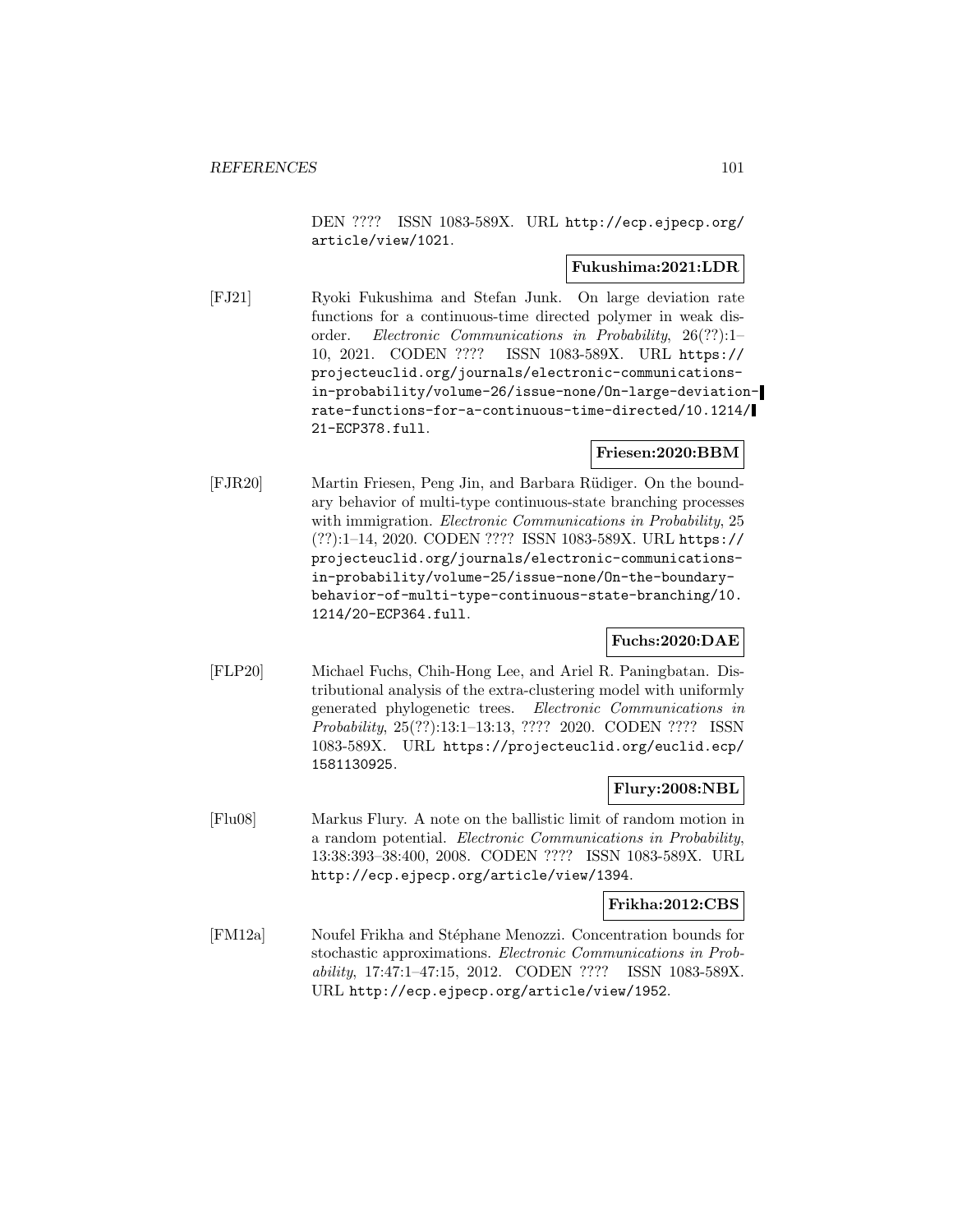# **Frikha:2012:ECB**

[FM12b] Noufel Frikha and Stéphane Menozzi. Erratum: Concentration bounds for stochastic approximation. Electronic Communications in Probability, 17:60:1-60:2, 2012. CODEN ???? ISSN 1083-589X. URL http://ecp.ejpecp.org/article/ view/2495.

#### **Fukasawa:2021:RCM**

[FM21] Masaaki Fukasawa and Kazuki Matsushita. Realized cumulants for martingales. Electronic Communications in Probability, 26 (??):1–10, 2021. CODEN ???? ISSN 1083-589X. URL https:// projecteuclid.org/journals/electronic-communicationsin-probability/volume-26/issue-none/Realized-cumulantsfor-martingales/10.1214/21-ECP382.full.

# **Fotsa–Mbogne:2017:NFD**

[FMP17] David Jaures Fotsa-Mbogne and Etienne Pardoux. Nonlinear filtering with degenerate noise. Electronic Communications in Probability, 22(??):44:1–44:14, ???? 2017. CODEN ???? ISSN 1083-589X. URL https://projecteuclid.org/euclid.ecp/ 1502762750.

# **Forsstrom:2020:TST**

[For20] Palö Forsström Forsström. A tame sequence of transitive Boolean functions. *Electronic Communications in Probability*, 25(??): 1–8, 2020. CODEN ???? ISSN 1083-589X. URL https:// projecteuclid.org/journals/electronic-communicationsin-probability/volume-25/issue-none/A-tame-sequenceof-transitive-Boolean-functions/10.1214/20-ECP366.full.

### **Foucart:2013:ISW**

[Fou13] Clément Foucart. The impact of selection in the Λ–Wright– Fisher model. Electronic Communications in Probability, 18: 72:1–72:10, 2013. CODEN ???? ISSN 1083-589X. URL http:/ /ecp.ejpecp.org/article/view/2838. See erratum [Fou14].

#### **Foucart:2014:EIS**

[Fou14] Clément Foucart. Erratum: The impact of selection in the  $\Lambda$ – Wright–Fisher Model. Electronic Communications in Probability, 19:15:1–15:3, 2014. CODEN ???? ISSN 1083-589X. URL http: //ecp.ejpecp.org/article/view/3351. See [Fou13].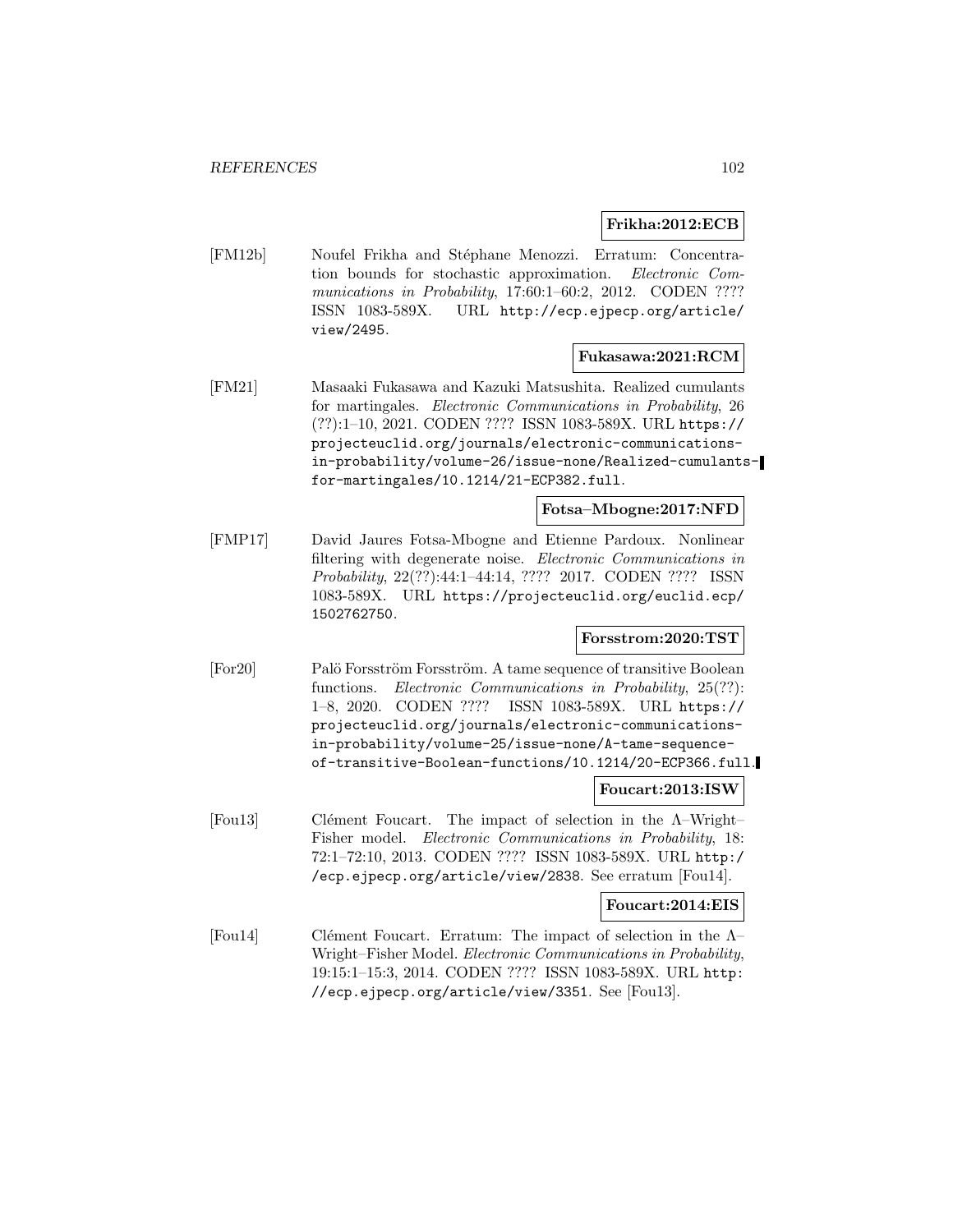### **Fournier:2011:SSH**

[FP11] Nicolas Fournier and Jacques Printems. Stability of the stochastic heat equation in  $L^1([0,1])$ . Electronic Communications in Probability, 16:32:337–32:352, 2011. CODEN ???? ISSN 1083- 589X. URL http://ecp.ejpecp.org/article/view/1636.

## **Forman:2020:MSI**

[FPRW20] Noah Forman, Soumik Pal, Douglas Rizzolo, and Matthias Winkel. Metrics on sets of interval partitions with diversity. Electronic Communications in Probability, 25(??):38:1–38:16, ???? 2020. CODEN ???? ISSN 1083-589X. URL https:// projecteuclid.org/euclid.ecp/1591668057.

# **Fuhrman:2016:RNM**

[FPZ16] Marco Fuhrman, Huyên Pham, and Federica Zeni. Representation of non-Markovian optimal stopping problems by constrained BSDEs with a single jump. Electronic Communications in Probability, 21(??):3:1–3:7, ???? 2016. CODEN ???? ISSN 1083-589X. URL https://projecteuclid.org/euclid.ecp/1454514623.

#### **Fradon:2013:SDE**

[Fra13] Myriam Fradon. Stochastic differential equations on domains defined by multiple constraints. Electronic Communications in Probability, 18:26:1–26:13, 2013. CODEN ???? ISSN 1083-589X. URL http://ecp.ejpecp.org/article/view/2730.

# **Freund:2012:ASA**

[Fre12] Fabian Freund. Almost sure asymptotics for the number of types for simple Ξ-coalescents. Electronic Communications in Probability, 17:3:1–3:11, 2012. CODEN ???? ISSN 1083-589X. URL http://ecp.ejpecp.org/article/view/1704.

## **Fontes:2019:MRW**

[FS19] Luiz Renato Fontes and Rinaldo B. Schinazi. Metastability of a random walk with catastrophes. Electronic Communications in Probability, 24(??):70:1–70:8, ???? 2019. CODEN ???? ISSN 1083-589X. URL https://projecteuclid.org/euclid.ecp/ 1573268934.

## **Fierro:2007:SSA**

[FT07] Raul Fierro and Soledad Torres. A stochastic scheme of approximation for ordinary differential equations. Electronic Communications in Probability, 13:1:1-1:9, 2007. CODEN ????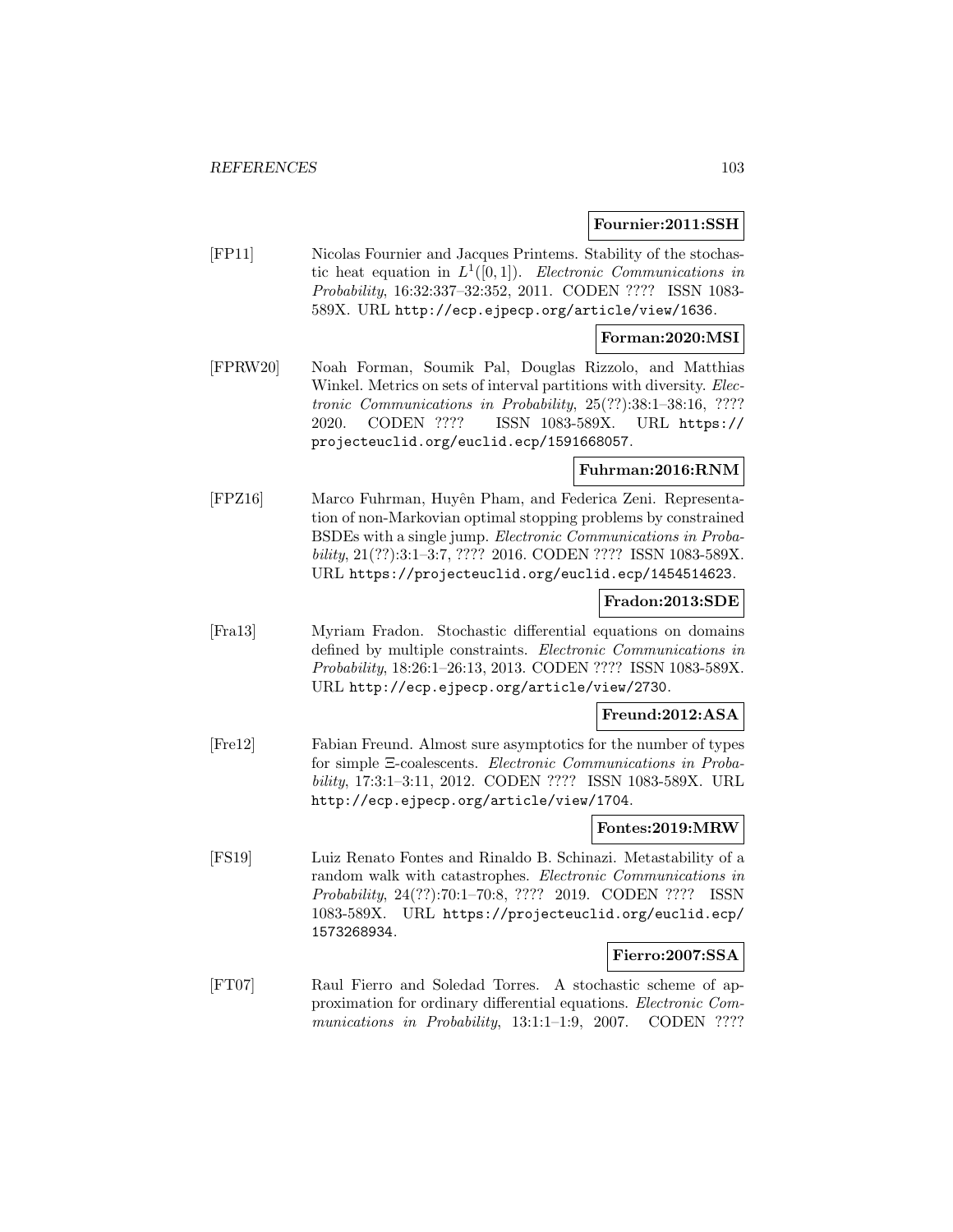ISSN 1083-589X. URL http://ecp.ejpecp.org/article/ view/1341.

### **Fukushima:2009:LTQ**

[Fuk09] Ryoki Fukushima. From the Lifshitz tail to the quenched survival asymptotics in the trapping problem. Electronic Communications in Probability, 14:42:435–42:446, 2009. CODEN ???? ISSN 1083-589X. URL http://ecp.ejpecp.org/ article/view/1497.

# **Funaki:2007:DSL**

[Fun07] Tadahisa Funaki. Dichotomy in a scaling limit under Wiener measure with density. Electronic Communications in Probability, 12:18:173–18:183, 2007. CODEN ???? ISSN 1083-589X. URL http://ecp.ejpecp.org/article/view/1271.

# **Fresen:2014:CRP**

[FV14] Daniel Fresen and Richard Vitale. Concentration of random polytopes around the expected convex hull. Electronic Communications in Probability, 19:59:1-59:8, 2014. CODEN ???? ISSN 1083-589X. URL http://ecp.ejpecp.org/article/ view/3376.

# **Ferrari:2021:UTD**

[FV21] Patrik L. Ferrari and Bálint Vet. Upper tail decay of KPZ models with Brownian initial conditions. Electronic Communications in Probability, 26(??):1–14, 2021. CODEN ???? ISSN 1083-589X. URL https://projecteuclid.org/journals/ electronic-communications-in-probability/volume-26/issuenone/Upper-tail-decay-of-KPZ-models-with-Brownian-initialconditions/10.1214/21-ECP385.full.

## **Federico:2016:CTR**

[FvdHH16] Lorenzo Federico, Remco van der Hofstad, and Tim Hulshof. Connectivity threshold for random subgraphs of the Hamming graph. Electronic Communications in Probability, 21(??):27:1– 27:8, ???? 2016. CODEN ???? ISSN 1083-589X. URL https:/ /projecteuclid.org/euclid.ecp/1457978024.

## **Fagnola:2000:MSQ**

[FW00] Franco Fagnola and Stephen Wills. Mild solutions of quantum stochastic differential equations. Electronic Communications in Probability, 5:17:158–17:171, 2000. CODEN ???? ISSN 1083- 589X. URL http://ecp.ejpecp.org/article/view/1029.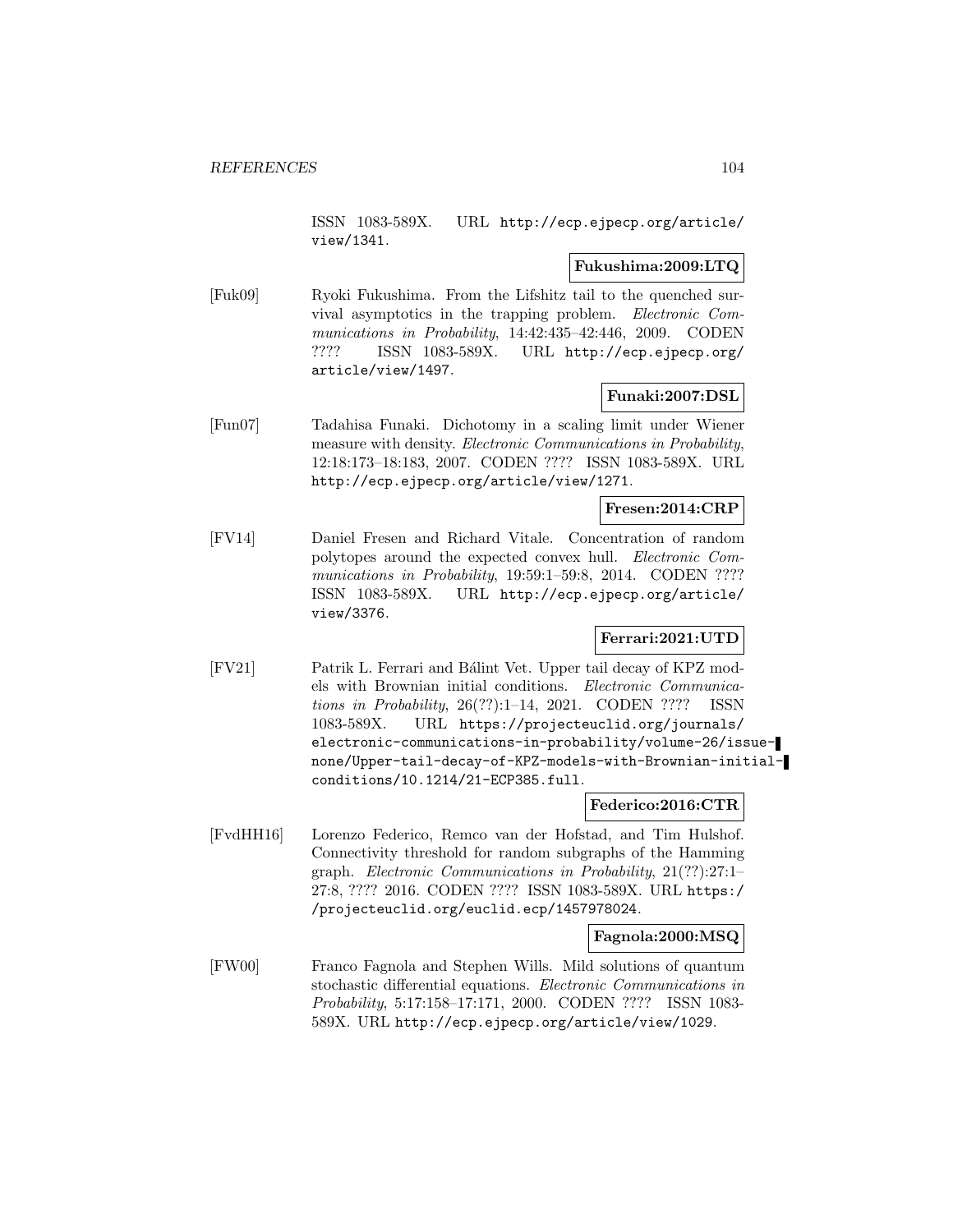# **Freij:2010:POS**

[FW10] Ragnar Freij and Johan Wästlund. Partially ordered secretaries. Electronic Communications in Probability, 15:45:504– 45:507, 2010. CODEN ???? ISSN 1083-589X. URL http:// ecp.ejpecp.org/article/view/1579.

# **Fang:2017:RSG**

[FW17] Shizan Fang and Bo Wu. Remarks on spectral gaps on the Riemannian path space. Electronic Communications in Probability, 22(??):19:1–19:13, ???? 2017. CODEN ???? ISSN 1083-589X. URL http://projecteuclid.org/euclid.ecp/1489457081.

## **Feng:2002:LDQ**

[FX02] Shui Feng and Jie Xiong. Large deviations and quasi-potential of a Fleming–Viot process. Electronic Communications in Probability, 7:2:13–2:25, 2002. CODEN ???? ISSN 1083-589X. URL http://ecp.ejpecp.org/article/view/1043.

# **Feng:2018:CRS**

[FXA18] Renjie Feng, Xingcheng Xu, and Robert J. Adler. Critical radius and supremum of random spherical harmonics (II). Electronic Communications in Probability, 23(??):50:1–50:11, ???? 2018. CODEN ???? ISSN 1083-589X. URL https://projecteuclid. org/euclid.ecp/1535767261.

# **Fuchs:2015:RSD**

[FY15] Michael Fuchs and Pei-Duo Yu. Rumor source detection for rumor spreading on random increasing trees. Electronic Communications in Probability, 20(??):2:1-2:12, ???? 2015. CO-DEN ???? ISSN 1083-589X. URL http://ecp.ejpecp.org/ article/view/3743.

# **Fang:2010:CMD**

[FZ10] Ming Fang and Ofer Zeitouni. Consistent minimal displacement of branching random walks. Electronic Communications in Probability, 15:11:106–11:118, 2010. CODEN ???? ISSN 1083-589X. URL http://ecp.ejpecp.org/article/view/1533.

## **Gaal:2014:LRO**

[Gaá14] Alexisz Gaál. Long-range order in a hard disk model in statistical mechanics. Electronic Communications in Probability, 19:9:1– 9:9, 2014. CODEN ???? ISSN 1083-589X. URL http://ecp. ejpecp.org/article/view/3047.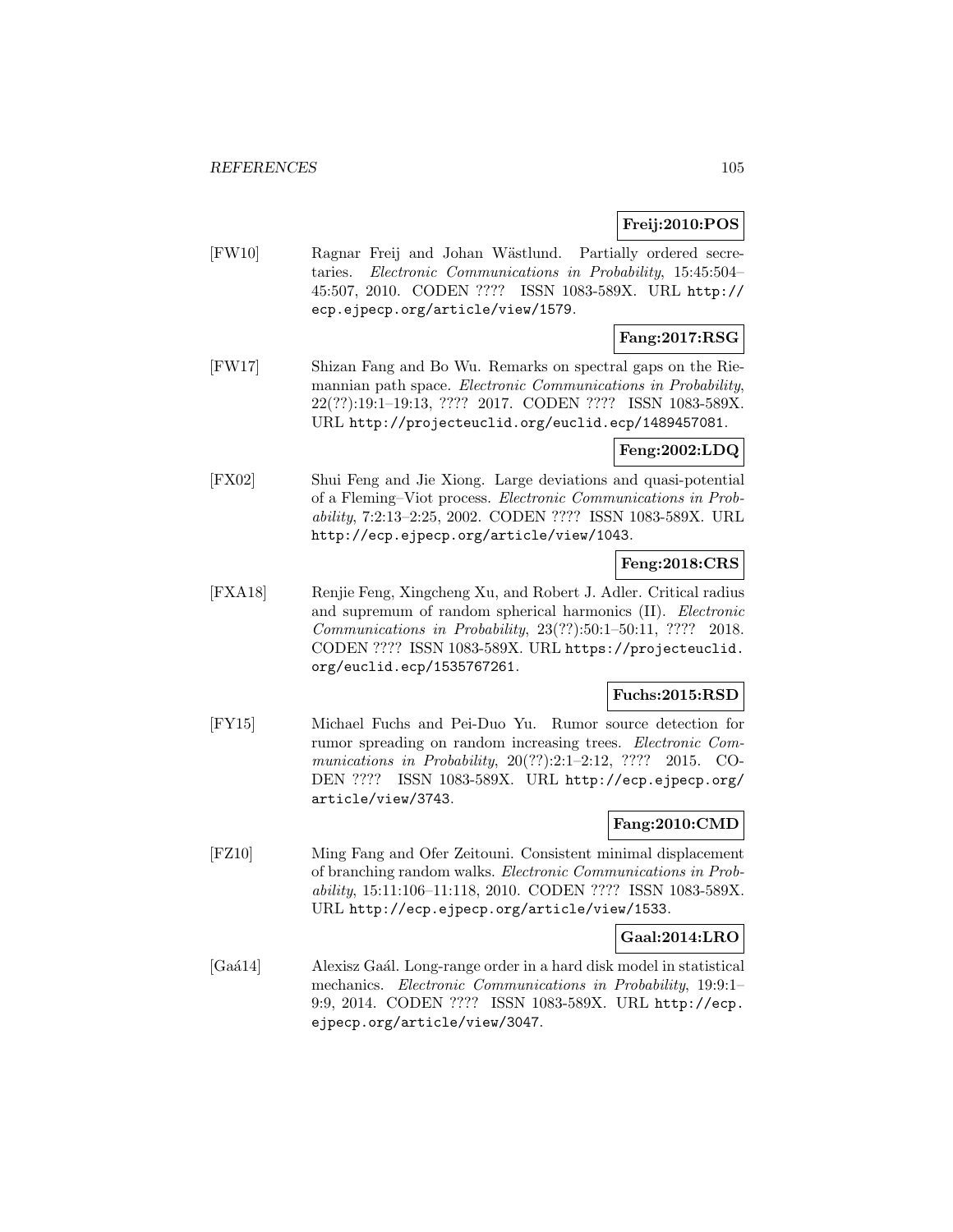### **Galicza:2020:PVN**

[Gal20] Pál Galicza. Pivotality versus noise stability for monotone transitive functions. Electronic Communications in Probability, 25 (??):17:1–17:6, ???? 2020. CODEN ???? ISSN 1083-589X. URL https://projecteuclid.org/euclid.ecp/1582167853.

### **Ganesan:2014:DCP**

[Gan14] Ghurumuruhan Ganesan. Disjoint crossings, positive speed and deviation estimates for first passage percolation. Electronic Communications in Probability, 19:52:1–52:8, 2014. CO-DEN ???? ISSN 1083-589X. URL http://ecp.ejpecp.org/ article/view/3490.

# **Gao:2003:MML**

[Gao03] Fuchang Gao. The mean of a maximum likelihood estimator associated with the Brownian bridge. Electronic Communications in Probability, 8:1:1–1:5, 2003. CODEN ???? ISSN 1083-589X. URL http://ecp.ejpecp.org/article/view/1064.

# **Gao:2008:EEM**

[Gao08] Fuchang Gao. Entropy estimate for k-monotone functions via small ball probability of integrated Brownian motions. Electronic Communications in Probability, 13:12:121–12:130, 2008. CODEN ???? ISSN 1083-589X. URL http://ecp.ejpecp. org/article/view/1357.

## **Gassiat:2019:MPR**

[Gas19] Paul Gassiat. On the martingale property in the rough Bergomi model. Electronic Communications in Probability, 24(??):33:1– 33:9, ???? 2019. CODEN ???? ISSN 1083-589X. URL https:/ /projecteuclid.org/euclid.ecp/1560477645.

#### **Gauthier:2016:SAD**

[Gau16] Carl-Erik Gauthier. Self attracting diffusions on a sphere and application to a periodic case. Electronic Communications in Probability, 21(??):53:1–53:12, ???? 2016. CODEN ???? ISSN 1083-589X. URL https://projecteuclid.org/euclid.ecp/ 1470081068.

## **Georgiou:2010:SER**

[Geo10] Nicos Georgiou. Soft edge results for longest increasing paths on the planar lattice. Electronic Communications in Probability, 15: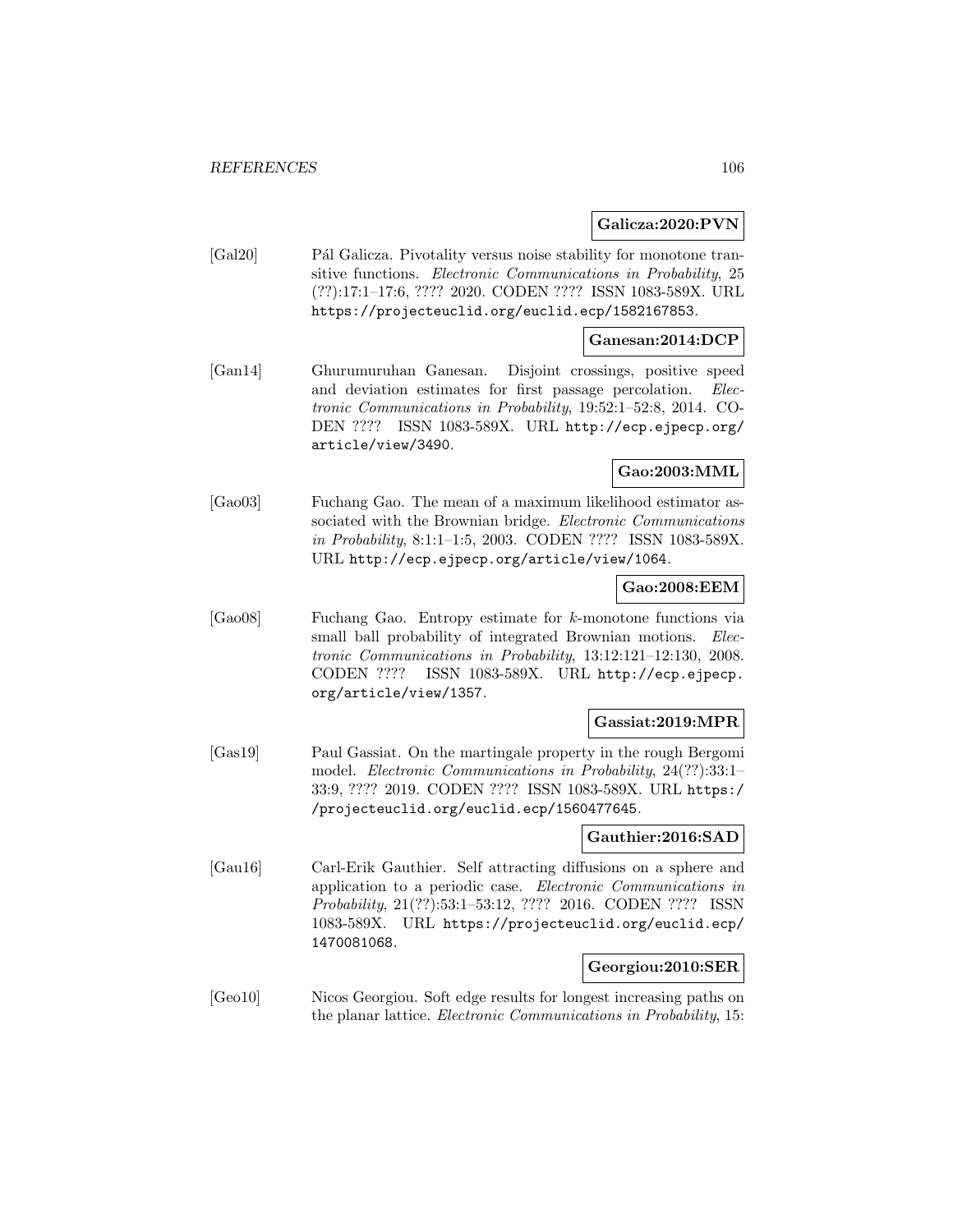1:1–1:13, 2010. CODEN ???? ISSN 1083-589X. URL http:// ecp.ejpecp.org/article/view/1519.

**Gine:2004:SNC**

[GG04] Evarist Giné and Friedrich Götze. On standard normal convergence of the multivariate Student t-statistic for symmetric random vectors. Electronic Communications in Probability, 9: 17:162–17:171, 2004. CODEN ???? ISSN 1083-589X. URL http://ecp.ejpecp.org/article/view/1120.

# **Ghosh:2011:ASB**

[GG11] Subhankar Ghosh and Larry Goldstein. Applications of size biased couplings for concentration of measures. Electronic Communications in Probability, 16:7:70–7:83, 2011. CODEN ???? ISSN 1083-589X. URL http://ecp.ejpecp.org/article/ view/1605.

## **Geiss:2014:FSF**

[GG14] Stefan Geiss and Emmanuel Gobet. Fractional smoothness of functionals of diffusion processes under a change of measure. Electronic Communications in Probability, 19:33:1–33:14, 2014. CODEN ???? ISSN 1083-589X. URL http://ecp.ejpecp.org/ article/view/2786.

# **Gerhold:2020:LDR**

[GG20] Stefan Gerhold and Christoph Gerstenecker. Large deviations related to the law of the iterated logarithm for Itô diffusions. Electronic Communications in Probability, 25(??):16:1–16:11, ???? 2020. CODEN ???? ISSN 1083-589X. URL https:// projecteuclid.org/euclid.ecp/1581995086.

#### **Gurel-Gurevich:2010:FAR**

[GGA10] Ori Gurel-Gurevich and Gideon Amir. On fixation of activated random walks. Electronic Communications in Probability, 15: 12:119–12:123, 2010. CODEN ???? ISSN 1083-589X. URL http://ecp.ejpecp.org/article/view/1536.

#### **Gurel-Gurevich:2017:RME**

[GGNS17] Ori Gurel-Gurevich, Asaf Nachmias, and Juan Souto. Recurrence of multiply-ended planar triangulations. Electronic Communications in Probability, 22(??):5:1–5:6, ???? 2017. CODEN ???? ISSN 1083-589X. URL http://projecteuclid.org/euclid. ecp/1483671681.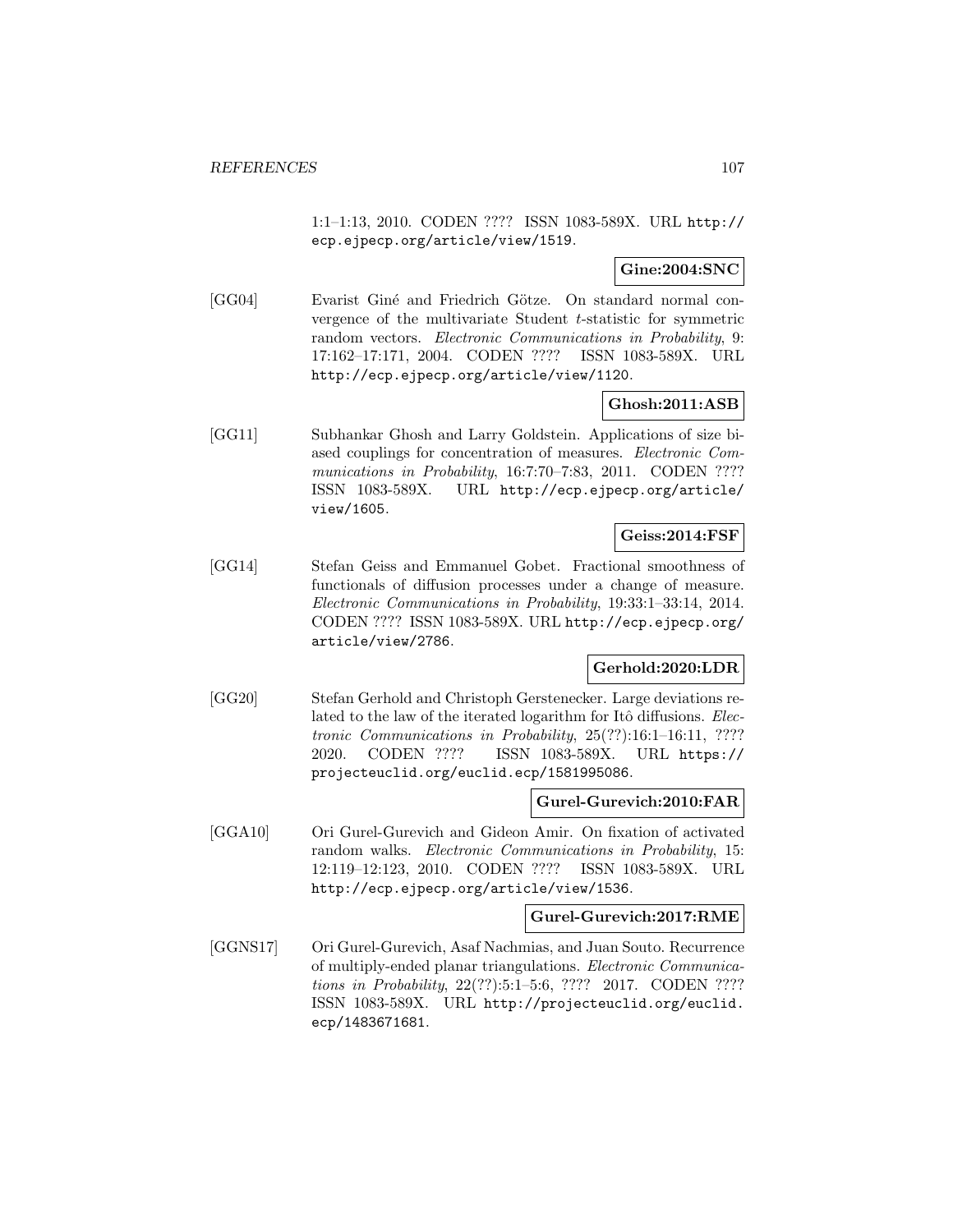#### **Gurel-Gurevich:2014:LCR**

[GGPZ14] Ori Gurel-Gurevich, Yuval Peres, and Ofer Zeitouni. Localization for controlled random walks and martingales. Electronic Communications in Probability, 19:23:1–23:8, 2014. CO-DEN ???? ISSN 1083-589X. URL http://ecp.ejpecp.org/ article/view/3081.

# **Gantert:2018:LDM**

[GH18a] Nina Gantert and Thomas Höfelsauer. Large deviations for the maximum of a branching random walk. Electronic Communications in Probability, 23(??):34:1–34:12, ???? 2018. CODEN ???? ISSN 1083-589X. URL https://projecteuclid.org/euclid. ecp/1528358639.

# **Gu:2018:CEP**

[GH18b] Yu Gu and Jingyu Huang. Chaos expansion of 2D parabolic Anderson model. Electronic Communications in Probability, 23 (??):26:1–26:10, ???? 2018. CODEN ???? ISSN 1083-589X. URL https://projecteuclid.org/euclid.ecp/1524881134.

### **Griffiths:2020:UAM**

[GH20] Robert Griffiths and Kais Hamza. A universal approach to matching marginals and sums. Electronic Communications in Probability, 25(??):1–12, 2020. CODEN ???? ISSN 1083-589X. URL https://projecteuclid.org/journals/ electronic-communications-in-probability/volume-25/issuenone/A-universal-approach-to-matching-marginals-andsums/10.1214/20-ECP357.full.

## **Gulisashvili:2016:PHB**

[GHJ16] Archil Gulisashvili, Blanka Horvath, and Antoine Jacquier. On the probability of hitting the boundary for Brownian motions on the SABR plane. Electronic Communications in Probability, 21(??):75:1–75:13, ???? 2016. CODEN ???? ISSN 1083-589X. URL https://projecteuclid.org/euclid.ecp/1477600776.

### **Gao:2017:PST**

[GHJL17] Qiang Gao, Mingshang Hu, Xiaojun Ji, and Guomin Liu. Product space for two processes with independent increments under nonlinear expectations. Electronic Communications in Probability, 22(??):11:1–11:12, ???? 2017. CODEN ???? ISSN 1083-589X. URL http://projecteuclid.org/euclid.ecp/ 1485421234.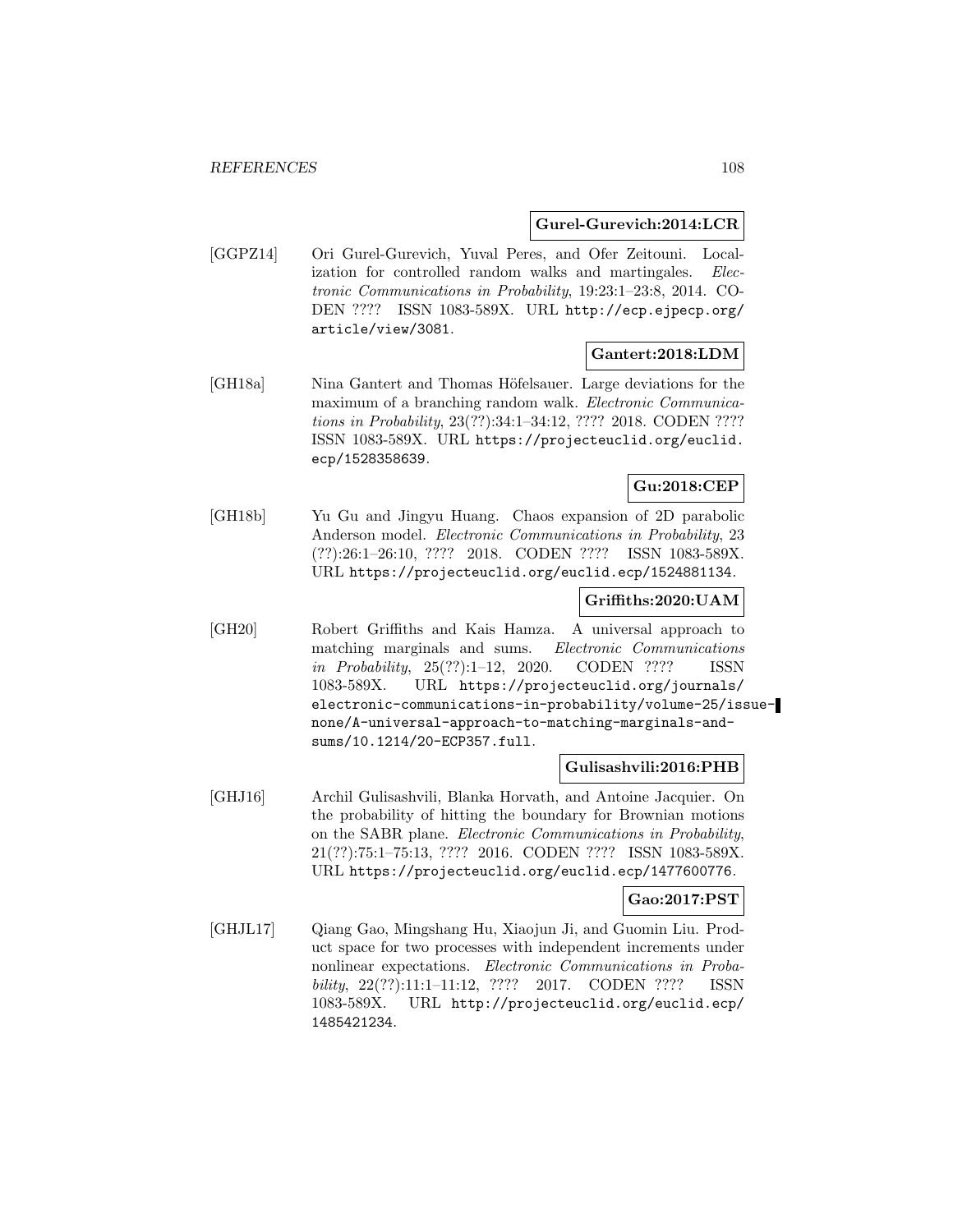### **Ghosh:2016:PMR**

[Gho16] Subhroshekhar Ghosh. Palm measures and rigidity phenomena in point processes. Electronic Communications in Probability, 21(??):85:1–85:14, ???? 2016. CODEN ???? ISSN 1083-589X. URL http://projecteuclid.org/euclid.ecp/1481770936.

### **Garban:2018:NMG**

[GHSS18] Christophe Garban, Nina Holden, Avelio Sepúlveda, and Xin Sun. Negative moments for Gaussian multiplicative chaos on fractal sets. Electronic Communications in Probability, 23(??): 100:1–100:10, ???? 2018. CODEN ???? ISSN 1083-589X. URL https://projecteuclid.org/euclid.ecp/1545188960.

### **Grigorova:2020:SVN**

[GIOQ20] Miryana Grigorova, Peter Imkeller, Youssef Ouknine, and Marie-Claire Quenez. On the strict value of the non-linear optimal stopping problem. Electronic Communications in Probability, 25 (??):1–9, 2020. CODEN ???? ISSN 1083-589X. URL https:// projecteuclid.org/journals/electronic-communicationsin-probability/volume-25/issue-none/On-the-strict-valueof-the-non-linear-optimal-stopping/10.1214/20-ECP328. full.

### **Gao:2009:DIM**

[GJ09a] Fuqing Gao and Hui Jiang. Deviation inequalities and moderate deviations for estimators of parameters in an Ornstein– Uhlenbeck process with linear drift. Electronic Communications in Probability, 14:21:210–21:223, 2009. CODEN ???? ISSN 1083- 589X. URL http://ecp.ejpecp.org/article/view/1466.

# **Goncalves:2009:DFZ**

[GJ09b] Patricia Goncalves and Milton Jara. Density fluctuations for a zero-range process on the percolation cluster. Electronic Communications in Probability, 14:38:382–38:395, 2009. CO-DEN ???? ISSN 1083-589X. URL http://ecp.ejpecp.org/ article/view/1491.

### **Goldberg:2012:CRM**

[GJ12] Leslie Goldberg and Mark Jerrum. A counterexample to rapid mixing of the Ge–Stefankovic process. Electronic Communications in Probability, 17:5:1–5:6, 2012. CODEN ???? ISSN 1083- 589X. URL http://ecp.ejpecp.org/article/view/1712.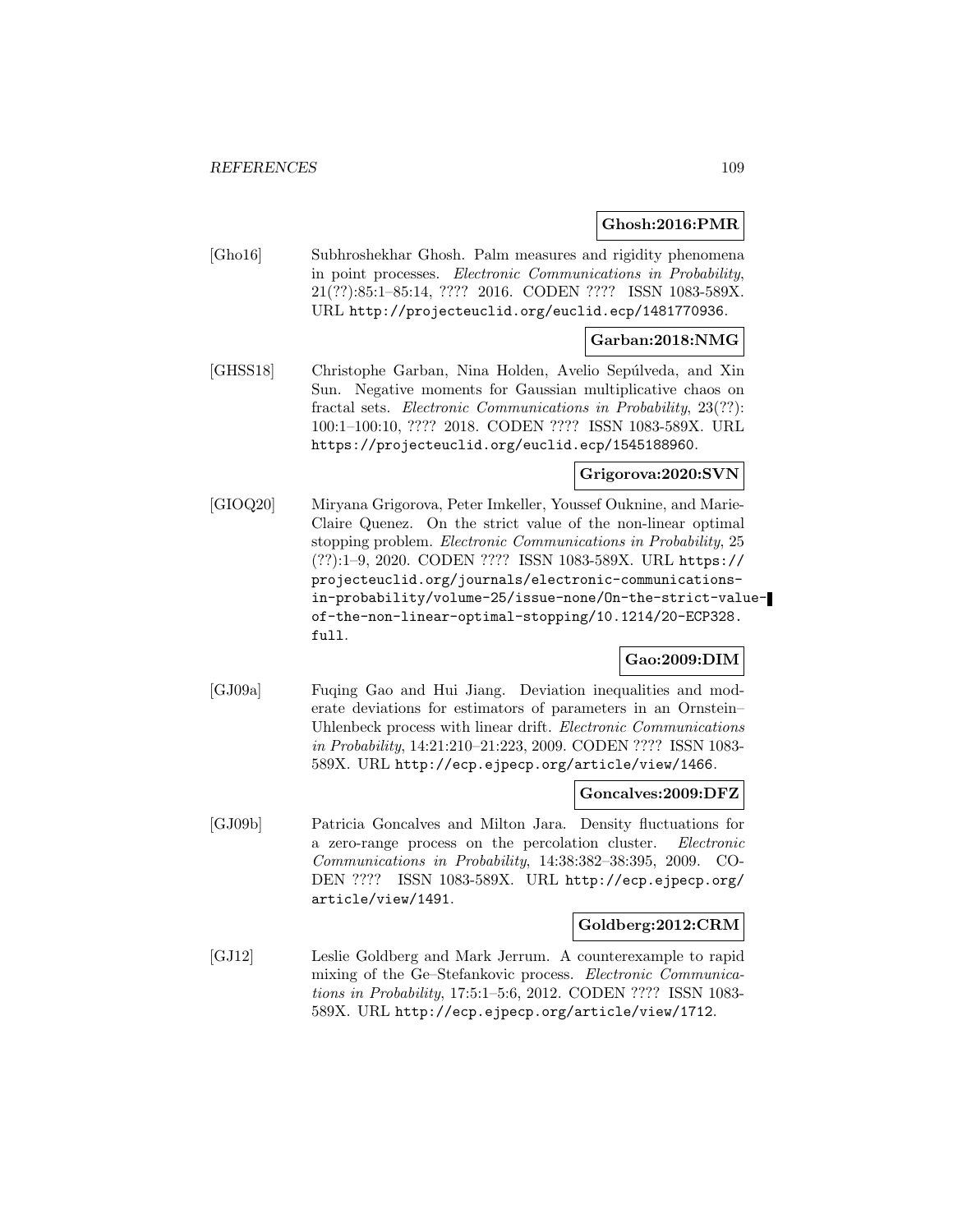#### **Groisman:2018:FPQ**

[GJ18] Pablo Groisman and Matthieu Jonckheere. Front propagation and quasi-stationary distributions for one-dimensional Lévy processes. Electronic Communications in Probability, 23(??):93:1– 93:11, ???? 2018. CODEN ???? ISSN 1083-589X. URL https: //projecteuclid.org/euclid.ecp/1544843116.

## **Gobet:2003:CGB**

[GKH03] Emmanuel Gobet and Arturo Kohatsu-Higa. Computation of Greeks for barrier and lookback options using Malliavin calculus. Electronic Communications in Probability, 8:6:51–6:62, 2003. CODEN ???? ISSN 1083-589X. URL http://ecp.ejpecp.org/ article/view/1069.

## **Glenz:2018:HPB**

[GKS18] Constantin Glenz, Nicola Kistler, and Marius A. Schmidt. High points of branching Brownian motion and McKean's martingale in the Bovier–Hartung extremal process. Electronic Communications in Probability, 23(??):86:1–86:12, ???? 2018. CODEN ???? ISSN 1083-589X. URL https://projecteuclid.org/euclid. ecp/1542942175.

## **Garg:2021:SPI**

[GKS21] Ankit Garg, Tarun Kathuria, and Nikhil Srivastava. Scalar Poincaré implies matrix Poincaré. Electronic Communications in Probability, 26(??):1–4, 2021. CODEN ???? ISSN 1083-589X. URL https://projecteuclid.org/journals/ electronic-communications-in-probability/volume-26/issuenone/Scalar-Poincar%c3%a9-implies-matrix-Poincar%c3% a9/10.1214/21-ECP371.full.

### **Gobet:2008:SEC**

[GL08] Emmanuel Gobet and Céline Labart. Sharp estimates for the convergence of the density of the Euler scheme in small time. Electronic Communications in Probability, 13:35:352– 35:363, 2008. CODEN ???? ISSN 1083-589X. URL http:// ecp.ejpecp.org/article/view/1393.

#### **Guntuboyina:2009:CSM**

[GL09] Adityanand Guntuboyina and Hannes Leeb. Concentration of the spectral measure of large Wishart matrices with dependent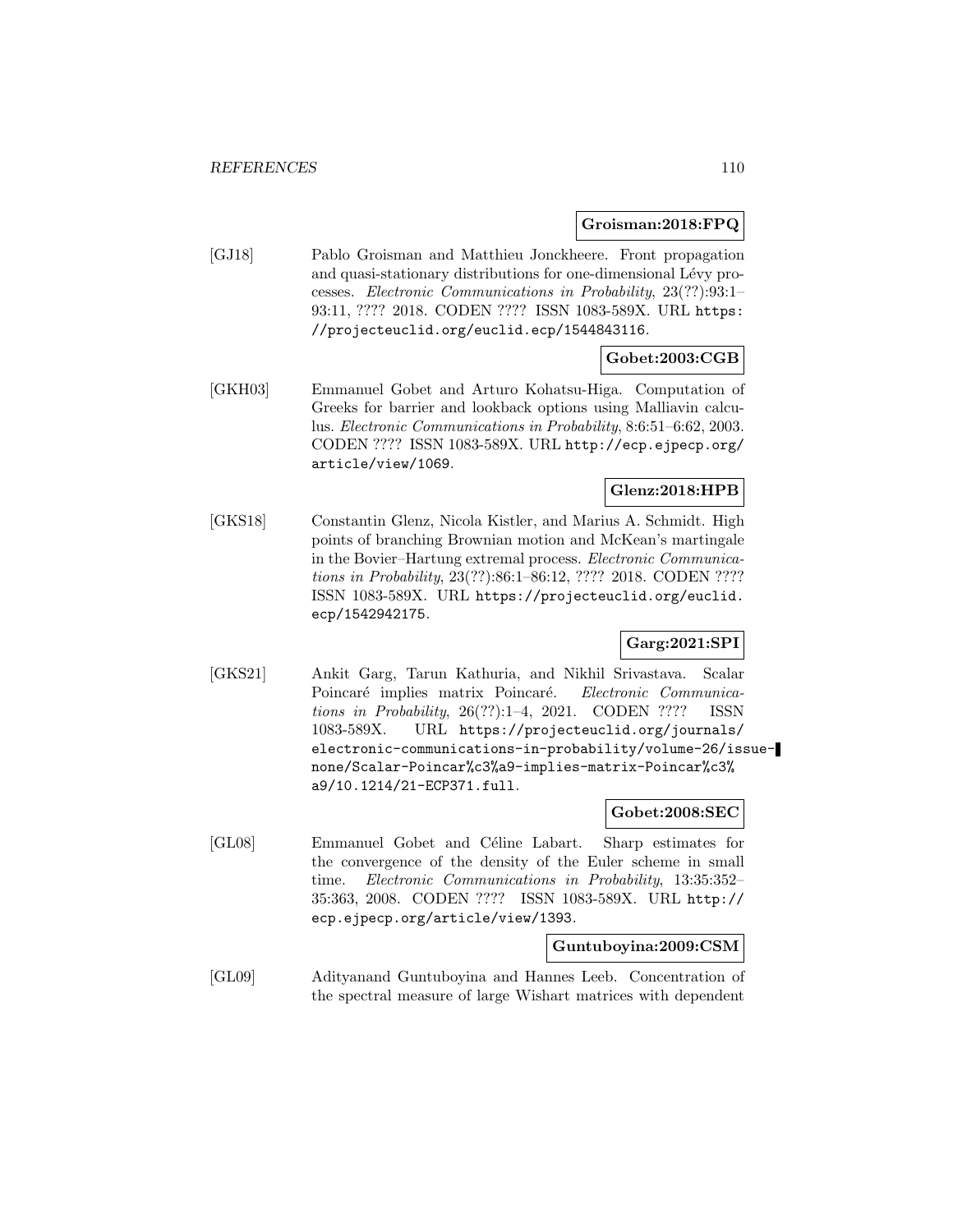entries. Electronic Communications in Probability, 14:33:334– 33:342, 2009. CODEN ???? ISSN 1083-589X. URL http:// ecp.ejpecp.org/article/view/1483.

# **Gobet:2014:OJV**

[GL14] Emmanuel Gobet and Nicolas Landon. Optimization of joint p-variations of Brownian semimartingales. Electronic Communications in Probability, 19:34:1-34:14, 2014. CODEN ???? ISSN 1083-589X. URL http://ecp.ejpecp.org/article/ view/2975.

### **Glazman:2015:CCW**

[Gla15] Alexander Glazman. Connective constant for a weighted selfavoiding walk on **Z**<sup>2</sup>. Electronic Communications in Probability, 20(??):86:1–86:13, ???? 2015. CODEN ???? ISSN 1083-589X. URL http://ecp.ejpecp.org/article/view/3844.

## **Gloria:2014:WIS**

[Glo14] Antoine Gloria. When are increment-stationary random point sets stationary? Electronic Communications in Probability, 19: 29:1–29:14, 2014. CODEN ???? ISSN 1083-589X. URL http:/ /ecp.ejpecp.org/article/view/3288.

### **Gheissari:2018:CIP**

[GLP18] Reza Gheissari, Eyal Lubetzky, and Yuval Peres. Concentration inequalities for polynomials of contracting Ising models. Electronic Communications in Probability, 23(??):76:1–76:12, ???? 2018. CODEN ???? ISSN 1083-589X. URL https:// projecteuclid.org/euclid.ecp/1539914642.

### **Gao:2014:CPG**

[GLY14] Fuchang Gao, Zhenxia Liu, and Xiangfeng Yang. Conditional persistence of Gaussian random walks. Electronic Communications in Probability, 19(??):70:1–70:9, ???? 2014. CO-DEN ???? ISSN 1083-589X. URL http://ecp.ejpecp.org/ article/view/3587.

### **Gnedin:2012:EUI**

[GM12] Alexander Gnedin and Alexander Marynych. Exponential– uniform identities related to records. Electronic Communications in Probability, 17:26:1–26:5, 2012. CODEN ???? ISSN 1083- 589X. URL http://ecp.ejpecp.org/article/view/2011.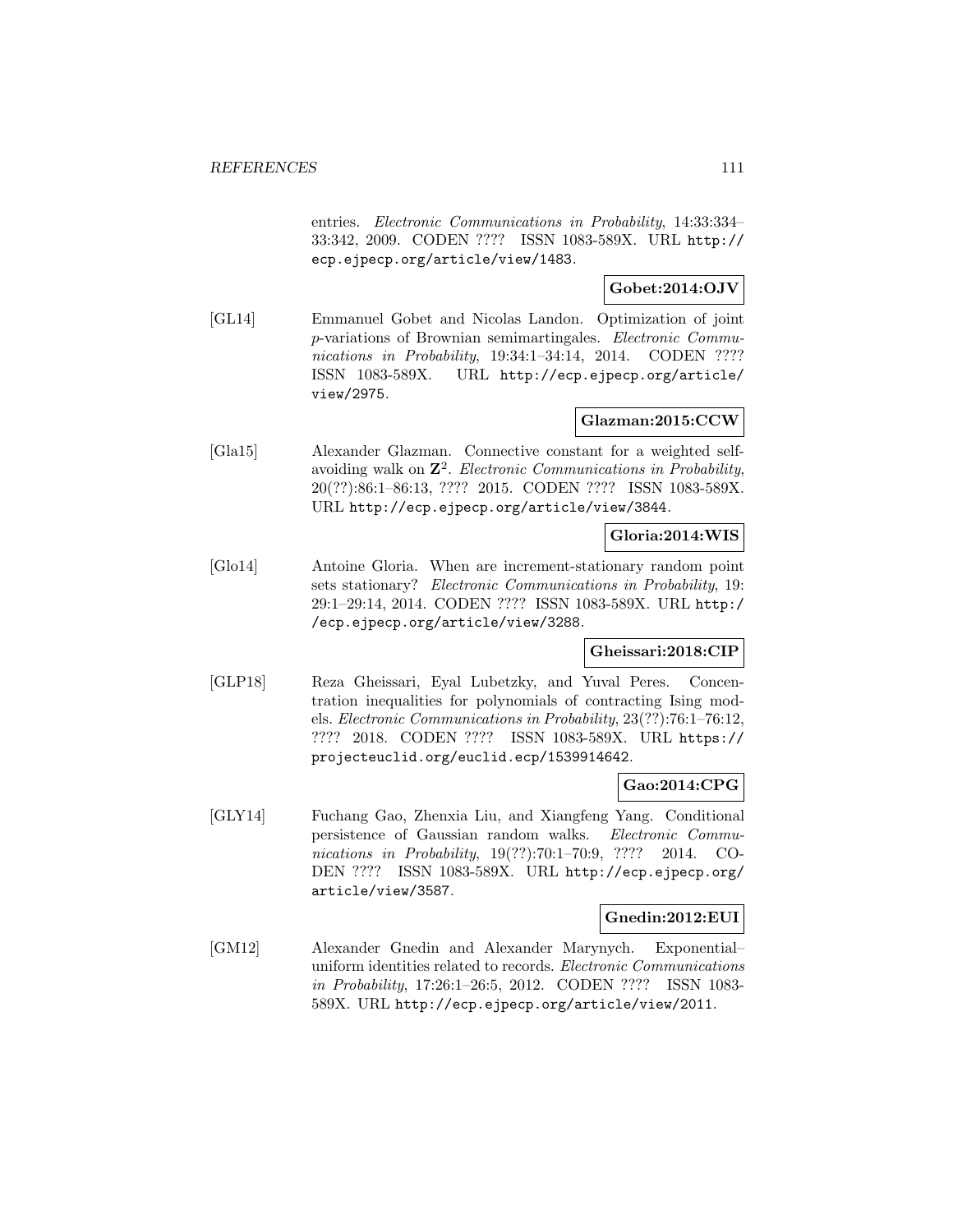**Garet:2013:CBR**

[GM13] Olivier Garet and Régine Marchand. The critical branching random walk in a random environment dies out. Electronic Communications in Probability, 18:9:1–9:15, 2013. CO-DEN ???? ISSN 1083-589X. URL http://ecp.ejpecp.org/ article/view/2438.

## **Guillin:2016:OLD**

[GM16] Arnaud Guillin and Pierre Monmarché. Optimal linear drift for the speed of convergence of an hypoelliptic diffusion. Electronic Communications in Probability, 21(??):74:1–74:14, ???? 2016. CODEN ???? ISSN 1083-589X. URL https://projecteuclid. org/euclid.ecp/1477600775. See erratum [GM17].

## **Guillin:2017:EOL**

[GM17] Arnaud Guillin and Pierre Monmarché. Erratum: Optimal linear drift for the speed of convergence of an hypoelliptic diffusion. Electronic Communications in Probability, 22(??):15:1– 15:2, ???? 2017. CODEN ???? ISSN 1083-589X. URL http:// projecteuclid.org/euclid.ecp/1487062817. See [GM16].

## **Gromoll:2018:QCL**

[GMP18] H. Christian Gromoll, Mark W. Meckes, and Leonid Petrov. Quenched central limit theorem in a corner growth setting. Electronic Communications in Probability, 23(??):101:1–101:12, ???? 2018. CODEN ???? ISSN 1083-589X. URL https:// projecteuclid.org/euclid.ecp/1545188961.

## **Grejo:2016:FSI**

[GMRC16] Carolina Grejo, Fábio Machado, and Alejandro Roldán-Correa. The fitness of the strongest individual in the subcritical GMS model. Electronic Communications in Probability, 21(??):12:1– 12:5, ???? 2016. CODEN ???? ISSN 1083-589X. URL https:/ /projecteuclid.org/euclid.ecp/1455560036.

### **Goldschmidt:2008:FRP**

[GMS08] Christina Goldschmidt, James Martin, and Dario Spano. Fragmenting random permutations. Electronic Communications in Probability, 13:44:461–44:474, 2008. CODEN ???? ISSN 1083- 589X. URL http://ecp.ejpecp.org/article/view/1402.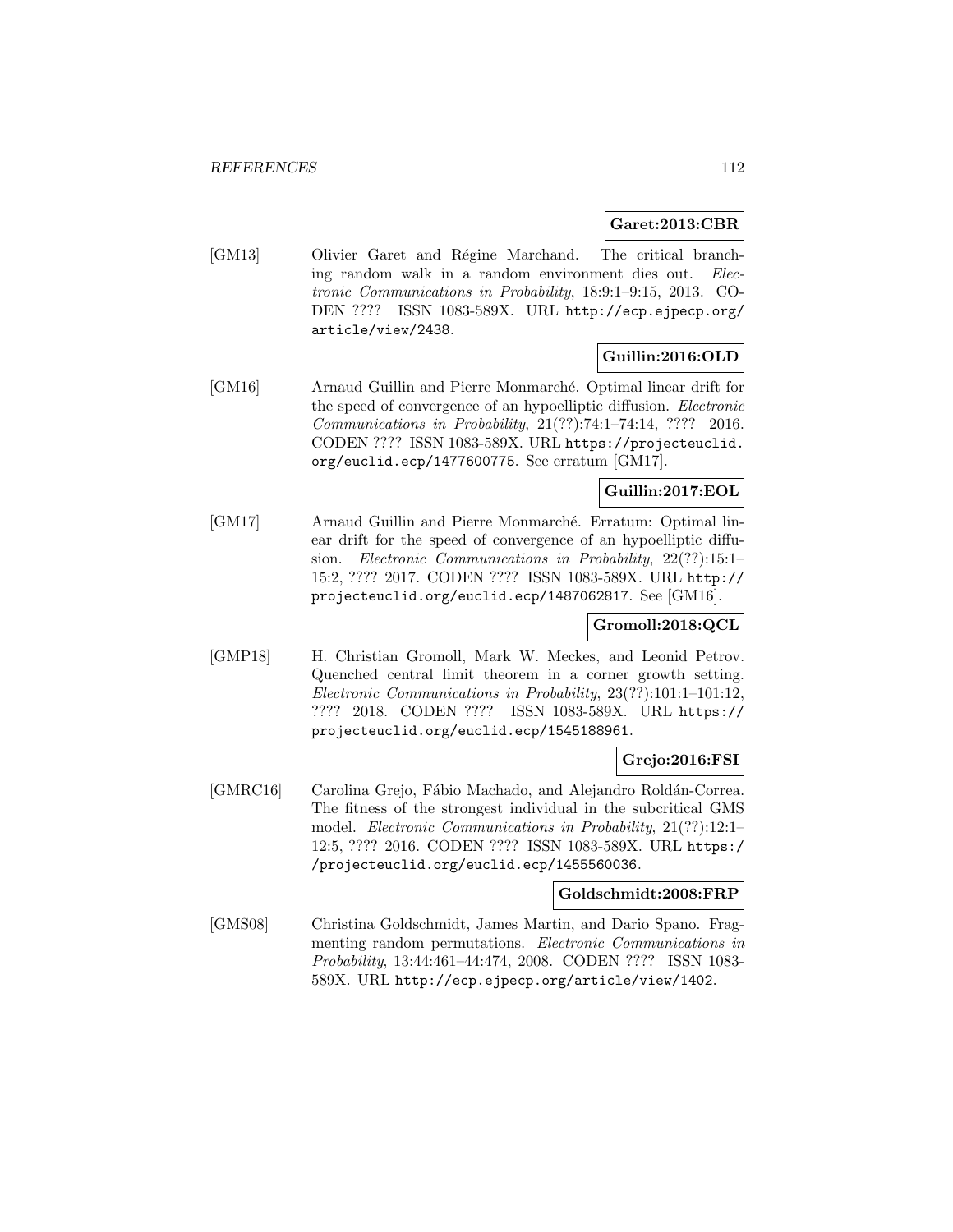## **Garet:2015:CAS**

[GMT15] Olivier Garet, Regine Marchand, and Marie Théret. Continuity of the asymptotic shape of the supercritical contact process. Electronic Communications in Probability, 20(??):92:1–92:11, ???? 2015. CODEN ???? ISSN 1083-589X. URL http://ecp. ejpecp.org/article/view/4103.

## **Georgiou:2018:RIP**

[GMW18] Nicholas Georgiou, Aleksandar Mijatović, and Andrew R. Wade. A radial invariance principle for non-homogeneous random walks. Electronic Communications in Probability, 23(??):56:1–56:11, ???? 2018. CODEN ???? ISSN 1083-589X. URL https:// projecteuclid.org/euclid.ecp/1536718009.

## **Gaans:2006:IMS**

[GN06] Onno Gaans and Jan Neerven. Invariant measures for stochastic Cauchy problems with asymptotically unstable drift semigroup. Electronic Communications in Probability, 11:3:24–3:34, 2006. CODEN ???? ISSN 1083-589X. URL http://ecp.ejpecp. org/article/view/1184.

## **Gantert:2014:RES**

[GN14] Nina Gantert and Jan Nagel. Reconstructing the environment seen by a RWRE. *Electronic Communications in Probability*, 19: 26:1–26:9, 2014. CODEN ???? ISSN 1083-589X. URL http:// ecp.ejpecp.org/article/view/3013.

### **Gnedin:2008:CRP**

[Gne08] Alexander Gnedin. Corners and records of the Poisson process in quadrant. Electronic Communications in Probability, 13:18:187– 18:193, 2008. CODEN ???? ISSN 1083-589X. URL http:// ecp.ejpecp.org/article/view/1351.

### **Gnedin:2010:SSM**

[Gne10] Alexander Gnedin. A species sampling model with finitely many types. Electronic Communications in Probability, 15:8:79–8:88, 2010. CODEN ???? ISSN 1083-589X. URL http://ecp. ejpecp.org/article/view/1532.

### **Gnedin:2021:SSF**

[Gne21] Alexander Gnedin. On sequential selection and a first passage problem for the Poisson process. Electronic Communications in Probability, 26(??):1–13, 2021. CODEN ???? ISSN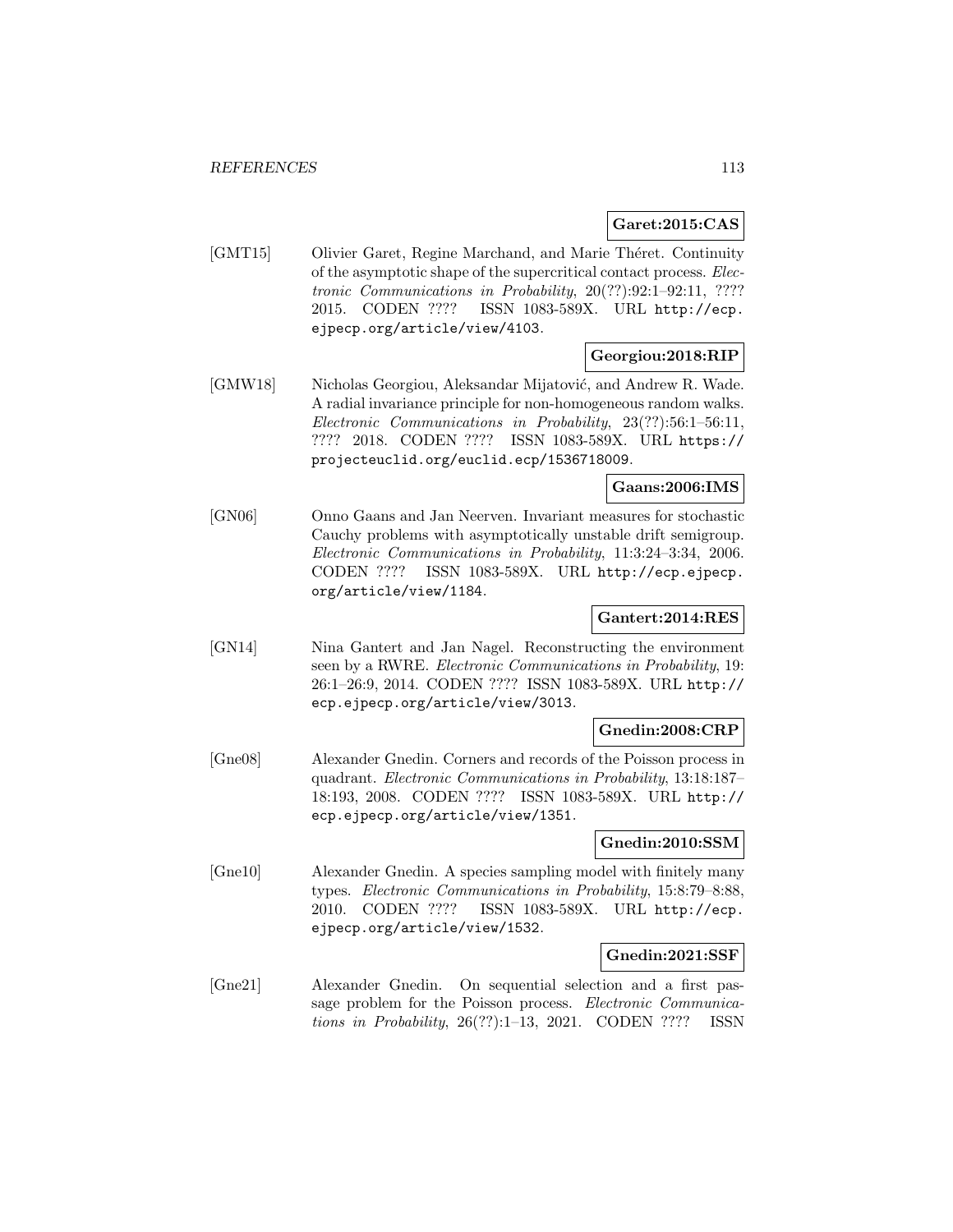1083-589X. URL https://projecteuclid.org/journals/ electronic-communications-in-probability/volume-26/issuenone/On-sequential-selection-and-a-first-passage-problemfor-the/10.1214/21-ECP377.full.

### **Goreac:2015:NGT**

[Gor15] Dan Goreac. A note on general Tauberian-type results for controlled stochastic dynamics. Electronic Communications in Probability, 20(??):90:1–90:12, ???? 2015. CODEN ???? ISSN 1083- 589X. URL http://ecp.ejpecp.org/article/view/4142.

## **Gouezel:2018:GNS**

[Gou18] Sébastien Gouëzel. Growth of normalizing sequences in limit theorems for conservative maps. Electronic Communications in Probability, 23(??):99:1–99:11, ???? 2018. CODEN ???? ISSN 1083-589X. URL https://projecteuclid.org/euclid.ecp/ 1545188959.

# **Gozlan:2006:ICT**

[Goz06] Nathael Gozlan. Integral criteria for transportation cost inequalities. Electronic Communications in Probability, 11:7:64–7:77, 2006. CODEN ???? ISSN 1083-589X. URL http://ecp. ejpecp.org/article/view/1198.

### **Giacomin:2001:RTS**

[GP01] Giambattista Giacomin and Gustavo Posta. On recurrent and transient sets of inhomogeneous symmetric random walks. Electronic Communications in Probability, 6:4:39–4:53, 2001. CO-DEN ???? ISSN 1083-589X. URL http://ecp.ejpecp.org/ article/view/1033.

### **Graversen:2011:RUC**

[GP11] Svend-Erik Graversen and Jan Pedersen. Representations of Urbanik's classes and multiparameter Ornstein–Uhlenbeck processes. Electronic Communications in Probability, 16:20:200– 20:212, 2011. CODEN ???? ISSN 1083-589X. URL http:// ecp.ejpecp.org/article/view/1621.

#### **Gunderson:2014:LBB**

[GP14] Karen Gunderson and Michał Przykucki. Lower bounds for bootstrap percolation on Galton–Watson trees. Electronic Communications in Probability, 19:41:1-41:7, 2014. CODEN ???? ISSN 1083-589X. URL http://ecp.ejpecp.org/article/ view/3315.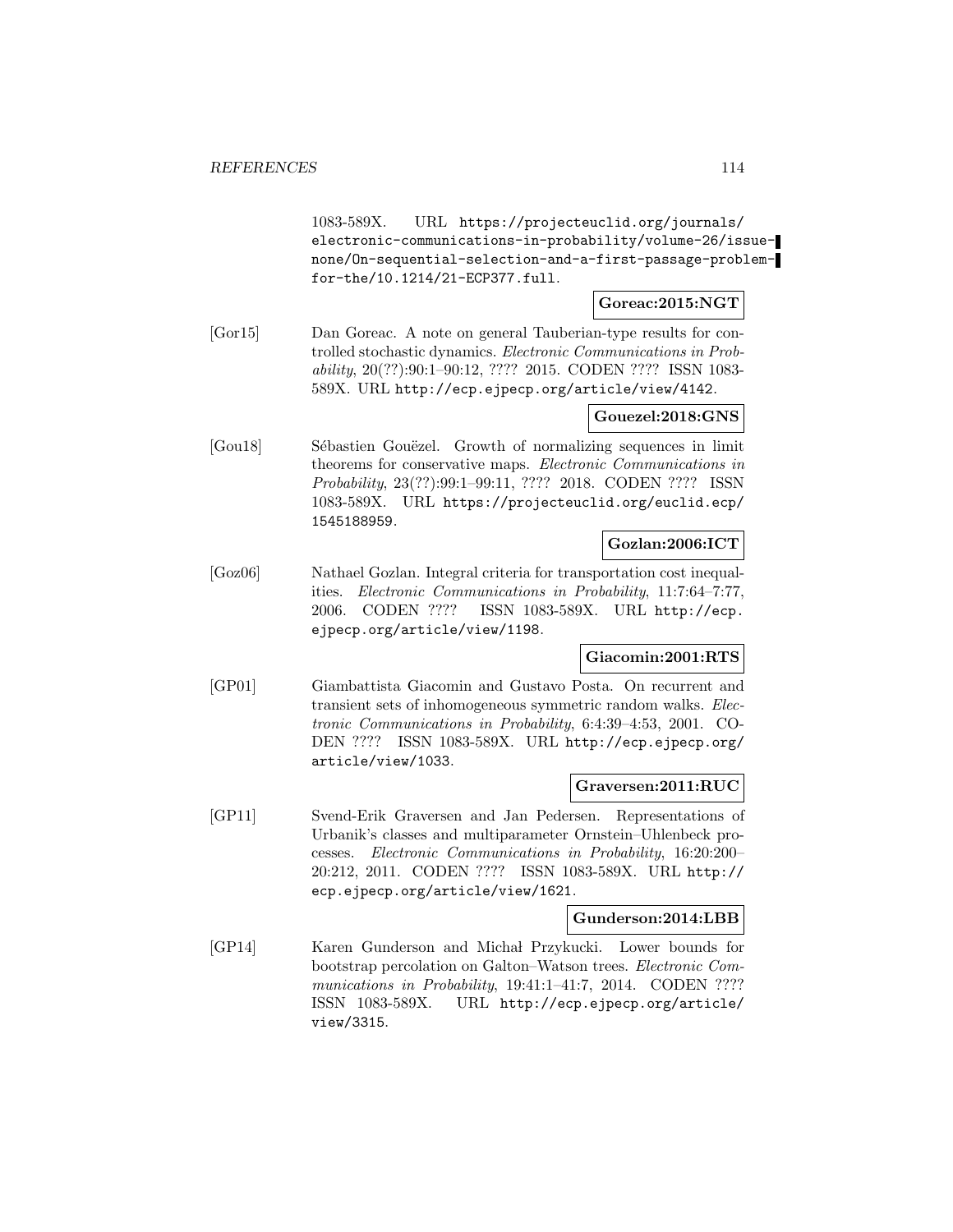#### **Gwynne:2019:BDG**

[GP19] Ewain Gwynne and Joshua Pfeffer. Bounds for distances and geodesic dimension in Liouville first passage percolation. Electronic Communications in Probability, 24(??):56:1–56:12, ???? 2019. CODEN ???? ISSN 1083-589X. URL https:// projecteuclid.org/euclid.ecp/1568361882.

## **Guillotin-Plantard:2013:QLD**

[GPHS13] Nadine Guillotin-Plantard, Yueyun Hu, and Bruno Schapira. The quenched limiting distributions of a one-dimensional random walk in random scenery. Electronic Communications in Probability, 18:85:1–85:7, 2013. CODEN ???? ISSN 1083-589X. URL http://ecp.ejpecp.org/article/view/2918.

### **Guillotin-Plantard:2008:FLT**

[GPL08] Nadine Guillotin-Plantard and Arnaud Le Ny. A functional limit theorem for a 2d-random walk with dependent marginals. Electronic Communications in Probability, 13:34:337–34:351, 2008. CODEN ???? ISSN 1083-589X. URL http://ecp.ejpecp. org/article/view/1386.

### **Guillotin-Plantard:2014:QFC**

[GPPdS14] Nadine Guillotin-Plantard, Julien Poisat, and Renato Soares dos Santos. A quenched functional central limit theorem for planar random walks in random sceneries. Electronic Communications in Probability, 19:3:1–3:9, 2014. CODEN ???? ISSN 1083-589X. URL http://ecp.ejpecp.org/article/view/3002.

### **Grabchak:2015:TUT**

[Gra15] Michael Grabchak. Three upsilon transforms related to tempered stable distributions. Electronic Communications in Probability, 20(??):82:1–82:10, ???? 2015. CODEN ???? ISSN 1083-589X. URL http://ecp.ejpecp.org/article/view/4366.

### **Graf:2016:CHD**

[Gra16] Robert Graf. Critical heights of destruction for a forest-fire model on the half-plane. Electronic Communications in Probability, 21 (??):39:1–39:10, ???? 2016. CODEN ???? ISSN 1083-589X. URL https://projecteuclid.org/euclid.ecp/1462901217.

#### **Griffin:2002:TSS**

[Gri02] Philip Griffin. Tightness of the Student t-statistic. Electronic Communications in Probability, 7:18:181–18:190, 2002. CO-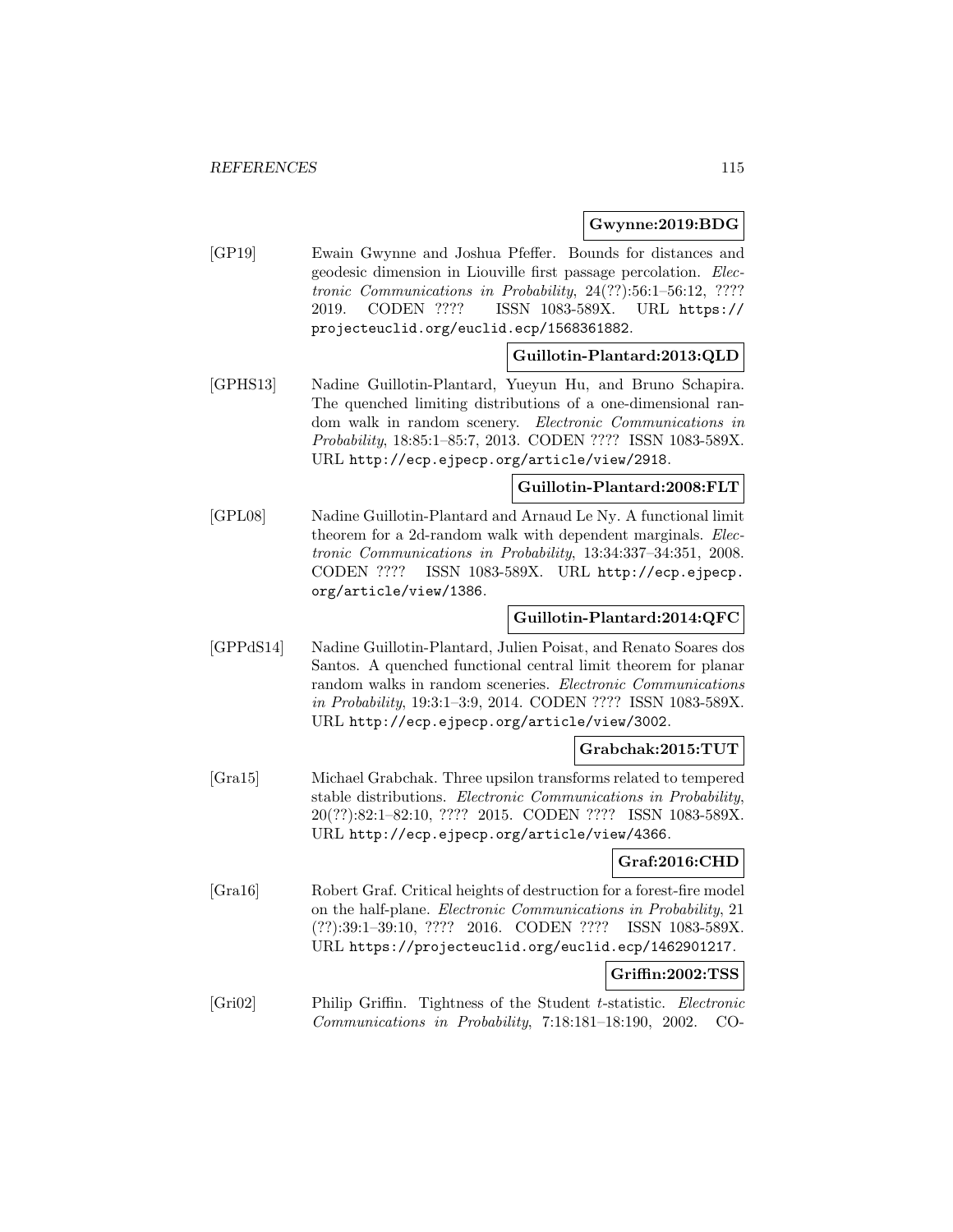DEN ???? ISSN 1083-589X. URL http://ecp.ejpecp.org/ article/view/1059.

## **Gripenberg:2011:WCG**

[Gri11] Gustaf Gripenberg. White and colored Gaussian noises as limits of sums of random dilations and translations of a single function. Electronic Communications in Probability, 16:45:507– 45:516, 2011. CODEN ???? ISSN 1083-589X. URL http:// ecp.ejpecp.org/article/view/1650.

#### **Gross:2019:CSE**

[Gro19] Renan Gross. A conformal Skorokhod embedding. Electronic Communications in Probability, 24(??):68:1–68:11, ???? 2019. CODEN ???? ISSN 1083-589X. URL https://projecteuclid. org/euclid.ecp/1573095647.

### **Gantert:2014:LDW**

[GRR14] Nina Gantert, Kavita Ramanan, and Franz Rembart. Large deviations for weighted sums of stretched exponential random variables. Electronic Communications in Probability, 19:40:1– 40:14, 2014. CODEN ???? ISSN 1083-589X. URL http://ecp. ejpecp.org/article/view/3266.

### **Guiol:2003:MSD**

[GRS03] Herve Guiol, Krishnamurthi Ravishankar, and Ellen Saada. Microscopic structure of a decreasing shock for the asymmetric kstep exclusion process. Electronic Communications in Probability, 8:19:170–19:178, 2003. CODEN ???? ISSN 1083-589X. URL http://ecp.ejpecp.org/article/view/1080.

#### **Goldstein:2009:BEB**

[GS09] Larry Goldstein and Qi-Man Shao. Berry–Esséen bounds for projections of coordinate symmetric random vectors. Electronic Communications in Probability, 14:46:474–46:485, 2009. CO-DEN ???? ISSN 1083-589X. URL http://ecp.ejpecp.org/ article/view/1502.

#### **Goreac:2012:NLM**

[GS12] Dan Goreac and Oana Silvia Serea. A note on linearization methods and dynamic programming principles for stochastic discontinuous control problems. Electronic Communications in Probability, 17:12:1–12:12, 2012. CODEN ???? ISSN 1083-589X. URL http://ecp.ejpecp.org/article/view/1844.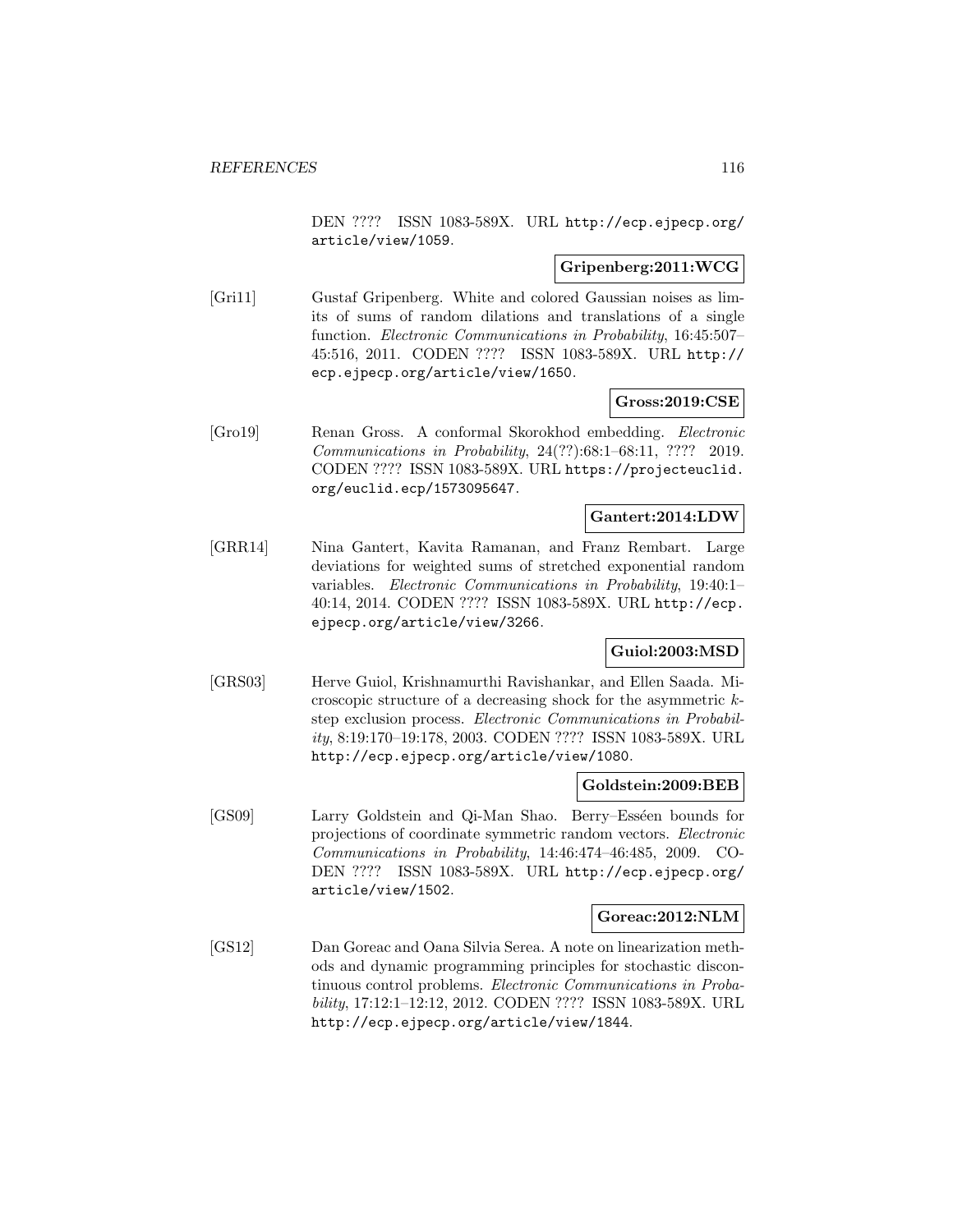#### **Groeneboom:2011:TMB**

[GT11] Piet Groeneboom and Nico Temme. The tail of the maximum of Brownian motion minus a parabola. Electronic Communications in Probability, 16:41:458–41:466, 2011. CODEN ???? ISSN 1083- 589X. URL http://ecp.ejpecp.org/article/view/1645.

#### **Gabrysch:2018:GWI**

[GT18] Katja Gabrysch and Erik Thörnblad. The greedy walk on an inhomogeneous Poisson process. Electronic Communications in Probability, 23(??):14:1–14:11, ???? 2018. CODEN ???? ISSN 1083-589X. URL https://projecteuclid.org/euclid.ecp/ 1519722244.

### **Guillotin:1999:EOM**

[Gui99] Nadine Guillotin. Edge occupation measure for a reversible Markov chain. Electronic Communications in Probability, 4: 11:87–11:90, 1999. CODEN ???? ISSN 1083-589X. URL http: //ecp.ejpecp.org/article/view/1009.

#### **Giraudo:2014:CEC**

[GV14] Davide Giraudo and Dalibor Volny. A counter example to central limit theorem in Hilbert spaces under a strong mixing condition. Electronic Communications in Probability, 19:62:1–62:12, 2014. CODEN ???? ISSN 1083-589X. URL http://ecp.ejpecp.org/ article/view/3249.

# **Gao:2021:AEP**

[GWZ21] Fuqing Gao, Yujing Wang, and Youzhou Zhou. Asymptotic expansions and precise deviations in the Kingman coalescent. Electronic Communications in Probability, 26(??):1– 11, 2021. CODEN ???? ISSN 1083-589X. URL https:// projecteuclid.org/journals/electronic-communicationsin-probability/volume-26/issue-none/Asymptotic-expansionsand-precise-deviations-in-the-Kingman-coalescent/10. 1214/21-ECP375.full.

#### **Guionnet:2000:CSM**

[GZ00] Alice Guionnet and Ofer Zeitouni. Concentration of the spectral measure for large matrices. Electronic Communications in Probability, 5:14:119–14:136, 2000. CODEN ???? ISSN 1083-589X. URL http://ecp.ejpecp.org/article/view/1026.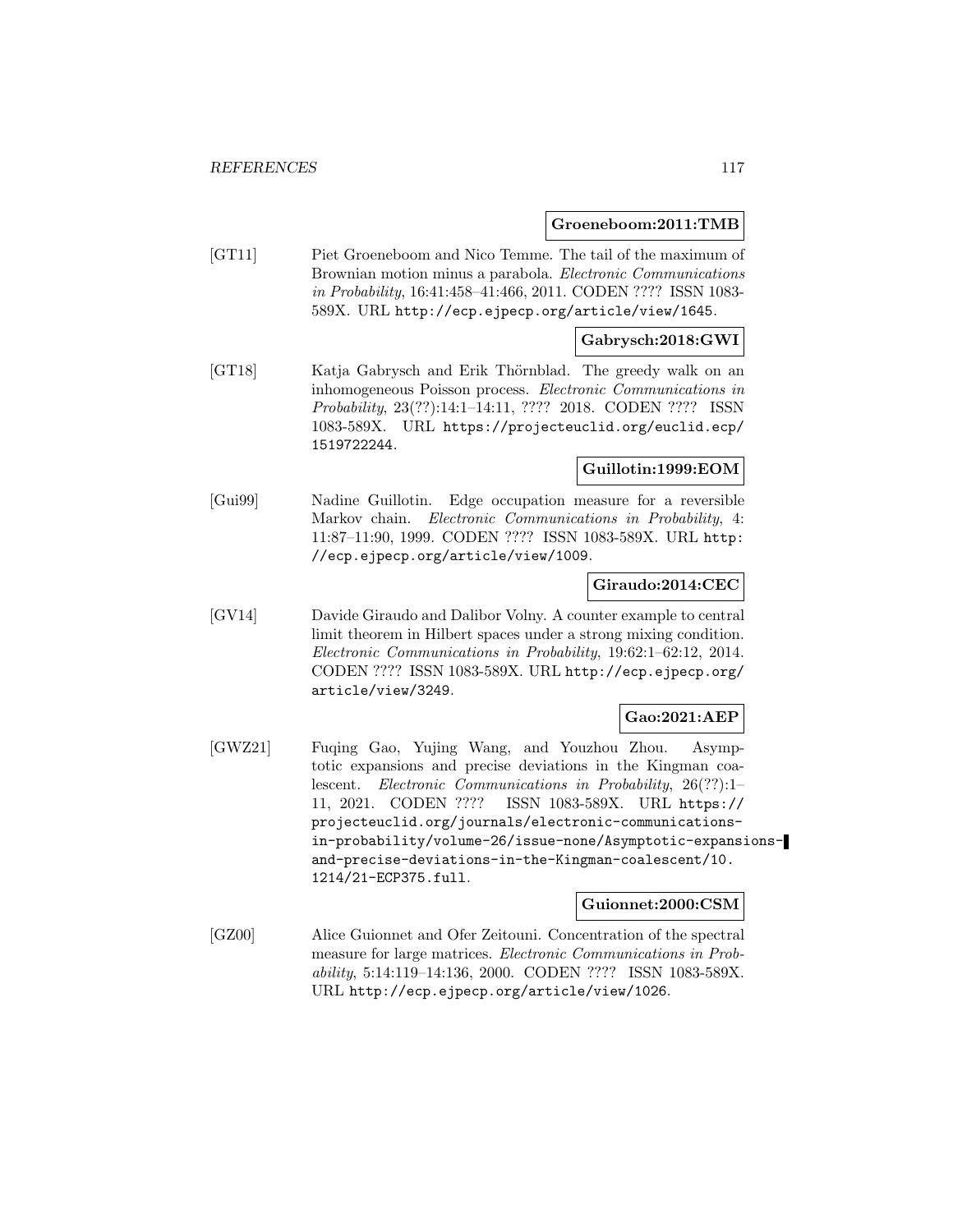#### **Garcia-Zelada:2019:CCG**

[GZ19] David García-Zelada. Concentration for Coulomb gases on compact manifolds. Electronic Communications in Probability, 24 (??):12:1–12:18, ???? 2019. CODEN ???? ISSN 1083-589X. URL https://projecteuclid.org/euclid.ecp/1553133701.

#### **Hutzenthaler:2007:GRS**

[HA07] Martin Hutzenthaler and Roland Alkemper. Graphical representation of some duality relations in stochastic population models. Electronic Communications in Probability, 12:21:206–21:220, 2007. CODEN ???? ISSN 1083-589X. URL http://ecp. ejpecp.org/article/view/1283.

## **Hafouta:2018:SMN**

[Haf18] Yeor Hafouta. Stein's method for nonconventional sums. *Elec*tronic Communications in Probability, 23(??):38:1–38:14, ???? 2018. CODEN ???? ISSN 1083-589X. URL https:// projecteuclid.org/euclid.ecp/1528509622.

## **Haggstrom:2002:MRH**

[Häg02] Olle Häggström. A monotonicity result for hard-core and Widom–Rowlinson models on certain d-dimensional lattices. Electronic Communications in Probability, 7:7:67–7:78, 2002. CODEN ???? ISSN 1083-589X. URL http://ecp.ejpecp. org/article/view/1048.

### **Hajek:2014:MIS**

[Haj14] Bruce Hajek. A maximal inequality for supermartingales. *Elec*tronic Communications in Probability, 19:55:1–55:10, 2014. CO-DEN ???? ISSN 1083-589X. URL http://ecp.ejpecp.org/ article/view/3237.

### **Hajri:2015:FAT**

[Haj15] Hatem Hajri. On flows associated to Tanaka's SDE and related works. *Electronic Communications in Probability*, 20(??):16:1-16:12, ???? 2015. CODEN ???? ISSN 1083-589X. URL http:/ /ecp.ejpecp.org/article/view/4058.

#### **Hammond:2005:CEP**

[Ham05] Alan Hammond. Critical exponents in percolation via lattice animals. Electronic Communications in Probability, 10:6:45–6:59, 2005. CODEN ???? ISSN 1083-589X. URL http://ecp. ejpecp.org/article/view/1131.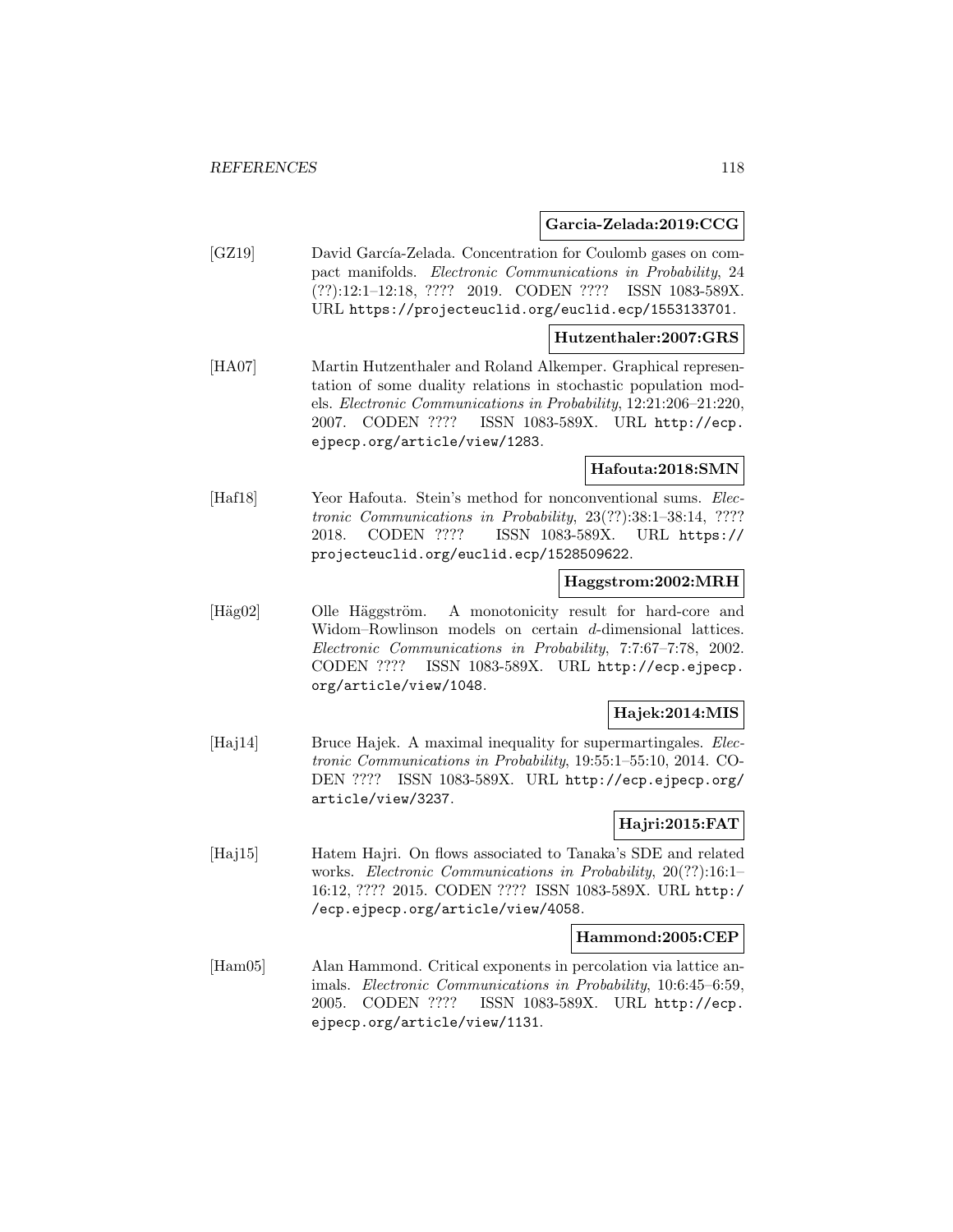#### **Handa:1998:LBT**

[Han98] Kenji Handa. A lower bound for time correlation of lattice gases. Electronic Communications in Probability, 4:1:1–1:8, 1998. CO-DEN ???? ISSN 1083-589X. URL http://ecp.ejpecp.org/ article/view/999.

## **Handa:1999:LBT**

[Han99] Kenji Handa. A lower bound for time correlation of lattice gases. Electronic Communications in Probability, 4:1–8, 1999. CODEN ???? ISSN 1083-589X.

### **Handa:2005:SFS**

[Han05] Kenji Handa. Sampling formulae for symmetric selection. *Elec*tronic Communications in Probability, 10:23:223–23:234, 2005. CODEN ???? ISSN 1083-589X. URL http://ecp.ejpecp. org/article/view/1159.

## **Hara:2004:FDD**

[Har04] Keisuke Hara. Finite dimensional determinants as characteristic functions of quadratic Wiener functionals. Electronic Communications in Probability, 9:4:26-4:35, 2004. CODEN ???? ISSN 1083-589X. URL http://ecp.ejpecp.org/article/ view/1091.

# **Hardy:2012:NLD**

[Har12] Adrien Hardy. A note on large deviations for 2D Coulomb gas with weakly confining potential. Electronic Communications in Probability, 17:19:1–19:12, 2012. CODEN ???? ISSN 1083-589X. URL http://ecp.ejpecp.org/article/view/1818.

## **Hariya:2014:CBL**

[Har14] Yuu Hariya. A connection of the Brascamp–Lieb inequality with Skorokhod embedding. Electronic Communications in Probability, 19:61:1–61:12, 2014. CODEN ???? ISSN 1083-589X. URL http://ecp.ejpecp.org/article/view/3025.

### **Hariya:2016:PIG**

[Har16] Yuu Hariya. A pathwise interpretation of the Gorin–Shkolnikov identity. Electronic Communications in Probability, 21(??):52:1– 52:6, ???? 2016. CODEN ???? ISSN 1083-589X. URL https:/ /projecteuclid.org/euclid.ecp/1469557026.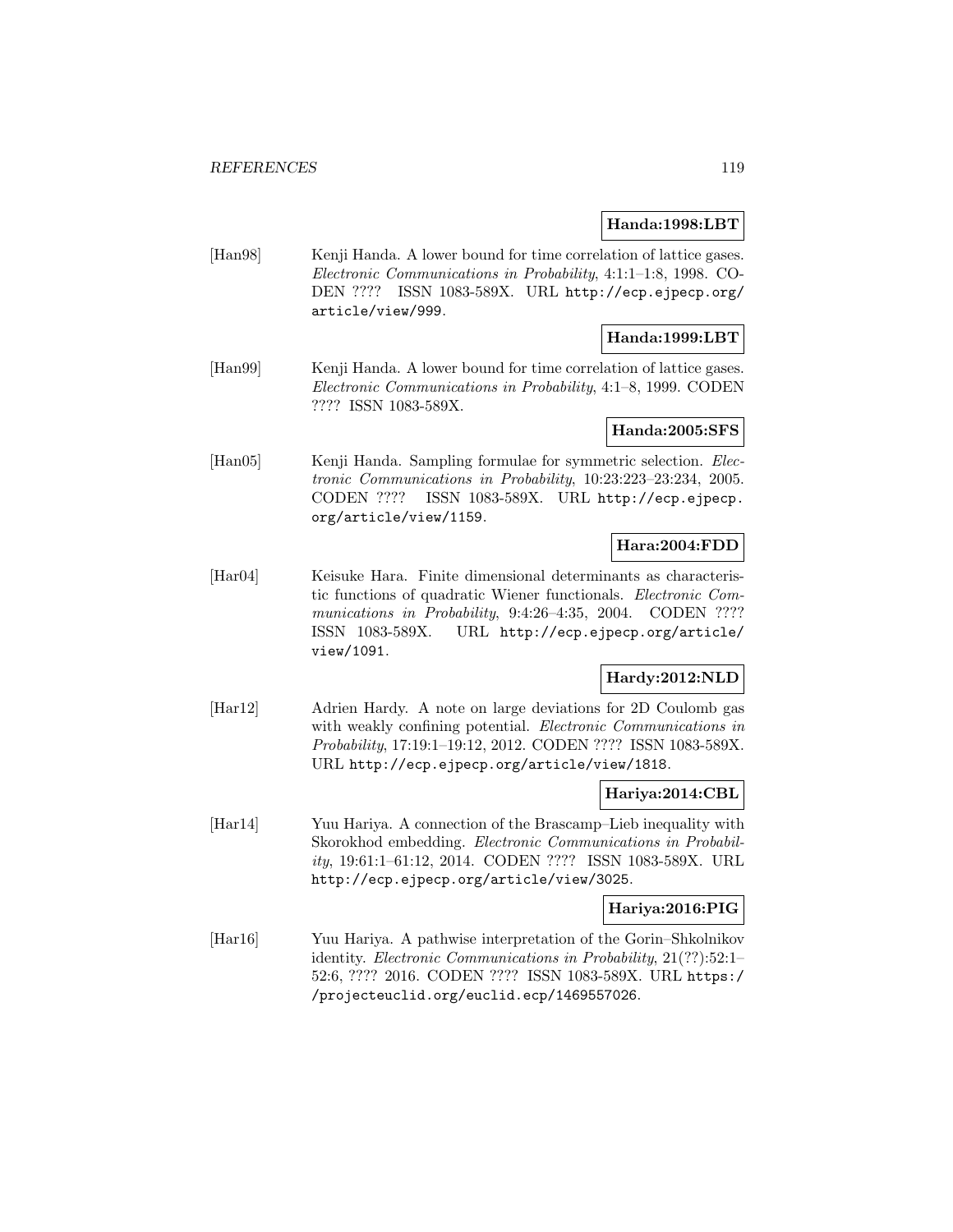#### **Hashorva:2005:BCB**

[Has05] Enkelejd Hashorva. Boundary crossings of Brownian motion. Electronic Communications in Probability, 10:21:207–21:217, 2005. CODEN ???? ISSN 1083-589X. URL http://ecp. ejpecp.org/article/view/1155.

# **Hajri:2017:ASF**

[HCA17] Hatem Hajri, Mine Caglar, and Marc Arnaudon. Application of stochastic flows to the sticky Brownian motion equation. Electronic Communications in Probability, 22(??):3:1–3:10, ???? 2017. CODEN ???? ISSN 1083-589X. URL http:// projecteuclid.org/euclid.ecp/1483585772.

### **Hofmann-Credner:2008:WTR**

[HCS08] Katrin Hofmann-Credner and Michael Stolz. Wigner theorems for random matrices with dependent entries: Ensembles associated to symmetric spaces and sample covariance matrices. Electronic Communications in Probability, 13:39:401–39:414, 2008. CODEN ???? ISSN 1083-589X. URL http://ecp.ejpecp. org/article/view/1395.

## **Huang:2020:CPP**

[HD20] Xiangying Huang and Rick Durrett. The contact process on periodic trees. Electronic Communications in Probability, 25(??): 24:1–24:12, ???? 2020. CODEN ???? ISSN 1083-589X. URL https://projecteuclid.org/euclid.ecp/1585101897.

### **Hermon:2017:CRG**

[Her17] Jonathan Hermon. Cutoff for Ramanujan graphs via degree inflation. *Electronic Communications in Probability*, 22(??):45:1-45:10, ???? 2017. CODEN ???? ISSN 1083-589X. URL https: //projecteuclid.org/euclid.ecp/1502762751.

## **Harris:2007:SPB**

[HH07] John Harris and Simon Harris. Survival probabilities for branching Brownian motion with absorption. Electronic Communications in Probability, 12:10:81-10:92, 2007. CODEN ???? ISSN 1083-589X. URL http://ecp.ejpecp.org/article/ view/1259.

## **Holroyd:2018:FDC**

[HHL18] Alexander E. Holroyd, Tom Hutchcroft, and Avi Levy. Finitely dependent cycle coloring. Electronic Communications in Prob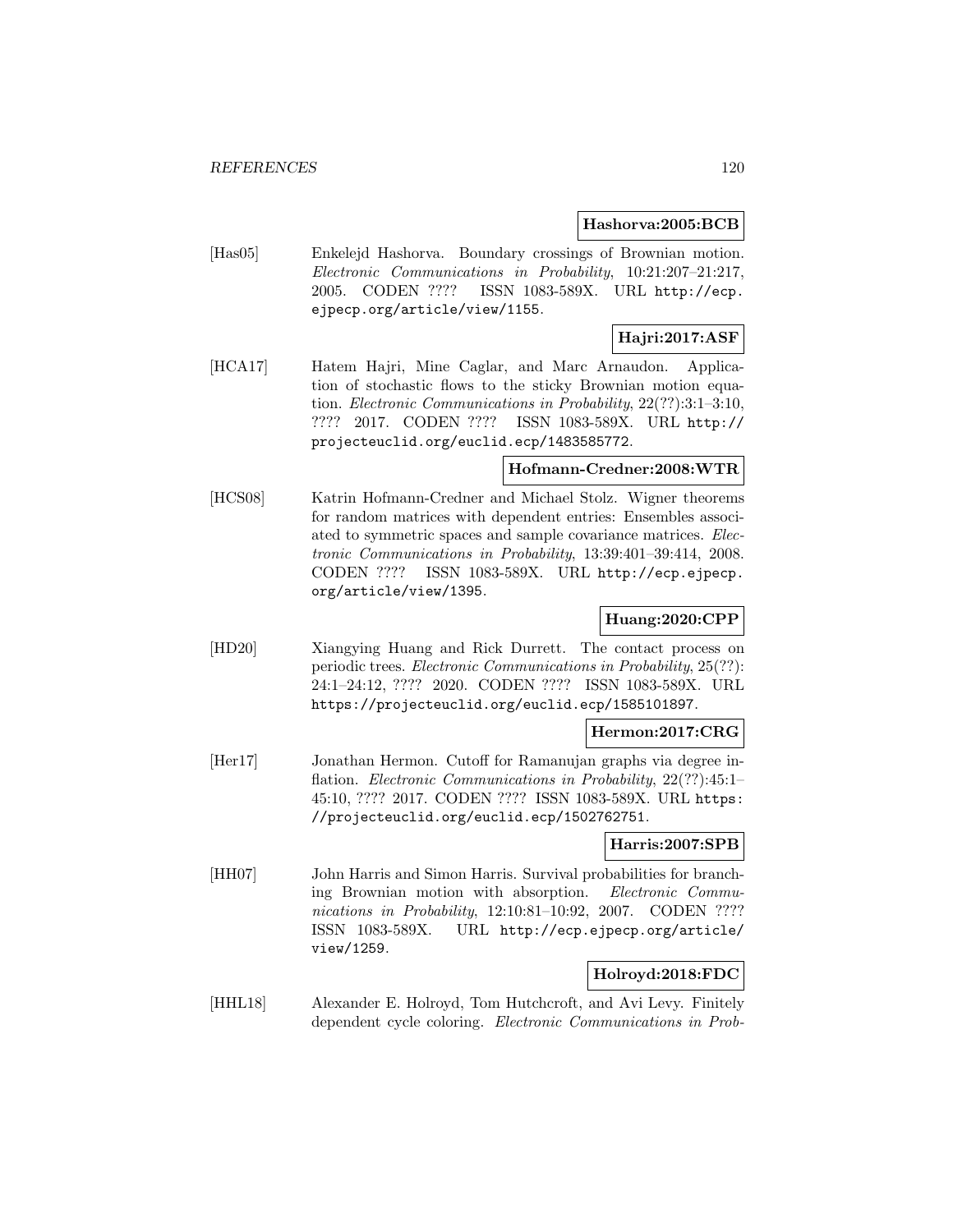ability, 23(??):64:1–64:12, ???? 2018. CODEN ???? ISSN 1083-589X. URL https://projecteuclid.org/euclid.ecp/ 1536977437.

# **Hu:2016:IFS**

[HHN16] Yaozhong Hu, Jingyu Huang, and David Nualart. On the intermittency front of stochastic heat equation driven by colored noises. Electronic Communications in Probability, 21(??):21:1– 21:13, ???? 2016. CODEN ???? ISSN 1083-589X. URL https: //projecteuclid.org/euclid.ecp/1456840982.

### **Henderson:2018:OSS**

[HHZ18] Vicky Henderson, David Hobson, and Matthew Zeng. Optimal stopping and the sufficiency of randomized threshold strategies. Electronic Communications in Probability, 23(??):30:1– 30:11, ???? 2018. CODEN ???? ISSN 1083-589X. URL https: //projecteuclid.org/euclid.ecp/1525312854.

### **Hildebrand:2006:CDG**

[Hil06] Martin Hildebrand. On the Chung–Diaconis–Graham random process. Electronic Communications in Probability, 11:34:347– 34:356, 2006. CODEN ???? ISSN 1083-589X. URL http:// ecp.ejpecp.org/article/view/1237.

## **Hillion:2012:CEA**

[Hil12] Erwan Hillion. Concavity of entropy along binomial convolutions. Electronic Communications in Probability, 17:4:1–4:9, 2012. CO-DEN ???? ISSN 1083-589X. URL http://ecp.ejpecp.org/ article/view/1707.

### **Haslegrave:2018:NCP**

[HJ18] John Haslegrave and Jonathan Jordan. Non-convergence of proportions of types in a preferential attachment graph with three co-existing types. Electronic Communications in Probability, 23 (??):54:1–54:12, ???? 2018. CODEN ???? ISSN 1083-589X. URL https://projecteuclid.org/euclid.ecp/1535767265.

### **Hinsen:2020:PTC**

[HJCW20] Alexander Hinsen, Benedikt Jahnel, Elie Cali, and Jean-Philippe Wary. Phase transitions for chase-escape models on Poisson– Gilbert graphs. Electronic Communications in Probability, 25 (??):25:1–25:14, ???? 2020. CODEN ???? ISSN 1083-589X. URL https://projecteuclid.org/euclid.ecp/1585188174.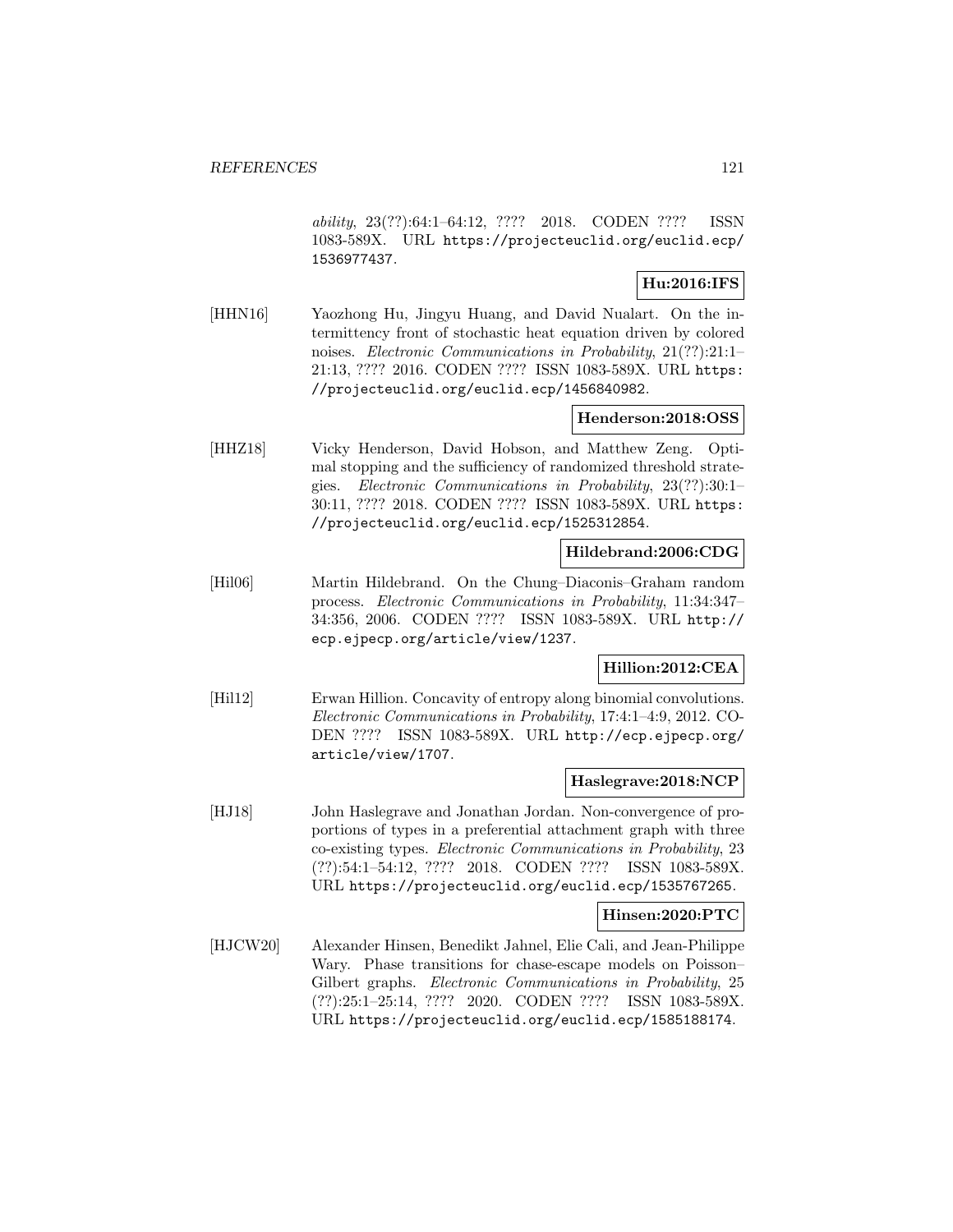### **Hashorva:2012:ISD**

[HJT12] Enkelejd Hashorva, Lanpeng Ji, and Zhongquan Tan. On the infinite sums of deflated Gaussian products. Electronic Communications in Probability, 17:31:1-31:8, 2012. CODEN ???? ISSN 1083-589X. URL http://ecp.ejpecp.org/article/ view/1921.

## **Hirsch:2020:LLD**

[HJT20] Christian Hirsch, Benedikt Jahnel, and András Tóbiás. Lower large deviations for geometric functionals. *Electronic Commu*nications in Probability, 25(??):41:1-41:12, ???? 2020. CODEN ???? ISSN 1083-589X. URL https://projecteuclid.org/ euclid.ecp/1592272819.

### **Hubalek:2011:CSR**

[HK11] Friedrich Hubalek and Alexey Kuznetsov. A convergent series representation for the density of the supremum of a stable process. Electronic Communications in Probability, 16:8:84–8:95, 2011. CODEN ???? ISSN 1083-589X. URL http://ecp. ejpecp.org/article/view/1601.

## **Hackmann:2013:NSR**

[HK13] Daniel Hackmann and Alexey Kuznetsov. A note on the series representation for the density of the supremum of a stable process. Electronic Communications in Probability, 18:42:1–42:5, 2013. CODEN ???? ISSN 1083-589X. URL http://ecp. ejpecp.org/article/view/2757.

#### **Hasebe:2014:FSD**

[HK14] Takahiro Hasebe and Alexey Kuznetsov. On free stable distributions. Electronic Communications in Probability, 19:56:1–56:12, 2014. CODEN ???? ISSN 1083-589X. URL http://ecp. ejpecp.org/article/view/3443.

## **Hartung:2015:GPC**

[HK15] Lisa Hartung and Anton Klimovsky. The glassy phase of the complex branching Brownian motion energy model. Electronic Communications in Probability, 20(??):78:1–78:15, ???? 2015. CODEN ???? ISSN 1083-589X. URL http://ecp.ejpecp. org/article/view/4360.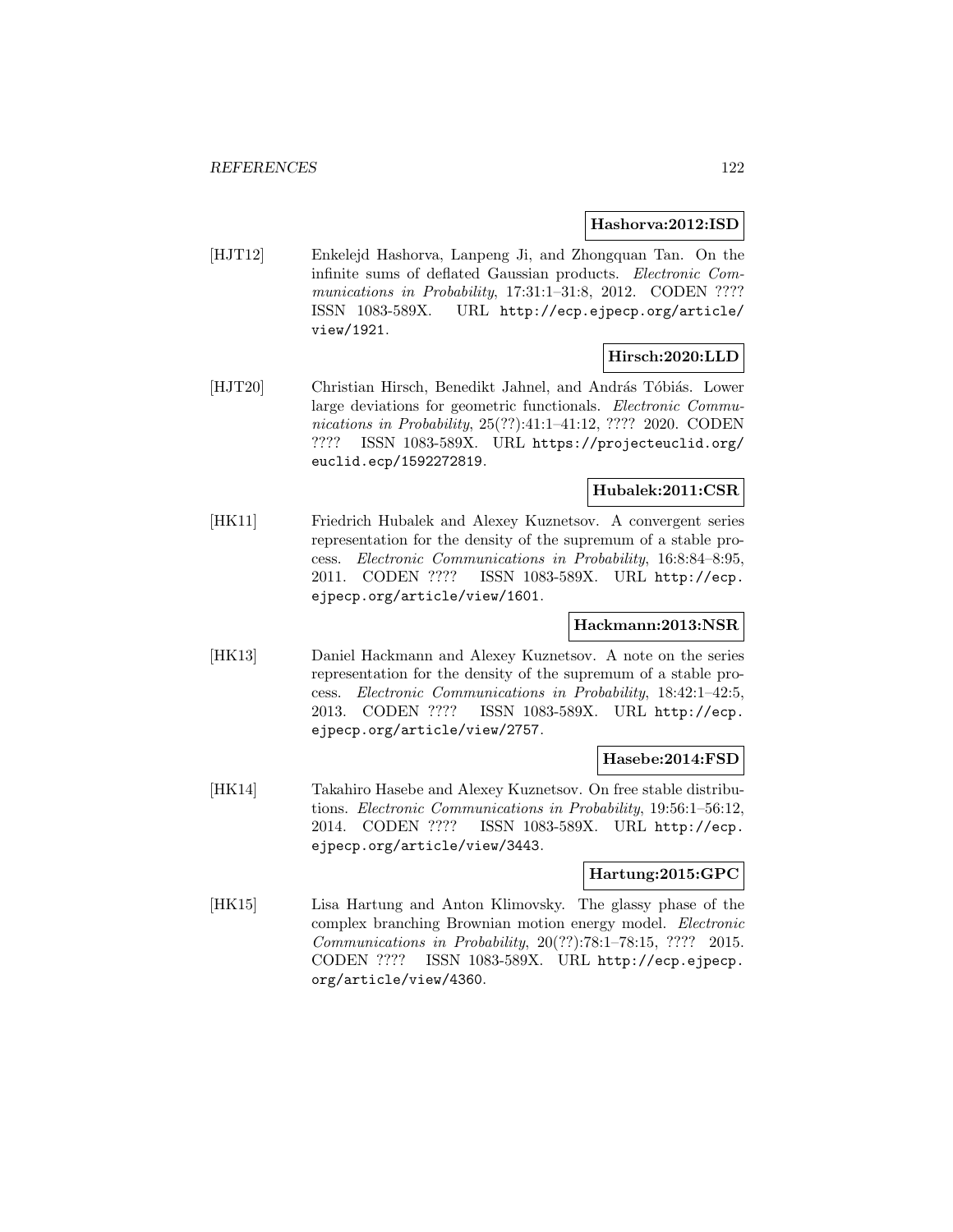## **Huang:2016:SIG**

[HK16] Ruojun Huang and Takashi Kumagai. Stability and instability of Gaussian heat kernel estimates for random walks among time-dependent conductances. Electronic Communications in Probability, 21(??):5:1–5:11, ???? 2016. CODEN ???? ISSN 1083-589X. URL https://projecteuclid.org/euclid.ecp/ 1454514625.

## **Huang:2017:MLB**

[HK17] Jingyu Huang and Davar Khoshnevisan. On the multifractal local behavior of parabolic stochastic PDEs. Electronic Communications in Probability, 22(??):49:1-49:11, ???? 2017. CODEN ???? ISSN 1083-589X. URL https://projecteuclid.org/ euclid.ecp/1506931449.

### **Huang:2018:EFD**

[HKST18] Ruojun Huang, Daniel Kious, Vladas Sidoravicius, and Pierre Tarrès. Explicit formula for the density of local times of Markov jump processes. Electronic Communications in Probability, 23 (??):90:1–90:7, ???? 2018. CODEN ???? ISSN 1083-589X. URL https://projecteuclid.org/euclid.ecp/1544843113.

# **Hsu:2012:TIS**

[HKZ12a] Daniel Hsu, Sham Kakade, and Tong Zhang. Tail inequalities for sums of random matrices that depend on the intrinsic dimension. Electronic Communications in Probability, 17:14:1–14:13, 2012. CODEN ???? ISSN 1083-589X. URL http://ecp.ejpecp.org/ article/view/1869.

## **Hsu:2012:TIQ**

[HKZ12b] Daniel Hsu, Sham Kakade, and Tong Zhang. A tail inequality for quadratic forms of subGaussian random vectors. Electronic Communications in Probability, 17:52:1–52:6, 2012. CO-DEN ???? ISSN 1083-589X. URL http://ecp.ejpecp.org/ article/view/2079.

### **He:2013:NSL**

[HL13] Hui He and Nana Luan. A note on the scaling limits of contour functions of Galton–Watson trees. Electronic Communications in Probability, 18:79:1–79:13, 2013. CODEN ???? ISSN 1083- 589X. URL http://ecp.ejpecp.org/article/view/2781.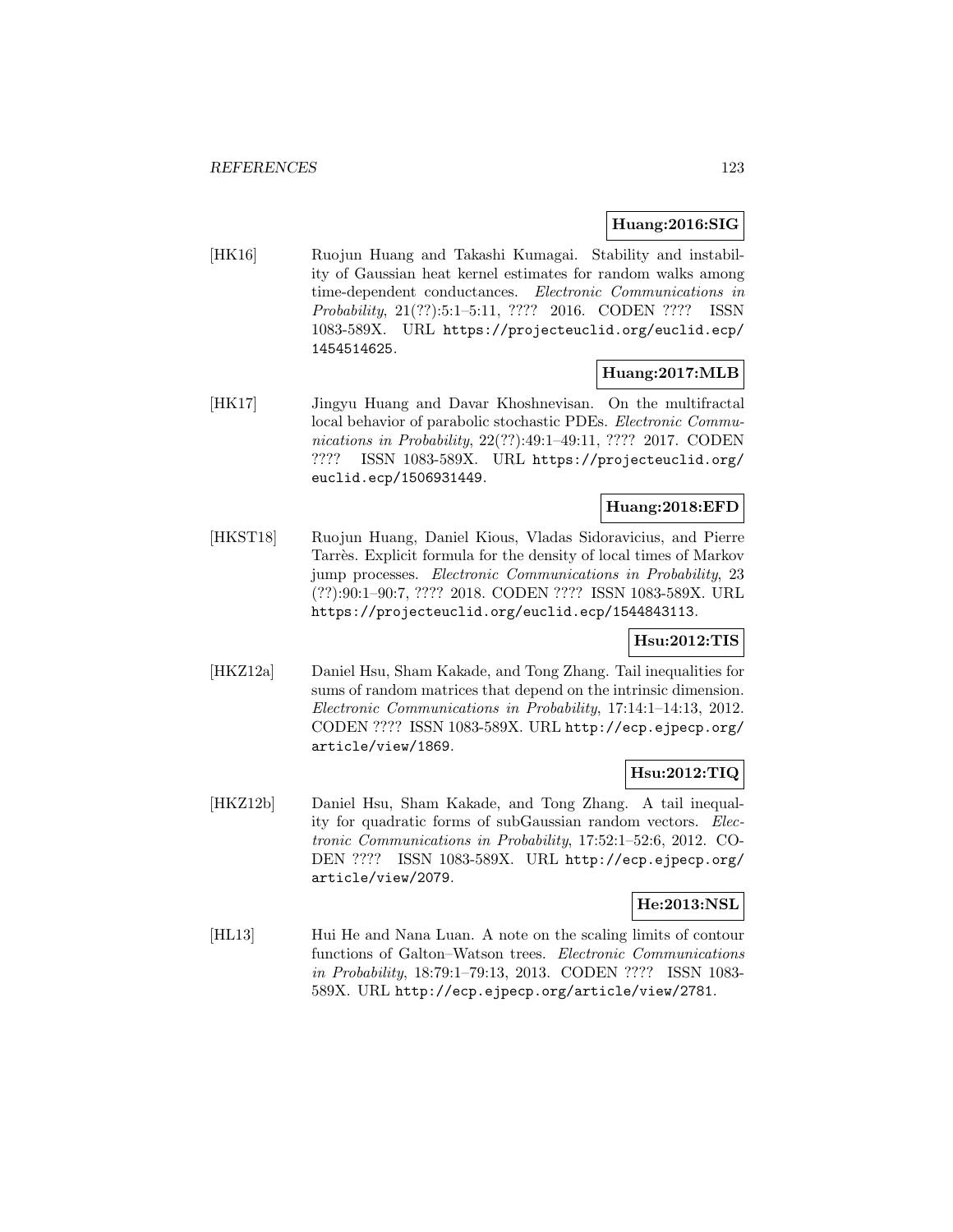## **Hairer:2015:SCC**

[HL15a] Martin Hairer and Cyril Labbé. A simple construction of the continuum parabolic Anderson model on **R**<sup>2</sup>. Electronic Communications in Probability, 20(??):43:1–43:11, ???? 2015. CO-DEN ???? ISSN 1083-589X. URL http://ecp.ejpecp.org/ article/view/4038.

### **Holroyd:2015:SDC**

[HL15b] Alexander E. Holroyd and Thomas M. Liggett. Symmetric 1-dependent colorings of the integers. Electronic Communications in Probability, 20(??):31:1-31:8, ???? 2015. CO-DEN ???? ISSN 1083-589X. URL http://ecp.ejpecp.org/ article/view/4070.

# **Havet:2020:QMI**

[HLMV20] Antoine Havet, Matthieu Lerasle, Eric Moulines, and Elodie Vernet. A quantitative McDiarmid's inequality for geometrically ergodic Markov chains. Electronic Communications in Probability, 25(??):15:1–15:11, ???? 2020. CODEN ???? ISSN 1083-589X. URL https://projecteuclid.org/euclid.ecp/1581325212.

### **Hu:2013:NDS**

[HLN13] Yaozhong Hu, Fei Lu, and David Nualart. Non-degeneracy of some Sobolev pseudo-norms of fractional Brownian motion. Electronic Communications in Probability, 18:84:1–84:8, 2013. CO-DEN ???? ISSN 1083-589X. URL http://ecp.ejpecp.org/ article/view/2986.

## **Hu:2015:IEN**

[HLWZ15] Mingshang Hu, Hanwu Li, Falei Wang, and Guoqiang Zheng. Invariant and ergodic nonlinear expectations for g-diffusion processes. Electronic Communications in Probability, 20(??):30:1– 30:15, ???? 2015. CODEN ???? ISSN 1083-589X. URL http:/ /ecp.ejpecp.org/article/view/3886.

#### **Haggstrom:2009:STD**

[HM09] Olle Häggström and Péter Mester. Some two-dimensional finite energy percolation processes. Electronic Communications in Probability, 14:5:42–5:54, 2009. CODEN ???? ISSN 1083- 589X. URL http://ecp.ejpecp.org/article/view/1446.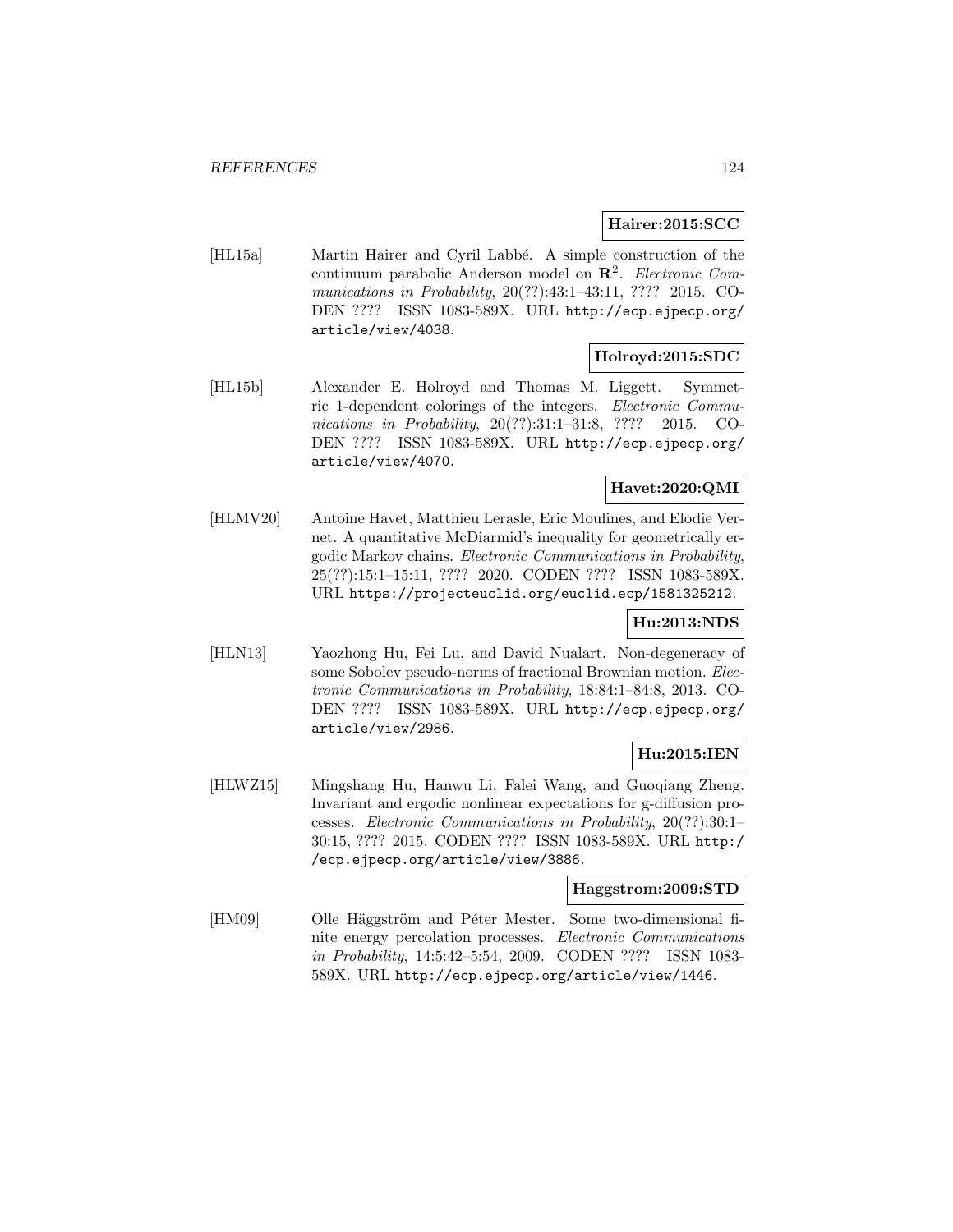#### **Hamana:2014:APD**

[HM14] Yuji Hamana and Hiroyuki Matsumoto. Asymptotics of the probability distributions of the first hitting times of Bessel processes. Electronic Communications in Probability, 19:5:1–5:5, 2014. CO-DEN ???? ISSN 1083-589X. URL http://ecp.ejpecp.org/ article/view/3215.

## **Holroyd:2015:PAB**

[HM15] Alexander E Holroyd and James B Martin. Poisson allocations with bounded connected cells. Electronic Communications in Probability, 20(??):69:1-69:8, ???? 2015. CO-DEN ???? ISSN 1083-589X. URL http://ecp.ejpecp.org/ article/view/3853.

## **Houdre:2016:CDL**

[HM16] Christian Houdré and Heinrich Matzinger. Closeness to the diagonal for longest common subsequences in random words. Electronic Communications in Probability, 21(??):36:1–36:19, ???? 2016. CODEN ???? ISSN 1083-589X. URL https:// projecteuclid.org/euclid.ecp/1461781966.

## **Hambly:2001:PTS**

[HMO01] B. Hambly, James Martin, and Neil O'Connell. Pitman's 2M−X theorem for skip-free random walks with Markovian increments. Electronic Communications in Probability, 6:7:73–7:77, 2001. CODEN ???? ISSN 1083-589X. URL http://ecp.ejpecp. org/article/view/1036.

## **Huss:2015:RRG**

[HMSH15] Wilfried Huss, Sebastian Müller, and Ecaterina Sava-Huss. Rotor-routing on Galton–Watson trees. Electronic Communications in Probability, 20(??):49:1-49:12, ???? 2015. CO-DEN ???? ISSN 1083-589X. URL http://ecp.ejpecp.org/ article/view/4000.

## **Hu:2009:SIR**

[HN09] Yaozhong Hu and David Nualart. Stochastic integral representation of the  $L^2$  modulus of Brownian local time and a central limit theorem. Electronic Communications in Probability, 14: 51:529–51:539, 2009. CODEN ???? ISSN 1083-589X. URL http://ecp.ejpecp.org/article/view/1511.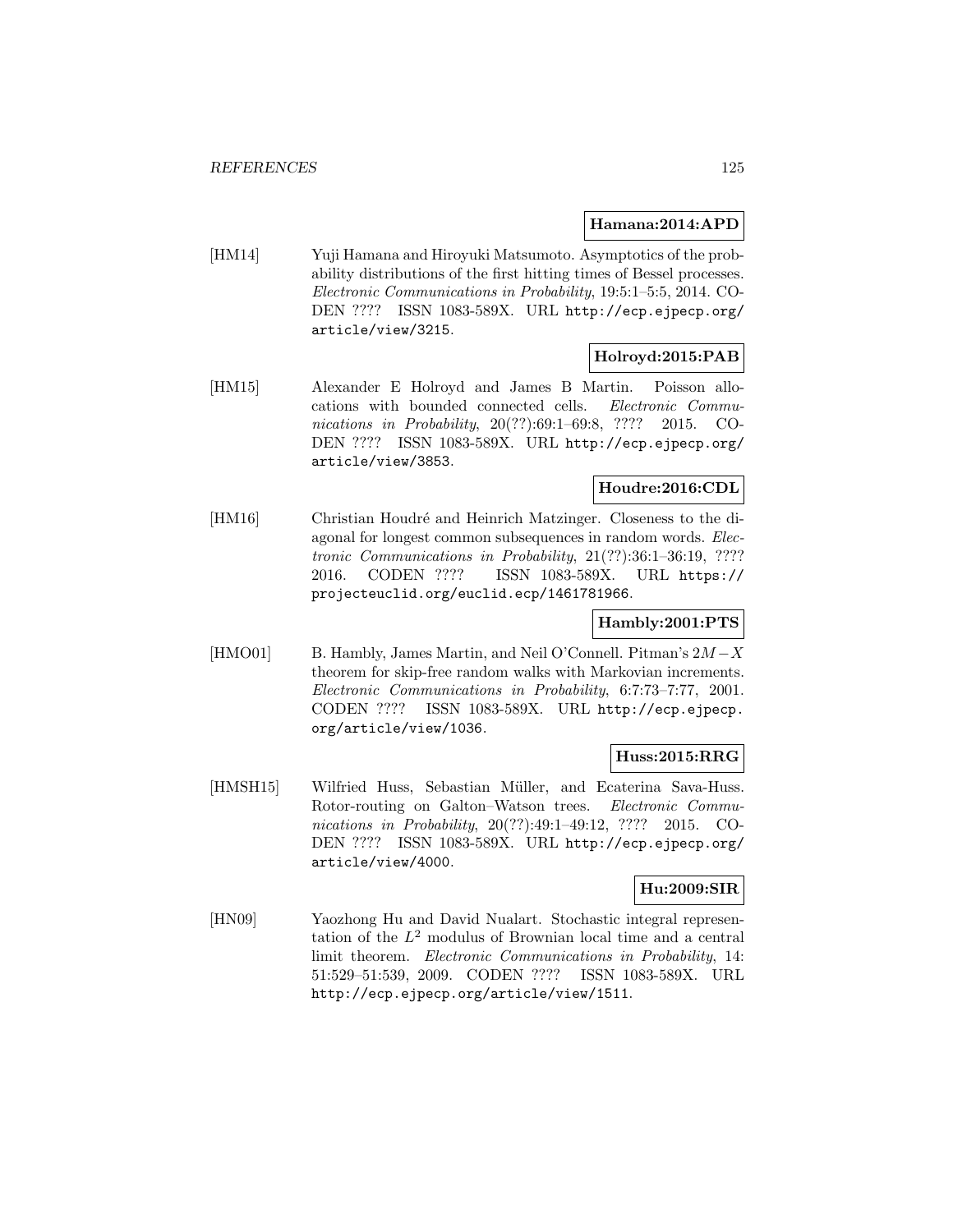# **Hu:2010:CLT**

[HN10] Yaozhong Hu and David Nualart. Central limit theorem for the third moment in space of the Brownian local time increments. Electronic Communications in Probability, 15:36:396– 36:410, 2010. CODEN ???? ISSN 1083-589X. URL http:// ecp.ejpecp.org/article/view/1573.

# **Heil:2011:RLB**

[HN11] Hadrian Heil and Makoto Nakashima. A remark on localization for branching random walks in random environment. Electronic Communications in Probability, 16:31:323–31:336, 2011. CODEN ???? ISSN 1083-589X. URL http://ecp.ejpecp. org/article/view/1603.

## **Hoepfner:2009:EYW**

[Hoe09] Reinhard Hoepfner. An extension of the Yamada–Watanabe condition for pathwise uniqueness to stochastic differential equations with jumps. Electronic Communications in Probability, 14: 43:447–43:456, 2009. CODEN ???? ISSN 1083-589X. URL http://ecp.ejpecp.org/article/view/1499.

### **Holmes:2009:SLS**

[Hol09] Mark Holmes. The scaling limit of senile reinforced random walk. Electronic Communications in Probability, 14:10:104– 10:115, 2009. CODEN ???? ISSN 1083-589X. URL http:// ecp.ejpecp.org/article/view/1449.

#### **Holmes:2015:SMS**

[Hol15] Mark P. Holmes. On strict monotonicity of the speed for excited random walks in one dimension. Electronic Communications in Probability, 20(??):41:1-41:7, ???? 2015. CO-DEN ???? ISSN 1083-589X. URL http://ecp.ejpecp.org/ article/view/4212.

## **Hong:2019:IHC**

[Hon19] Jieliang Hong. Improved Hölder continuity near the boundary of one-dimensional super-Brownian motion. Electronic Communications in Probability, 24(??):28:1–28:12, ???? 2019. CODEN ???? ISSN 1083-589X. URL https://projecteuclid.org/ euclid.ecp/1559700464.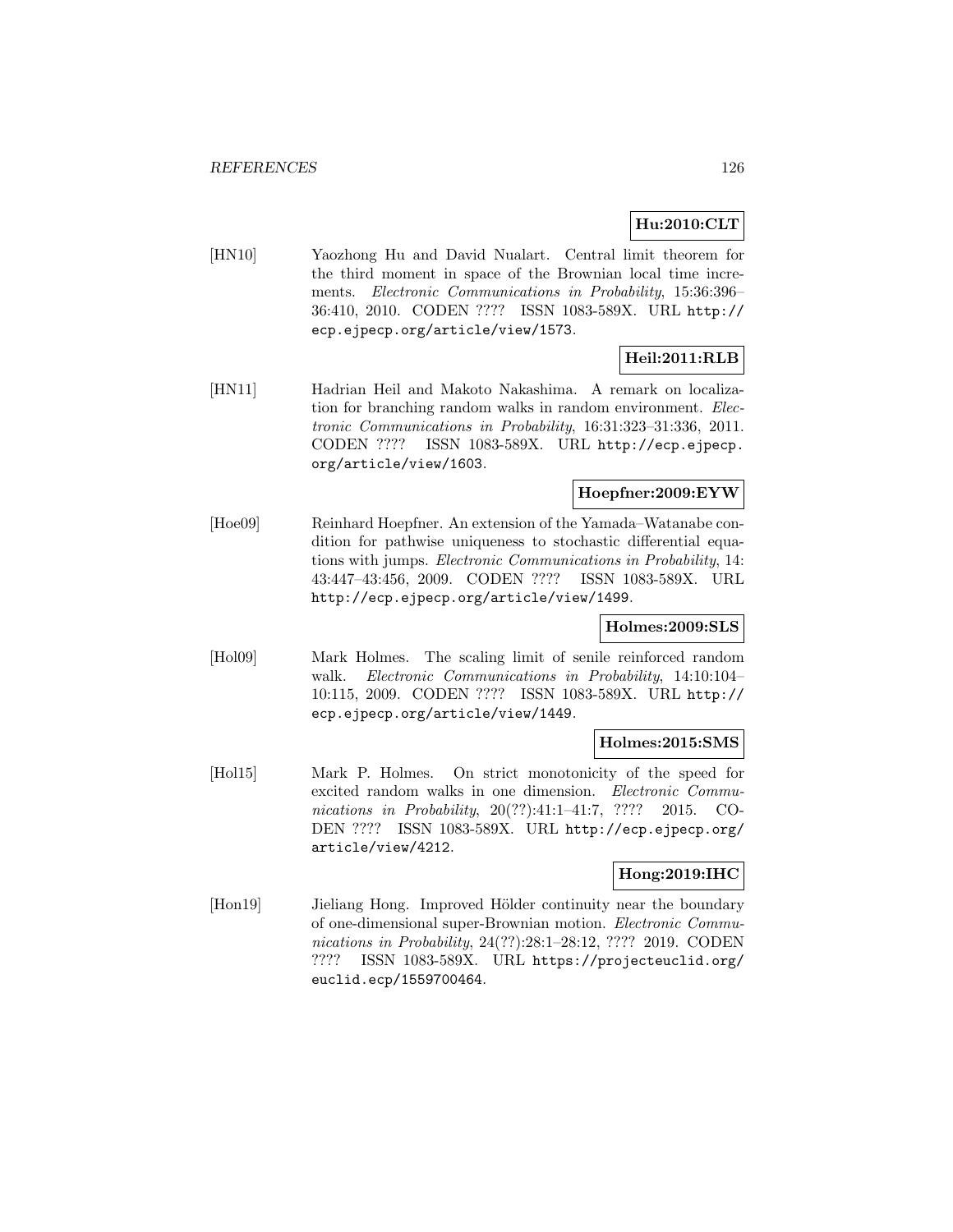#### **Hooghiemstra:1999:OTB**

[Hoo99] Gerard Hooghiemstra. On the occupation time of Brownian excursion. Electronic Communications in Probability, 4:8:61–8:64, 1999. CODEN ???? ISSN 1083-589X. URL http://ecp. ejpecp.org/article/view/1006.

## **Hough:2009:TTR**

[Hou09] Robert Hough. Tesselation of a triangle by repeated barycentric subdivision. Electronic Communications in Probability, 14: 27:270–27:277, 2009. CODEN ???? ISSN 1083-589X. URL http://ecp.ejpecp.org/article/view/1471.

#### **Holroyd:2003:TMP**

[HP03] Alexander Holroyd and Yuval Peres. Trees and matchings from point processes. Electronic Communications in Probability, 8: 3:17–3:27, 2003. CODEN ???? ISSN 1083-589X. URL http:// ecp.ejpecp.org/article/view/1066.

### **Hutchcroft:2015:CRW**

[HP15] Tom Hutchcroft and Yuval Peres. Collisions of random walks in reversible random graphs. Electronic Communications in Probability, 20(??):63:1–63:6, ???? 2015. CODEN ???? ISSN 1083- 589X. URL http://ecp.ejpecp.org/article/view/4330.

### **Holroyd:2014:WNS**

[HPS14] Alexander E. Holroyd, Yuval Peres, and Jeffrey E. Steif. Wald for non-stopping times: the rewards of impatient prophets. *Elec*tronic Communications in Probability, 19(??):78:1–78:9, ???? 2014. CODEN ???? ISSN 1083-589X. URL http://ecp. ejpecp.org/article/view/3609.

#### **Haggstrom:2007:VCM**

[HR07] Olle Häggström and Jeffrey Rosenthal. On variance conditions for Markov chain CLTs. Electronic Communications in Probability, 12:43:454–43:464, 2007. CODEN ???? ISSN 1083-589X. URL http://ecp.ejpecp.org/article/view/1336.

#### **Harris:2014:SLL**

[HR14] Simon Harris and Matthew Roberts. A strong law of large numbers for branching processes: almost sure spine events. Electronic Communications in Probability, 19:27:1–27:6, 2014. CO-DEN ???? ISSN 1083-589X. URL http://ecp.ejpecp.org/ article/view/2641.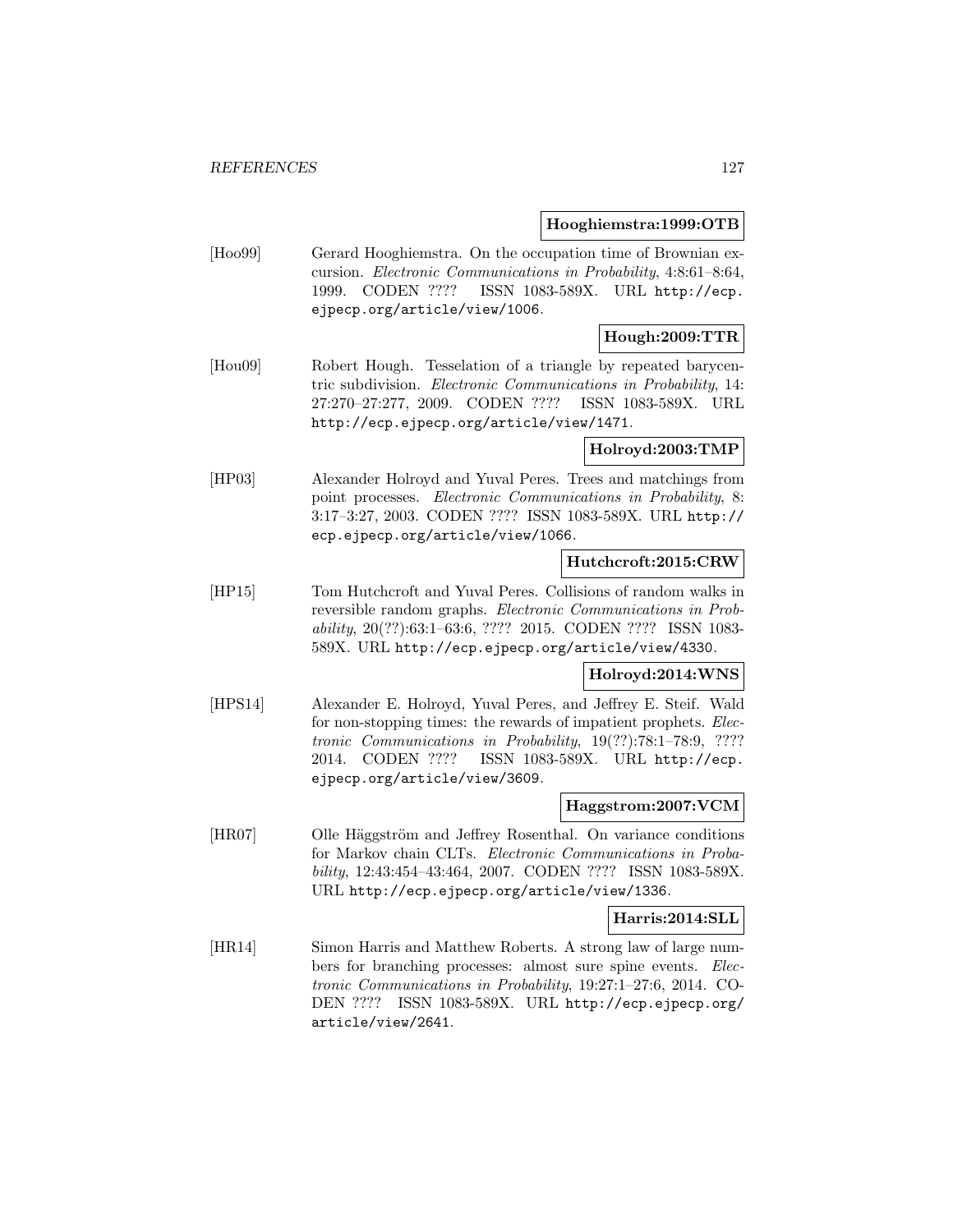## **Hahn:2011:TCG**

[HRKU11] Marjorie Hahn, Jelena Ryvkina, Kei Kobayashi, and Sabir Umarov. On time-changed Gaussian processes and their associated Fokker–Planck–Kolmogorov equations. Electronic Communications in Probability, 16:15:150-15:164, 2011. CODEN ???? ISSN 1083-589X. URL http://ecp.ejpecp.org/ article/view/1620.

### **Habeck:2020:SDI**

[HRS20] Michael Habeck, Daniel Rudolf, and Björn Sprungk. Stability of doubly-intractable distributions. Electronic Communications in Probability, 25(??):1–13, 2020. CODEN ???? ISSN 1083-589X. URL https://projecteuclid.org/journals/ electronic-communications-in-probability/volume-25/issuenone/Stability-of-doubly-intractable-distributions/10. 1214/20-ECP341.full.

# **Hu:2009:NDP**

[HS09] Yueyun Hu and Qi-Man Shao. A note on directed polymers in Gaussian environments. Electronic Communications in Probability, 14:50:518–50:528, 2009. CODEN ???? ISSN 1083-589X. URL http://ecp.ejpecp.org/article/view/1509.

### **Hasebe:2011:JCN**

[HS11] Takahiro Hasebe and Hayato Saigo. Joint cumulants for natural independence. Electronic Communications in Probability, 16:44:491–44:506, 2011. CODEN ???? ISSN 1083-589X. URL http://ecp.ejpecp.org/article/view/1647.

### **Huss:2012:TRR**

[HS12] Wilfried Huss and Ecaterina Sava. Transience and recurrence of rotor-router walks on directed covers of graphs. Electronic Communications in Probability, 17:41:1–41:13, 2012. CO-DEN ???? ISSN 1083-589X. URL http://ecp.ejpecp.org/ article/view/2096.

### **Hu:2015:MDB**

[HSY15] Yueyun Hu, Zhan Shi, and Marc Yor. The maximal drawdown of the Brownian meander. Electronic Communications in Probability, 20(??):39:1–39:6, ???? 2015. CODEN ???? ISSN 1083-589X. URL http://ecp.ejpecp.org/article/view/3945.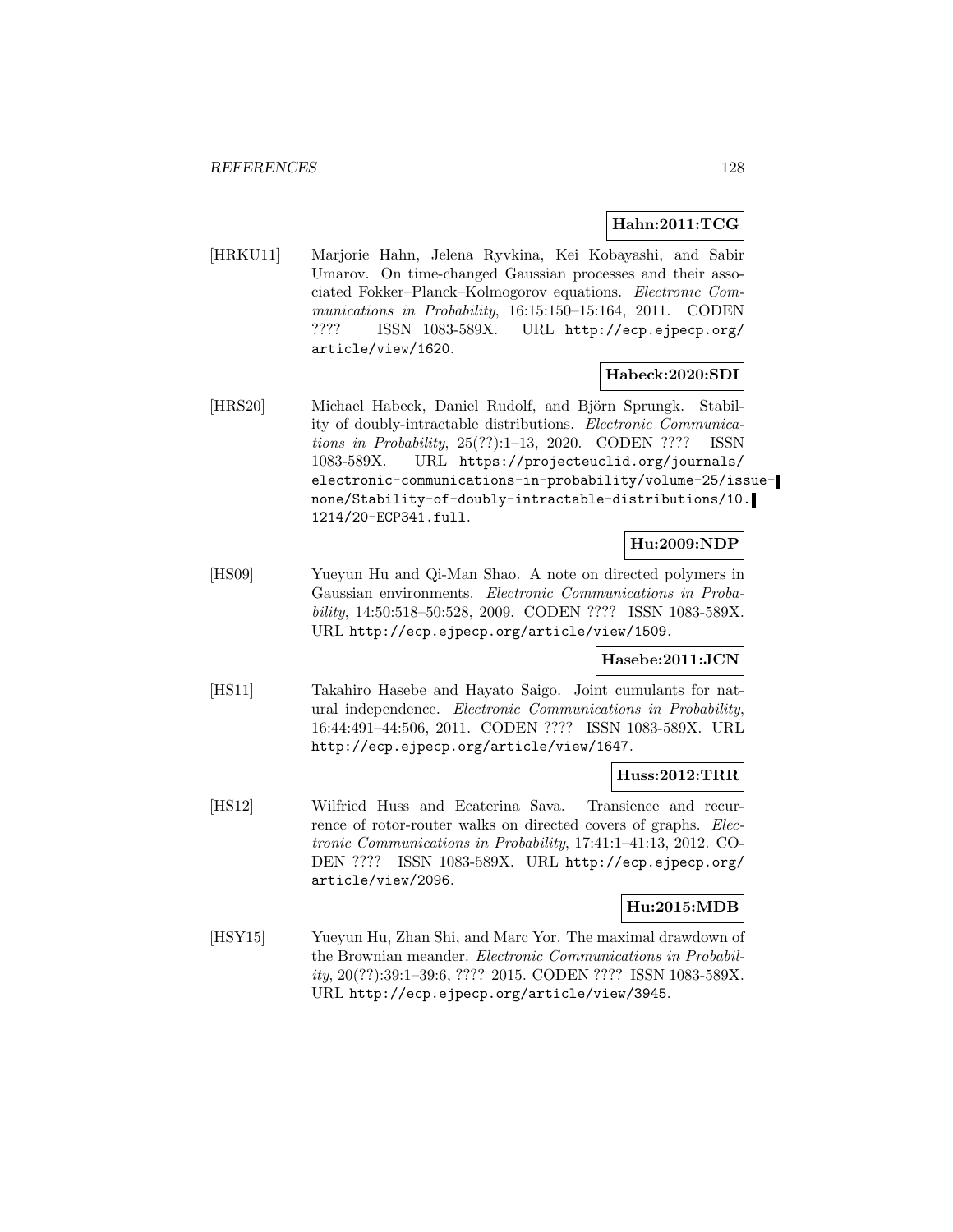#### **Hobson:2005:DBC**

[HT05] Tim Hobson and Rodge Tribe. On the duality between coalescing Brownian particles and the heat equation driven by Fisher– Wright noise. Electronic Communications in Probability, 10: 14:136–14:145, 2005. CODEN ???? ISSN 1083-589X. URL http://ecp.ejpecp.org/article/view/1143.

### **Huang:2020:RSS**

[HT20] Han Huang and Konstantin Tikhomirov. A remark on the smallest singular value of powers of Gaussian matrices. Electronic Communications in Probability, 25(??):10:1–10:8, ???? 2020. CODEN ???? ISSN 1083-589X. URL https://projecteuclid. org/euclid.ecp/1580353228.

## **Huang:2017:SHE**

[Hua17] Jingyu Huang. On stochastic heat equation with measure initial data. Electronic Communications in Probability, 22(??):40:1– 40:6, ???? 2017. CODEN ???? ISSN 1083-589X. URL https:/ /projecteuclid.org/euclid.ecp/1502416901.

### **Huang:2018:CMB**

[Hua18] Brice Huang. Convergence of maximum bisection ratio of sparse random graphs. Electronic Communications in Probability, 23 (??):51:1–51:10, ???? 2018. CODEN ???? ISSN 1083-589X. URL https://projecteuclid.org/euclid.ecp/1535767262.

### **Huang:2019:GTI**

[Hua19] Ruojun Huang. Growing in time IDLA cluster is recurrent. *Elec*tronic Communications in Probability, 24(??):31:1–31:11, ???? 2019. CODEN ???? ISSN 1083-589X. URL https:// projecteuclid.org/euclid.ecp/1560391477.

### **Huang:2021:APC**

[Hua21] Yichao Huang. Another probabilistic construction of  $\Phi_2^{2n}$ . Electronic Communications in Probability, 26(??):1–13, 2021. CO-DEN ???? ISSN 1083-589X. URL https://projecteuclid. org/journals/electronic-communications-in-probability/ volume-26/issue-none/Another-probabilistic-constructionof-%ce%a622n/10.1214/21-ECP389.full.

# **Huesmann:2016:TCE**

[Hue16] Martin Huesmann. Transport cost estimates for random measures in dimension one. Electronic Communications in Prob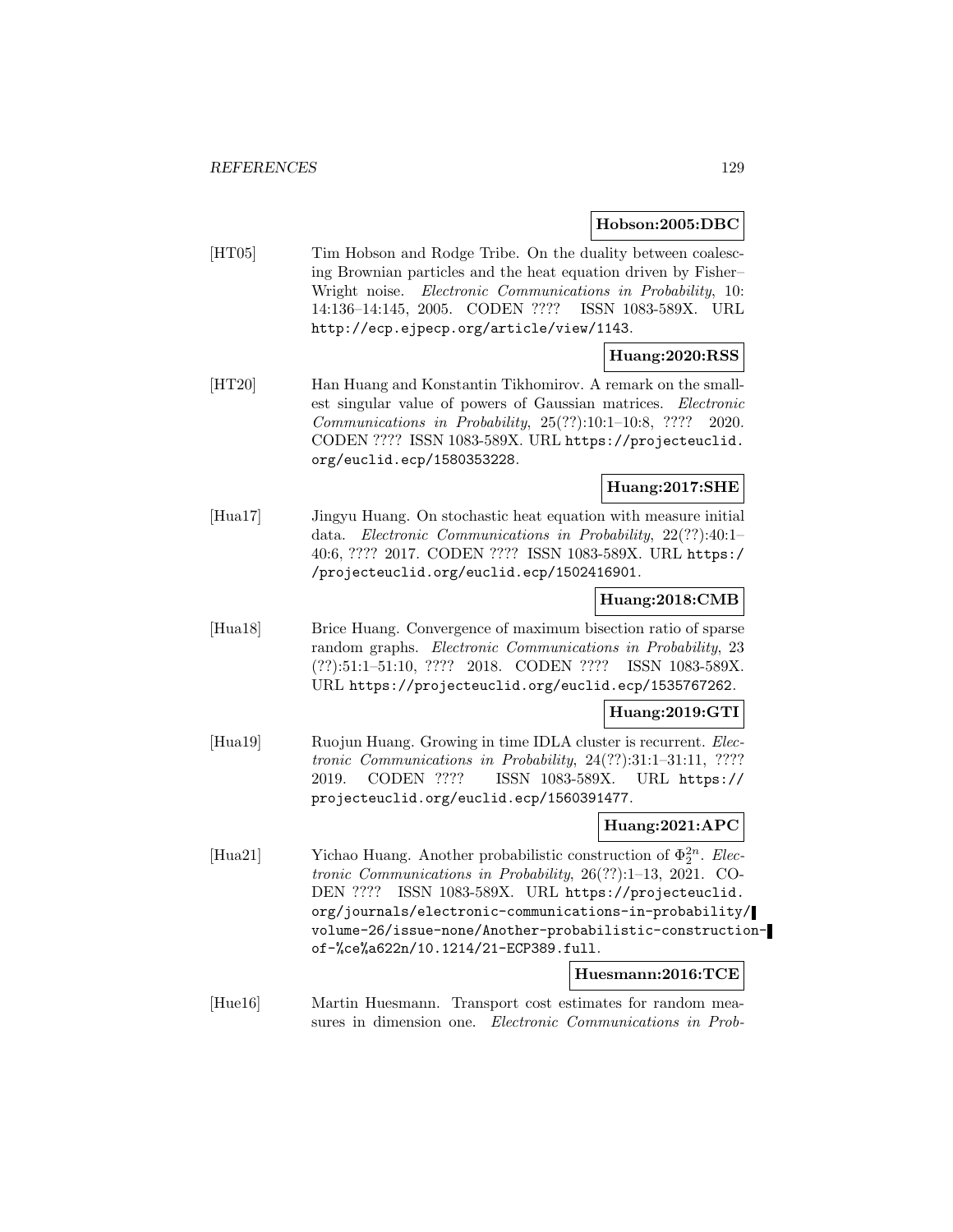ability, 21(??):46:1–46:10, ???? 2016. CODEN ???? ISSN 1083-589X. URL https://projecteuclid.org/euclid.ecp/ 1464709607.

### **Huss:2008:IDL**

[Hus08] Wilfried Huss. Internal diffusion-limited aggregation on nonamenable graphs. Electronic Communications in Probability, 13: 27:272–27:279, 2008. CODEN ???? ISSN 1083-589X. URL http://ecp.ejpecp.org/article/view/1374.

### **Hutzenthaler:2011:SBD**

[Hut11] Martin Hutzenthaler. Supercritical branching diffusions in random environment. Electronic Communications in Probability, 16:69:781–69:791, 2011. CODEN ???? ISSN 1083-589X. URL http://ecp.ejpecp.org/article/view/1685.

## **Hutchcroft:2018:HWB**

[Hut18] Tom Hutchcroft. The Hammersley–Welsh bound for self-avoiding walk revisited. Electronic Communications in Probability, 23(??): 5:1–5:8, ???? 2018. CODEN ???? ISSN 1083-589X. URL https: //projecteuclid.org/euclid.ecp/1518426011.

## **Holmes:2008:EIA**

[HvdHS08] Mark Holmes, Remco van der Hofstad, and Gordon Slade. An extension of the inductive approach to the lace expansion. *Elec*tronic Communications in Probability, 13:29:291–29:301, 2008. CODEN ???? ISSN 1083-589X. URL http://ecp.ejpecp. org/article/view/1377.

## **Han:2019:ELB**

[HW19] Yanjun Han and Guanyang Wang. Expectation of the largest bet size in the Labouchere system. Electronic Communications in Probability, 24(??):11:1–11:10, ???? 2019. CODEN ???? ISSN 1083-589X. URL https://projecteuclid.org/euclid.ecp/ 1550826036.

#### **He:2019:SCL**

[HYZ19] Guoman He, Ge Yang, and Yixia Zhu. Some conditional limiting theorems for symmetric Markov processes with tightness property. Electronic Communications in Probability, 24(??):60:1– 60:11, ???? 2019. CODEN ???? ISSN 1083-589X. URL https: //projecteuclid.org/euclid.ecp/1569895735.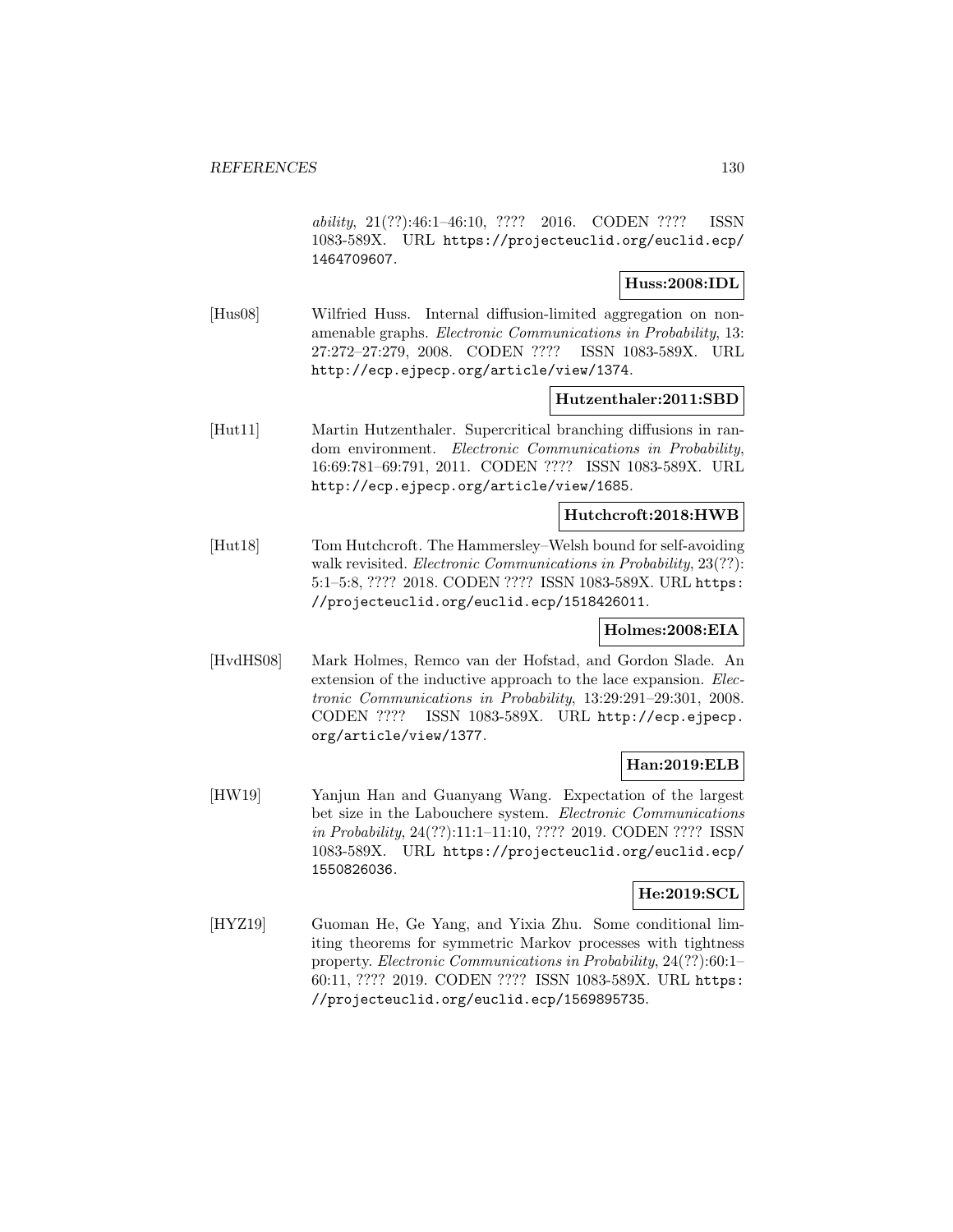### **Huang:2007:NIP**

[HZ07] Wei Huang and Li-Xin Zhang. A note on the invariance principle of the product of sums of random variables. *Elec*tronic Communications in Probability, 12:6:51–6:56, 2007. CO-DEN ???? ISSN 1083-589X. URL http://ecp.ejpecp.org/ article/view/1255.

## **Iksanov:2018:FLT**

[IK18] Alexander Iksanov and Zakhar Kabluchko. A functional limit theorem for the profile of random recursive trees. Electronic Communications in Probability, 23(??):87:1–87:13, ???? 2018. CODEN ???? ISSN 1083-589X. URL https://projecteuclid. org/euclid.ecp/1542942176.

#### **Ilienko:2019:CPP**

[Ili19] Andrii Ilienko. Convergence of point processes associated with coupon collector's and Dixie cup problems. Electronic Communications in Probability, 24(??):51:1–51:9, ???? 2019. CODEN ???? ISSN 1083-589X. URL https://projecteuclid.org/euclid. ecp/1568253713.

### **Iksanov:2007:PPW**

[IM07] Alex Iksanov and Martin Möhle. A probabilistic proof of a weak limit law for the number of cuts needed to isolate the root of a random recursive tree. Electronic Communications in Probability, 12:4:28–4:35, 2007. CODEN ???? ISSN 1083-589X. URL http://ecp.ejpecp.org/article/view/1253.

#### **Iksanov:2010:EMF**

[IM10] Alexander Iksanov and Matthias Meiners. Exponential moments of first passage times and related quantities for random walks. Electronic Communications in Probability, 15:34:365– 34:375, 2010. CODEN ???? ISSN 1083-589X. URL http:// ecp.ejpecp.org/article/view/1569.

## **Isaev:2016:BHC**

[IM16] Mikhail Isaev and Brendan D. McKay. On a bound of Hoeffding in the complex case. Electronic Communications in Probability, 21(??):14:1–14:7, ???? 2016. CODEN ???? ISSN 1083-589X. URL https://projecteuclid.org/euclid.ecp/1455717136.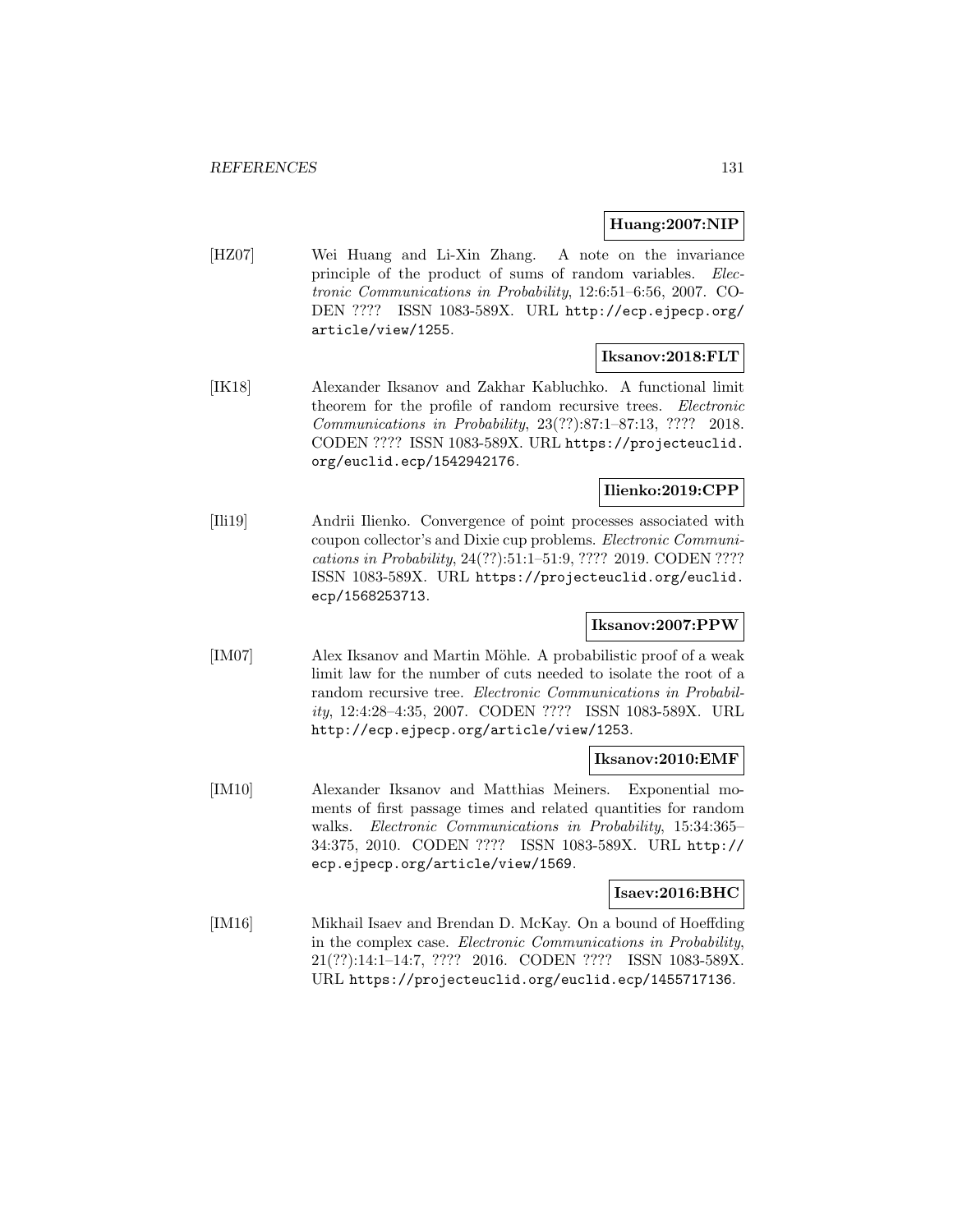### **Ignatiouk-Robert:2010:MBR**

[IR10] Irina Ignatiouk-Robert. T-Martin boundary of reflected random walks on a half-space. Electronic Communications in Probability, 15:15:149–15:161, 2010. CODEN ???? ISSN 1083-589X. URL http://ecp.ejpecp.org/article/view/1541.

### **Ichiba:2017:YAC**

[IS17] Tomoyuki Ichiba and Andrey Sarantsev. Yet another condition for absence of collisions for competing Brownian particles. Electronic Communications in Probability, 22(??):8:1–8:7, ???? 2017. CODEN ???? ISSN 1083-589X. URL http://projecteuclid. org/euclid.ecp/1484363135.

## **Istas:2005:SHF**

[Ist05] Jacques Istas. Spherical and hyperbolic fractional Brownian motion. Electronic Communications in Probability, 10:26:254– 26:262, 2005. CODEN ???? ISSN 1083-589X. URL http:// ecp.ejpecp.org/article/view/1166.

## **Istas:2006:FFI**

[Ist06] Jacques Istas. On fractional fields indexed by metric spaces. Electronic Communications in Probability, 11:26:242–26:251, 2006. CODEN ???? ISSN 1083-589X. URL http://ecp.ejpecp. org/article/view/1223.

### **Jaber:2017:SIC**

[Jab17] Eduardo Abi Jaber. Stochastic invariance of closed sets for jumpdiffusions with non-Lipschitz coefficients. Electronic Communications in Probability, 22(??):53:1–53:15, ???? 2017. CODEN ???? ISSN 1083-589X. URL https://projecteuclid.org/ euclid.ecp/1507860210.

### **Jacquot:2014:LGA**

[Jac14] Stephanie S. M. Jacquot. Large gaps asymptotics for the 1 dimensional random Schrödinger operator. Electronic Communications in Probability, 19(??):82:1-82:12, ???? 2014. CO-DEN ???? ISSN 1083-589X. URL http://ecp.ejpecp.org/ article/view/2724.

### **Jansons:1996:END**

[Jan96] Kalvis M. Jansons. Excursions into a new duality relation for diffusion processes. Electronic Communications in Probability,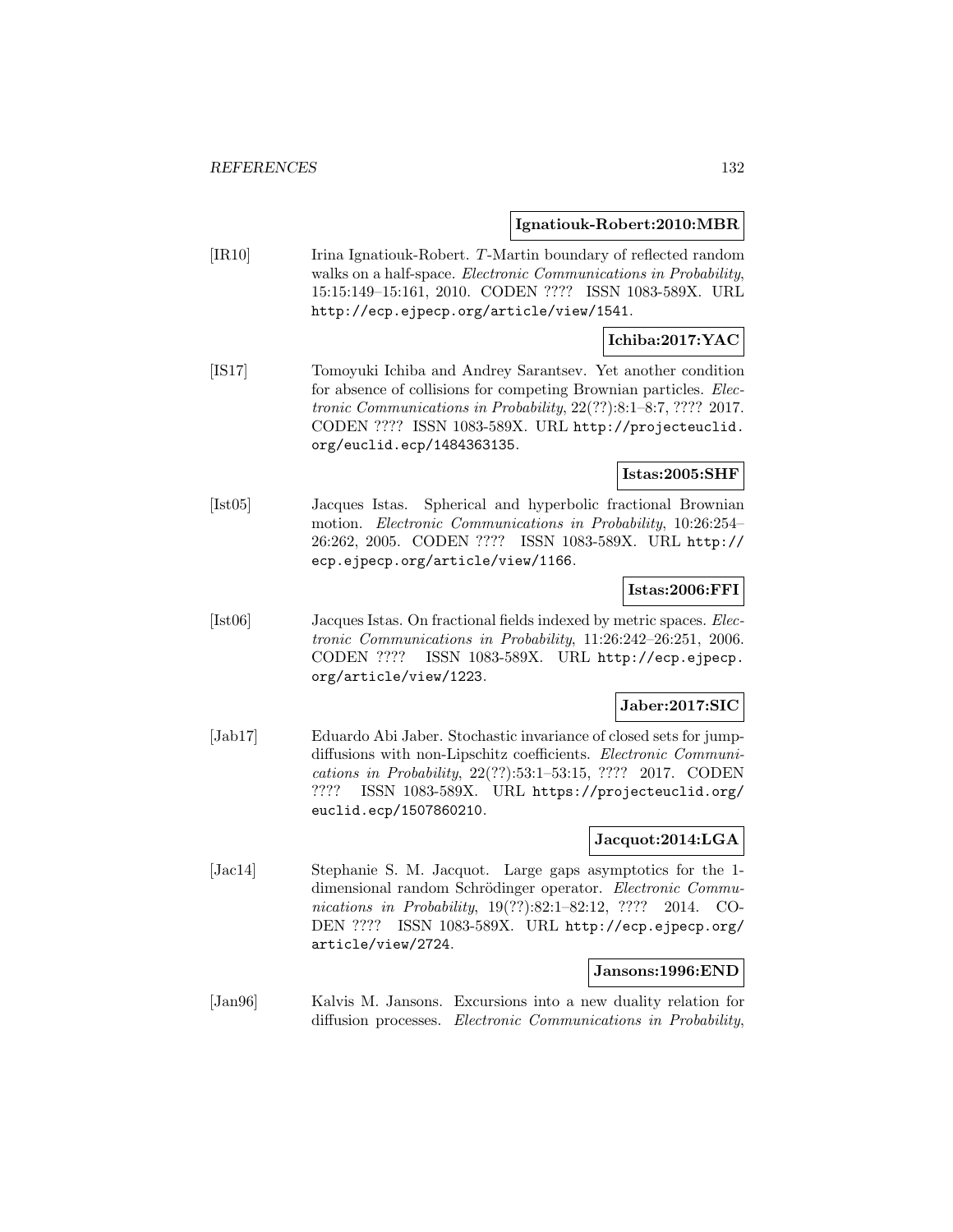1:7:65–7:69, 1996. CODEN ???? ISSN 1083-589X. URL http: //ecp.ejpecp.org/article/view/977.

#### **Jansons:1997:DTS**

[Jan97] Kalvis M. Jansons. The distribution of time spent by a standard excursion above a given level, with applications to ring polymers near a discontinuity in potential. Electronic Communications in Probability, 2:5:53–5:58, 1997. CODEN ???? ISSN 1083-589X. URL http://ecp.ejpecp.org/article/view/984.

#### **Janson:2009:SRM**

[Jan09] Svante Janson. Standard representation of multivariate functions on a general probability space. Electronic Communications in Probability, 14:34:343–34:346, 2009. CODEN ???? ISSN 1083- 589X. URL http://ecp.ejpecp.org/article/view/1477.

#### **Janson:2013:MLM**

[Jan13] Svante Janson. Moments of the location of the maximum of Brownian motion with parabolic drift. Electronic Communications in Probability, 18:15:1-15:8, 2013. CODEN ???? ISSN 1083-589X. URL http://ecp.ejpecp.org/article/ view/2330.

### **Janson:2015:TLQ**

[Jan15] Svante Janson. On the tails of the limiting Quicksort distribution. Electronic Communications in Probability, 20(??):81:1– 81:7, ???? 2015. CODEN ???? ISSN 1083-589X. URL http:// ecp.ejpecp.org/article/view/4525.

### **Janjigian:2019:UTL**

[Jan19a] Christopher Janjigian. Upper tail large deviations in Brownian directed percolation. Electronic Communications in Probability, 24(??):45:1–45:10, ???? 2019. CODEN ???? ISSN 1083-589X. URL https://projecteuclid.org/euclid.ecp/1562292106.

#### **Janson:2019:RRP**

[Jan19b] Svante Janson. Random replacements in Pólya urns with infinitely many colours. Electronic Communications in Probability, 24(??):23:1–23:11, ???? 2019. CODEN ???? ISSN 1083-589X. URL https://projecteuclid.org/euclid.ecp/1556589626.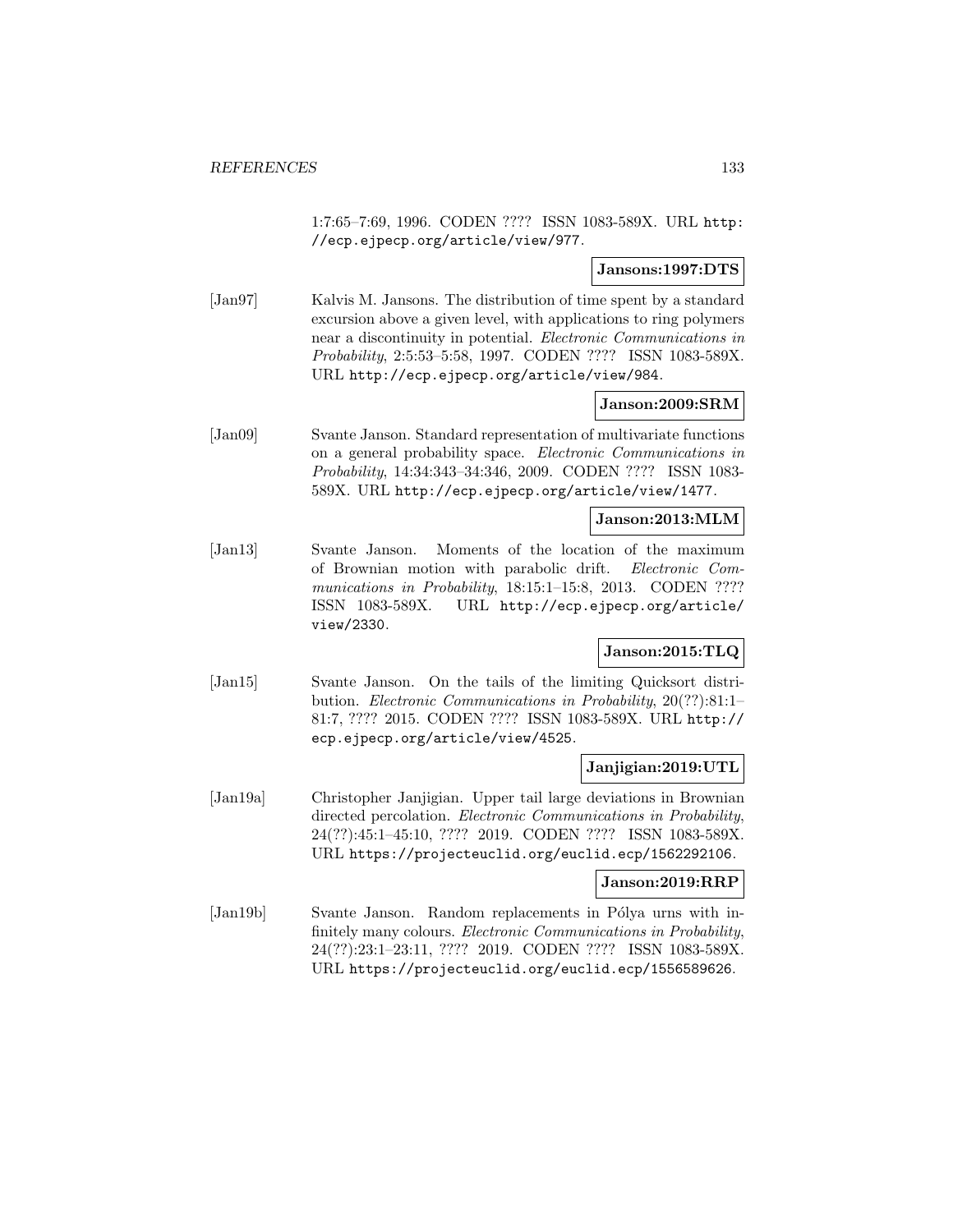#### **Janson:2020:INS**

[Jan20] Svante Janson. On the independence number of some random trees. Electronic Communications in Probability, 25(??): 1–14, 2020. CODEN ???? ISSN 1083-589X. URL https:// projecteuclid.org/journals/electronic-communicationsin-probability/volume-25/issue-none/On-the-independencenumber-of-some-random-trees/10.1214/20-ECP345.full.

#### **Janson:2021:GSC**

[Jan21] Svante Janson. On general subtrees of a conditioned Galton Watson tree. *Electronic Communications in Probability*, 26(??): 1–12, 2021. CODEN ???? ISSN 1083-589X. URL https:// projecteuclid.org/journals/electronic-communicationsin-probability/volume-26/issue-none/On-general-subtreesof-a-conditioned-GaltonWatson-tree/10.1214/21-ECP392. full.

## **Janson:2004:CMI**

[JC04] Svante Janson and Philippe Chassaing. The center of mass of the ISE and the Wiener index of trees. Electronic Communications in Probability, 9:20:178–20:187, 2004. CODEN ???? ISSN 1083- 589X. URL http://ecp.ejpecp.org/article/view/1088.

#### **Jegaraj:2009:STA**

[Jeg09] Terence Jegaraj. Small time asymptotics of Ornstein–Uhlenbeck densities in Hilbert spaces. Electronic Communications in Probability, 14:53:552–53:559, 2009. CODEN ???? ISSN 1083-589X. URL http://ecp.ejpecp.org/article/view/1510.

### **Jara:2019:SSS**

[JF19] Milton Jara and Gregorio R. Moreno Flores. Scaling of the sasamoto-spohn model in equilibrium. Electronic Communications in Probability, 24(??):3:1–3:12, ???? 2019. CODEN ???? ISSN 1083-589X. URL https://projecteuclid.org/euclid. ecp/1548817627.

### **Johnson:2016:CDF**

[JJ16] Tobias Johnson and Matthew Junge. The critical density for the frog model is the degree of the tree. Electronic Communications in Probability, 21(??):82:1-82:12, ???? 2016. CODEN ???? ISSN 1083-589X. URL http://projecteuclid.org/euclid. ecp/1480734227.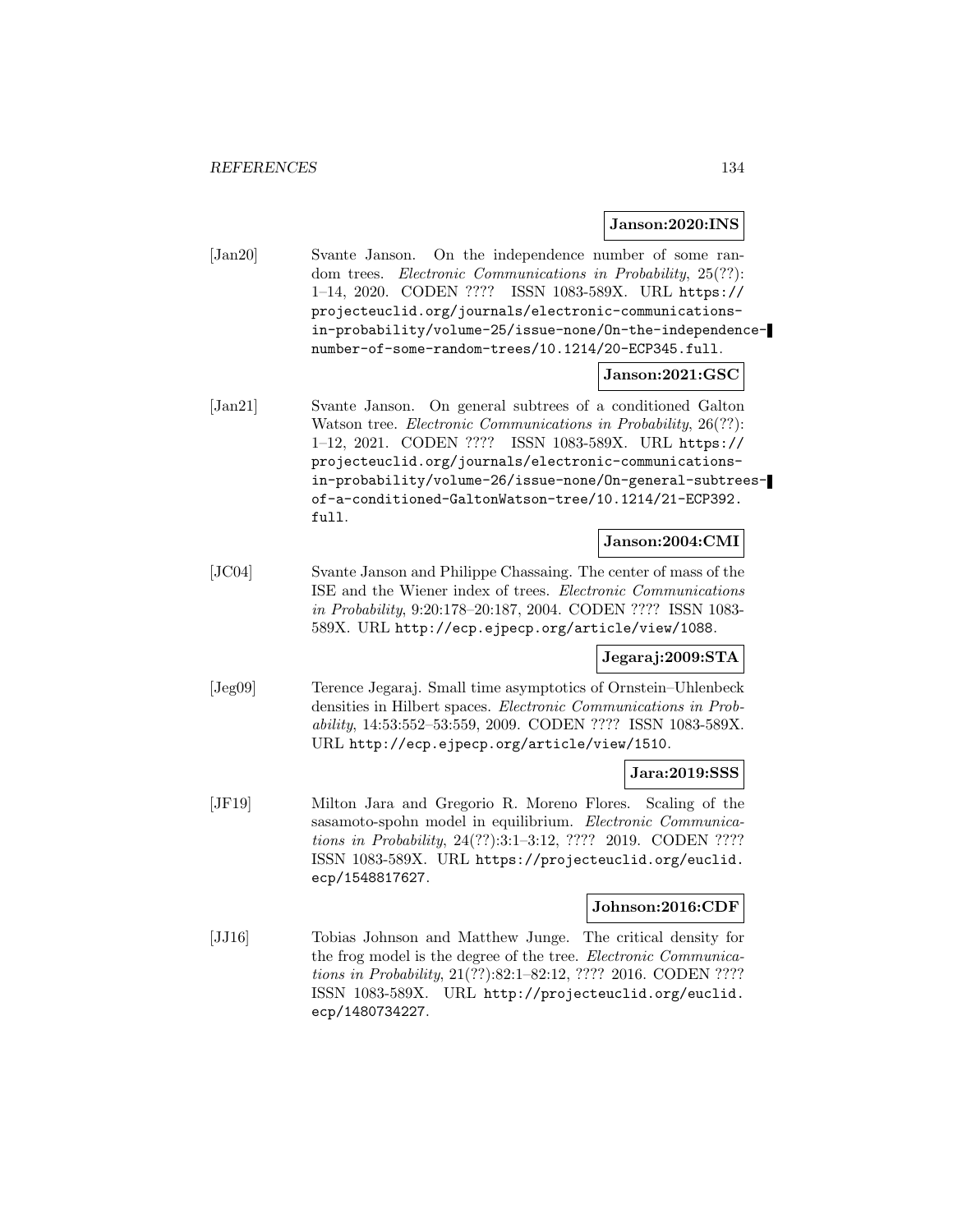### **Jarai:2004:BDH**

[JK04] Antal Jarai and Harry Kesten. A bound for the distribution of the hitting time of arbitrary sets by random walk. Electronic Communications in Probability, 9:16:152–16:161, 2004. CODEN ???? ISSN 1083-589X. URL http://ecp.ejpecp. org/article/view/1119.

# **Jiang:2008:DRF**

[JK08] Thomas Jiang and Kun-Lin Kuo. Distribution of a random functional of a Ferguson–Dirichlet process over the unit sphere. Electronic Communications in Probability, 13:49:518–49:525, 2008. CODEN ???? ISSN 1083-589X. URL http://ecp.ejpecp. org/article/view/1416.

## **Jansen:2013:GRC**

[JK13] Sabine Jansen and Noemi Kurt. Graphical representation of certain moment dualities and application to population models with balancing selection. Electronic Communications in Probability, 18:14:1–14:15, 2013. CODEN ???? ISSN 1083-589X. URL http: //ecp.ejpecp.org/article/view/2194.

### **Jamneshan:2017:MQB**

[JKL17] Asgar Jamneshan, Michael Kupper, and Peng Luo. Multidimensional quadratic BSDEs with separated generators. Electronic Communications in Probability, 22(??):58:1–58:10, ???? 2017. CODEN ???? ISSN 1083-589X. URL https://projecteuclid. org/euclid.ecp/1508292096.

## **Jagers:2008:GBP**

[JL08] Peter Jagers and Andreas Lagerås. General branching processes conditioned on extinction are still branching processes. Electronic Communications in Probability, 13:51:540–51:547, 2008. CODEN ???? ISSN 1083-589X. URL http://ecp.ejpecp. org/article/view/1419.

### **Jung:2018:DLS**

[JL18] Paul Jung and Jaehun Lee. Delocalization and limiting spectral distribution of Erdős–Rényi graphs with constant expected degree. Electronic Communications in Probability, 23(??):92:1– 92:13, ???? 2018. CODEN ???? ISSN 1083-589X. URL https: //projecteuclid.org/euclid.ecp/1544843115.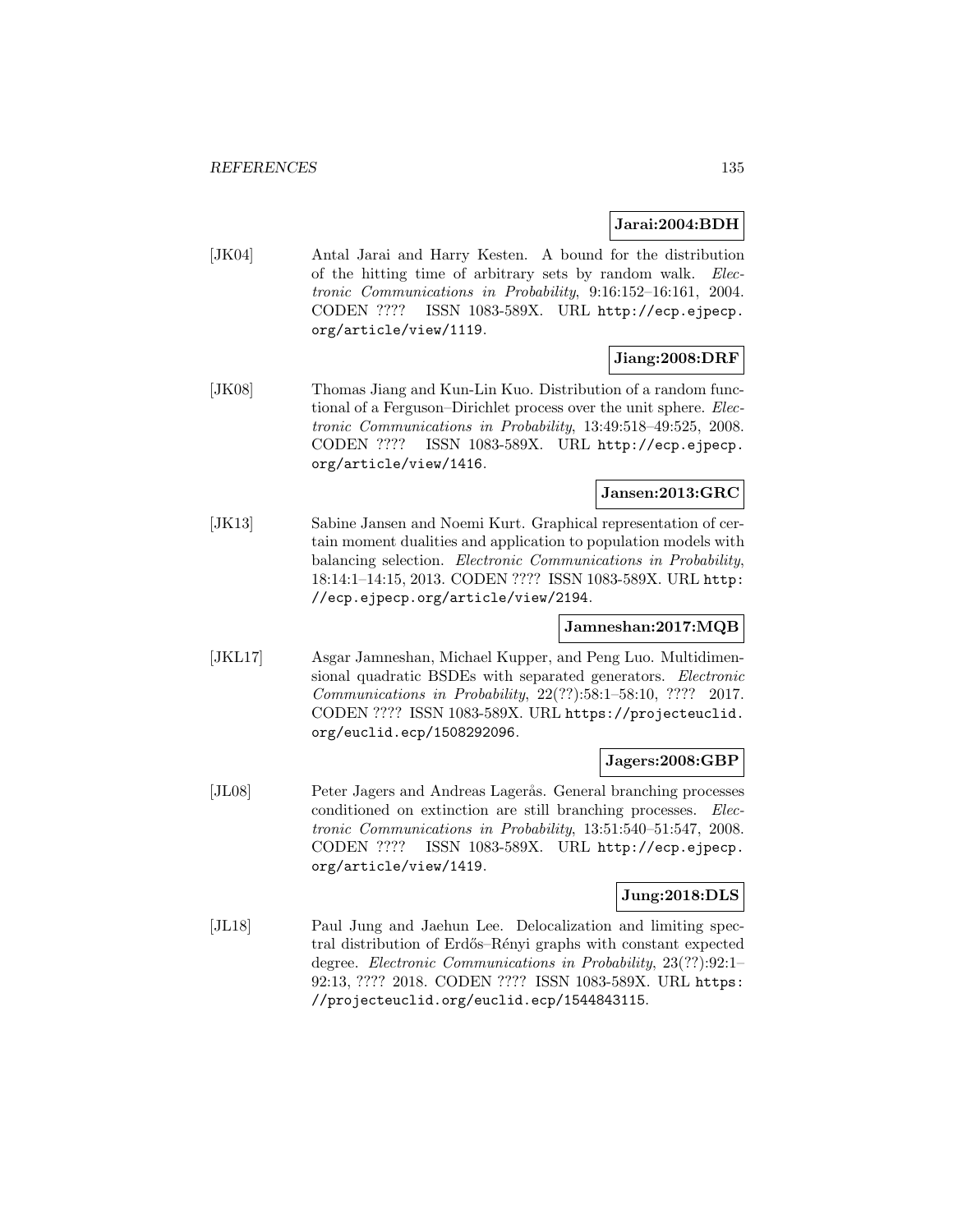#### **Jonasson:2015:RMD**

[JM15] Johan Jonasson and Benjamin J. Morris. Rapid mixing of dealer shuffles and clumpy shuffles. Electronic Communications in Probability, 20(??):20:1–20:11, ???? 2015. CODEN ???? ISSN 1083-589X. URL http://ecp.ejpecp.org/ article/view/3682.

## **Jonasson:2004:OSR**

[Jon04] Johan Jonasson. On the optimal strategy in a random game. Electronic Communications in Probability, 9:14:132– 14:139, 2004. CODEN ???? ISSN 1083-589X. URL http:// ecp.ejpecp.org/article/view/1100.

#### **Jonasson:2013:BIP**

[Jon13] Johan Jonasson. The BK inequality for pivotal sampling a.k.a. the Srinivasan sampling process. Electronic Communications in Probability, 18:35:1–35:6, 2013. CODEN ???? ISSN 1083-589X. URL http://ecp.ejpecp.org/article/view/2045.

### **Jost:2007:NET**

[Jos07] Céline Jost. A note on ergodic transformations of self-similar Volterra Gaussian processes. Electronic Communications in Probability, 12:25:259–25:266, 2007. CODEN ???? ISSN 1083- 589X. URL http://ecp.ejpecp.org/article/view/1298.

## **Jourdain:2012:EPI**

[Jou12] Benjamin Jourdain. Equivalence of the Poincaré inequality with a transport-chi-square inequality in dimension one. Electronic Communications in Probability, 17:43:1–43:12, 2012. CO-DEN ???? ISSN 1083-589X. URL http://ecp.ejpecp.org/ article/view/2115.

# **Jakobsen:2019:IOC**

[JPR19] Espen R. Jakobsen, Athena Picarelli, and Christoph Reisinger. Improved order 1/4 convergence for piecewise constant policy approximation of stochastic control problems. Electronic Communications in Probability, 24(??):59:1–59:10, ???? 2019. CODEN ???? ISSN 1083-589X. URL https://projecteuclid.org/ euclid.ecp/1568793626.

## **Jones:2011:CHT**

[JR11] Owen Jones and David Rolls. A characterisation of, and hypothesis test for, continuous local martingales. *Electronic*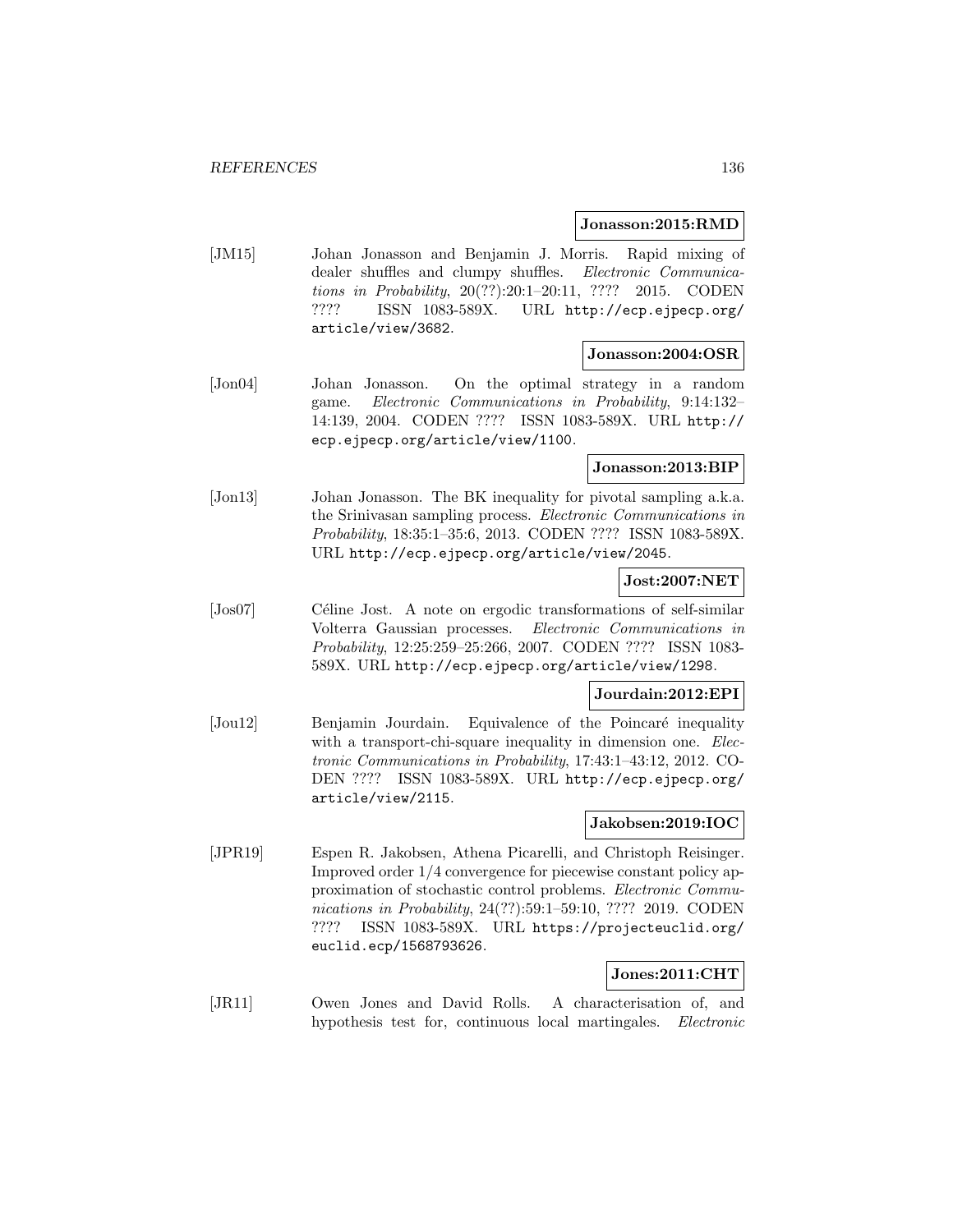Communications in Probability, 16:56:638–56:651, 2011. CO-DEN ???? ISSN 1083-589X. URL http://ecp.ejpecp.org/ article/view/1673.

### **Johnson:2019:SFM**

[JR19] Tobias Johnson and Leonardo T. Rolla. Sensitivity of the frog model to initial conditions. Electronic Communications in Probability, 24(??):29:1–29:9, ???? 2019. CODEN ???? ISSN 1083-589X. URL https://projecteuclid.org/euclid.ecp/ 1559700465.

# **Jonasson:2000:CTP**

[JS00] Johan Jonasson and Oded Schramm. On the cover time of planar graphs. Electronic Communications in Probability, 5:10:85– 10:90, 2000. CODEN ???? ISSN 1083-589X. URL http://ecp. ejpecp.org/article/view/1022.

#### **Johndrow:2018:FMM**

[JS18] James Johndrow and Aaron Smith. Fast mixing of Metropolis– Hastings with unimodal targets. Electronic Communications in Probability, 23(??):71:1–71:9, ???? 2018. CODEN ???? ISSN 1083-589X. URL https://projecteuclid.org/euclid.ecp/ 1539655259.

### **Jabir:2018:MFL**

[JTT18] Jean-François Jabir, Denis Talay, and Milica Tomašević. Meanfield limit of a particle approximation of the one-dimensional parabolic-parabolic Keller–Segel model without smoothing. Electronic Communications in Probability, 23(??):84:1–84:14, ???? 2018. CODEN ???? ISSN 1083-589X. URL https:// projecteuclid.org/euclid.ecp/1540865165.

### **Julien:2019:RWS**

[Jul19] Brémont Julien. Random walk in a stratified independent random environment. Electronic Communications in Probability, 24 (??):47:1–47:15, ???? 2019. CODEN ???? ISSN 1083-589X. URL https://projecteuclid.org/euclid.ecp/1567649074.

### **Jung:2011:IFS**

[Jun11a] Paul Jung. Indicator fractional stable motions. Electronic Communications in Probability, 16:16:165–16:173, 2011. CO-DEN ???? ISSN 1083-589X. URL http://ecp.ejpecp.org/ article/view/1611.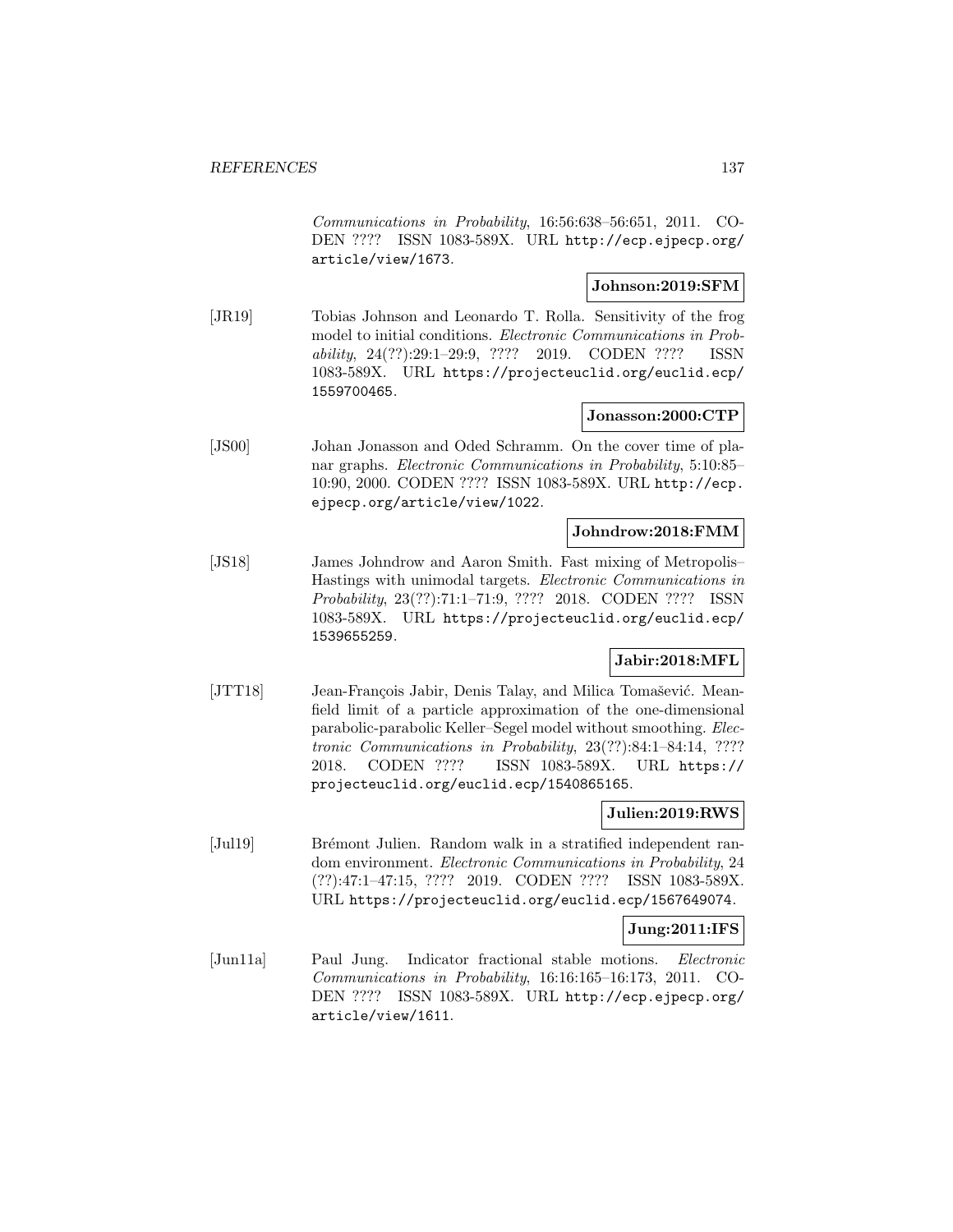### **Junglen:2011:QBA**

[Jun11b] Stefan Junglen. Quantization balls and asymptotics of quantization radii for probability distributions with radial exponential tails. Electronic Communications in Probability, 16:27:283– 27:295, 2011. CODEN ???? ISSN 1083-589X. URL http:// ecp.ejpecp.org/article/view/1629.

### **Janssen:2009:ESM**

[JV09] A. J. E. M. Janssen and J. S. H. Van Leeuwaarden. Equidistant sampling for the maximum of a Brownian motion with drift on a finite horizon. Electronic Communications in Probability, 14: 14:143–14:150, 2009. CODEN ???? ISSN 1083-589X. URL http://ecp.ejpecp.org/article/view/1453.

#### **Kabluchko:2019:IDH**

[Kab19] Zakhar Kabluchko. An infinite-dimensional helix invariant under spherical projections. Electronic Communications in Probability, 24(??):25:1–25:13, ???? 2019. CODEN ???? ISSN 1083-589X. URL https://projecteuclid.org/euclid.ecp/1559354658.

#### **Kahn:2003:ITC**

[Kah03] Jeff Kahn. Inequality of two critical probabilities for percolation. Electronic Communications in Probability, 8:21:184–21:187, 2003. CODEN ???? ISSN 1083-589X. URL http://ecp. ejpecp.org/article/view/1099.

### **Kargin:2007:PNC**

[Kar07] Vladislav Kargin. A proof of a non-commutative Central Limit Theorem by the Lindeberg method. Electronic Communications in Probability, 12:5:36–5:50, 2007. CODEN ???? ISSN 1083- 589X. URL http://ecp.ejpecp.org/article/view/1250.

### **Kargin:2008:AGS**

[Kar08] Vladislav Kargin. On asymptotic growth of the support of free multiplicative convolutions. Electronic Communications in Probability, 13:40:415–40:421, 2008. CODEN ???? ISSN 1083-589X. URL http://ecp.ejpecp.org/article/view/1396.

### **Kargin:2009:SRT**

[Kar09] Vladislav Kargin. Spectrum of random Toeplitz matrices with band structure. Electronic Communications in Probability, 14: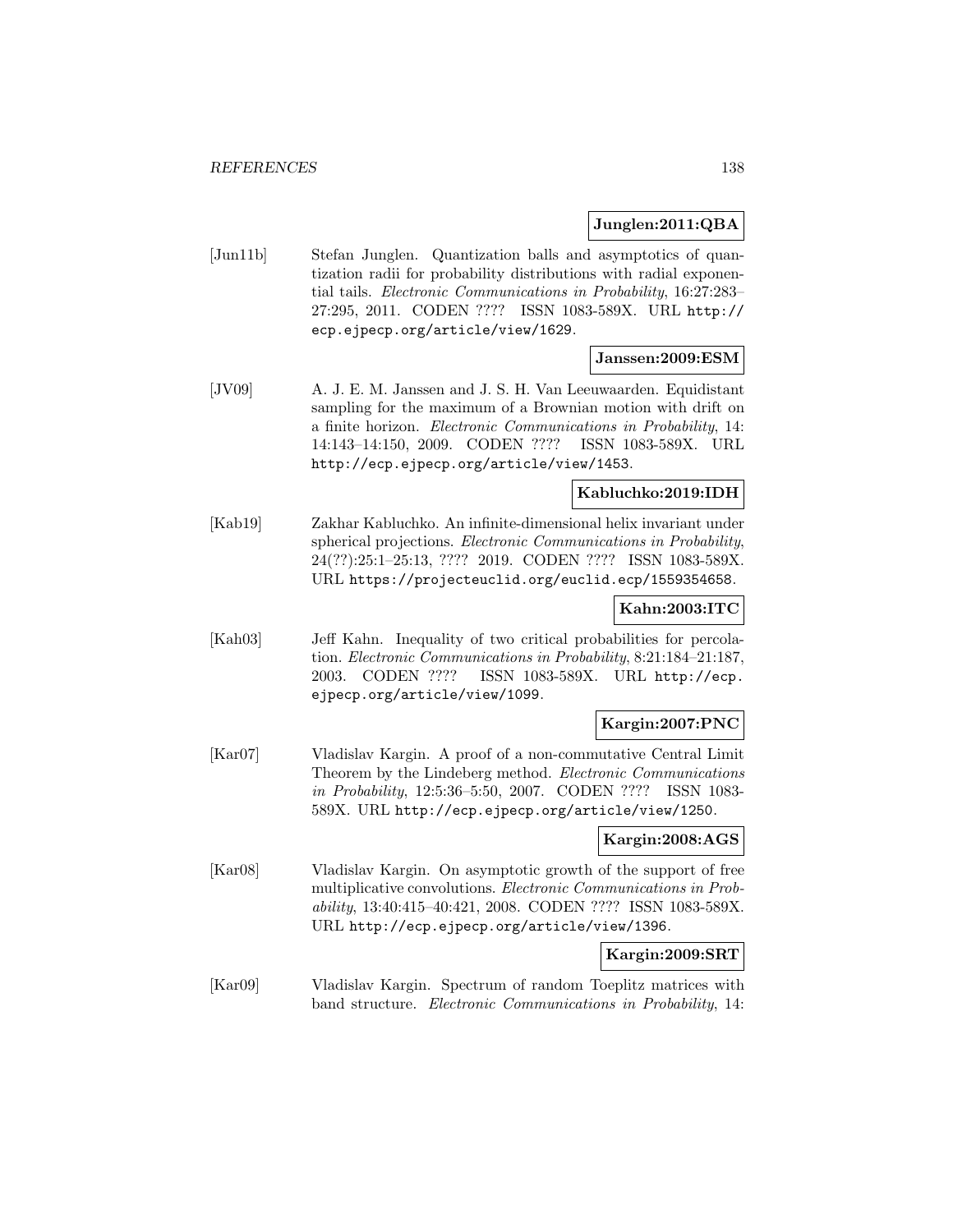40:412–40:423, 2009. CODEN ???? ISSN 1083-589X. URL http://ecp.ejpecp.org/article/view/1492.

## **Kazashi:2018:DMR**

[Kaz18] Yoshihito Kazashi. Discrete maximal regularity of an implicit Euler–Maruyama scheme with non-uniform time discretisation for a class of stochastic partial differential equations. Electronic Communications in Probability, 23(??):29:1–29:14, ???? 2018. CODEN ???? ISSN 1083-589X. URL https://projecteuclid. org/euclid.ecp/1524881137.

# **Khan:2005:LLR**

[KDN05] Tämur Khan, Luc Devroye, and Ralph Neininger. A limit law for the root value of minimax trees. Electronic Communications in Probability, 10:28:273–28:281, 2005. CODEN ???? ISSN 1083- 589X. URL http://ecp.ejpecp.org/article/view/1168.

### **Kasprzak:2017:NBP**

[KDV17] Miko laj J. Kasprzak, Andrew B. Duncan, and Sebastian J. Vollmer. Note on A. Barbour's paper on Stein's method for diffusion approximations. Electronic Communications in Probability, 22(??):23:1–23:8, ???? 2017. CODEN ???? ISSN 1083-589X. URL https://projecteuclid.org/euclid.ecp/1492221618.

### **Kendall:2004:GEP**

[Ken04] Wilfrid Kendall. Geometric ergodicity and perfect simulation. Electronic Communications in Probability, 9:15:140–15:151, 2004. CODEN ???? ISSN 1083-589X. URL http://ecp. ejpecp.org/article/view/1117.

### **Kendall:2009:BCC**

[Ken09] Wilfrid Kendall. Brownian couplings, convexity, and shy-ness. Electronic Communications in Probability, 14:7:66–7:80, 2009. CODEN ???? ISSN 1083-589X. URL http://ecp.ejpecp. org/article/view/1417.

### **Kersting:2017:RTM**

[Ker17] Götz Kersting. On recurrence and transience of multivariate near-critical stochastic processes. Electronic Communications in Probability, 22(??):7:1–7:12, ???? 2017. CODEN ???? ISSN 1083-589X. URL http://projecteuclid.org/euclid. ecp/1484190065.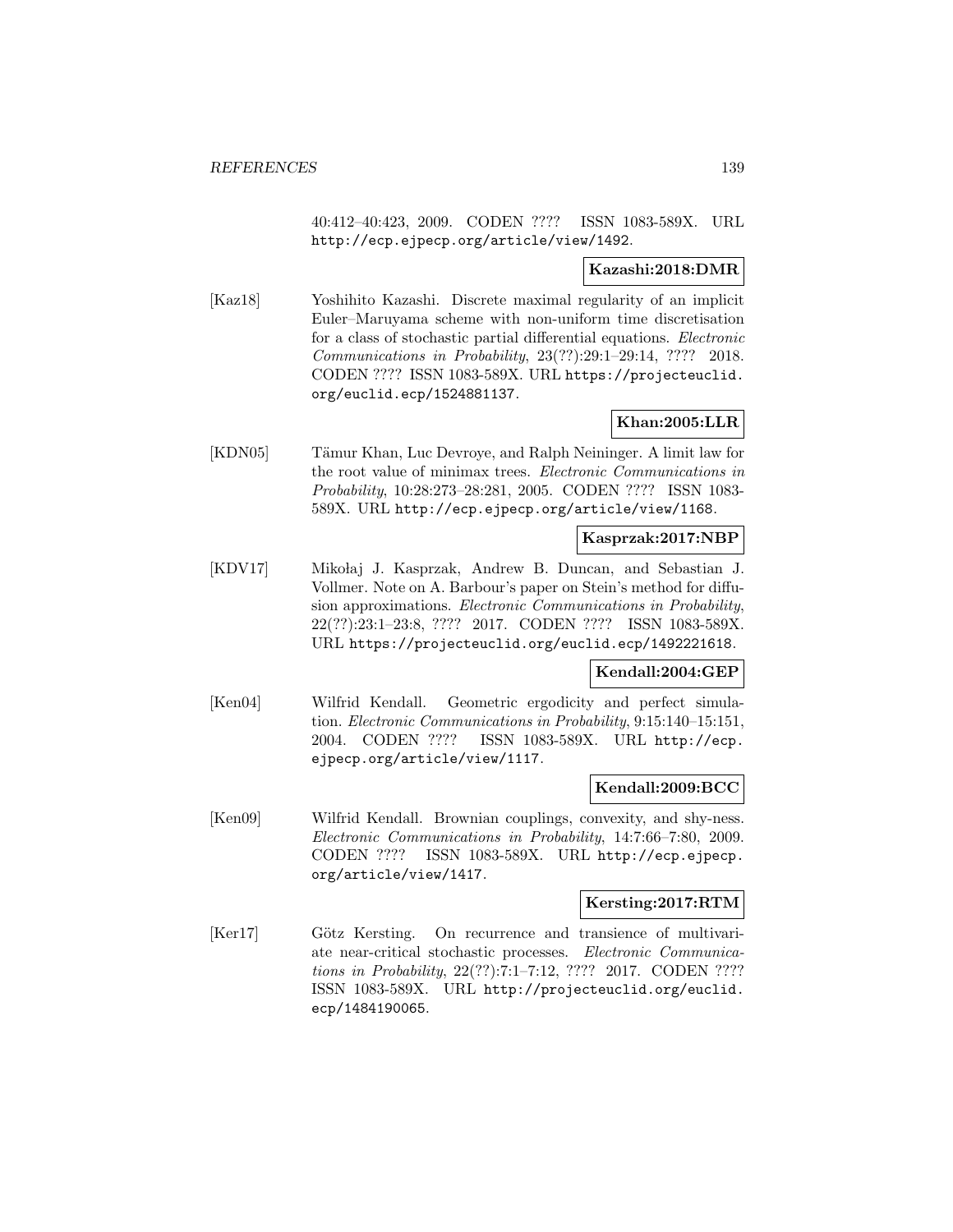### **Kesten:1996:NCT**

[Kes96] Harry Kesten. On the non-convexity of the time constant in firstpassage percolation. Electronic Communications in Probability, 1:1:1–1:6, 1996. CODEN ???? ISSN 1083-589X. URL http:// ecp.ejpecp.org/article/view/971.

# **Kevei:2016:NKG**

[Kev16] Péter Kevei. A note on the Kesten–Grincevičius–Goldie theorem. Electronic Communications in Probability, 21(??):51:1– 51:12, ???? 2016. CODEN ???? ISSN 1083-589X. URL https: //projecteuclid.org/euclid.ecp/1469557025.

### **Kulske:2009:SEB**

[KF09] Christof Külske and Marco Formentin. A symmetric entropy bound on the non-reconstruction regime of Markov chains on Galton–Watson trees. Electronic Communications in Probability, 14:57:587–57:596, 2009. CODEN ???? ISSN 1083-589X. URL http://ecp.ejpecp.org/article/view/1516.

### **Kiesel:1997:SLS**

[Kie97] R¨udiger Kiesel. Strong laws and summability for sequences of  $\phi$ -mixing random variables in Banach spaces. *Electronic Commu*nications in Probability, 2:3:27–3:41, 1997. CODEN ???? ISSN 1083-589X. URL http://ecp.ejpecp.org/article/view/982.

#### **Kifer:2015:ERL**

[Kif15] Yuri Kifer. An Erdős–Rényi law for nonconventional sums. Electronic Communications in Probability, 20(??):83:1–83:8, ???? 2015. CODEN ???? ISSN 1083-589X. URL http://ecp. ejpecp.org/article/view/4613. See erratum [Kif16].

### **Kifer:2016:EER**

[Kif16] Yuri Kifer. Erratum: An Erdős–Rényi law for nonconventional sums. Electronic Communications in Probability, 21(??):33:1, ???? 2016. CODEN ???? ISSN 1083-589X. URL https:// projecteuclid.org/euclid.ecp/1461251161. See [Kif15].

#### **Kink:2008:MZS**

[Kin08] Peter Kink. A martingale on the zero-set of a holomorphic function. Electronic Communications in Probability, 13:55:606– 55:613, 2008. CODEN ???? ISSN 1083-589X. URL http:// ecp.ejpecp.org/article/view/1425.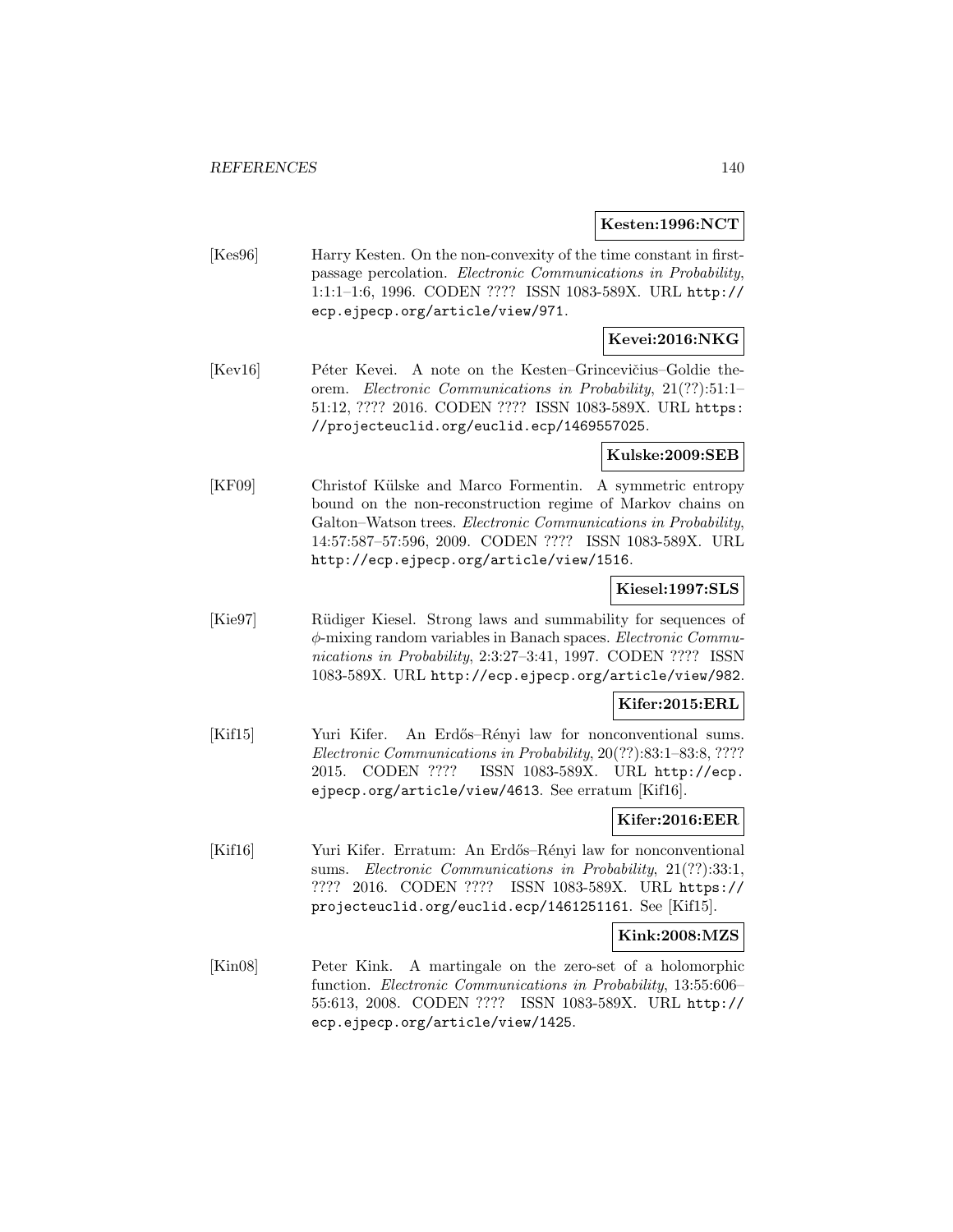**Kiss:2014:LDB**

[Kis14] Demeter Kiss. Large deviation bounds for the volume of the largest cluster in 2d critical percolation. Electronic Communications in Probability, 19:31:1-31:11, 2014. CODEN ???? ISSN 1083-589X. URL http://ecp.ejpecp.org/article/ view/3438.

### **Karatzas:2015:ODC**

[KK15] Ioannis Karatzas and Constantinos Kardaras. Optional decomposition for continuous semimartingales under arbitrary filtrations. Electronic Communications in Probability, 20(??):59:1– 59:10, ???? 2015. CODEN ???? ISSN 1083-589X. URL http:/ /ecp.ejpecp.org/article/view/4090.

#### **Karczewska:2014:SVE**

[KL14] Anna Karczewska and Carlos Lizama. Stochastic Volterra equations under perturbations. Electronic Communications in Probability, 19:28:1–28:14, 2014. CODEN ???? ISSN 1083-589X. URL http://ecp.ejpecp.org/article/view/3365.

#### **Klebaner:2002:OPW**

[Kle02] Fima Klebaner. Option price when the stock is a semimartingale. Electronic Communications in Probability, 7:8:79–8:83, 2002. CODEN ???? ISSN 1083-589X. URL http://ecp. ejpecp.org/article/view/1049.

#### **Klimmek:2012:WPC**

[Kli12a] Martin Klimmek. The Wronskian parametrises the class of diffusions with a given distribution at a random time. Electronic Communications in Probability, 17:50:1–50:8, 2012. CO-DEN ???? ISSN 1083-589X. URL http://ecp.ejpecp.org/ article/view/1976.

#### **Klimovsky:2012:HDG**

[Kli12b] Anton Klimovsky. High-dimensional Gaussian fields with isotropic increments seen through spin glasses. Electronic Communications in Probability, 17:17:1-17:14, 2012. CODEN ???? ISSN 1083-589X. URL http://ecp.ejpecp.org/article/ view/1994.

## **Kume:2018:LBS**

[KLL18] Alfred Kume, Fabrizio Leisen, and Antonio Lijoiï. Limiting behaviour of the stationary search cost distribution driven by a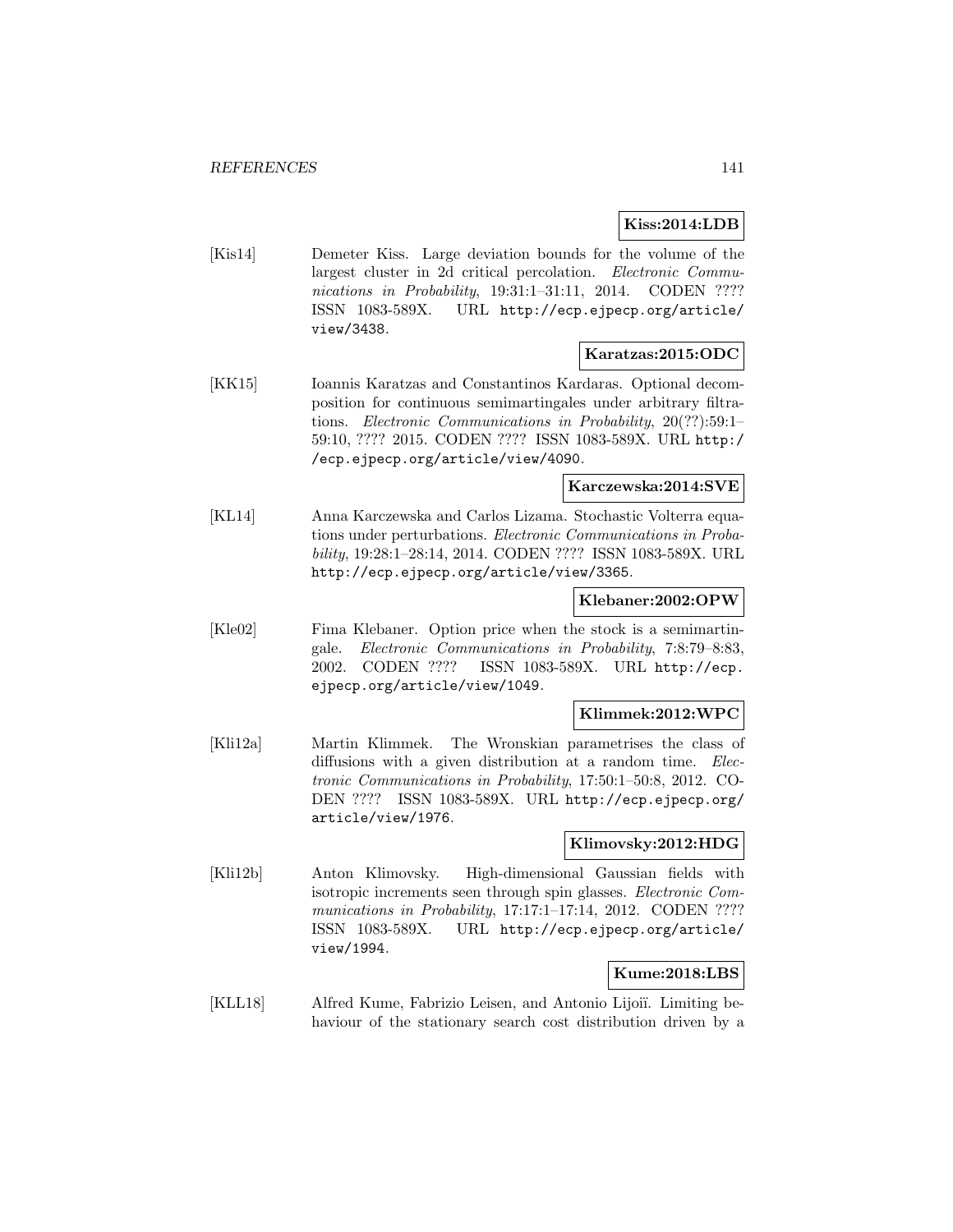generalized gamma process. Electronic Communications in Probability, 23(??):11:1–11:10, ???? 2018. CODEN ???? ISSN 1083-589X. URL https://projecteuclid.org/euclid.ecp/ 1519354834.

### **Klebaner:2015:LDP**

[KLM15] Fima Klebaner, Artem Logachev, and Anatoli Mogulski. Large deviations for processes on half-line. *Electronic Communi*cations in Probability, 20(??):75:1–75:14, ???? 2015. CO-DEN ???? ISSN 1083-589X. URL http://ecp.ejpecp.org/ article/view/4130.

### **Khoshnevisan:2005:EVA**

[KLS05] Davar Khoshnevisan, David Levin, and Zhan Shi. An extremevalue analysis of the LIL for Brownian motion. Electronic Communications in Probability, 10:20:196–20:206, 2005. CO-DEN ???? ISSN 1083-589X. URL http://ecp.ejpecp.org/ article/view/1154.

# **Konarovskyi:2019:DKD**

[KLvR19] Vitalii Konarovskyi, Tobias Lehmann, and Max-K. von Renesse. Dean–Kawasaki dynamics: ill-posedness vs. triviality. Electronic Communications in Probability, 24(??):8:1–8:9, ???? 2019. CO-DEN ???? ISSN 1083-589X. URL https://projecteuclid. org/euclid.ecp/1550113299.

### **Kontoyiannis:2006:MCC**

[KM06] Ioannis Kontoyiannis and Mokshay Madiman. Measure concentration for compound Poisson distributions. Electronic Communications in Probability, 11:5:45-5:57, 2006. CODEN ???? ISSN 1083-589X. URL http://ecp.ejpecp.org/article/ view/1190.

### **Kabluchko:2008:ECR**

[KM08] Zakhar Kabluchko and Axel Munk. Exact convergence rate for the maximum of standardized Gaussian increments. Electronic Communications in Probability, 13:30:302–30:310, 2008. CO-DEN ???? ISSN 1083-589X. URL http://ecp.ejpecp.org/ article/view/1380.

### **Khorunzhiy:2009:UBE**

[KM09] Oleksiy Khorunzhiy and Jean-François Marckert. Uniform bounds for exponential moment of maximum of a Dyck path.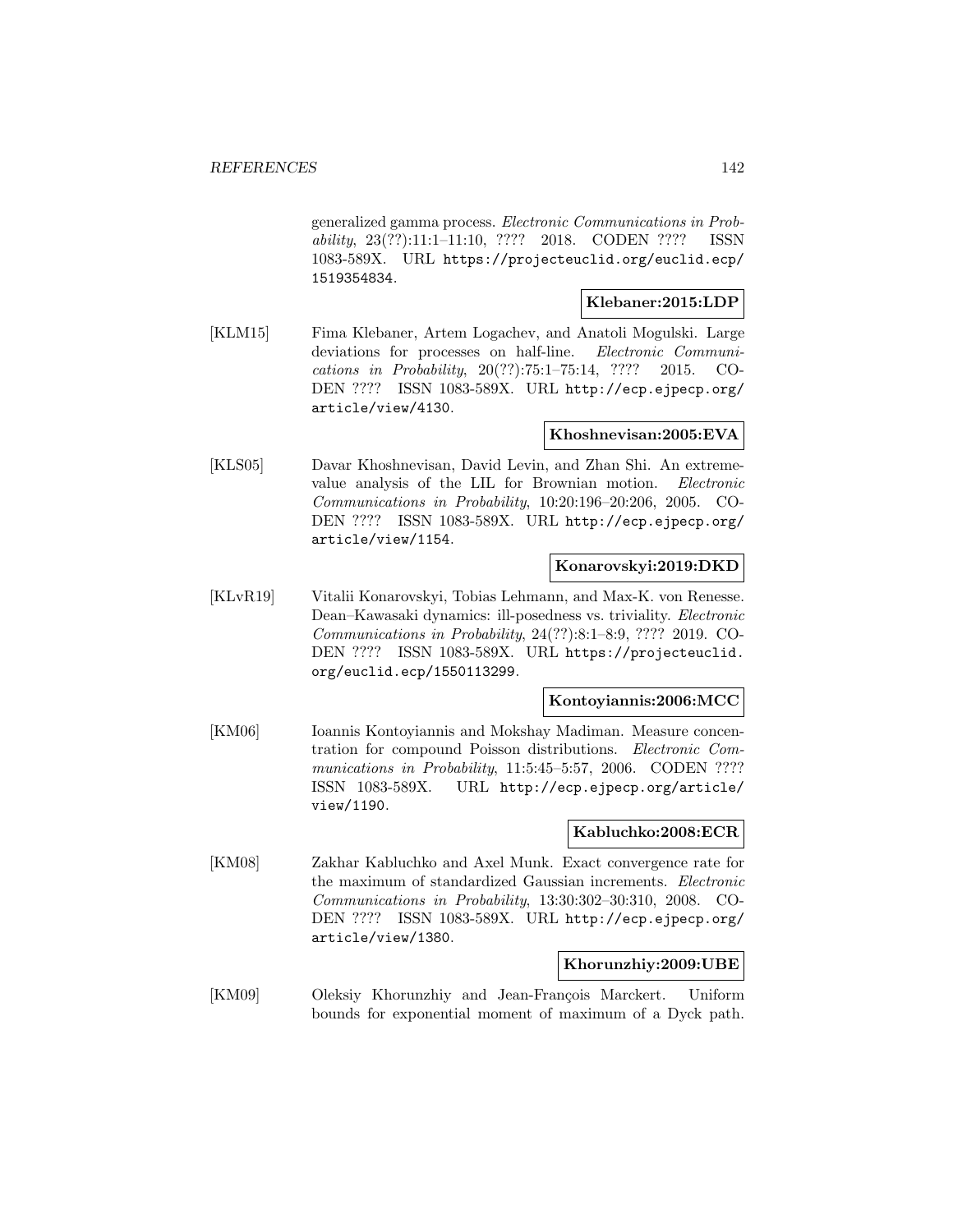Electronic Communications in Probability, 14:32:327–32:333, 2009. CODEN ???? ISSN 1083-589X. URL http://ecp. ejpecp.org/article/view/1486.

## **Kolesko:2017:CCM**

[KM17] Konrad Kolesko and Matthias Meiners. Convergence of complex martingales in the branching random walk: the boundary. Electronic Communications in Probability, 22(??):18:1– 18:14, ???? 2017. CODEN ???? ISSN 1083-589X. URL http:/ /projecteuclid.org/euclid.ecp/1488337251.

### **Kammoun:2020:PIR**

[KM20] Slim Kammoun Kammoun and Mylène Maïda. A product of invariant random permutations has the same small cycle structure as uniform. Electronic Communications in Probability, 25(??): 1–14, 2020. CODEN ???? ISSN 1083-589X. URL https:// projecteuclid.org/journals/electronic-communicationsin-probability/volume-25/issue-none/A-product-of-invariantrandom-permutations-has-the-same-small/10.1214/20-ECP334. full.

### **Kondo:2006:SPE**

[KMiS06] Hitoshi Kondo, Makoto Maejima, and Ken iti Sato. Some properties of exponential integrals of Lévy processes and examples. Electronic Communications in Probability, 11:30:291– 30:303, 2006. CODEN ???? ISSN 1083-589X. URL http:// ecp.ejpecp.org/article/view/1232.

## **Kotecky:2016:RIP**

[KMU16] Roman Kotecký, Piotr Miłoś, and Daniel Ueltschi. The random interchange process on the hypercube. Electronic Communications in Probability, 21(??):4:1–4:9, ???? 2016. CODEN ???? ISSN 1083-589X. URL https://projecteuclid.org/euclid. ecp/1454514624.

### **Kiro:2019:RZS**

[KN19] Avner Kiro and Alon Nishry. Rigidity for zero sets of Gaussian entire functions. Electronic Communications in Probability, 24 (??):30:1–30:9, ???? 2019. CODEN ???? ISSN 1083-589X. URL https://projecteuclid.org/euclid.ecp/1559700466.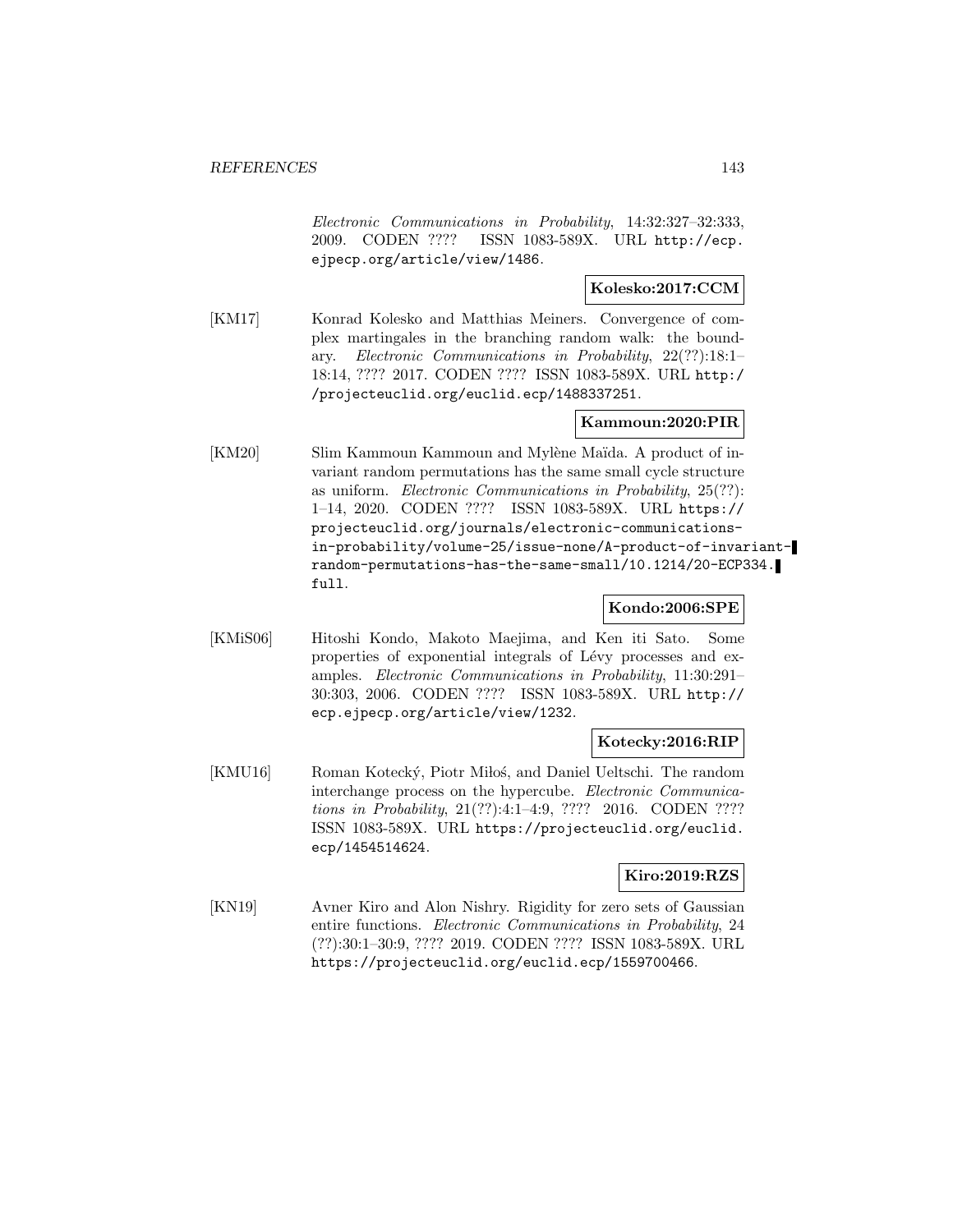#### **Kowalski:2015:CLF**

[KNN15] Emmanuel Kowalski, Joseph Najnudel, and Ashkan Nikeghbali. A characterization of limiting functions arising in mod-\* convergence. Electronic Communications in Probability, 20(??):79:1– 79:11, ???? 2015. CODEN ???? ISSN 1083-589X. URL http:/ /ecp.ejpecp.org/article/view/4381.

# **Konig:2001:ELP**

[KO01] Wolfgang König and Neil O'Connell. Eigenvalues of the Laguerre process as non-colliding squared Bessel processes. Electronic Communications in Probability, 6:11:107–11:114, 2001. CODEN ???? ISSN 1083-589X. URL http://ecp.ejpecp. org/article/view/1040.

### **Kuelske:2006:SFL**

[KO06] Christof Kuelske and Enza Orlandi. A simple fluctuation lower bound for a disordered massless random continuous spin model in  $d = 2$ . Electronic Communications in Probability, 11:21:200– 21:205, 2006. CODEN ???? ISSN 1083-589X. URL http:// ecp.ejpecp.org/article/view/1218.

### **Kordzakhia:2005:EMH**

[Kor05] George Kordzakhia. The escape model on a homogeneous tree. Electronic Communications in Probability, 10:12:113– 12:124, 2005. CODEN ???? ISSN 1083-589X. URL http:// ecp.ejpecp.org/article/view/1140.

### **Kosters:2008:SOC**

[Kös08] Holger Kösters. On the second-order correlation function of the characteristic polynomial of a real symmetric Wigner matrix. Electronic Communications in Probability, 13:42:435– 42:447, 2008. CODEN ???? ISSN 1083-589X. URL http:// ecp.ejpecp.org/article/view/1400.

### **Kovchegov:2009:OPB**

[Kov09] Yevgeniy Kovchegov. Orthogonality and probability: beyond nearest neighbor transitions. Electronic Communications in Probability, 14:9:90–9:103, 2009. CODEN ???? ISSN 1083-589X. URL http://ecp.ejpecp.org/article/view/1447.

## **Kovchegov:2010:OPM**

[Kov10] Yevgeniy Kovchegov. Orthogonality and probability: mixing times. Electronic Communications in Probability, 15:6:59–6:67,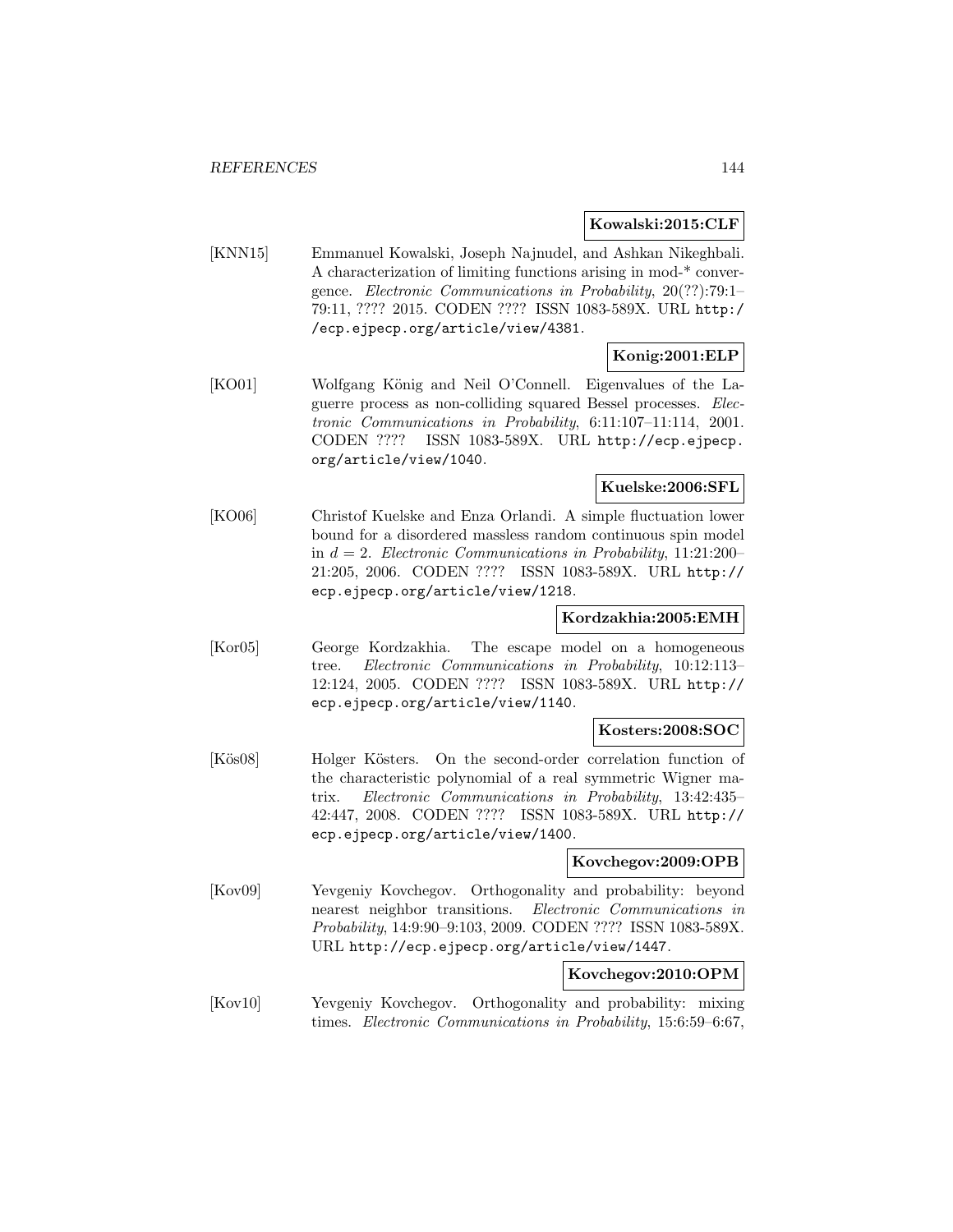2010. CODEN ???? ISSN 1083-589X. URL http://ecp. ejpecp.org/article/view/1525.

#### **Krishnapur:2004:RGW**

[KP04] Manjunath Krishnapur and Yuval Peres. Recurrent graphs where two independent random walks collide finitely often. *Elec*tronic Communications in Probability, 9:8:72–8:81, 2004. CO-DEN ???? ISSN 1083-589X. URL http://ecp.ejpecp.org/ article/view/1111.

# **Kukla:2015:SDB**

[KP15] Jonas Kukla and Helmut Pitters. A spectral decomposition for the Bolthausen–Sznitman coalescent and the Kingman coalescent. Electronic Communications in Probability, 20(??):87:1– 87:13, ???? 2015. CODEN ???? ISSN 1083-589X. URL http:/ /ecp.ejpecp.org/article/view/4612.

# **Kwapien:1996:PCB**

[KPS96] S. Kwapien, M. Pycia, and W. Schachermayer. A proof of a conjecture of Bobkov and Houdré. Electronic Communications in Probability, 1:2:7–2:10, 1996. CODEN ???? ISSN 1083-589X. URL http://ecp.ejpecp.org/article/view/972.

#### **Kardaras:2019:PSB**

[KR19] Constantinos Kardaras and Johannes Ruf. Projections of scaled Bessel processes. Electronic Communications in Probability, 24 (??):43:1–43:11, ???? 2019. CODEN ???? ISSN 1083-589X. URL https://projecteuclid.org/euclid.ecp/1562119371.

#### **Krikun:2007:CAP**

[Kri07] Maxim Krikun. Connected allocation to Poisson points in **R**<sup>2</sup>. Electronic Communications in Probability, 12:15:140–15:145, 2007. CODEN ???? ISSN 1083-589X. URL http://ecp. ejpecp.org/article/view/1268.

#### **Krizmanic:2014:FWC**

[Kri14] Danijel Krizmanic. On functional weak convergence for partial sum processes. Electronic Communications in Probability, 19: 60:1–60:12, 2014. CODEN ???? ISSN 1083-589X. URL http:/ /ecp.ejpecp.org/article/view/3686.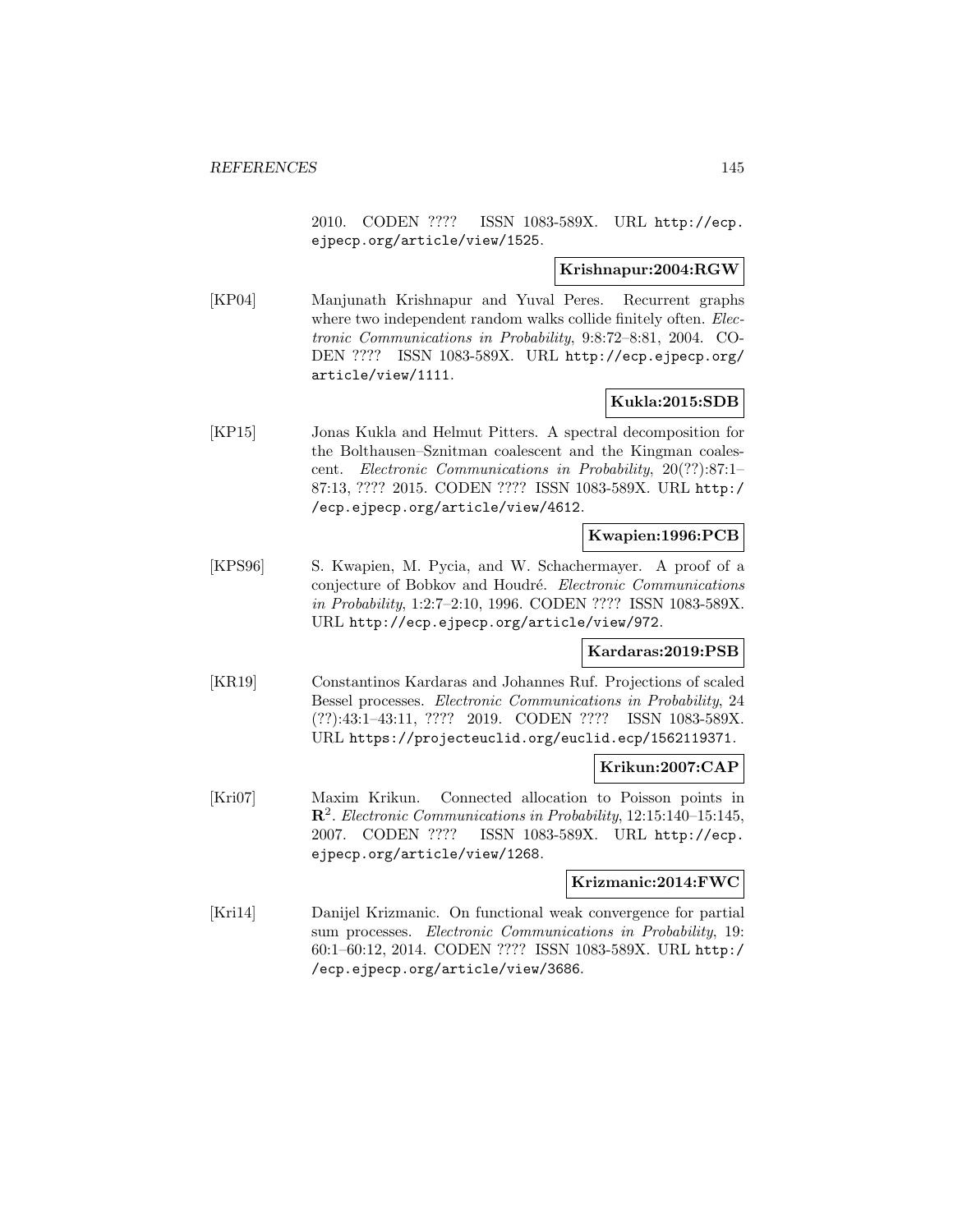#### **Kriechbaum:2021:STB**

[Kri21] Xaver Kriechbaum. Subsequential tightness for branching random walk in random environment. Electronic Communications in Probability, 26(??):1–12, 2021. CODEN ???? ISSN 1083-589X. URL https://projecteuclid.org/journals/ electronic-communications-in-probability/volume-26/issuenone/Subsequential-tightness-for-branching-random-walkin-random-environment/10.1214/21-ECP386.full.

### **Kaj:1997:SAS**

[KS97] Ingemar Kaj and Serik Sagitov. Superprocess approximation for a spatially homogeneous branching walk. Electronic Communications in Probability, 2:6:59–6:70, 1997. CODEN ???? ISSN 1083-589X. URL http://ecp.ejpecp.org/article/view/985.

# **Kessler:2002:IER**

[KS02] David Kessler and Jeremy Schiff. Inclusion-Exclusion Redux. Electronic Communications in Probability, 7:9:85–9:96, 2002. CODEN ???? ISSN 1083-589X. URL http://ecp.ejpecp. org/article/view/1050.

# **Kovchegov:2003:LSL**

[KS03] Yevgeniy Kovchegov and Scott Sheffield. Linear speed large deviations for percolation clusters. Electronic Communications in Probability, 8:20:179–20:183, 2003. CODEN ???? ISSN 1083- 589X. URL http://ecp.ejpecp.org/article/view/1098.

### **Kozlova:2005:NOT**

[KS05a] Marina Kozlova and Paavo Salminen. A note on occupation times of stationary processes. Electronic Communications in Probability, 10:10:94–10:104, 2005. CODEN ???? ISSN 1083-589X. URL http://ecp.ejpecp.org/article/view/1138.

### **Kyprianou:2005:NSO**

[KS05b] Andreas Kyprianou and Budhi Surya. On the Novikov–Shiryaev optimal stopping problems in continuous time. Electronic Communications in Probability, 10:15:146–15:154, 2005. CO-DEN ???? ISSN 1083-589X. URL http://ecp.ejpecp.org/ article/view/1144.

# **Kuwada:2007:COK**

[KS07] Kazumasa Kuwada and Karl-Theodor Sturm. A counterexample for the optimality of Kendall–Cranston coupling. Elec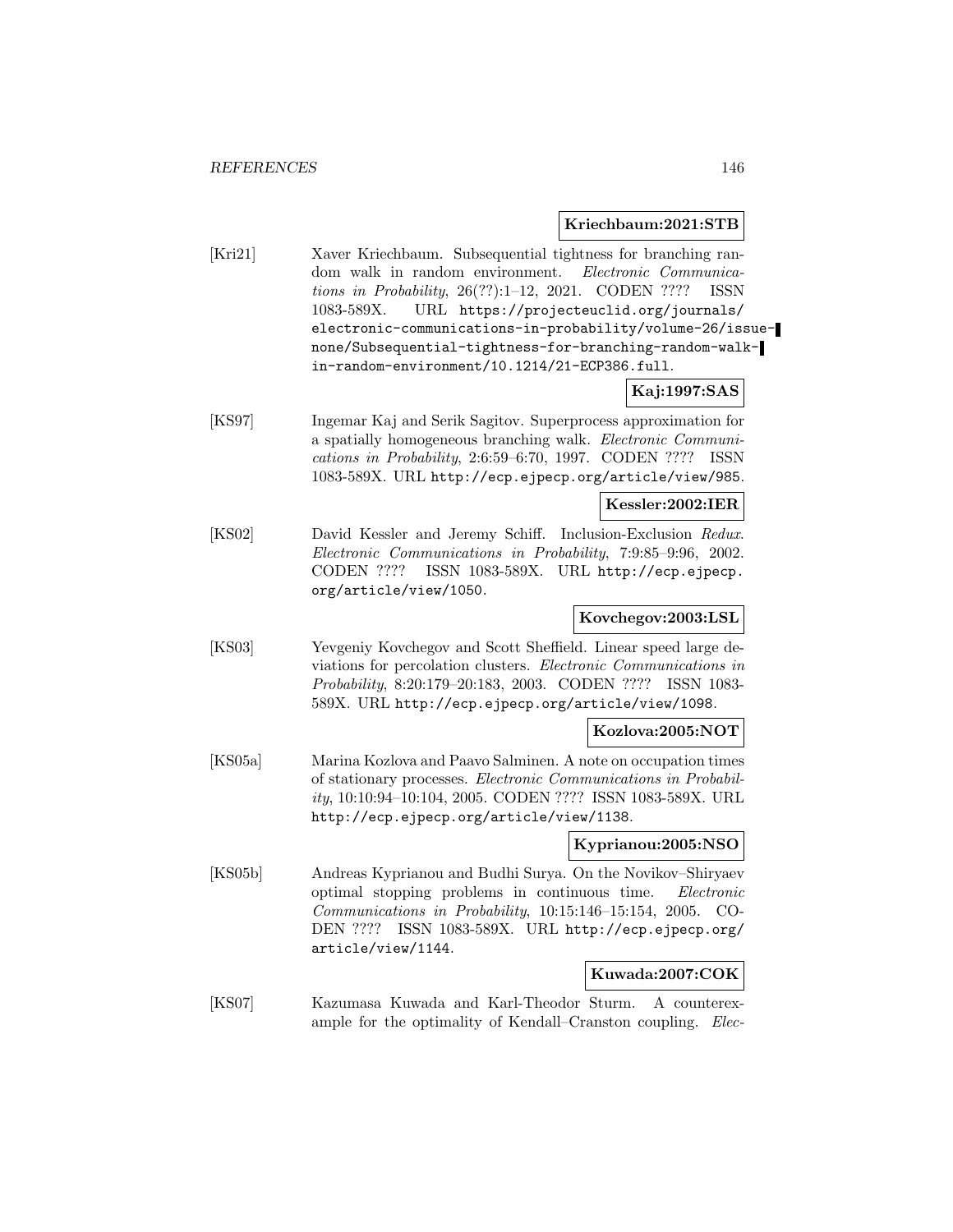tronic Communications in Probability, 12:8:66–8:72, 2007. CO-DEN ???? ISSN 1083-589X. URL http://ecp.ejpecp.org/ article/view/1160.

# **Kuhn:2009:NSI**

[KS09] Christoph Kühn and Maximilian Stroh. A note on stochastic integration with respect to optional semimartingales. Electronic Communications in Probability, 14:19:192–19:201, 2009. CO-DEN ???? ISSN 1083-589X. URL http://ecp.ejpecp.org/ article/view/1465.

# **Konig:2010:RWC**

[KS10] Wolfgang König and Patrick Schmid. Random walks conditioned to stay in Weyl chambers of type C and D. Electronic Communications in Probability, 15:27:286–27:296, 2010. CO-DEN ???? ISSN 1083-589X. URL http://ecp.ejpecp.org/ article/view/1560.

# **Kolb:2014:EEK**

[KS14] Martin Kolb and Mladen Savov. Exponential ergodicity of killed Lévy processes in a finite interval. Electronic Communications in Probability, 19:30:1–30:9, 2014. CODEN ???? ISSN 1083-589X. URL http://ecp.ejpecp.org/article/view/3006.

# **Kifer:2018:NRM**

[KS18] Yuri Kifer and Sasha Sodin. Nonconventional random matrix products. Electronic Communications in Probability, 23(??): 37:1–37:12, ???? 2018. CODEN ???? ISSN 1083-589X. URL https://projecteuclid.org/euclid.ecp/1528509621. See erratum [KS19].

### **Kifer:2019:ENR**

[KS19] Yuri Kifer and Sasha Sodin. Erratum: Nonconventional random matrix products. Electronic Communications in Probability, 24 (??):6:1, ???? 2019. CODEN ???? ISSN 1083-589X. URL https://projecteuclid.org/euclid.ecp/1549530018. See [KS18].

#### **Karatzas:2011:OST**

[KSS11] Ioannis Karatzas, Albert Shiryaev, and Mykhaylo Shkolnikov. On the one-sided Tanaka equation with drift. Electronic Communications in Probability, 16:58:664–58:677, 2011. CODEN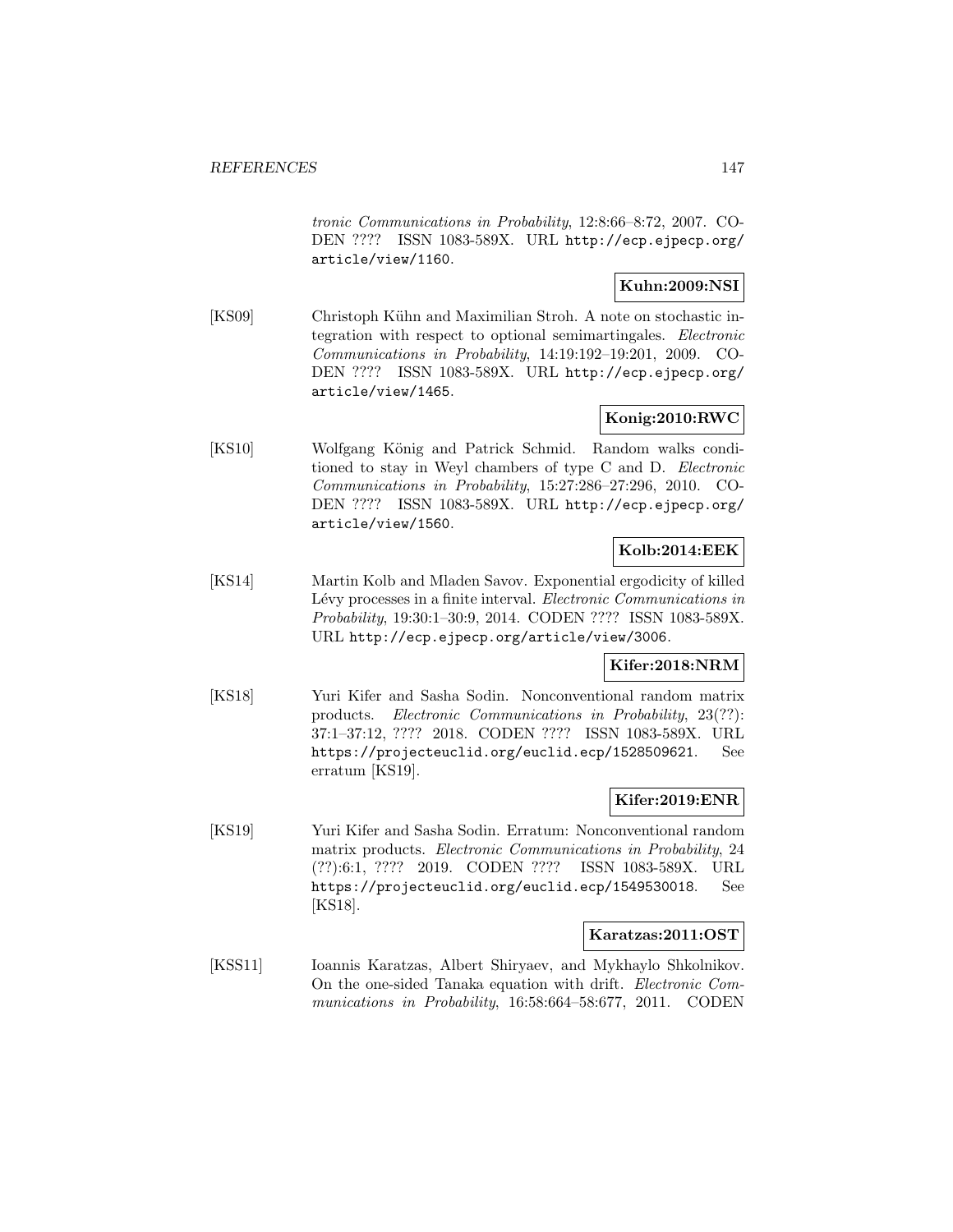???? ISSN 1083-589X. URL http://ecp.ejpecp.org/ article/view/1665.

# **Konig:2012:LDL**

[KSW12] Wolfgang König, Michele Salvi, and Tilman Wolff. Large deviations for the local times of a random walk among random conductances. Electronic Communications in Probability, 17:10:1– 10:11, 2012. CODEN ???? ISSN 1083-589X. URL http://ecp. ejpecp.org/article/view/1820.

### **Khoshnevisan:2006:NFP**

[KSY06] Davar Khoshnevisan, Paavo Salminen, and Marc Yor. A note on a.s. finiteness of perpetual integral functionals of diffusions. Electronic Communications in Probability, 11:11:108–11:117, 2006. CODEN ???? ISSN 1083-589X. URL http://ecp.ejpecp. org/article/view/1203.

# **Katori:2003:NBM**

[KT03] Makoto Katori and Hideki Tanemura. Noncolliding Brownian motions and Harish-Chandra formula. Electronic Communications in Probability, 8:13:112-13:121, 2003. CODEN ???? ISSN 1083-589X. URL http://ecp.ejpecp.org/article/ view/1076.

# **Kuhn:2011:OPN**

[KT11] Christoph Kühn and Marc Teusch. Optional processes with non-exploding realized power variation along stopping times are làglàd. Electronic Communications in Probability, 16:1:1-1:8, 2011. CODEN ???? ISSN 1083-589X. URL http://ecp. ejpecp.org/article/view/1591.

## **Katori:2013:CBM**

[KT13] Makoto Katori and Hideki Tanemura. Complex Brownian motion representation of the Dyson model. Electronic Communications in Probability, 18:4:1–4:16, 2013. CODEN ???? ISSN 1083- 589X. URL http://ecp.ejpecp.org/article/view/2554.

### **Krishnan:2017:IGS**

[KTA17] Sunder Ram Krishnan, Jonathan E. Taylor, and Robert J. Adler. The intrinsic geometry of some random manifolds. Electronic Communications in Probability, 22(??):1:1–1:12, ???? 2017. CO-DEN ???? ISSN 1083-589X. URL http://projecteuclid.org/ euclid.ecp/1483585770.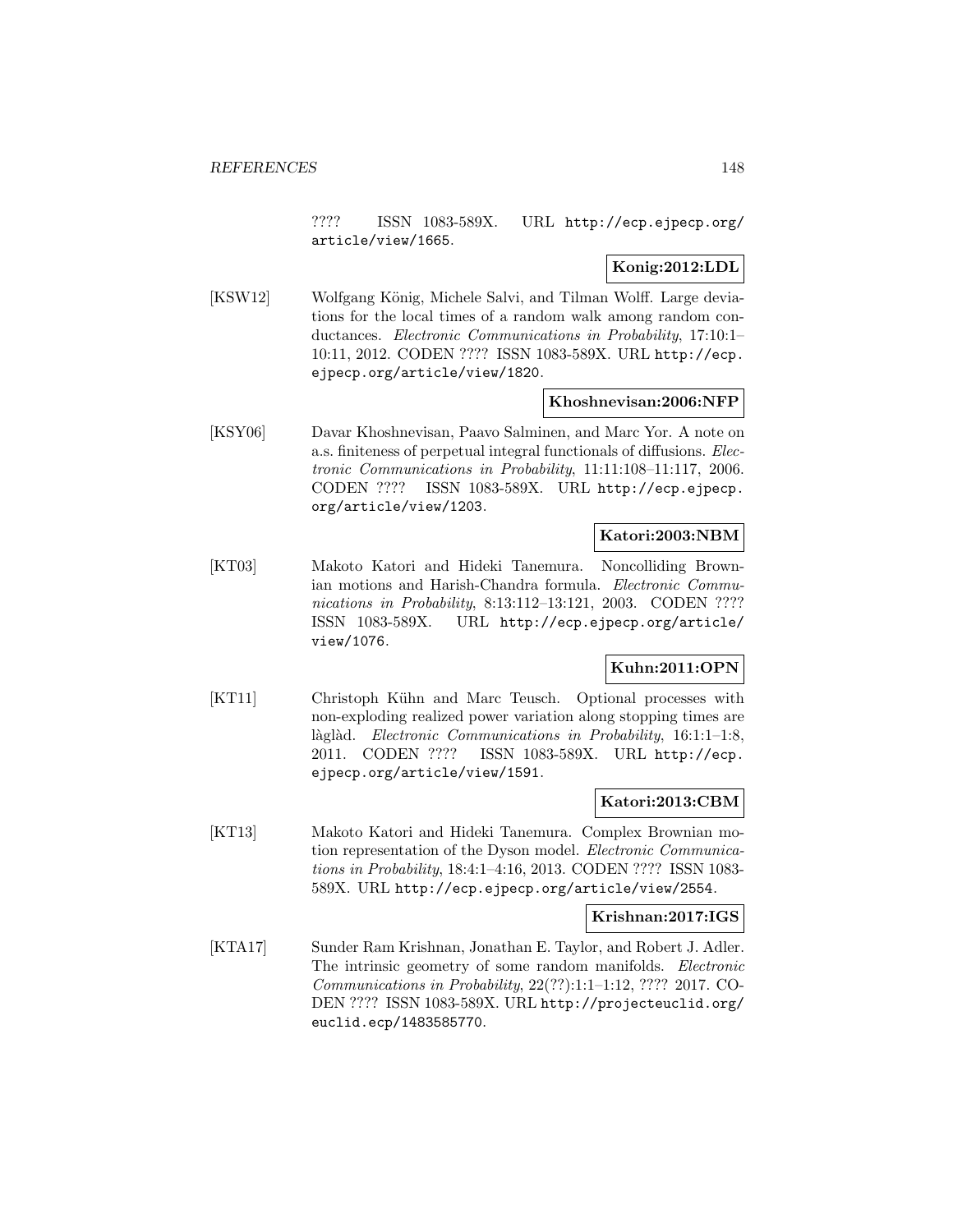#### **Kusuoka:2017:RTP**

[KTT17] Seiichiro Kusuoka, Hiroshi Takahashi, and Yozo Tamura. Recurrence and transience properties of multi-dimensional diffusion processes in selfsimilar and semi-selfsimilar random environments. Electronic Communications in Probability, 22(??): 4:1–4:11, ???? 2017. CODEN ???? ISSN 1083-589X. URL http://projecteuclid.org/euclid.ecp/1483585773.

# **Kuan:2016:IPS**

[Kua16] Jeffrey Kuan. An interacting particle system with geometric jump rates near a partially reflecting boundary. Electronic Communications in Probability, 21(??):76:1–76:15, ???? 2016. CO-DEN ???? ISSN 1083-589X. URL http://projecteuclid.org/ euclid.ecp/1479178838.

# **Kuba:2011:ACC**

[Kub11] Markus Kuba. Analysis of a class of cannibal urns. Electronic Communications in Probability, 16:51:583–51:599, 2011. CO-DEN ???? ISSN 1083-589X. URL http://ecp.ejpecp.org/ article/view/1669.

# **Kulczycki:2016:MCS**

[Kul16] Tadeusz Kulczycki. Mid-concavity of survival probability for isotropic Lévy processes. Electronic Communications in Probability, 21(??):29:1–29:9, ???? 2016. CODEN ???? ISSN 1083-589X. URL https://projecteuclid.org/euclid.ecp/ 1459878296.

# **Kurtz:2014:WSS**

[Kur14] Thomas Kurtz. Weak and strong solutions of general stochastic models. Electronic Communications in Probability, 19:58:1– 58:16, 2014. CODEN ???? ISSN 1083-589X. URL http://ecp. ejpecp.org/article/view/2833.

# **Kuznetsov:2000:USG**

[Kuz00] Sergei Kuznetsov. On uniqueness of a solution of  $Lu = u^{\alpha}$  with given trace. Electronic Communications in Probability, 5:15:137– 15:147, 2000. CODEN ???? ISSN 1083-589X. URL http://ecp. ejpecp.org/article/view/1027.

# **Koudou:2011:WDM**

[KV11] Angelo Koudou and Pierre Vallois. Which distributions have the Matsumoto–Yor property? Electronic Communications in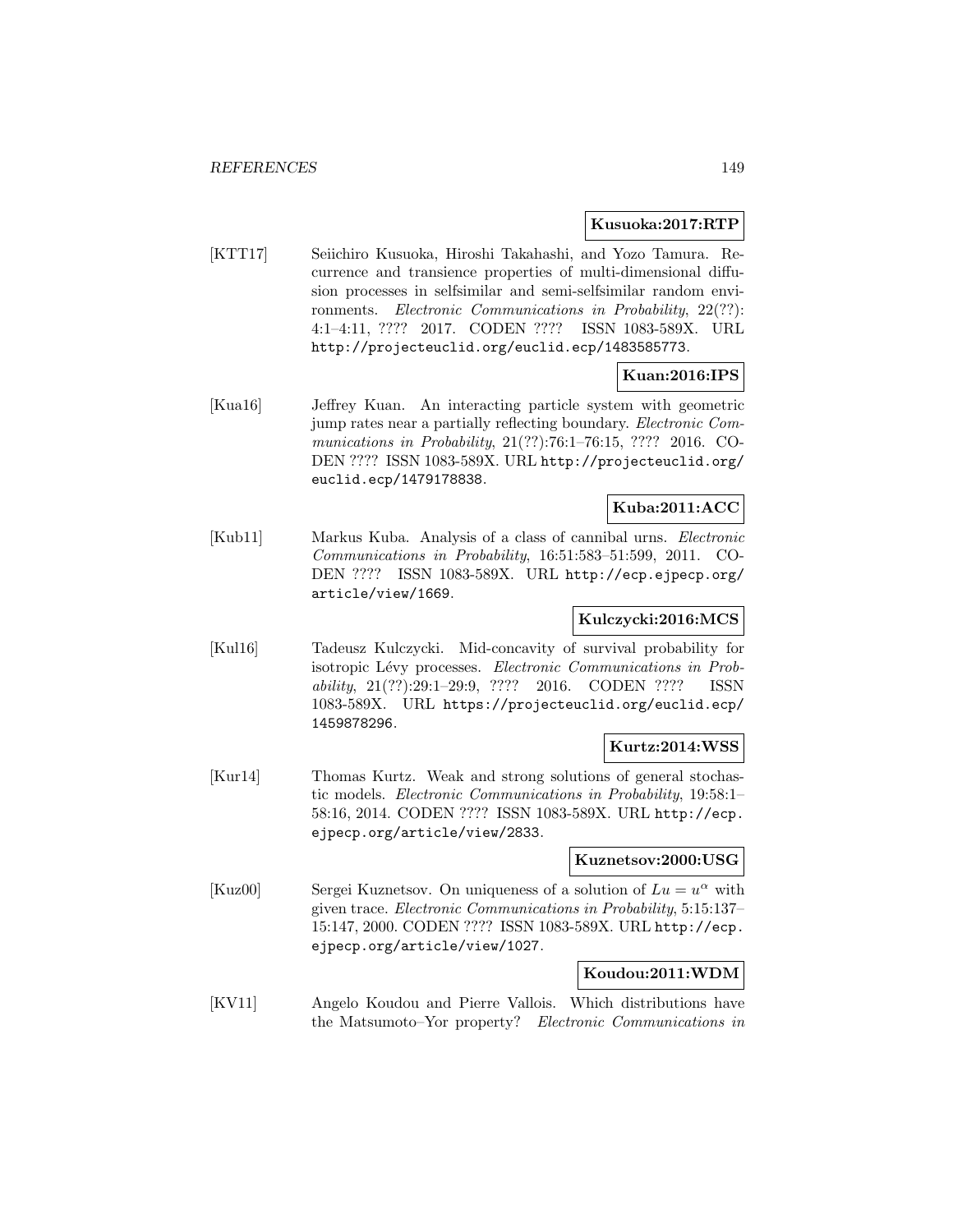Probability, 16:49:556–49:566, 2011. CODEN ???? ISSN 1083- 589X. URL http://ecp.ejpecp.org/article/view/1663.

### **Klicnarova:2013:ZWC**

[KV13] Jana Klicnarova and Dalibor Volny. On Zhao–Woodroofe's condition for martingale approximation. Electronic Communications in Probability, 18:36:1–36:8, 2013. CODEN ???? ISSN 1083- 589X. URL http://ecp.ejpecp.org/article/view/2780.

# **Kotowski:2015:NLG**

[KV15] Michał Kotowski and Bálint Virág. Non-Liouville groups with return probability exponent at most  $1/2$ . Electronic Communications in Probability, 20(??):12:1-12:12, ???? 2015. CO-DEN ???? ISSN 1083-589X. URL http://ecp.ejpecp.org/ article/view/3774.

# **Kumagai:2013:FMD**

[KZ13] Takashi Kumagai and Ofer Zeitouni. Fluctuations of maxima of discrete Gaussian free fields on a class of recurrent graphs. Electronic Communications in Probability, 18:75:1–75:12, 2013. CODEN ???? ISSN 1083-589X. URL http://ecp.ejpecp.org/ article/view/2632.

# **Kovac:2019:VEM**

[KZK19] Vjekoslav Kovač and Pavel Zorin-Kranich. Variational estimates for martingale paraproducts. Electronic Communications in Probability, 24(??):48:1–48:14, ???? 2019. CODEN ???? ISSN 1083-589X. URL https://projecteuclid.org/euclid.ecp/ 1568253710.

# **Labbe:2013:QSD**

[Lab13] Cyril Labbé. Quasi-stationary distributions associated with explosive CSBP. Electronic Communications in Probability, 18: 57:1–57:13, 2013. CODEN ???? ISSN 1083-589X. URL http:/ /ecp.ejpecp.org/article/view/2508.

### **Lacoin:2010:MAD**

[Lac10] Hubert Lacoin. The martingale approach to disorder irrelevance for pinning models. Electronic Communications in Probability, 15:38:418–38:427, 2010. CODEN ???? ISSN 1083-589X. URL http://ecp.ejpecp.org/article/view/1572.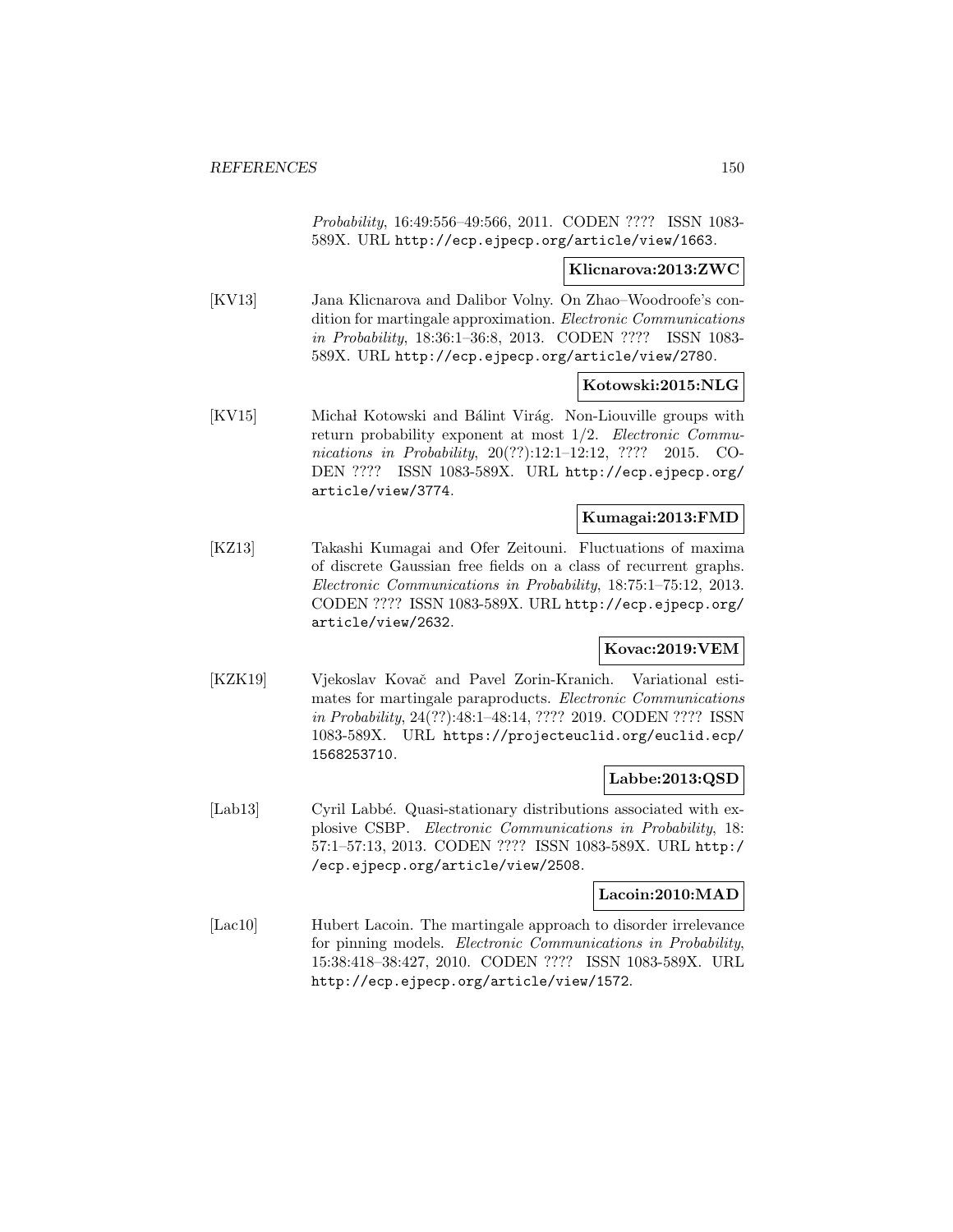## **Lacoin:2015:PCC**

[Lac15] Hubert Lacoin. A product chain without cutoff. *Electronic Com*munications in Probability, 20(??):19:1–19:9, ???? 2015. CO-DEN ???? ISSN 1083-589X. URL http://ecp.ejpecp.org/ article/view/3765.

# **Lacker:2018:SFP**

[Lac18] Daniel Lacker. On a strong form of propagation of chaos for McKean–Vlasov equations. Electronic Communications in Probability, 23(??):45:1–45:11, ???? 2018. CODEN ???? ISSN 1083-589X. URL https://projecteuclid.org/euclid.ecp/ 1532657017.

### **Lageraas:2007:PMC**

[Lag07] Andreas Lagerås. A population model for Λ-coalescents with neutral mutations. *Electronic Communications in Probability*, 12:2:9–2:20, 2007. CODEN ???? ISSN 1083-589X. URL http: //ecp.ejpecp.org/article/view/1245.

# **Lalley:2003:SCL**

[Lal03] Steven Lalley. Strict convexity of the limit shape in first-passage percolation. Electronic Communications in Probability, 8:15:135– 15:141, 2003. CODEN ???? ISSN 1083-589X. URL http://ecp. ejpecp.org/article/view/1089.

# **Latala:2008:BBP**

[Lat08] Rafal Latala. On the boundedness of Bernoulli processes over thin sets. Electronic Communications in Probability, 13:17:175– 17:186, 2008. CODEN ???? ISSN 1083-589X. URL http:// ecp.ejpecp.org/article/view/1362.

#### **Laurent:2013:SNN**

[Lau13] Stéphane Laurent. Standardness and nonstandardness of nextjump time filtrations. Electronic Communications in Probability, 18:56:1–56:11, 2013. CODEN ???? ISSN 1083-589X. URL http: //ecp.ejpecp.org/article/view/2766.

# **Laukkarinen:2017:NMS**

[Lau17] Eija Laukkarinen. A note on Malliavin smoothness on the Lévy space. Electronic Communications in Probability, 22(??):34:1– 34:12, ???? 2017. CODEN ???? ISSN 1083-589X. URL https: //projecteuclid.org/euclid.ecp/1498010647.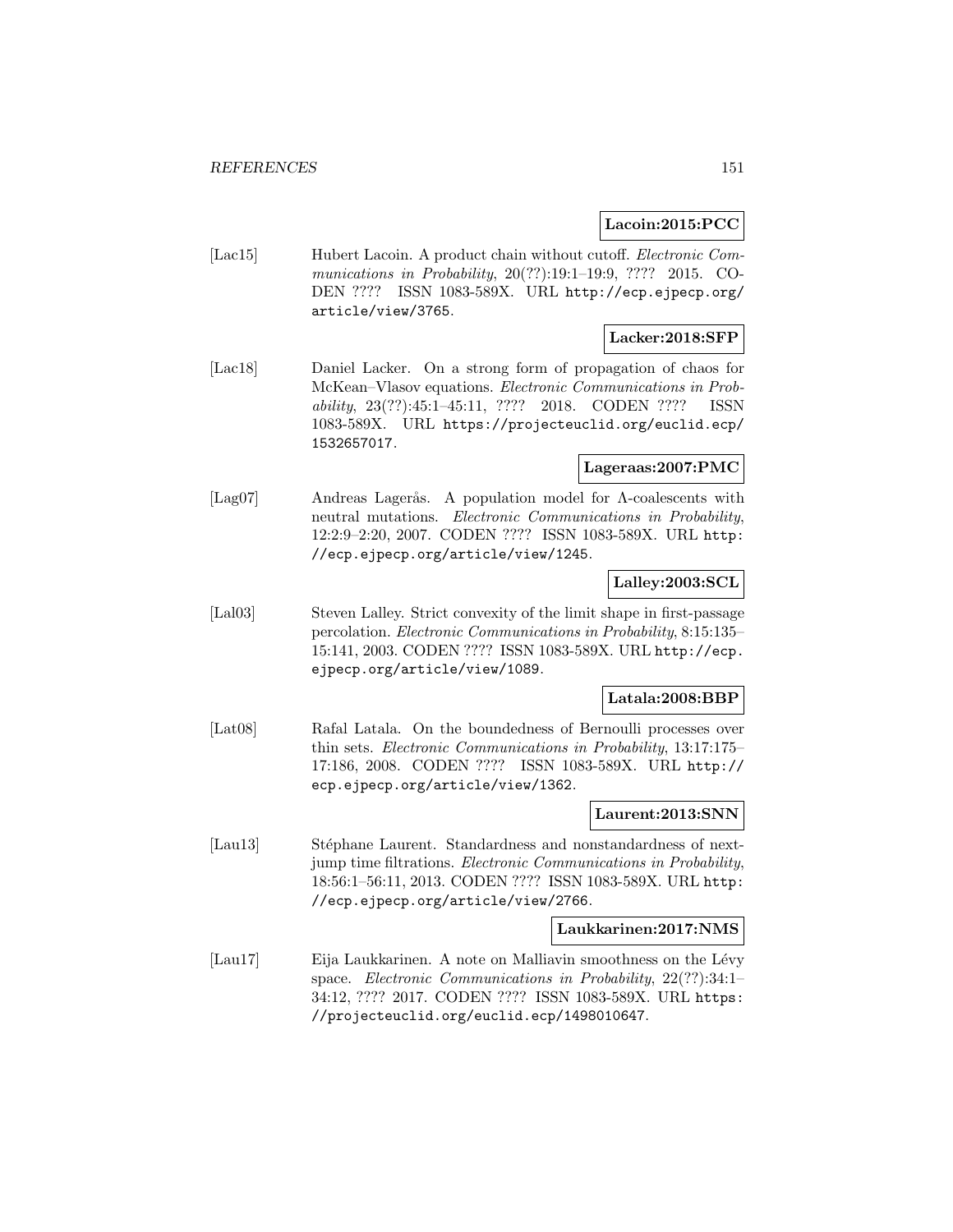### **Laulin:2020:MAP**

[Lau20] Lucile Laulin. A martingale approach for Pólya urn processes. Electronic Communications in Probability, 25(??):39:1–39:13, ???? 2020. CODEN ???? ISSN 1083-589X. URL https:// projecteuclid.org/euclid.ecp/1591840901.

### **Lawler:1996:DFP**

[Law96] Gregory Lawler. The dimension of the frontier of planar Brownian motion. Electronic Communications in Probability, 1:5:29– 5:47, 1996. CODEN ???? ISSN 1083-589X. URL http://ecp. ejpecp.org/article/view/975.

**Lawler:1998:LEW**

[Law98] Gregory F. Lawler. Loop-erased walks intersect infinitely often in four dimensions. Electronic Communications in Probability, 3:5:35–5:42, 1998. CODEN ???? ISSN 1083-589X. URL http: //ecp.ejpecp.org/article/view/991.

## **Lawi:2008:HLP**

[Law08] Stephan Lawi. Hermite and Laguerre polynomials and matrixvalued stochastic processes. Electronic Communications in Probability, 13:8:67–8:84, 2008. CODEN ???? ISSN 1083-589X. URL http://ecp.ejpecp.org/article/view/1353.

### **Lawler:2014:PPL**

[Law14] Gregory Lawler. The probability that planar loop-erased random walk uses a given edge. Electronic Communications in Probability, 19:51:1–51:13, 2014. CODEN ???? ISSN 1083-589X. URL http://ecp.ejpecp.org/article/view/2908.

#### **LePrince:2008:RBD**

[Le 08] Vincent Le Prince. A relation between dimension of the harmonic measure, entropy and drift for a random walk on a hyperbolic space. Electronic Communications in Probability, 13: 5:45–5:53, 2008. CODEN ???? ISSN 1083-589X. URL http:// ecp.ejpecp.org/article/view/1350.

#### **LeJan:2019:MRN**

[Le 19] Yves Le Jan. On Markovian random networks. Electronic Communications in Probability, 24(??):40:1–40:7, ???? 2019. CO-DEN ???? ISSN 1083-589X. URL https://projecteuclid. org/euclid.ecp/1562119368.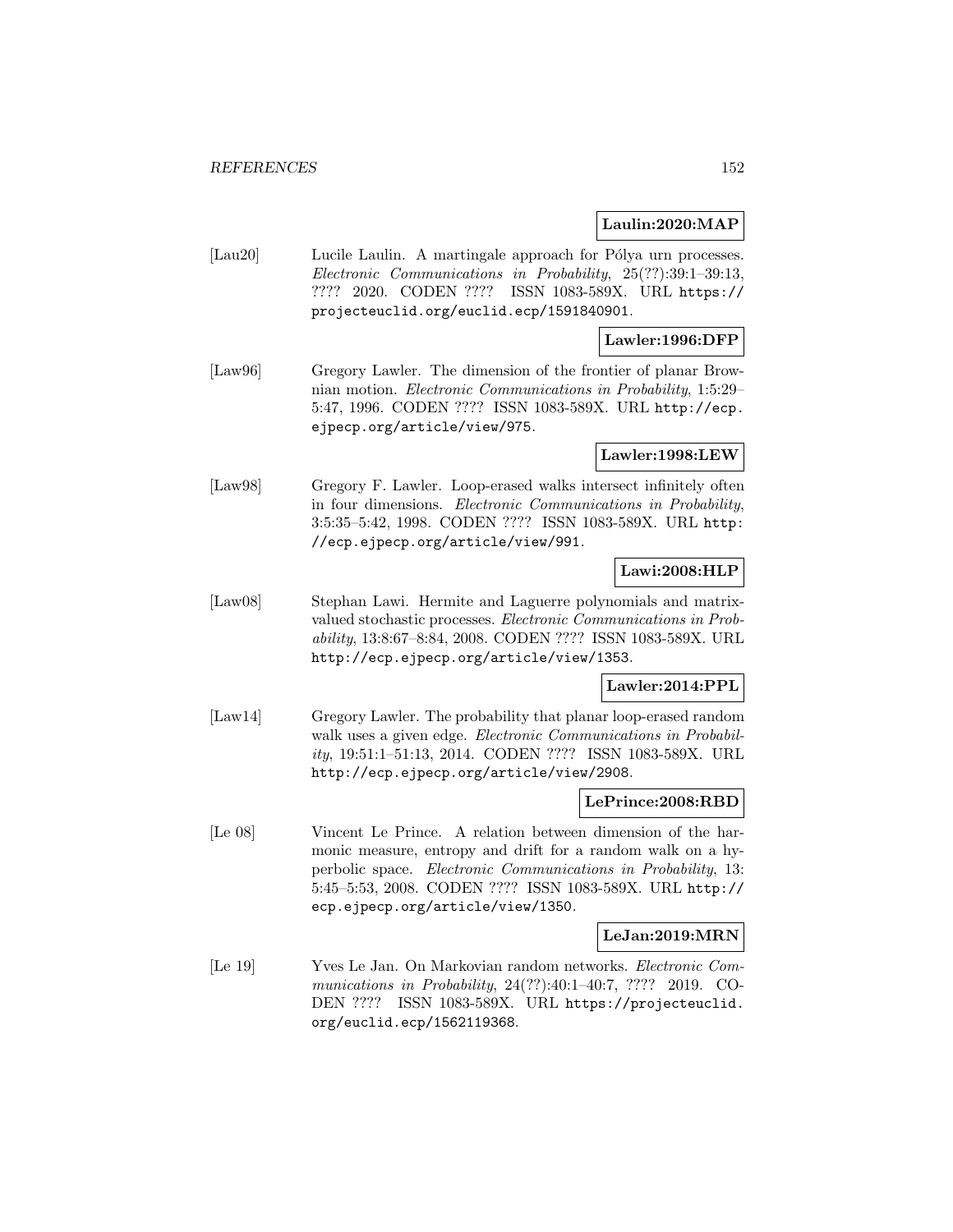#### **Ledger:2016:SMT**

[Led16] Sean Ledger. Skorokhod's M1 topology for distribution-valued processes. Electronic Communications in Probability, 21(??): 34:1–34:11, ???? 2016. CODEN ???? ISSN 1083-589X. URL https://projecteuclid.org/euclid.ecp/1461251162.

### **Ledesma:2017:HFA**

[Led17] Diego S. Ledesma. A heat flow approach to the Godbillon–Vey class. Electronic Communications in Probability, 22(??):2:1–2:6, ???? 2017. CODEN ???? ISSN 1083-589X. URL http:// projecteuclid.org/euclid.ecp/1483585771.

**Lejay:2011:SSP**

[Lej11] Antoine Lejay. Simulation of a stochastic process in a discontinuous layered medium. Electronic Communications in Probability, 16:67:764–67:774, 2011. CODEN ???? ISSN 1083-589X. URL http://ecp.ejpecp.org/article/view/1686.

# **Lopez-Garcia:2009:CDL**

[LG09] Marcos Lopez-Garcia. Characterization of distributions with the length-bias scaling property. Electronic Communications in Probability, 14:18:186–18:191, 2009. CODEN ???? ISSN 1083- 589X. URL http://ecp.ejpecp.org/article/view/1458.

### **Lopez-Garcia:2020:KCH**

[LG20] Marcos López-García. Krein condition and the Hilbert transform. Electronic Communications in Probability, 25(??):1–7, 2020. CODEN ???? ISSN 1083-589X. URL https:// projecteuclid.org/journals/electronic-communicationsin-probability/volume-25/issue-none/Krein-conditionand-the-Hilbert-transform/10.1214/20-ECP351.full.

### **Li:1999:GCI**

[Li99] Wenbo V. Li. A Gaussian correlation inequality and its applications to small ball probabilities. Electronic Communications in Probability, 4:14:111–14:118, 1999. CODEN ???? ISSN 1083- 589X. URL http://ecp.ejpecp.org/article/view/1012.

# **Li:2014:UIH**

[Li14] Zhongyang Li. Uniqueness of the infinite homogeneous cluster in the 1–2 model. Electronic Communications in Probability, 19: 22:1–22:8, 2014. CODEN ???? ISSN 1083-589X. URL http:// ecp.ejpecp.org/article/view/3105.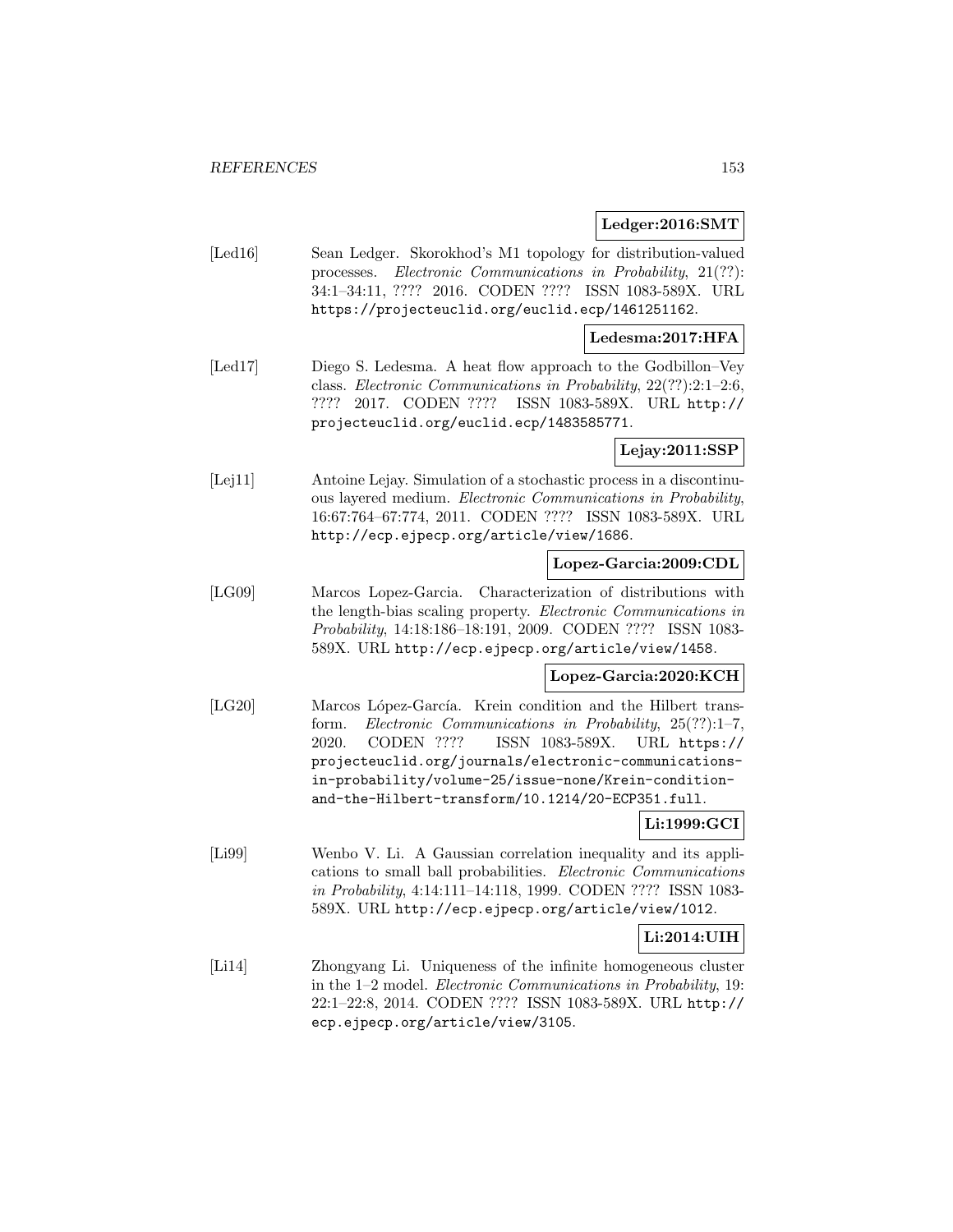# **Li:2016:HB**

[Li16] Xue-Mei Li. On hypoelliptic bridge. Electronic Communications in Probability, 21(??):24:1–24:12, ???? 2016. CODEN ???? ISSN 1083-589X. URL https://projecteuclid.org/euclid. ecp/1457617915.

# **Li:2017:SCB**

[Li17] Xue-Mei Li. On the semi-classical Brownian Bridge Measure. Electronic Communications in Probability, 22(??):38:1–38:15, ???? 2017. CODEN ???? ISSN 1083-589X. URL https:// projecteuclid.org/euclid.ecp/1501833630.

# **Li:2020:ASF**

[Li20] Zhongyang Li. Asymptotics of Schur functions on almost staircase partitions. Electronic Communications in Probability, 25 (??):1–13, 2020. CODEN ???? ISSN 1083-589X. URL https:// projecteuclid.org/journals/electronic-communicationsin-probability/volume-25/issue-none/Asymptotics-of-Schurfunctions-on-almost-staircase-partitions/10.1214/20- ECP332.full.

# **Li:2021:MPP**

[Li21] Linjun Li. On the Manhattan pinball problem. *Electronic* Communications in Probability, 26(??):1–11, 2021. CODEN ???? ISSN 1083-589X. URL https://projecteuclid.org/ journals/electronic-communications-in-probability/volume-26/issue-none/On-the-Manhattan-pinball-problem/10.1214/ 21-ECP394.full.

# **Limic:1999:BLP**

[Lim99] Vlada Limic. On the behavior of LIFO preemptive resume queues in heavy traffic. Electronic Communications in Probability, 5: 2:13–2:27, 1999. CODEN ???? ISSN 1083-589X. URL http:// ecp.ejpecp.org/article/view/1014.

#### **Lindvall:1999:STS**

[Lin99] Torgny Lindvall. On Strassen's theorem on stochastic domination. Electronic Communications in Probability, 4:7:51–7:59, 1999. CODEN ???? ISSN 1083-589X. URL http://ecp. ejpecp.org/article/view/1005.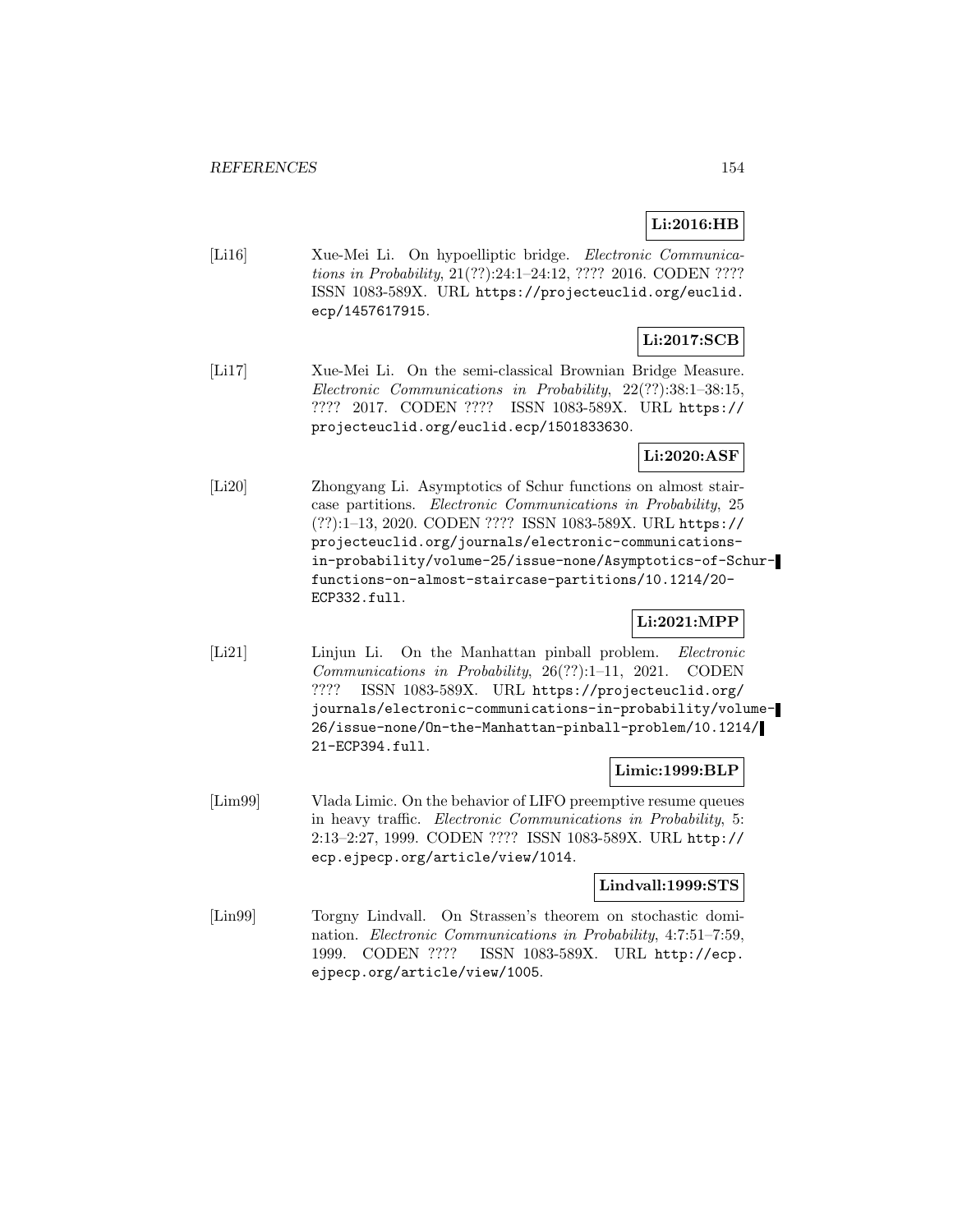# **Lin:2009:ASL**

[Lin09] Fuming Lin. An almost sure limit theorem for the maxima of strongly dependent Gaussian sequences. Electronic Communications in Probability, 14:22:224–22:231, 2009. CO-DEN ???? ISSN 1083-589X. URL http://ecp.ejpecp.org/ article/view/1461.

# **Lin:2019:MDS**

[Lin19] Yier Lin. Markov duality for stochastic six vertex model. *Elec*tronic Communications in Probability, 24(??):67:1–67:17, ???? 2019. CODEN ???? ISSN 1083-589X. URL https:// projecteuclid.org/euclid.ecp/1573095646.

# **Liu:2015:GID**

[Liu15] Yuan Liu. Gaussian integrability of distance function under the Lyapunov condition. Electronic Communications in Probability, 20(??):9:1–9:10, ???? 2015. CODEN ???? ISSN 1083-589X. URL http://ecp.ejpecp.org/article/view/3838.

# **Lalley:2008:OCM**

[LK08] Steven Lalley and George Kordzakhia. An oriented competition model on  $Z^2_+$ . Electronic Communications in Probability, 13: 52:548–52:561, 2008. CODEN ???? ISSN 1083-589X. URL http://ecp.ejpecp.org/article/view/1422.

### **Liu:2007:SLT**

[LL07] Wei-Dong Liu and Zheng-Yan Lin. Some LIL type results on the partial sums and trimmed sums with multidimensional indices. Electronic Communications in Probability, 12:22:221-22:233, 2007. CODEN ???? ISSN 1083-589X. URL http:// ecp.ejpecp.org/article/view/1286.

### **Liang:2015:WMM**

[LL15] Xingang Liang and Quansheng Liu. Weighted moments for Mandelbrot's martingales. Electronic Communications in Probability, 20(??):85:1–85:12, ???? 2015. CODEN ???? ISSN 1083-589X. URL http://ecp.ejpecp.org/article/view/4443.

#### **Lanchier:2020:PCM**

[LL20] Nicolas Lanchier and Hsin-Lun Li. Probability of consensus in the multivariate deffuant model on finite connected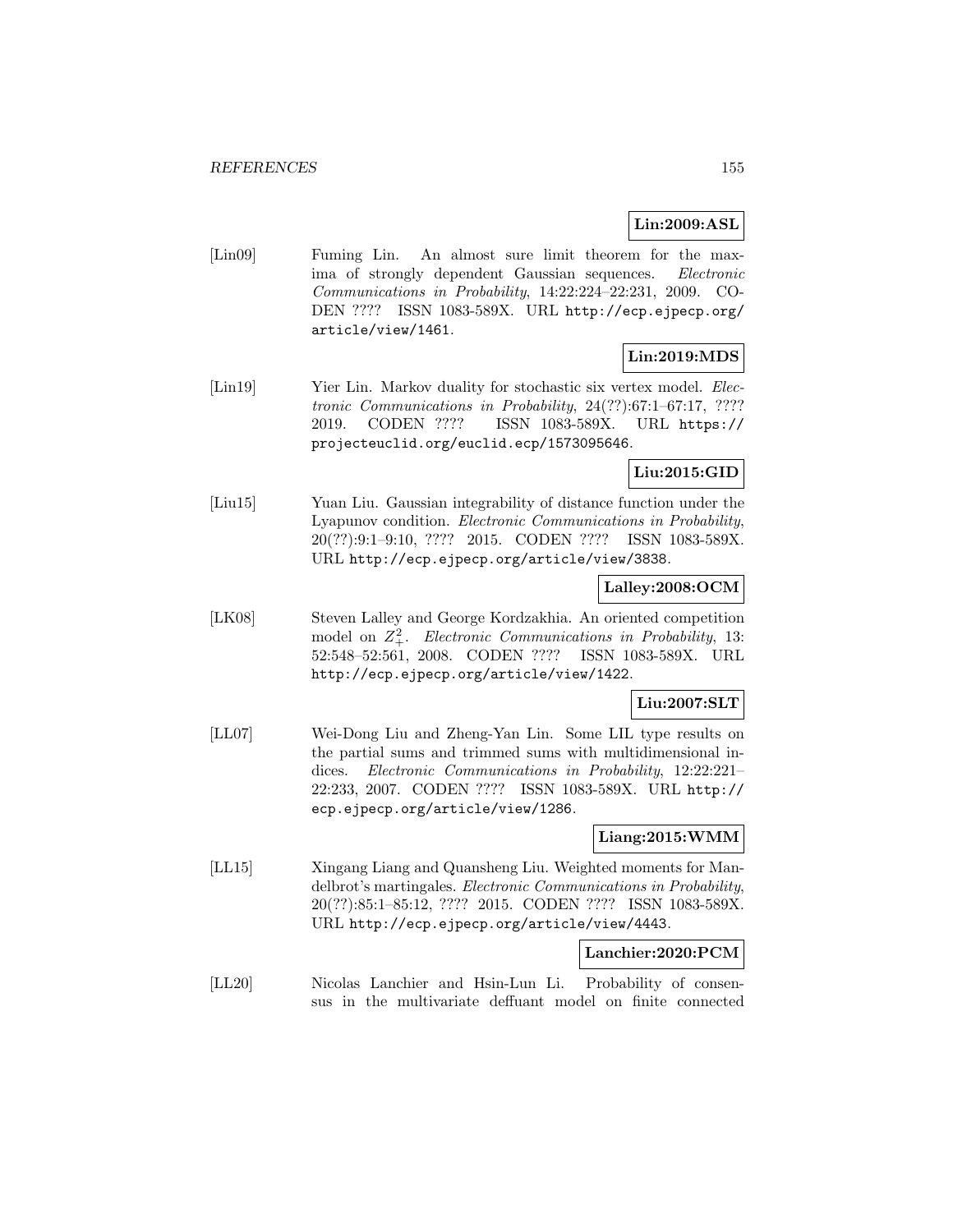graphs. Electronic Communications in Probability, 25(??):1– 12, 2020. CODEN ???? ISSN 1083-589X. URL https:// projecteuclid.org/journals/electronic-communicationsin-probability/volume-25/issue-none/Probability-of-consensusin-the-multivariate-Deffuant-model-on-finite/10.1214/ 20-ECP359.full.

# **Lalley:2009:GIH**

[LLN09] Steven Lalley, Gregory Lawler, and Hariharan Narayanan. Geometric interpretation of half-plane capacity. Electronic Communications in Probability, 14:55:566–55:571, 2009. CODEN ???? ISSN 1083-589X. URL http://ecp.ejpecp.org/ article/view/1517.

### **LeGall:2006:OMS**

[LM06] Jean-François Le Gall and Mathieu Merle. On the occupation measure of super-Brownian motion. Electronic Communications in Probability, 11:27:252–27:265, 2006. CODEN ???? ISSN 1083- 589X. URL http://ecp.ejpecp.org/article/view/1225.

# **Lin:2017:SOB**

[LM17] Yier Lin and Bastien Mallein. Second order behavior of the block counting process of beta coalescents. Electronic Communications in Probability, 22(??):61:1–61:8, ???? 2017. CODEN ???? ISSN 1083-589X. URL https://projecteuclid.org/ euclid.ecp/1510736418.

# **Lugosi:2003:NRC**

[LMK03] Gábor Lugosi, Shahar Mendelson, and Vladimir Koltchinskii. A note on the richness of convex hulls of VC classes. Electronic Communications in Probability, 8:18:167–18:169, 2003. CODEN ???? ISSN 1083-589X. URL http://ecp.ejpecp. org/article/view/1097.

# **Loehr:2013:EGP**

[Loe13] Wolfgang Loehr. Equivalence of Gromov–Prohorov- and Gromov's  $\Box$ <sub>λ</sub>-metric on the space of metric measure spaces. *Elec*tronic Communications in Probability, 18:17:1–17:10, 2013. CO-DEN ???? ISSN 1083-589X. URL http://ecp.ejpecp.org/ article/view/2268.

# **Londono:2004:STN**

[Lon04] Jaime Londono. State tameness: A new approach for credit constrains. Electronic Communications in Probability, 9:1:1–1:13,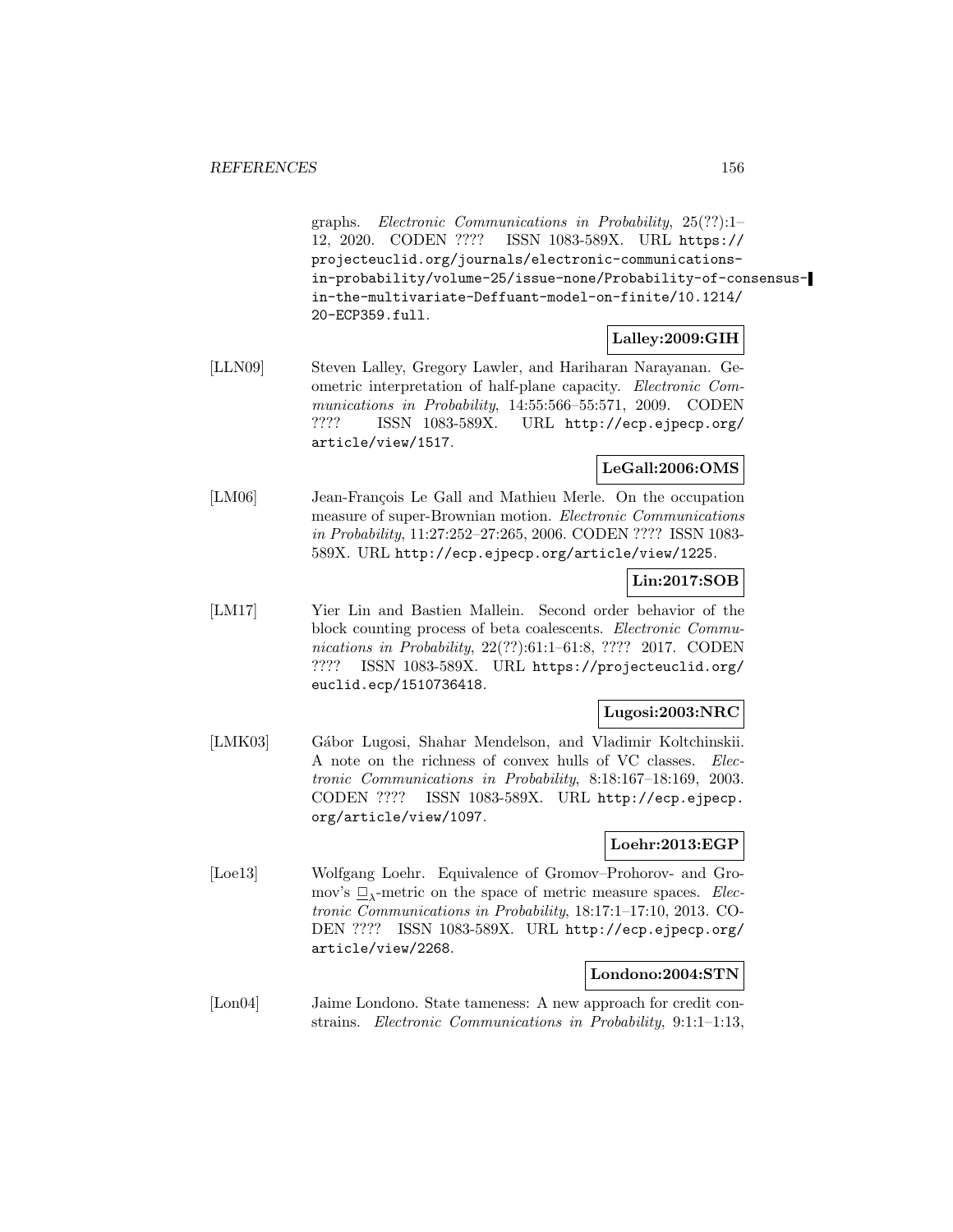2004. CODEN ???? ISSN 1083-589X. URL http://ecp. ejpecp.org/article/view/1102.

# **Louis:2004:EPE**

[Lou04] Pierre-Yves Louis. Ergodicity of PCA: Equivalence between spatial and temporal mixing conditions. Electronic Communications in Probability, 9:13:119–13:131, 2004. CODEN ???? ISSN 1083- 589X. URL http://ecp.ejpecp.org/article/view/1116.

# **Lewis:1999:CM**

[LP99] Thomas M. Lewis and Geoffrey Pritchard. Correlation measures. Electronic Communications in Probability, 4:10:77–10:85, 1999. CODEN ???? ISSN 1083-589X. URL http://ecp.ejpecp.org/ article/view/1008.

### **Luschgy:2008:MEL**

[LP08] Harald Luschgy and Gilles Pagès. Moment estimates for Lévy processes. Electronic Communications in Probability, 13:41:422– 41:434, 2008. CODEN ???? ISSN 1083-589X. URL http:// ecp.ejpecp.org/article/view/1397.

# **Li:2012:SSJ**

[LP12] Zenghu Li and Fei Pu. Strong solutions of jump-type stochastic equations. Electronic Communications in Probability, 17:33:1– 33:13, 2012. CODEN ???? ISSN 1083-589X. URL http://ecp. ejpecp.org/article/view/1915.

# **Lawler:2019:WGC**

[LP19] Gregory F. Lawler and Petr Panov. Weighted graphs and complex Gaussian free fields. Electronic Communications in Probability, 24(??):38:1–38:9, ???? 2019. CODEN ???? ISSN 1083-589X. URL https://projecteuclid.org/euclid.ecp/ 1561169054.

## **Lechner:2015:UEA**

[LPP15] Richard Lechner, Markus Passenbrunner, and Joscha Prochno. Uniform estimates for averages of order statistics of matrices. Electronic Communications in Probability, 20(??):27:1– 27:12, ???? 2015. CODEN ???? ISSN 1083-589X. URL http:/ /ecp.ejpecp.org/article/view/3992.

# **Lawler:2015:CBT**

[LR15] Gregory F Lawler and Mohammad Abbas Rezaei. Up-toconstants bounds on the two-point Green's function for SLE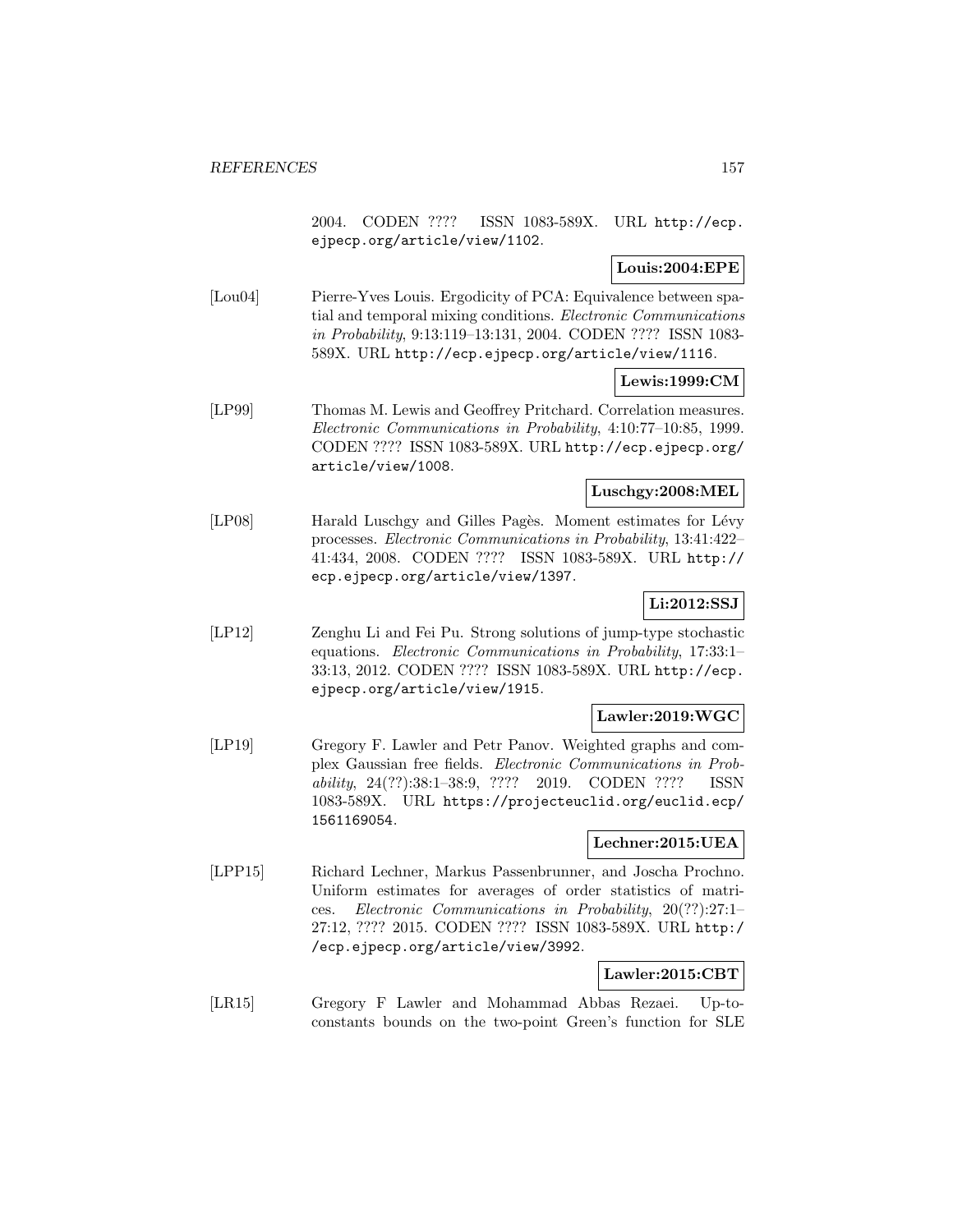curves. Electronic Communications in Probability, 20(??):45:1– 45:13, ???? 2015. CODEN ???? ISSN 1083-589X. URL http:/ /ecp.ejpecp.org/article/view/4246.

# **Lohr:2016:BFM**

[LR16] Wolfgang Löhr and Thomas Rippl. Boundedly finite measures: separation and convergence by an algebra of functions. Electronic Communications in Probability, 21(??):60:1–60:16, ???? 2016. CODEN ???? ISSN 1083-589X. URL https://projecteuclid. org/euclid.ecp/1473424721.

# **Lampert:2013:MSR**

[LS13a] Amichai Lampert and Assaf Shapira. On maximizing the speed of a random walk in fixed environments. Electronic Communications in Probability, 18:40:1-40:9, 2013. CODEN ???? ISSN 1083-589X. URL http://ecp.ejpecp.org/article/ view/2431.

# **Ley:2013:SDA**

[LS13b] Christophe Ley and Yvik Swan. Stein's density approach and information inequalities. Electronic Communications in Probability, 18:7:1–7:14, 2013. CODEN ???? ISSN 1083-589X. URL http://ecp.ejpecp.org/article/view/2578.

# **Lie:2018:QIC**

[LS18a] Han Cheng Lie and T. J. Sullivan. Quasi-invariance of countable products of Cauchy measures under non-unitary dilations. Electronic Communications in Probability, 23(??):8:1–8:6, ???? 2018. CODEN ???? ISSN 1083-589X. URL https://projecteuclid. org/euclid.ecp/1519182083.

# **Lowe:2018:FBS**

[LS18b] Matthias Löwe and Kristina Schubert. Fluctuations for block spin Ising models. Electronic Communications in Probability, 23 (??):53:1–53:12, ???? 2018. CODEN ???? ISSN 1083-589X. URL https://projecteuclid.org/euclid.ecp/1535767264.

#### **Leobacher:2015:ESC**

[LST15] Gunther Leobacher, Michaela Szölgyenyi, and Stefan Thonhauser. On the existence of solutions of a class of SDEs with discontinuous drift and singular diffusion. Electronic Communications in Probability, 20(??):6:1–6:14, ???? 2015. CO-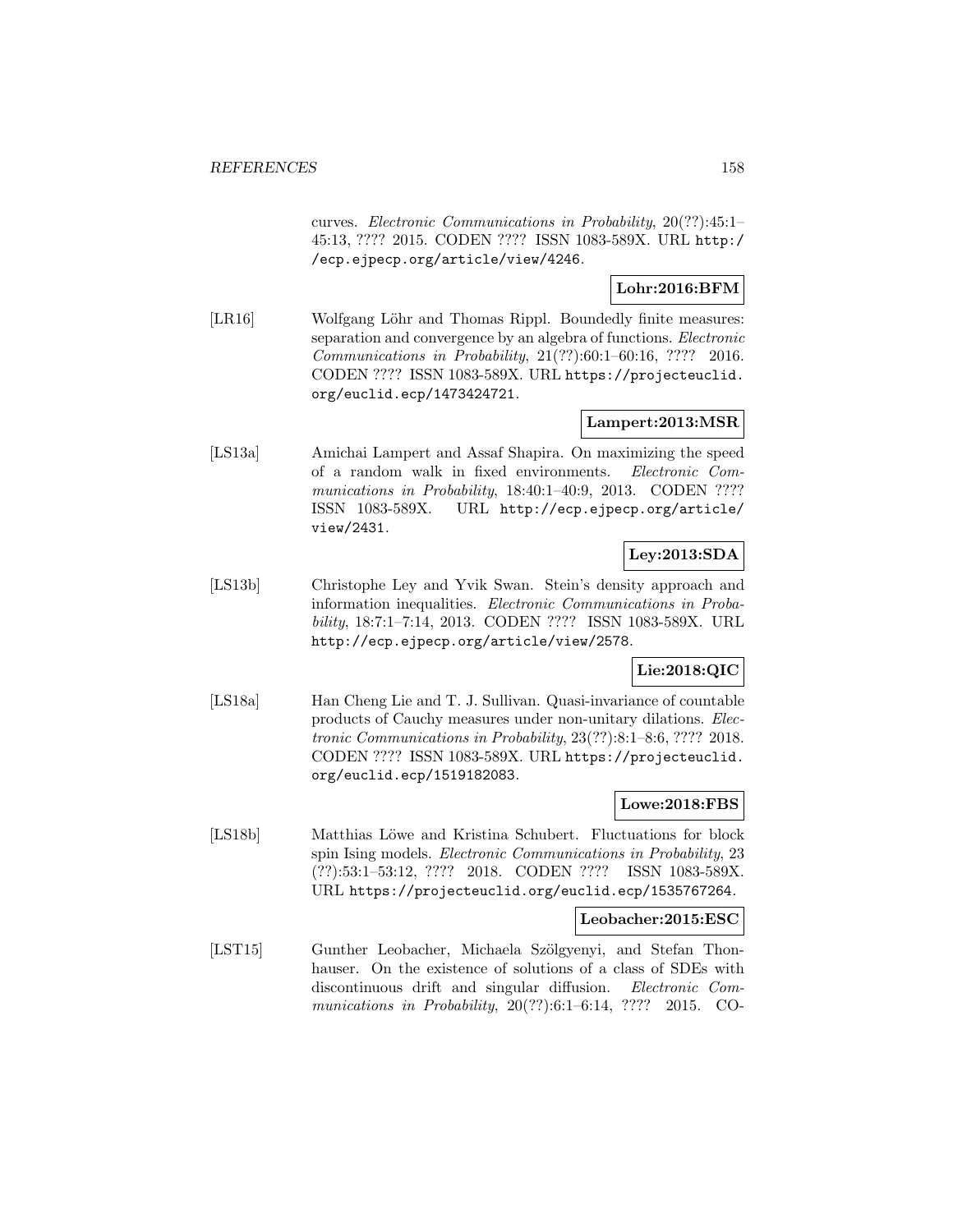DEN ???? ISSN 1083-589X. URL http://ecp.ejpecp.org/ article/view/3149.

# **Li:1999:RPF**

[LSY99] Zenghu Li, Tokuzo Shiga, and Lihua Yao. A reversibility problem for Fleming–Viot processes. Electronic Communications in Probability, 4:9:65–9:76, 1999. CODEN ???? ISSN 1083-589X. URL http://ecp.ejpecp.org/article/view/1007.

# **Liu:2011:EUI**

[LT11] Wei Liu and Jonas Toelle. Existence and uniqueness of invariant measures for stochastic evolution equations with weakly dissipative drifts. Electronic Communications in Probability, 16: 40:447–40:457, 2011. CODEN ???? ISSN 1083-589X. URL http://ecp.ejpecp.org/article/view/1643.

## **Lalley:2020:ODE**

[LT20] Steven P. Lalley and Si Tang. Occupation densities of ensembles of branching random walks. Electronic Communications in Probability, 25(??):12:1–12:13, ???? 2020. CODEN ???? ISSN 1083-589X. URL https://projecteuclid.org/euclid.ecp/ 1580461331.

# **Ledger:2018:RWR**

[LTV18] Sean Ledger, Bálint Tóth, and Benedek Valkó. Random walk on the randomly-oriented Manhattan lattice. Electronic Communications in Probability, 23(??):43:1–43:11, ???? 2018. CODEN ???? ISSN 1083-589X. URL https://projecteuclid.org/ euclid.ecp/1532505674.

### **Luo:2014:UDF**

[Luo14] Dejun Luo. Uniqueness of degenerate Fokker–Planck equations with weakly differentiable drift whose gradient is given by a singular integral. Electronic Communications in Probability, 19: 42:1–42:14, 2014. CODEN ???? ISSN 1083-589X. URL http:/ /ecp.ejpecp.org/article/view/3407.

### **Lupu:2016:LPD**

[Lup16] Titus Lupu. Loop percolation on discrete half-plane. Electronic Communications in Probability, 21(??):30:1–30:9, ???? 2016. CODEN ???? ISSN 1083-589X. URL https://projecteuclid. org/euclid.ecp/1459878297.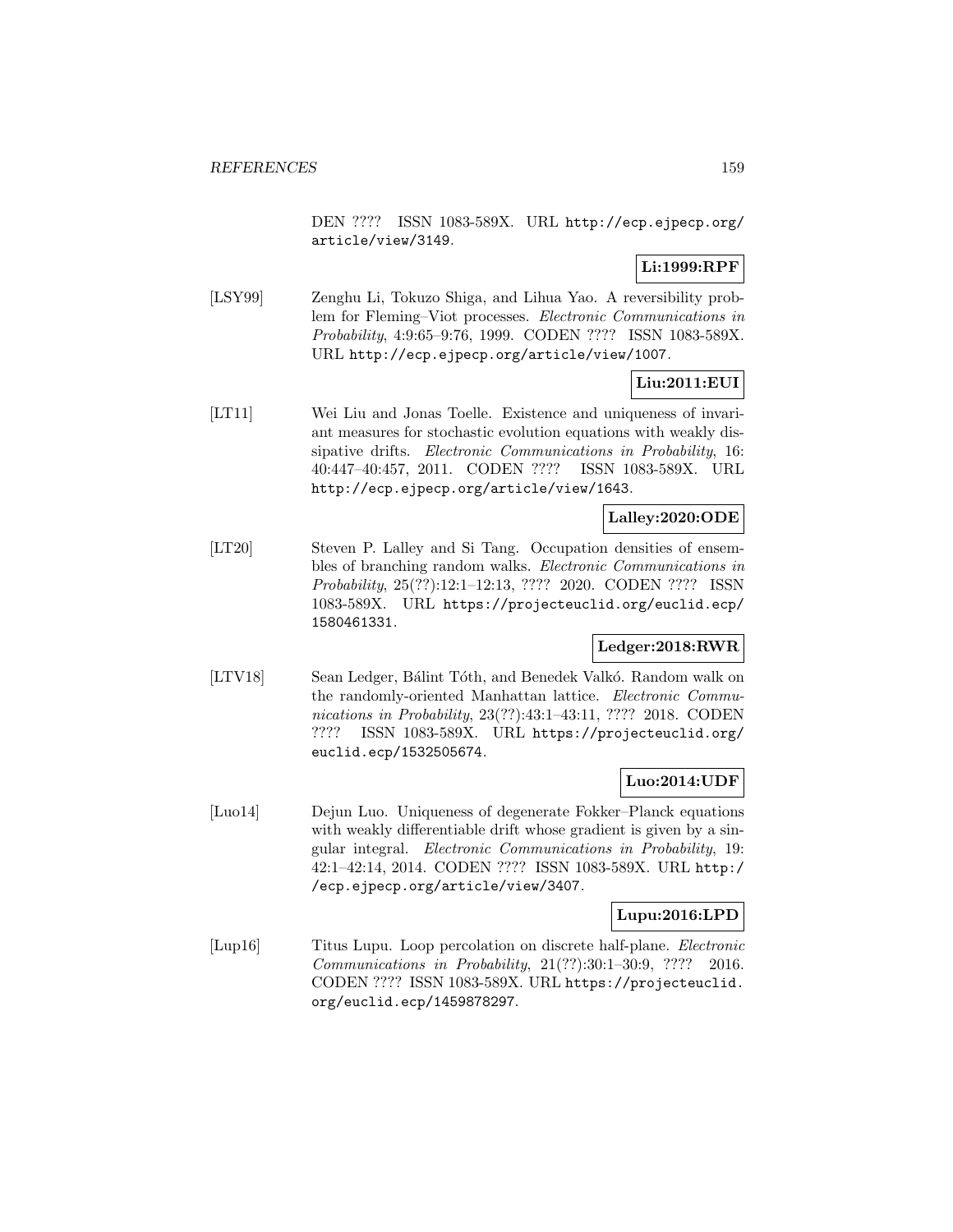#### **Lifshits:2020:CSS**

[LV20] Mikhail Lifshits and Vladislav Vysotsky. On the completion of Skorokhod space. Electronic Communications in Probability, 25 (??):1–10, 2020. CODEN ???? ISSN 1083-589X. URL https:// projecteuclid.org/journals/electronic-communicationsin-probability/volume-25/issue-none/On-the-completionof-Skorokhod-space/10.1214/20-ECP346.full.

# **Liao:2005:MRB**

[LW05] Ming Liao and Longmin Wang. Motion of a rigid body under random perturbation. Electronic Communications in Probability, 10:24:235–24:243, 2005. CODEN ???? ISSN 1083-589X. URL http://ecp.ejpecp.org/article/view/1163.

# **Liu:2009:IRF**

[LW09] Wei Liu and Liming Wu. Identification of the rate function for large deviations of an irreducible Markov chain. Electronic Communications in Probability, 14:52:540–52:551, 2009. CO-DEN ???? ISSN 1083-589X. URL http://ecp.ejpecp.org/ article/view/1512.

# **Lacker:2015:TIM**

[LW15] Daniel Lacker and Kevin Webster. Translation invariant mean field games with common noise. Electronic Communications in Probability, 20(??):42:1–42:13, ???? 2015. CODEN ???? ISSN 1083-589X. URL http://ecp.ejpecp.org/article/ view/3822.

### **Lupu:2016:NIR**

[LW16] Titus Lupu and Wendelin Werner. A note on Ising random currents, Ising-FK, loop-soups and the Gaussian free field. Electronic Communications in Probability, 21(??):13:1–13:7, ???? 2016. CODEN ???? ISSN 1083-589X. URL https:// projecteuclid.org/euclid.ecp/1455717135.

# **Li:2015:FTB**

[LX15] Fang Li and Lihu Xu. Finite time blowup of the stochastic shadow Gierer–Meinhardt system. Electronic Communications in Probability, 20(??):65:1–65:13, ???? 2015. CO-DEN ???? ISSN 1083-589X. URL http://ecp.ejpecp.org/ article/view/4298.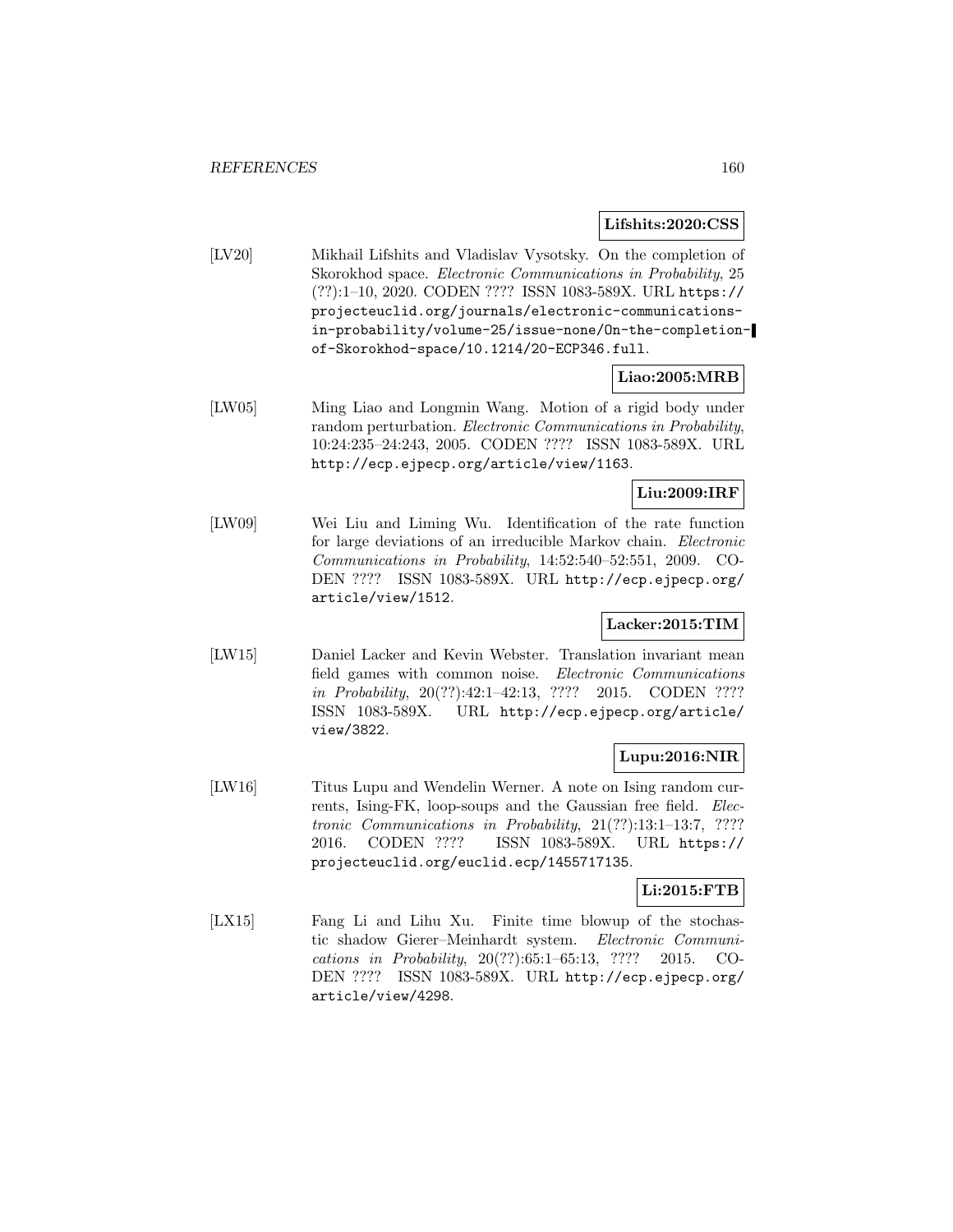# **Lee:2019:LNE**

[LX19] Cheuk Yin Lee and Yimin Xiao. Local nondeterminism and the exact modulus of continuity for stochastic wave equation. Electronic Communications in Probability, 24(??):52:1–52:8, ???? 2019. CODEN ???? ISSN 1083-589X. URL https:// projecteuclid.org/euclid.ecp/1568253714.

# **Liu:2013:ASS**

[LY13] Hanbing Liu and Juan Yang. An approximation scheme of stochastic Stokes equations. Electronic Communications in Probability, 18:21:1–21:10, 2013. CODEN ???? ISSN 1083-589X. URL http://ecp.ejpecp.org/article/view/2374.

# **Lyons:2016:RPI**

[LY16] Terry Lyons and Danyu Yang. Recovering the pathwise Itô solution from averaged Stratonovich solutions. Electronic Communications in Probability, 21(??):7:1–7:18, ???? 2016. CODEN ???? ISSN 1083-589X. URL https://projecteuclid.org/euclid. ecp/1454682823.

# **Lyons:2018:NTT**

[Lyo18] Russell Lyons. A note on tail triviality for determinantal point processes. Electronic Communications in Probability, 23(??): 72:1–72:3, ???? 2018. CODEN ???? ISSN 1083-589X. URL https://projecteuclid.org/euclid.ecp/1539763345.

### **Lyons:2019:EBM**

[Lyo19] Russell Lyons. Exit boundaries of multidimensional SDEs. Electronic Communications in Probability, 24(??):24:1–24:2, ???? 2019. CODEN ???? ISSN 1083-589X. URL https:// projecteuclid.org/euclid.ecp/1558339220.

#### **Marchal:2017:SGB**

[MA17] Olivier Marchal and Julyan Arbel. On the sub-Gaussianity of the beta and Dirichlet distributions. Electronic Communications in Probability, 22(??):54:1–54:14, ???? 2017. CODEN ???? ISSN 1083-589X. URL https://projecteuclid.org/euclid. ecp/1507860211.

# **Machida:2002:FAA**

[Mac02] Motoya Machida. Fill's algorithm for absolutely continuous stochastically monotone kernels. Electronic Communications in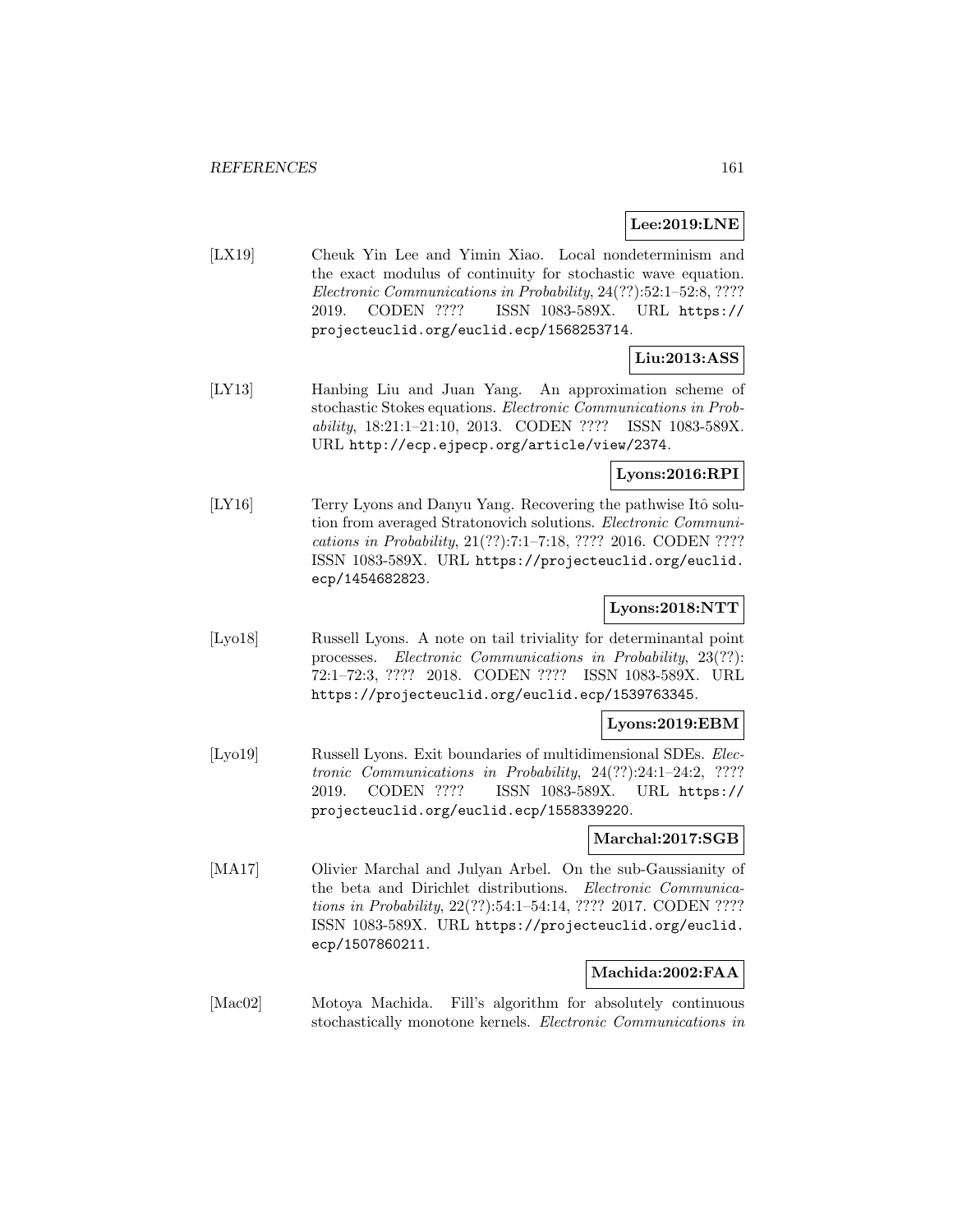Probability, 7:15:141–15:155, 2002. CODEN ???? ISSN 1083- 589X. URL http://ecp.ejpecp.org/article/view/1056.

## **Maillard:2013:NSP**

[Mai13] Pascal Maillard. A note on stable point processes occurring in branching Brownian motion. Electronic Communications in Probability, 18:5:1–5:9, 2013. CODEN ???? ISSN 1083-589X. URL http://ecp.ejpecp.org/article/view/2390.

### **Major:2006:MVH**

[Maj06] Peter Major. A multivariate version of Hoeffding's inequality. Electronic Communications in Probability, 11:24:220–24:229, 2006. CODEN ???? ISSN 1083-589X. URL http://ecp. ejpecp.org/article/view/1221.

### **Makhnin:2008:FPE**

[Mak08] Oleg Makhnin. Filtering and parameter estimation for a jump stochastic process with discrete observations. Electronic Communications in Probability, 13:21:210–21:224, 2008. CO-DEN ???? ISSN 1083-589X. URL http://ecp.ejpecp.org/ article/view/1363.

### **Mallein:2015:MDD**

[Mal15] Bastien Mallein. Maximal displacement in the d-dimensional branching Brownian motion. Electronic Communications in Probability, 20(??):76:1–76:12, ???? 2015. CODEN ???? ISSN 1083-589X. URL http://ecp.ejpecp.org/article/ view/4216.

### **Malyshkin:2020:SPA**

[Mal20] Yury Malyshkin. Sublinear preferential attachment combined with a growing number of choices. Electronic Communications in Probability, 25(??):1–12, 2020. CODEN ???? ISSN 1083-589X. URL https://projecteuclid.org/journals/ electronic-communications-in-probability/volume-25/issuenone/Sublinear-preferential-attachment-combined-witha-growing-number-of-choices/10.1214/20-ECP368.full.

#### **Manstavicius:2005:NMP**

[Man05] Martynas Manstavicius. A non-Markovian process with unbounded p-variation. Electronic Communications in Probability, 10:3:17–3:28, 2005. CODEN ???? ISSN 1083-589X. URL http: //ecp.ejpecp.org/article/view/1128.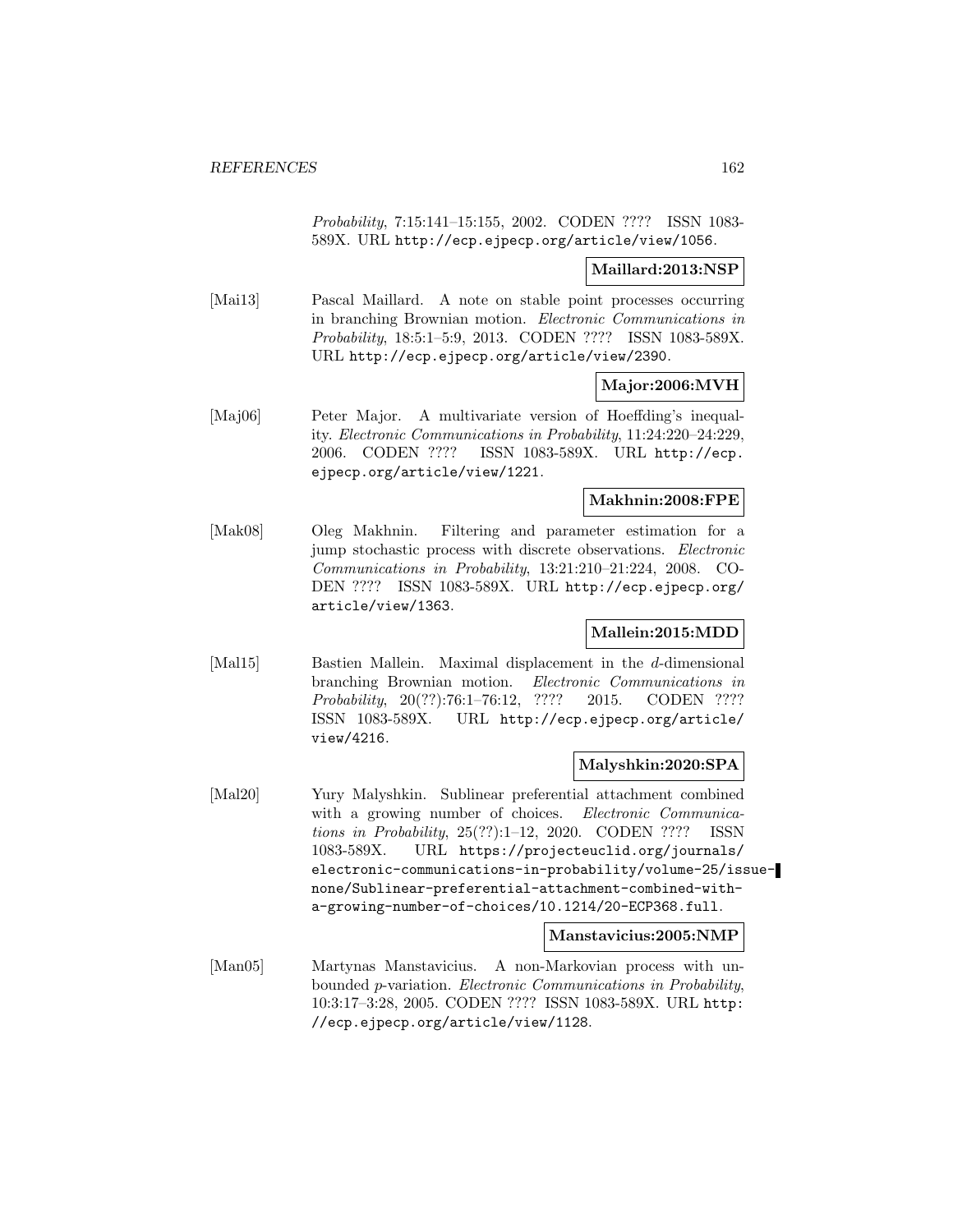#### **Marchand:2014:RBP**

[MAPS14] Eric Marchand, Djilali Ait Aoudia, François Perron, and Latifa Ben Hadj Slimene. On runs, bivariate Poisson mixtures and distributions that arise in Bernoulli arrays. Electronic Communications in Probability, 19:8:1–8:12, 2014. CODEN ???? ISSN 1083- 589X. URL http://ecp.ejpecp.org/article/view/3152.

# **Marchal:1998:BBT**

[Mar98] Philippe Marchal. The best bounds in a theorem of Russell Lyons. Electronic Communications in Probability, 3:11:91–11:94, 1998. CODEN ???? ISSN 1083-589X. URL http://ecp. ejpecp.org/article/view/997.

#### **Marchal:1999:LER**

[Mar99] Philippe Marchal. Loop-erased random walks, spanning trees and Hamiltonian cycles. Electronic Communications in Probability, 5:4:39–4:50, 1999. CODEN ???? ISSN 1083-589X. URL http://ecp.ejpecp.org/article/view/1016.

#### **Marchal:2005:MCS**

[Mar05] Philippe Marchal. Measure concentration for stable laws with index close to 2. Electronic Communications in Probability, 10: 4:29–4:35, 2005. CODEN ???? ISSN 1083-589X. URL http:// ecp.ejpecp.org/article/view/1129.

#### **Marchal:2009:STE**

[Mar09] Philippe Marchal. Small time expansions for transition probabilities of some Lévy processes. Electronic Communications in Probability, 14:13:132–13:142, 2009. CODEN ???? ISSN 1083- 589X. URL http://ecp.ejpecp.org/article/view/1452.

# **Markstrom:2010:CPN**

[Mar10] Klas Markström. Closure properties and negatively associated measures violating the van den Berg–Kesten inequality. Electronic Communications in Probability, 15:41:449–41:456, 2010. CODEN ???? ISSN 1083-589X. URL http://ecp.ejpecp. org/article/view/1575.

### **Markowsky:2011:EET**

[Mar11] Greg Markowsky. On the expected exit time of planar Brownian motion from simply connected domains. Electronic Communications in Probability, 16:57:652–57:663, 2011. CODEN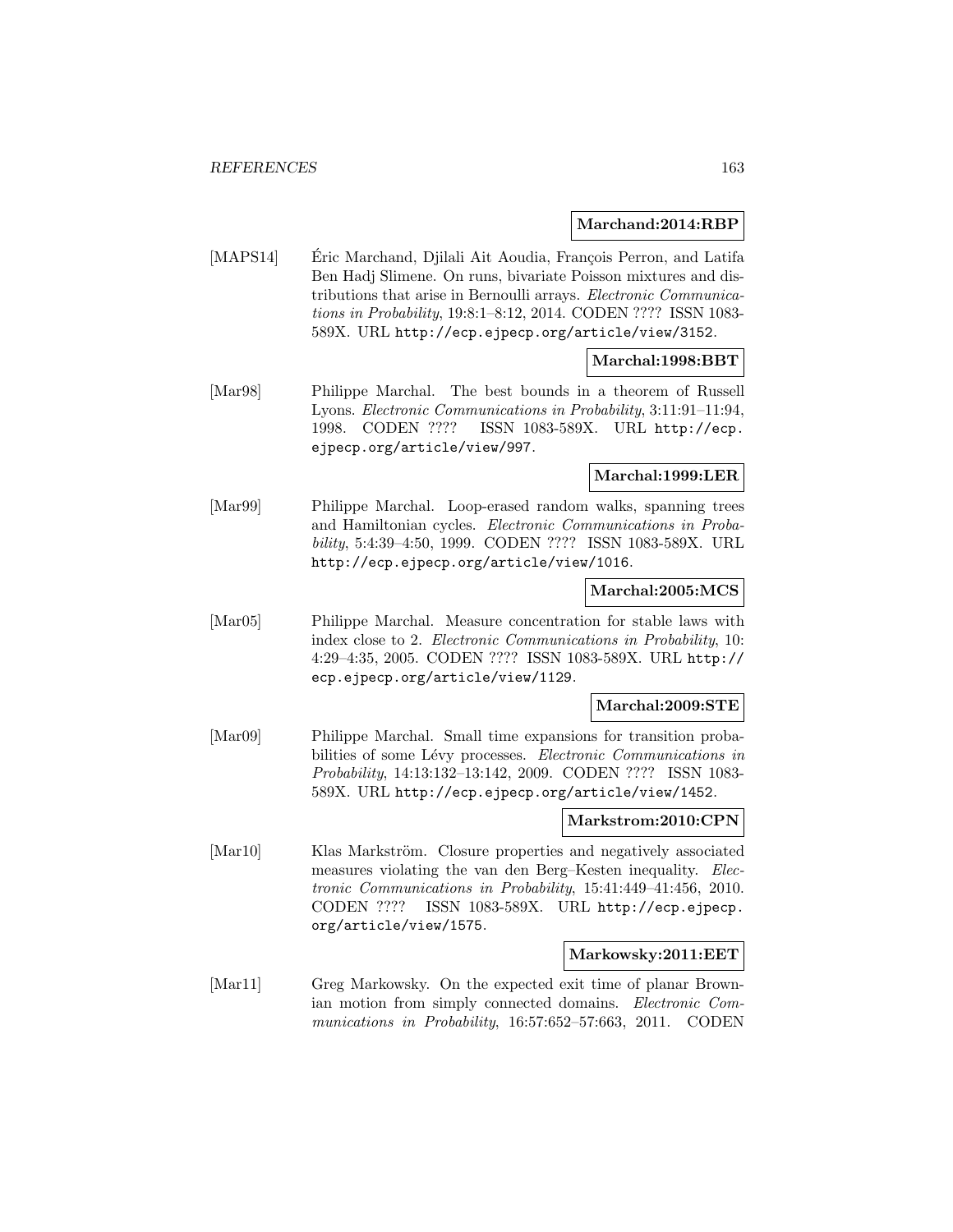???? ISSN 1083-589X. URL http://ecp.ejpecp.org/ article/view/1653.

#### **Marcus:2014:MGD**

[Mar14] Michael B. Marcus. Multivariate gamma distributions. Electronic Communications in Probability, 19(??):86:1–86:10, ???? 2014. CODEN ???? ISSN 1083-589X. URL http://ecp. ejpecp.org/article/view/3794.

### **Martineau:2017:SCC**

[Mar17] Sébastien Martineau. The set of connective constants of Cayley graphs contains a Cantor space. Electronic Communications in Probability, 22(??):12:1–12:4, ???? 2017. CODEN ???? ISSN 1083-589X. URL http://projecteuclid.org/euclid. ecp/1485507643.

# **Marchina:2018:CIS**

[Mar18] Antoine Marchina. Comparison inequalities for suprema of bounded empirical processes. Electronic Communications in Probability, 23(??):33:1–33:7, ???? 2018. CODEN ???? ISSN 1083-589X. URL https://projecteuclid.org/euclid.ecp/ 1528358638.

# **Maslanka:2018:TAM**

[Mas<sup>18]</sup> Mariusz Mas<sup>1</sup>lanka. Tail asymptotics of maximums on trees in the critical case. Electronic Communications in Probability, 23(??): 48:1–48:11, ???? 2018. CODEN ???? ISSN 1083-589X. URL https://projecteuclid.org/euclid.ecp/1532678499.

#### **Maurelli:2020:NES**

[Mau20] Mario Maurelli. Non-explosion by Stratonovich noise for ODEs. Electronic Communications in Probability, 25(??):1– 10, 2020. CODEN ???? ISSN 1083-589X. URL https:// projecteuclid.org/journals/electronic-communicationsin-probability/volume-25/issue-none/Non-explosion-by-Stratonovich-noise-for-ODEs/10.1214/20-ECP347.full.

#### **McVinish:2008:OPE**

[McV08] Ross McVinish. Optimising prediction error among completely monotone covariance sequences. Electronic Communications in Probability, 13:11:113–11:120, 2008. CODEN ???? ISSN 1083- 589X. URL http://ecp.ejpecp.org/article/view/1355.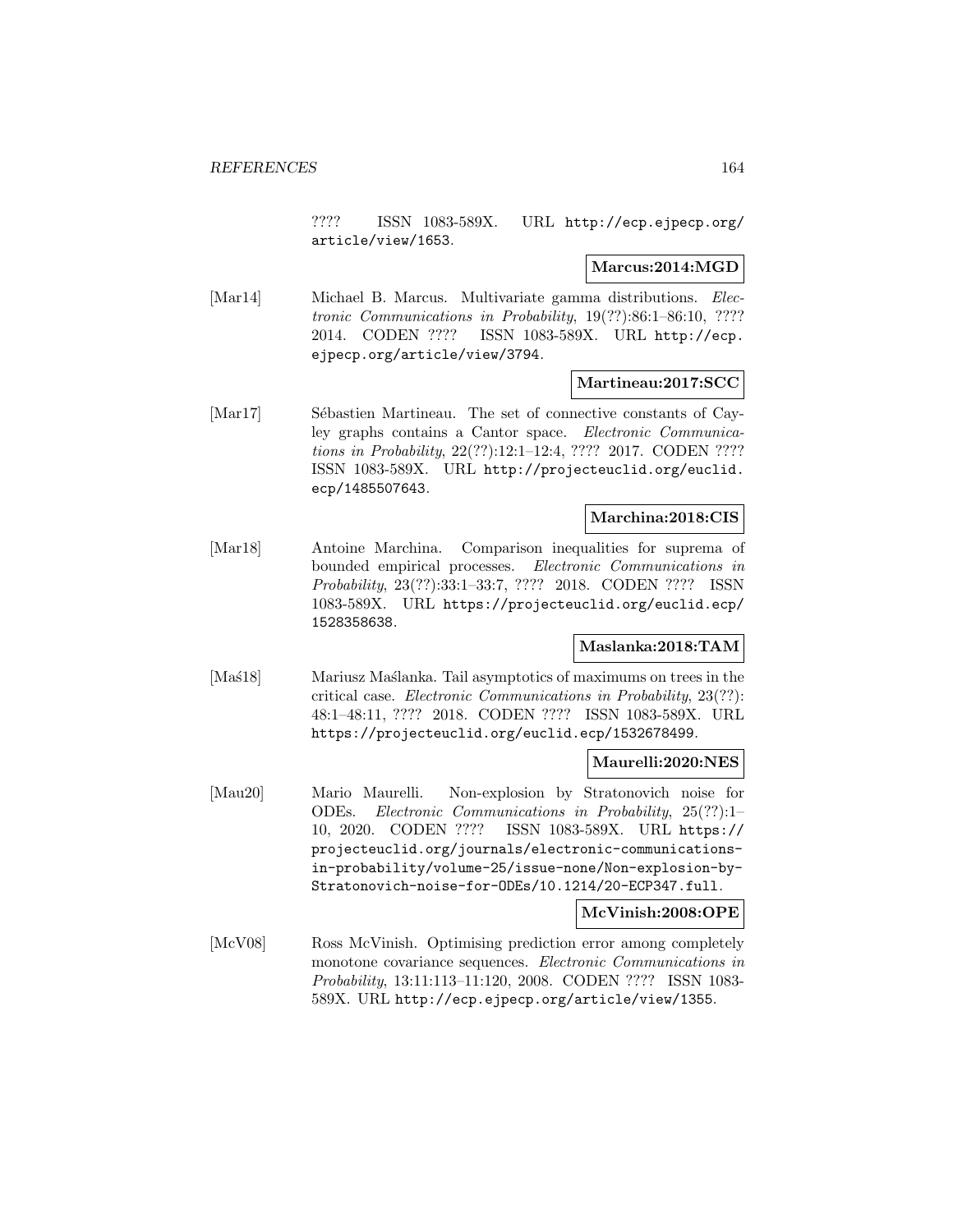#### **Mordecki:2021:TSO**

[ME21] Ernesto Mordecki and Facundo Oliú Eguren. Two-sided optimal stopping for lévy processes. Electronic Communications in Probability, 26(??):1–12, 2021. CODEN ???? ISSN 1083-589X. URL https://projecteuclid.org/journals/ electronic-communications-in-probability/volume-26/issuenone/Two-sided-optimal-stopping-for-L%c3%a9vy-processes/ 10.1214/21-ECP376.full.

#### **Meckes:2007:SNR**

[Mec07] Mark Meckes. On the spectral norm of a random Toeplitz matrix. Electronic Communications in Probability, 12:31:315– 31:325, 2007. CODEN ???? ISSN 1083-589X. URL http:// ecp.ejpecp.org/article/view/1313.

### **Meckes:2009:QAG**

[Mec09] Elizabeth Meckes. Quantitative asymptotics of graphical projection pursuit. Electronic Communications in Probability, 14: 17:176–17:185, 2009. CODEN ???? ISSN 1083-589X. URL http://ecp.ejpecp.org/article/view/1457.

# **Menozzi:2011:PTM**

[Men11] Stephane Menozzi. Parametrix techniques and martingale problems for some degenerate Kolmogorov equations. Electronic Communications in Probability, 16:23:234–23:250, 2011. CO-DEN ???? ISSN 1083-589X. URL http://ecp.ejpecp.org/ article/view/1619.

### **Mentemeier:2013:NKC**

[Men13] Sebastian Mentemeier. A note on Kesten's Choquet–Deny lemma. Electronic Communications in Probability, 18:65:1–65:7, 2013. CODEN ???? ISSN 1083-589X. URL http://ecp. ejpecp.org/article/view/2629. See erratum [Men14].

### **Mentemeier:2014:ENK**

[Men14] Sebastian Mentemeier. Erratum: "A note on Kesten's Choquet– Deny lemma". Electronic Communications in Probability, 19: 35:1–35:2, 2014. CODEN ???? ISSN 1083-589X. URL http:// ecp.ejpecp.org/article/view/3381. See [Men13].

### **Mendelson:2018:CNR**

[Men18] Shahar Mendelson. Column normalization of a random measurement matrix. *Electronic Communications in Probability*, 23(??):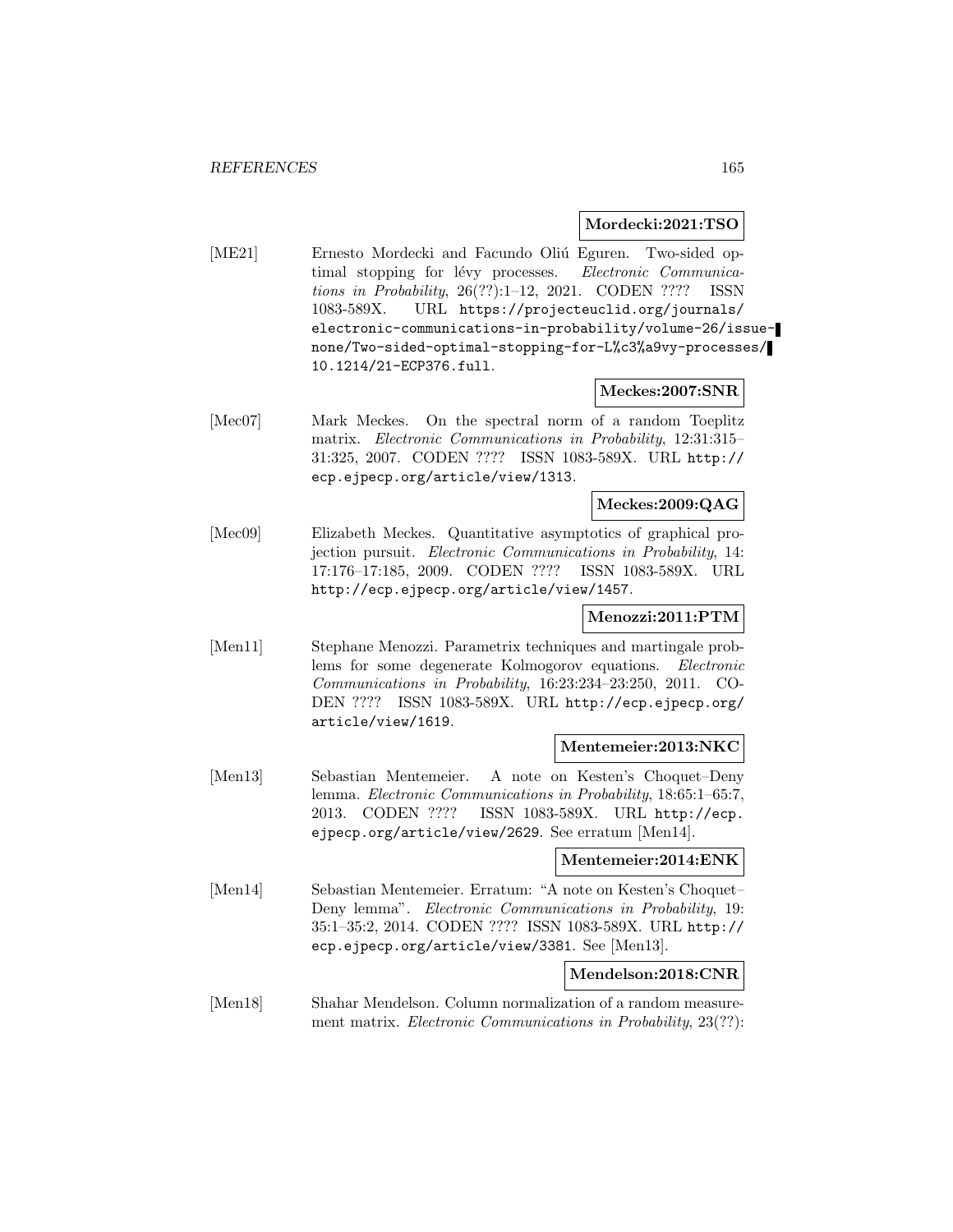13:1–13:8, ???? 2018. CODEN ???? ISSN 1083-589X. URL https://projecteuclid.org/euclid.ecp/1519722243.

### **Mackey:2016:EMS**

[MG16a] Lester Mackey and Jackson Gorham. Erratum: Multivariate Stein factors for a class of strongly log-concave distributions. Electronic Communications in Probability, 21(??):80:1– 80:2, ???? 2016. CODEN ???? ISSN 1083-589X. URL http:// projecteuclid.org/euclid.ecp/1480647625. See [MG16b].

# **Mackey:2016:MSF**

[MG16b] Lester Mackey and Jackson Gorham. Multivariate Stein factors for a class of strongly log-concave distributions. Electronic Communications in Probability, 21(??):56:1–56:14, ???? 2016. CO-DEN ???? ISSN 1083-589X. URL https://projecteuclid. org/euclid.ecp/1472830238. See erratum [MG16a].

# **Moon:2013:HBV**

[MHC13] Hee-Jin Moon, Chang-Ho Han, and Yong-Kab Choi. How big are the  $l^{\infty}$ -valued random fields? *Electronic Communications in* Probability, 18:61:1–61:9, 2013. CODEN ???? ISSN 1083-589X. URL http://ecp.ejpecp.org/article/view/2417.

### **Michna:2013:EFS**

[Mic13] Zbigniew Michna. Explicit formula for the supremum distribution of a spectrally negative stable process. Electronic Communications in Probability, 18:10:1-10:6, 2013. CODEN ???? ISSN 1083-589X. URL http://ecp.ejpecp.org/article/ view/2236.

# **Michelen:2019:CPI**

[Mic19] Marcus Michelen. Critical percolation and the incipient infinite cluster on Galton–Watson trees. Electronic Communications in Probability, 24(??):10:1–10:13, ???? 2019. CODEN ???? ISSN 1083-589X. URL https://projecteuclid.org/euclid. ecp/1550480494.

#### **Miermont:2008:SSL**

[Mie08] Grégory Miermont. On the sphericity of scaling limits of random planar quadrangulations. Electronic Communications in Probability, 13:24:248–24:257, 2008. CODEN ???? ISSN 1083-589X. URL http://ecp.ejpecp.org/article/view/1368.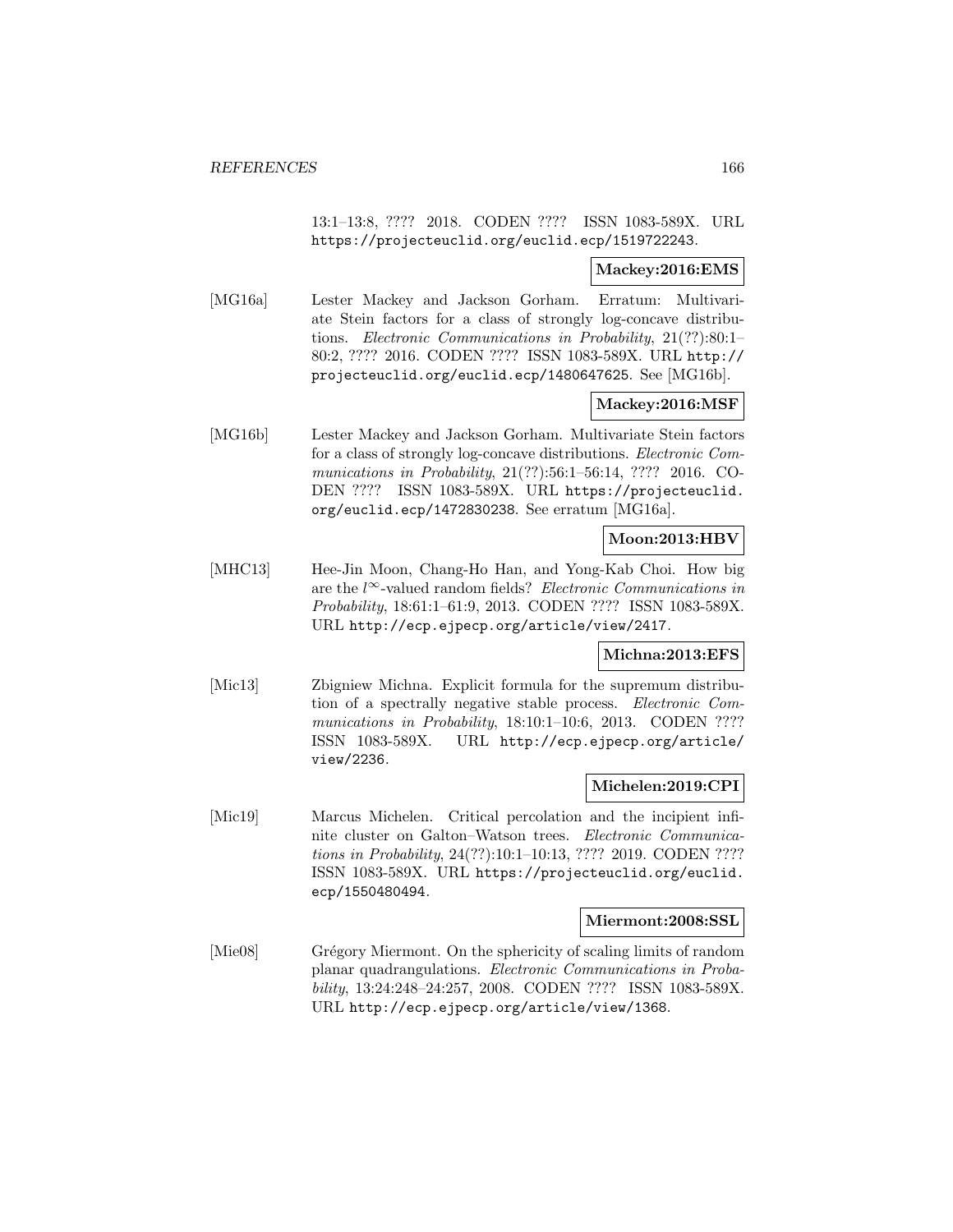### **Mikami:2002:OCA**

[Mik02] Toshio Mikami. Optimal control for absolutely continuous stochastic processes and the mass transportation problem. Electronic Communications in Probability, 7:20:199–20:213, 2002. CODEN ???? ISSN 1083-589X. URL http://ecp.ejpecp. org/article/view/1061.

# **Millan:2008:RGL**

[Mil08] Juan Carlos Pardo Millan. On the rate of growth of Lévy processes with no positive jumps conditioned to stay positive. Electronic Communications in Probability, 13:47:494–47:506, 2008. CODEN ???? ISSN 1083-589X. URL http://ecp.ejpecp. org/article/view/1414.

# **Mercier:2015:PMR**

[MLV15] Sabine Mercier, Agnès Lagnoux, and Pierre Vallois. Probability that the maximum of the reflected Brownian motion over a finite interval  $[0, t]$  is achieved by its last zero before t. Electronic Communications in Probability, 20(??):62:1–62:9, ???? 2015. CO-DEN ???? ISSN 1083-589X. URL http://ecp.ejpecp.org/ article/view/4279.

# **Meckes:2013:SMP**

[MM13] Elizabeth Meckes and Mark Meckes. Spectral measures of powers of random matrices. Electronic Communications in Probability, 18:78:1–78:13, 2013. CODEN ???? ISSN 1083-589X. URL http: //ecp.ejpecp.org/article/view/2551.

### **Mijatovic:2018:PSB**

[MMB18] Aleksandar Mijatović, Veno Mramor, and Gerónimo Uribe Bravo. Projections of spherical Brownian motion. Electronic Communications in Probability, 23(??):52:1–52:12, ???? 2018. CODEN ???? ISSN 1083-589X. URL https://projecteuclid. org/euclid.ecp/1535767263.

### **Maas:2008:COF**

[MN08] Jan Maas and Jan Neerven. A Clark–Ocone formula in UMD Banach spaces. Electronic Communications in Probability, 13: 15:151–15:164, 2008. CODEN ???? ISSN 1083-589X. URL http://ecp.ejpecp.org/article/view/1361.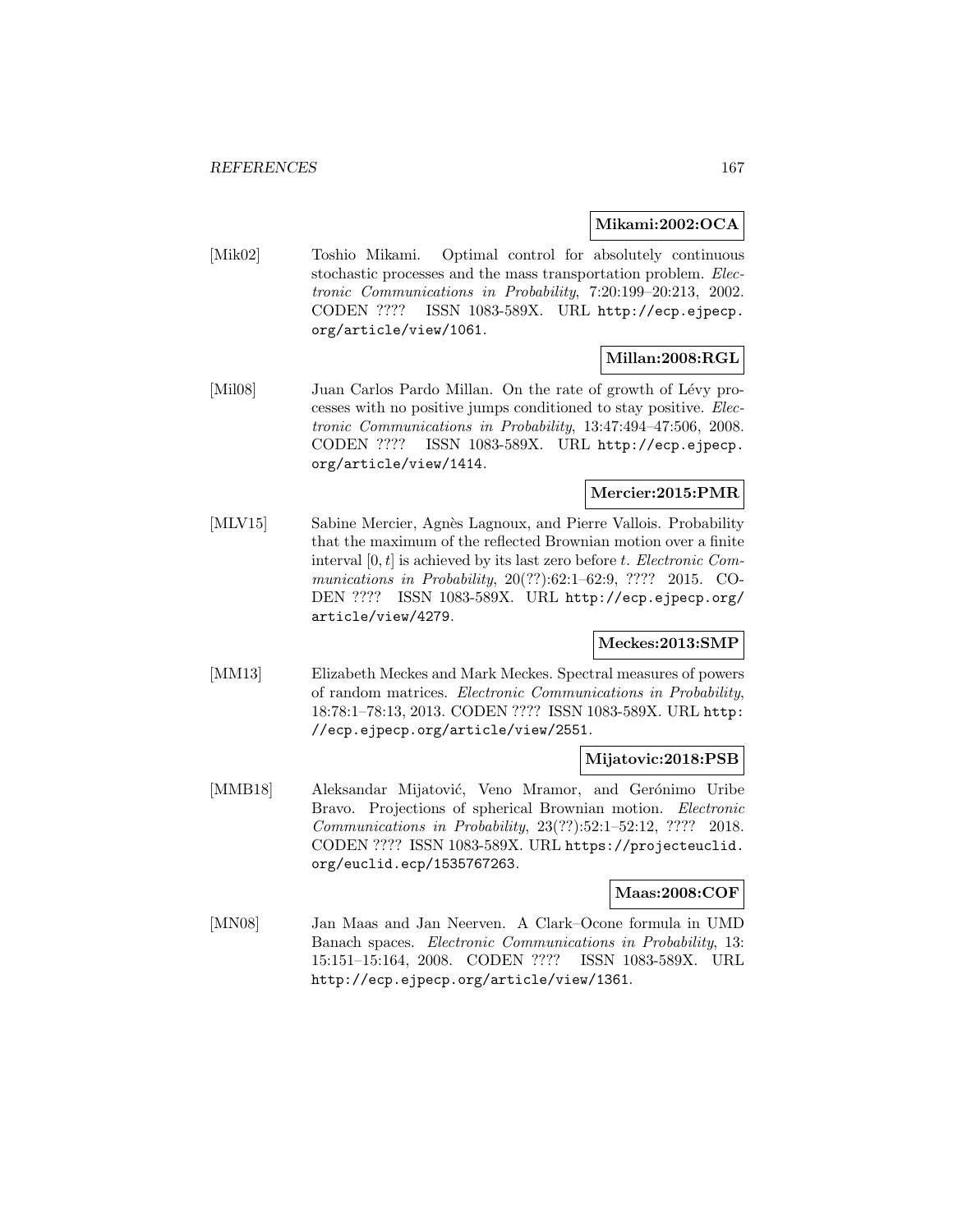#### **Maejima:2009:NNC**

[MN09] Makoto Maejima and Genta Nakahara. A note on new classes of infinitely divisible distributions on  $\mathbb{R}^d$ . Electronic Communications in Probability, 14:36:358–36:371, 2009. CODEN ???? ISSN 1083-589X. URL http://ecp.ejpecp.org/ article/view/1487.

### **Ma:2020:IPA**

[MNX20] Nicholas Ma, David Nualart, and Panqiu Xia. Intermittency for the parabolic Anderson model of Skorohod type driven by a rough noise. *Electronic Communications in Probability*, 25(??): 48:1–48:10, ???? 2020. CODEN ???? ISSN 1083-589X. URL https://projecteuclid.org/euclid.ecp/1594713622.

# **Maples:2012:NCR**

[MNZ12] Kenneth Maples, Ashkan Nikeghbali, and Dirk Zeindler. On the number of cycles in a random permutation. Electronic Communications in Probability, 17:20:1–20:13, 2012. CODEN ???? ISSN 1083-589X. URL http://ecp.ejpecp.org/ article/view/1934.

# **Mohle:2011:CPD**

[Möh11] Martin Möhle. Coalescent processes derived from some compound Poisson population models. Electronic Communications in Probability, 16:50:567–50:582, 2011. CODEN ???? ISSN 1083- 589X. URL http://ecp.ejpecp.org/article/view/1654.

### **Mohle:2018:SDB**

[Möh18] Martin Möhle. A spectral decomposition for the block counting process and the fixation line of the beta $(3,1)$ -coalescent. Electronic Communications in Probability, 23(??):102:1–102:15, ???? 2018. CODEN ???? ISSN 1083-589X. URL https:// projecteuclid.org/euclid.ecp/1545447666.

### **Mohle:2019:SDS**

[Möh19] Martin Möhle. A spectral decomposition for a simple mutation model. Electronic Communications in Probability, 24(??):15:1– 15:14, ???? 2019. CODEN ???? ISSN 1083-589X. URL https: //projecteuclid.org/euclid.ecp/1553133704.

### **Montenegro:2007:SEV**

[Mon07] Ravi Montenegro. Sharp edge, vertex, and mixed Cheeger type inequalities for finite Markov kernels. Electronic Com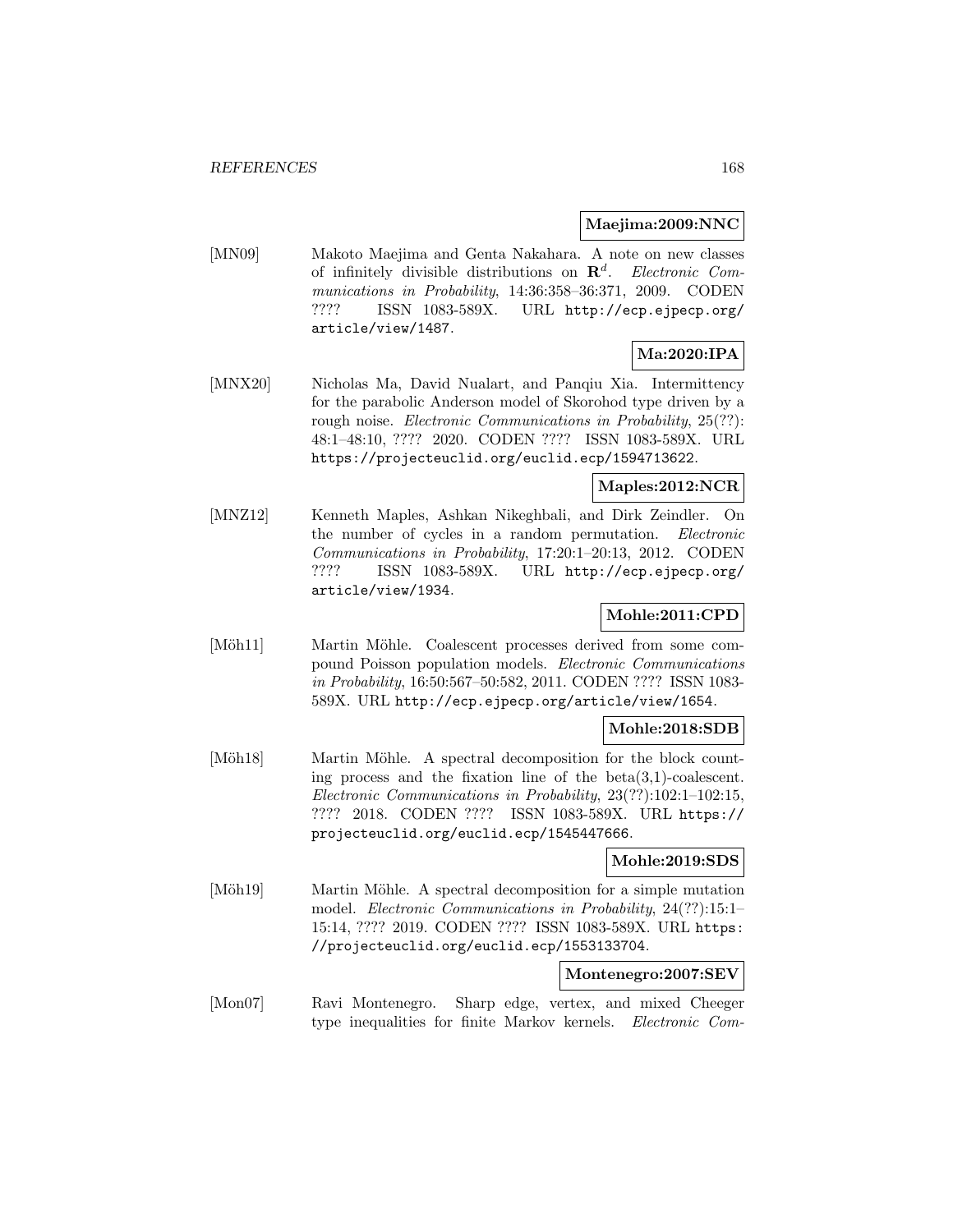munications in Probability, 12:36:377–36:389, 2007. CODEN ???? ISSN 1083-589X. URL http://ecp.ejpecp.org/ article/view/1269.

# **Morandin:2005:RBP**

[Mor05] Francesco Morandin. A resummed branching process representation for a class of nonlinear ODEs. Electronic Communications in Probability, 10:1:1–1:6, 2005. CODEN ???? ISSN 1083-589X. URL http://ecp.ejpecp.org/article/view/1126.

### **Morris:2008:SGI**

[Mor08] Ben Morris. Spectral gap for the interchange process in a box. Electronic Communications in Probability, 13:31:311– 31:318, 2008. CODEN ???? ISSN 1083-589X. URL http:// ecp.ejpecp.org/article/view/1381.

### **Marinucci:2013:MSC**

[MP13] Domenico Marinucci and Giovanni Peccati. Mean-square continuity on homogeneous spaces of compact groups. Electronic Communications in Probability, 18:37:1–37:10, 2013. CO-DEN ???? ISSN 1083-589X. URL http://ecp.ejpecp.org/ article/view/2400.

# **Malyshkin:2014:PCC**

[MP14a] Yury Malyshkin and Elliot Paquette. The power of choice combined with preferential attachment. Electronic Communications in Probability, 19:43:1–43:13, 2014. CODEN ???? ISSN 1083- 589X. URL http://ecp.ejpecp.org/article/view/3461.

#### **Mohle:2014:SDB**

[MP14b] Martin Möhle and Helmut Pitters. A spectral decomposition for the block counting process of the Bolthausen–Sznitman coalescent. Electronic Communications in Probability, 19:47:1–47:11, 2014. CODEN ???? ISSN 1083-589X. URL http://ecp. ejpecp.org/article/view/3464.

## **Mijatovic:2016:JAD**

[MP16] Aleksandar Mijatović and Martijn Pistorius. Joint asymptotic distribution of certain path functionals of the reflected process. Electronic Communications in Probability, 21(??):43:1– 43:18, ???? 2016. CODEN ???? ISSN 1083-589X. URL https: //projecteuclid.org/euclid.ecp/1464033418.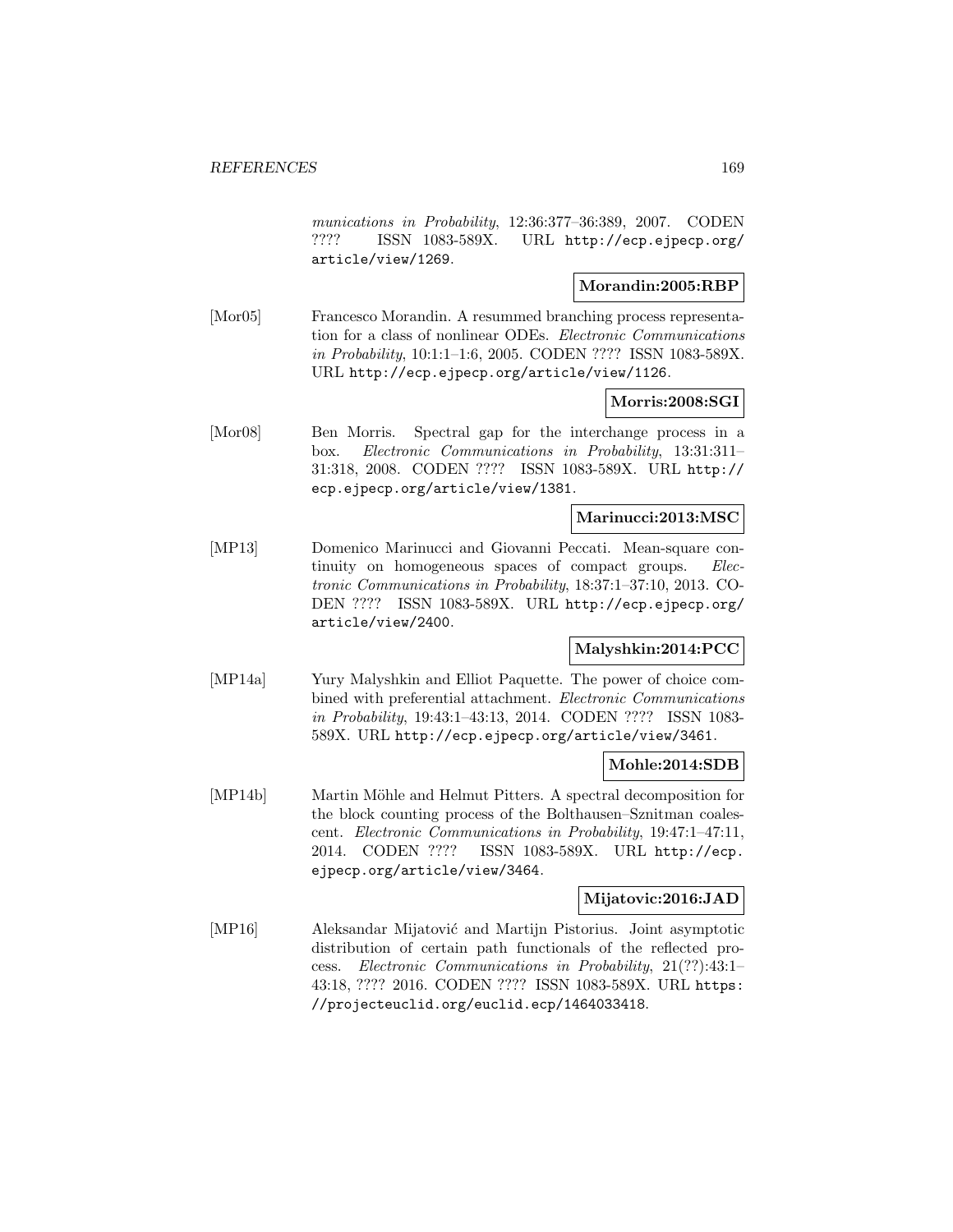#### **Mariano:2020:CSE**

[MP20] Phanuel Mariano and Hugo Panzo. Conformal Skorokhod embeddings and related extremal problems. Electronic Communications in Probability, 25(??):42:1–42:11, ???? 2020. CODEN ???? ISSN 1083-589X. URL https://projecteuclid.org/euclid. ecp/1592446014.

### **Michna:2015:DSS**

[MPP15] Zbigniew Michna, Zbigniew Palmowski, and Martijn Pistorius. The distribution of the supremum for spectrally asymmetric Lévy processes. Electronic Communications in Probability, 20 (??):24:1–24:10, ???? 2015. CODEN ???? ISSN 1083-589X. URL http://ecp.ejpecp.org/article/view/2999.

# **Mogulskii:2014:LDE**

[MPY14] Anatoli Mogulskii, Eugene Pechersky, and Anatoli Yambartsev. Large deviations for excursions of non-homogeneous Markov processes. Electronic Communications in Probability, 19:36:1–36:8, 2014. CODEN ???? ISSN 1083-589X. URL http://ecp. ejpecp.org/article/view/3289.

## **Marcus:2001:NID**

[MR01] Michael Marcus and Jan Rosinski.  $L^1$ -norm of infinitely divisible random vectors and certain stochastic integrals. Electronic Communications in Probability, 6:2:15–2:29, 2001. CO-DEN ???? ISSN 1083-589X. URL http://ecp.ejpecp.org/ article/view/1031.

### **Marcus:2008:IDG**

[MR08] Michael Marcus and Jay Rosen. Infinite divisibility of Gaussian squares with non-zero means. Electronic Communications in Probability, 13:36:364–36:376, 2008. CODEN ???? ISSN 1083- 589X. URL http://ecp.ejpecp.org/article/view/1389.

### **Merkl:2011:CIE**

[MR11] Franz Merkl and Silke Rolles. Correlation inequalities for edgereinforced random walk. Electronic Communications in Probability, 16:66:753–66:763, 2011. CODEN ???? ISSN 1083-589X. URL http://ecp.ejpecp.org/article/view/1683.

# **Meiners:2013:ANA**

[MR13] Raphael Meiners and Anselm Reichenbachs. On the accuracy of the normal approximation for the free energy in the random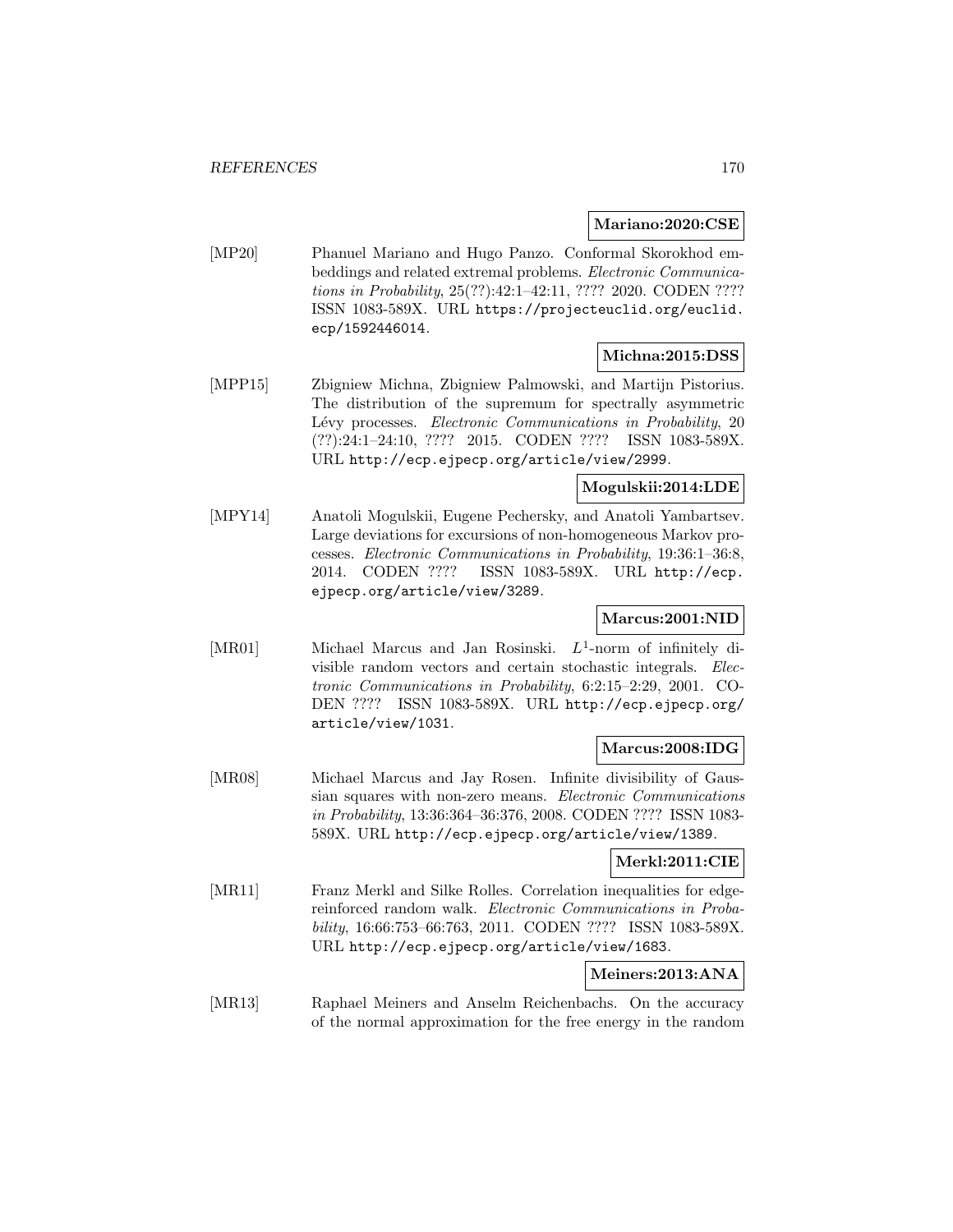energy model. Electronic Communications in Probability, 18: 12:1–12:11, 2013. CODEN ???? ISSN 1083-589X. URL http:/ /ecp.ejpecp.org/article/view/2377.

# **Marcus:2015:NSC**

[MR15a] Michael B. Marcus and Jay S. Rosen. Necessary and sufficient conditions for the continuity of permanental processes associated with transient Lévy processes. Electronic Communications in Probability, 20(??):57:1–57:6, ???? 2015. CO-DEN ???? ISSN 1083-589X. URL http://ecp.ejpecp.org/ article/view/4183.

# **Morgado:2015:ETD**

[MR15b] Leandro Batista Morgado and Paulo R. C. Ruffino. Extension of time for decomposition of stochastic flows in spaces with complementary foliations. Electronic Communications in Probability, 20 (??):38:1–38:9, ???? 2015. CODEN ???? ISSN 1083-589X. URL http://ecp.ejpecp.org/article/view/3762.

# **Miranda:2011:GCL**

[MS11] Yuri Mejia Miranda and Gordon Slade. The growth constants of lattice trees and lattice animals in high dimensions. Electronic Communications in Probability, 16:13:129–13:136, 2011. CODEN ???? ISSN 1083-589X. URL http://ecp.ejpecp. org/article/view/1612.

#### **Meckes:2019:ETR**

[MS19a] Elizabeth Meckes and Kathryn Stewart. On the eigenvalues of truncations of random unitary matrices. Electronic Communications in Probability, 24(??):57:1–57:12, ???? 2019. CODEN ???? ISSN 1083-589X. URL https://projecteuclid.org/euclid. ecp/1568361883.

## **Mordecki:2019:OSO**

[MS19b] Ernesto Mordecki and Paavo Salminen. Optimal stopping of oscillating Brownian motion. Electronic Communications in Probability, 24(??):50:1–50:12, ???? 2019. CODEN ???? ISSN 1083-589X. URL https://projecteuclid.org/euclid.ecp/ 1568253712.

#### **Mustapha:2019:DHF**

[MS19c] Sami Mustapha and Mohamed Sifi. Discrete harmonic functions in Lipschitz domains. Electronic Communications in Probability,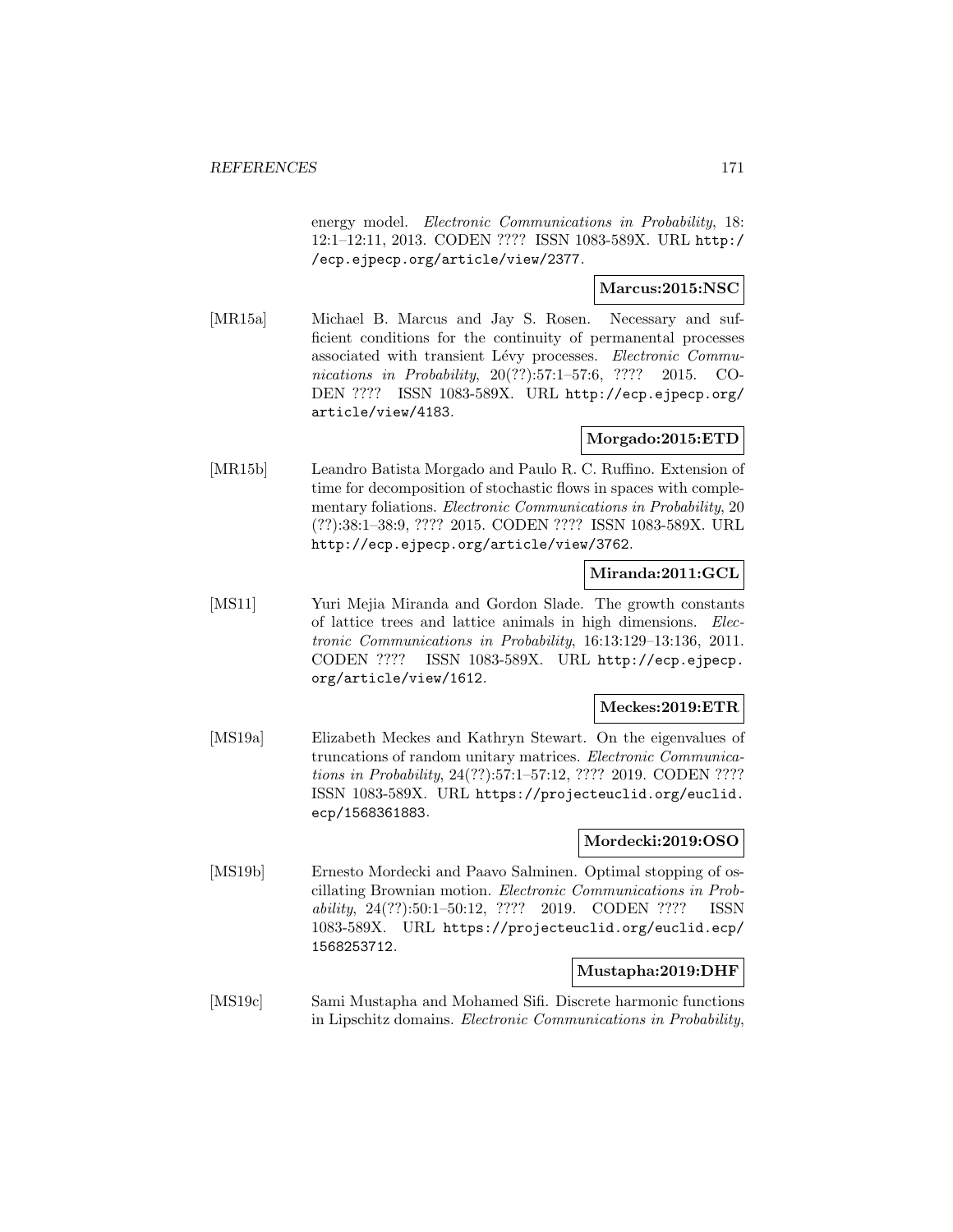24(??):58:1–58:15, ???? 2019. CODEN ???? ISSN 1083-589X. URL https://projecteuclid.org/euclid.ecp/1568793625.

### **Maejima:2010:CMI**

[MU10] Makoto Maejima and Yohei Ueda. Compositions of mappings of infinitely divisible distributions with applications to finding the limits of some nested subclasses. Electronic Communications in Probability, 15:21:227–21:239, 2010. CODEN ???? ISSN 1083- 589X. URL http://ecp.ejpecp.org/article/view/1557.

# **Mijatovic:2012:CIF**

[MU12] Aleksandar Mijatovic and Mikhail Urusov. Convergence of integral functionals of one-dimensional diffusions. Electronic Communications in Probability, 17:61:1-61:13, 2012. CODEN ???? ISSN 1083-589X. URL http://ecp.ejpecp.org/article/ view/1825.

### **Muirhead:2015:TSL**

[Mui15] Stephen Muirhead. Two-site localisation in the bouchaud trap model with slowly varying traps. Electronic Communications in Probability, 20(??):25:1-25:15, ???? 2015. CO-DEN ???? ISSN 1083-589X. URL http://ecp.ejpecp.org/ article/view/3723.

# **Muller:2008:RBM**

[Mül08] Sebastian Müller. Recurrence for branching Markov chains. Electronic Communications in Probability, 13:54:576–54:605, 2008. CODEN ???? ISSN 1083-589X. URL http://ecp.ejpecp. org/article/view/1424.

### **Marynych:2014:WCN**

[MV14] Alexander Marynych and Glib Verovkin. Weak convergence of the number of zero increments in the random walk with barrier. Electronic Communications in Probability, 19(??):74:1– 74:11, ???? 2014. CODEN ???? ISSN 1083-589X. URL http:/ /ecp.ejpecp.org/article/view/3641.

#### **Mueller:2009:CBS**

[MW09] Carl Mueller and Zhixin Wu. A connection between the stochastic heat equation and fractional Brownian motion, and a simple proof of a result of Talagrand. Electronic Communications in Probability, 14:6:55–6:65, 2009. CODEN ???? ISSN 1083-589X.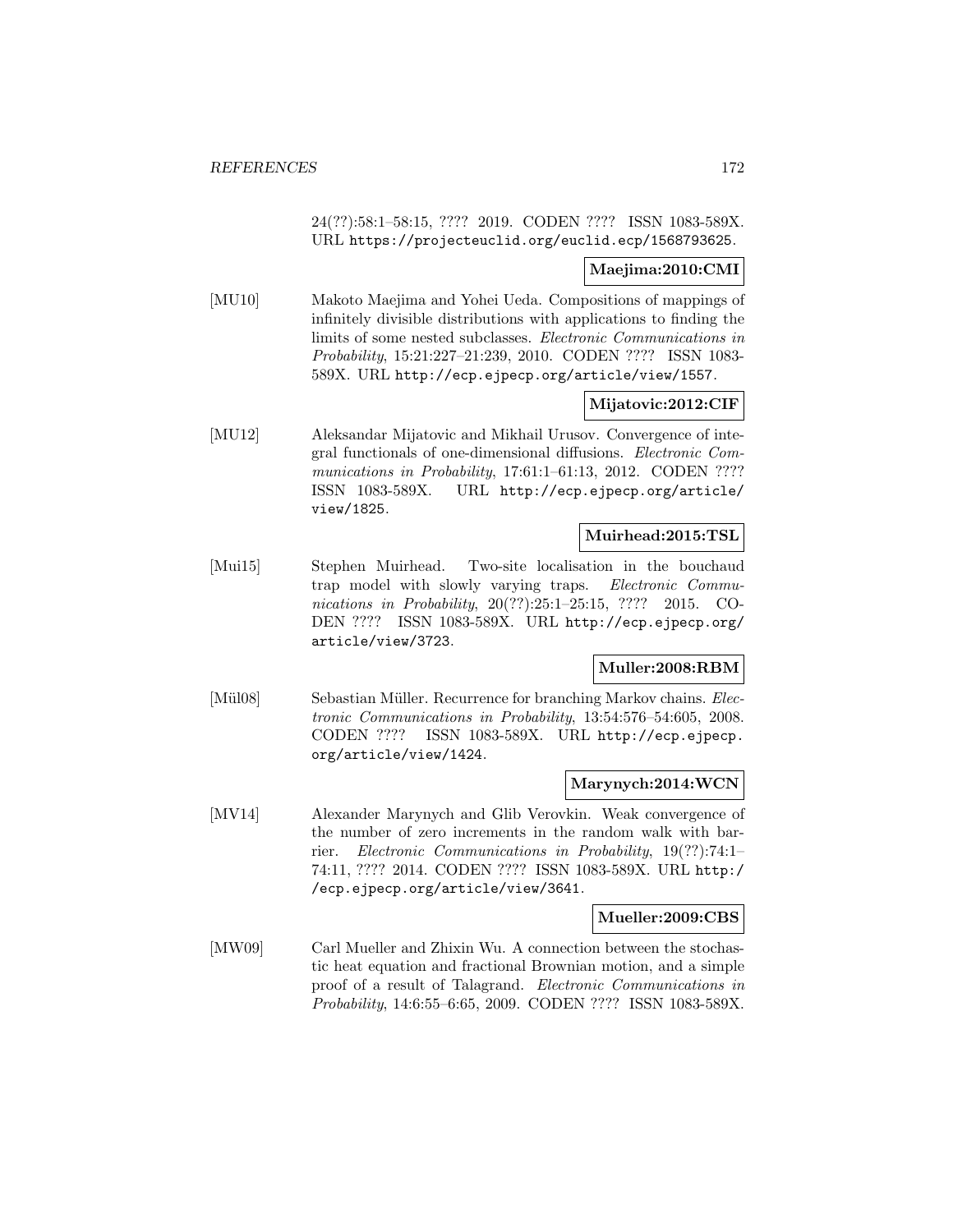URL http://ecp.ejpecp.org/article/view/1403. See erratum [MW12].

# **Mueller:2012:ECB**

[MW12] Carl Mueller and Zhixin Wu. Erratum: "A connection between the stochastic heat equation and fractional Brownian motion, and a simple proof of a result of Talagrand". Electronic Communications in Probability, 17:8:1–8:10, 2012. CO-DEN ???? ISSN 1083-589X. URL http://ecp.ejpecp.org/ article/view/1774. See [MW09].

# **Molchanov:2016:CHL**

[MW16] Ilya Molchanov and Florian Wespi. Convex hulls of Lévy processes. Electronic Communications in Probability, 21(??):69:1– 69:11, ???? 2016. CODEN ???? ISSN 1083-589X. URL https: //projecteuclid.org/euclid.ecp/1475266872.

# **Ma:2011:TII**

[MWW11] Yutao Ma, Ran Wang, and Liming Wu. Transportationinformation inequalities for continuum Gibbs measures. Electronic Communications in Probability, 16:52:600–52:613, 2011. CODEN ???? ISSN 1083-589X. URL http://ecp.ejpecp. org/article/view/1670.

# **Mikulevicius:2019:SCM**

[MX19] R. Mikulevičius and Fanhui Xu. On some càdlàguity moment estimates of stochastic jump processes. Electronic Communications in Probability, 24(??):77:1–77:11, ???? 2019. CODEN ???? ISSN 1083-589X. URL https://projecteuclid.org/euclid. ecp/1576811275.

#### **Matsumoto:1999:SCP**

[MY99] Hiroyuki Matsumoto and Marc Yor. Some changes of probabilities related to a geometric Brownian motion version of Pitman's  $2M - X$  theorem. Electronic Communications in Probability, 4: 3:15–3:23, 1999. CODEN ???? ISSN 1083-589X. URL http:// ecp.ejpecp.org/article/view/1001.

### **Madan:2012:MWI**

[MY12] Dilip Madan and Marc Yor. Moments of Wiener integrals for subordinators. Electronic Communications in Probability, 17: 55:1–55:8, 2012. CODEN ???? ISSN 1083-589X. URL http:// ecp.ejpecp.org/article/view/2206.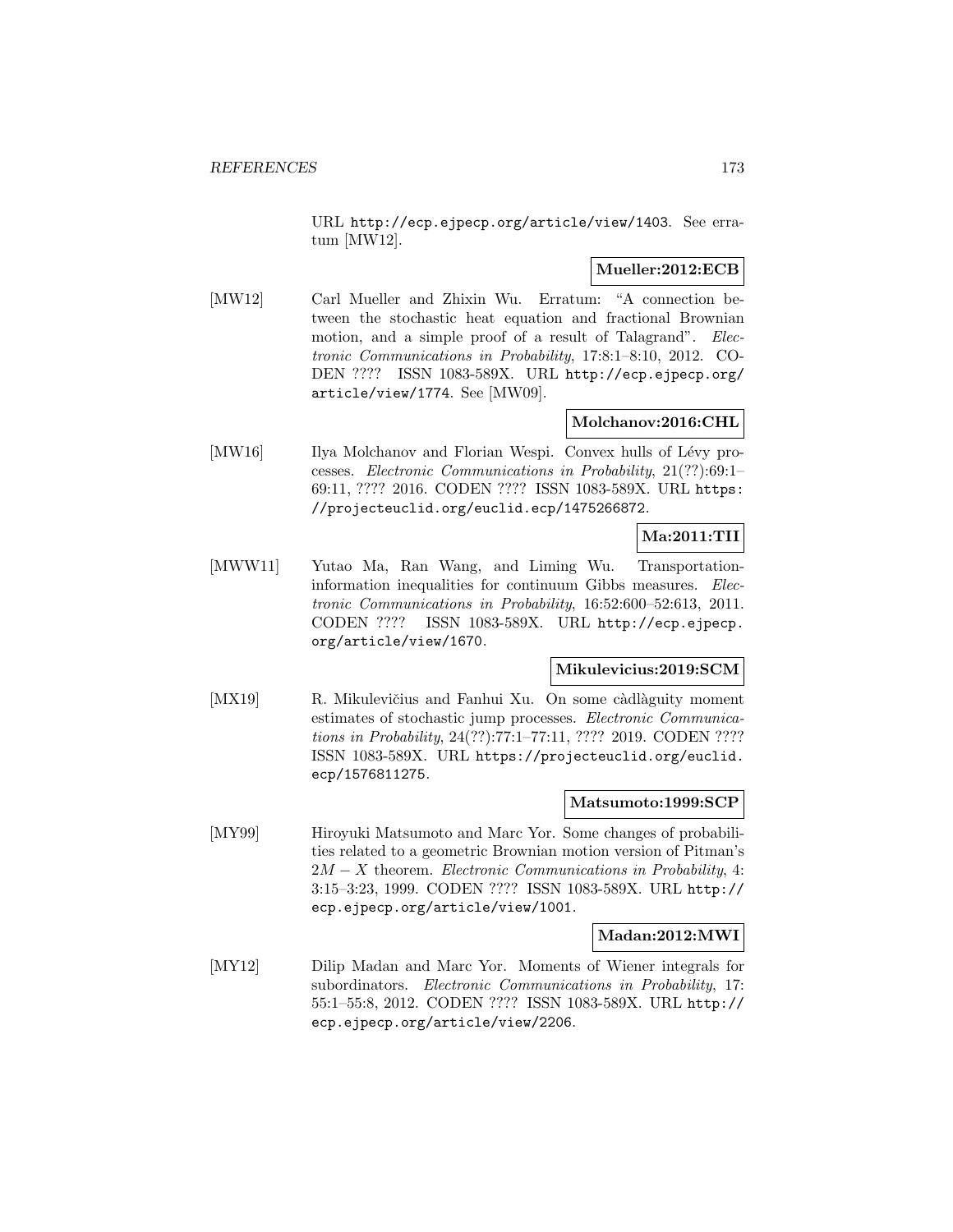#### **Masuda:2013:EEI**

[MY13] Hiroki Masuda and Nakahiro Yoshida. Edgeworth expansion for the integrated Lévy driven Ornstein–Uhlenbeck process. Electronic Communications in Probability, 18:94:1–94:10, 2013. CO-DEN ???? ISSN 1083-589X. URL http://ecp.ejpecp.org/ article/view/2726.

#### **McDonald:2020:EFS**

[MY20] Curtis McDonald and Serdar Yüksel. Exponential filter stability via Dobrushin's coefficient. Electronic Communications in Probability, 25(??):1–13, 2020. CODEN ???? ISSN 1083-589X. URL https://projecteuclid.org/journals/ electronic-communications-in-probability/volume-25/issuenone/Exponential-filter-stability-via-Dobrushins-coefficient/ 10.1214/20-ECP333.full.

# **Ma:2021:BBC**

[MYZ21] Shaojuan Ma, Xu Yang, and Xiaowen Zhou. Boundary behaviors for a class of continuous-state nonlinear branching processes in critical cases. Electronic Communications in Probability, 26 (??):1–10, 2021. CODEN ???? ISSN 1083-589X. URL https:// projecteuclid.org/journals/electronic-communicationsin-probability/volume-26/issue-none/Boundary-behaviorsfor-a-class-of-continuous-state-nonlinear-branching/ 10.1214/21-ECP374.full.

#### **Mason:2005:APW**

[MZ05a] David Mason and Joel Zinn. Acknowledgment of priority: When Does a Randomly Weighted Self-normalized Sum Converge in Distribution? (Elect. Comm. in Probab. **10** (2005), 70–81). Electronic Communications in Probability, 10:30:297, 2005. CO-DEN ???? ISSN 1083-589X. URL http://ecp.ejpecp.org/ article/view/1170. See [MZ05b].

#### **Mason:2005:WDR**

[MZ05b] David Mason and Joel Zinn. When does a randomly weighted self-normalized sum converge in distribution? Electronic Communications in Probability, 10:8:70–8:81, 2005. CODEN ???? ISSN 1083-589X. URL http://ecp.ejpecp.org/article/ view/1135. See acknowledgment of priority [MZ05a].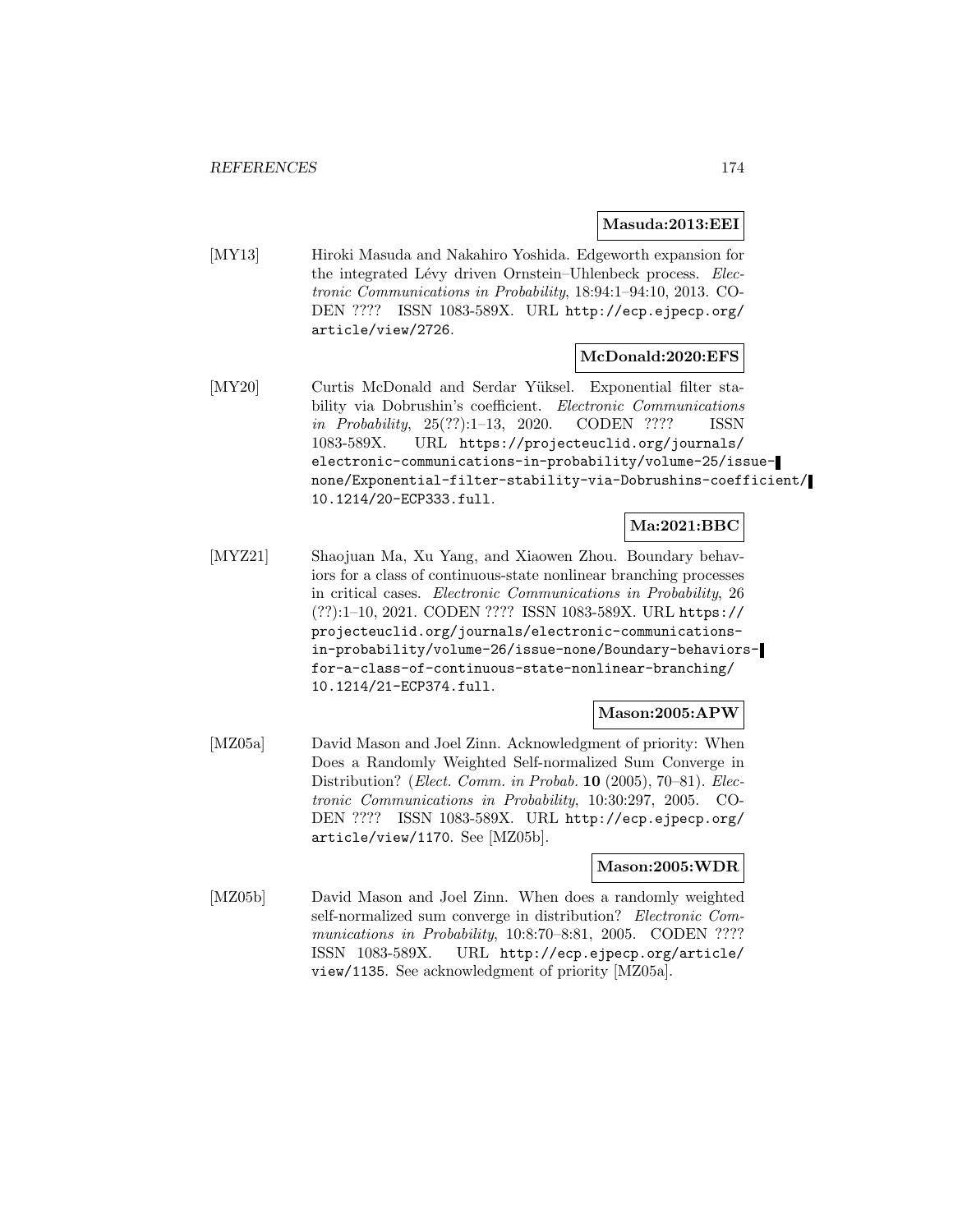# **Ma:2014:LSP**

[MZ14a] Yutao Ma and Zhengliang Zhang. Logarithmic Sobolev and Poincaré inequalities for the circular Cauchy distribution. Electronic Communications in Probability, 19:10:1–10:9, 2014. CO-DEN ???? ISSN 1083-589X. URL http://ecp.ejpecp.org/ article/view/3071.

### **Mariani:2014:RVS**

[MZ14b] Mauro Mariani and Lorenzo Zambotti. A renewal version of the Sanov theorem. Electronic Communications in Probability, 19 (??):69:1–69:13, ???? 2014. CODEN ???? ISSN 1083-589X. URL http://ecp.ejpecp.org/article/view/3325.

#### **Magda:2018:MAR**

[MZ18] Peligrad Magda and Na Zhang. Martingale approximations for random fields. Electronic Communications in Probability, 23(??): 28:1–28:9, ???? 2018. CODEN ???? ISSN 1083-589X. URL https://projecteuclid.org/euclid.ecp/1524881136.

# **Nakajima:2019:DNR**

[Nak19] Shuta Nakajima. Divergence of non-random fluctuation in First Passage Percolation. Electronic Communications in Probability, 24(??):65:1–65:13, ???? 2019. CODEN ???? ISSN 1083-589X. URL https://projecteuclid.org/euclid.ecp/1572509099.

#### **Neeman:2014:MVN**

[Nee14] Joe Neeman. A multidimensional version of noise stability. *Elec*tronic Communications in Probability, 19(??):72:1–72:10, ???? 2014. CODEN ???? ISSN 1083-589X. URL http://ecp. ejpecp.org/article/view/3005.

# **Nehring:2014:CPP**

[Neh14] Benjamin Nehring. A characterization of the Poisson process revisited. Electronic Communications in Probability, 19(??):68:1– 68:5, ???? 2014. CODEN ???? ISSN 1083-589X. URL http:// ecp.ejpecp.org/article/view/3622.

### **Neunhauserer:2011:FEP**

[Neu11] Jörg Neunhäuserer. A family of exceptional parameters for nonuniform self-similar measures. Electronic Communications in Probability, 16:19:192–19:199, 2011. CODEN ???? ISSN 1083- 589X. URL http://ecp.ejpecp.org/article/view/1618.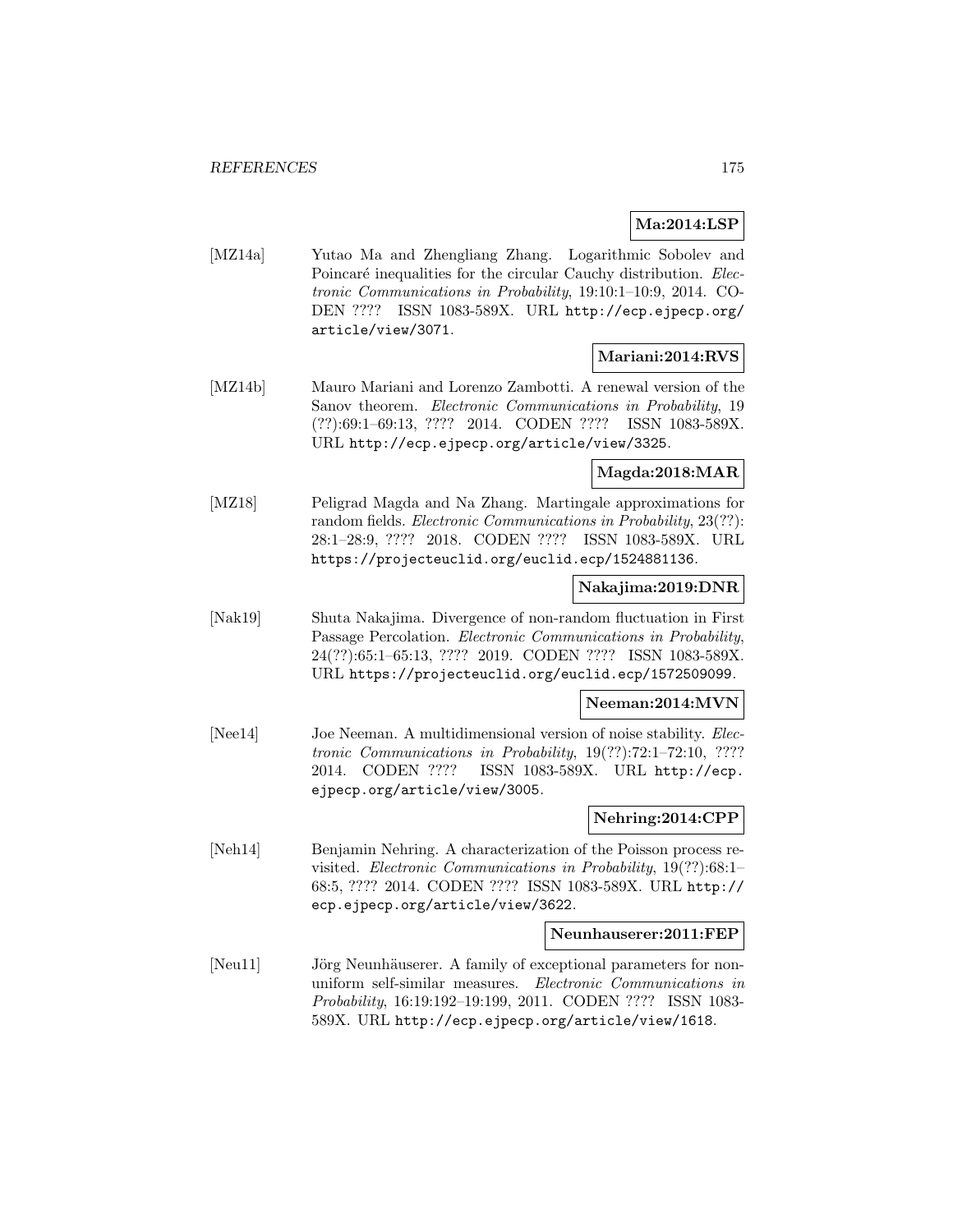**Nicolas:2006:SSC**

[Nic06] Fournier Nicolas. Standard stochastic coalescence with sum kernels. Electronic Communications in Probability, 11:14:141– 14:148, 2006. CODEN ???? ISSN 1083-589X. URL http:// ecp.ejpecp.org/article/view/1206.

# **Nikula:2020:SDL**

[Nik20] Miika Nikula. Small deviations in lognormal Mandelbrot cascades. Electronic Communications in Probability, 25(??):7:1– 7:12, ???? 2020. CODEN ???? ISSN 1083-589X. URL https:/ /projecteuclid.org/euclid.ecp/1580202245.

**Noba:2020:GSF**

[Nob20] Kei Noba. Generalized scale functions of standard processes with no positive jumps. Electronic Communications in Probability, 25 (??):8:1–8:12, ???? 2020. CODEN ???? ISSN 1083-589X. URL https://projecteuclid.org/euclid.ecp/1580266866.

### **Nourdin:2011:YAP**

[Nou11] Ivan Nourdin. Yet another proof of the Nualart–Peccati criterion. Electronic Communications in Probability, 16:42:467– 42:481, 2011. CODEN ???? ISSN 1083-589X. URL http:// ecp.ejpecp.org/article/view/1642.

#### **Nachmias:2012:NAC**

[NP12a] Asaf Nachmias and Yuval Peres. Non-amenable Cayley graphs of high girth have  $p_c < p_u$  and mean-field exponents. *Elec*tronic Communications in Probability, 17:57:1–57:8, 2012. CO-DEN ???? ISSN 1083-589X. URL http://ecp.ejpecp.org/ article/view/2139.

### **Nourdin:2012:CLS**

[NP12b] Ivan Nourdin and Guillaume Poly. Convergence in law in the second Wiener/Wigner chaos. Electronic Communications in Probability, 17:36:1–36:12, 2012. CODEN ???? ISSN 1083-589X. URL http://ecp.ejpecp.org/article/view/2023. See erratum [NP12c].

### **Nourdin:2012:ECL**

[NP12c] Ivan Nourdin and Guillaume Poly. Erratum: Convergence in law in the second Wiener/Wigner chaos. Electronic Communications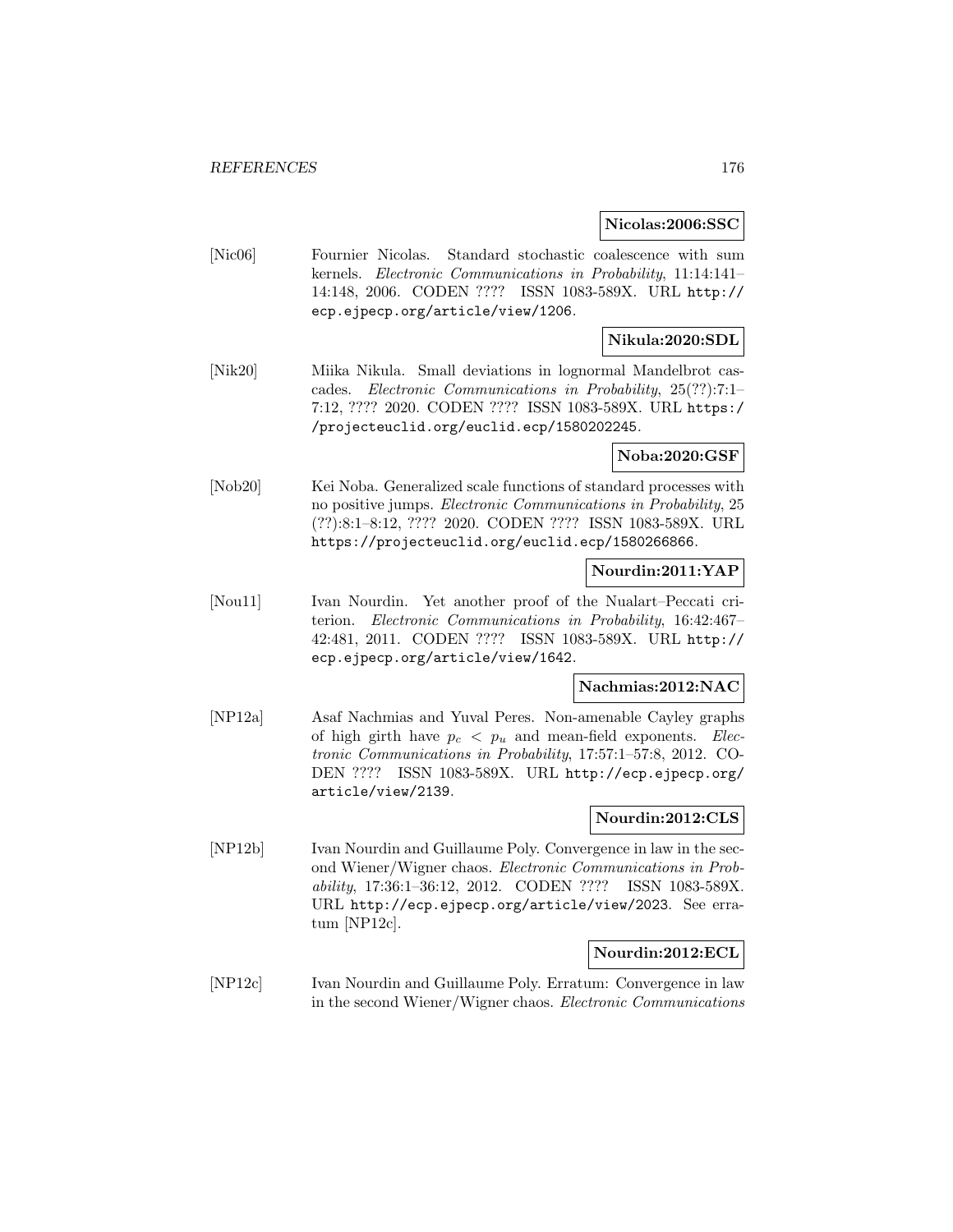in Probability, 17:54:1–54:3, 2012. CODEN ???? ISSN 1083- 589X. URL http://ecp.ejpecp.org/article/view/2383. See [NP12b].

# **Nechita:2013:RPQ**

[NP13] Ion Nechita and Clément Pellegrini. Random pure quantum states via unitary Brownian motion. Electronic Communications in Probability, 18:27:1–27:13, 2013. CODEN ???? ISSN 1083- 589X. URL http://ecp.ejpecp.org/article/view/2426.

# **Najnudel:2020:FCC**

[NP20] Joseph Najnudel and Jim Pitman. Feller coupling of cycles of permutations and Poisson spacings in inhomogeneous Bernoulli trials. Electronic Communications in Probability, 25(??):1– 11, 2020. CODEN ???? ISSN 1083-589X. URL https:// projecteuclid.org/journals/electronic-communicationsin-probability/volume-25/issue-none/Feller-couplingof-cycles-of-permutations-and-Poisson-spacings-in/10. 1214/20-ECP352.full.

## **Nourdin:2019:BEB**

[NPY19] Ivan Nourdin, Giovanni Peccati, and Xiaochuan Yang. Berry– Esseen bounds in the Breuer–Major CLT and Gebelein's inequality. Electronic Communications in Probability, 24(??):34:1–34:12, ???? 2019. CODEN ???? ISSN 1083-589X. URL https:// projecteuclid.org/euclid.ecp/1561169050.

#### **Neuman:2018:FBM**

[NR18] Eyal Neuman and Mathieu Rosenbaum. Fractional Brownian motion with zero Hurst parameter: a rough volatility viewpoint. Electronic Communications in Probability, 23(??):61:1– 61:12, ???? 2018. CODEN ???? ISSN 1083-589X. URL https: //projecteuclid.org/euclid.ecp/1536718014.

# **Nagy:2021:OLT**

[NR21] Lóránt Nagy and Miklós Rásonyi. Optimal long-term investment in illiquid markets when prices have negative memory. Electronic Communications in Probability, 26(??):1–12, 2021. CODEN ???? ISSN 1083-589X. URL https:// projecteuclid.org/journals/electronic-communicationsin-probability/volume-26/issue-none/Optimal-long-terminvestment-in-illiquid-markets-when-prices-have/10.1214/ 21-ECP387.full.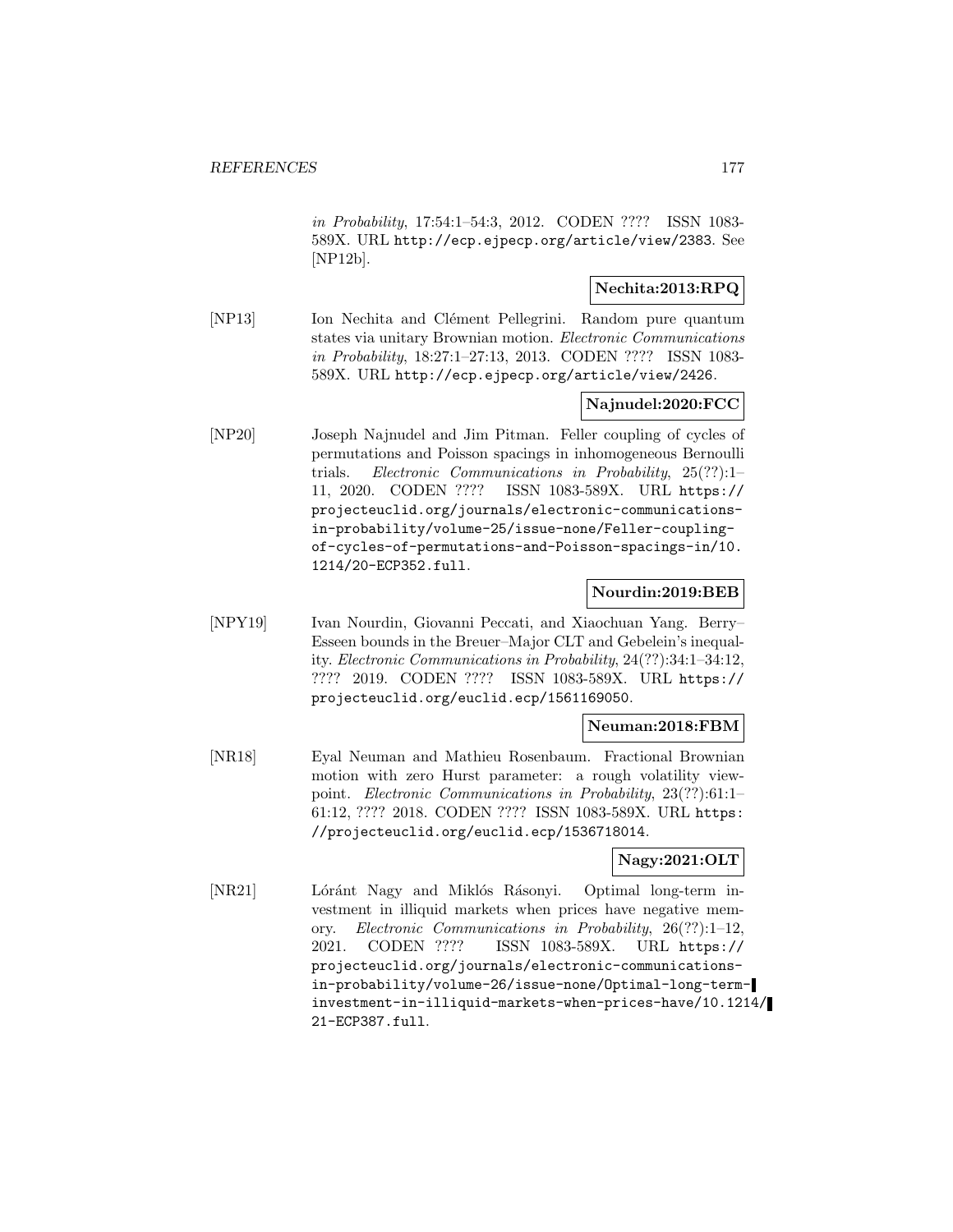### **Nualart:2013:JCA**

[NS13] David Nualart and Jason Swanson. Joint convergence along different subsequences of the signed cubic variation of fractional Brownian motion II. Electronic Communications in Probability, 18:81:1–81:11, 2013. CODEN ???? ISSN 1083-589X. URL http://ecp.ejpecp.org/article/view/2840.

# **Nualart:2018:MBS**

[Nua18] Eulalia Nualart. Moment bounds for some fractional stochastic heat equations on the ball. Electronic Communications in Probability, 23(??):41:1–41:12, ???? 2018. CODEN ???? ISSN 1083-589X. URL https://projecteuclid.org/euclid.ecp/ 1532505672.

# **Nutz:2012:PCS**

[Nut12] Marcel Nutz. Pathwise construction of stochastic integrals. Electronic Communications in Probability, 17:24:1–24:7, 2012. CO-DEN ???? ISSN 1083-589X. URL http://ecp.ejpecp.org/ article/view/2099.

# **Ng:2015:MDC**

[NW15] Stephen Ng and Meg Walters. A method to derive concentration of measure bounds on Markov chains. Electronic Communications in Probability, 20(??):95:1–95:13, ???? 2015. CO-DEN ???? ISSN 1083-589X. URL http://ecp.ejpecp.org/ article/view/3817.

### **Nualart:2013:CLT**

[NX13] David Nualart and Fangjun Xu. Central limit theorem for an additive functional of the fractional Brownian motion II. Electronic Communications in Probability, 18:74:1–74:10, 2013. CO-DEN ???? ISSN 1083-589X. URL http://ecp.ejpecp.org/ article/view/2761.

## **Ni:2015:CEC**

[NX15] Hao Ni and Weijun Xu. Concentration and exact convergence rates for expected Brownian signatures. Electronic Communications in Probability, 20(??):8:1–8:11, ???? 2015. CO-DEN ???? ISSN 1083-589X. URL http://ecp.ejpecp.org/ article/view/3636.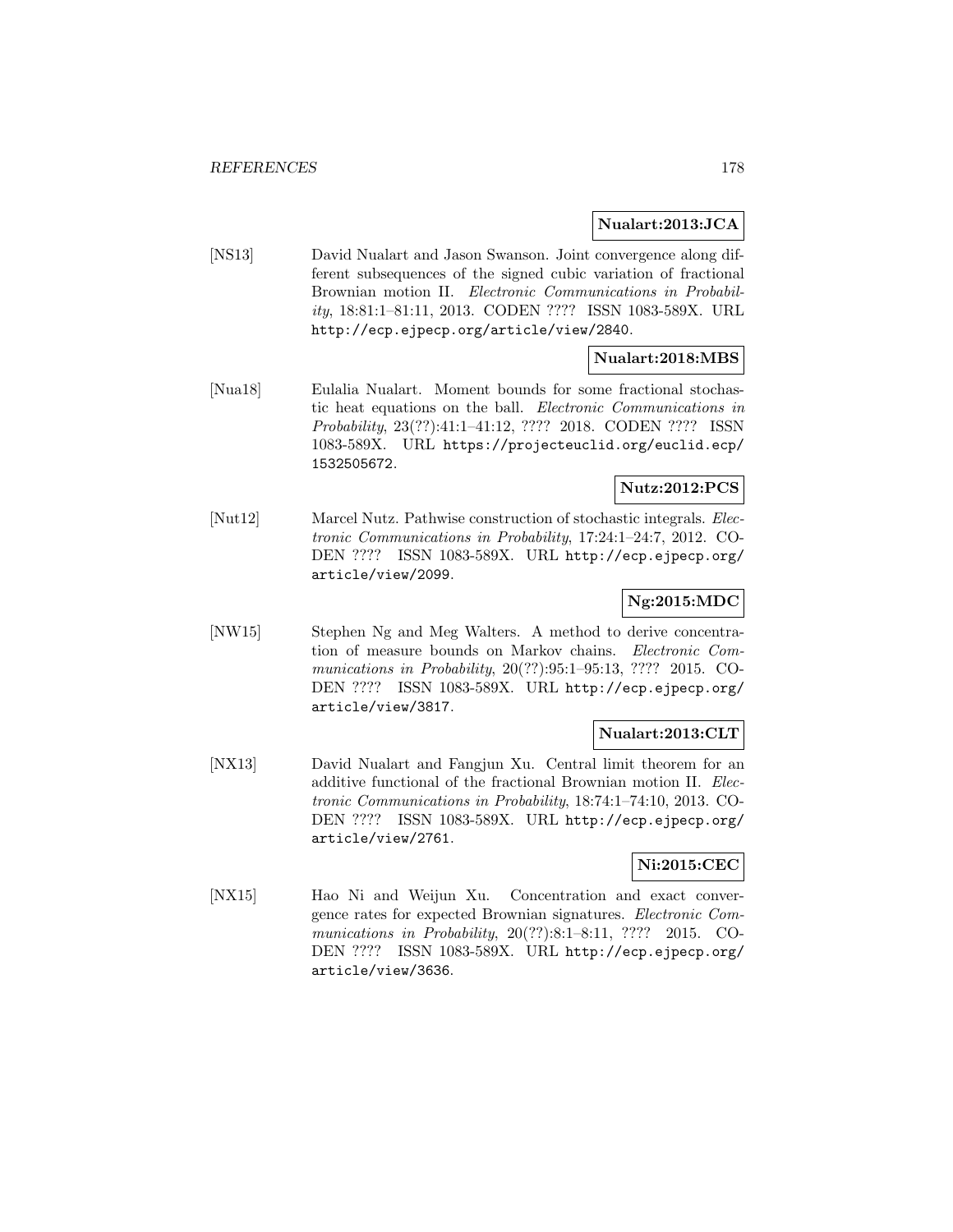#### **Nikeghbali:2009:BFR**

[NY09] Ashkan Nikeghbali and Marc Yor. The Barnes G function and its relations with sums and products of generalized Gamma convolution variables. Electronic Communications in Probability, 14:39:396–39:411, 2009. CODEN ???? ISSN 1083-589X. URL http://ecp.ejpecp.org/article/view/1488.

### **Nagahata:2010:NDS**

[NY10] Yukio Nagahata and Nobuo Yoshida. A note on the diffusive scaling limit for a class of linear systems. Electronic Communications in Probability, 15:7:68–7:78, 2010. CODEN ???? ISSN 1083- 589X. URL http://ecp.ejpecp.org/article/view/1530.

#### **Nualart:2020:SES**

[NZ20] David Nualart and Guangqu Zheng. Spatial ergodicity of stochastic wave equations in dimensions 1, 2 and 3. Electronic Communications in Probability, 25(??):1–11, 2020. CODEN ???? ISSN 1083-589X. URL https://projecteuclid.org/ journals/electronic-communications-in-probability/volume-25/issue-none/Spatial-ergodicity-of-stochastic-waveequations-in-dimensions-1-2/10.1214/20-ECP361.full.

# **Ocafrain:2020:PRC**

[Oça20] William Oçafrain. Polynomial rate of convergence to the Yaglom limit for Brownian motion with drift. Electronic Communications in Probability, 25(??):35:1–35:12, ???? 2020. CODEN ???? ISSN 1083-589X. URL https://projecteuclid.org/euclid. ecp/1588903421.

#### **Orsingher:2012:PRF**

[OD12] Enzo Orsingher and Mirko D'Ovidio. Probabilistic representation of fundamental solutions to  $\frac{\partial u}{\partial t} = \kappa_m \frac{\partial^m u}{\partial x^m}$ . Electronic Communications in Probability, 17:34:1–34:12, 2012. CO-DEN ???? ISSN 1083-589X. URL http://ecp.ejpecp.org/ article/view/1885.

## **Orenshtein:2016:ZOL**

[OdS16] Tal Orenshtein and Renato Soares dos Santos. Zero-one law for directional transience of one-dimensional random walks in dynamic random environments. Electronic Communications in Probability, 21(??):15:1–15:11, ???? 2016. CODEN ???? ISSN 1083-589X. URL https://projecteuclid.org/euclid.ecp/ 1455897057.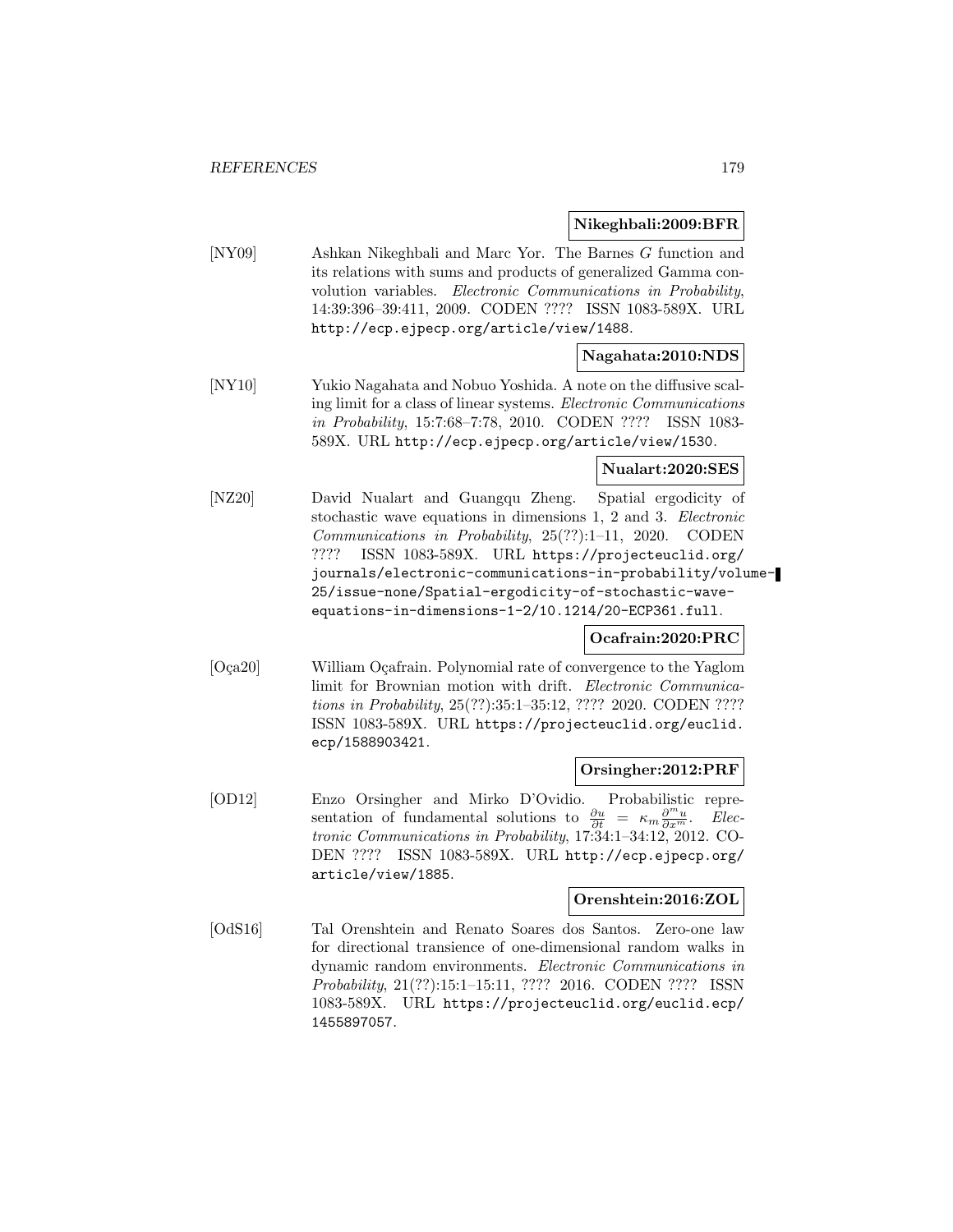## **Okada:2014:LZT**

[Oka14] Izumi Okada. Last zero time or maximum time of the winding number of Brownian motions. Electronic Communications in Probability, 19(??):64:1–64:8, ???? 2014. CODEN ???? ISSN 1083-589X. URL http://ecp.ejpecp.org/article/ view/3485.

# **Oliveira:2010:SRH**

[Oli10a] Roberto Oliveira. Sums of random Hermitian matrices and an inequality by Rudelson. Electronic Communications in Probability, 15:19:203–19:212, 2010. CODEN ???? ISSN 1083-589X. URL http://ecp.ejpecp.org/article/view/1544.

### **Olivier:2010:DIS**

[Oli10b] Wintenberger Olivier. Deviation inequalities for sums of weakly dependent time series. Electronic Communications in Probability, 15:44:489–44:503, 2010. CODEN ???? ISSN 1083-589X. URL http://ecp.ejpecp.org/article/view/1577.

# **Olofsson:2018:BOS**

[Olo18] Marcus Olofsson. A Brownian optimal switching problem under incomplete information. Electronic Communications in Probability, 23(??):67:1–67:12, ???? 2018. CODEN ???? ISSN 1083-589X. URL https://projecteuclid.org/euclid.ecp/ 1537840941.

# **ORourke:2012:NMP**

[O'R12] Sean O'Rourke. A note on the Marchenko–Pastur law for a class of random matrices with dependent entries. Electronic Communications in Probability, 17:28:1–28:13, 2012. CO-DEN ???? ISSN 1083-589X. URL http://ecp.ejpecp.org/ article/view/2020.

# **Oraby:2007:SLH**

[Ora07] Tamer Oraby. The spectral laws of Hermitian block-matrices with large random blocks. Electronic Communications in Probability, 12:44:465–44:476, 2007. CODEN ???? ISSN 1083-589X. URL http://ecp.ejpecp.org/article/view/1335.

## **Ondrejat:2013:EPM**

[OS13] Martin Ondrejat and Jan Seidler. On existence of progressively measurable modifications. Electronic Communications in Proba-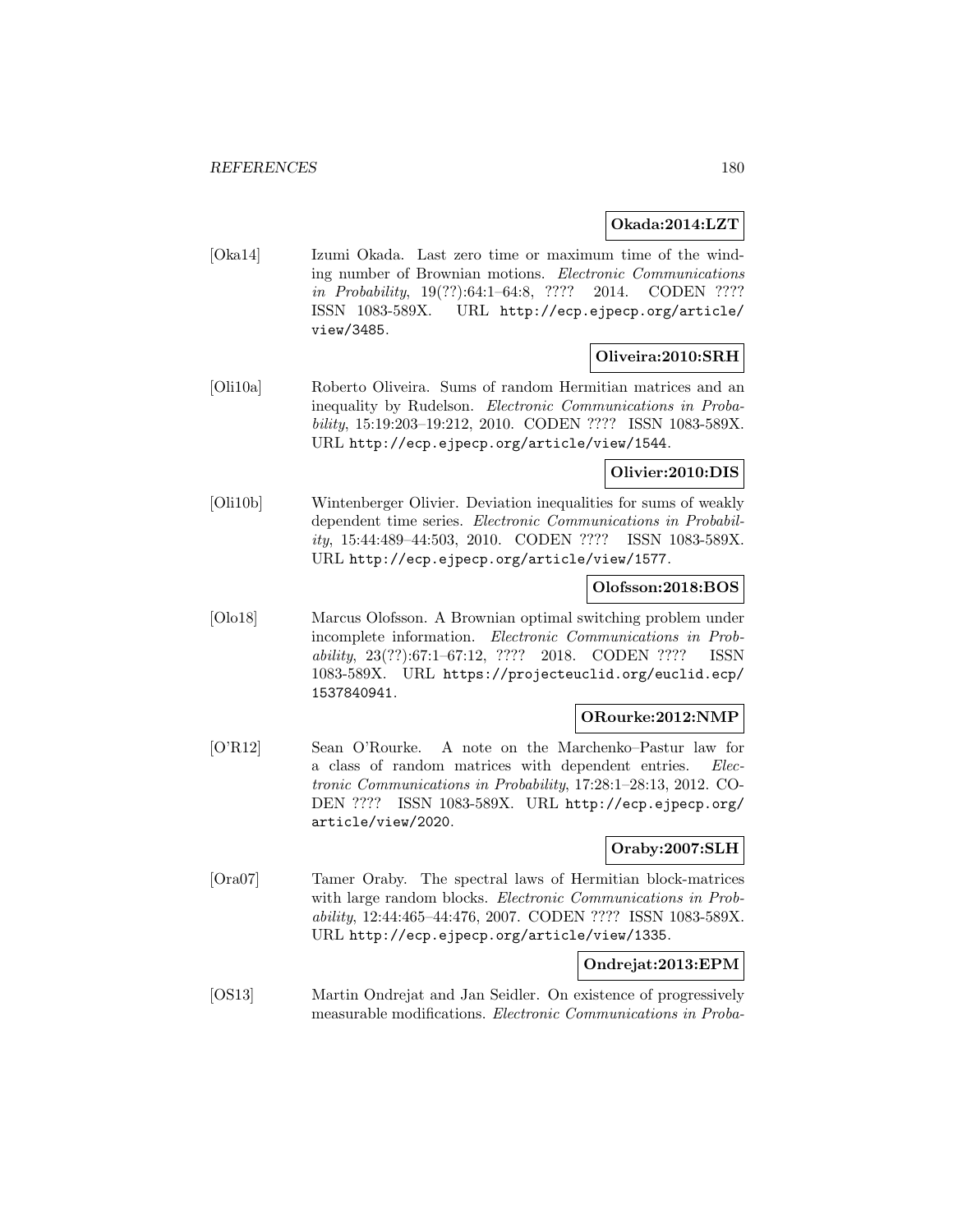bility, 18:20:1–20:6, 2013. CODEN ???? ISSN 1083-589X. URL http://ecp.ejpecp.org/article/view/2548.

**Orbanz:2016:BLG**

[OS16] Peter Orbanz and Balazs Szegedy. Borel liftings of graph limits. Electronic Communications in Probability, 21(??):65:1–65:4, ???? 2016. CODEN ???? ISSN 1083-589X. URL https:// projecteuclid.org/euclid.ecp/1473854581.

#### **Osekowski:2008:SIB**

[Ose08] Adam Osekowski. Sharp inequality for bounded submartingales and their differential subordinates. Electronic Communications in Probability, 13:61:660–61:675, 2008. CODEN ???? ISSN 1083- 589X. URL http://ecp.ejpecp.org/article/view/1433.

#### **Osekowski:2009:SMI**

[Ose09] Adam Osekowski. Sharp maximal inequality for martingales and stochastic integrals. Electronic Communications in Probability, 14:2:17–2:30, 2009. CODEN ???? ISSN 1083-589X. URL http: //ecp.ejpecp.org/article/view/1438.

## **Osekowski:2010:STI**

[Ose10] Adam Osekowski. Sharp tail inequalities for nonnegative submartingales and their strong differential subordinates. Electronic Communications in Probability, 15:46:508–46:521, 2010. CO-DEN ???? ISSN 1083-589X. URL http://ecp.ejpecp.org/ article/view/1582.

## **Osekowski:2011:RAD**

[Ose11] Adam Osekowski. On relaxing the assumption of differential subordination in some martingale inequalities. Electronic Communications in Probability, 16:2:9-2:21, 2011. CODEN ???? ISSN 1083-589X. URL http://ecp.ejpecp.org/article/ view/1593.

#### **Osekowski:2014:MWT**

[Ose14] Adam Osekowski. Maximal weak-type inequality for stochastic integrals. Electronic Communications in Probability, 19:24:1– 24:13, 2014. CODEN ???? ISSN 1083-589X. URL http://ecp. ejpecp.org/article/view/3151.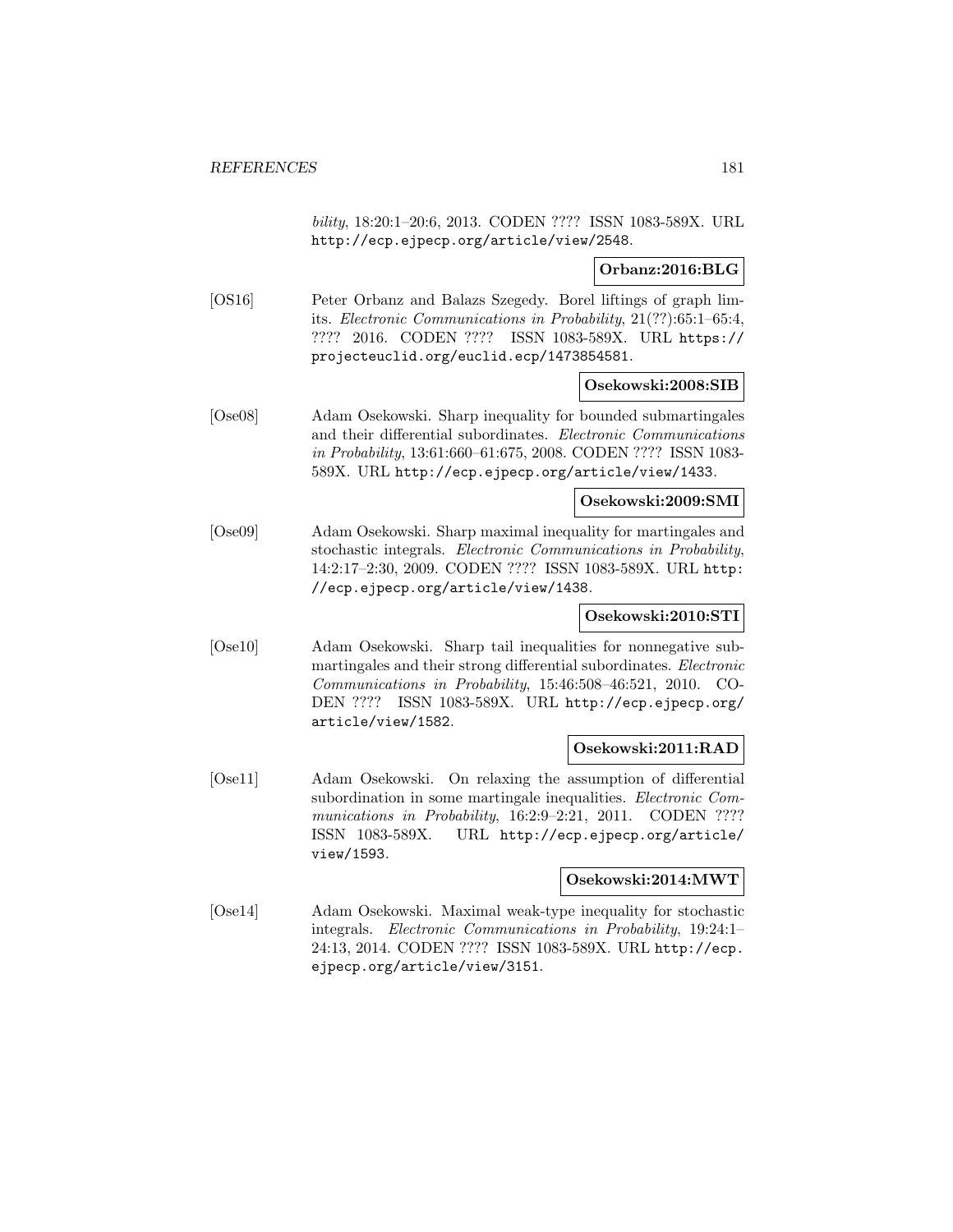## **Osekowski:2016:WMI**

[Ose<sub>16</sub>] Adam Osekowski. Weighted maximal inequality for differentially subordinate martingales. Electronic Communications in Probability, 21(??):23:1–23:10, ???? 2016. CODEN ???? ISSN 1083-589X. URL https://projecteuclid.org/euclid.ecp/ 1457617914.

#### **Osekowski:2020:RIN**

[Ose20] Adam Osekowski. A ratio inequality for nonnegative martingales and their differential subordinates. Electronic Communications in Probability, 25(??):21:1–21:12, ???? 2020. CODEN ???? ISSN 1083-589X. URL https://projecteuclid.org/ euclid.ecp/1582945214.

## **Ostrovsky:2013:TBB**

[Ost13] Dmitry Ostrovsky. Theory of Barnes Beta distributions. Electronic Communications in Probability, 18:59:1–59:16, 2013. CO-DEN ???? ISSN 1083-589X. URL http://ecp.ejpecp.org/ article/view/2445.

#### **Ostrovsky:2014:NDR**

[Ost14] Dmitry Ostrovsky. A note on the  $S_2(\delta)$  distribution and the Riemann Xi function. Electronic Communications in Probability, 19(??):85:1–85:13, ???? 2014. CODEN ???? ISSN 1083-589X. URL http://ecp.ejpecp.org/article/view/3608.

## **Otobe:2009:TGD**

[Oto09] Yoshiki Otobe. A type of Gauss' divergence formula on Wiener spaces. Electronic Communications in Probability, 14:44:457– 44:463, 2009. CODEN ???? ISSN 1083-589X. URL http:// ecp.ejpecp.org/article/view/1498.

## **Ouimet:2018:PDS**

[Oui18] Frédéric Ouimet. Poisson–Dirichlet statistics for the extremes of a randomized Riemann zeta function. Electronic Communications in Probability, 23(??):46:1–46:15, ???? 2018. CODEN ???? ISSN 1083-589X. URL https://projecteuclid.org/euclid. ecp/1532657018.

## **ODonnell:2013:SKS**

[OW13] Ryan O'Donnell and Karl Wimmer. Sharpness of KKL on Schreier graphs. Electronic Communications in Probability, 18: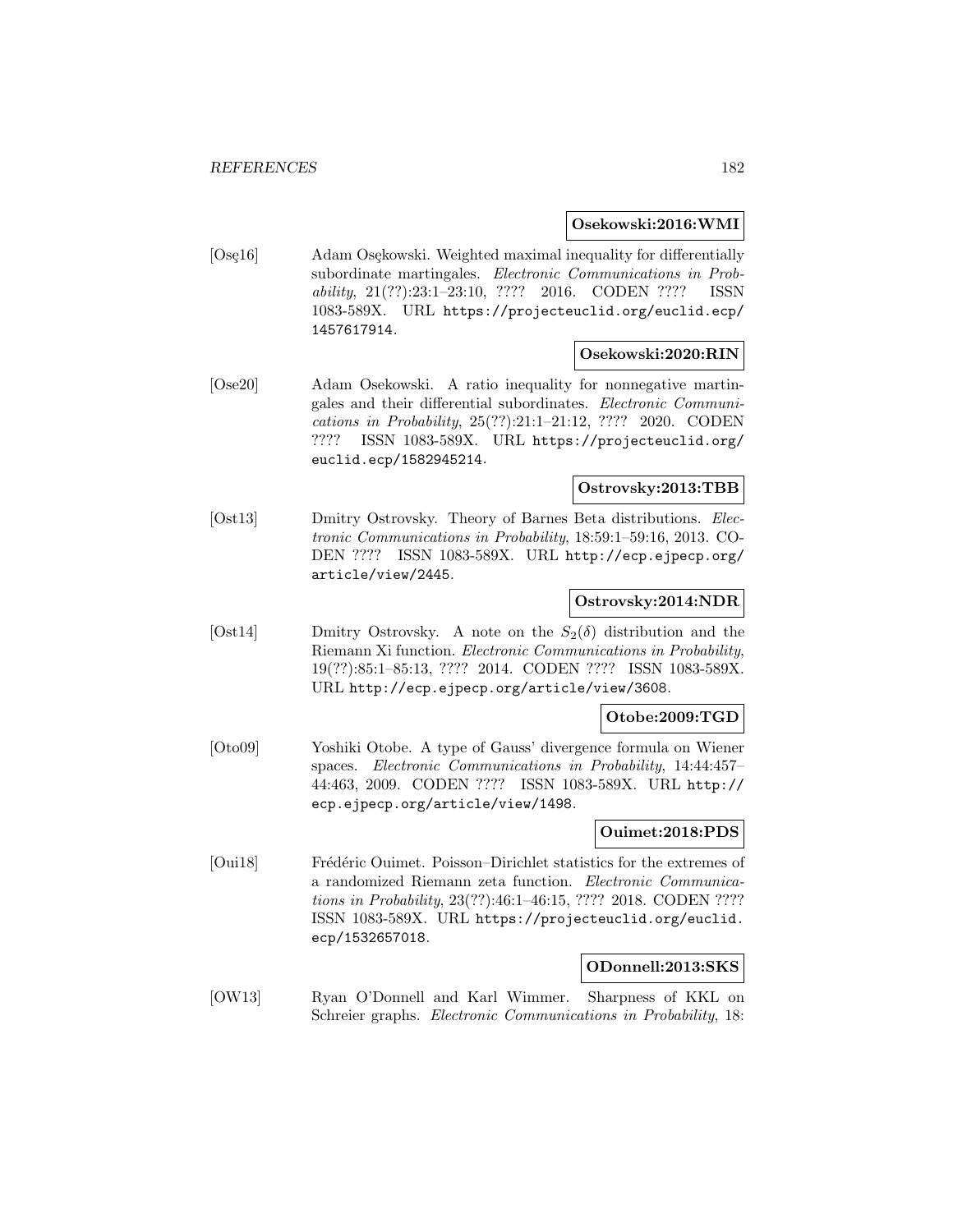18:1–18:12, 2013. CODEN ???? ISSN 1083-589X. URL http:/ /ecp.ejpecp.org/article/view/1961.

## **Owo:2015:RBS**

[Owo15] Jean-Marc Owo. Reflected backward stochastic differential equations driven by countable Brownian motions with continuous coefficients. Electronic Communications in Probability, 20(??): 26:1–26:11, ???? 2015. CODEN ???? ISSN 1083-589X. URL http://ecp.ejpecp.org/article/view/3771.

## **OConnell:2001:RNC**

[OY01] Neil O'Connell and Marc Yor. A representation for non-colliding random walks. Electronic Communications in Probability, 7:1:1– 1:12, 2001. CODEN ???? ISSN 1083-589X. URL http://ecp. ejpecp.org/article/view/1042.

## **Oz:2020:VSB**

 $[Oz20]$  Mehmet  $Oz$ . On the volume of the shrinking branching Brownian sausage. Electronic Communications in Probability, 25(??):37:1– 37:12, ???? 2020. CODEN ???? ISSN 1083-589X. URL https: //projecteuclid.org/euclid.ecp/1589335619.

## **Ozawa:2020:EPC**

[Oza20] Narutaka Ozawa. An entropic proof of cutoff on Ramanujan graphs. Electronic Communications in Probability, 25(??):1– 8, 2020. CODEN ???? ISSN 1083-589X. URL https:// projecteuclid.org/journals/electronic-communicationsin-probability/volume-25/issue-none/An-entropic-proofof-cutoff-on-Ramanujan-graphs/10.1214/20-ECP358.full.

## **Pal:2008:SB**

[Pal08] Soumik Pal. Symmetrization of Bernoulli. Electronic Communications in Probability, 13:19:194–19:197, 2008. CODEN ???? ISSN 1083-589X. URL http://ecp.ejpecp.org/ article/view/1364.

## **Panchenko:2001:NTC**

[Pan01] Dmitriy Panchenko. A note on Talagrand's concentration inequality. Electronic Communications in Probability, 6:5:55–5:65, 2001. CODEN ???? ISSN 1083-589X. URL http://ecp. ejpecp.org/article/view/1034.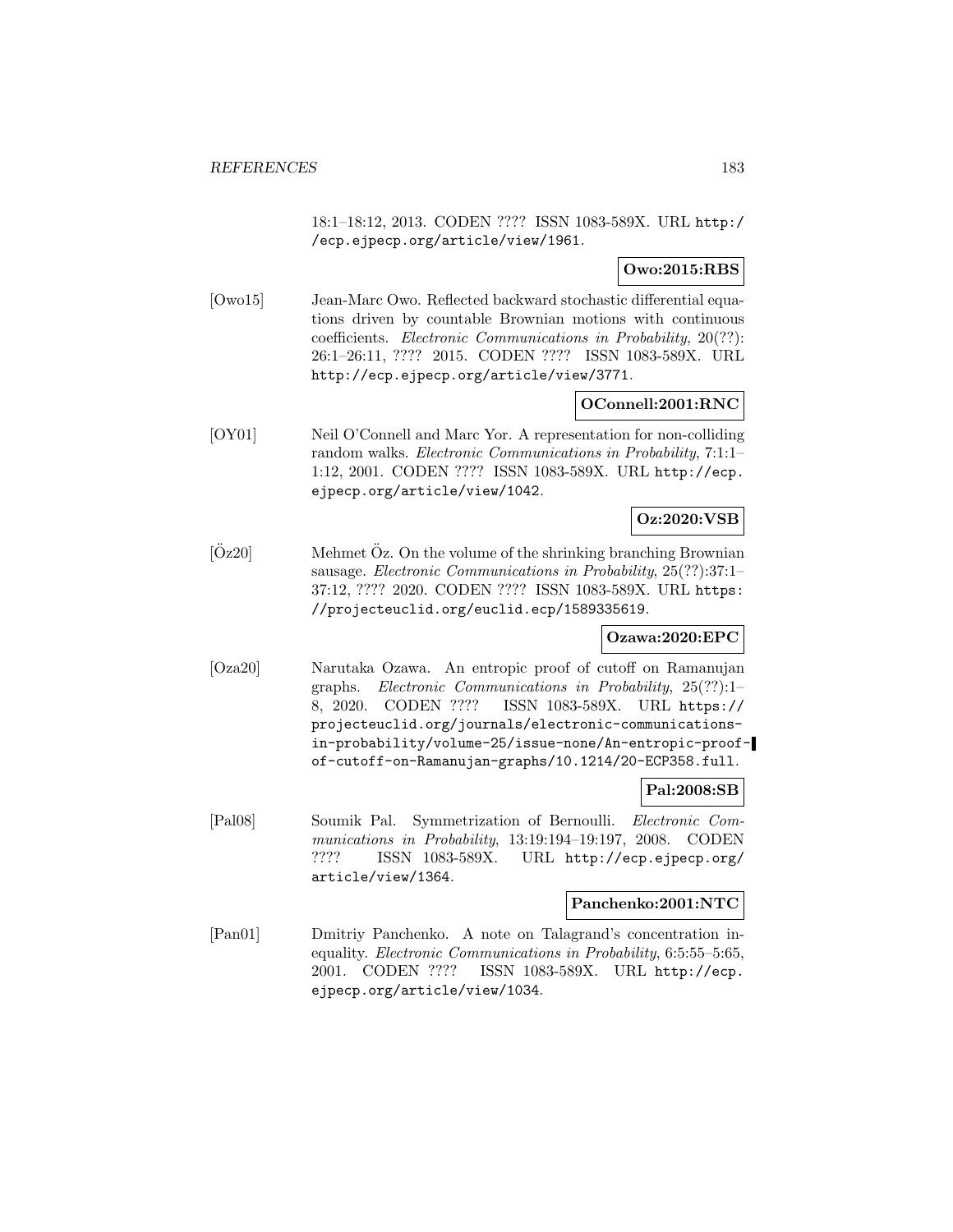**Panchenko:2002:SEI**

[Pan02] Dmitriy Panchenko. Some extensions of an inequality of Vapnik and Chervonenkis. Electronic Communications in Probability, 7: 6:55–6:65, 2002. CODEN ???? ISSN 1083-589X. URL http:// ecp.ejpecp.org/article/view/1047.

## **Panchenko:2005:QAP**

[Pan05] Dmitriy Panchenko. A question about the Parisi functional. Electronic Communications in Probability, 10:16:155–16:166, 2005. CODEN ???? ISSN 1083-589X. URL http://ecp.ejpecp. org/article/view/1145.

## **Panchenko:2007:NTP**

[Pan07] Dmitriy Panchenko. A note on Talagrand's positivity principle. Electronic Communications in Probability, 12:38:401–38:410, 2007. CODEN ???? ISSN 1083-589X. URL http://ecp. ejpecp.org/article/view/1326.

## **Panchenko:2008:DPF**

[Pan08] Dmitry Panchenko. On differentiability of the Parisi formula. Electronic Communications in Probability, 13:23:241– 23:247, 2008. CODEN ???? ISSN 1083-589X. URL http:// ecp.ejpecp.org/article/view/1365.

## **Panchenko:2010:DSR**

[Pan10] Dmitry Panchenko. On the Dovbysh–Sudakov representation result. Electronic Communications in Probability, 15:31:330– 31:338, 2010. CODEN ???? ISSN 1083-589X. URL http:// ecp.ejpecp.org/article/view/1562.

#### **Parczewski:2017:DTT**

[Par17] Peter Parczewski. Donsker-type theorems for correlated geometric fractional Brownian motions and related processes. Electronic Communications in Probability, 22(??):55:1–55:13, ???? 2017. CODEN ???? ISSN 1083-589X. URL https://projecteuclid. org/euclid.ecp/1507860212.

#### **Patie:2007:TSE**

[Pat07] Pierre Patie. Two-sided exit problem for a spectrally negative αstable Ornstein–Uhlenbeck process and the Wright's generalized hypergeometric functions. Electronic Communications in Probability, 12:16:146–16:160, 2007. CODEN ???? ISSN 1083-589X. URL http://ecp.ejpecp.org/article/view/1265.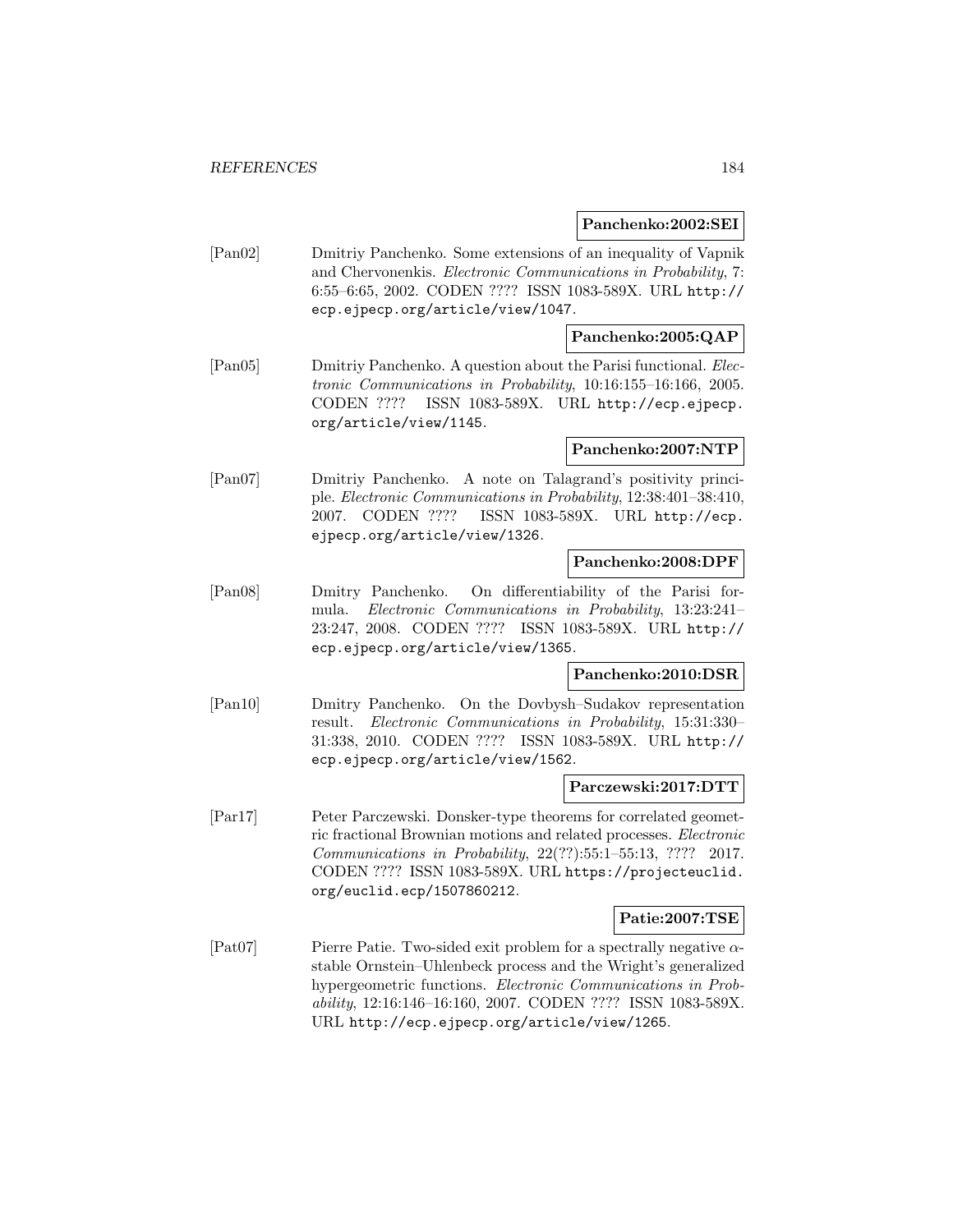### **Peccati:2004:WCO**

[Pec04] Giovanni Peccati. Weak convergence to Ocone martingales: a remark. Electronic Communications in Probability, 9:18:172– 18:174, 2004. CODEN ???? ISSN 1083-589X. URL http:// ecp.ejpecp.org/article/view/1121. See [vZ02].

## **Peccati:2007:GAM**

[Pec07] Giovanni Peccati. Gaussian approximations of multiple integrals. Electronic Communications in Probability, 12:34:350– 34:364, 2007. CODEN ???? ISSN 1083-589X. URL http:// ecp.ejpecp.org/article/view/1322.

## **Peche:2019:NPW**

[Péc19] S. Péché. A note on the Pennington–Worah distribution. Electronic Communications in Probability, 24(??):66:1–66:7, ???? 2019. CODEN ???? ISSN 1083-589X. URL https:// projecteuclid.org/euclid.ecp/1572509100.

## **Peligrad:2020:CAF**

[Pel20] Magda Peligrad. On the CLT for additive functionals of Markov chains. Electronic Communications in Probability, 25(??):40:1– 40:10, ???? 2020. CODEN ???? ISSN 1083-589X. URL https: //projecteuclid.org/euclid.ecp/1592272818.

## **Penrose:2018:NTV**

[Pen18] Mathew D. Penrose. Non-triviality of the vacancy phase transition for the Boolean model. Electronic Communications in Probability, 23(??):49:1–49:8, ???? 2018. CODEN ???? ISSN 1083-589X. URL https://projecteuclid.org/euclid.ecp/ 1533002443.

## **Peskir:2008:LHT**

[Pes08] Goran Peskir. The law of the hitting times to points by a stable Lévy process with no negative jumps. Electronic Communications in Probability, 13:60:653–60:659, 2008. CO-DEN ???? ISSN 1083-589X. URL http://ecp.ejpecp.org/ article/view/1431.

## **Pete:2008:NPI**

[Pet08] Gabor Pete. A note on percolation on  $Z<sup>d</sup>$ : isoperimetric profile via exponential cluster repulsion. Electronic Communications in Probability, 13:37:377–37:392, 2008. CODEN ???? ISSN 1083- 589X. URL http://ecp.ejpecp.org/article/view/1390.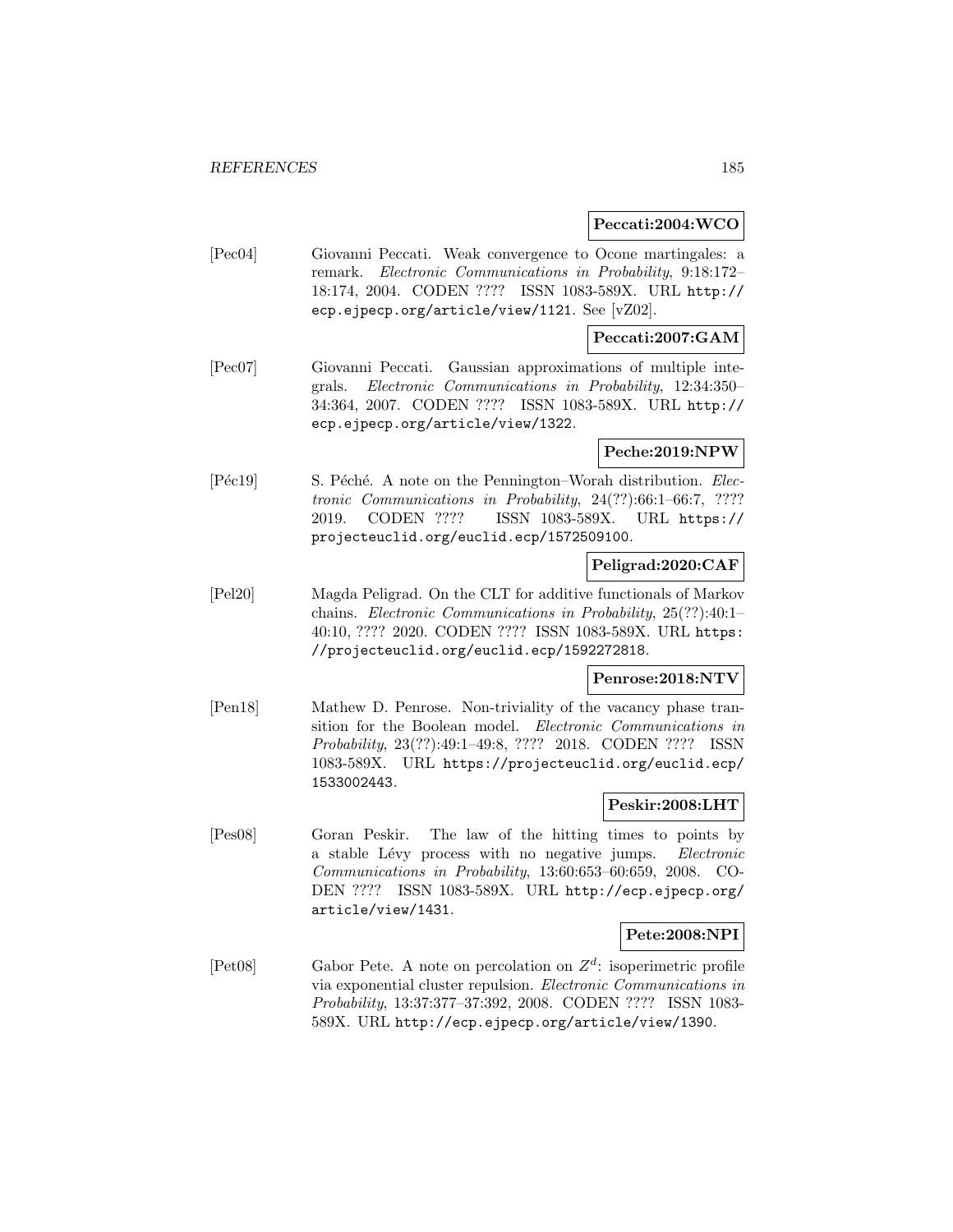## **Petrov:2010:RSP**

[Pet10] Leonid Petrov. Random strict partitions and determinantal point processes. Electronic Communications in Probability, 15:16:162– 16:175, 2010. CODEN ???? ISSN 1083-589X. URL http:// ecp.ejpecp.org/article/view/1542.

# **Peterson:2015:STO**

[Pet15] Jonathon Peterson. Strong transience of one-dimensional random walk in a random environment. Electronic Communications in Probability, 20(??):67:1–67:10, ???? 2015. CO-DEN ???? ISSN 1083-589X. URL http://ecp.ejpecp.org/ article/view/4352.

## **Pilipenko:2017:FLT**

[Pil17] Andrey Pilipenko. A functional limit theorem for excited random walks. Electronic Communications in Probability, 22(??):39:1– 39:9, ???? 2017. CODEN ???? ISSN 1083-589X. URL https:/ /projecteuclid.org/euclid.ecp/1502244193.

## **Pimentel:2006:TCC**

[Pim06] Leandro Pimentel. The time constant and critical probabilities in percolation models. Electronic Communications in Probability, 11:16:160–16:167, 2006. CODEN ???? ISSN 1083-589X. URL http://ecp.ejpecp.org/article/view/1210.

## **Pinelis:2016:MSI**

[Pin16] Iosif Pinelis. On a multidimensional spherically invariant extension of the Rademacher–Gaussian comparison. Electronic Communications in Probability, 21(??):67:1–67:5, ???? 2016. CO-DEN ???? ISSN 1083-589X. URL https://projecteuclid. org/euclid.ecp/1474301119.

## **Pinsky:2017:SCB**

[Pin17] Ross G. Pinsky. Some connections between permutation cycles and Touchard polynomials and between permutations that fix a set and covers of multisets. Electronic Communications in Probability, 22(??):17:1–17:9, ???? 2017. CODEN ???? ISSN 1083-589X. URL http://projecteuclid.org/euclid. ecp/1487386905.

## **Pinsky:2019:KCO**

[Pin19] Ross Pinsky. Kemeny's constant for one-dimensional diffusions. Electronic Communications in Probability, 24(??):36:1–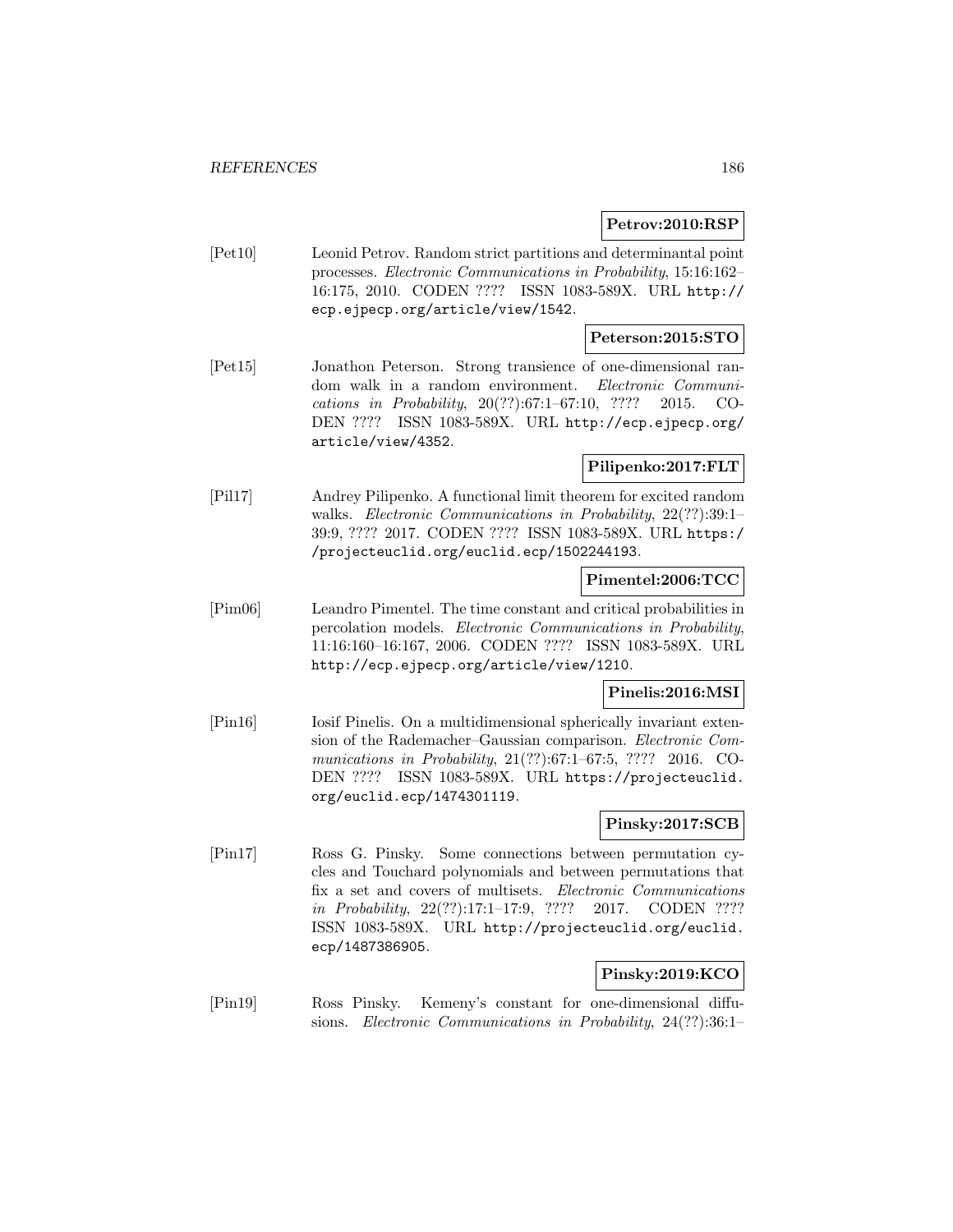36:5, ???? 2019. CODEN ???? ISSN 1083-589X. URL https:/ /projecteuclid.org/euclid.ecp/1561169052.

## **Pogany:2015:RD**

[PN15] Tibor K Pogany and Saralees Nadarajah. On the result of Doney. Electronic Communications in Probability, 20(??):58:1–58:4, ???? 2015. CODEN ???? ISSN 1083-589X. URL http://ecp. ejpecp.org/article/view/4081.

## **Pogany:2016:APR**

[PN16] Tibor K. Pogány and Saralees Nadarajah. Acknowledgement of priority: On the result of Doney. Electronic Communications in Probability, 21(??):32:1, ???? 2016. CODEN ???? ISSN 1083-589X. URL https://projecteuclid.org/euclid.ecp/ 1460643503.

## **Polaczyk:2019:CES**

[Pol19] Bartłomiej Polaczyk. Concentration of the empirical spectral distribution of random matrices with dependent entries. Electronic Communications in Probability, 24(??):78:1–78:15, ???? 2019. CODEN ???? ISSN 1083-589X. URL https://projecteuclid. org/euclid.ecp/1576897461.

## **Posfai:2009:EMC**

[Pos09] Anna Posfai. An extension of Mineka's coupling inequality. Electronic Communications in Probability, 14:45:464–45:473, 2009. CODEN ???? ISSN 1083-589X. URL http://ecp.ejpecp. org/article/view/1501.

## **Pavlyukevich:2020:GPP**

[PP20] Ilya Pavlyukevich and Andrey Pilipenko. Generalized Peano problem with Lévy noise. Electronic Communications in Probability, 25(??):1–14, 2020. CODEN ???? ISSN 1083-589X. URL https://projecteuclid.org/journals/ electronic-communications-in-probability/volume-25/issuenone/Generalized-Peano-problem-with-L%c3%a9vy-noise/ 10.1214/20-ECP365.full.

## **Peres:2011:RTE**

[PR11] Yuval Peres and Sebastien Roch. Reconstruction on trees: Exponential moment bounds for linear estimators. Electronic Communications in Probability, 16:24:251–24:261, 2011. CO-DEN ???? ISSN 1083-589X. URL http://ecp.ejpecp.org/ article/view/1630.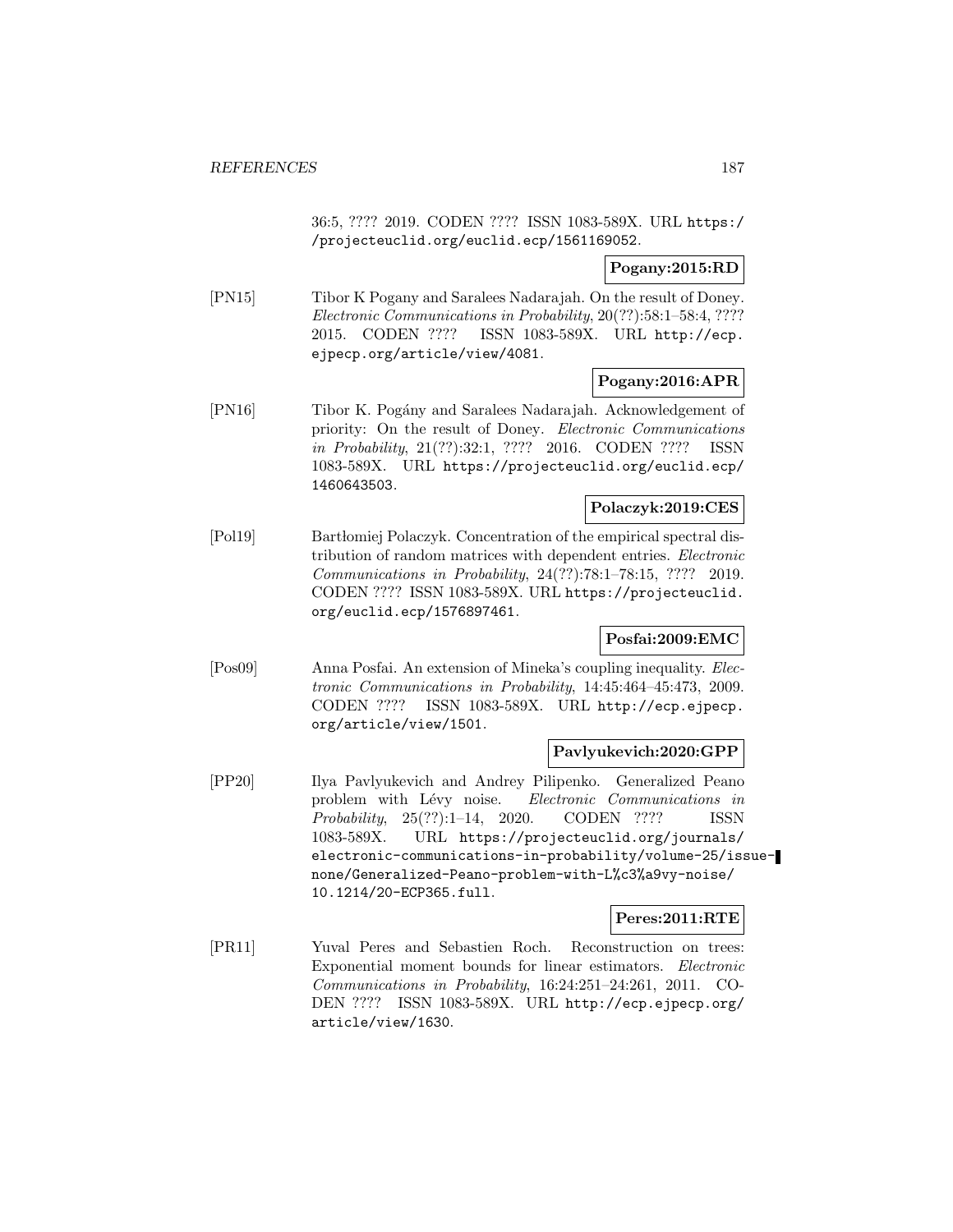**Perkowski:2012:CM**

[PR12a] Nicolas Perkowski and Johannes Ruf. Conditioned martingales. Electronic Communications in Probability, 17:48:1–48:12, 2012. CODEN ???? ISSN 1083-589X. URL http://ecp.ejpecp.org/ article/view/1955.

# **Procaccia:2012:CEI**

[PR12b] Eviatar Procaccia and Ron Rosenthal. Concentration estimates for the isoperimetric constant of the supercritical percolation cluster. Electronic Communications in Probability, 17:30:1– 30:11, 2012. CODEN ???? ISSN 1083-589X. URL http:// ecp.ejpecp.org/article/view/2185.

## **Pitman:2015:BGT**

[PR15] Jim Pitman and Miklos Z. Racz. Beta-gamma tail asymptotics. Electronic Communications in Probability, 20(??):84:1–84:7, ???? 2015. CODEN ???? ISSN 1083-589X. URL http://ecp. ejpecp.org/article/view/4545.

## **Prokaj:2018:LMD**

[PR18] Vilmos Prokaj and Johannes Ruf. Local martingales in discrete time. Electronic Communications in Probability, 23(??):31:1– 31:11, ???? 2018. CODEN ???? ISSN 1083-589X. URL https: //projecteuclid.org/euclid.ecp/1525312855.

#### **Pratelli:2019:ECP**

[PR19] Luca Pratelli and Pietro Rigo. On the existence of continuous processes with given one-dimensional distributions. Electronic Communications in Probability, 24(??):46:1–46:9, ???? 2019. CODEN ???? ISSN 1083-589X. URL https://projecteuclid. org/euclid.ecp/1566957630.

#### **Privault:2009:MIS**

[Pri09] Nicolas Privault. Moment identities for Skorohod integrals on the Wiener space and applications. Electronic Communications in Probability, 14:11:116–11:121, 2009. CODEN ???? ISSN 1083- 589X. URL http://ecp.ejpecp.org/article/view/1450.

## **Privault:2015:SAI**

[Pri15] Nicolas Privault. Stein approximation for Itô and Skorohod integrals by Edgeworth type expansions. Electronic Communications in Probability, 20(??):35:1-35:10, ???? 2015. CO-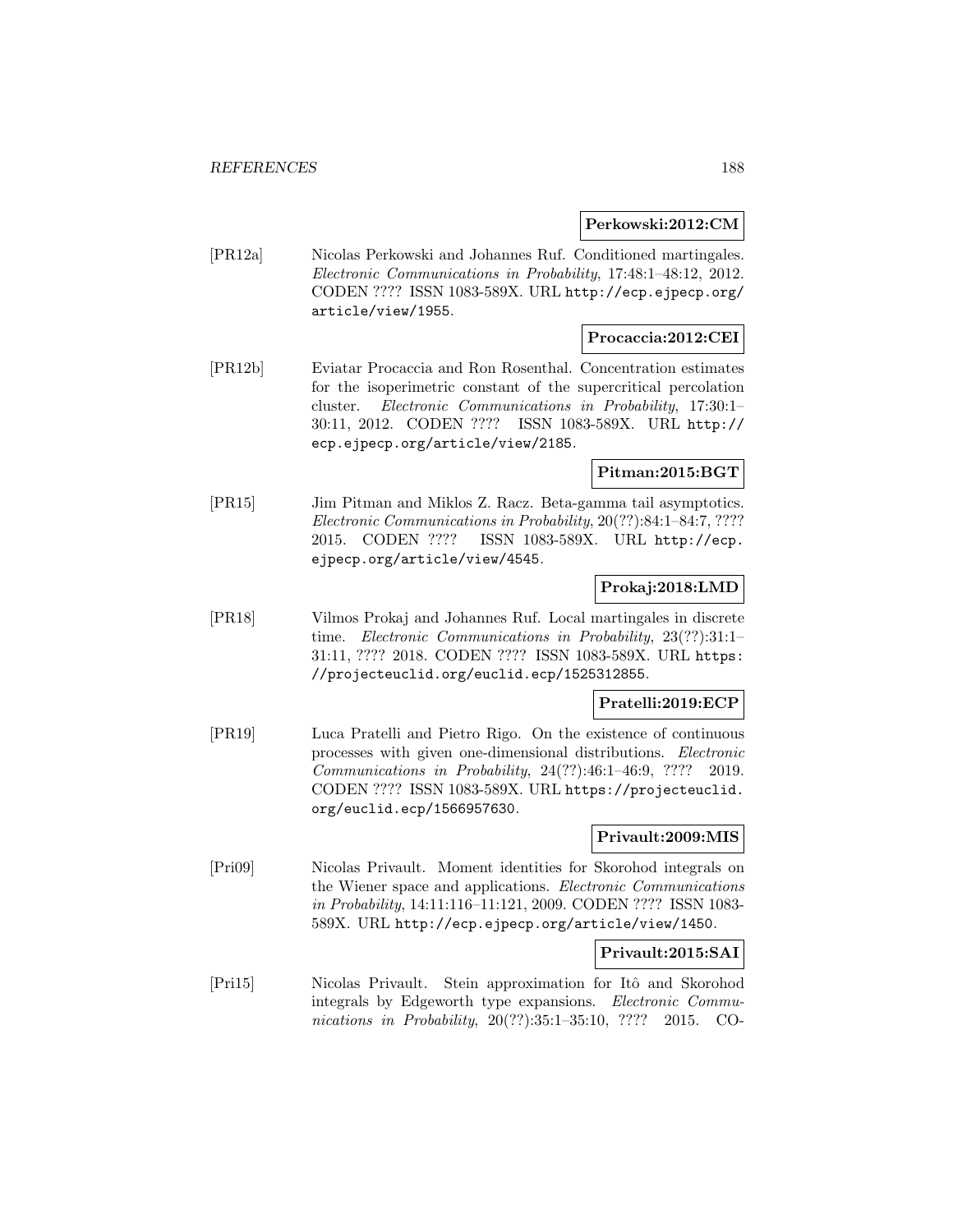DEN ???? ISSN 1083-589X. URL http://ecp.ejpecp.org/ article/view/3827.

## **Price:2017:IHK**

[Pri17] Thomas McMurray Price. An inequality for the heat kernel on an Abelian Cayley graph. Electronic Communications in Probability, 22(??):57:1–57:8, ???? 2017. CODEN ???? ISSN 1083-589X. URL https://projecteuclid.org/euclid.ecp/1508292095.

## **Profeta:2018:SPS**

[Pro18] Christophe Profeta. On the supremum of products of symmetric stable processes. Electronic Communications in Probability, 23 (??):97:1–97:13, ???? 2018. CODEN ???? ISSN 1083-589X. URL https://projecteuclid.org/euclid.ecp/1545102493.

#### **Possamai:2013:RSM**

[PRT13] Dylan Possama¨ı, Guillaume Royer, and Nizar Touzi. On the robust superhedging of measurable claims. Electronic Communications in Probability, 18:95:1-95:13, 2013. CODEN ???? ISSN 1083-589X. URL http://ecp.ejpecp.org/article/ view/2739.

## **Peche:2008:LBS**

[PS08] Sandrine Peche and Alexander Soshnikov. On the lower bound of the spectral norm of symmetric random matrices with independent entries. Electronic Communications in Probability, 13: 28:280–28:290, 2008. CODEN ???? ISSN 1083-589X. URL http://ecp.ejpecp.org/article/view/1376.

## **Polito:2016:GSF**

[PS16] Federico Polito and Enrico Scalas. A generalization of the spacefractional Poisson process and its connection to some Lévy processes. Electronic Communications in Probability, 21(??):20:1– 20:14, ???? 2016. CODEN ???? ISSN 1083-589X. URL https: //projecteuclid.org/euclid.ecp/1456840981.

## **Podder:2017:GWP**

[PS17] Moumanti Podder and Joel Spencer. Galton–Watson probability contraction. Electronic Communications in Probability, 22(??): 20:1–20:16, ???? 2017. CODEN ???? ISSN 1083-589X. URL http://projecteuclid.org/euclid.ecp/1489651213.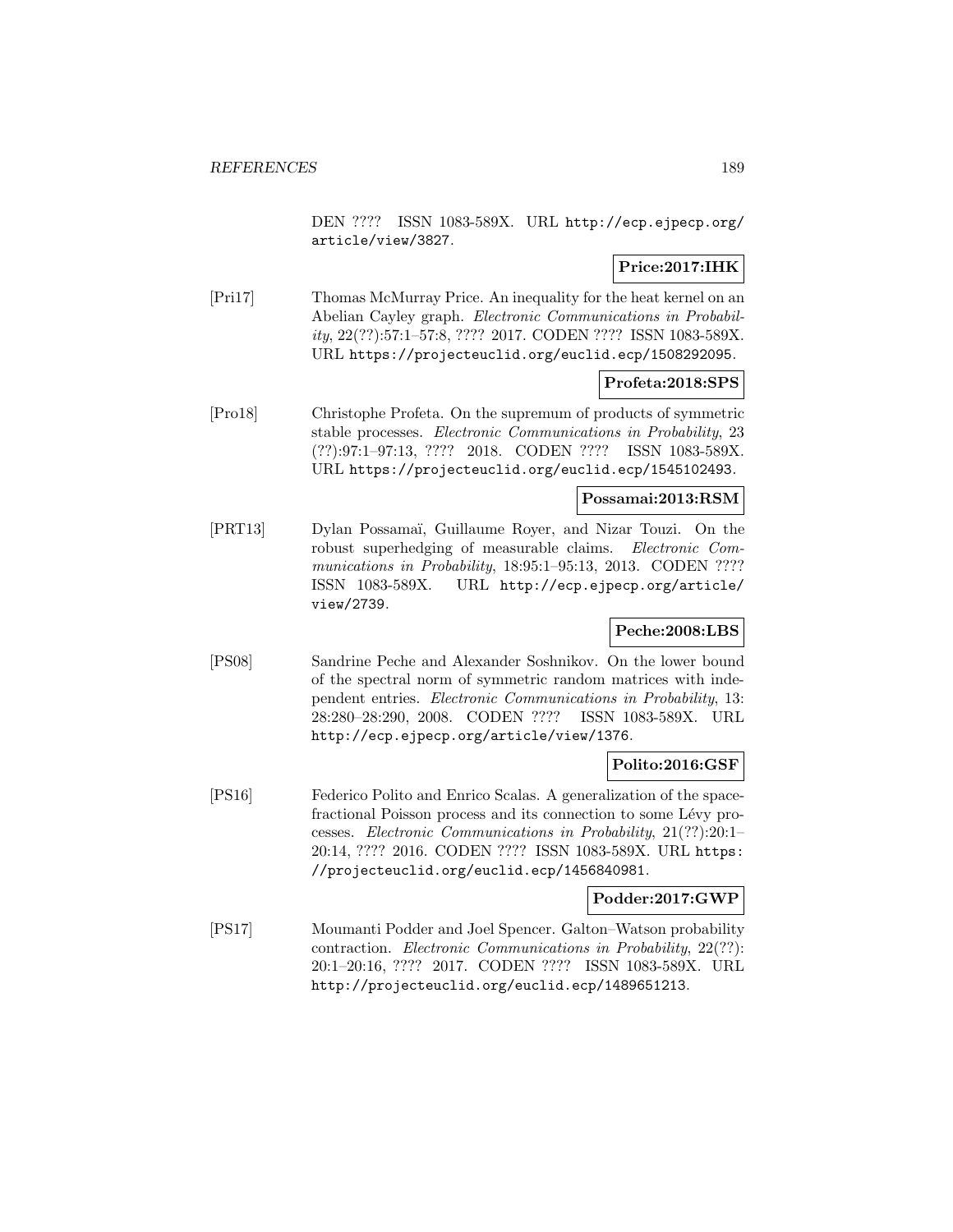## **Pal:2019:NTC**

[PS19] Soumik Pal and Andrey Sarantsev. A note on transportation cost inequalities for diffusions with reflections. Electronic Communications in Probability, 24(??):21:1–21:11, ???? 2019. CODEN ???? ISSN 1083-589X. URL https://projecteuclid.org/ euclid.ecp/1554429763.

## **Peres:2020:ARD**

[PS20] Yuval Peres and Andrew Swan. Analyticity for rapidly determined properties of Poisson Galton–Watson trees. *Electronic* Communications in Probability, 25(??):43:1–43:8, ???? 2020. CODEN ???? ISSN 1083-589X. URL https://projecteuclid. org/euclid.ecp/1592553612.

## **Peled:2013:GLF**

[PSY13] Ron Peled, Wojciech Samotij, and Amir Yehudayoff. Grounded Lipschitz functions on trees are typically flat. Electronic Communications in Probability, 18:55:1-55:9, 2013. CODEN ???? ISSN 1083-589X. URL http://ecp.ejpecp.org/article/ view/2796.

## **Procaccia:2011:GRI**

[PT11] Eviatar Procaccia and Johan Tykesson. Geometry of the random interlacement. Electronic Communications in Probability, 16:47:528–47:544, 2011. CODEN ???? ISSN 1083-589X. URL http://ecp.ejpecp.org/article/view/1660.

## **Puhalskii:2019:LDL**

[Puh19] Anatolii Puhalskii. Large deviations of the long term distribution of a non Markov process. Electronic Communications in Probability, 24(??):35:1–35:11, ???? 2019. CODEN ???? ISSN 1083-589X. URL https://projecteuclid.org/euclid.ecp/ 1561169051.

## **Popov:2005:RWA**

[PV05] Serguei Popov and Marina Vachkovskaia. Random walk attracted by percolation clusters. Electronic Communications in Probability, 10:27:263–27:272, 2005. CODEN ???? ISSN 1083- 589X. URL http://ecp.ejpecp.org/article/view/1167.

## **Puckette:1996:SCD**

[PW96] Emily E. Puckette and Wendelin Werner. Simulations and conjectures for disconnection exponents. Electronic Communica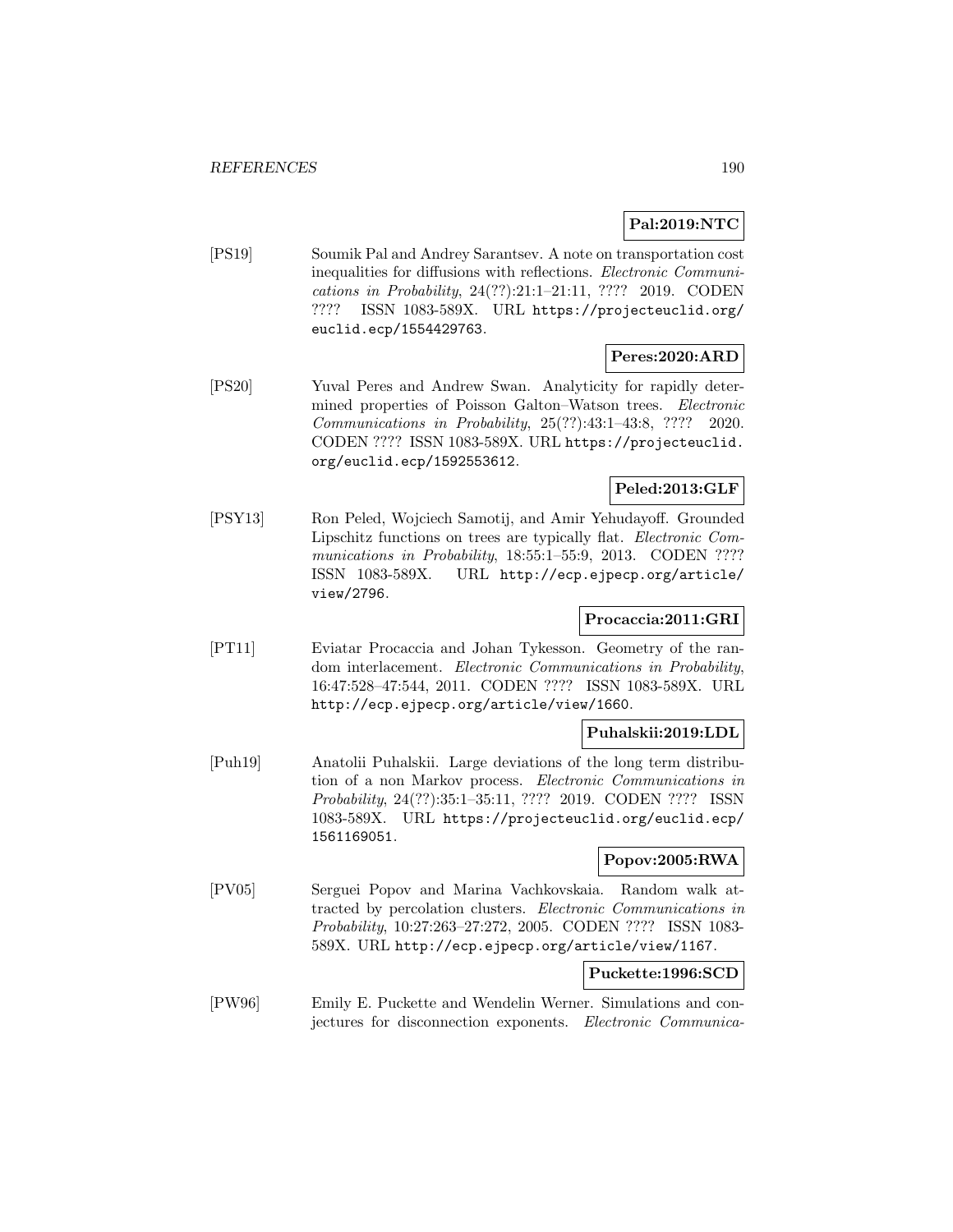tions in Probability, 1:6:49–6:64, 1996. CODEN ???? ISSN 1083-589X. URL http://ecp.ejpecp.org/article/view/976.

### **Pardoux:2011:BML**

[PW11] Etienne Pardoux and Anton Wakolbinger. From Brownian motion with a local time drift to Feller's branching diffusion with logistic growth. Electronic Communications in Probability, 16: 63:720–63:731, 2011. CODEN ???? ISSN 1083-589X. URL http://ecp.ejpecp.org/article/view/1679.

## **Pitman:2018:SBP**

[PW18] Jim Pitman and Matthias Winkel. Squared Bessel processes of positive and negative dimension embedded in Brownian local times. Electronic Communications in Probability, 23(??):74:1– 74:13, ???? 2018. CODEN ???? ISSN 1083-589X. URL https: //projecteuclid.org/euclid.ecp/1539763347.

## **Pitman:2017:ETP**

[PY17] Jim Pitman and Yuri Yakubovich. An ergodic theorem for partially exchangeable random partitions. Electronic Communications in Probability, 22(??):64:1–64:10, ???? 2017. CODEN ???? ISSN 1083-589X. URL https://projecteuclid.org/euclid. ecp/1511406072.

## **Pyc:2016:TDH**

 $[PZ16]$  Andrzej Pyć and Tomasz  $\ddot{Z}$ ak. Transition density of a hyperbolic Bessel process. Electronic Communications in Probability, 21 (??):50:1–50:10, ???? 2016. CODEN ???? ISSN 1083-589X. URL https://projecteuclid.org/euclid.ecp/1469557024.

## **Procaccia:2018:CPD**

[PZ18] Eviatar B. Procaccia and Yuan Zhang. On covering paths with 3 dimensional random walk. Electronic Communications in Probability, 23(??):57:1–57:11, ???? 2018. CODEN ???? ISSN 1083-589X. URL https://projecteuclid.org/euclid.ecp/ 1536718010.

## **Qin:2017:IBM**

[QM17] Chuan Qin and Ben Morris. Improved bounds for the mixing time of the random-to-random shuffle. Electronic Communications in Probability, 22(??):22:1–22:7, ???? 2017. CODEN ???? ISSN 1083-589X. URL https://projecteuclid.org/euclid. ecp/1491271396.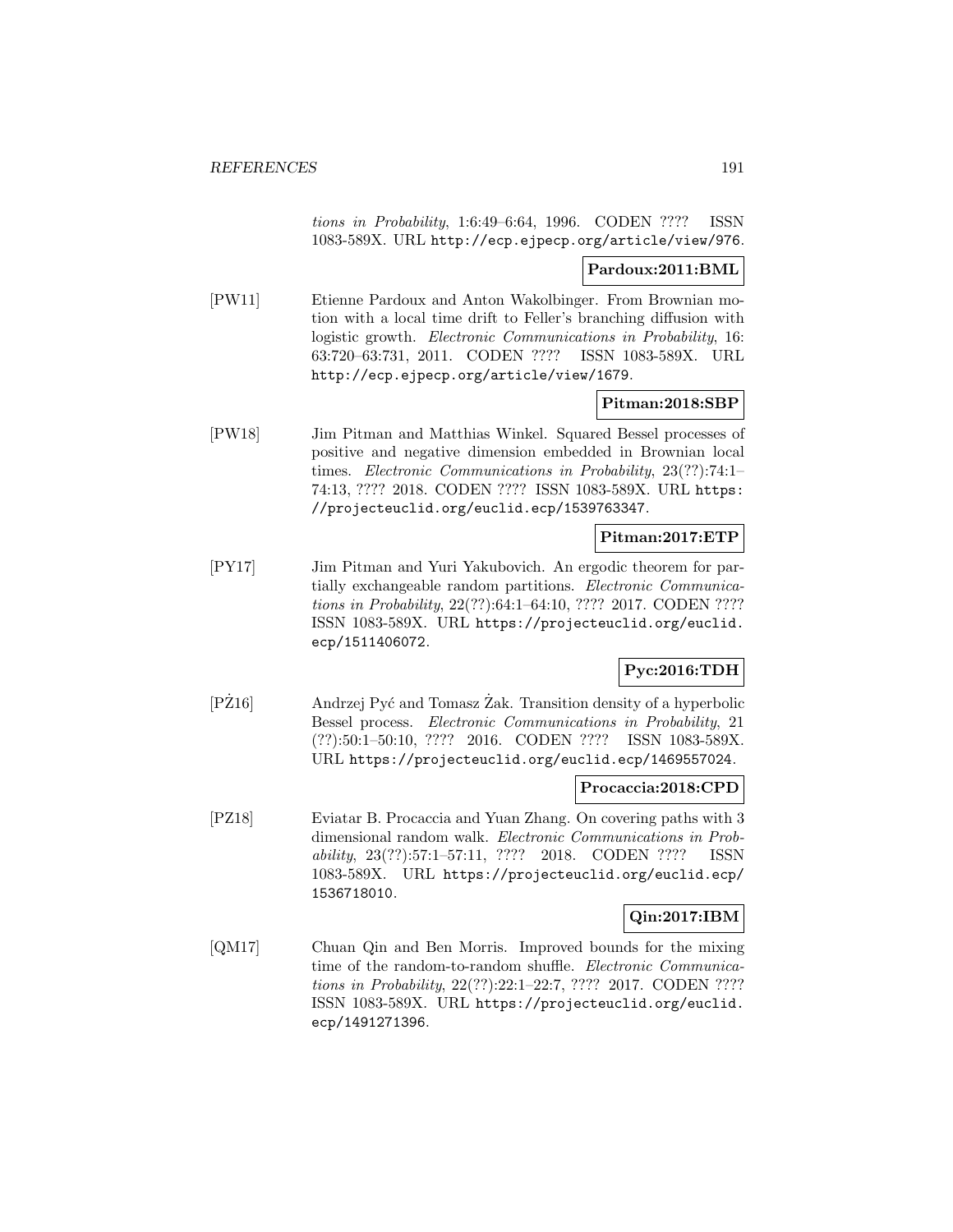## **Quastel:2011:LBP**

[QR11] Jeremy Quastel and Daniel Remenik. Local Brownian property of the narrow wedge solution of the KPZ equation. Electronic Communications in Probability, 16:62:712–62:719, 2011. CO-DEN ???? ISSN 1083-589X. URL http://ecp.ejpecp.org/ article/view/1678.

## **Rassoul-Agha:2005:ZOL**

[RA05] Firas Rassoul-Agha. On the zero–one law and the law of large numbers for random walk in mixing random environment. Electronic Communications in Probability, 10:5:36–5:44, 2005. CO-DEN ???? ISSN 1083-589X. URL http://ecp.ejpecp.org/ article/view/1130.

## **Ramadas:2014:MNV**

[Ram14] Harishchandra Ramadas. Mixing of the noisy voter model. Electronic Communications in Probability, 19:17:1–17:17, 2014. CO-DEN ???? ISSN 1083-589X. URL http://ecp.ejpecp.org/ article/view/2968.

## **Rao:2019:HIM**

[Rao19] Shravas Rao. A Hoeffding inequality for Markov chains. Electronic Communications in Probability, 24(??):14:1–14:11, ???? 2019. CODEN ???? ISSN 1083-589X. URL https:// projecteuclid.org/euclid.ecp/1553133703.

## **Raschel:2010:GFM**

[Ras10] Kilian Raschel. Green functions and Martin compactification for killed random walks related to SU(3). Electronic Communications in Probability, 15:17:176–17:190, 2010. CO-DEN ???? ISSN 1083-589X. URL http://ecp.ejpecp.org/ article/view/1543.

## **Rath:2015:SPP**

[Rát15] Balázs Ráth. A short proof of the phase transition for the vacant set of random interlacements. Electronic Communications in Probability, 20(??):3:1–3:11, ???? 2015. CODEN ???? ISSN 1083-589X. URL http://ecp.ejpecp.org/ article/view/3734.

# **Rath:2018:MGF**

[Rát18] Balázs Ráth. A moment-generating formula for Erdős–Rényi component sizes. Electronic Communications in Probability, 23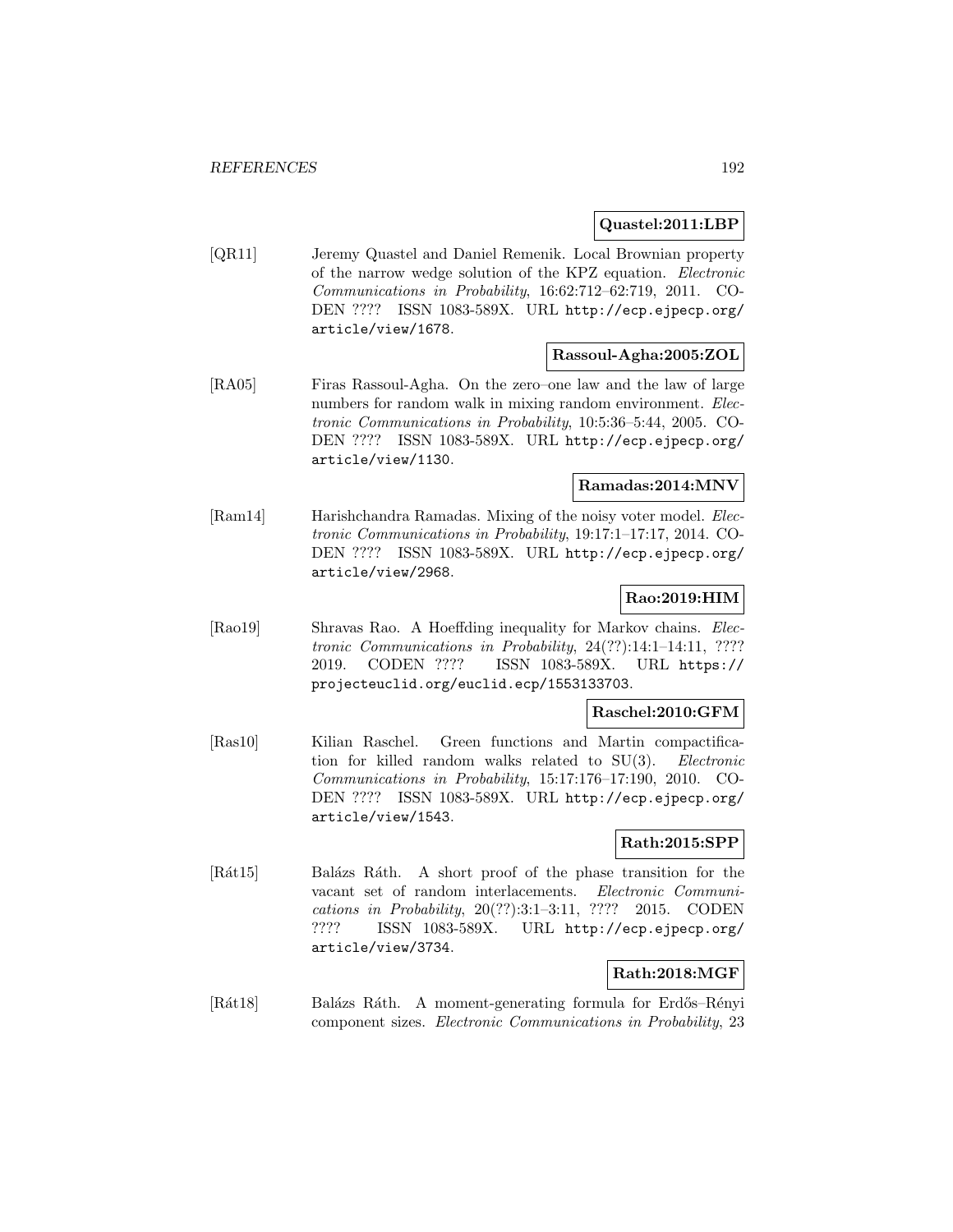(??):24:1–24:14, ???? 2018. CODEN ???? ISSN 1083-589X. URL https://projecteuclid.org/euclid.ecp/1524708114.

#### **Rey-Bellet:2015:VRI**

[RBS15] Luc Rey-Bellet and Konstantinos Spiliopoulos. Variance reduction for irreversible Langevin samplers and diffusion on graphs. Electronic Communications in Probability, 20(??):15:1–15:16, ???? 2015. CODEN ???? ISSN 1083-589X. URL http:// ecp.ejpecp.org/article/view/3855.

## **Reitzner:2013:PPP**

[Rei13] Matthias Reitzner. Poisson point processes: large deviation inequalities for the convex distance. Electronic Communications in Probability, 18:96:1–96:7, 2013. CODEN ???? ISSN 1083-589X. URL http://ecp.ejpecp.org/article/view/2851.

## **Ressel:2001:SAU**

[Res01] Paul Ressel. Subdiagonal and almost uniform distributions. Electronic Communications in Probability, 7:10:97–10:100, 2001. CO-DEN ???? ISSN 1083-589X. URL http://ecp.ejpecp.org/ article/view/1051.

# **Revelle:2003:HKA**

[Rev03] David Revelle. Heat kernel asymptotics on the lamplighter group. Electronic Communications in Probability, 8:16:142– 16:154, 2003. CODEN ???? ISSN 1083-589X. URL http:// ecp.ejpecp.org/article/view/1092.

## **Reygner:2015:CSD**

[Rey15] Julien Reygner. Chaoticity of the stationary distribution of rankbased interacting diffusions. Electronic Communications in Probability, 20(??):60:1–60:20, ???? 2015. CODEN ???? ISSN 1083- 589X. URL http://ecp.ejpecp.org/article/view/4063.

## **Riedle:2018:SCL**

[Rie18] Markus Riedle. Stable cylindrical Lévy processes and the stochastic Cauchy problem. Electronic Communications in Probability, 23(??):36:1–36:12, ???? 2018. CODEN ???? ISSN 1083-589X. URL https://projecteuclid.org/euclid.ecp/ 1528358641.

## **Rincon:1998:EDD**

[Rin98] L. A. Rincon. Estimates for the derivative of diffusion semigroups. Electronic Communications in Probability, 3:8:65–8:74,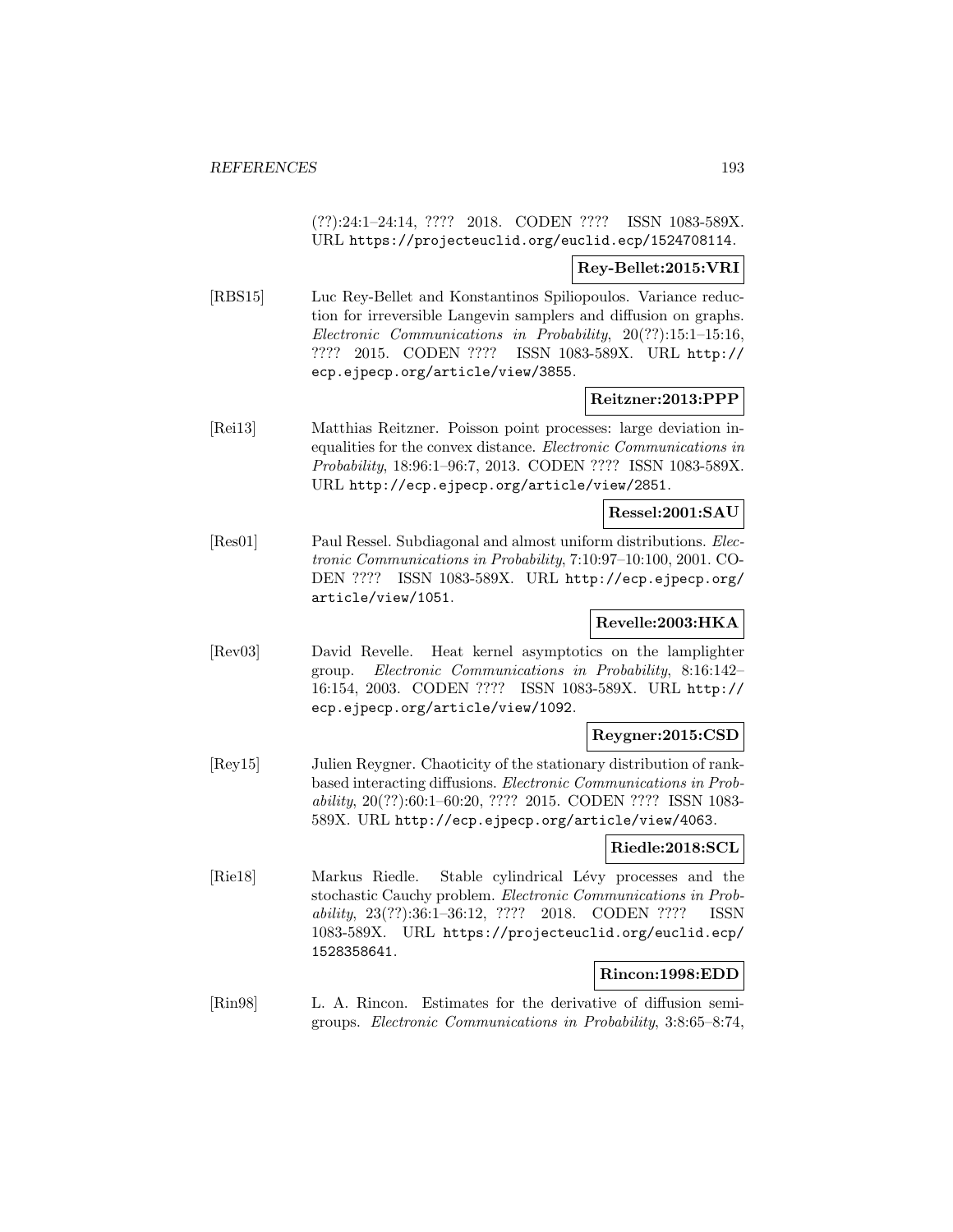1998. CODEN ???? ISSN 1083-589X. URL http://ecp. ejpecp.org/article/view/994.

# **Rio:2011:ACM**

[Rio11] Emmanuel Rio. Asymptotic constants for minimal distance in the central limit theorem. Electronic Communications in Probability, 16:9:96–9:103, 2011. CODEN ???? ISSN 1083-589X. URL http://ecp.ejpecp.org/article/view/1609.

# **Rio:2013:EHA**

[Rio13a] Emmanuel Rio. Extensions of the Hoeffding–Azuma inequalities. Electronic Communications in Probability, 18:54:1–54:6, 2013. CODEN ???? ISSN 1083-589X. URL http://ecp.ejpecp. org/article/view/2690.

## **Rio:2013:MCI**

[Rio13b] Emmanuel Rio. On McDiarmid's concentration inequality. Electronic Communications in Probability, 18:44:1–44:11, 2013. CO-DEN ???? ISSN 1083-589X. URL http://ecp.ejpecp.org/ article/view/2659.

# **Rio:2015:EIW**

[Rio15] Emmanuel Rio. Exponential inequalities for weighted sums of bounded random variables. Electronic Communications in Probability, 20(??):77:1–77:10, ???? 2015. CODEN ???? ISSN 1083- 589X. URL http://ecp.ejpecp.org/article/view/4204.

## **Rio:2017:ACF**

[Rio17] Emmanuel Rio. About the constants in the Fuk–Nagaev inequalities. *Electronic Communications in Probability*, 22(??): 28:1–28:12, ???? 2017. CODEN ???? ISSN 1083-589X. URL https://projecteuclid.org/euclid.ecp/1494921750.

## **Rio:2018:ADI**

[Rio18] Emmanuel Rio. About Doob's inequality, entropy and Tchebichef. Electronic Communications in Probability, 23(??): 78:1–78:12, ???? 2018. CODEN ???? ISSN 1083-589X. URL https://projecteuclid.org/euclid.ecp/1540346602.

## **Raad:2020:SHP**

[RL20] Mads Bonde Raad and Eva Löcherbach. Stability for Hawkes processes with inhibition. Electronic Communications in Probability, 25(??):33:1–33:9, ???? 2020. CODEN ???? ISSN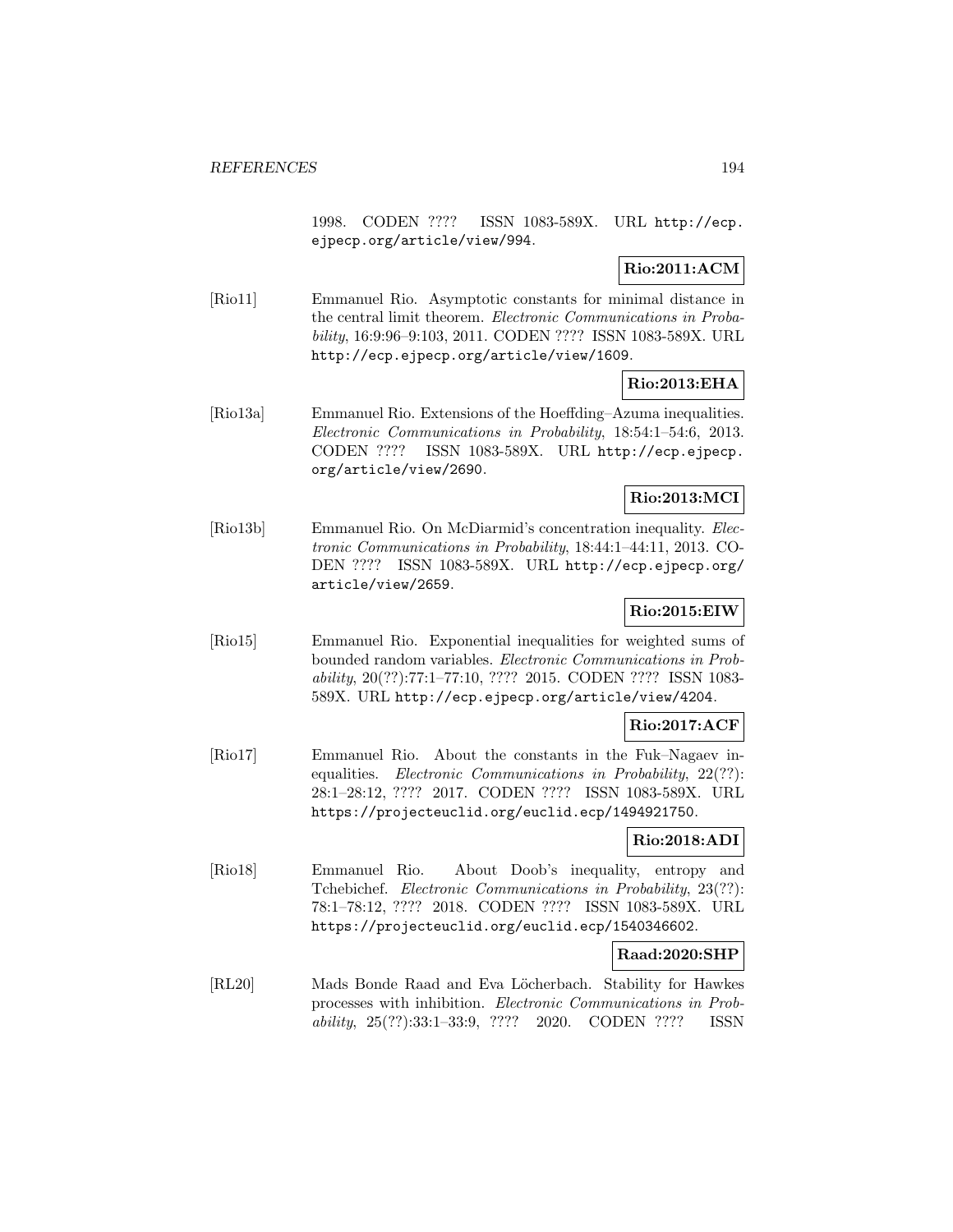1083-589X. URL https://projecteuclid.org/euclid.ecp/ 1588039621.

## **Ruffino:2016:GSD**

[RM16] Paulo R. Ruffino and Leandro Morgado. Geometry of stochastic delay differential equations with jumps in manifolds. *Electronic* Communications in Probability, 21(??):37:1–37:9, ???? 2016. CODEN ???? ISSN 1083-589X. URL https://projecteuclid. org/euclid.ecp/1461868666.

## **Roch:2005:BFM**

[Roc05] Sébastien Roch. Bounding fastest mixing. *Electronic Com*munications in Probability, 10:29:282–29:296, 2005. CODEN ???? ISSN 1083-589X. URL http://ecp.ejpecp.org/ article/view/1169.

## **Roitershtein:2005:LSL**

[Roi05] Alexander Roitershtein. A log-scale limit theorem for onedimensional random walks in random environments. Electronic Communications in Probability, 10:25:244–25:253, 2005. CO-DEN ???? ISSN 1083-589X. URL http://ecp.ejpecp.org/ article/view/1164.

## **Rokhlin:2007:MSP**

[Rok07] Dmitry Rokhlin. Martingale selection problem and asset pricing in finite discrete time. Electronic Communications in Probability, 12:1:1–1:8, 2007. CODEN ???? ISSN 1083-589X. URL http:/ /ecp.ejpecp.org/article/view/1240.

## **Rokhlin:2014:SPM**

[Rok14] Dmitry B. Rokhlin. Stochastic Perron's method for optimal control problems with state constraints. Electronic Communications in Probability, 19(??):73:1-73:15, ???? 2014. CO-DEN ???? ISSN 1083-589X. URL http://ecp.ejpecp.org/ article/view/3616.

## **Rokhlin:2015:CLT**

[Rok15] Dmitry B. Rokhlin. Central limit theorem under variance uncertainty. Electronic Communications in Probability, 20(??):66:1– 66:10, ???? 2015. CODEN ???? ISSN 1083-589X. URL http:/ /ecp.ejpecp.org/article/view/4341.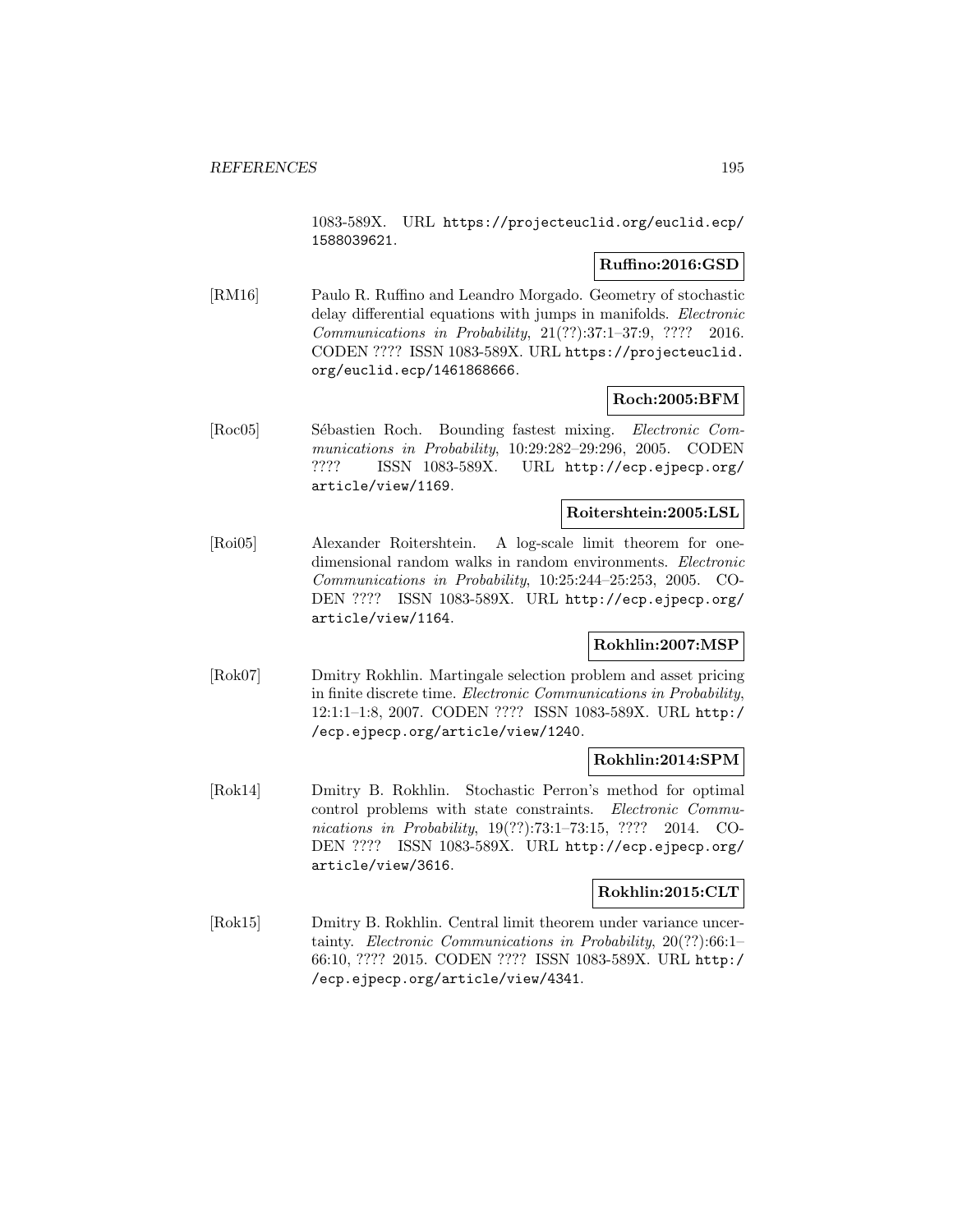### **Rosenthal:2002:QCR**

[Ros02] Jeffrey Rosenthal. Quantitative convergence rates of Markov chains: A simple account. Electronic Communications in Probability, 7:13:123–13:128, 2002. CODEN ???? ISSN 1083-589X. URL http://ecp.ejpecp.org/article/view/1054.

### **Rossignol:2008:TPP**

[Ros08] Raphaël Rossignol. Threshold phenomena on product spaces: Bkkkl revisited (once more). Electronic Communications in Probability, 13:4:35–4:44, 2008. CODEN ???? ISSN 1083-589X. URL http://ecp.ejpecp.org/article/view/1344.

#### **Rosati:2020:KRS**

[Ros20] Tommaso Cornelis Rosati. Killed rough super-Brownian motion. Electronic Communications in Probability, 25(??):44:1– 44:12, ???? 2020. CODEN ???? ISSN 1083-589X. URL https: //projecteuclid.org/euclid.ecp/1592877699.

### **Roberts:1997:GEH**

[RR97] Gareth O. Roberts and Jeffrey S. Rosenthal. Geometric ergodicity and hybrid Markov chains. Electronic Communications in Probability, 2:2:13–2:25, 1997. CODEN ???? ISSN 1083-589X. URL http://ecp.ejpecp.org/article/view/981.

## **Rasonyi:2014:CTP**

[RR14] Miklós Rásonyi and Andrea Meireles Rodrigues. Continuoustime portfolio optimisation for a behavioural investor with bounded utility on gains. Electronic Communications in Probability, 19:37:1–37:13, 2014. CODEN ???? ISSN 1083-589X. URL http://ecp.ejpecp.org/article/view/2990.

## **Rosenthal:2015:SBC**

[RR15] Jeffrey S. Rosenthal and Peter Rosenthal. Spectral bounds for certain two-factor non-reversible MCMC algorithms. Electronic Communications in Probability, 20(??):91:1–91:10, ???? 2015. CODEN ???? ISSN 1083-589X. URL http://ecp.ejpecp. org/article/view/4528.

#### **Ramirez:2011:HET**

[RRZ11] Jose Ramirez, Brian Rider, and Ofer Zeitouni. Hard edge tail asymptotics. Electronic Communications in Probability, 16: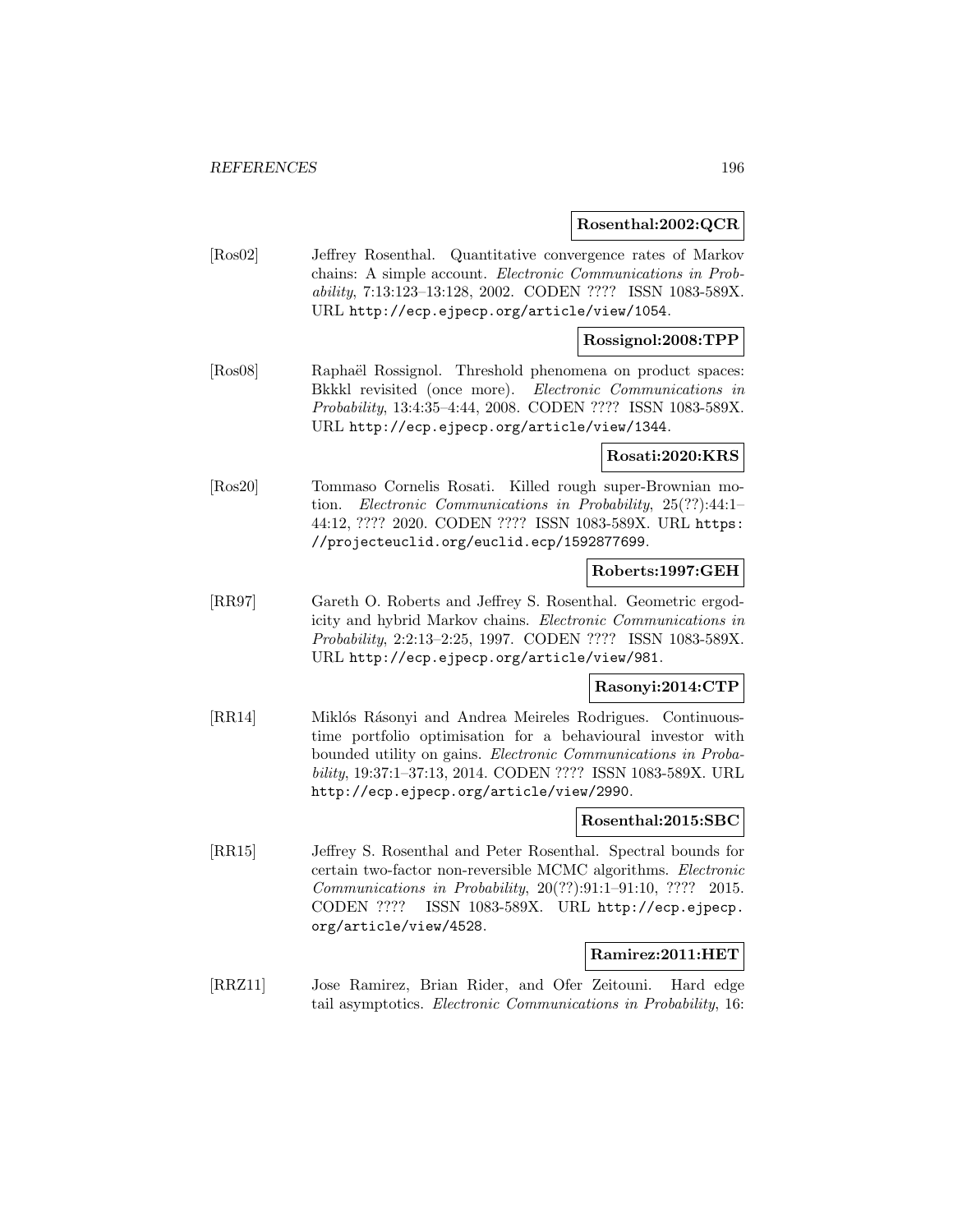65:741–65:752, 2011. CODEN ???? ISSN 1083-589X. URL http://ecp.ejpecp.org/article/view/1682.

## **Rueschendorf:2006:ETB**

[RS06] Ludger Rueschendorf and Eva-Maria Schopp. Exponential tail bounds for max-recursive sequences. Electronic Communications in Probability, 11:28:266–28:277, 2006. CODEN ???? ISSN 1083- 589X. URL http://ecp.ejpecp.org/article/view/1227.

## **Rao:2007:MFR**

[RS07] N. Raj Rao and Roland Speicher. Multiplication of free random variables and the S-transform: the case of vanishing mean. Electronic Communications in Probability, 12:24:248–24:258, 2007. CODEN ???? ISSN 1083-589X. URL http://ecp.ejpecp. org/article/view/1274.

## **Raimond:2011:IDG**

[RS11a] Olivier Raimond and Bruno Schapira. Internal DLA generated by cookie random walks on Z. Electronic Communications in Probability, 16:43:483–43:490, 2011. CODEN ???? ISSN 1083- 589X. URL http://ecp.ejpecp.org/article/view/1646.

## **Rath:2011:TRI**

[RS11b] Balazs Rath and Artem Sapozhnikov. On the transience of random interlacements. Electronic Communications in Probability, 16:35:379–35:391, 2011. CODEN ???? ISSN 1083-589X. URL http://ecp.ejpecp.org/article/view/1637.

## **Regev:2016:CMR**

[RS16] Oded Regev and Igor Shinkar. A counterexample to monotonicity of relative mass in random walks. Electronic Communications in Probability, 21(??):8:1–8:8, ???? 2016. CODEN ???? ISSN 1083-589X. URL https://projecteuclid.org/euclid. ecp/1454682824.

## **Ren:2018:SDC**

[RSS18] Yan-Xia Ren, Renming Song, and Zhenyao Sun. A 2-spine decomposition of the critical Galton–Watson tree and a probabilistic proof of Yaglom's theorem. Electronic Communications in Probability, 23(??):42:1–42:12, ???? 2018. CODEN ???? ISSN 1083-589X. URL https://projecteuclid.org/euclid.ecp/ 1532505673.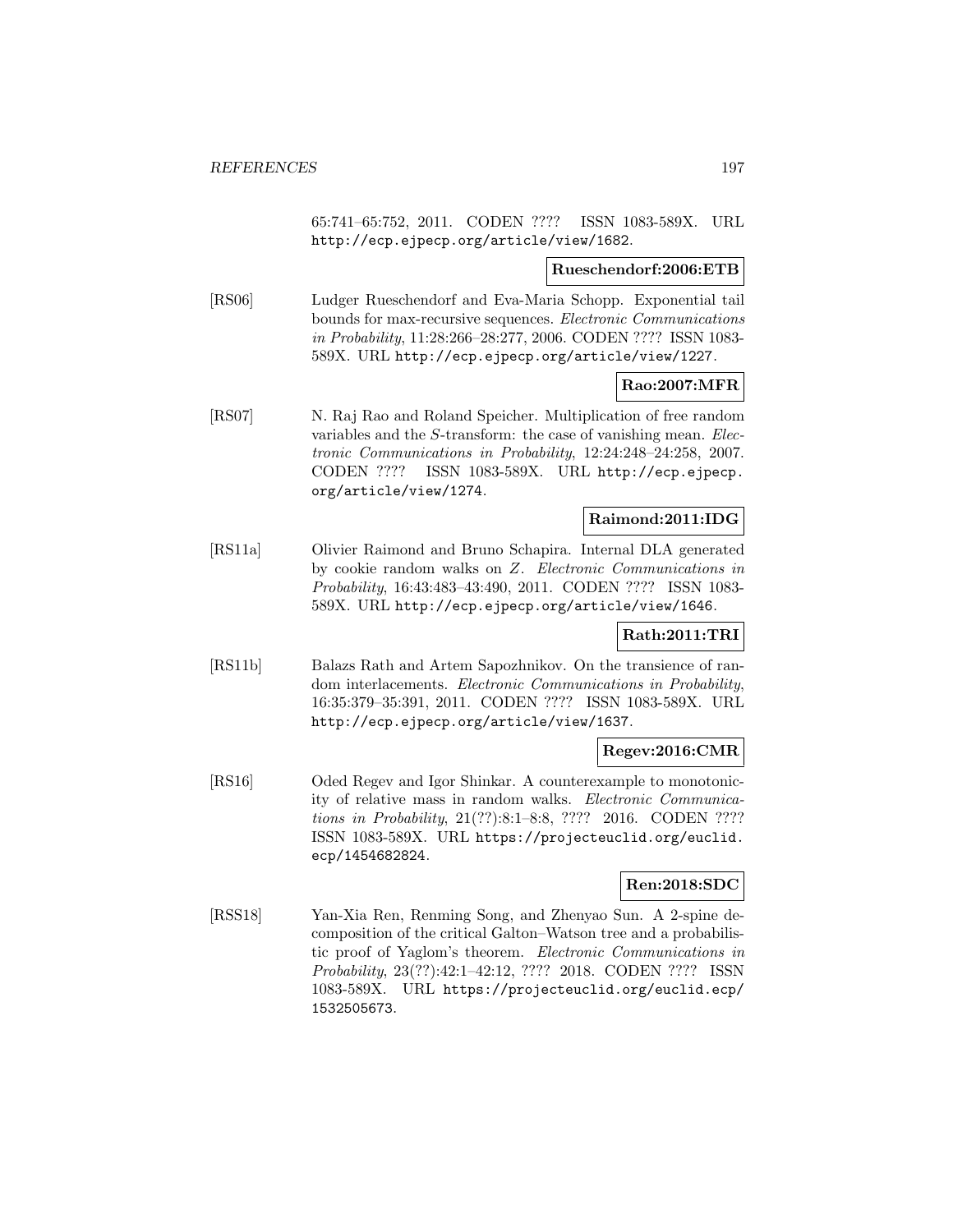## **Rolla:2008:LPP**

[RT08] Leonardo Rolla and Augusto Teixeira. Last passage percolation in macroscopically inhomogeneous media. Electronic Communications in Probability, 13:13:131–13:139, 2008. CO-DEN ???? ISSN 1083-589X. URL http://ecp.ejpecp.org/ article/view/1287.

## **Rudolf:2013:PHR**

[RU13] Daniel Rudolf and Mario Ullrich. Positivity of hit-and-run and related algorithms. Electronic Communications in Probability, 18:49:1–49:8, 2013. CODEN ???? ISSN 1083-589X. URL http: //ecp.ejpecp.org/article/view/2507.

## **Ruf:2015:MPC**

[Ruf15a] Johannes Ruf. The martingale property in the context of stochastic differential equations. Electronic Communications in Probability, 20(??):34:1–34:10, ???? 2015. CODEN ???? ISSN 1083- 589X. URL http://ecp.ejpecp.org/article/view/3449.

## **Ruffino:2015:AAP**

[Ruf15b] Paulo R. C. Ruffino. Application of an averaging principle on foliated diffusions: topology of the leaves. Electronic Communications in Probability, 20(??):28:1–28:5, ???? 2015. CO-DEN ???? ISSN 1083-589X. URL http://ecp.ejpecp.org/ article/view/3715.

## **Ruf:2017:PCL**

[Ruf17] Johannes Ruf. Piecewise constant local martingales with bounded numbers of jumps. Electronic Communications in Probability, 22(??):31:1–31:5, ???? 2017. CODEN ???? ISSN 1083-589X. URL https://projecteuclid.org/euclid.ecp/ 1496282536.

## **Rudelson:2013:HWI**

[RV13] Mark Rudelson and Roman Vershynin. Hanson–Wright inequality and sub-Gaussian concentration. Electronic Communications in Probability, 18:82:1–82:9, 2013. CODEN ???? ISSN 1083- 589X. URL http://ecp.ejpecp.org/article/view/2865.

## **Rath:2017:TSV**

[RV17] Balázs Ráth and Daniel Valesin. On the threshold of spread-out voter model percolation. Electronic Communications in Probability, 22(??):50:1–50:12, ???? 2017. CODEN ???? ISSN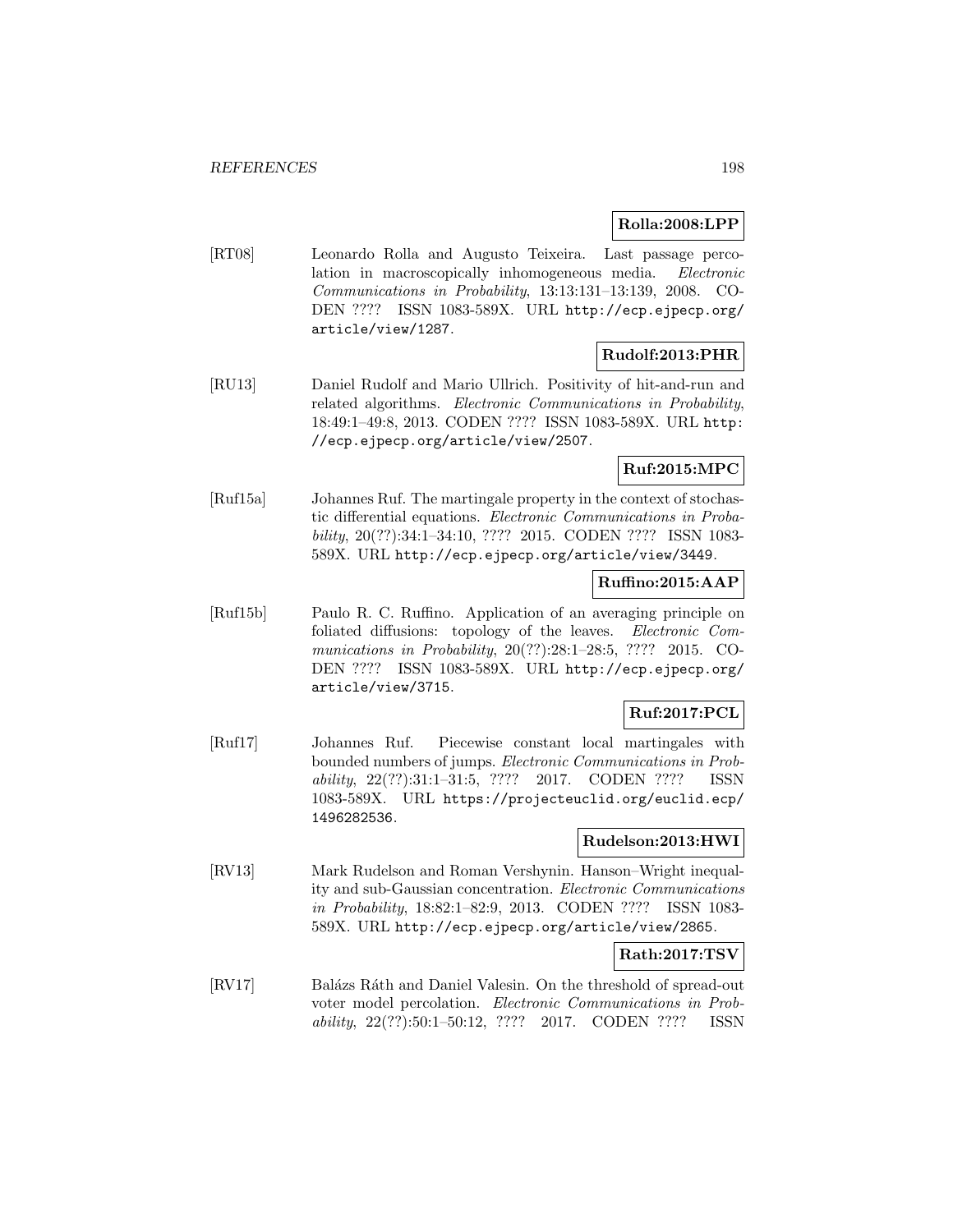1083-589X. URL https://projecteuclid.org/euclid.ecp/ 1507255233.

## **Rempala:2002:APS**

[RW02] Grzegorz Rempala and Jacek Wesolowski. Asymptotics for products of sums and U-statistics. Electronic Communications in Probability, 7:5:47–5:54, 2002. CODEN ???? ISSN 1083-589X. URL http://ecp.ejpecp.org/article/view/1046.

## **Ruggiero:2009:CRI**

[RW09] Matteo Ruggiero and Stephen Walker. Countable representation for infinite dimensional diffusions derived from the twoparameter Poisson–Dirichlet process. Electronic Communications in Probability, 14:49:501–49:517, 2009. CODEN ???? ISSN 1083-589X. URL http://ecp.ejpecp.org/article/ view/1508.

#### **Rosenberg:2020:CLT**

[RX20] Steven Rosenberg and Jie Xu. Central limit theorems on compact metric spaces. Electronic Communications in Probability, 25 (??):1–10, 2020. CODEN ???? ISSN 1083-589X. URL https:// projecteuclid.org/journals/electronic-communicationsin-probability/volume-25/issue-none/Central-limit-theoremson-compact-metric-spaces/10.1214/20-ECP336.full.

## **Ryznar:1998:UUB**

[RZ98] Michał Ryznar and Tomasz Zak. Uniform upper bound for a stable measure of a small ball. Electronic Communications in Probability, 3:9:75–9:78, 1998. CODEN ???? ISSN 1083-589X. URL http://ecp.ejpecp.org/article/view/995.

### **Roberts:2013:IPR**

[RZ13] Matthew Roberts and Lee Zhao. Increasing paths in regular trees. Electronic Communications in Probability, 18:87:1–87:10, 2013. CODEN ???? ISSN 1083-589X. URL http://ecp. ejpecp.org/article/view/2784.

#### **Sabanis:2013:NTE**

[Sab13] Sotirios Sabanis. A note on tamed Euler approximations. *Elec*tronic Communications in Probability, 18:47:1–47:10, 2013. CO-DEN ???? ISSN 1083-589X. URL http://ecp.ejpecp.org/ article/view/2824.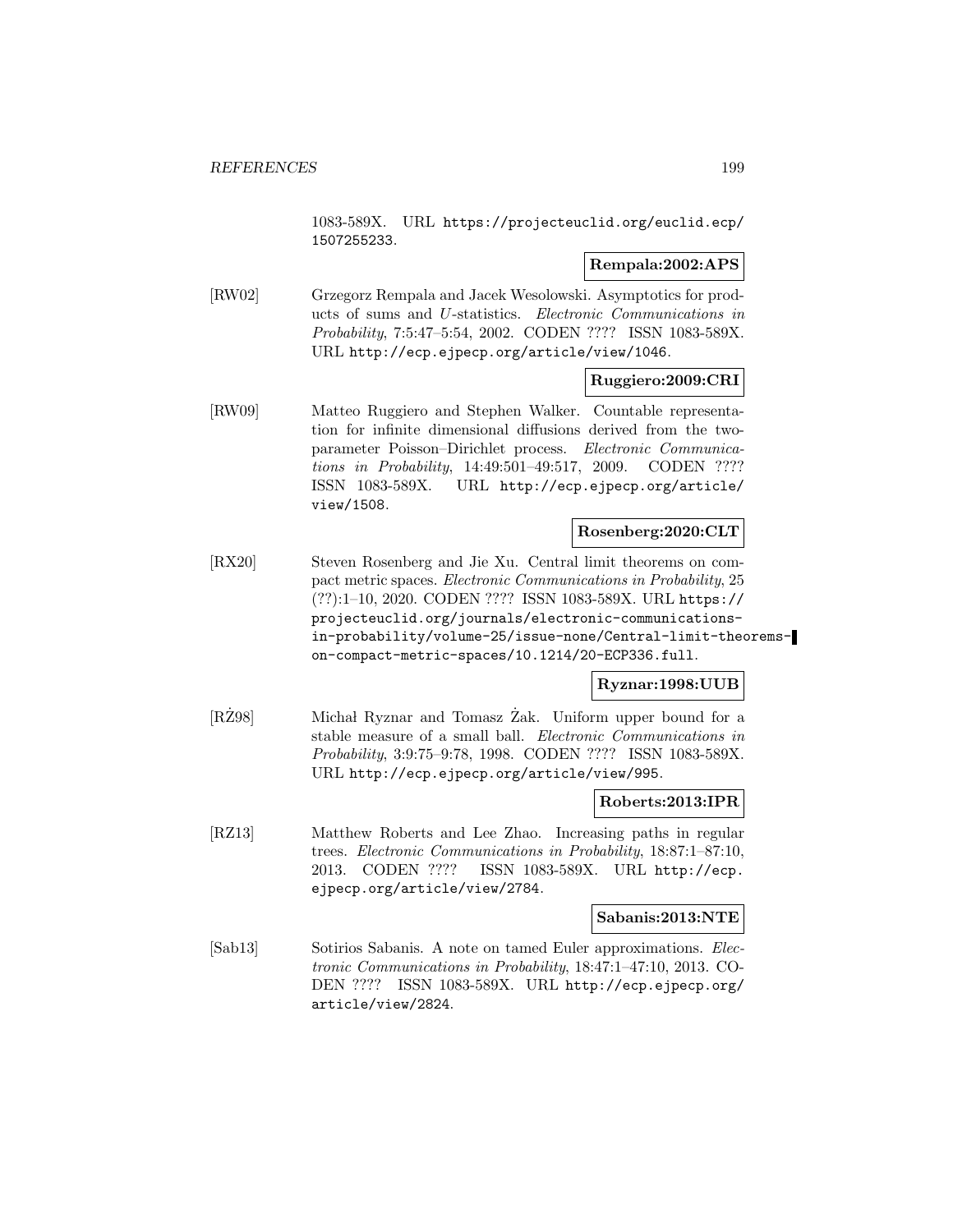## **Sabot:2021:PLV**

[Sab21] Christophe Sabot. Polynomial localization of the 2D-vertex reinforced jump process. Electronic Communications in Probability, 26(??):1–9, 2021. CODEN ???? ISSN 1083-589X. URL https:// projecteuclid.org/journals/electronic-communicationsin-probability/volume-26/issue-none/Polynomial-localizationof-the-{\$2\$D}-Vertex-Reinforced-Jump-Process/10.1214/ 20-ECP356.full.

## **Saintier:2007:GST**

[Sai07] Nicolas Saintier. A general stochastic target problem with jump diffusion and an application to a hedging problem for large investors. Electronic Communications in Probability, 12:12:106– 12:119, 2007. CODEN ???? ISSN 1083-589X. URL http:// ecp.ejpecp.org/article/view/1261.

#### **Salez:2015:MPE**

[Sal15] Justin Salez. The Mézard–Parisi equation for matchings in pseudo-dimension  $d > 1$ . Electronic Communications in Probability, 20(??):13:1–13:7, ???? 2015. CODEN ???? ISSN 1083- 589X. URL http://ecp.ejpecp.org/article/view/3791.

## **Samee:2010:PSF**

[Sam10] Farman Samee. On the principle of smooth fit for killed diffusions. Electronic Communications in Probability, 15:9:89–9:98, 2010. CODEN ???? ISSN 1083-589X. URL http://ecp. ejpecp.org/article/view/1531.

## **Sandric:2013:TCC**

[San13] Nikola Sandrić. A transience condition for a class of onedimensional symmetric Lévy processes. Electronic Communications in Probability, 18:71:1-71:13, 2013. CODEN ???? ISSN 1083-589X. URL http://ecp.ejpecp.org/article/ view/2802.

#### **Sapozhnikov:2010:UBE**

[Sap10] Artem Sapozhnikov. Upper bound on the expected size of the intrinsic ball. Electronic Communications in Probability, 15: 28:297–28:298, 2010. CODEN ???? ISSN 1083-589X. URL http://ecp.ejpecp.org/article/view/1553.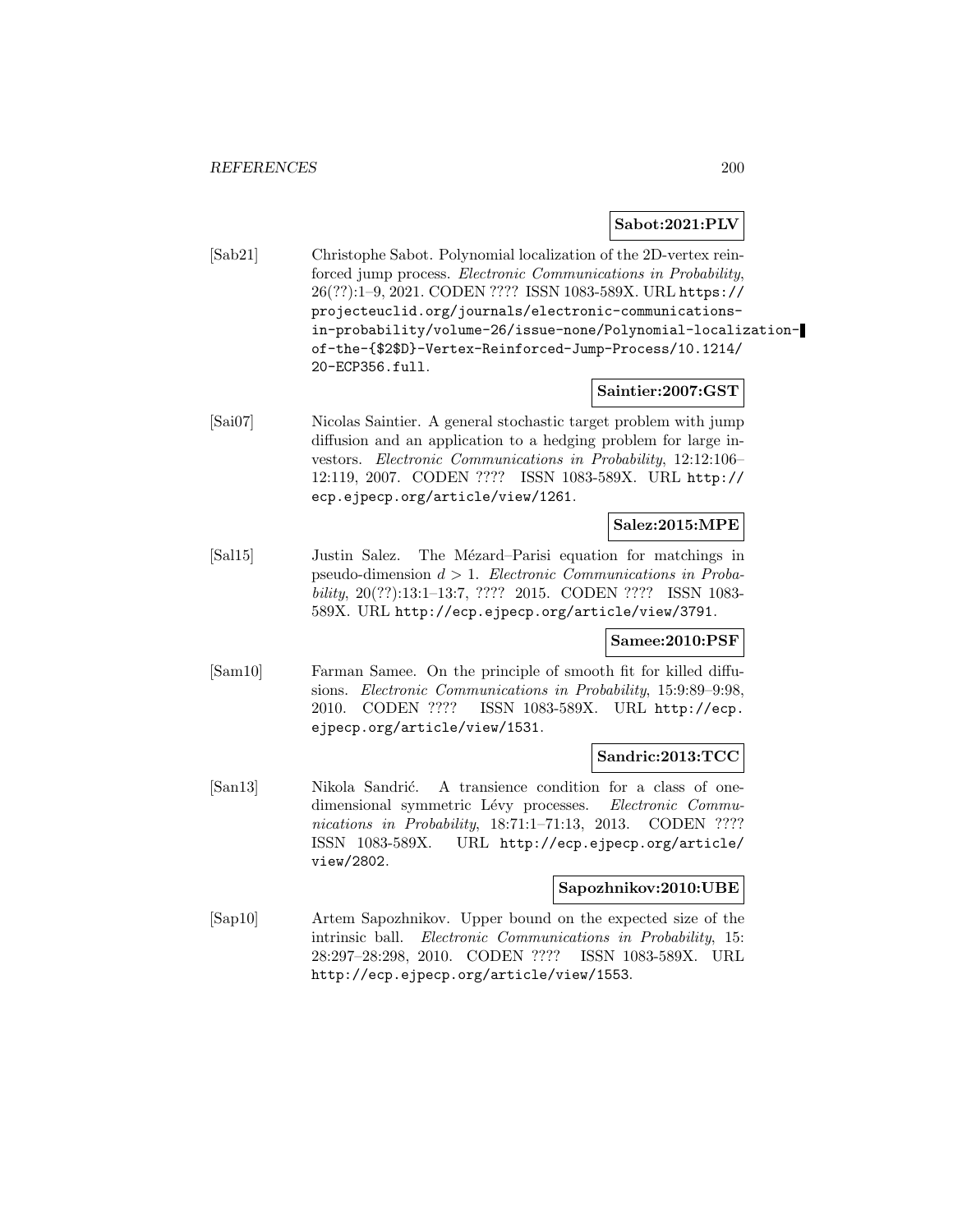#### **Sapozhnikov:2011:IIC**

[Sap11] Artem Sapozhnikov. The incipient infinite cluster does not stochastically dominate the invasion percolation cluster in two dimensions. Electronic Communications in Probability, 16:68:775– 68:780, 2011. CODEN ???? ISSN 1083-589X. URL http:// ecp.ejpecp.org/article/view/1684.

## **Saumard:2019:BLC**

[Sau19] Adrien Saumard. Bi-log-concavity: some properties and some remarks towards a multi-dimensional extension. Electronic Communications in Probability, 24(??):61:1–61:8, ???? 2019. CO-DEN ???? ISSN 1083-589X. URL https://projecteuclid. org/euclid.ecp/1569895736.

## **Savov:2014:RS**

[Sav14] Mladen Svetoslavov Savov. On the range of subordinators. Electronic Communications in Probability, 19(??):84:1–84:10, ???? 2014. CODEN ???? ISSN 1083-589X. URL http://ecp. ejpecp.org/article/view/3629.

## **Spitzner:2007:AVF**

[SB07] Dan Spitzner and Thomas Boucher. Asymptotic variance of functionals of discrete-time Markov chains via the Drazin inverse. Electronic Communications in Probability, 12:13:120– 13:133, 2007. CODEN ???? ISSN 1083-589X. URL http:// ecp.ejpecp.org/article/view/1262.

## **Sami:2015:DHF**

[SBS15] Mustapha Sami, Aymen Bouaziz, and Mohamed Sifi. Discrete harmonic functions on an orthant in  $\mathbf{Z}^d$ . Electronic Communications in Probability, 20(??):52:1-52:13, ???? 2015. CO-DEN ???? ISSN 1083-589X. URL http://ecp.ejpecp.org/ article/view/4249.

## **Sheu:2009:NBM**

[SC09] Yuan-Chung Sheu and Yu-Ting Chen. A note on r-balayages of matrix-exponential Lévy processes. Electronic Communications in Probability, 14:16:165–16:175, 2009. CODEN ???? ISSN 1083- 589X. URL http://ecp.ejpecp.org/article/view/1456.

## **Schweinsberg:1999:NSC**

[Sch99] Jason Schweinsberg. A necessary and sufficient condition for the lambda-coalescent to come down from infinity. Elec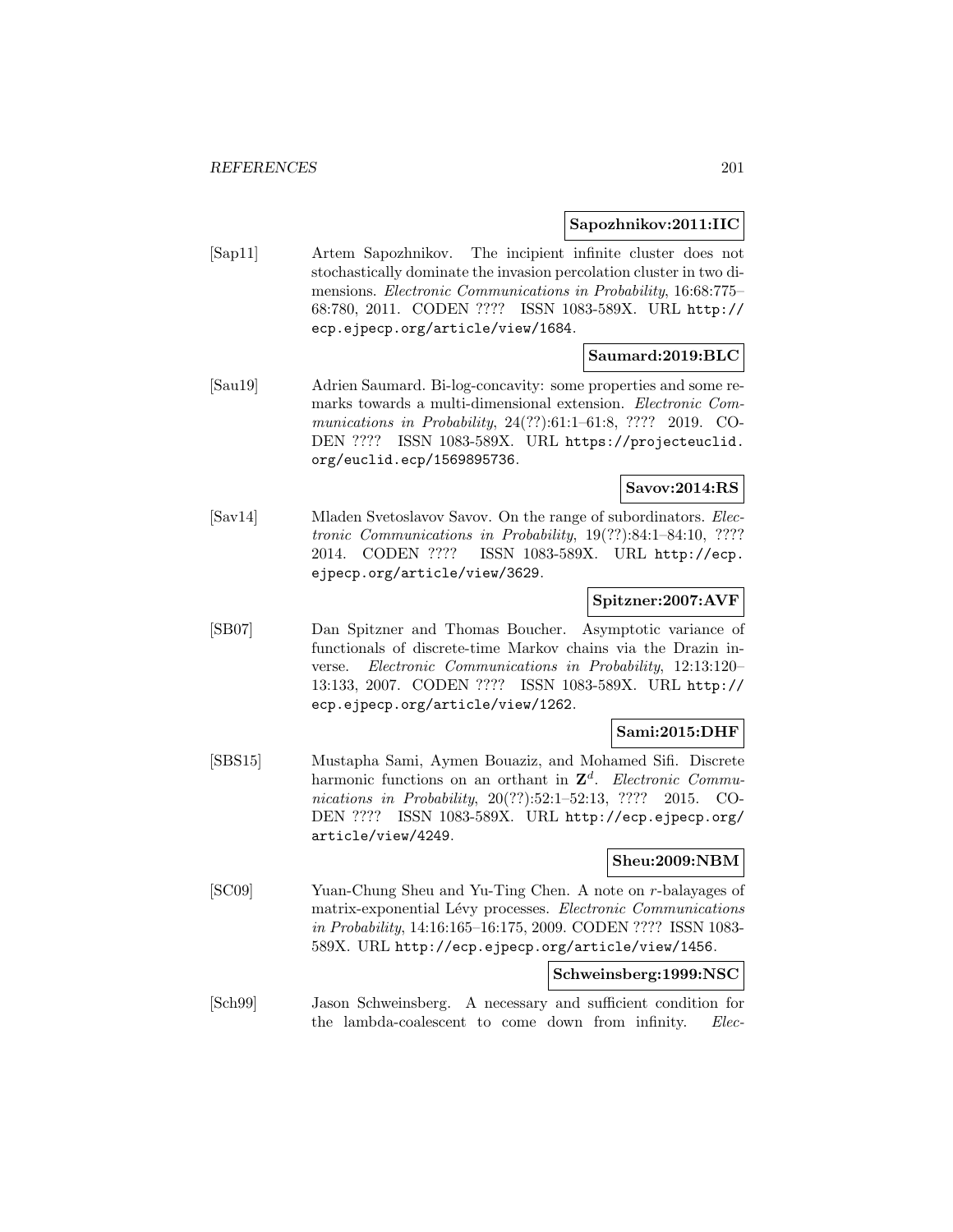tronic Communications in Probability, 5:1:1–1:11, 1999. CO-DEN ???? ISSN 1083-589X. URL http://ecp.ejpecp.org/ article/view/1013.

### **Schramm:2001:PF**

[Sch01] Oded Schramm. A percolation formula. Electronic Communications in Probability, 6:12:115–12:120, 2001. CODEN ???? ISSN 1083-589X. URL http://ecp.ejpecp.org/article/ view/1041.

## **Schlemm:2009:FPP**

[Sch09] Eckhard Schlemm. First-passage percolation on width-two stretches with exponential link weights. Electronic Communications in Probability, 14:41:424–41:434, 2009. CODEN ???? ISSN 1083-589X. URL http://ecp.ejpecp.org/article/ view/1493.

## **Schapira:2012:LVR**

[Sch12] Bruno Schapira. A 0-1 law for vertex-reinforced random walks on **Z** with weight of order  $k^{\alpha}$ ,  $\alpha \in [0, 1/2)$ . Electronic Communications in Probability, 17:22:1-22:8, 2012. CODEN ???? ISSN 1083-589X. URL http://ecp.ejpecp.org/article/ view/2084.

## **Schubert:2016:SDR**

[Sch16] Kristina Schubert. Spectral density for random matrices with independent skew-diagonals. Electronic Communications in Probability, 21(??):40:1–40:12, ???? 2016. CODEN ???? ISSN 1083-589X. URL https://projecteuclid.org/euclid.ecp/ 1463081069.

#### **Scheutzow:2020:CGC**

[Sch20] Michael Scheutzow. Couplings, generalized couplings and uniqueness of invariant measures. Electronic Communications in Probability, 25(??):1–7, 2020. CODEN ???? ISSN 1083-589X. URL https://projecteuclid.org/journals/ electronic-communications-in-probability/volume-25/issuenone/Couplings-generalized-couplings-and-uniquenessof-invariant-measures/10.1214/20-ECP363.full.

## **Sen:2016:LCS**

[Sen16] Sanchayan Sen. On the largest component in the subcritical regime of the Bohman–Frieze process. Electronic Communications in Probability, 21(??):64:1–64:15, ???? 2016. CODEN ????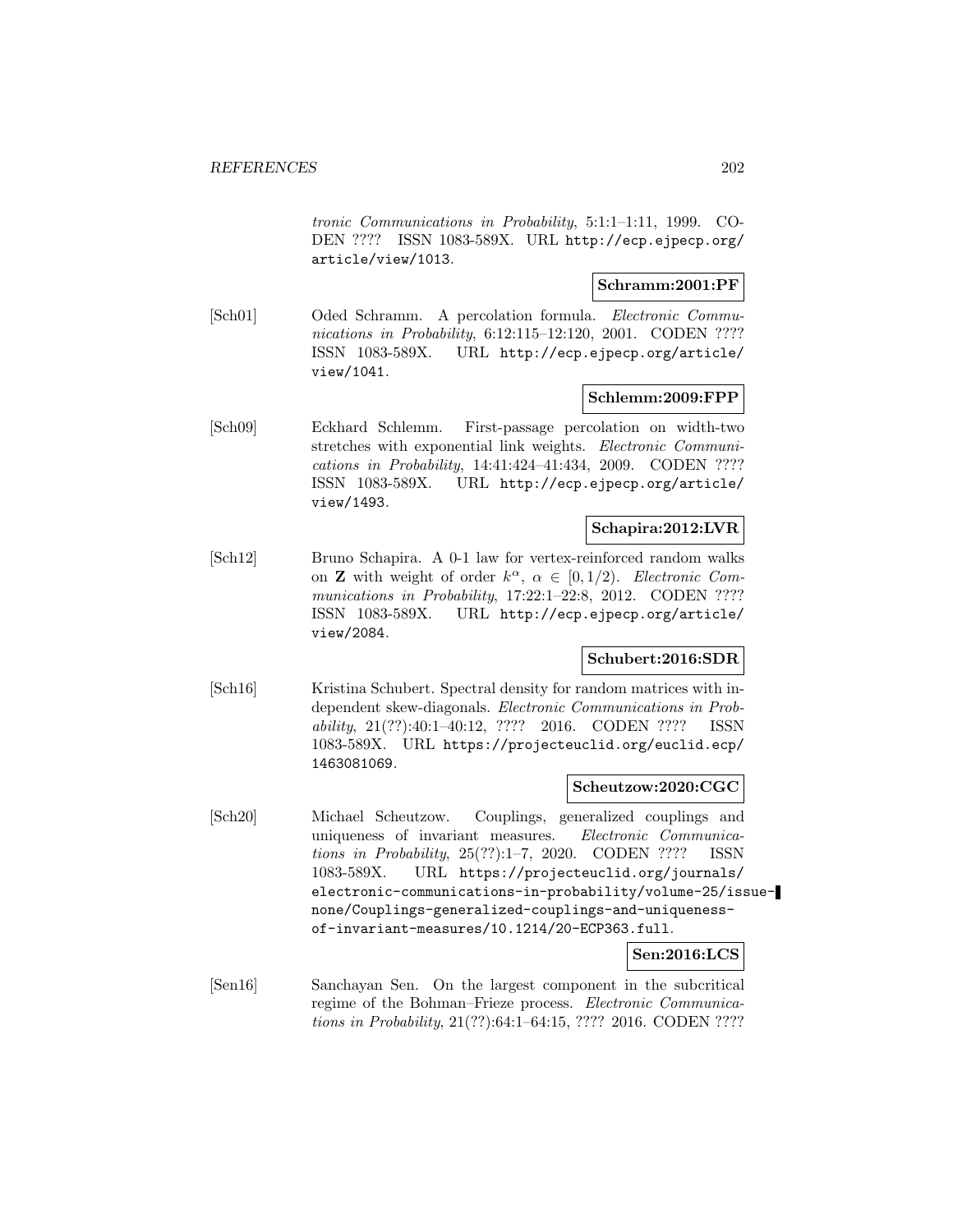ISSN 1083-589X. URL https://projecteuclid.org/euclid. ecp/1473854580.

## **Sepanski:2003:LIL**

[Sep03] Steven Sepanski. A law of the iterated logarithm for the sample covariance matrix. Electronic Communications in Probability, 8: 7:63–7:76, 2003. CODEN ???? ISSN 1083-589X. URL http:// ecp.ejpecp.org/article/view/1070.

## **Sava-Huss:2014:ETR**

[SHH14] Ecaterina Sava-Huss and Wilfried Huss. Erratum: "Transience and recurrence of rotor-router walks on directed covers of graphs". Electronic Communications in Probability, 19(??): 71:1–71:6, ???? 2014. CODEN ???? ISSN 1083-589X. URL http://ecp.ejpecp.org/article/view/3848.

## **Silvestri:2020:IDC**

[Sil20] Vittoria Silvestri. Internal DLA on cylinder graphs: fluctuations and mixing. Electronic Communications in Probability, 25(??): 1–14, 2020. CODEN ???? ISSN 1083-589X. URL https:// projecteuclid.org/journals/electronic-communicationsin-probability/volume-25/issue-none/Internal-DLA-oncylinder-graphs-fluctuations-and-mixing/10.1214/20-ECP339. full.

## **Simon:2000:SME**

[Sim00] Thomas Simon. Support of a Marcus equation in dimension 1. Electronic Communications in Probability, 5:16:149–16:157, 2000. CODEN ???? ISSN 1083-589X. URL http://ecp. ejpecp.org/article/view/1028.

### **Simon:2011:MSP**

[Sim11] Thomas Simon. A multiplicative short proof for the unimodality of stable densities. Electronic Communications in Probability, 16:54:623–54:629, 2011. CODEN ???? ISSN 1083-589X. URL http://ecp.ejpecp.org/article/view/1672.

#### **Simm:2017:RSP**

[Sim17] Nick Simm. On the real spectrum of a product of Gaussian matrices. Electronic Communications in Probability, 22(??):41:1– 41:11, ???? 2017. CODEN ???? ISSN 1083-589X. URL https: //projecteuclid.org/euclid.ecp/1502416902.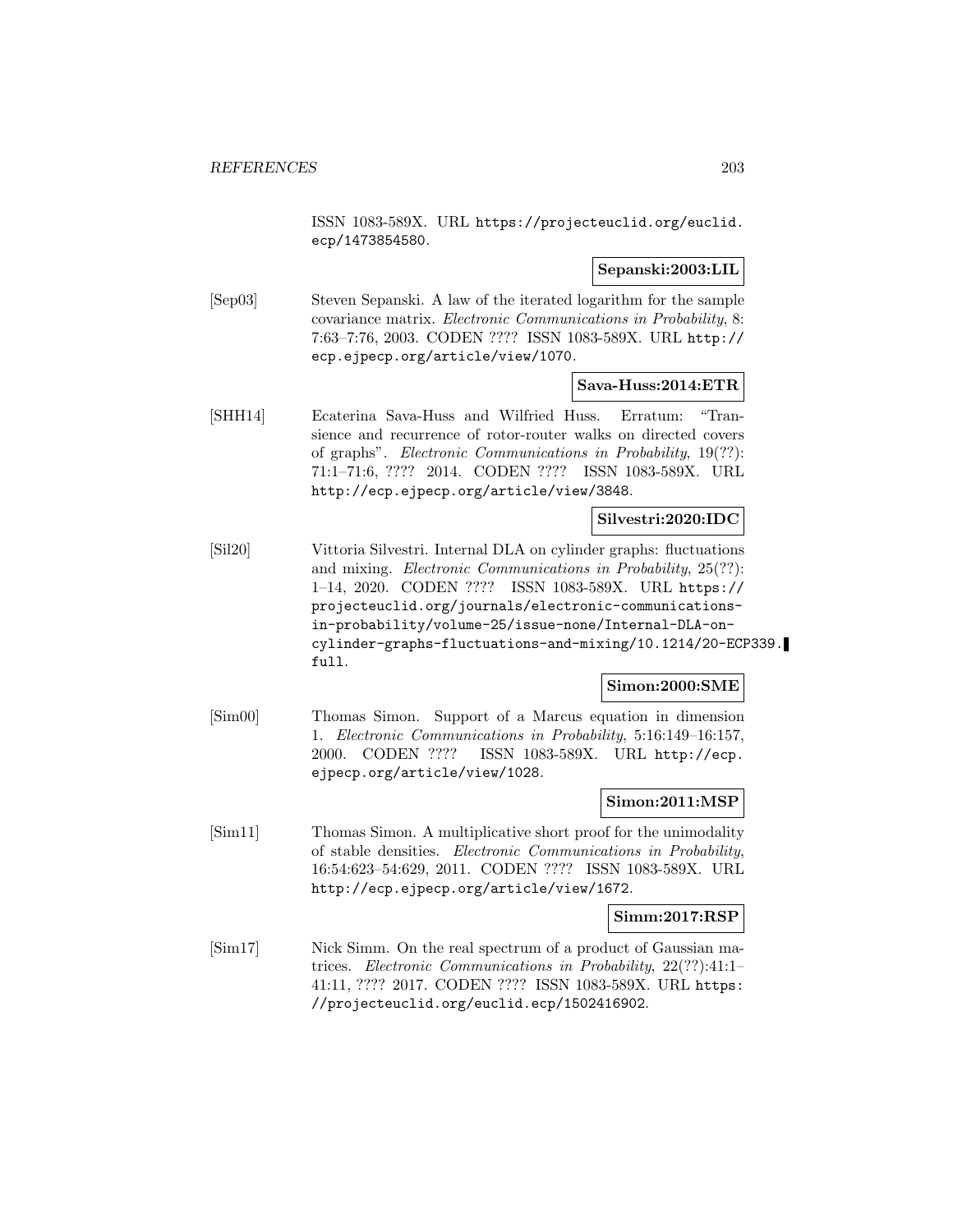## **Singh:2014:RVR**

[Sin14] Arvind Singh. Recurrence for vertex-reinforced random walks on Z with weak reinforcements. Electronic Communications in Probability, 19:14:1–14:6, 2014. CODEN ???? ISSN 1083-589X. URL http://ecp.ejpecp.org/article/view/3242.

## **Siorpaes:2014:DAP**

[Sio14] Pietro Siorpaes. On a dyadic approximation of predictable processes of finite variation. Electronic Communications in Probability, 19:21:1–21:12, 2014. CODEN ???? ISSN 1083-589X. URL http://ecp.ejpecp.org/article/view/2972.

#### **Sirbu:2014:NSF**

[Sir14] Mihai Sirbu. A note on the strong formulation of stochastic control problems with model uncertainty. Electronic Communications in Probability, 19(??):81:1-81:10, ???? 2014. CO-DEN ???? ISSN 1083-589X. URL http://ecp.ejpecp.org/ article/view/3436.

## **Schmidt:2015:DRE**

[SK15] Marius Alexander Schmidt and Nicola Kistler. From Derrida's random energy model to branching random walks: from 1 to 3. Electronic Communications in Probability, 20(??):47:1–47:12, ???? 2015. CODEN ???? ISSN 1083-589X. URL http://ecp. ejpecp.org/article/view/4189.

## **Sokol:2013:ONT**

[Sok13] Alexander Sokol. Optimal novikov-type criteria for local martingales with jumps. Electronic Communications in Probability, 18: 39:1–39:8, 2013. CODEN ???? ISSN 1083-589X. URL http:// ecp.ejpecp.org/article/view/2312.

#### **Soshnikov:2004:PSL**

[Sos04] Alexander Soshnikov. Poisson statistics for the largest eigenvalues of Wigner random matrices with heavy tails. Electronic Communications in Probability, 9:9:82–9:91, 2004. CO-DEN ???? ISSN 1083-589X. URL http://ecp.ejpecp.org/ article/view/1112.

#### **Sepanski:2000:WLL**

[SP00] Steven Sepanski and Zhidong Pan. A weak law of large numbers for the sample covariance matrix. Electronic Communications in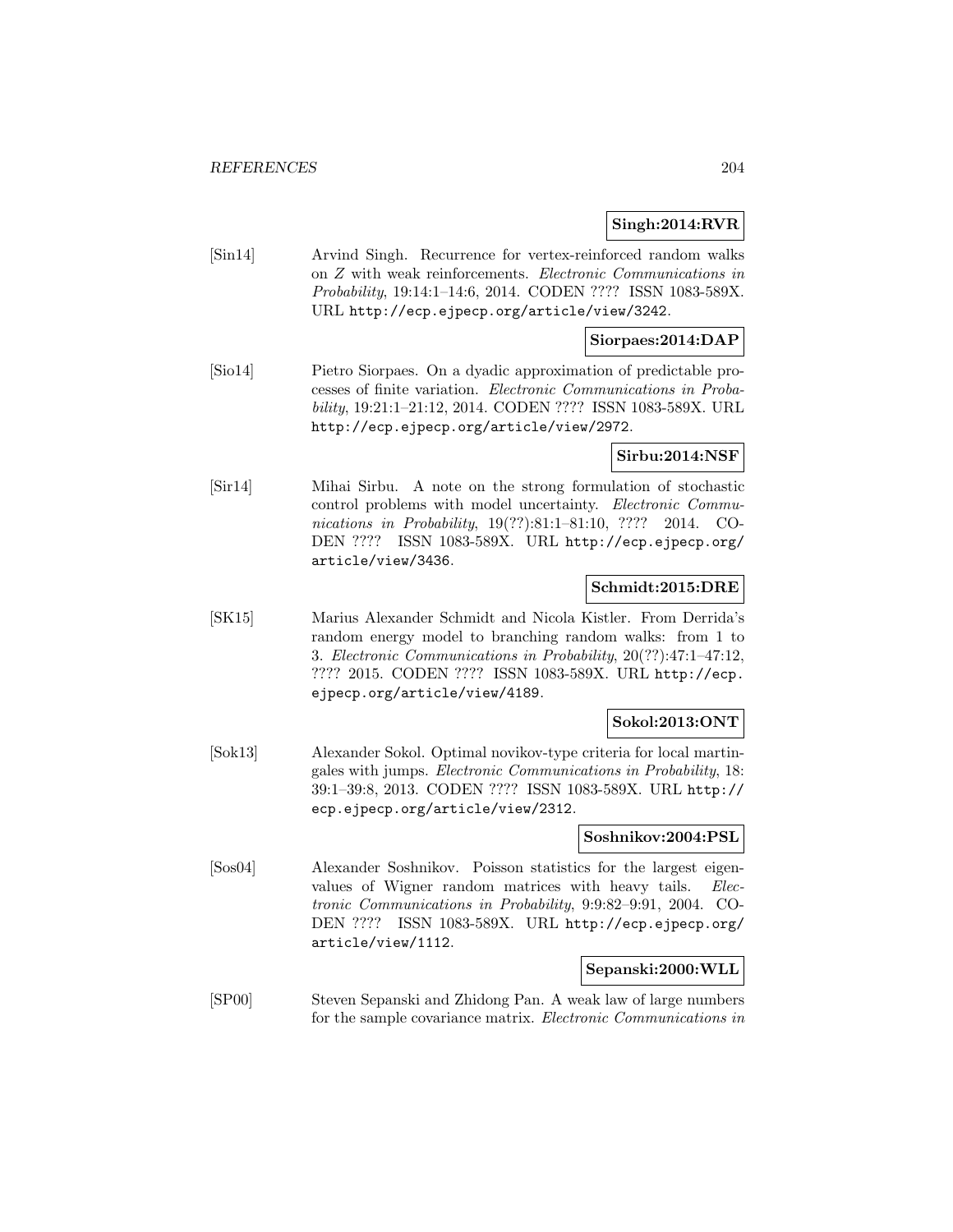Probability, 5:8:73–8:76, 2000. CODEN ???? ISSN 1083-589X. URL http://ecp.ejpecp.org/article/view/1020.

## **Spinu:2013:PLB**

[Spi13] Florin Spinu. The probability law of the Brownian motion normalized by its range. Electronic Communications in Probability, 18:46:1–46:8, 2013. CODEN ???? ISSN 1083-589X. URL http: //ecp.ejpecp.org/article/view/2568.

## **Spruill:2007:ADC**

[Spr07] Marcus Spruill. Asymptotic distribution of coordinates on high dimensional spheres. Electronic Communications in Probability, 12:23:234–23:247, 2007. CODEN ???? ISSN 1083-589X. URL http://ecp.ejpecp.org/article/view/1294.

## **Steif:2006:SRP**

[SS06] Jeffrey Steif and Aidan Sudbury. Some results for poisoning in a catalytic model. Electronic Communications in Probability, 11: 17:168–17:177, 2006. CODEN ???? ISSN 1083-589X. URL http://ecp.ejpecp.org/article/view/1211.

## **Sturm:2008:TVM**

[SS08] Anja Sturm and Jan Swart. Tightness of voter model interfaces. Electronic Communications in Probability, 13:16:165– 16:174, 2008. CODEN ???? ISSN 1083-589X. URL http:// ecp.ejpecp.org/article/view/1360.

## **Scheutzow:2021:CMC**

[SS21] Michael Scheutzow and Dominik Schindler. Convergence of Markov chain transition probabilities. Electronic Communications in Probability, 26(??):1–13, 2021. CODEN ???? ISSN 1083-589X. URL https://projecteuclid.org/journals/ electronic-communications-in-probability/volume-26/issuenone/Convergence-of-Markov-chain-transition-probabilities/ 10.1214/21-ECP395.full.

## **Sanz-Sole:2015:ACS**

[SSS15] Marta Sanz-Solé and André Süss. Absolute continuity for SPDEs with irregular fundamental solution. Electronic Communications in Probability, 20(??):14:1–14:11, ???? 2015. CO-DEN ???? ISSN 1083-589X. URL http://ecp.ejpecp.org/ article/view/3831.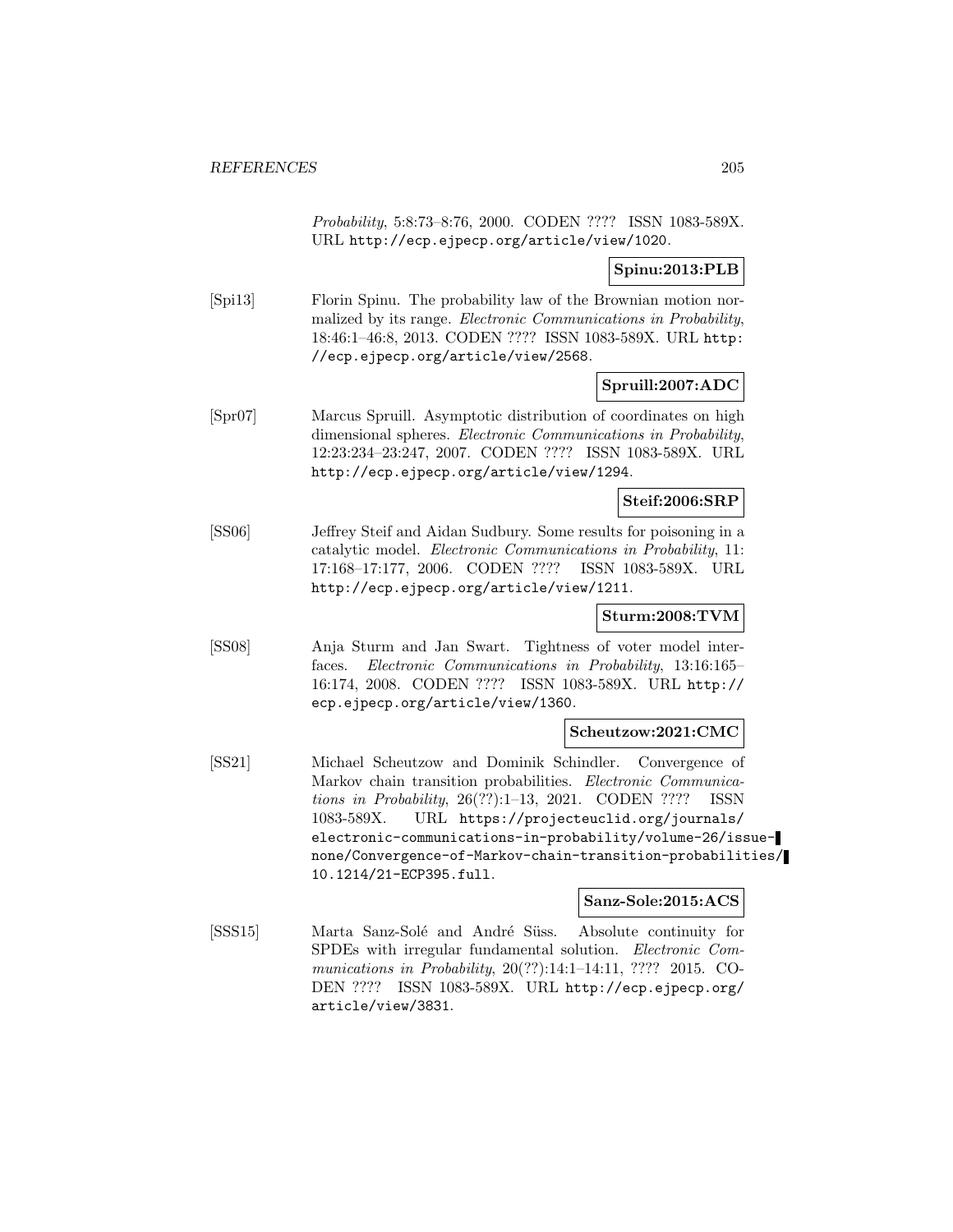#### **Schramm:1999:TCH**

[ST99] Oded Schramm and Boris Tsirelson. Trees, not cubes: Hypercontractivity, cosiness, and noise stability. Electronic Communications in Probability, 4:6:39–6:49, 1999. CODEN ???? ISSN 1083- 589X. URL http://ecp.ejpecp.org/article/view/1004.

## **Sidoravicius:2017:NOD**

[ST17] Vladas Sidoravicius and Laurent Tournier. Note on a onedimensional system of annihilating particles. Electronic Communications in Probability, 22(??):59:1–59:9, ???? 2017. CODEN ???? ISSN 1083-589X. URL https://projecteuclid.org/ euclid.ecp/1508292097.

## **Sousi:2020:CSM**

[ST20] Perla Sousi and Sam Thomas. Chen–Stein method for the uncovered set of random walk on  $\mathbb{Z}_n^d$  for  $d \geq 3$ . Electronic Communications in Probability, 25(??):1–11, 2020. CODEN ???? ISSN 1083-589X. URL https://projecteuclid.org/journals/ electronic-communications-in-probability/volume-25/issuenone/ChenStein-method-for-the-uncovered-set-of-randomwalk-on/10.1214/20-ECP331.full.

## **Stenflo:2008:PSL**

[Ste08] Orjan Stenflo. Perfect sampling from the limit of deterministic products of stochastic matrices. Electronic Communications in Probability, 13:45:474–45:481, 2008. CODEN ???? ISSN 1083- 589X. URL http://ecp.ejpecp.org/article/view/1409.

## **Stenlund:2013:LLT**

[Ste13] Mikko Stenlund. A local limit theorem for random walks in balanced environments. Electronic Communications in Probability, 18:19:1–19:13, 2013. CODEN ???? ISSN 1083-589X. URL http: //ecp.ejpecp.org/article/view/2336.

## **Stucki:2013:CPG**

[Stu13] Kaspar Stucki. Continuum percolation for Gibbs point processes. Electronic Communications in Probability, 18:67:1–67:10, 2013. CODEN ???? ISSN 1083-589X. URL http://ecp.ejpecp.org/ article/view/2837.

# **Stupfler:2016:WCK**

[Stu16] Gilles Stupfler. On the weak convergence of the kernel density estimator in the uniform topology. Electronic Communica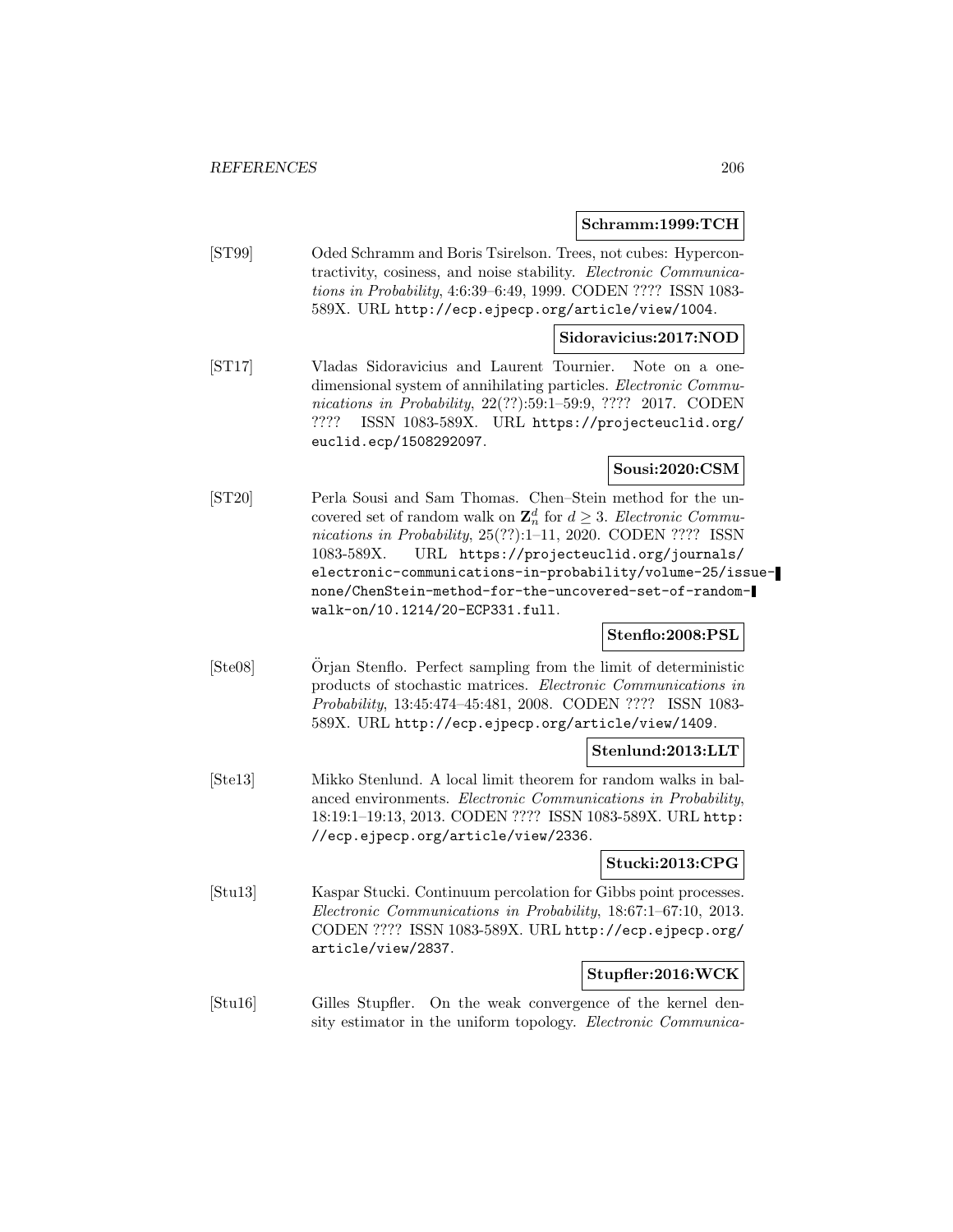tions in Probability, 21(??):17:1–17:13, ???? 2016. CODEN ???? ISSN 1083-589X. URL https://projecteuclid.org/euclid. ecp/1456412897.

## **Subramanian:2012:DCP**

[Sub12] Sneha Subramanian. On the distribution of critical points of a polynomial. Electronic Communications in Probability, 17:37:1– 37:9, 2012. CODEN ???? ISSN 1083-589X. URL http://ecp. ejpecp.org/article/view/2040.

### **Song:2004:SBG**

[SV04] Renming Song and Zoran Vondracek. Sharp bounds for Green and jumping functions of subordinate killed Brownian motions. Electronic Communications in Probability, 9:11:96–11:105, 2004. CODEN ???? ISSN 1083-589X. URL http://ecp.ejpecp.org/ article/view/1114.

## **Song:2008:RBS**

[SV08] Renming Song and Zoran Vondracek. On the relationship between subordinate killed and killed subordinate processes. Electronic Communications in Probability, 13:33:325–33:336, 2008. CODEN ???? ISSN 1083-589X. URL http://ecp.ejpecp. org/article/view/1388.

# **Sayit:2011:AFM**

[SV11a] Hasanjan Sayit and Frederi Viens. Arbitrage-free models in markets with transaction costs. Electronic Communications in Probability, 16:53:614–53:622, 2011. CODEN ???? ISSN 1083-589X. URL http://ecp.ejpecp.org/article/view/1671.

## **Sen:2011:ACL**

[SV11b] Arnab Sen and Balint Virag. Absolute continuity of the limiting eigenvalue distribution of the random Toeplitz matrix. Electronic Communications in Probability, 16:61:706–61:711, 2011. CODEN ???? ISSN 1083-589X. URL http://ecp.ejpecp. org/article/view/1675.

## **Szabo:2016:SEC**

[SV16] Réka Szabó and Daniel Valesin. From survival to extinction of the contact process by the removal of a single edge. Electronic Communications in Probability, 21(??):54:1–54:8, ???? 2016. CODEN ???? ISSN 1083-589X. URL https://projecteuclid. org/euclid.ecp/1472144932.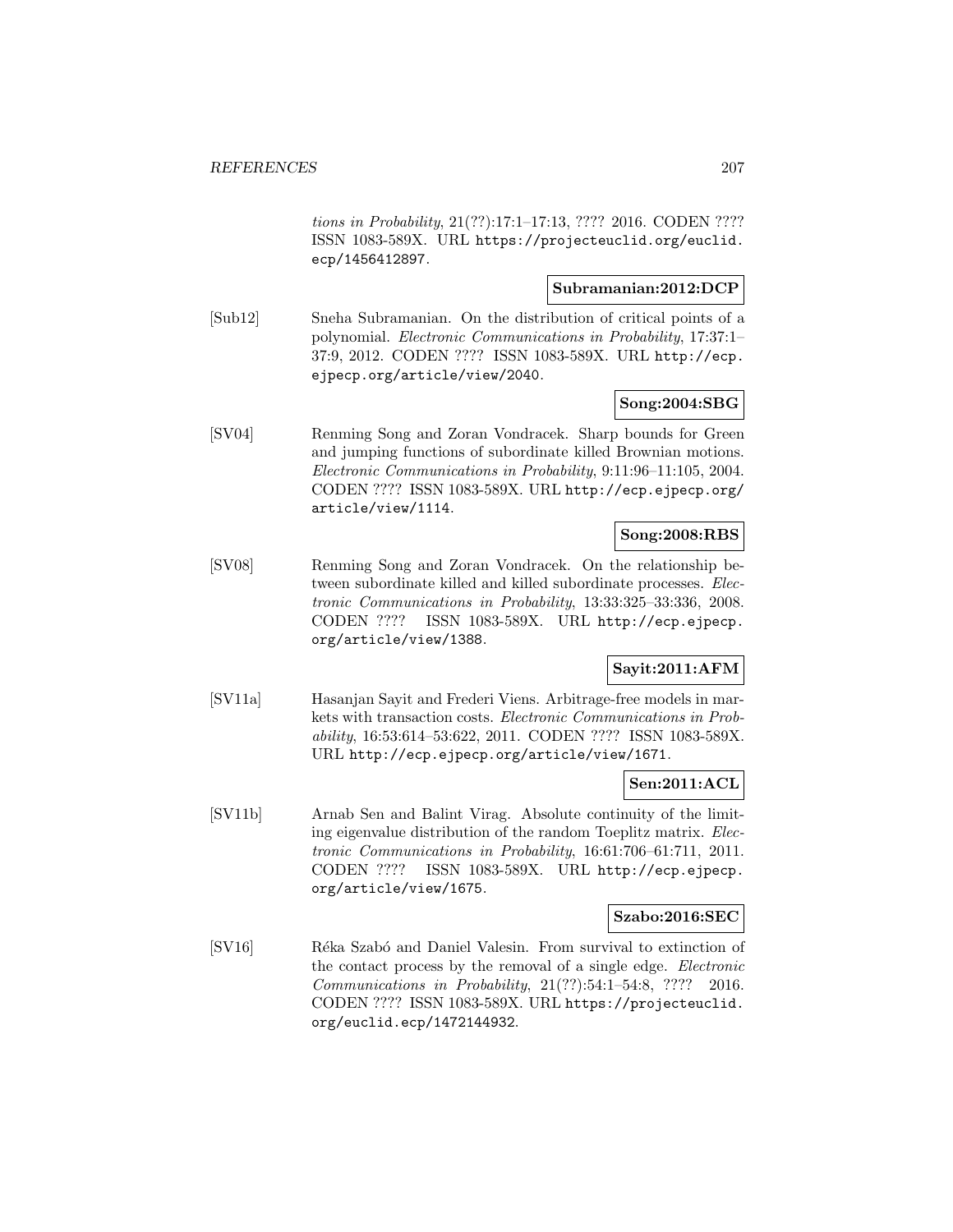#### **Soucaliuc:2002:NRB**

[SW02] Florin Soucaliuc and Wendelin Werner. A note on reflecting Brownian motions. Electronic Communications in Probability, 7:12:117–12:122, 2002. CODEN ???? ISSN 1083-589X. URL http://ecp.ejpecp.org/article/view/1053.

## **Savov:2010:RIL**

[SW10] Mladen Savov and Matthias Winkel. Right inverses of Lévy processes: the excursion measure in the general case. Electronic Communications in Probability, 15:51:572–51:584, 2010. CO-DEN ???? ISSN 1083-589X. URL http://ecp.ejpecp.org/ article/view/1590.

## **Sun:2016:SUR**

[SW16] Xin Sun and David B. Wilson. Sandpiles and unicycles on random planar maps. Electronic Communications in Probability, 21 (??):57:1–57:12, ???? 2016. CODEN ???? ISSN 1083-589X. URL https://projecteuclid.org/euclid.ecp/1473186614.

### **Swart:2001:DSW**

[Swa01] Jan Swart. A 2-dimensional SDE whose solutions are not unique. Electronic Communications in Probability, 6:6:67–6:71, 2001. CODEN ???? ISSN 1083-589X. URL http://ecp.ejpecp. org/article/view/1035.

#### **Swart:2013:NIN**

[Swa13] Jan Swart. Noninvadability implies noncoexistence for a class of cancellative systems. Electronic Communications in Probability, 18:38:1–38:12, 2013. CODEN ???? ISSN 1083-589X. URL http: //ecp.ejpecp.org/article/view/2471.

## **Song:2018:UHD**

[SXY18] Renming Song, Yimin Xiao, and Xiaochuan Yang. Uniform Hausdorff dimension result for the inverse images of stable Lévy processes. Electronic Communications in Probability, 23(??): 75:1–75:10, ???? 2018. CODEN ???? ISSN 1083-589X. URL https://projecteuclid.org/euclid.ecp/1539914641.

## **Seidler:2017:NCT**

[SZ17] Jan Seidler and František Zak. A note on continuous-time stochastic approximation in infinite dimensions. Electronic Communications in Probability, 22(??):36:1–36:13, ???? 2017. CO-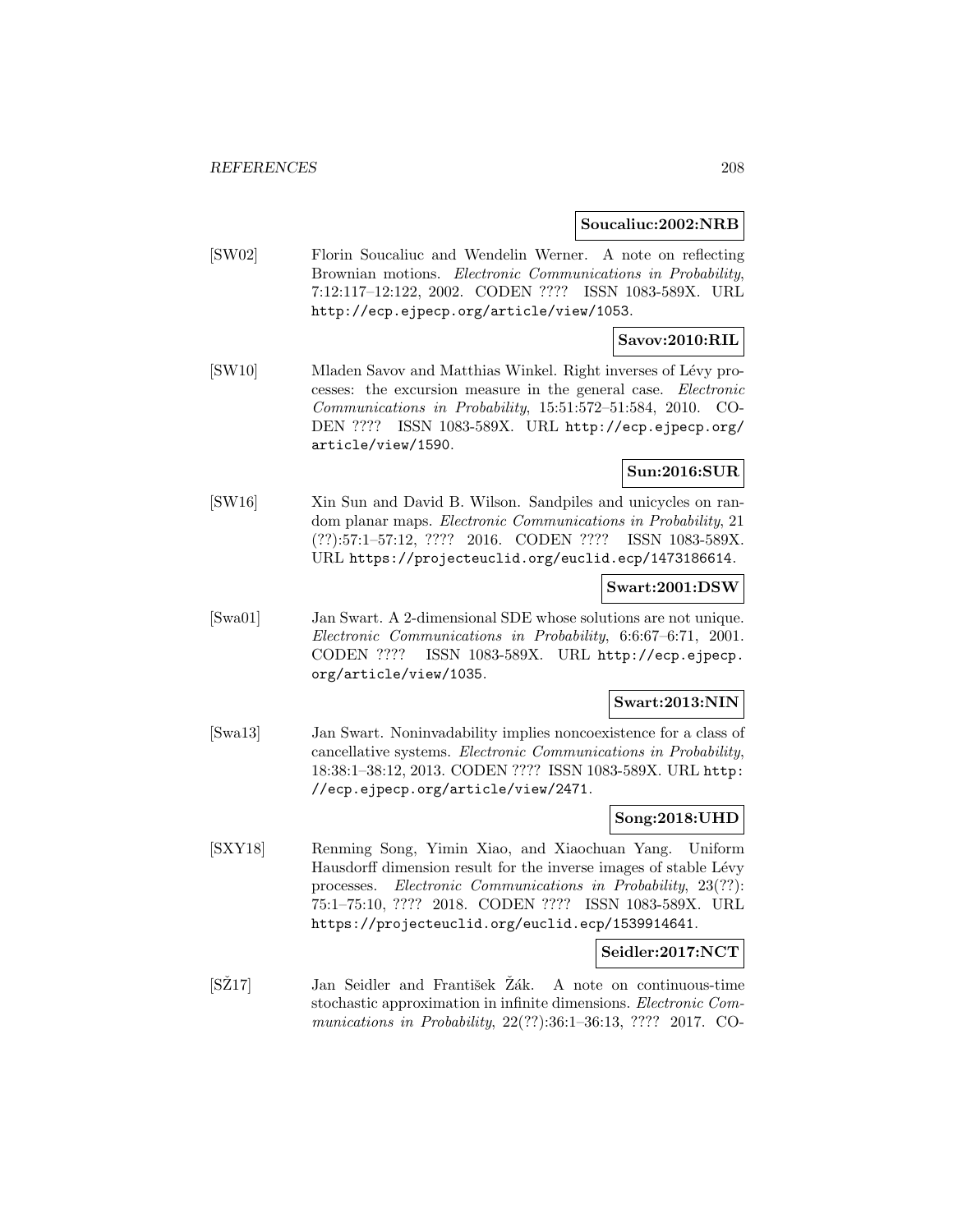DEN ???? ISSN 1083-589X. URL https://projecteuclid. org/euclid.ecp/1498204833.

## **Sznitman:2012:ITR**

[Szn12] Alain-Sol Sznitman. An isomorphism theorem for random interlacements. Electronic Communications in Probability, 17:9:1– 9:9, 2012. CODEN ???? ISSN 1083-589X. URL http://ecp. ejpecp.org/article/view/1792.

## **Sznitman:2019:CVS**

[Szn19] Alain-Sol Sznitman. On coupling and "vacant set level set" percolation. Electronic Communications in Probability, 24(??):20:1– 20:12, ???? 2019. CODEN ???? ISSN 1083-589X. URL https: //projecteuclid.org/euclid.ecp/1554170646.

#### **Takeda:2010:FKP**

[Tak10] Masayoshi Takeda. Feynman–Kac penalisations of symmetric stable processes. Electronic Communications in Probability, 15: 4:32–4:43, 2010. CODEN ???? ISSN 1083-589X. URL http:// ecp.ejpecp.org/article/view/1524.

## **Tamas:2007:DDN**

[Tam07] Móri Tamás. Degree distribution nearby the origin of a preferential attachment graph. Electronic Communications in Probability, 12:27:276–27:282, 2007. CODEN ???? ISSN 1083-589X. URL http://ecp.ejpecp.org/article/view/1299.

## **Taniguchi:2006:QWF**

[Tan06] Setsuo Taniguchi. On the quadratic Wiener functional associated with the Malliavin derivative of the square norm of Brownian sample path on interval. *Electronic Communications in Proba*bility, 11:1:1–1:10, 2006. CODEN ???? ISSN 1083-589X. URL http://ecp.ejpecp.org/article/view/1174.

## **Tan:2017:EOD**

[Tan17] Yan Shuo Tan. Energy optimization for distributions on the sphere and improvement to the Welch bounds. Electronic Communications in Probability, 22(??):43:1–43:12, ???? 2017. CO-DEN ???? ISSN 1083-589X. URL https://projecteuclid. org/euclid.ecp/1502762749.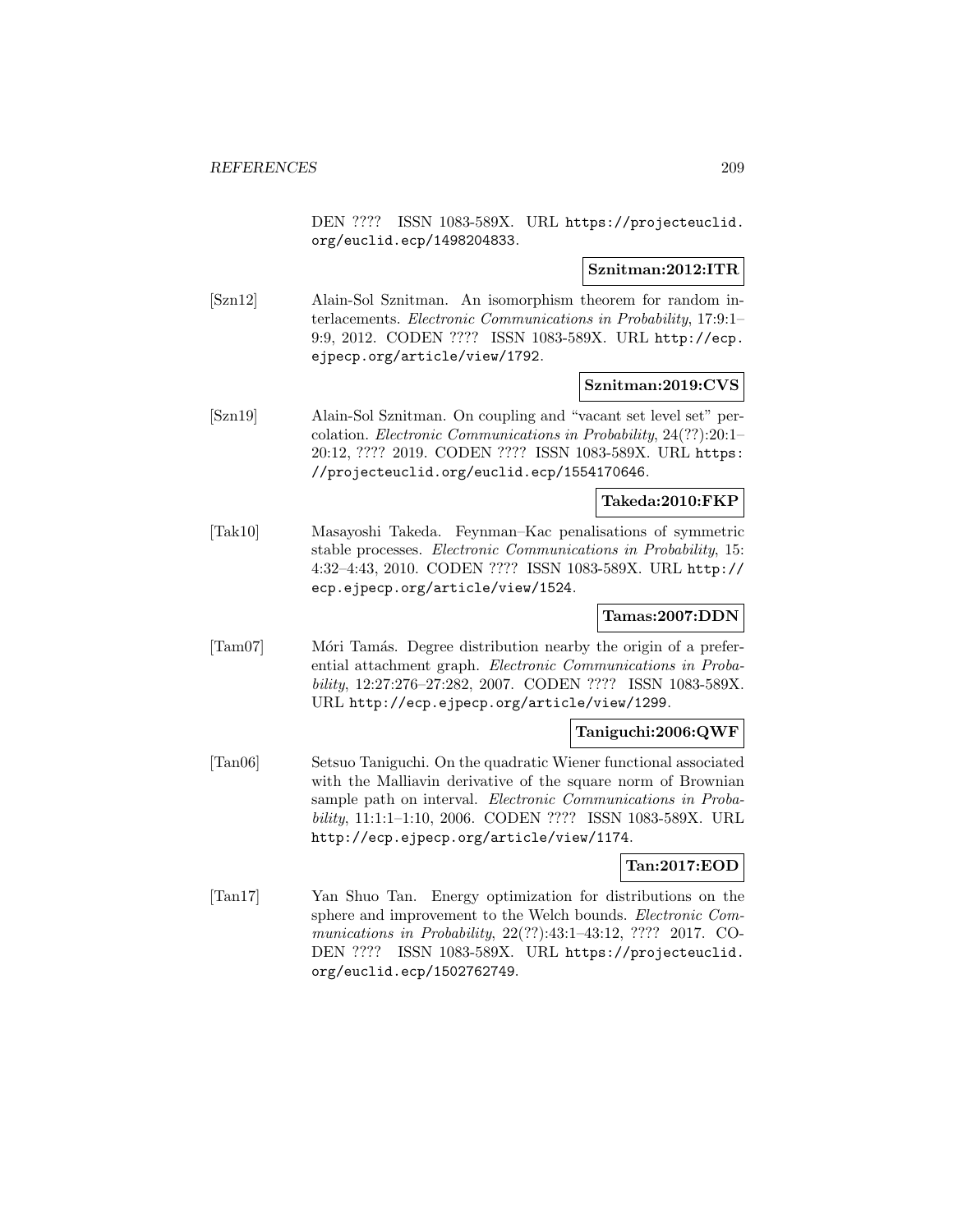### **Tappe:2013:YWT**

[Tap13] Stefan Tappe. The Yamada–Watanabe theorem for mild solutions to stochastic partial differential equations. Electronic Communications in Probability, 18:24:1–24:13, 2013. CODEN ???? ISSN 1083-589X. URL http://ecp.ejpecp.org/ article/view/2392.

# **Tappe:2015:FIM**

[Tap15] Stefan Tappe. Flatness of invariant manifolds for stochastic partial differential equations driven by Lévy processes. *Electronic* Communications in Probability, 20(??):40:1–40:11, ???? 2015. CODEN ???? ISSN 1083-589X. URL http://ecp.ejpecp. org/article/view/3943.

## **Tassy:2010:RIG**

[Tas10] Martin Tassy. Random interlacements on Galton–Watson trees. Electronic Communications in Probability, 15:50:562–50:571, 2010. CODEN ???? ISSN 1083-589X. URL http://ecp. ejpecp.org/article/view/1586.

#### **Tehranchi:2017:IGM**

[Teh17] Michael R. Tehranchi. Inequalities for the Gaussian measure of convex sets. Electronic Communications in Probability, 22(??): 51:1–51:7, ???? 2017. CODEN ???? ISSN 1083-589X. URL https://projecteuclid.org/euclid.ecp/1507536392.

#### **Telcs:2000:TPE**

[Tel00] Andras Telcs. Transition probability estimates for reversible Markov chains. Electronic Communications in Probability, 5: 3:29–3:37, 2000. CODEN ???? ISSN 1083-589X. URL http:// ecp.ejpecp.org/article/view/1015.

#### **Thalmaier:1998:SRH**

[Tha98] Anton Thalmaier. Some remarks on the heat flow for functions and forms. Electronic Communications in Probability, 3:6:43– 6:49, 1998. CODEN ???? ISSN 1083-589X. URL http://ecp. ejpecp.org/article/view/992.

#### **Thibault:2020:NAM**

[Thi20] Pautrel Thibault. New asymptotics for the mean number of zeros of random trigonometric polynomials with strongly dependent Gaussian coefficients. Electronic Communications in Probability,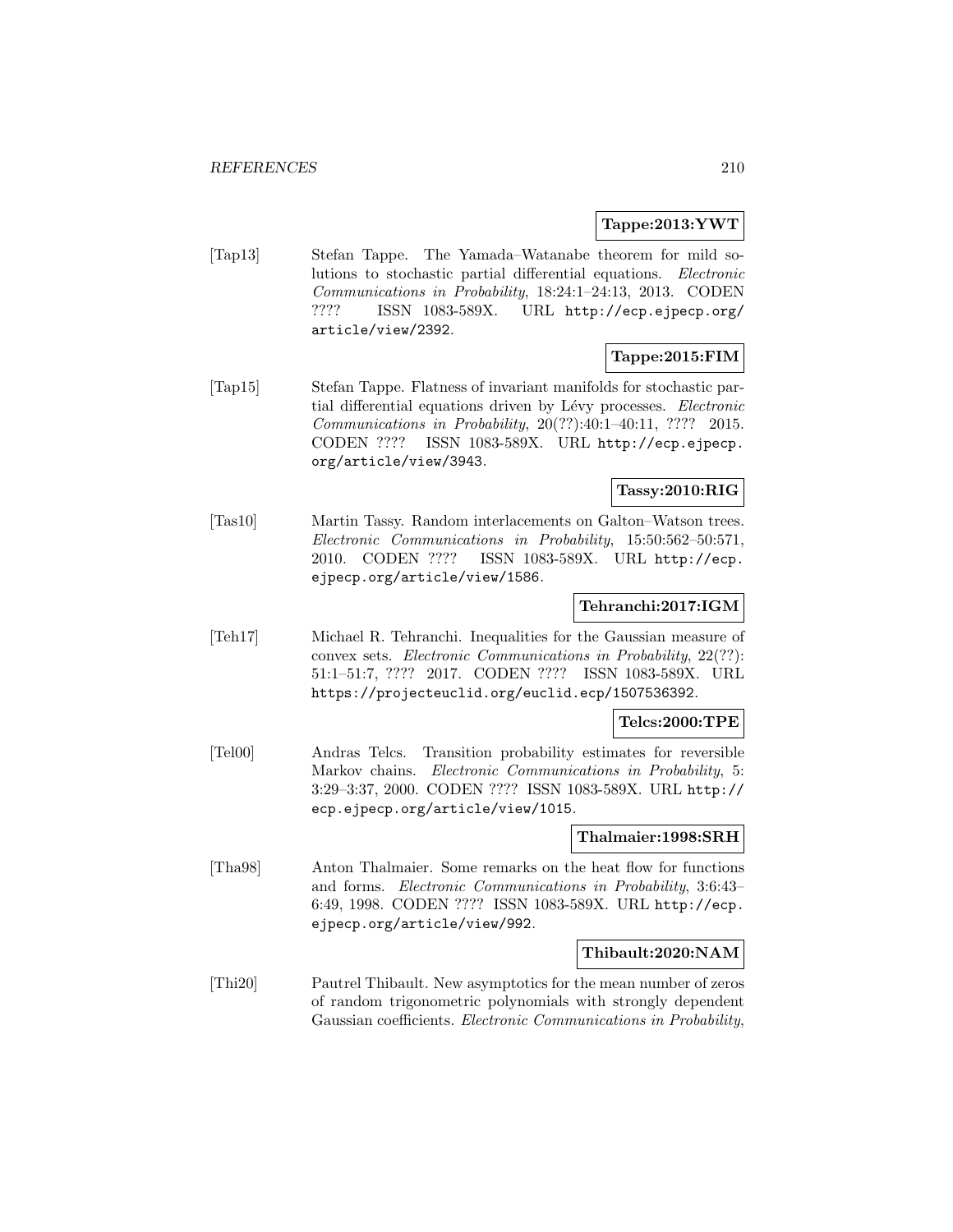25(??):36:1–36:13, ???? 2020. CODEN ???? ISSN 1083-589X. URL https://projecteuclid.org/euclid.ecp/1588903422.

#### **Thorisson:2016:CDF**

[Tho16] Hermann Thorisson. Convergence in density in finite time windows and the Skorohod representation. Electronic Communications in Probability, 21(??):63:1–63:9, ???? 2016. CODEN ???? ISSN 1083-589X. URL https://projecteuclid.org/euclid. ecp/1473685927.

## **Timar:2004:TGF**

[Tim04] Adam Timar. Tree and grid factors of general point processes. Electronic Communications in Probability, 9:6:53–6:59, 2004. CODEN ???? ISSN 1083-589X. URL http://ecp.ejpecp. org/article/view/1073.

## **Timar:2019:OES**

[Tim19] Adám Timár. One-ended spanning trees in amenable unimodular graphs. Electronic Communications in Probability, 24(??):72:1– 72:12, ???? 2019. CODEN ???? ISSN 1083-589X. URL https: //projecteuclid.org/euclid.ecp/1573528177.

## **Tkocz:2011:GMD**

[Tko11] Tomasz Tkocz. Gaussian measures of dilations of convex rotationally symmetric sets in  $\mathbb{C}^n$ . *Electronic Communications in* Probability, 16:5:38–5:49, 2011. CODEN ???? ISSN 1083-589X. URL http://ecp.ejpecp.org/article/view/1599.

#### **Tkocz:2013:NTP**

[Tko13] Tomasz Tkocz. A note on the tensor product of two random unitary matrices. Electronic Communications in Probability, 18: 16:1–16:7, 2013. CODEN ???? ISSN 1083-589X. URL http:// ecp.ejpecp.org/article/view/2484.

#### **Tevzadze:2006:EME**

[TM06] Revaz Tevzadze and Mikhael Mania. An exponential martingale equation. Electronic Communications in Probability, 11:22:206– 22:216, 2006. CODEN ???? ISSN 1083-589X. URL http:// ecp.ejpecp.org/article/view/1220.

#### **Treilhard:2015:CIM**

[TM15] John Treilhard and Abdol-Reza Mansouri. Concentration inequalities via Malliavin calculus with applications. Electronic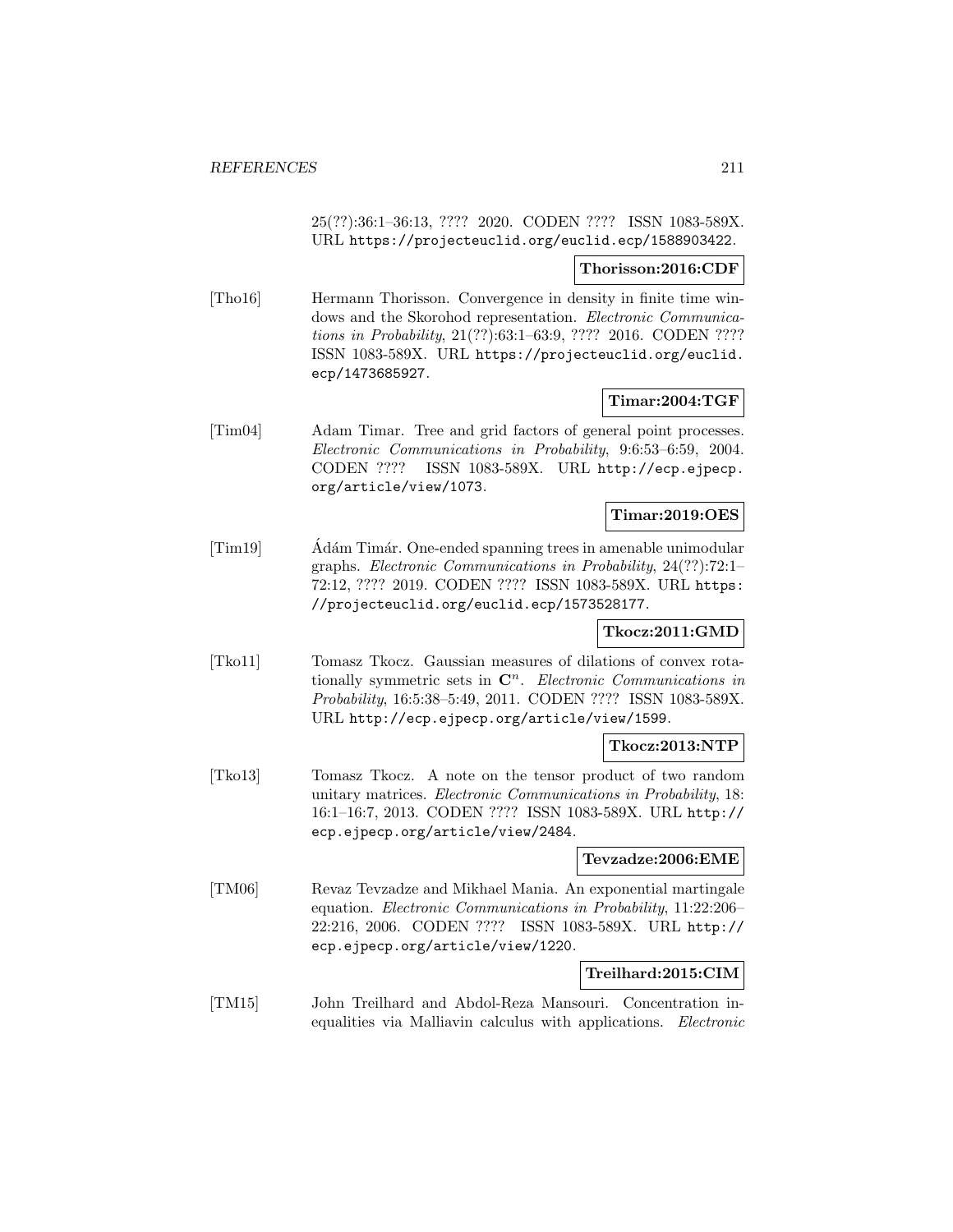Communications in Probability, 20(??):36:1–36:14, ???? 2015. CODEN ???? ISSN 1083-589X. URL http://ecp.ejpecp. org/article/view/3931.

## **Toth:2013:CTM**

[Tôt13] Bálint Tôth. Comment on a theorem of M. Maxwell and M. Woodroofe. Electronic Communications in Probability, 18:13:1– 13:4, 2013. CODEN ???? ISSN 1083-589X. URL http://ecp. ejpecp.org/article/view/2366.

#### **Trevisan:2013:BRM**

[Tre13a] Dario Trevisan. BV-regularity for the Malliavin derivative of the maximum of the Wiener process. Electronic Communications in Probability, 18:29:1–29:9, 2013. CODEN ???? ISSN 1083-589X. URL http://ecp.ejpecp.org/article/view/2314.

#### **Trevisan:2013:ZNL**

[Tre13b] Dario Trevisan. Zero noise limits using local times. Electronic Communications in Probability, 18:31:1–31:7, 2013. CO-DEN ???? ISSN 1083-589X. URL http://ecp.ejpecp.org/ article/view/2587.

## **Treszczotko:2018:RWD**

[Tre18] Lukasz Treszczotko. Random walks in doubly random scenery. Electronic Communications in Probability, 23(??):66:1–66:11, ???? 2018. CODEN ???? ISSN 1083-589X. URL https:// projecteuclid.org/euclid.ecp/1537495700.

## **Trinh:2019:CLT**

[Tri19] Khanh Duy Trinh. On central limit theorems in stochastic geometry for add-one cost stabilizing functionals. Electronic Communications in Probability, 24(??):76:1–76:15, ???? 2019. CODEN ???? ISSN 1083-589X. URL https://projecteuclid.org/ euclid.ecp/1576206122.

## **Tropp:2011:FIM**

[Tro11] Joel Tropp. Freedman's inequality for matrix martingales. Electronic Communications in Probability, 16:25:262–25:270, 2011. CODEN ???? ISSN 1083-589X. URL http://ecp.ejpecp. org/article/view/1624.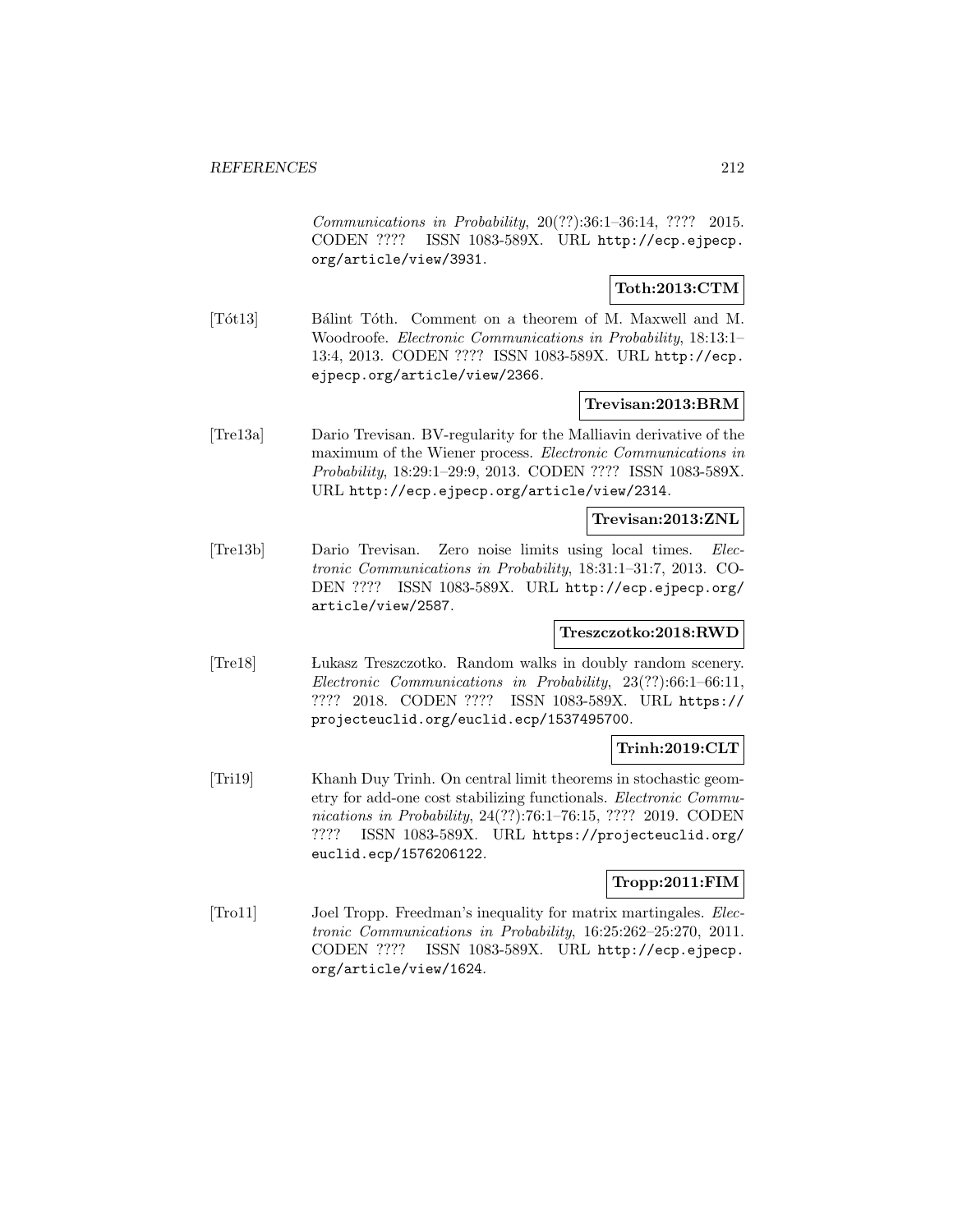## **Tsai:2018:SDA**

[Tsa18] Li-Cheng Tsai. Stationary distributions of the Atlas model. Electronic Communications in Probability, 23(??):10:1–10:10, ???? 2018. CODEN ???? ISSN 1083-589X. URL https:// projecteuclid.org/euclid.ecp/1519354833.

## **Tsirelson:2013:URT**

[Tsi13] Boris Tsirelson. From uniform renewal theorem to uniform large and moderate deviations for renewal-reward processes. Electronic Communications in Probability, 18:52:1–52:13, 2013. CO-DEN ???? ISSN 1083-589X. URL http://ecp.ejpecp.org/ article/view/2719.

# **Turnbull:2020:CRG**

[TT20] Shane Turnbull and Amanda Turner. Coexistence in a random growth model with competition. Electronic Communications in Probability, 25(??):26:1–26:14, ???? 2020. CODEN ???? ISSN 1083-589X. URL https://projecteuclid.org/euclid.ecp/ 1585274664.

## **Tucci:2011:API**

[Tuc11] Gabriel Tucci. Asymptotic products of independent Gaussian random matrices with correlated entries. Electronic Communications in Probability, 16:33:353–33:364, 2011. CODEN ???? ISSN 1083-589X. URL http://ecp.ejpecp.org/article/ view/1635.

## **Tudor:2009:HRS**

[Tud09] Ciprian Tudor. Hsu–Robbins and Spitzer's theorems for the variations of fractional Brownian motion. Electronic Communications in Probability, 14:28:278–28:289, 2009. CODEN ???? ISSN 1083-589X. URL http://ecp.ejpecp.org/article/ view/1481.

## **Tugaut:2016:SPK**

[Tug16] Julian Tugaut. A simple proof of a Kramers' type law for selfstabilizing diffusions. Electronic Communications in Probability, 21(??):11:1–11:7, ???? 2016. CODEN ???? ISSN 1083-589X. URL https://projecteuclid.org/euclid.ecp/1455560035.

## **Tracy:2003:SDE**

[TW03] Craig Tracy and Harold Widom. A system of differential equations for the Airy process. Electronic Communications in Proba-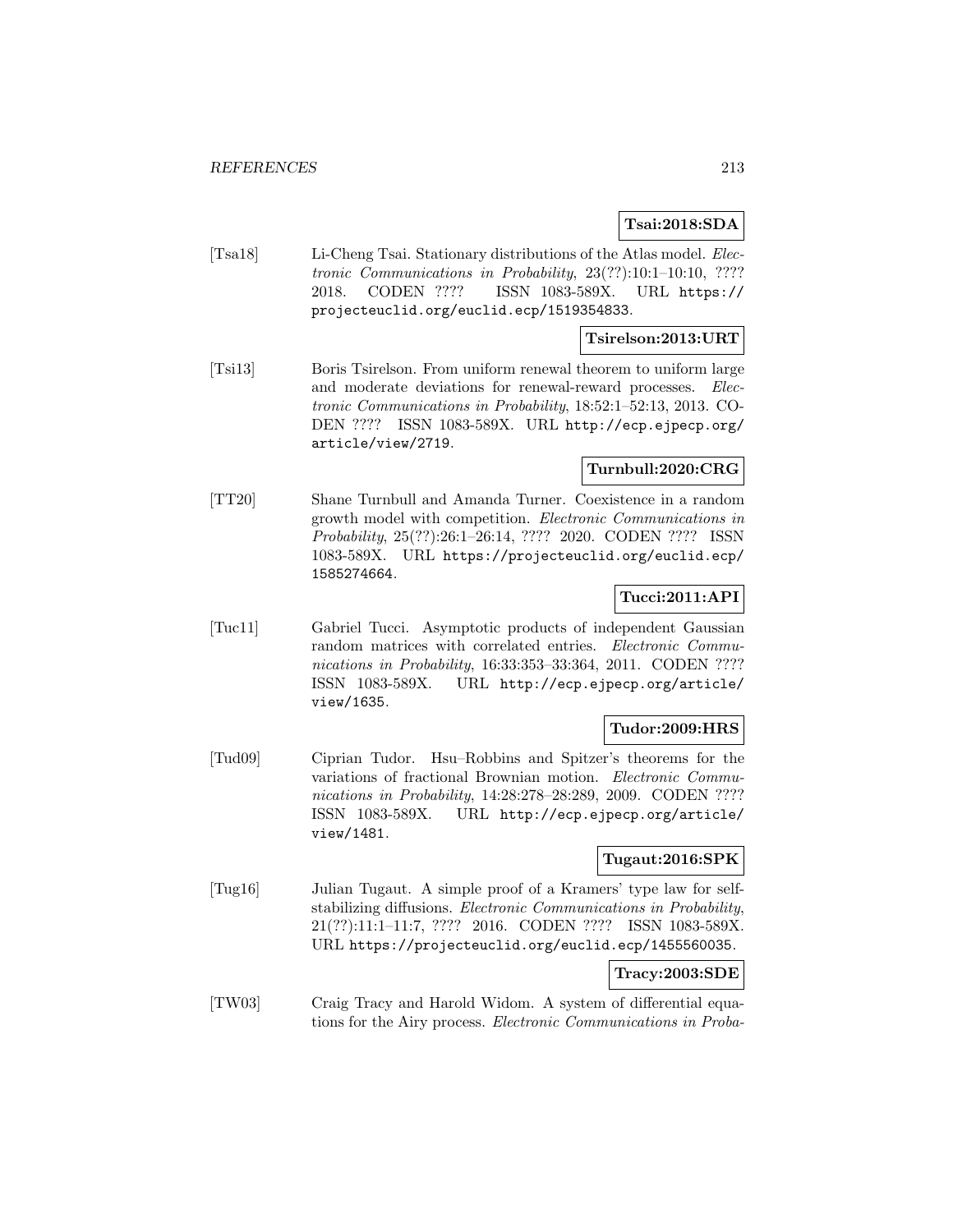bility, 8:10:93–10:98, 2003. CODEN ???? ISSN 1083-589X. URL http://ecp.ejpecp.org/article/view/1074.

## **Tribe:2012:ODA**

[TYZ12] Roger Tribe, Jonathan Yip, and Oleg Zaboronski. One dimensional annihilating and coalescing particle systems as extended Pfaffian point processes. Electronic Communications in Probability, 17:40:1–40:7, 2012. CODEN ???? ISSN 1083-589X. URL http://ecp.ejpecp.org/article/view/2133.

## **Tribe:2015:EOD**

[TYZ15] Roger Tribe, Siu Kwan Yip, and Oleg Zaboronski. Erratum: One dimensional particle systems as extended Pfaffian point processes. Electronic Communications in Probability, 20(??):46:1– 46:2, ???? 2015. CODEN ???? ISSN 1083-589X. URL http:// ecp.ejpecp.org/article/view/4302.

## **Uchiyama:2015:MNS**

[Uch15] Kôhei Uchiyama. The mean number of sites visited by a random walk pinned at a distant point. *Electronic Commu*nications in Probability, 20(??):17:1–17:9, ???? 2015. CO-DEN ???? ISSN 1083-589X. URL http://ecp.ejpecp.org/ article/view/4027.

## **Uchiyama:2018:LHR**

[Uch18] Kôhei Uchiyama. On the ladder heights of random walks attracted to stable laws of exponent 1. Electronic Communications in Probability, 23(??):23:1–23:12, ???? 2018. CODEN ???? ISSN 1083-589X. URL https://projecteuclid.org/euclid. ecp/1522375382.

## **Uemura:2007:EJT**

[Uem07] Toshihiro Uemura. On an extension of jump-type symmetric Dirichlet forms. Electronic Communications in Probability, 12: 7:57–7:65, 2007. CODEN ???? ISSN 1083-589X. URL http:// ecp.ejpecp.org/article/view/1256.

#### **Unterberger:2010:MES**

[Unt10] Jeremie Unterberger. Moment estimates for solutions of linear stochastic differential equations driven by analytic fractional Brownian motion. *Electronic Communications in Probability*, 15: 37:411–37:417, 2010. CODEN ???? ISSN 1083-589X. URL http: //ecp.ejpecp.org/article/view/1574.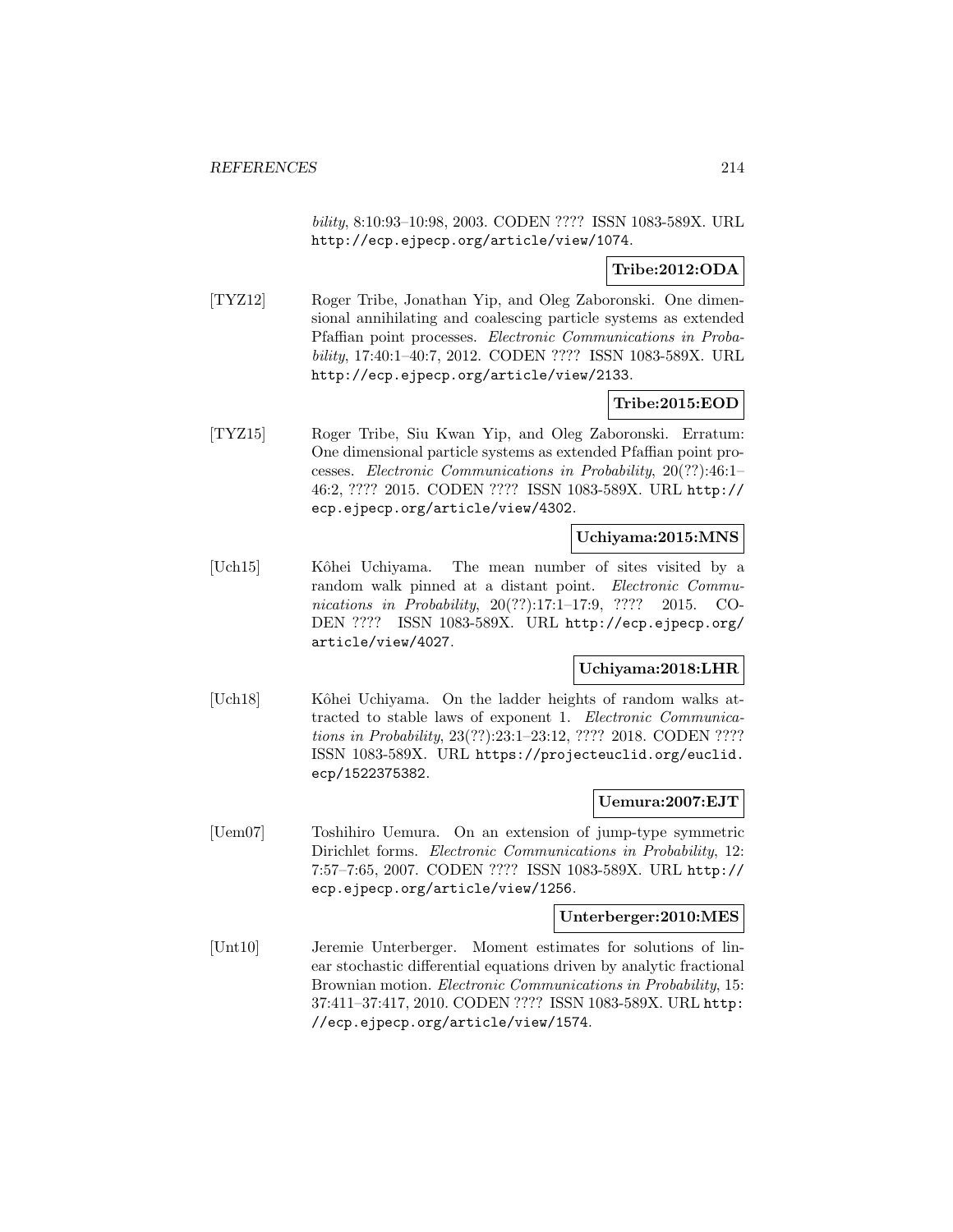### **Vadlamani:2006:GGU**

[VA06] Sreekar Vadlamani and Robert Adler. Global geometry under isotropic Brownian flows. Electronic Communications in Probability, 11:19:182–19:192, 2006. CODEN ???? ISSN 1083-589X. URL http://ecp.ejpecp.org/article/view/1212.

## **Valdivia:2017:ILG**

[Val17] Arturo Valdivia. Information loss on Gaussian Volterra process. Electronic Communications in Probability, 22(??):60:1– 60:5, ???? 2017. CODEN ???? ISSN 1083-589X. URL https:/ /projecteuclid.org/euclid.ecp/1508896983.

## **Valdivia:2019:CFF**

[Val19] Arturo Valdivia. Closed-form formulas for the distribution of the jumps of doubly-stochastic Poisson processes. Electronic Communications in Probability, 24(??):13:1–13:12, ???? 2019. CO-DEN ???? ISSN 1083-589X. URL https://projecteuclid. org/euclid.ecp/1553133702.

## **Van:2007:SLL**

[Van07] Thanh Le Van. On the strong law of large numbers for ddimensional arrays of random variables. Electronic Communications in Probability, 12:41:434–41:441, 2007. CODEN ???? ISSN 1083-589X. URL http://ecp.ejpecp.org/article/ view/1331.

#### **VanHandel:2008:DTN**

[Van08] Ramon Van Handel. Discrete time nonlinear filters with informative observations are stable. Electronic Communications in Probability, 13:53:562–53:575, 2008. CODEN ???? ISSN 1083- 589X. URL http://ecp.ejpecp.org/article/view/1423.

## **vanBatenburg:2015:DII**

[vB15] Wouter Cames van Batenburg. The dimension of the incipient infinite cluster. Electronic Communications in Probability, 20 (??):33:1–33:10, ???? 2015. CODEN ???? ISSN 1083-589X. URL http://ecp.ejpecp.org/article/view/3570.

#### **vandenBerg:2012:SLC**

[vdBC12] Jacob van den Berg and Rene Conijn. On the size of the largest cluster in 2d critical percolation. Electronic Communications in Probability, 17:58:1–58:13, 2012. CODEN ???? ISSN 1083-589X. URL http://ecp.ejpecp.org/article/view/2263.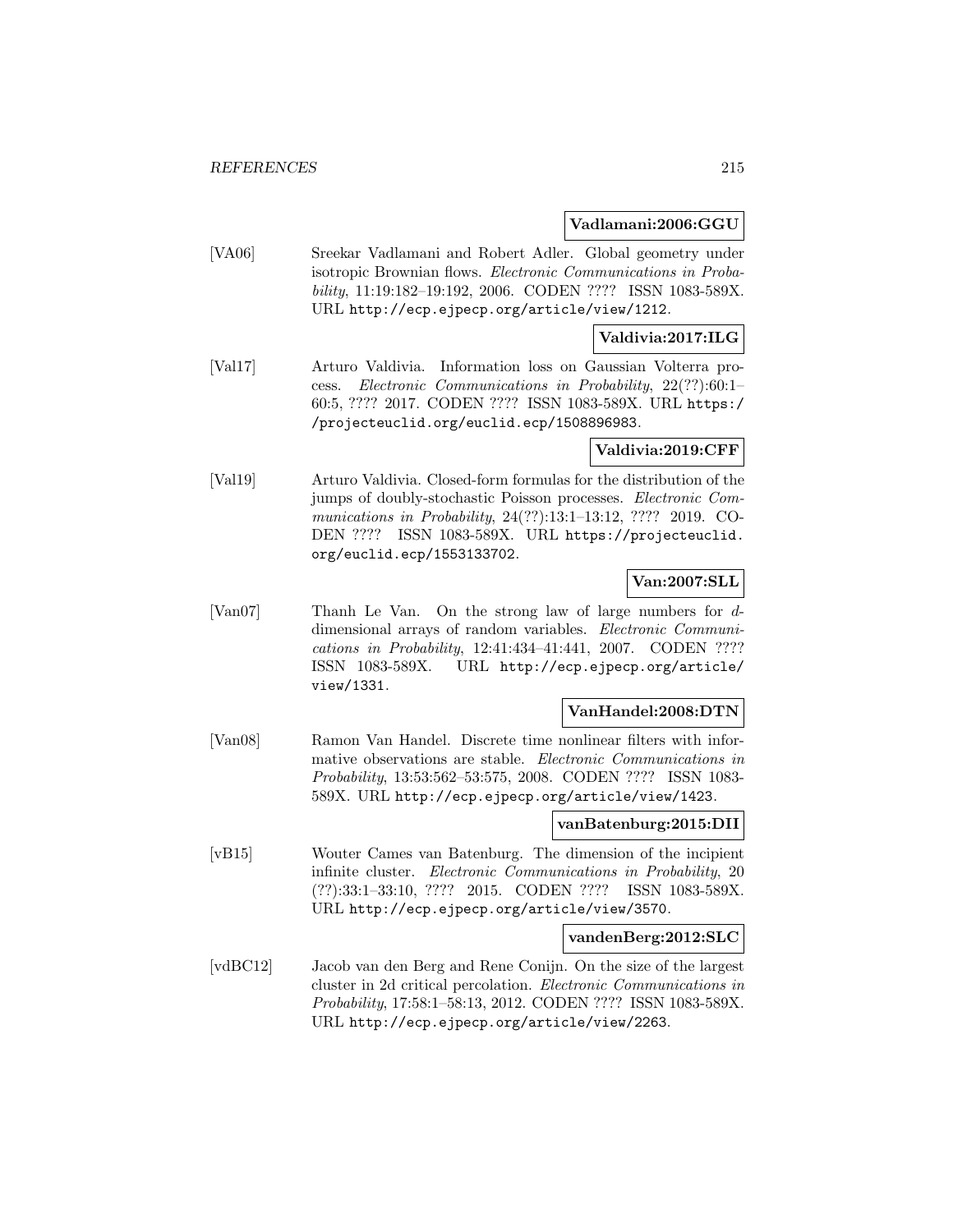#### **vandenBerg:2013:GBS**

[vdBC13] Jacob van den Berg and Rene Conijn. The gaps between the sizes of large clusters in 2d critical percolation. Electronic Communications in Probability, 18:92:1–92:9, 2013. CO-DEN ???? ISSN 1083-589X. URL http://ecp.ejpecp.org/ article/view/3065.

#### **vandenBerg:2016:ENC**

[vdBC16] J. van den Berg and R. P. Conijn. The expected number of critical percolation clusters intersecting a line segment. Electronic Communications in Probability, 21(??):28:1–28:10, ???? 2016. CODEN ???? ISSN 1083-589X. URL https://projecteuclid. org/euclid.ecp/1458324257.

### **vandenBerg:2020:LBP**

[vdBD20] J. van den Berg and H. Don. A lower bound for point-to-point connection probabilities in critical percolation. Electronic Communications in Probability, 25(??):47:1–47:9, ???? 2020. CO-DEN ???? ISSN 1083-589X. URL https://projecteuclid. org/euclid.ecp/1593569167.

## **vandenBerg:2010:ERD**

[vdBHH10] Jacob van den Berg, Marcelo Hilário, and Alexander Holroyd. Escape of resources in a distributed clustering process. Electronic Communications in Probability, 15:40:442–40:448, 2010. CODEN ???? ISSN 1083-589X. URL http://ecp.ejpecp. org/article/view/1567.

#### **vandenBerg:2007:SPI**

[vdBJV07] Jacob van den Berg, Antal Jarai, and Balint Vagvolgyi. The size of a pond in 2d invasion percolation. Electronic Communications in Probability, 12:39:411–39:420, 2007. CODEN ???? ISSN 1083- 589X. URL http://ecp.ejpecp.org/article/view/1327.

## **vandenBerg:2012:PPB**

[vdBKN12] Jacob van den Berg, Demeter Kiss, and Pierre Nolin. A percolation process on the binary tree where large finite clusters are frozen. Electronic Communications in Probability, 17:2:1– 2:11, 2012. CODEN ???? ISSN 1083-589X. URL http://ecp. ejpecp.org/article/view/1694.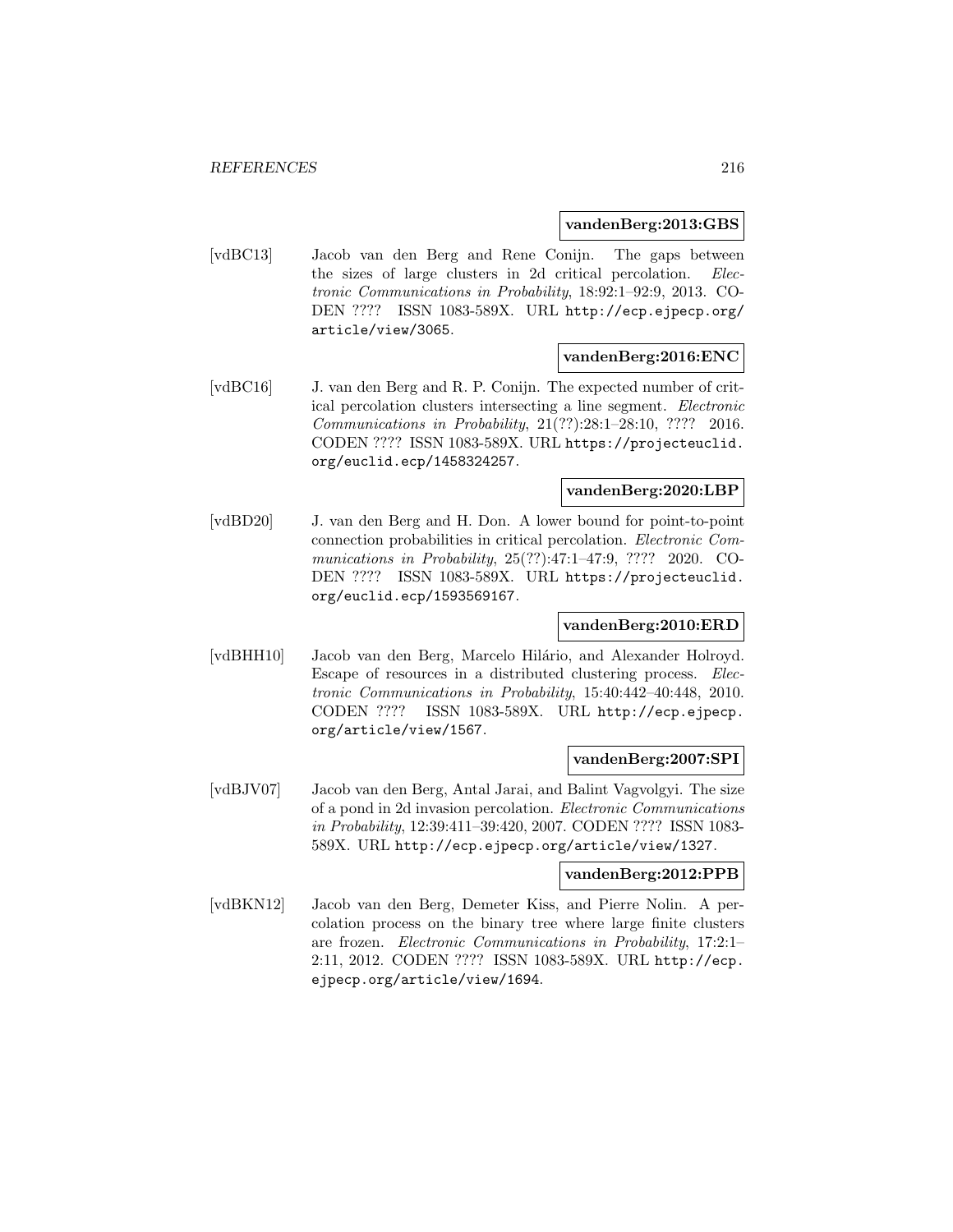#### **vandenBerg:2017:BRB**

[vdBN17] Jacob van den Berg and Pierre Nolin. Boundary rules and breaking of self-organized criticality in 2D frozen percolation. Electronic Communications in Probability, 22(??):65:1–65:15, ???? 2017. CODEN ???? ISSN 1083-589X. URL https:// projecteuclid.org/euclid.ecp/1511406073.

### **vanderHofstad:2009:LLT**

[vdHKM09] Remco van der Hofstad, Wouter Kager, and Tobias M¨uller. A local limit theorem for the critical random graph. Electronic Communications in Probability, 14:12:122–12:131, 2009. CO-DEN ???? ISSN 1083-589X. URL http://ecp.ejpecp.org/ article/view/1451.

## **Venker:2013:PSR**

[Ven13] Martin Venker. Particle systems with repulsion exponent  $\beta$  and random matrices. Electronic Communications in Probability, 18: 83:1–83:12, 2013. CODEN ???? ISSN 1083-589X. URL http:/ /ecp.ejpecp.org/article/view/2864.

#### **Vidmar:2014:NTF**

[Vid14] Matija Vidmar. A note on the times of first passage for 'nearly right-continuous' random walks. Electronic Communications in Probability, 19(??):75:1–75:7, ???? 2014. CO-DEN ???? ISSN 1083-589X. URL http://ecp.ejpecp.org/ article/view/3735.

### **Valesin:2013:SAA**

[VM13] Daniel Valesin and Thomas Mountford. Supercriticality of an annealed approximation of Boolean networks. Electronic Communications in Probability, 18:32:1-32:12, 2013. CODEN ???? ISSN 1083-589X. URL http://ecp.ejpecp.org/article/ view/2479.

#### **Vollering:2020:MPR**

[Völ20] Florian Völlering. Markov process representation of semigroups whose generators include negative rates. *Electronic Communi*cations in Probability, 25(??):1–7, 2020. CODEN ???? ISSN 1083-589X. URL https://projecteuclid.org/journals/ electronic-communications-in-probability/volume-25/issuenone/Markov-process-representation-of-semigroups-whosegenerators-include-negative-rates/10.1214/20-ECP349. full.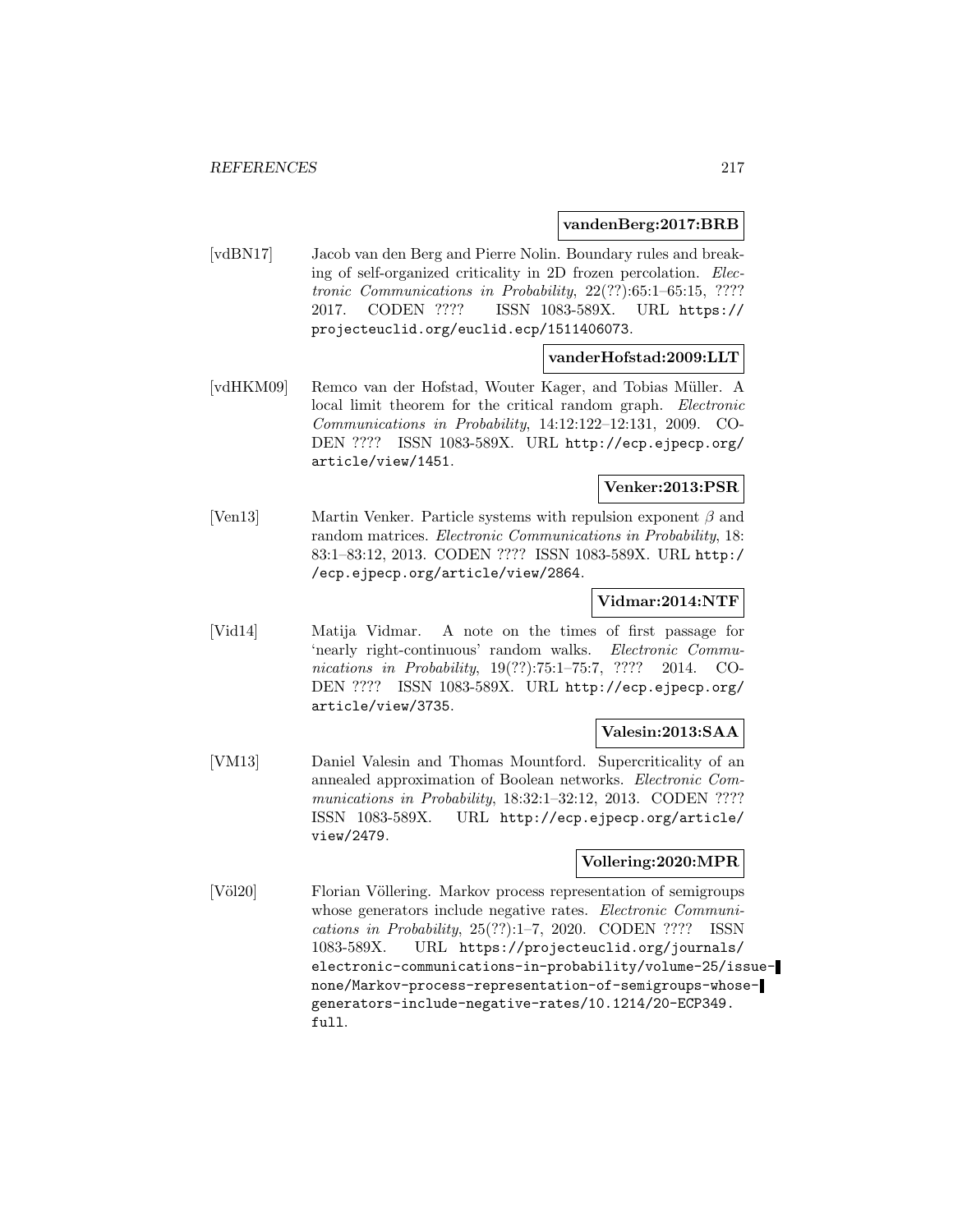### **Vovk:2008:CTT**

[Vov08] Vladimir Vovk. Continuous-time trading and the emergence of volatility. Electronic Communications in Probability, 13:32:319– 32:324, 2008. CODEN ???? ISSN 1083-589X. URL http:// ecp.ejpecp.org/article/view/1383.

## **Vandenberg-Rodes:2010:LTP**

[VR10] Alexander Vandenberg-Rodes. A limit theorem for particle current in the symmetric exclusion process. Electronic Communications in Probability, 15:22:240–22:252, 2010. CODEN ???? ISSN 1083-589X. URL http://ecp.ejpecp.org/ article/view/1550.

#### **vonSoosten:2019:RCW**

[vSW19] Per von Soosten and Simone Warzel. Random characteristics for Wigner matrices. Electronic Communications in Probability, 24(??):75:1–75:12, ???? 2019. CODEN ???? ISSN 1083-589X. URL https://projecteuclid.org/euclid.ecp/1576119990.

#### **Vakeroudis:2012:SPW**

[VY12a] Stavros Vakeroudis and Marc Yor. A scaling proof for Walsh's Brownian motion extended arc-sine law. Electronic Communications in Probability, 17:63:1–63:9, 2012. CODEN ???? ISSN 1083-589X. URL http://ecp.ejpecp.org/article/ view/2319.

#### **Vakeroudis:2012:SID**

[VY12b] Stavros Vakeroudis and Marc Yor. Some infinite divisibility properties of the reciprocal of planar Brownian motion exit time from a cone. Electronic Communications in Probability, 17:23:1–23:9, 2012. CODEN ???? ISSN 1083-589X. URL http://ecp. ejpecp.org/article/view/2090.

#### **vanZanten:2002:COM**

[vZ02] Harry van Zanten. Continuous Ocone martingales as weak limits of rescaled martingales. Electronic Communications in Probability, 7:21:215–21:222, 2002. CODEN ???? ISSN 1083-589X. URL http://ecp.ejpecp.org/article/view/1062. See remark and counterexample [Pec04].

#### **vanZanten:2008:REG**

[vZ08] Harry van Zanten. A remark on the equivalence of Gaussian processes. Electronic Communications in Probability, 13:6:54–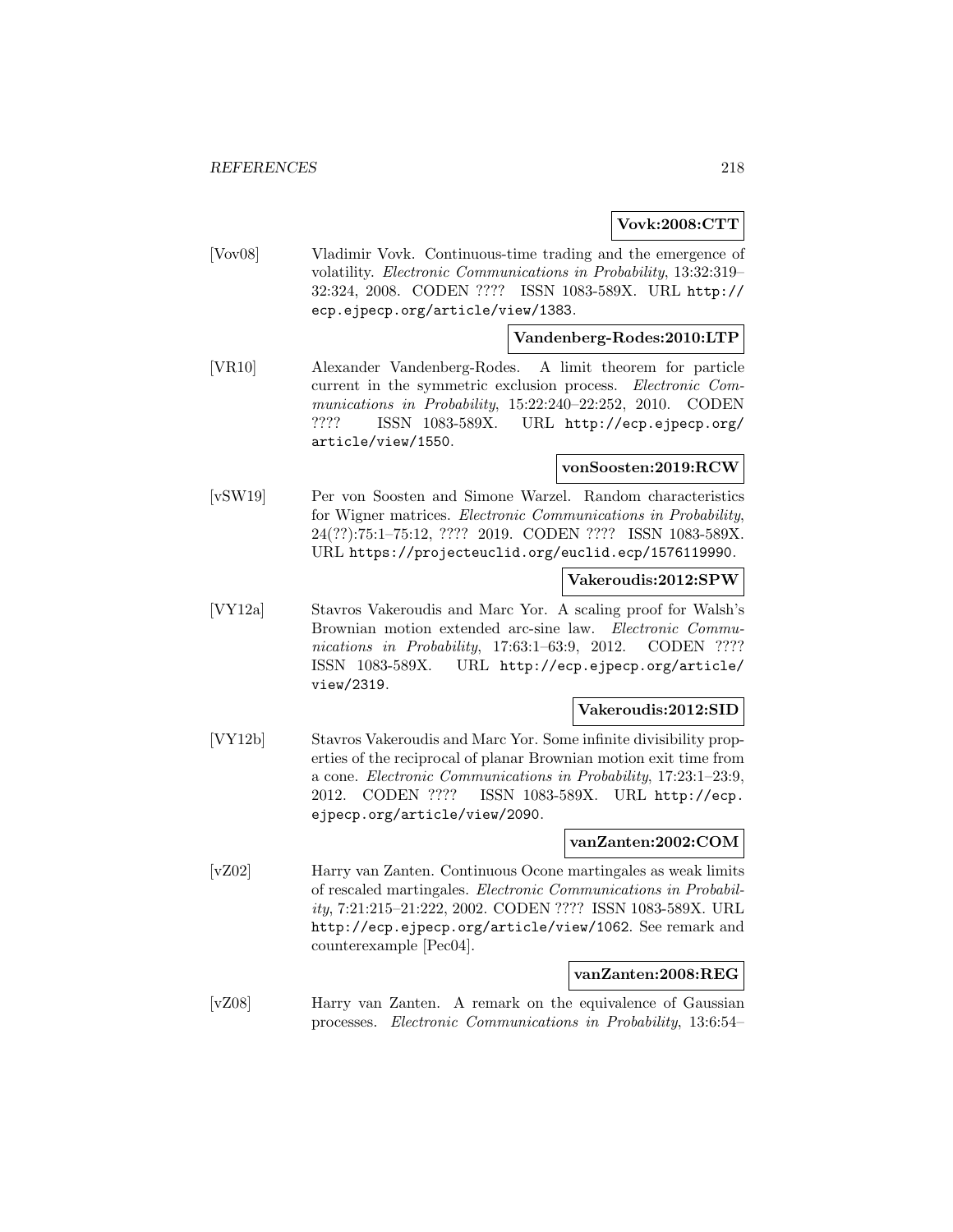6:59, 2008. CODEN ???? ISSN 1083-589X. URL http://ecp. ejpecp.org/article/view/1348.

#### **VanNeerven:2011:MIS**

[VZ11] Jan Van Neerven and Jiahui Zhu. A maximal inequality for stochastic convolutions in 2-smooth Banach spaces. Electronic Communications in Probability, 16:60:689–60:705, 2011. CO-DEN ???? ISSN 1083-589X. URL http://ecp.ejpecp.org/ article/view/1677.

### **Wagner:2016:BHP**

[Wag16] Vanja Wagner. Boundary Harnack principle for the absolute value of a one-dimensional subordinate Brownian motion killed at 0. Electronic Communications in Probability, 21(??):84:1– 84:12, ???? 2016. CODEN ???? ISSN 1083-589X. URL http:/ /projecteuclid.org/euclid.ecp/1481684430.

## **Wainrib:2013:DAP**

[Wai13] Gilles Wainrib. Double averaging principle for periodically forced stochastic slow-fast systems. Electronic Communications in Probability, 18:51:1–51:12, 2013. CODEN ???? ISSN 1083-589X. URL http://ecp.ejpecp.org/article/view/1975.

#### **Wang:2002:SCC**

[Wan02] Hao Wang. State classification for a class of interacting superprocesses with location dependent branching. Electronic Communications in Probability, 7:16:157–16:167, 2002. CO-DEN ???? ISSN 1083-589X. URL http://ecp.ejpecp.org/ article/view/1057.

### **Wang:2009:FEO**

[Wan09] Jian Wang. First eigenvalue of one-dimensional diffusion processes. Electronic Communications in Probability, 14:23:232– 23:244, 2009. CODEN ???? ISSN 1083-589X. URL http:// ecp.ejpecp.org/article/view/1464.

## **Wang:2014:CIG**

[Wan14] Neng-Yi Wang. Concentration inequalities for Gibbs sampling under  $d_{l_2}$ -metric. Electronic Communications in Probability, 19 (??):63:1–63:11, ???? 2014. CODEN ???? ISSN 1083-589X. URL http://ecp.ejpecp.org/article/view/3502.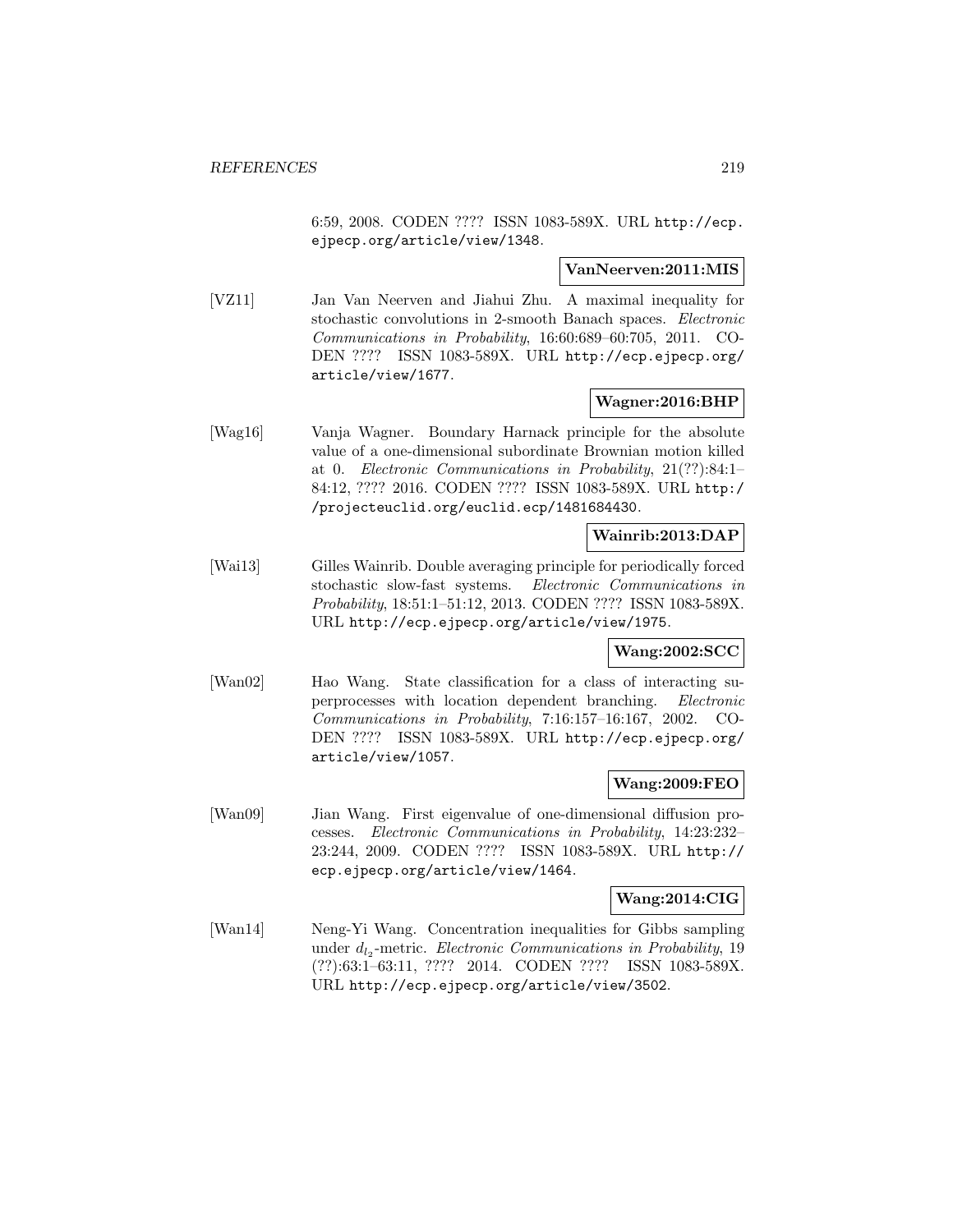### **Wang:2015:HDB**

[Wan15] Minmin Wang. Height and diameter of Brownian tree. Electronic Communications in Probability, 20(??):88:1–88:15, ???? 2015. CODEN ???? ISSN 1083-589X. URL http://ecp.ejpecp. org/article/view/4193.

# **Wang:2017:CRR**

[Wan17] Neng-Yi Wang. Convergence rates of the random scan Gibbs sampler under the Dobrushin's uniqueness condition. *Electronic* Communications in Probability, 22(??):56:1–56:7, ???? 2017. CODEN ???? ISSN 1083-589X. URL https://projecteuclid. org/euclid.ecp/1507860213.

## **Wang:2018:OSM**

[Wan18] Yanhui Wang. Order statistics of the moduli of the eigenvalues of product random matrices from polynomial ensembles. Electronic Communications in Probability, 23(??):21:1–21:14, ???? 2018. CODEN ???? ISSN 1083-589X. URL https://projecteuclid. org/euclid.ecp/1522375377.

### **Warren:1999:RDA**

[War99] Jon Warren. On a result of David Aldous concerning the trees in a conditioned excursion. Electronic Communications in Probability, 4:4:25–4:29, 1999. CODEN ???? ISSN 1083-589X. URL http://ecp.ejpecp.org/article/view/1002.

#### **Wastlund:2008:RMP**

[Wäs08] Johan Wästlund. Random matching problems on the complete graph. Electronic Communications in Probability, 13:25:258– 25:265, 2008. CODEN ???? ISSN 1083-589X. URL http:// ecp.ejpecp.org/article/view/1372.

## **Wastlund:2009:EPL**

[Wäs09] Johan Wästlund. An easy proof of the  $\zeta(2)$  limit in the random assignment problem. Electronic Communications in Probability, 14:26:261–26:269, 2009. CODEN ???? ISSN 1083-589X. URL http://ecp.ejpecp.org/article/view/1475.

#### **Watbled:2012:SAF**

[Wat12] Frédérique Watbled. Sharp asymptotics for the free energy of 1+1 dimensional directed polymers in an infinitely divisible environment. Electronic Communications in Probability, 17:53:1–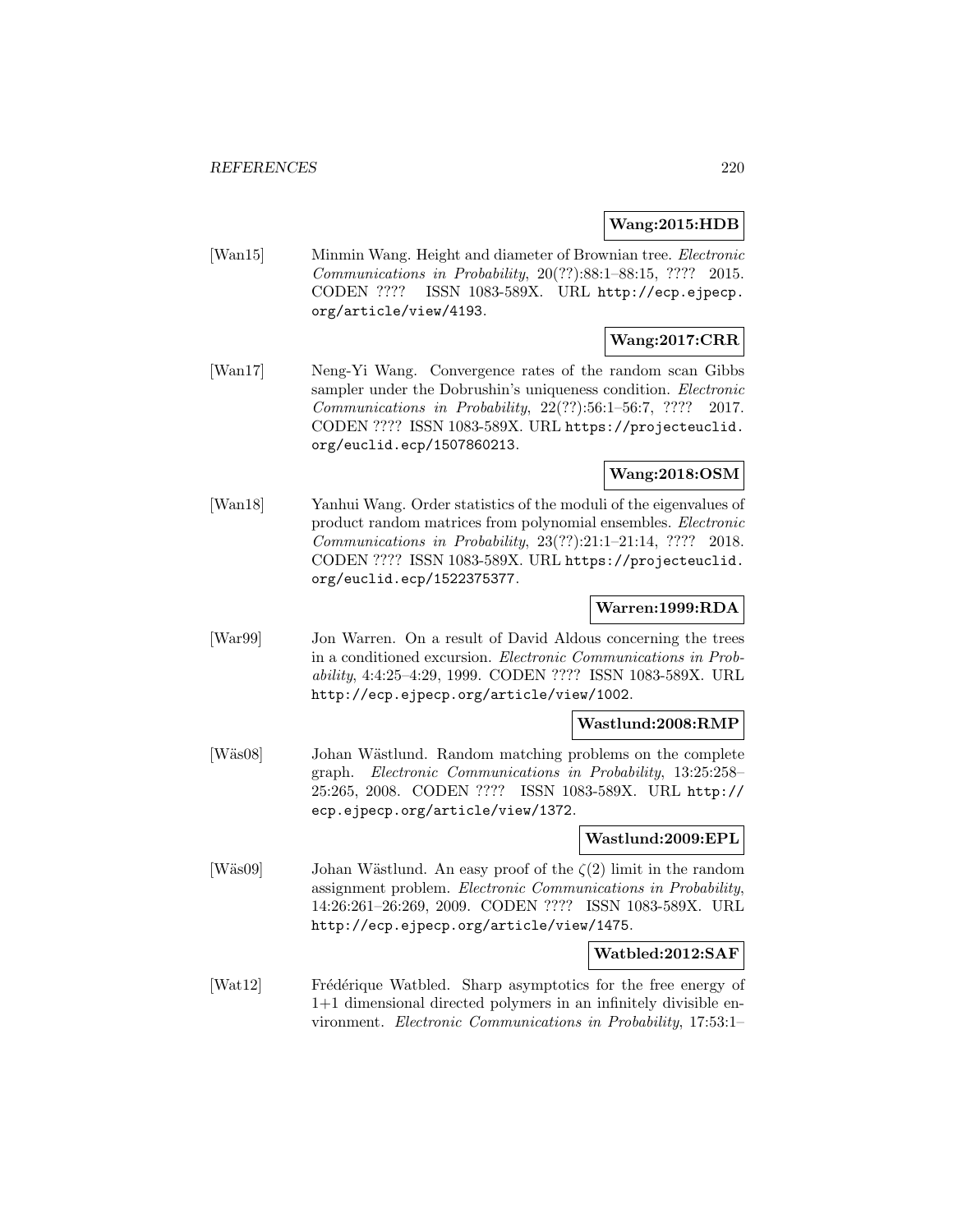53:9, 2012. CODEN ???? ISSN 1083-589X. URL http://ecp. ejpecp.org/article/view/2221.

## **Wu:2019:HMN**

[WCS19] Zhixin Wu, Arijit Chakrabarty, and Gennady Samorodnitsky. High minima of non-smooth Gaussian processes. Electronic Communications in Probability, 24(??):53:1–53:12, ???? 2019. CO-DEN ???? ISSN 1083-589X. URL https://projecteuclid. org/euclid.ecp/1568253715.

#### **Weerasinghe:2006:CSG**

[Wee06] Ananda Weerasinghe. A controller and a stopper game with degenerate variance control. Electronic Communications in Probability, 11:9:89–9:99, 2006. CODEN ???? ISSN 1083-589X. URL http://ecp.ejpecp.org/article/view/1202.

### **Weininger:2003:PCI**

[Wei03] Nicholas Weininger. Positive correlation for increasing events with disjoint dependencies does not imply positive correlation for all increasing events. Electronic Communications in Probability, 8:11:99–11:101, 2003. CODEN ???? ISSN 1083-589X. URL http://ecp.ejpecp.org/article/view/1078.

### **Werner:1996:BDE**

[Wer96] Wendelin Werner. Bounds for disconnection exponents. Electronic Communications in Probability, 1:4:19–4:28, 1996. CO-DEN ???? ISSN 1083-589X. URL http://ecp.ejpecp.org/ article/view/974.

### **Wang:2019:CCM**

[WH19] Xiaoqiang Wang and Chunmao Huang. Convergence of complex martingale for a branching random walk in a time random environment. Electronic Communications in Probability, 24(??): 41:1–41:14, ???? 2019. CODEN ???? ISSN 1083-589X. URL https://projecteuclid.org/euclid.ecp/1562119369.

#### **Wilson:2003:MTR**

[Wil03] David Wilson. Mixing time of the Rudvalis shuffle. Electronic Communications in Probability, 8:8:77–8:85, 2003. CO-DEN ???? ISSN 1083-589X. URL http://ecp.ejpecp.org/ article/view/1071.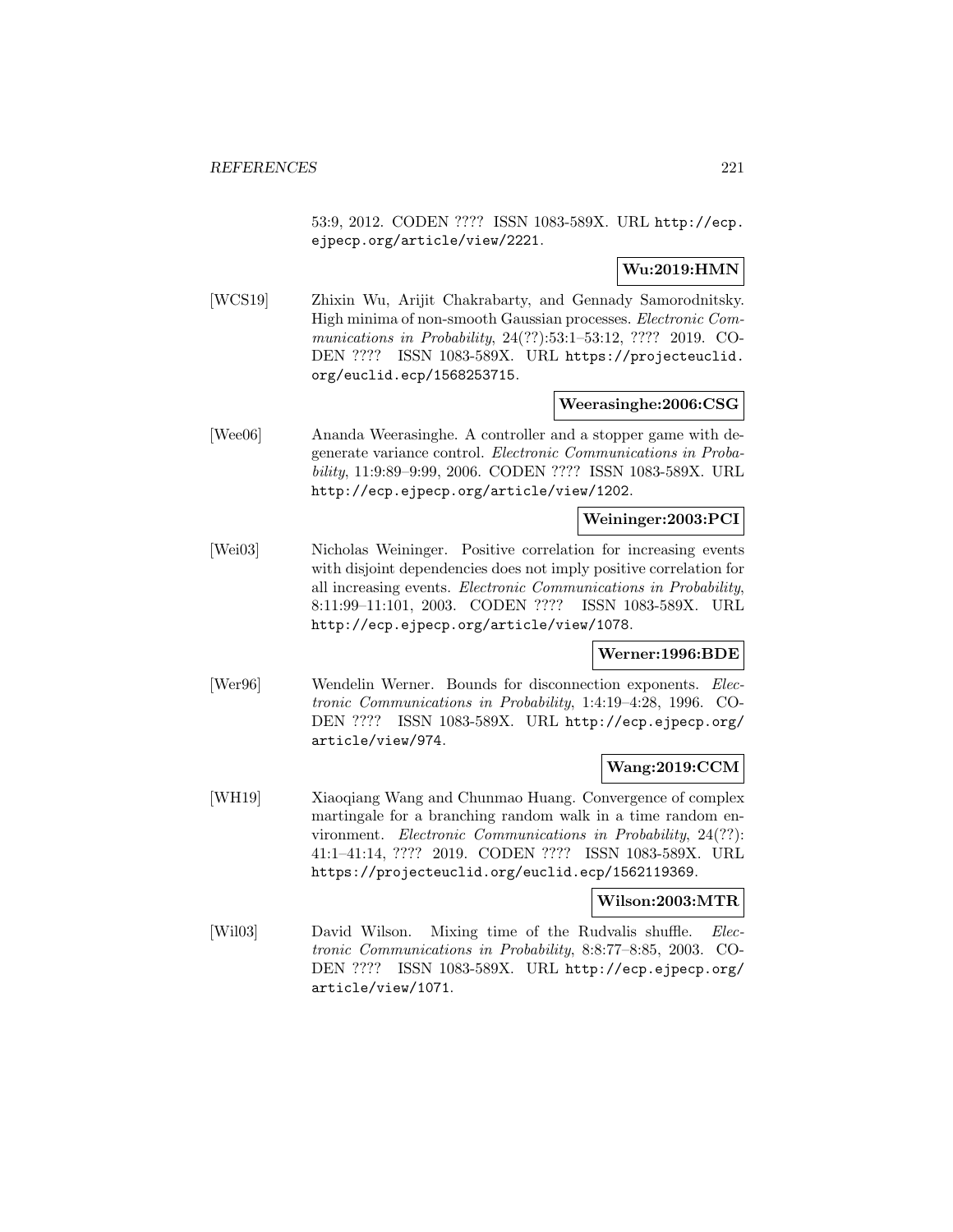#### **Windisch:2008:RWD**

[Win08] David Windisch. Random walk on a discrete torus and random interlacements. Electronic Communications in Probability, 13: 14:140–14:150, 2008. CODEN ???? ISSN 1083-589X. URL http://ecp.ejpecp.org/article/view/1359.

### **Winkel:2020:DSI**

[Win20] Matthias Winkel. Diffusions on a space of interval partitions: construction from Bertoin's  $BES_0(d)$ ,  $d \in (0,1)$ . Electronic<br>Communications in Probability, 25(??):1-13, 2020. CODEN  $Communications$  in Probability,  $25(??):1-13$ ,  $2020$ . ???? ISSN 1083-589X. URL https://projecteuclid.org/ journals/electronic-communications-in-probability/volume-25/issue-none/Diffusions-on-a-space-of-interval-partitions- -constructionfrom-Bertoins/10.1214/20-ECP355.full.

# **Wojtylak:2012:CSR**

[Woj12] Michał Wojtylak. On a class of H-selfadjont random matrices with one eigenvalue of nonpositive type. Electronic Communications in Probability, 17:45:1-45:14, 2012. CODEN ???? ISSN 1083-589X. URL http://ecp.ejpecp.org/article/ view/2148.

# **Wojtylak:2014:SPC**

[WP14] Michał Wojtylak and Patryk Pagacz. On the spectral properties of a class of H-selfadjoint random matrices and the underlying combinatorics. Electronic Communications in Probability, 19: 7:1–7:14, 2014. CODEN ???? ISSN 1083-589X. URL http:// ecp.ejpecp.org/article/view/3066.

### **Wu:2008:LDP**

[WY08] Liming Wu and Nian Yao. Large deviation principles for Markov processes via Phi–Sobolev inequalities. Electronic Communications in Probability, 13:2:10-2:23, 2008. CODEN ???? ISSN 1083-589X. URL http://ecp.ejpecp.org/article/ view/1342.

#### **Wang:2013:WAF**

[WYY13] Zhi Wang, Litan Yan, and Xianye Yu. Weak approximation of the fractional Brownian sheet from random walks. Electronic Communications in Probability, 18:90:1–90:13, 2013. CO-DEN ???? ISSN 1083-589X. URL http://ecp.ejpecp.org/ article/view/2878.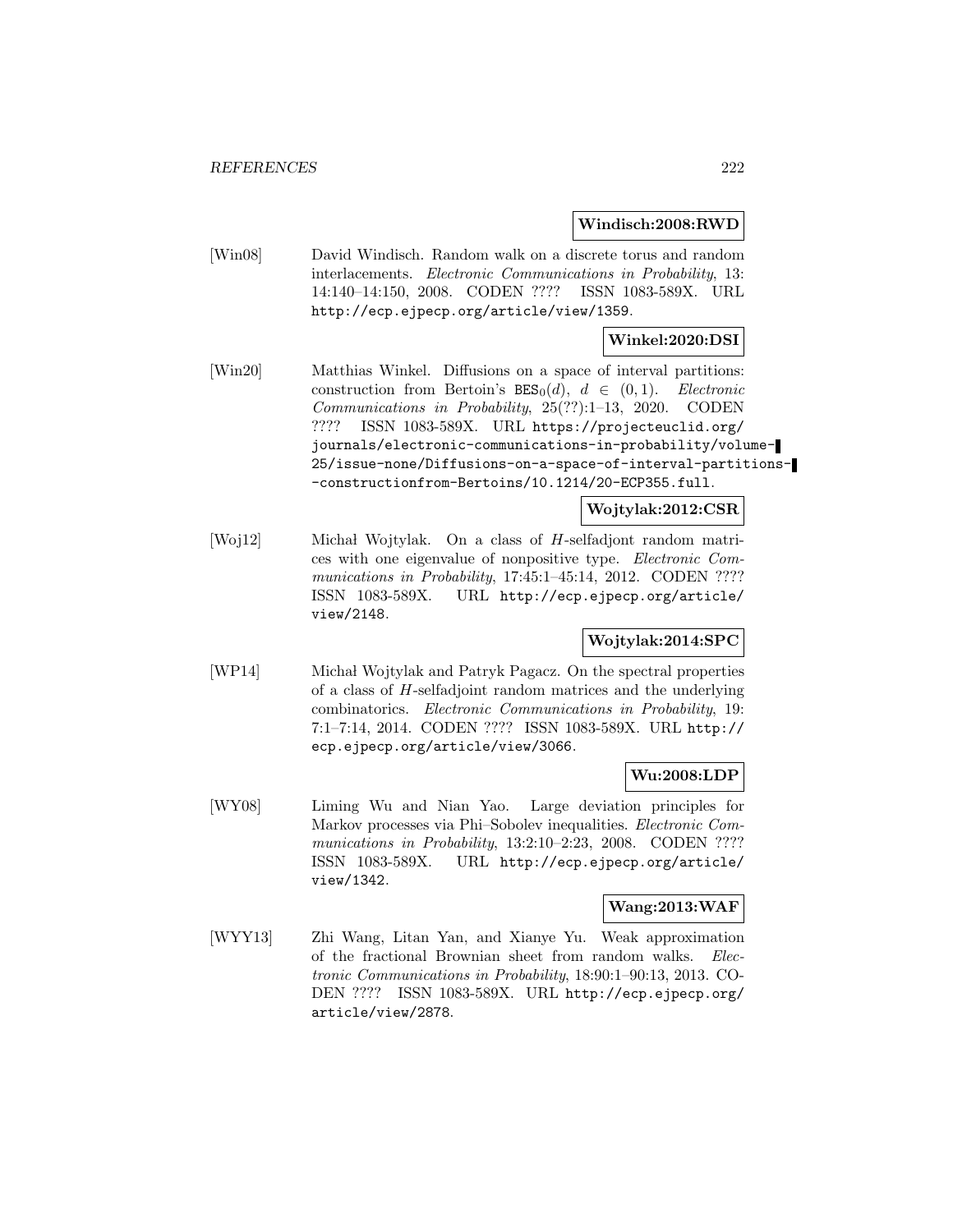# **Wu:2019:STM**

[WZ19] Wei Wu and Ofer Zeitouni. Subsequential tightness of the maximum of two dimensional Ginzburg–Landau fields. Electronic Communications in Probability, 24(??):19:1–19:12, ???? 2019. CODEN ???? ISSN 1083-589X. URL https://projecteuclid. org/euclid.ecp/1553306561.

# **Xiao:2020:PIH**

[XFT20] Lishun Xiao, Shengjun Fan, and Dejian Tian. Probabilistic interpretation of HJB equations by the representation theorem for generators of BSDEs. Electronic Communications in Probability, 25(??):30:1–30:10, ???? 2020. CODEN ???? ISSN 1083-589X. URL https://projecteuclid.org/euclid.ecp/1586419347.

## **Xie:2020:FWL**

[Xie20] Yongjia Xie. Functional weak limit of random walks in cooling random environment. Electronic Communications in Probability, 25(??):1–14, 2020. CODEN ???? ISSN 1083-589X. URL https://projecteuclid.org/journals/ electronic-communications-in-probability/volume-25/issuenone/Functional-weak-limit-of-random-walks-in-coolingrandom-environment/10.1214/20-ECP360.full.

## **Xiong:2004:LTB**

[Xio04] Jie Xiong. Long-term behavior for superprocesses over a stochastic flow. Electronic Communications in Probability, 9:5:36–5:52, 2004. CODEN ???? ISSN 1083-589X. URL http://ecp. ejpecp.org/article/view/1081.

### **Yadin:2009:REM**

[Yad09] Ariel Yadin. Rate of escape of the mixer chain. Electronic Communications in Probability, 14:35:347–35:357, 2009. CO-DEN ???? ISSN 1083-589X. URL http://ecp.ejpecp.org/ article/view/1474.

## **Yang:2006:SPH**

[Yan06] Ming Yang. A short proof of the Hausdorff dimension formula for Lévy processes. Electronic Communications in Probability, 11:23:217–23:219, 2006. CODEN ???? ISSN 1083-589X. URL http://ecp.ejpecp.org/article/view/1199.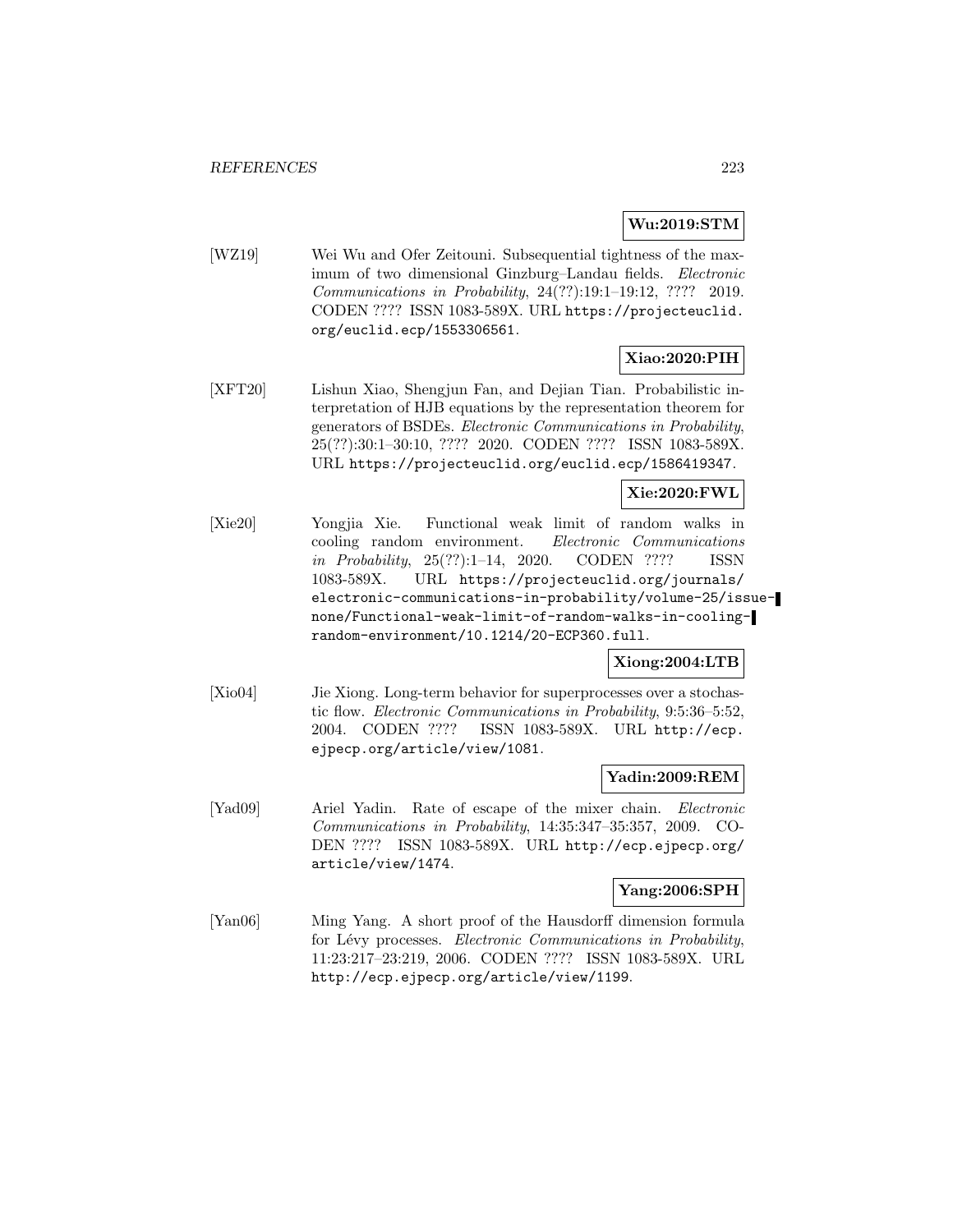## **Yang:2007:TMP**

[Yan07] Ming Yang. On a theorem in multi-parameter potential theory. Electronic Communications in Probability, 12:26:267–26:275, 2007. CODEN ???? ISSN 1083-589X. URL http://ecp. ejpecp.org/article/view/1293.

## **Yao:2014:LLN**

[Yao14] Chang-Long Yao. Law of large numbers for critical first-passage percolation on the triangular lattice. Electronic Communications in Probability, 19:18:1–18:14, 2014. CODEN ???? ISSN 1083- 589X. URL http://ecp.ejpecp.org/article/view/3268.

#### **Yaskov:2014:LBS**

[Yas14] Pavel Yaskov. Lower bounds on the smallest eigenvalue of a sample covariance matrix. Electronic Communications in Probability, 19(??):83:1–83:10, ???? 2014. CODEN ???? ISSN 1083-589X. URL http://ecp.ejpecp.org/article/view/3807.

### **Yaskov:2015:SLB**

[Yas15] Pavel Yaskov. Sharp lower bounds on the least singular value of a random matrix without the fourth moment condition. Electronic Communications in Probability, 20(??):44:1–44:9, ???? 2015. CODEN ???? ISSN 1083-589X. URL http://ecp.ejpecp. org/article/view/4089.

### **Yaskov:2016:NSC**

[Yas16] Pavel Yaskov. Necessary and sufficient conditions for the Marchenko–Pastur theorem. Electronic Communications in Probability, 21(??):73:1–73:8, ???? 2016. CODEN ???? ISSN 1083-589X. URL https://projecteuclid.org/euclid.ecp/ 1477327674.

## **Yang:2013:SPG**

[YE13] Zhe Yang and Robert Elliott. Some properties of generalized anticipated backward stochastic differential equations. Electronic Communications in Probability, 18:63:1–63:10, 2013. CO-DEN ???? ISSN 1083-589X. URL http://ecp.ejpecp.org/ article/view/2415.

## **Yin:2015:LDE**

[Yin15] Mei Yin. Large deviations and exact asymptotics for constrained exponential random graphs. Electronic Communications in Prob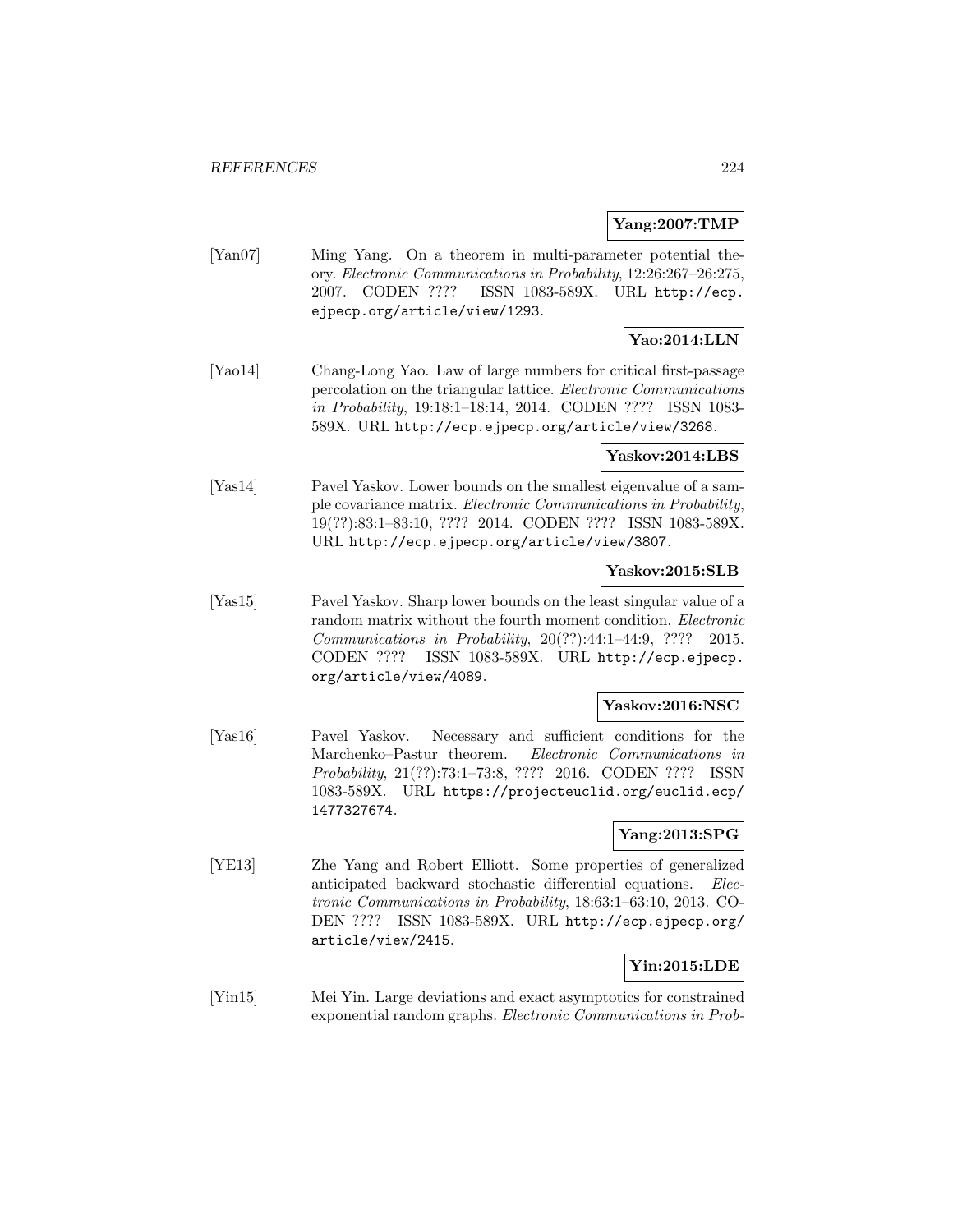ability, 20(??):56:1–56:14, ???? 2015. CODEN ???? ISSN 1083- 589X. URL http://ecp.ejpecp.org/article/view/4010.

## **Yan:2015:ARP**

[YLW15] Litan Yan, Yumiao Li, and Di Wu. Approximating the Rosenblatt process by multiple Wiener integrals. Electronic Communications in Probability, 20(??):11:1–11:16, ???? 2015. CO-DEN ???? ISSN 1083-589X. URL http://ecp.ejpecp.org/ article/view/3517.

## **Yor:2015:GMW**

[Yor15] Marc Yor. A Gaussian martingale which is the sum of two independent Gaussian non-semimartingales. Electronic Communications in Probability, 20(??):70:1–70:5, ???? 2015. CO-DEN ???? ISSN 1083-589X. URL http://ecp.ejpecp.org/ article/view/4034.

## **Yang:2016:CCC**

[YRE16] Zhe Yang, Dimbinirina Ramarimbahoaka, and Robert J. Elliott. Comparison and converse comparison theorems for backward stochastic differential equations with Markov chain noise. Electronic Communications in Probability, 21(??):25:1–25:10, ???? 2016. CODEN ???? ISSN 1083-589X. URL https:// projecteuclid.org/euclid.ecp/1457617916.

## **Yukich:2008:LTM**

[Yuk08] Joseph Yukich. Limit theorems for multi-dimensional random quantizers. Electronic Communications in Probability, 13: 48:507–48:517, 2008. CODEN ???? ISSN 1083-589X. URL http://ecp.ejpecp.org/article/view/1418.

### **Yen:2013:IVM**

[YY13] Ju-Yi Yen and Marc Yor. Illustration of various methods for solving partly Skorokhod's embedding problem. Electronic Communications in Probability, 18:48:1-48:5, 2013. CODEN ???? ISSN 1083-589X. URL http://ecp.ejpecp.org/article/ view/2178.

## **Yan:2018:HID**

[YY18] Litan Yan and Xiuwei Yin. Harnack inequality and derivative formula for stochastic heat equation with fractional noise. Electronic Communications in Probability, 23(??):35:1–35:11, ????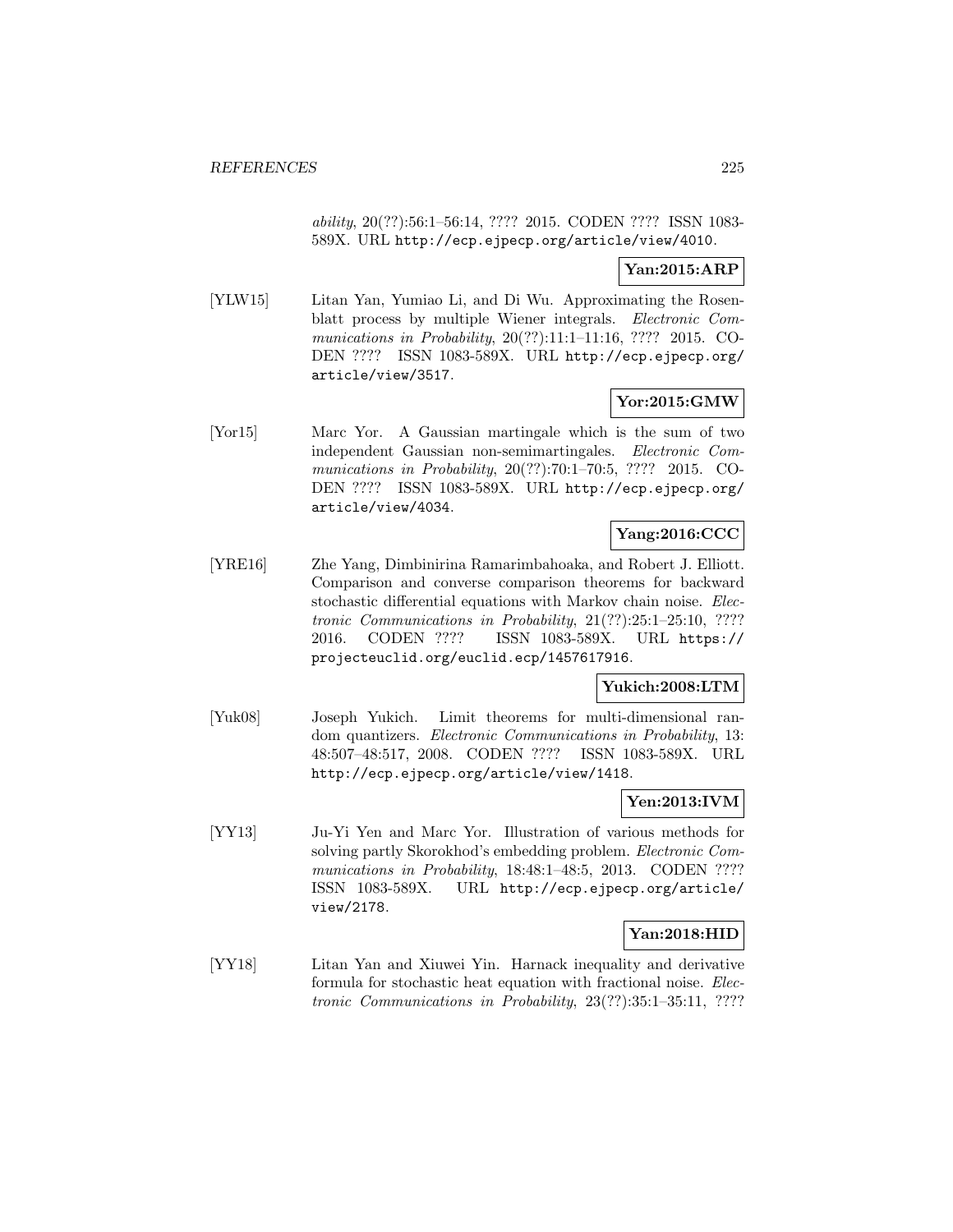2018. CODEN ???? ISSN 1083-589X. URL https:// projecteuclid.org/euclid.ecp/1528358640.

## **Zerner:2002:NBL**

[Zer02] Martin Zerner. A non-ballistic law of large numbers for random walks in I.I.D. random environment. Electronic Communications in Probability, 7:19:191–19:197, 2002. CODEN ???? ISSN 1083- 589X. URL http://ecp.ejpecp.org/article/view/1060.

### **Zerner:2006:RTE**

[Zer06] Martin Zerner. Recurrence and transience of excited random walks on  $Z^d$  and strips. Electronic Communications in Probability, 11:12:118–12:128, 2006. CODEN ???? ISSN 1083-589X. URL http://ecp.ejpecp.org/article/view/1200.

### **Zerner:2007:ZOL**

[Zer07] Martin Zerner. The zero-one law for planar random walks in i.i.d. random environments revisited. Electronic Communications in Probability, 12:32:326–32:335, 2007. CODEN ???? ISSN 1083- 589X. URL http://ecp.ejpecp.org/article/view/1314.

# **Zhao:2012:UAE**

[Zha12] James Zhao. Universality of asymptotically Ewens measures on partitions. Electronic Communications in Probability, 17:16:1– 16:11, 2012. CODEN ???? ISSN 1083-589X. URL http://ecp. ejpecp.org/article/view/1956.

### **Zhang:2020:SFP**

[Zha20a] Hua Zhang. Strong Feller property and continuous dependence on initial data for one-dimensional stochastic differential equations with Hölder continuous coefficients. Electronic Communications in Probability, 25(??):3:1–3:10, ???? 2020. CODEN ???? ISSN 1083-589X. URL https://projecteuclid.org/euclid. ecp/1578387617.

# **Zhang:2020:OEC**

[Zha20b] Lingfu Zhang. Optimal exponent for coalescence of finite geodesics in exponential last passage percolation. Electronic Communications in Probability, 25(??):1–14, 2020. CODEN ???? ISSN 1083-589X. URL https://projecteuclid.org/ journals/electronic-communications-in-probability/volume-25/issue-none/Optimal-exponent-for-coalescence-of-finitegeodesics-in-exponential-last/10.1214/20-ECP354.full.